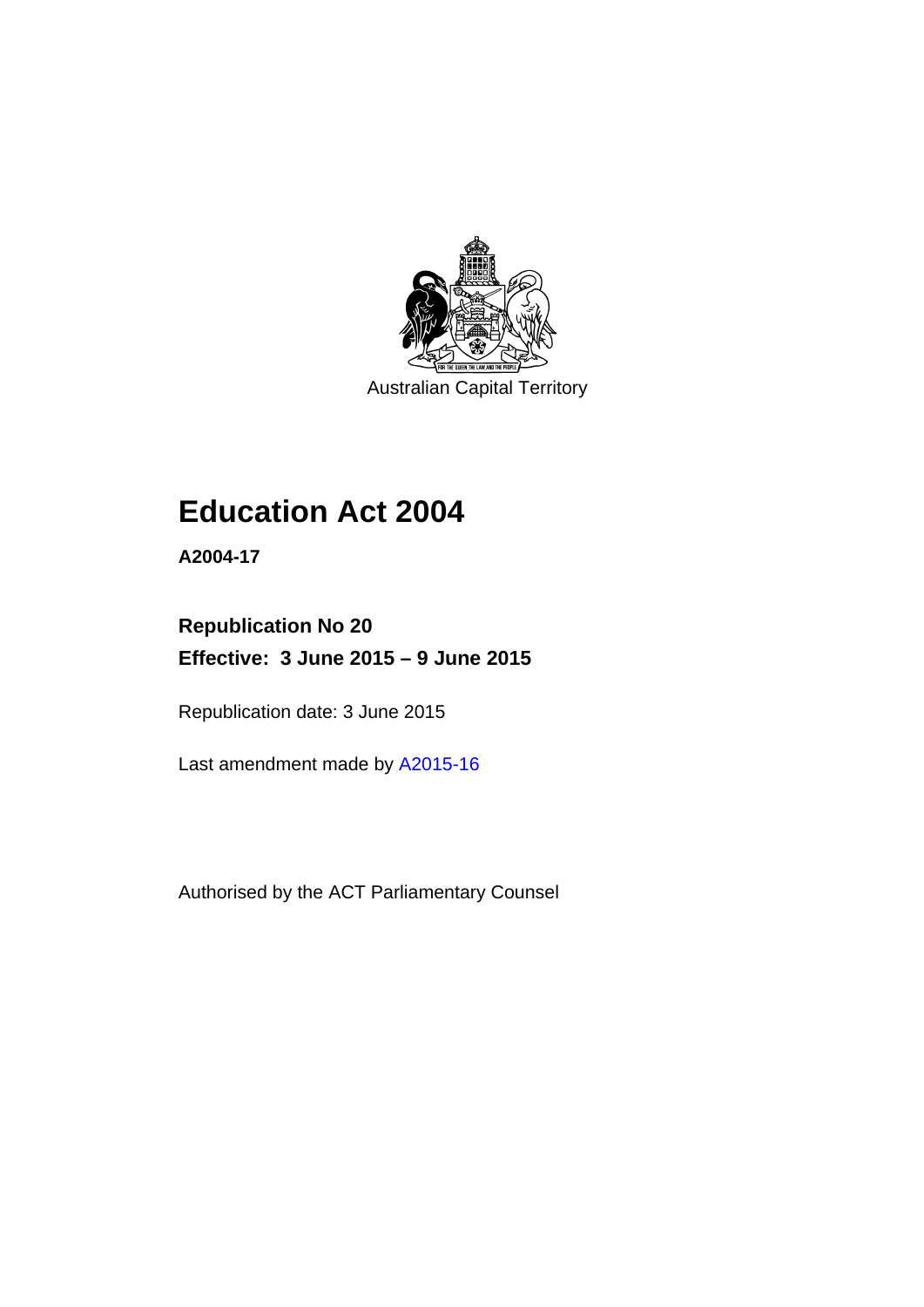### **About this republication**

#### **The republished law**

This is a republication of the *Education Act 2004* (including any amendment made under the *[Legislation Act 2001](http://www.legislation.act.gov.au/a/2001-14)*, part 11.3 (Editorial changes)) as in force on 3 June 2015*.* It also includes any commencement, amendment, repeal or expiry affecting this republished law to 3 June 2015.

The legislation history and amendment history of the republished law are set out in endnotes 3 and 4.

#### **Kinds of republications**

The Parliamentary Counsel's Office prepares 2 kinds of republications of ACT laws (see the ACT legislation register at [www.legislation.act.gov.au](http://www.legislation.act.gov.au/)):

- authorised republications to which the *[Legislation Act 2001](http://www.legislation.act.gov.au/a/2001-14)* applies
- unauthorised republications.

The status of this republication appears on the bottom of each page.

### **Editorial changes**

The *[Legislation Act 2001](http://www.legislation.act.gov.au/a/2001-14)*, part 11.3 authorises the Parliamentary Counsel to make editorial amendments and other changes of a formal nature when preparing a law for republication. Editorial changes do not change the effect of the law, but have effect as if they had been made by an Act commencing on the republication date (see *[Legislation Act 2001](http://www.legislation.act.gov.au/a/2001-14)*, s 115 and s 117). The changes are made if the Parliamentary Counsel considers they are desirable to bring the law into line, or more closely into line, with current legislative drafting practice.

This republication includes amendments made under part 11.3 (see endnote 1).

#### **Uncommenced provisions and amendments**

If a provision of the republished law has not commenced, the symbol  $\mathbf{U}$  appears immediately before the provision heading. Any uncommenced amendments that affect this republished law are accessible on the ACT legislation register [\(www.legislation.act.gov.au\)](http://www.legislation.act.gov.au/). For more information, see the home page for this law on the register.

#### **Modifications**

If a provision of the republished law is affected by a current modification, the symbol  $\mathbf{M}$ appears immediately before the provision heading. The text of the modifying provision appears in the endnotes. For the legal status of modifications, see the *[Legislation Act 2001](http://www.legislation.act.gov.au/a/2001-14)*, section 95.

#### **Penalties**

At the republication date, the value of a penalty unit for an offence against this law is \$150 for an individual and \$750 for a corporation (see *[Legislation Act 2001](http://www.legislation.act.gov.au/a/2001-14)*, s 133).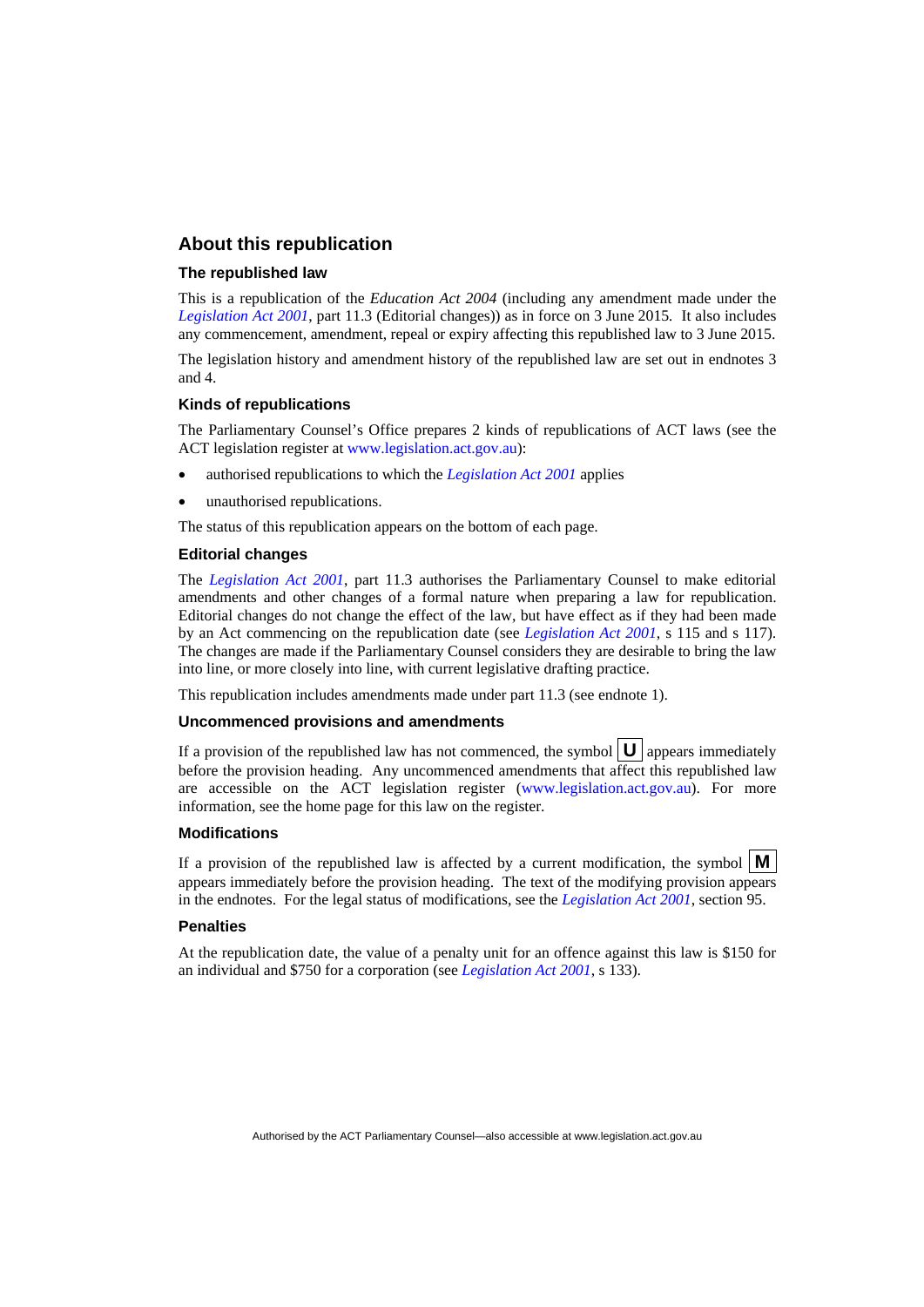

# **Education Act 2004**

# **Contents**

### Page

# **[Chapter 1](#page-13-0) General**

| <b>Part 1.1</b> | <b>Preliminary</b>                                    |                       |
|-----------------|-------------------------------------------------------|-----------------------|
|                 | Name of Act                                           | 2                     |
| 3               | Dictionary                                            | $\overline{2}$        |
| 4               | <b>Notes</b>                                          | $\mathbf{2}^{\prime}$ |
| 5               | Offences against Act-application of Criminal Code etc | 3                     |
| 6               | Meaning of <i>parent</i> and <i>carer</i>             | 3                     |
| <b>Part 1.2</b> | <b>General principles and objects</b>                 |                       |
|                 | General principles of Act                             | 4                     |
| 8               | Main objects of Act                                   | 5                     |

| R20      |  |
|----------|--|
| 03/06/15 |  |

contents 1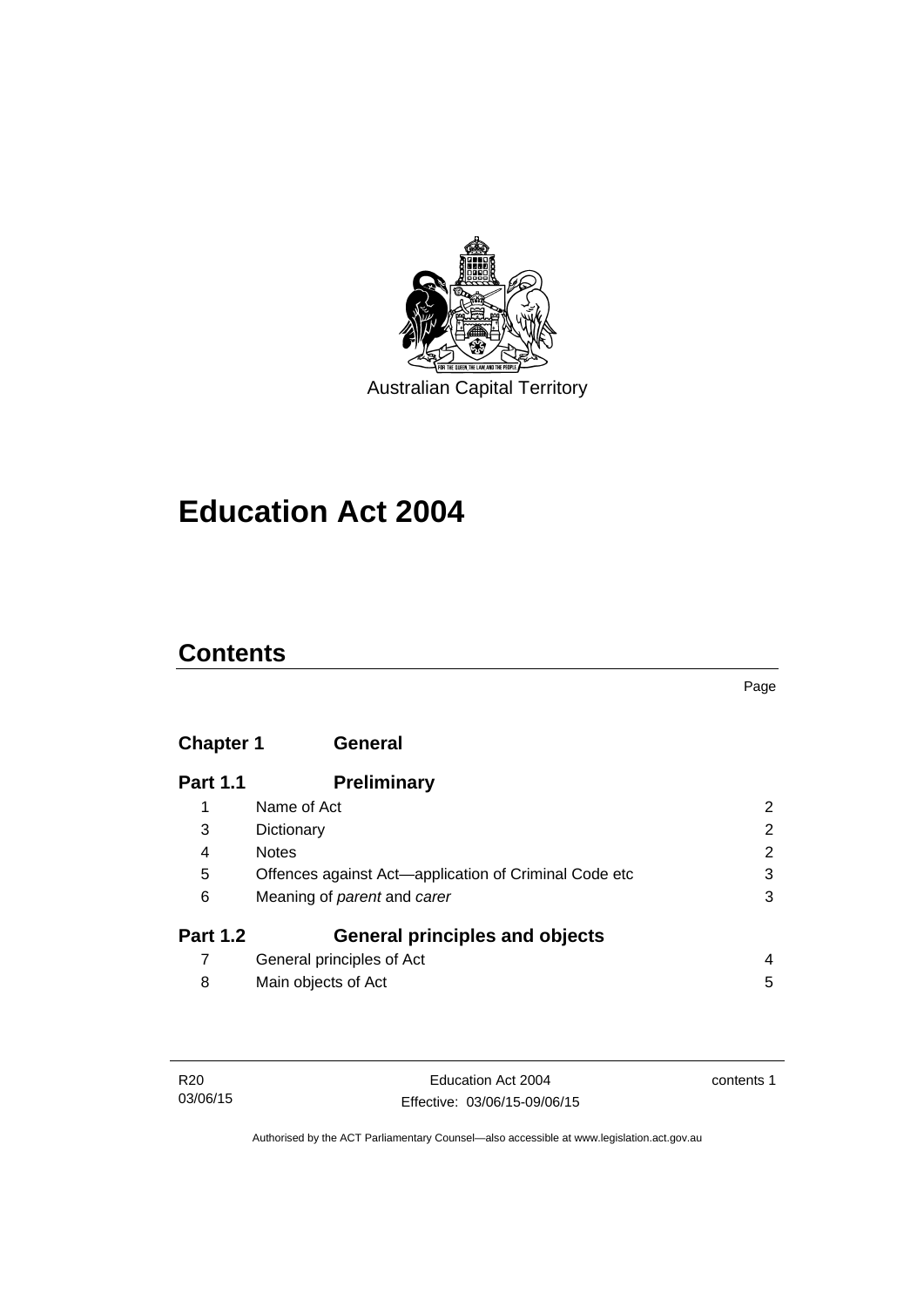| <b>Chapter 2</b> | <b>Compulsory education</b>                                                 | Page            |
|------------------|-----------------------------------------------------------------------------|-----------------|
| <b>Part 2.1</b>  | Preliminary-ch 2                                                            |                 |
| 9                | Meaning of compulsory education age-ch 2                                    | 7               |
| 9A               | Meaning of education course and education provider-Act                      | 7               |
| 9B               | Meaning of completes year 10-Act                                            | 8               |
| 9C               | Meaning of completes year 12-Act                                            | 9               |
| 9D               | Guidelines-certain director-general functions                               | 10              |
| <b>Part 2.2</b>  | <b>Compulsory education requirements</b>                                    |                 |
| Division 2.2.1   | Enrolment, registration and attendance requirements                         |                 |
| 10               | Child of compulsory education age-enrolment and registration<br>requirement | 11              |
| 10A              | Child of compulsory education age-school attendance requirement             | 12              |
| Division 2.2.2   | <b>Participation requirement</b>                                            |                 |
| 10B              | Meaning of participates in education course-div 2.2.2                       | 13              |
| 10C              | Meaning of full-time participation in education course-div 2.2.2            | 14              |
| 10D              | Child of compulsory education age-participation requirement                 | 15              |
| 11               | Participation requirement-absence                                           | 15              |
| 11A              | Participation requirement-suspension                                        | 16              |
| 11B              | Participation requirement-exclusion                                         | 16              |
| Division 2.2.3   | <b>Information requirement</b>                                              |                 |
| 11C              | Giving information notice                                                   | 17              |
| 11D              | Contents of information notice                                              | 17              |
| <b>11E</b>       | Extension of time for compliance with information notice                    | 18              |
| 11F              | Revocation of information notice on compliance                              | 18              |
| <b>Part 2.3</b>  | <b>Exemption certificates</b>                                               |                 |
| 11G              | Meaning of full-time participation requirement-pt 2.3                       | 19              |
| 11H              | Exemption certificate-application                                           | 19              |
| 12               | Exemption certificate—requirement for further information                   | 20              |
| 12A              | Exemption certificate-issue                                                 | 20              |
| 12B              | Exemption certificate-form                                                  | 21              |
| 12C              | Exemption certificate-conditions                                            | 22              |
| 12D              | Exemption certificate-duration                                              | 22              |
| contents 2       | Education Act 2004                                                          | R <sub>20</sub> |
|                  | Effective: 03/06/15-09/06/15                                                | 03/06/15        |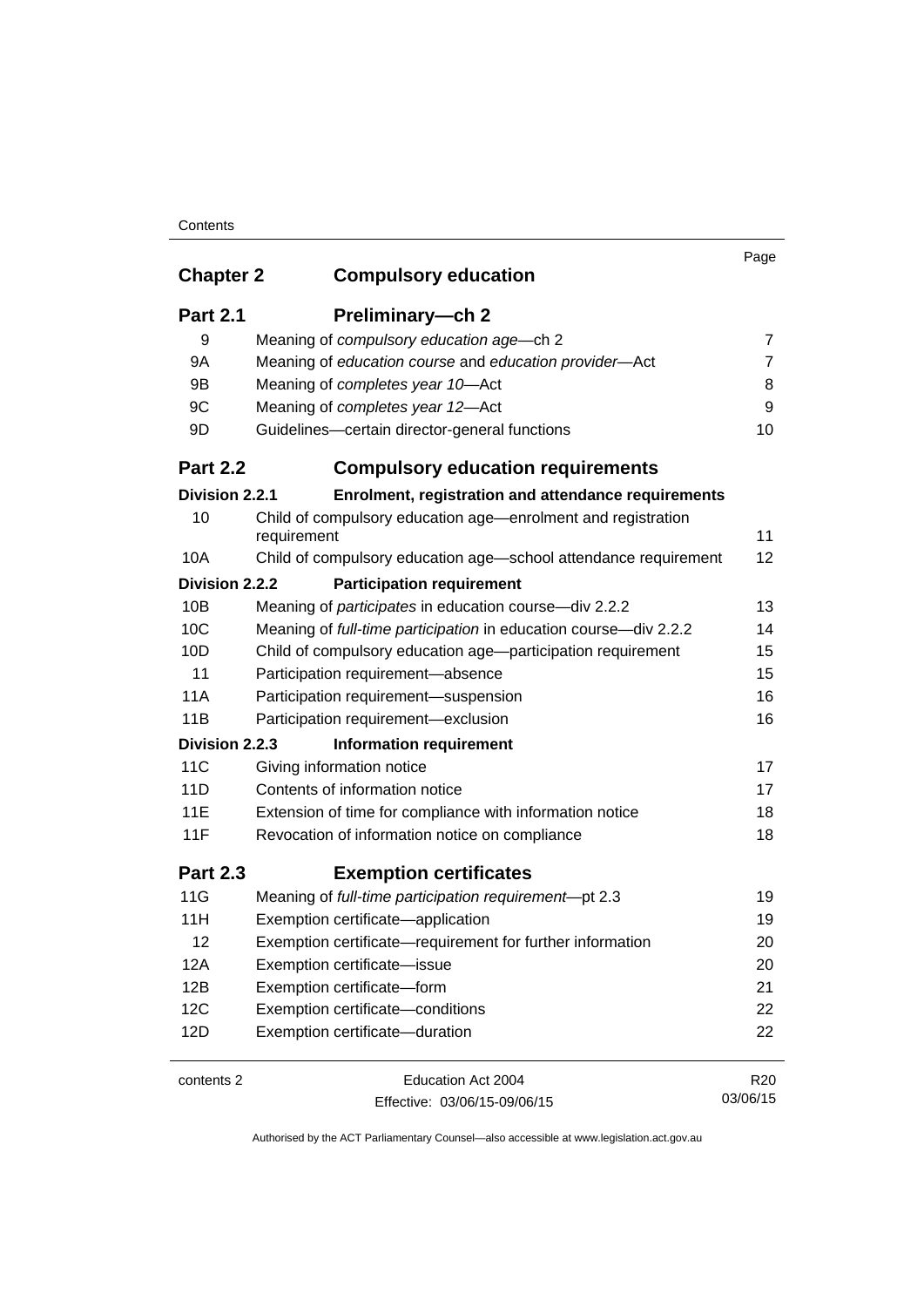| 13              | Exemption certificate-revocation                                                   | Page<br>22 |
|-----------------|------------------------------------------------------------------------------------|------------|
| <b>Part 2.4</b> | After year 10—training and employment<br>alternatives                              |            |
| Division 2.4.1  | Definitions-pt 2.4                                                                 |            |
| 13A             | Meaning of training alternative and training alternative provider-Act              | 23         |
| 13B             | Meaning of employment alternative-Act                                              | 24         |
| 13C             | Meaning of full-time participation in training or employment<br>alternative-pt 2.4 | 24         |
| Division 2.4.2  | Approval to participate in training and employment<br>alternatives                 |            |
| 13D             | Approval statement-application                                                     | 25         |
| 14              | Approval statement-requirement for further information                             | 26         |
| 14A             | Approval statement-issue                                                           | 26         |
| 14B             | Approval statement-form                                                            | 27         |
| 14C             | Approval statement-conditions                                                      | 28         |
| 14D             | Approval statement-compliance requirement                                          | 29         |
| 15              | Approval statement-duration                                                        | 30         |
| 15A             | Approval statement-revocation                                                      | 30         |
| 15B             | Return to education while approval statement in force                              | 30         |
| Division 2.4.3  | Training and employment alternatives-deemed<br>participation                       |            |
| 15C             | Training and employment alternatives-absence                                       | 30         |
| 15D             | Training alternative-suspension                                                    | 31         |
| 16              | Training alternative-exclusion                                                     | 31         |
| 16A             | Employment alternative-termination                                                 | 32         |
| <b>Part 2.5</b> | <b>Compliance notices</b>                                                          |            |
| 16B             | Giving compliance notice                                                           | 33         |
| 16C             | Contents of compliance notice                                                      | 33         |
| 16D             | Extension of time for compliance with compliance notice                            | 34         |
| 17              | Revocation of compliance notice on compliance                                      | 34         |
| <b>Part 2.6</b> | Offences-parents                                                                   |            |
| 17A             | Contravention of information and compliance notices                                | 35         |
| R <sub>20</sub> | Education Act 2004                                                                 | contents 3 |
| 03/06/15        | Effective: 03/06/15-09/06/15                                                       |            |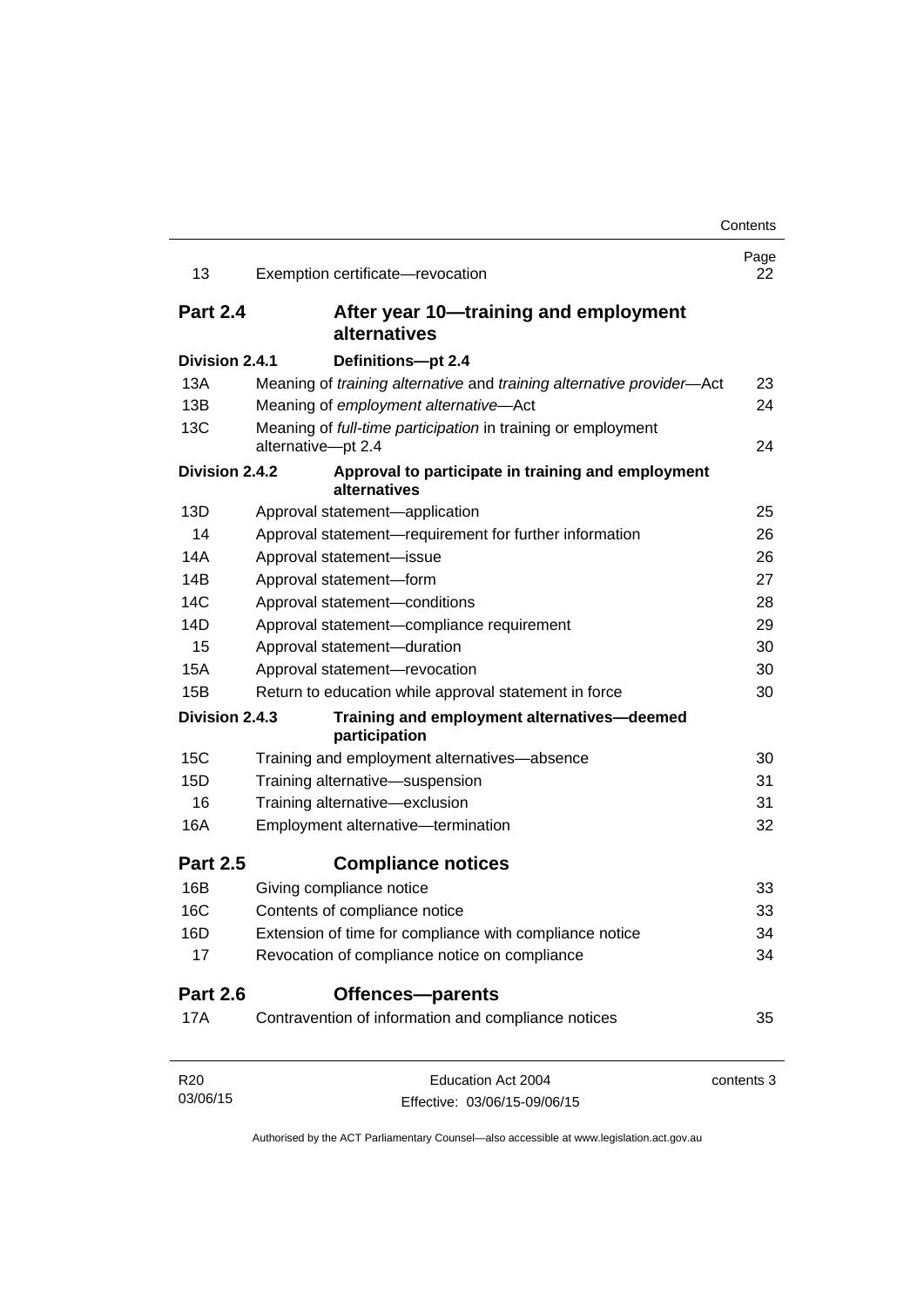| <b>Chapter 3</b> | <b>Government schools</b>                                                     | Page |
|------------------|-------------------------------------------------------------------------------|------|
| <b>Part 3.1</b>  | <b>General</b>                                                                |      |
| 18               | Principles on which ch 3 based                                                | 36   |
| <b>Part 3.2</b>  | <b>Establishment and operation of government</b><br>schools                   |      |
| 20               | Establishing government schools etc                                           | 38   |
| 20A              | Independent committee                                                         | 41   |
| 20B              | Impacts of closing or amalgamating schools                                    | 42   |
| 21               | Operation of government schools                                               | 44   |
| 22               | Investigation of complaints-government schools                                | 45   |
| 23               | Review of government school system                                            | 45   |
| 24               | Review of operation of government schools                                     | 45   |
| 25               | Reporting to parents-government schools                                       | 46   |
| 26               | Education to be free                                                          | 46   |
| 27               | Voluntary financial contributions                                             | 47   |
| 28               | Secular education                                                             | 47   |
| 29               | Religious education                                                           | 47   |
| 30               | Curriculum                                                                    | 48   |
| 31               | Approved educational courses for students at government schools               | 48   |
| <b>Part 3.3</b>  | Attendance at government schools                                              |      |
| 32               | Keeping of register of enrolments and attendances for government<br>schools   | 49   |
| 33               | Keeping records of enrolment and attendances for government<br>schools        | 49   |
| 34               | Inspection of register of enrolment and attendances for government<br>schools | 50   |
| 35               | Procedures to encourage school attendance at government schools               | 51   |
| 36               | Suspension, exclusion or transfer of student by director-general              | 51   |
| <b>Part 3.4</b>  | <b>School boards of government schools</b>                                    |      |
| Division 3.4.1   | Interpretation                                                                |      |
| 37               | Definitions for pt 3.4                                                        | 55   |

contents 4 Education Act 2004 Effective: 03/06/15-09/06/15

R20 03/06/15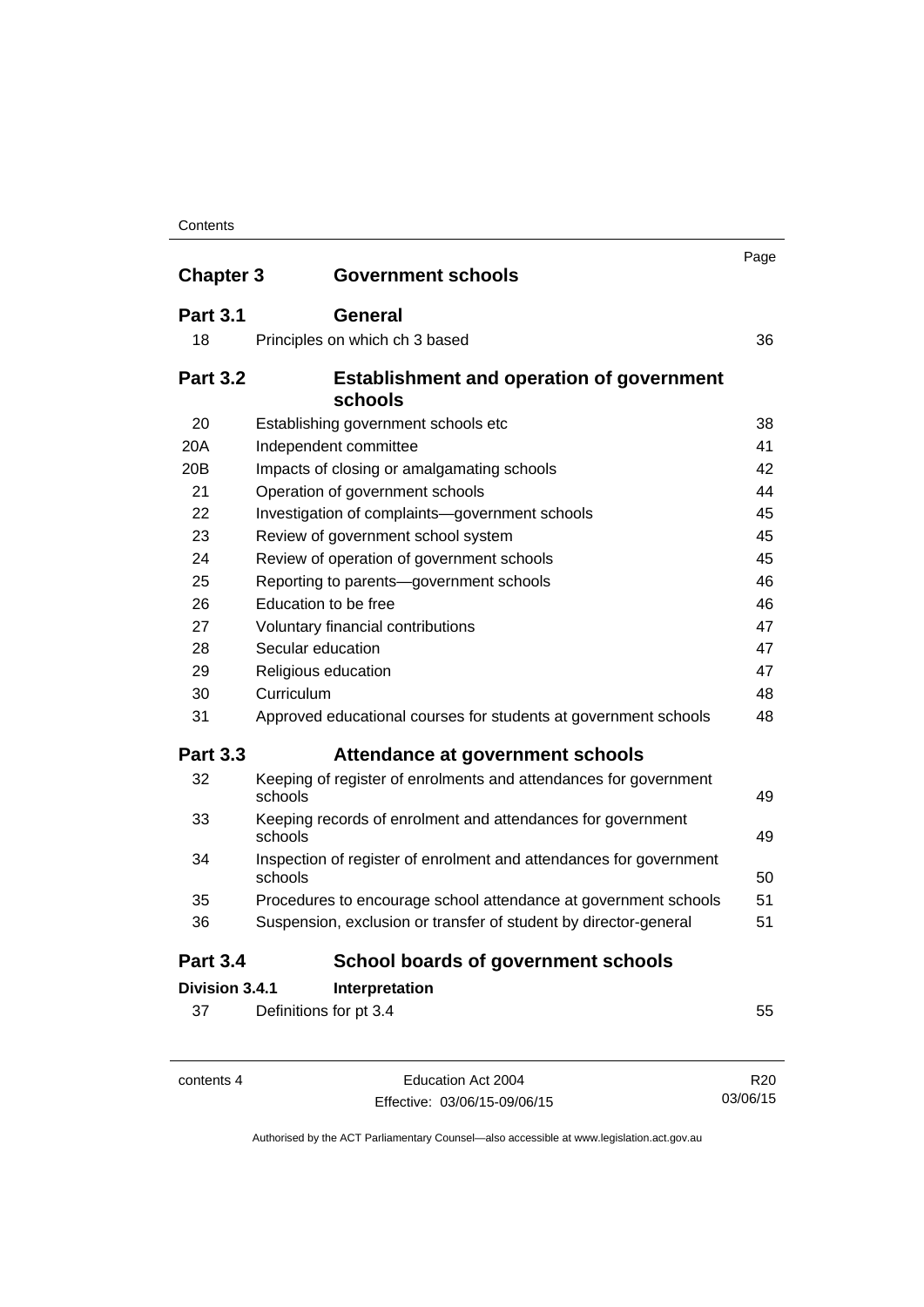|                 |                                                                                                           | Contents   |
|-----------------|-----------------------------------------------------------------------------------------------------------|------------|
|                 |                                                                                                           | Page       |
| Division 3.4.2  | <b>Establishment and membership</b>                                                                       |            |
| 38              | Establishment of school boards                                                                            | 56         |
| 39              | Functions of school boards etc.                                                                           | 56         |
| 40              | Declaration of parents and citizens associations in certain<br>circumstances                              | 57         |
| 41              | Composition of school boards generally                                                                    | 58         |
| 42              | Composition of school boards of small schools                                                             | 59         |
| 43              | Composition of school boards of school-related institutions and other<br>schools in special circumstances | 60         |
| 44              | Ending of appointment of members of school board                                                          | 63         |
| 45              | Chairperson and deputy chairperson of school boards                                                       | 63         |
| 46              | School boards to take part in selection of school principals                                              | 64         |
| Division 3.4.3  | Proceedings of school boards                                                                              |            |
| 47              | Time and place of meetings of school boards                                                               | 64         |
| 48              | Procedures governing proceedings of school boards                                                         | 64         |
| 49              | Disclosure of interests by members of school boards                                                       | 66         |
| 49A             | Protection of members of school boards                                                                    | 67         |
| Division 3.4.4  | <b>Financial matters</b>                                                                                  |            |
| 50              | School boards to approve budgets                                                                          | 67         |
| 51              | Application of money of school                                                                            | 68         |
| 52              | School boards to approve financial statement and report                                                   | 68         |
| 53              | School boards to make available summaries of budget and annual<br>report                                  | 69         |
| <b>Part 3.5</b> | <b>Government Schools Education Council</b>                                                               |            |
| Division 3.5.1  | <b>Establishment and membership</b>                                                                       |            |
| 54              | Establishment of council (government)                                                                     | 70         |
| 55              | Functions of council (government)                                                                         | 70         |
| 56              | Membership of council (government)                                                                        | 70         |
| 57              | Appointed members of council (government)                                                                 | 70         |
| 58              | Deputy chairperson of council (government)                                                                | 72         |
| 59              | Term of appointment to council (government)                                                               | 72         |
| 60              | Ending of appointment to council (government)                                                             | 72         |
| 61              | Conditions of appointment generally of appointed members                                                  | 73         |
| 62              | Arrangements for staff                                                                                    | 73         |
| R <sub>20</sub> | Education Act 2004                                                                                        | contents 5 |
| 03/06/15        | Effective: 03/06/15-09/06/15                                                                              |            |

Authorised by the ACT Parliamentary Counsel—also accessible at www.legislation.act.gov.au

Effective: 03/06/15-09/06/15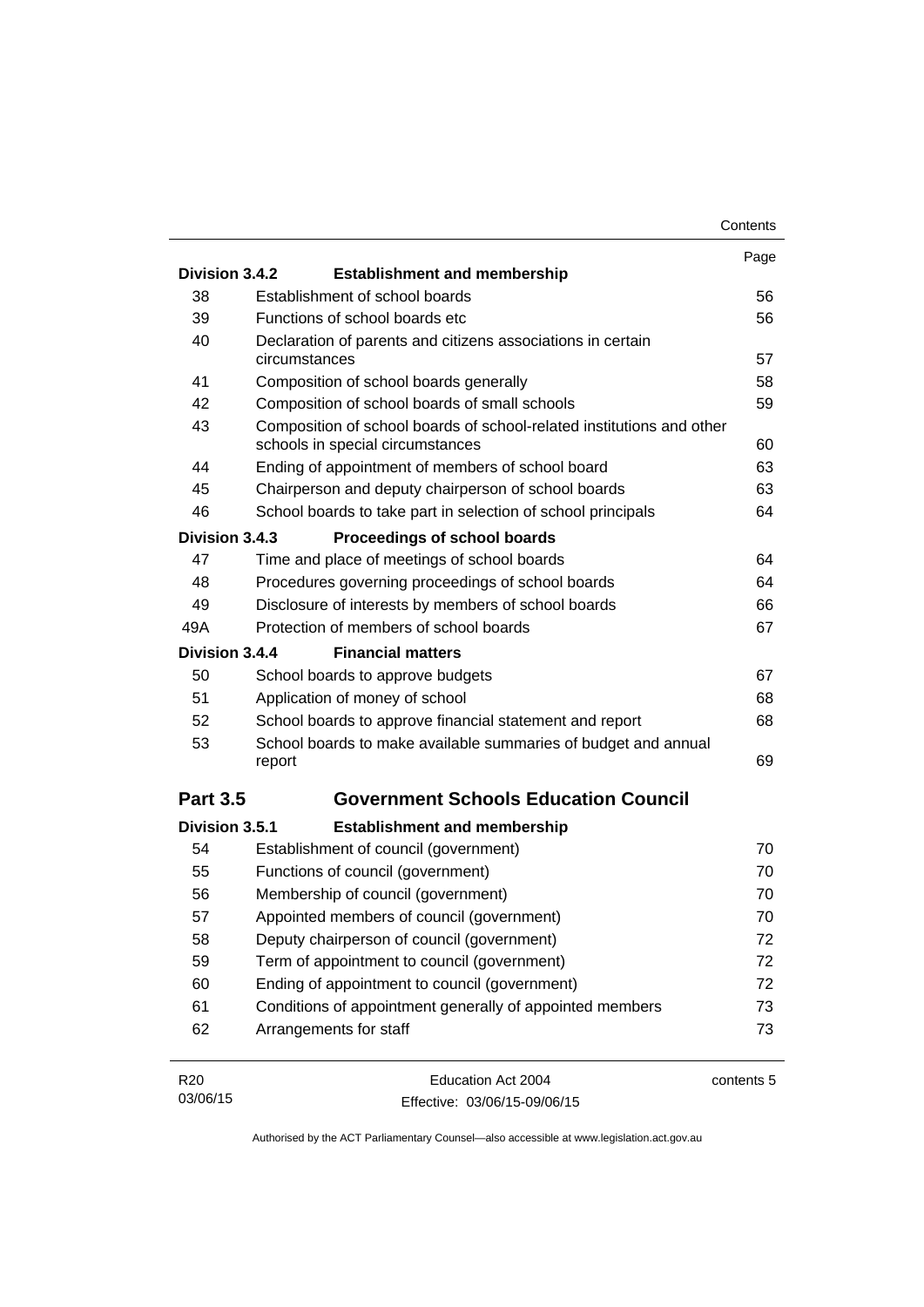|                 |                 |                                                            | Page |
|-----------------|-----------------|------------------------------------------------------------|------|
| Division 3.5.2  |                 | Proceedings of council (government)                        |      |
| 63              |                 | Time and place of meetings of council (government)         | 73   |
| 64              |                 | Procedures governing proceedings of council (government)   | 74   |
| 65              |                 | Disclosure of interests by members of council (government) | 75   |
| Division 3.5.3  |                 | Other provisions relating to council (government)          |      |
| 66              |                 | Minister to seek advice                                    | 76   |
| 66A             |                 | Minister to present advice of council (government)         | 76   |
| <b>Part 3.6</b> |                 | <b>Other provisions</b>                                    |      |
| Division 3.6.1  |                 | Authorised persons (government)                            |      |
| 67              |                 | Appointment of authorised persons (government)             | 77   |
| 68              |                 | Identity cards for authorised persons (government)         | 78   |
| Division 3.6.2  |                 | Inspection powers for government schools                   |      |
| 69              |                 | Power not to be exercised before identity card shown etc.  | 78   |
| 70              |                 | Entry to government schools                                | 79   |
| 71              | Powers on entry |                                                            | 79   |

## **Chapter 4 [Non-government schools](#page-91-0)**

| 74              | Meaning of school in ch 4                                                                               | 80 |
|-----------------|---------------------------------------------------------------------------------------------------------|----|
| 75              | Principles on which ch 4 based                                                                          | 80 |
| 77              | Registrar                                                                                               | 81 |
| 78              | Functions of registrar                                                                                  | 81 |
| 79              | Register of non-government schools                                                                      | 81 |
| 80              | Availability of information about operation of non-government schools<br>and their educational programs | 81 |
| 81              | Approved educational courses for students at non-government schools                                     | 82 |
| <b>Part 4.2</b> | <b>Registration-non-government schools</b>                                                              |    |
| 82              | Schools to be registered                                                                                | 83 |
| 83              | Applications for in-principle approval for proposed registration                                        | 83 |
| 84              | Deciding in-principle applications                                                                      | 84 |
| 85              | Application for provisional registration                                                                | 86 |
|                 |                                                                                                         |    |

| contents 6 | Education Act 2004           | R <sub>20</sub> |
|------------|------------------------------|-----------------|
|            | Effective: 03/06/15-09/06/15 | 03/06/15        |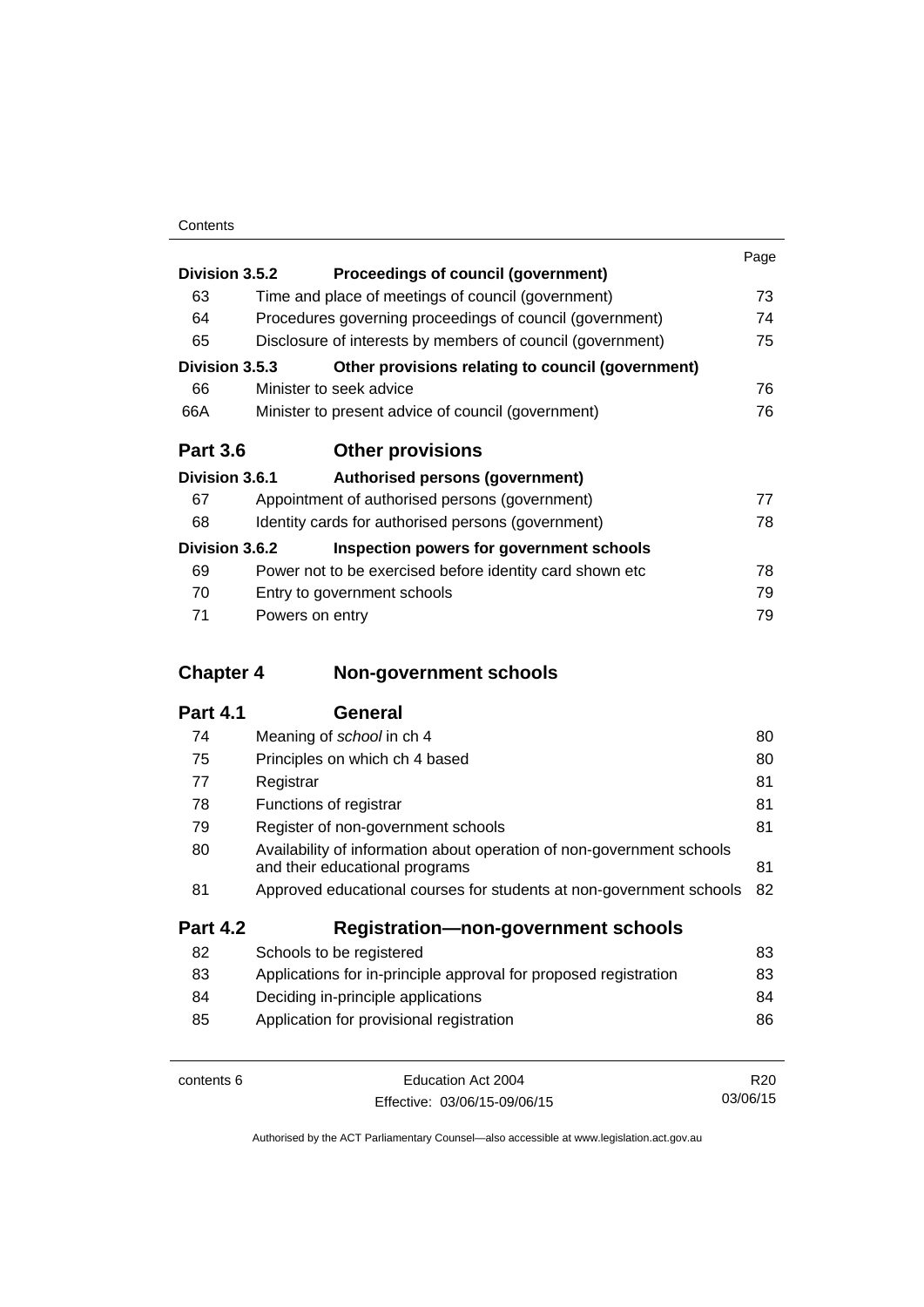| 86              | Provisional registration                                                           | Page<br>87 |
|-----------------|------------------------------------------------------------------------------------|------------|
| 87              | Application for registration                                                       | 89         |
| 88              | Registration                                                                       | 89         |
| 88A             | Application for registration at additional campus                                  |            |
| 88B             | Registration at additional campus                                                  | 91<br>92   |
| 89              | Application for registration at additional educational levels                      | 94         |
| 90              | Registration at additional educational levels                                      | 95         |
| 91              | Conditions of provisional registration or registration                             | 97         |
| 92              | Certificate of provisional registration or registration                            | 97         |
| 93              | Period of provisional registration and registration                                | 98         |
| 94              | Investigation of complaints-non-government schools                                 | 99         |
| 95              | Cancellation of provisional registration or registration                           | 99         |
| 96              | Application for renewal of registration                                            | 100        |
| 97              | Renewal of registration                                                            | 101        |
| 98              | Inspection of panel reports for school registration etc                            | 102        |
| <b>Part 4.3</b> | Attendance at non-government schools                                               |            |
| 99              | Keeping of register of enrolments and attendances for non-<br>government schools   | 104        |
| 100             | Keeping records of enrolment and attendances for non-government<br>schools         | 104        |
| 101             | Inspection of register of enrolment and attendances for non-<br>government schools | 105        |
| 102             | Procedures to encourage attendance at non-government schools                       | 106        |
| 103             | Reporting to parents-non-government schools                                        | 106        |
| 104             | Suspension, transfer or exclusion of students-Catholic systemic<br>schools         | 106        |
| 105             | Suspension or exclusion of students-other non-government schools                   | 109        |
| <b>Part 4.4</b> | <b>Non-government Schools Education Council</b>                                    |            |
| Division 4.4.1  | <b>Establishment and membership</b>                                                |            |
| 106             | Establishment of council (non-government)                                          | 112        |
| 107             | Functions of council (non-government)                                              | 112        |
| 108             | Membership of council (non-government)                                             | 112        |
| 109             | Members of council (non-government)                                                | 113        |
| 110             | Deputy chairperson of council (non-government)                                     | 113        |
| R <sub>20</sub> | Education Act 2004                                                                 | contents 7 |
| 03/06/15        | Effective: 03/06/15-09/06/15                                                       |            |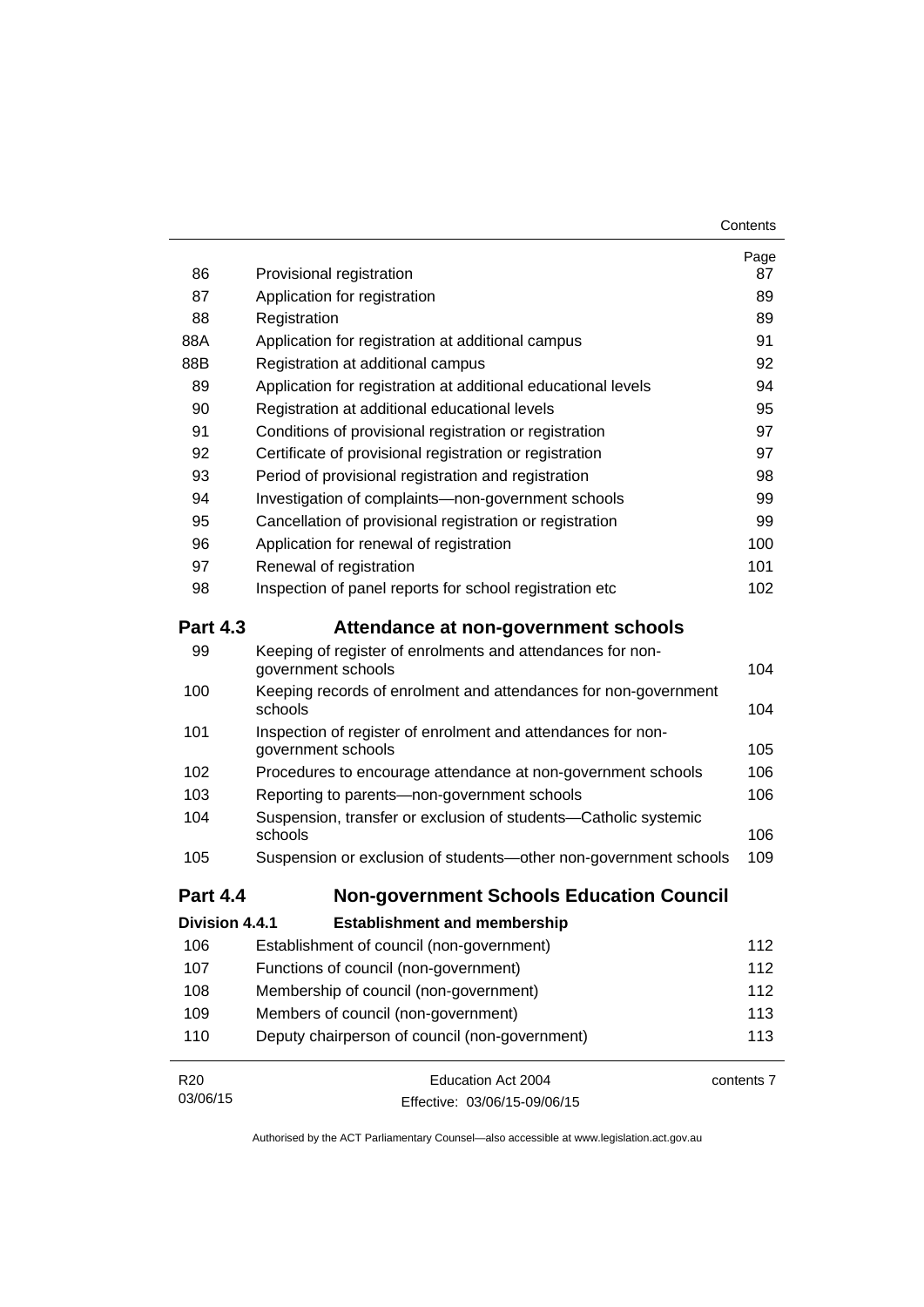|                  |                                                                            | Page            |
|------------------|----------------------------------------------------------------------------|-----------------|
| 111              | Term of appointment to council (non-government)                            | 114<br>114      |
| 112              | Ending of appointment to council (non-government)                          |                 |
| 113              | Conditions of appointment generally of council (non-government)<br>members |                 |
| 114              | Arrangements for staff                                                     | 115             |
| Division 4.4.2   | Proceedings of council (non-government)                                    |                 |
| 115              | Time and place of meetings of council (non-government)                     | 115             |
| 116              | Proceedings of council (non-government)                                    | 115             |
| 117              | Disclosure of interests by members of council (non-government)             | 115             |
| Division 4.4.3   | Other provisions relating to council (non-government)                      |                 |
| 118              | Minister to seek advice                                                    | 116             |
| 118A             | Minister to present advice of council (non-government)                     | 117             |
| <b>Part 4.5</b>  | <b>Other provisions</b>                                                    |                 |
| Division 4.5.1   | Authorised persons (non-government)                                        |                 |
| 119              | Appointment of authorised persons (non-government)                         | 118             |
| 120              | Identity cards for authorised persons (non-government)                     | 119             |
| Division 4.5.2   | Inspection powers for non-government schools                               |                 |
| 121              | Power not to be exercised before identity card shown etc                   | 119             |
| 122              | Entry to non-government schools for inspections                            |                 |
| 123              | Entry to non-government schools with consent                               |                 |
| 124              | Consent to entry                                                           | 120             |
| 125              | Powers on entry                                                            | 121             |
| <b>Chapter 5</b> | <b>Home education</b>                                                      |                 |
| <b>Part 5.1</b>  | General                                                                    |                 |
| 128              | Principles on which ch 5 based                                             | 122             |
| <b>Part 5.2</b>  | <b>Registration-home education</b>                                         |                 |
| 129              | Meaning of home education                                                  | 123             |
| 130              | Provisional registration for home education                                |                 |
| 131              | Registration for home education                                            |                 |
| 132              | Conditions of registration for home education                              | 124             |
| contents 8       | Education Act 2004                                                         | R <sub>20</sub> |

Effective: 03/06/15-09/06/15

03/06/15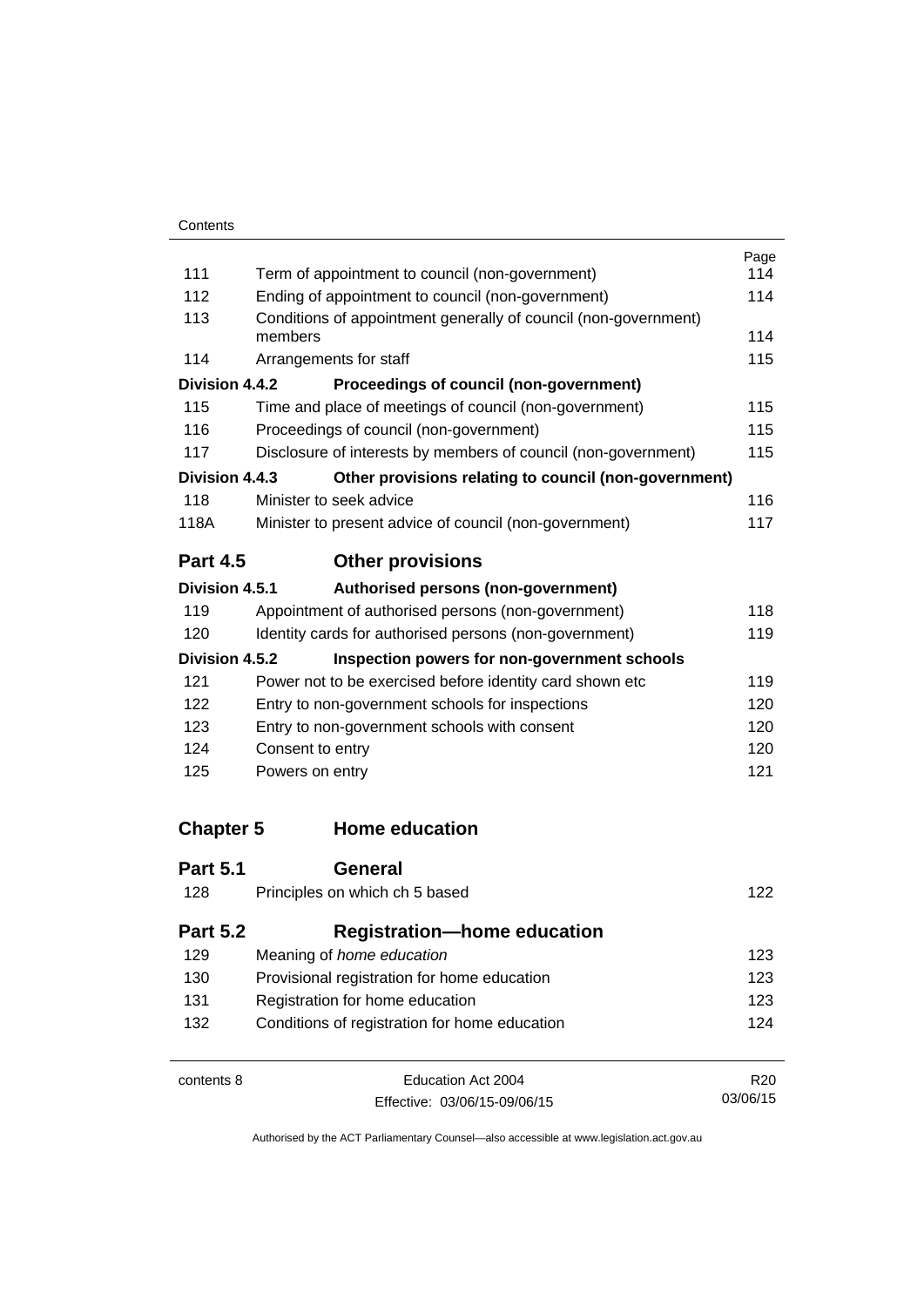|     |                                                 | Page |
|-----|-------------------------------------------------|------|
| 133 | Registration of child                           | 124  |
| 134 | Period of registration                          | 125  |
| 135 | Cancellation of registration for home education | 125  |
| 136 | Certificate of registration for home education  | 126  |
| 137 | Renewal of registration for home education      | 126  |
| 138 | Home education reports                          | 127  |
| 139 | Home education register                         | 127  |

## **Chapter 6 [Miscellaneous](#page-139-0)**

| <b>Part 6.1</b> | <b>Notification and review of decisions</b>  |     |
|-----------------|----------------------------------------------|-----|
| 140             | Definitions-pt 6.1                           | 128 |
| 141             | Internal review notices                      | 129 |
| 142             | Applications for internal review             | 129 |
| 143             | Applications not stay reviewable decisions   | 130 |
| 144             | Internal review                              | 130 |
| 145             | Reviewable decision notices                  | 130 |
| 145A            | Applications to ACAT                         | 131 |
| <b>Part 6.2</b> | <b>Other provisions</b>                      |     |
| 146A            | Student transfer register                    | 132 |
| 147             | Offences on school premises                  | 132 |
| 148             | Obligations on parents                       | 133 |
| 149             | Notification of parents                      | 133 |
| 150             | Minister may grant scholarships etc          | 133 |
| 151             | Gifts and donations                          | 134 |
| 152             | <b>Education trust fund</b>                  | 134 |
| 153A            | Evidence—certificate signed by principal etc | 135 |
| 154             | Approved forms                               | 136 |
| 155             | Regulation-making power                      | 137 |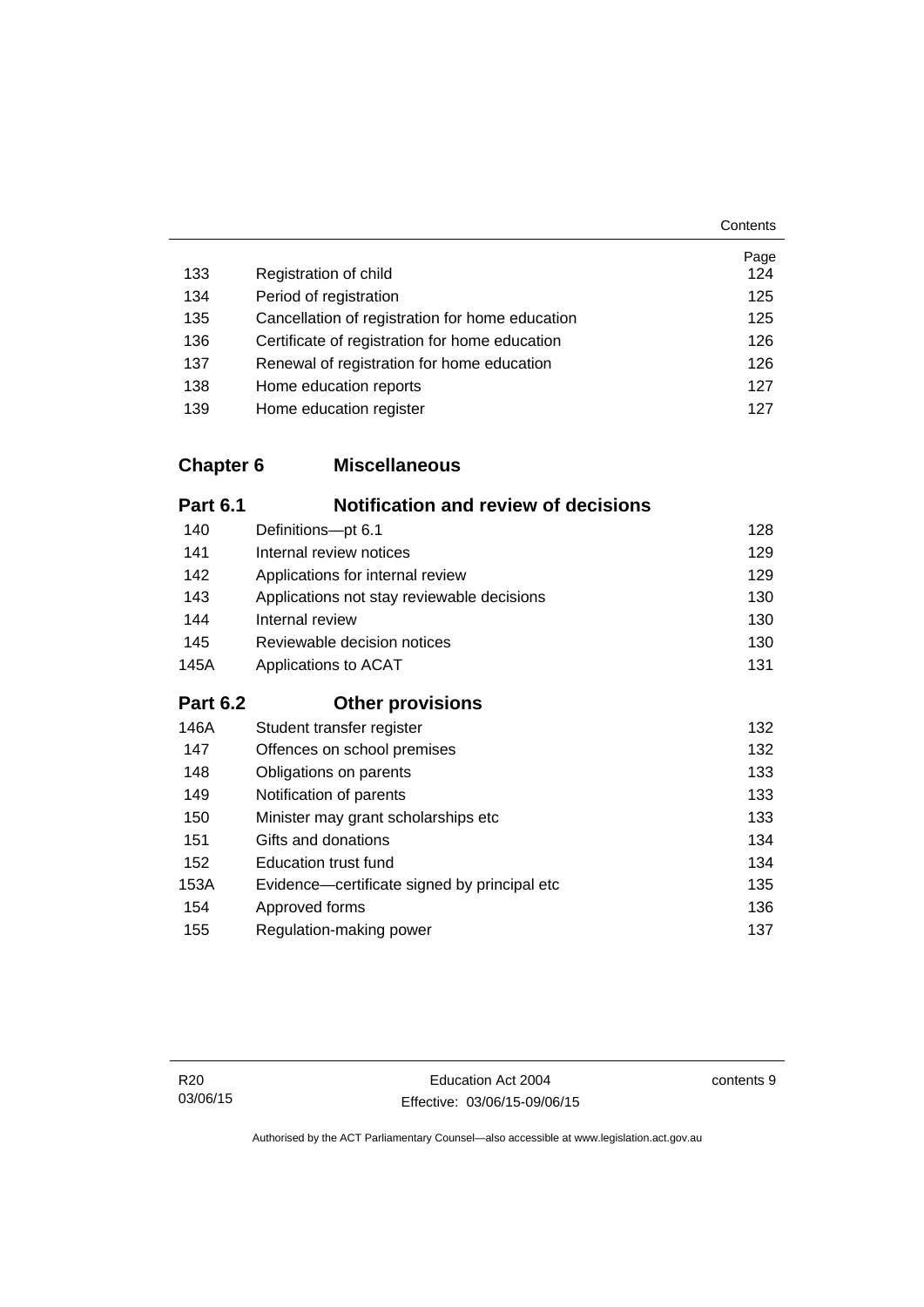| <b>Reviewable decisions</b>                   | Page<br>138                            |
|-----------------------------------------------|----------------------------------------|
|                                               | 143                                    |
|                                               |                                        |
| About the endnotes                            | 151                                    |
| Abbreviation key                              | 151                                    |
| Legislation history                           | 152                                    |
| Amendment history                             | 155                                    |
| Earlier republications                        | 169                                    |
| Expired transitional or validating provisions | 170                                    |
|                                               | <b>Schedule 1</b><br><b>Dictionary</b> |

contents 10 Education Act 2004 Effective: 03/06/15-09/06/15

R20 03/06/15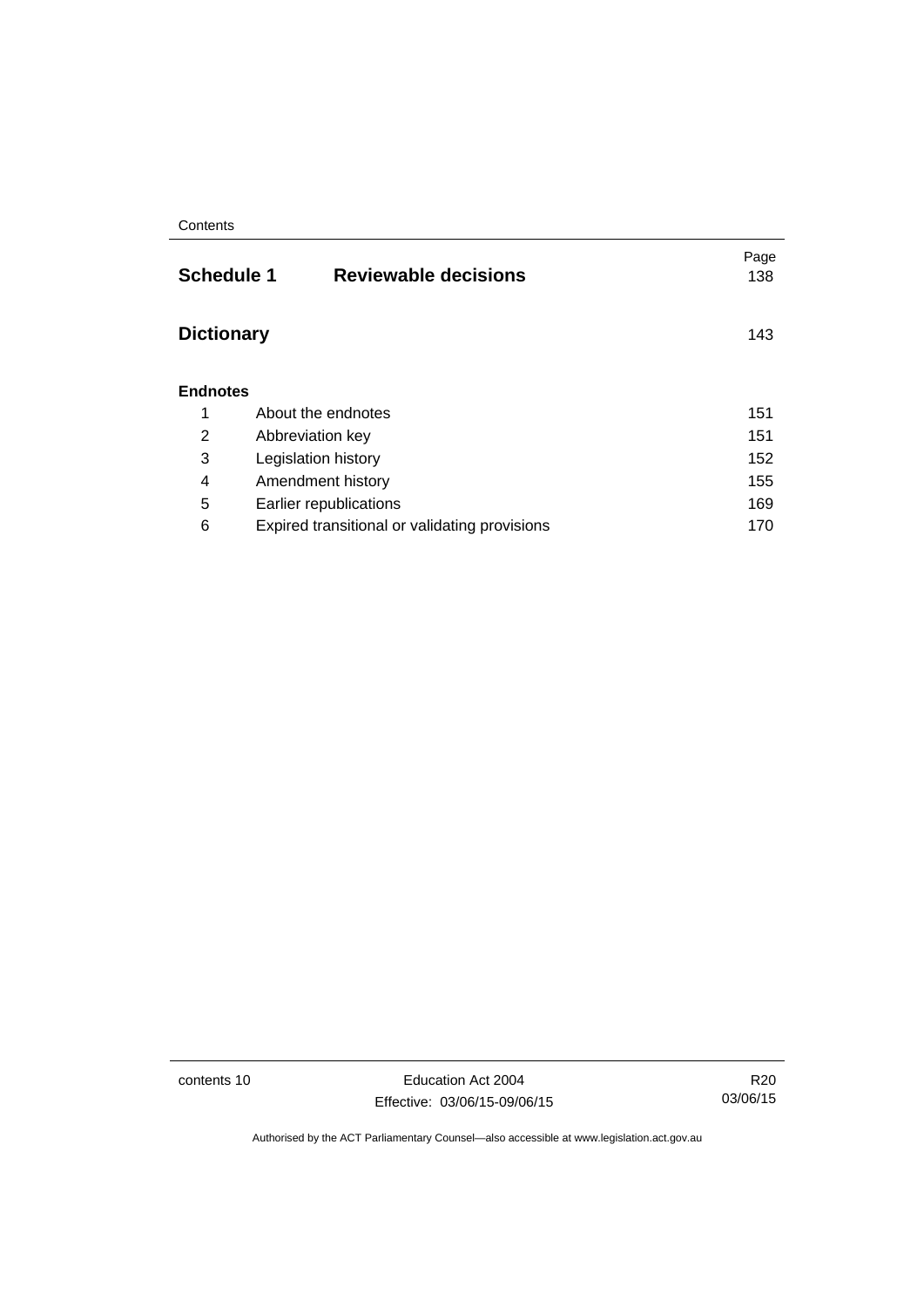

# **Education Act 2004**

An Act about the education of children in the ACT, and for other purposes

R20 03/06/15

l

page 1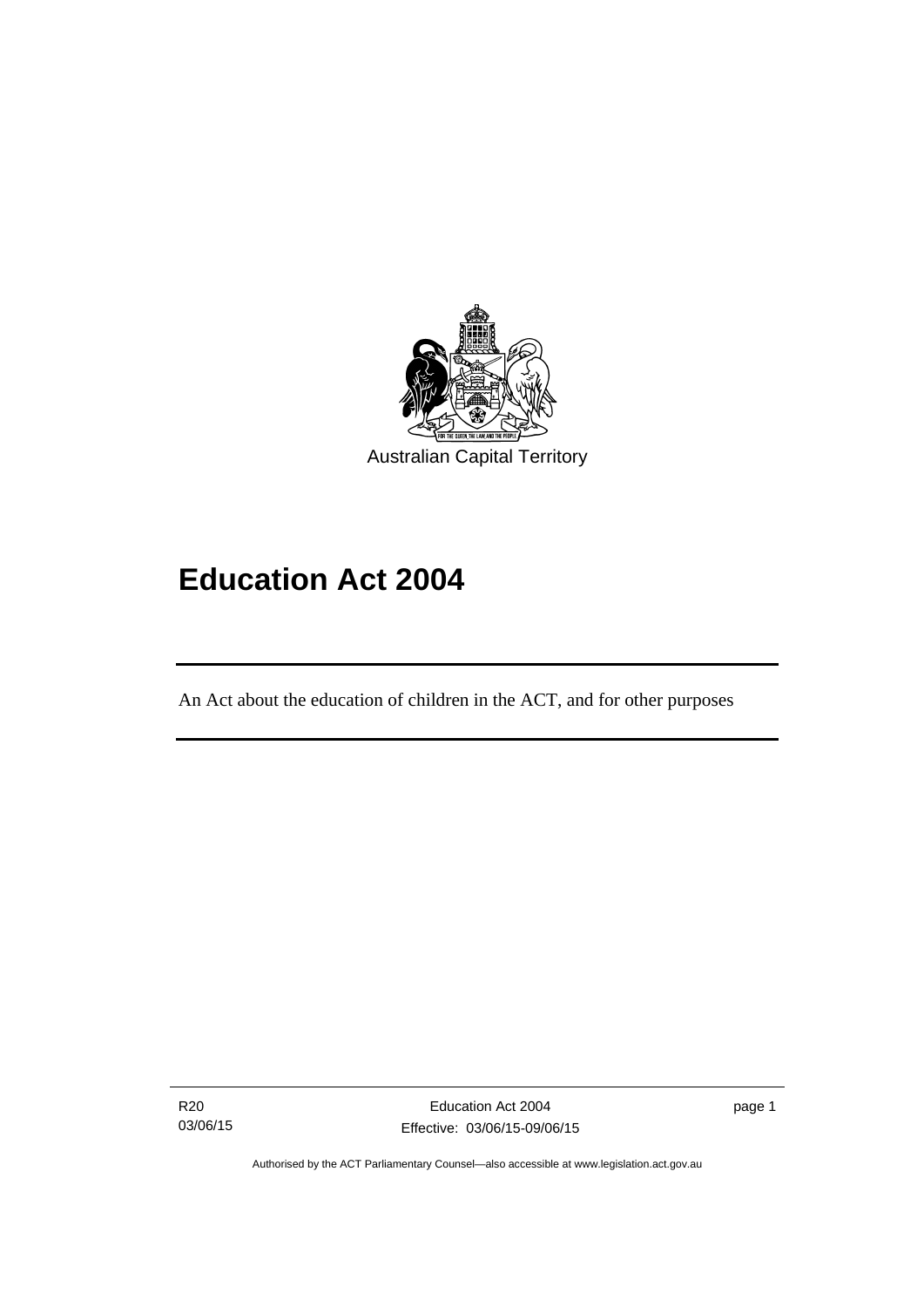**Chapter 1 General**<br>**Part 1.1 Prelimina Preliminary** 

Section 1

# <span id="page-13-0"></span>**Chapter 1 General**

## <span id="page-13-1"></span>**Part 1.1** Preliminary

### <span id="page-13-2"></span>**1 Name of Act**

This Act is the *Education Act 2004*.

### <span id="page-13-3"></span>**3 Dictionary**

The dictionary at the end of this Act is part of this Act.

*Note 1* The dictionary at the end of this Act defines certain terms used in this Act, and includes references (*signpost definitions*) to other terms defined elsewhere in this Act.

> For example, the signpost definition '*carer*—see section 6.' means that the term 'carer' is defined in that section.

*Note 2* A definition in the dictionary (including a signpost definition) applies to the entire Act unless the definition, or another provision of the Act, provides otherwise or the contrary intention otherwise appears (see [Legislation Act,](http://www.legislation.act.gov.au/a/2001-14)  $s$  155 and  $s$  156 (1)).

### <span id="page-13-4"></span>**4 Notes**

A note included in this Act is explanatory and is not part of this Act.

*Note* See [Legislation Act,](http://www.legislation.act.gov.au/a/2001-14) s 127 (1), (4) and (5) for the legal status of notes.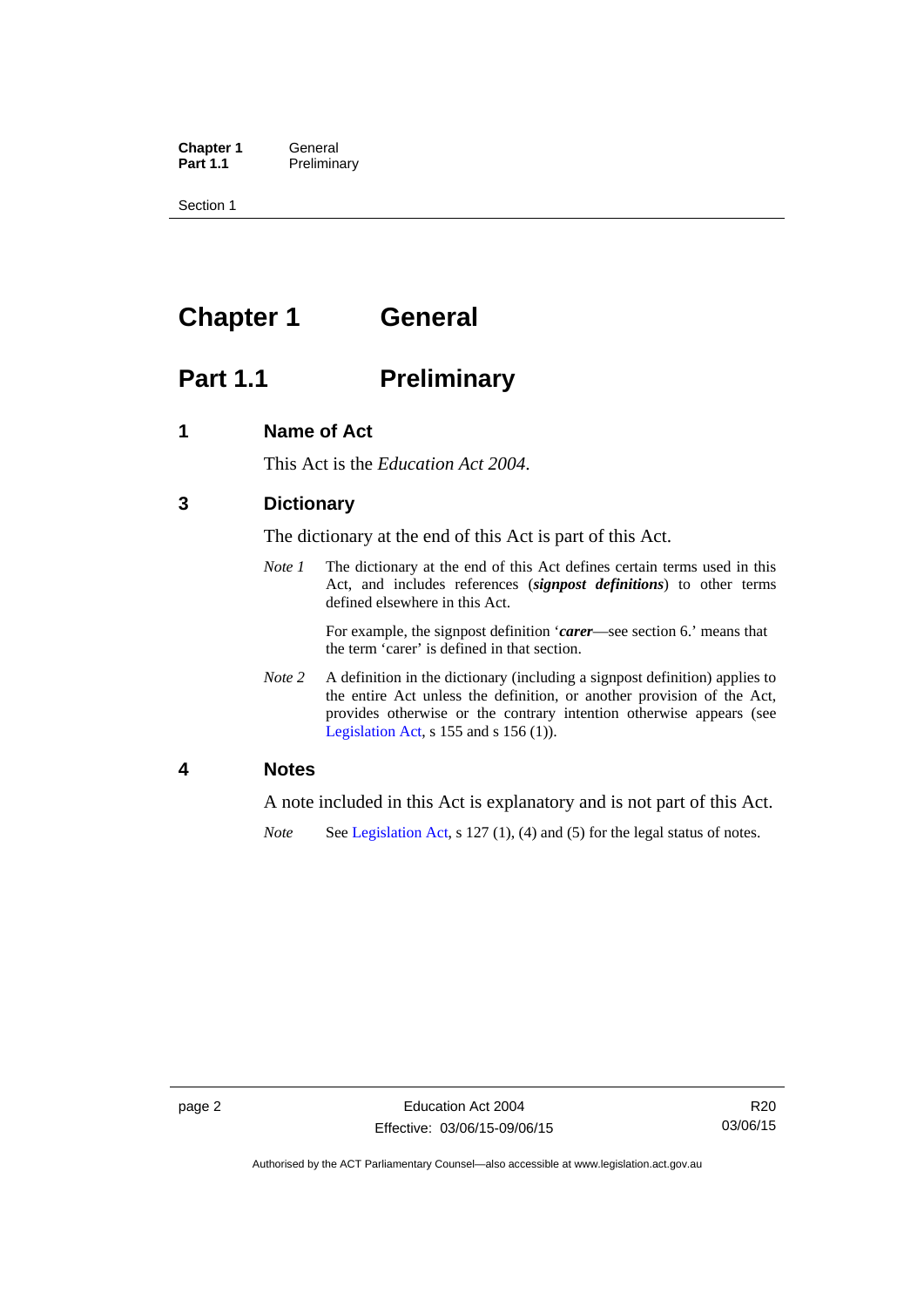### <span id="page-14-0"></span>**5 Offences against Act—application of Criminal Code etc**

Other legislation applies in relation to offences against this Act.

*Note 1 Criminal Code* The [Criminal Code,](http://www.legislation.act.gov.au/a/2002-51) ch 2 applies to all offences against this Act (see Code, pt 2.1). The chapter sets out the general principles of criminal responsibility

(including burdens of proof and general defences), and defines terms used for offences to which the Code applies (eg *conduct*, *intention*, *recklessness* and *strict liability*).

*Note 2 Penalty units* 

The [Legislation Act](http://www.legislation.act.gov.au/a/2001-14), s 133 deals with the meaning of offence penalties that are expressed in penalty units.

### <span id="page-14-1"></span>**6 Meaning of** *parent* **and** *carer*

- (1) In this Act, a *parent* includes a carer.
- (2) In this Act, a *parent* is a person having parental responsibility for the child under the *[Children and Young People Act 2008](http://www.legislation.act.gov.au/a/2008-19)*, division 1.3.2.
- (3) In this Act, a *carer* is a person who is an out-of-home carer under the *[Children and Young People Act 2008](http://www.legislation.act.gov.au/a/2008-19)*, section 508 (Who is an *out-of-home carer*?).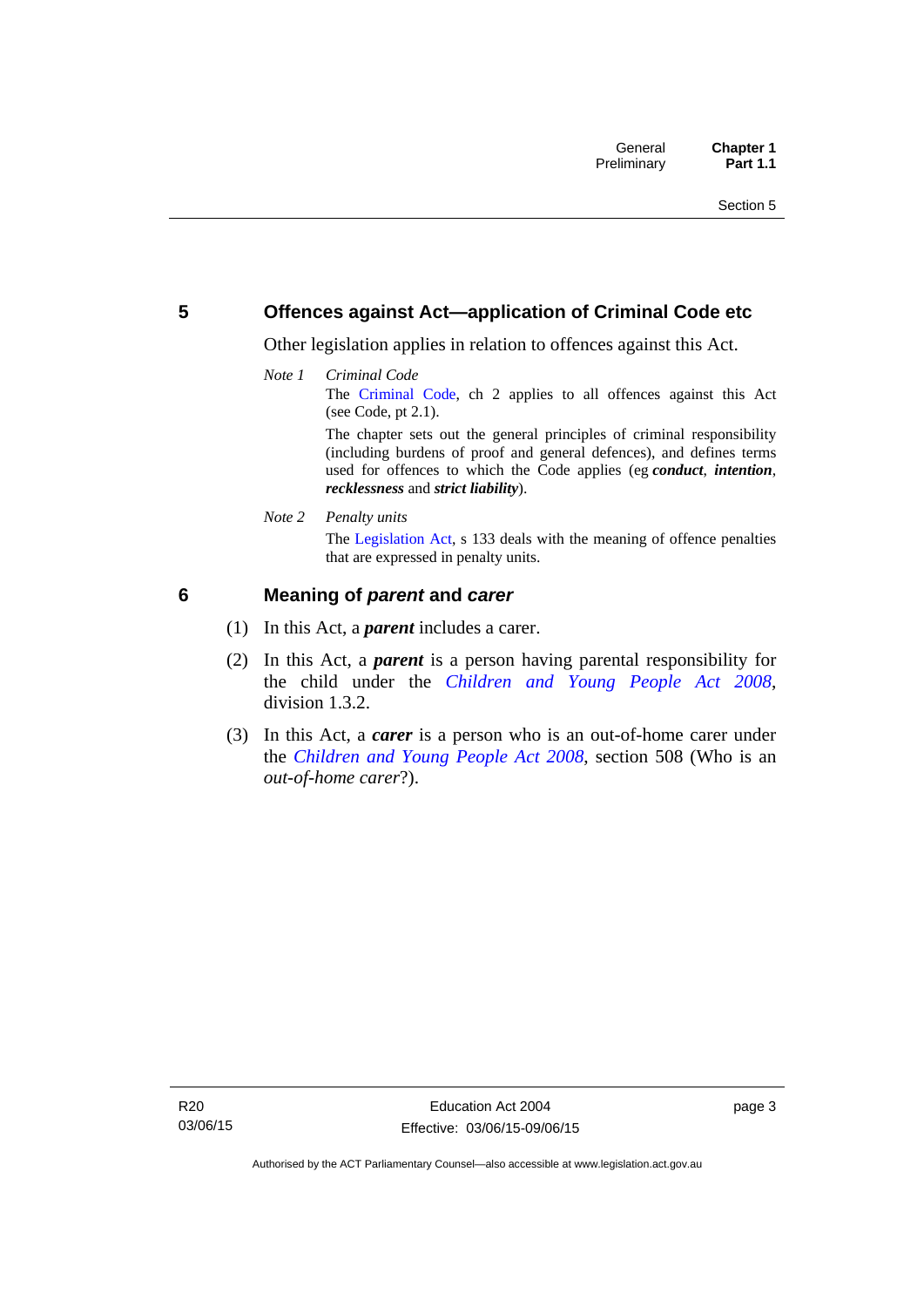Section 7

## <span id="page-15-0"></span>**Part 1.2 General principles and objects**

<span id="page-15-1"></span>**7 General principles of Act** 

- (1) Everyone involved in the administration of this Act, or in the school or home education of children in the ACT, is to apply the principle that every child has a right to receive a high-quality education.
- (2) Without limiting subsection (1), a high-quality education is based on the following principles:
	- (a) school education and home education provide a foundation for a democratic society;
	- (b) school education and home education should—
		- (i) aim to develop every child's potential and maximise educational achievements; and
		- (ii) promote children's enthusiasm for lifelong learning and optimism for the future; and
		- (iii) encourage parents to take part in the education of their children, and recognise their right to choose a suitable educational environment; and
		- (iv) promote respect for and tolerance of others; and
		- (v) recognise the social, religious, physical, intellectual and emotional needs of all students; and
		- (vi) aim over time to improve the learning outcomes of students so that the outcomes are free from disadvantage because of economic, social, cultural or other causes; and
		- (vii) encourage all students to complete their senior secondary education; and
		- (viii) provide access to a broad education; and
		- (ix) recognise the needs of Indigenous students;

R20 03/06/15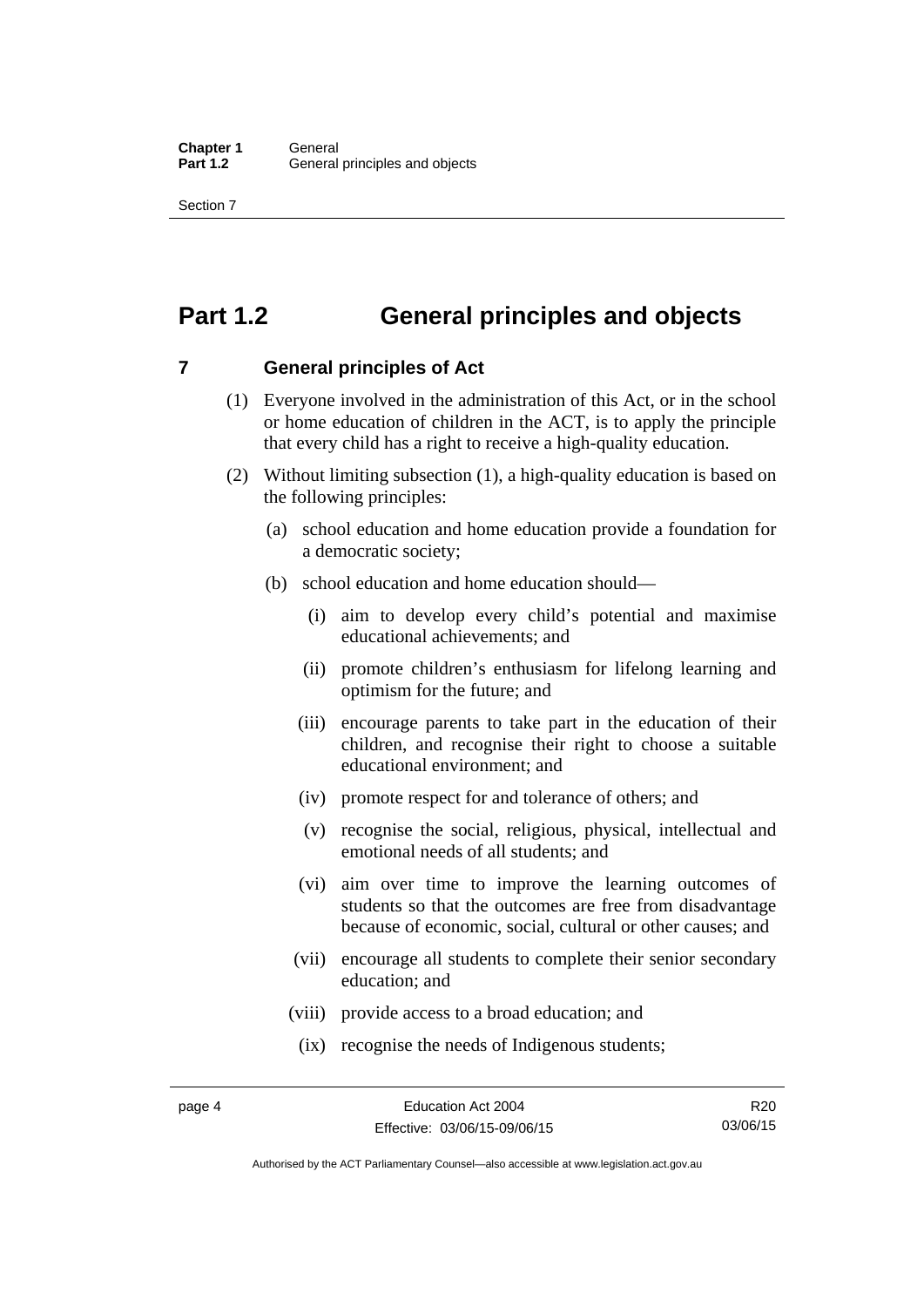- (c) innovation, diversity and opportunity within and among schools should be encouraged;
- (d) effective quality assurance mechanisms should be applied to school education;
- (e) government funding should be directed to students through their schools or school system;
- (f) the partnership between the home, community and educational providers should be recognised;
- (g) school communities should be given information about the operation of their schools.
- (3) Everyone involved in the administration of this Act, or in the school education of children in the ACT, is to apply the principle that school education—
	- (a) recognises the individual needs of children with disabilities; and
	- (b) should make appropriate provision for those needs, unless it would impose unjustifiable hardship on the provider of the school education.
- (4) Corporal punishment is not allowed in ACT schools.

### <span id="page-16-0"></span>**8 Main objects of Act**

The main objects of this Act are—

- (a) to state the responsibilities of parents and the government in relation to education and the principles and values on which government and non-government school education and home education are based; and
- (b) to promote compulsory education by ensuring that—
	- (i) children complete year 10; and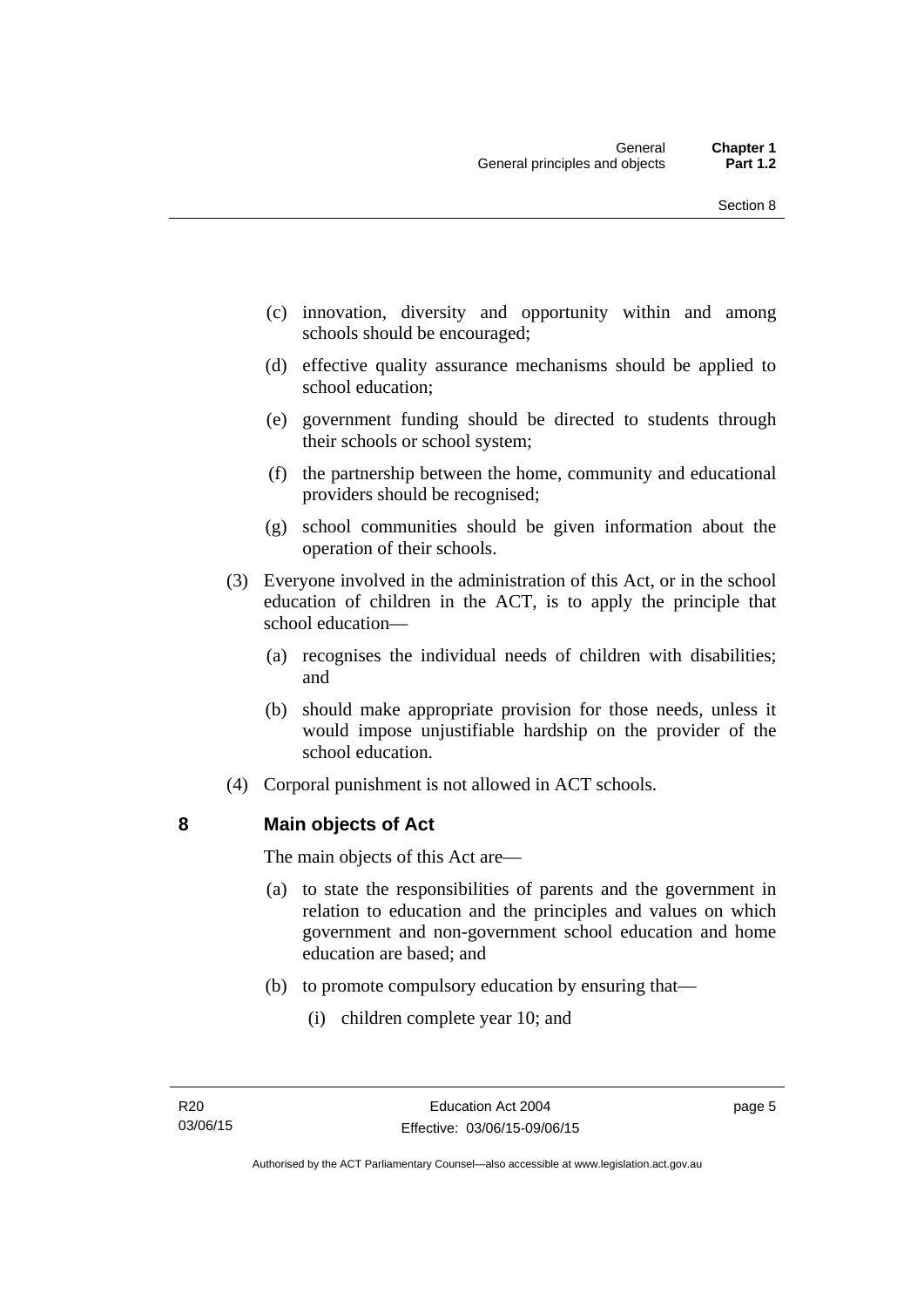Section 8

- (ii) children participate in education until they are 17 years old or complete year 12 (whichever happens first), with the opportunity to participate in training or employment after year 10; and
- (c) to state the circumstances in which school attendance is not required, including providing for suspension and exclusion from school; and
- (d) to provide for the operation and governance of government schools; and
- (e) to provide for the registration of non-government schools and home education.

page 6 Education Act 2004 Effective: 03/06/15-09/06/15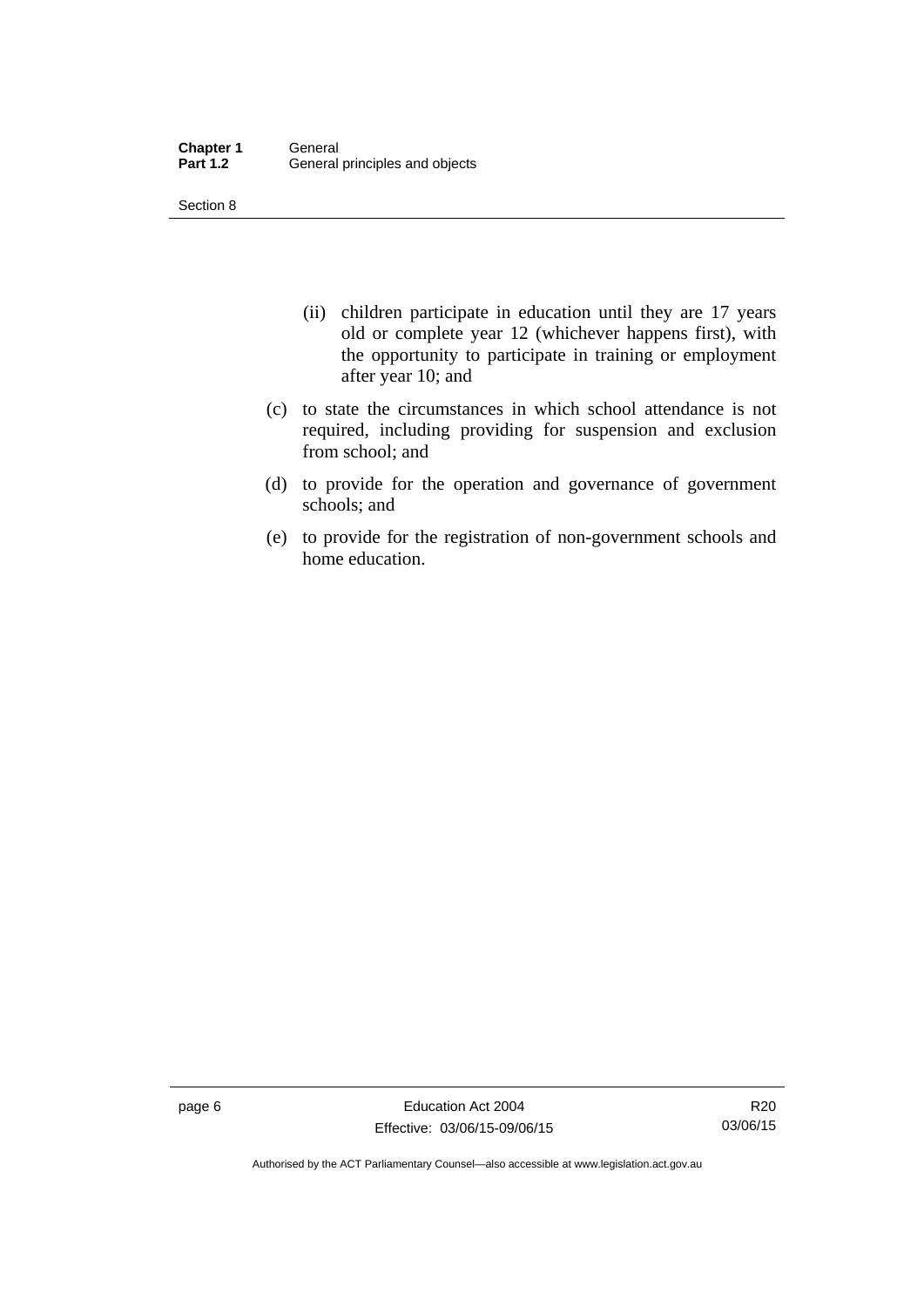# <span id="page-18-0"></span>**Chapter 2 Compulsory education**

## <span id="page-18-1"></span>**Part 2.1 Preliminary—ch 2**

<span id="page-18-2"></span>

## **9 Meaning of** *compulsory education age***—ch 2**

For this chapter, a child is of *compulsory education age* if the child is at least 6 years old and under the age that the first of the following happens:

- (a) the child is 17 years old;
- (b) the child completes year 12.

### <span id="page-18-3"></span>**9A Meaning of** *education course* **and** *education provider***— Act**

- (1) For this Act, each of the courses mentioned in table 9A, column 2 is an *education course*, and the entity mentioned in column 3 for the course is the provider (the *education provider*) of the course.
- (2) Also, the director-general may approve another course as an *education course* and an entity as the provider (the *education provider*) of the course.
- (3) An approval is a notifiable instrument.
	- *Note* A notifiable instrument must be notified under the [Legislation Act](http://www.legislation.act.gov.au/a/2001-14).

| column 1 | column 2                                                                   | column 3                                                                                                                                    |
|----------|----------------------------------------------------------------------------|---------------------------------------------------------------------------------------------------------------------------------------------|
| item     | education course                                                           | education provider                                                                                                                          |
|          | a course of study                                                          | a school                                                                                                                                    |
|          | a course of study                                                          | a school under a law of a State or another Territory                                                                                        |
|          | a course of study<br>leading to the<br>completion of year 10<br>or year 12 | a registered training organisation under the <i>National</i><br><b>Vocational Education and Training Regulator</b><br>Act 2011 (Cwlth), s 3 |

| -<br>ł<br>O<br>٠<br><br> |  |
|--------------------------|--|
|--------------------------|--|

R20 03/06/15 page 7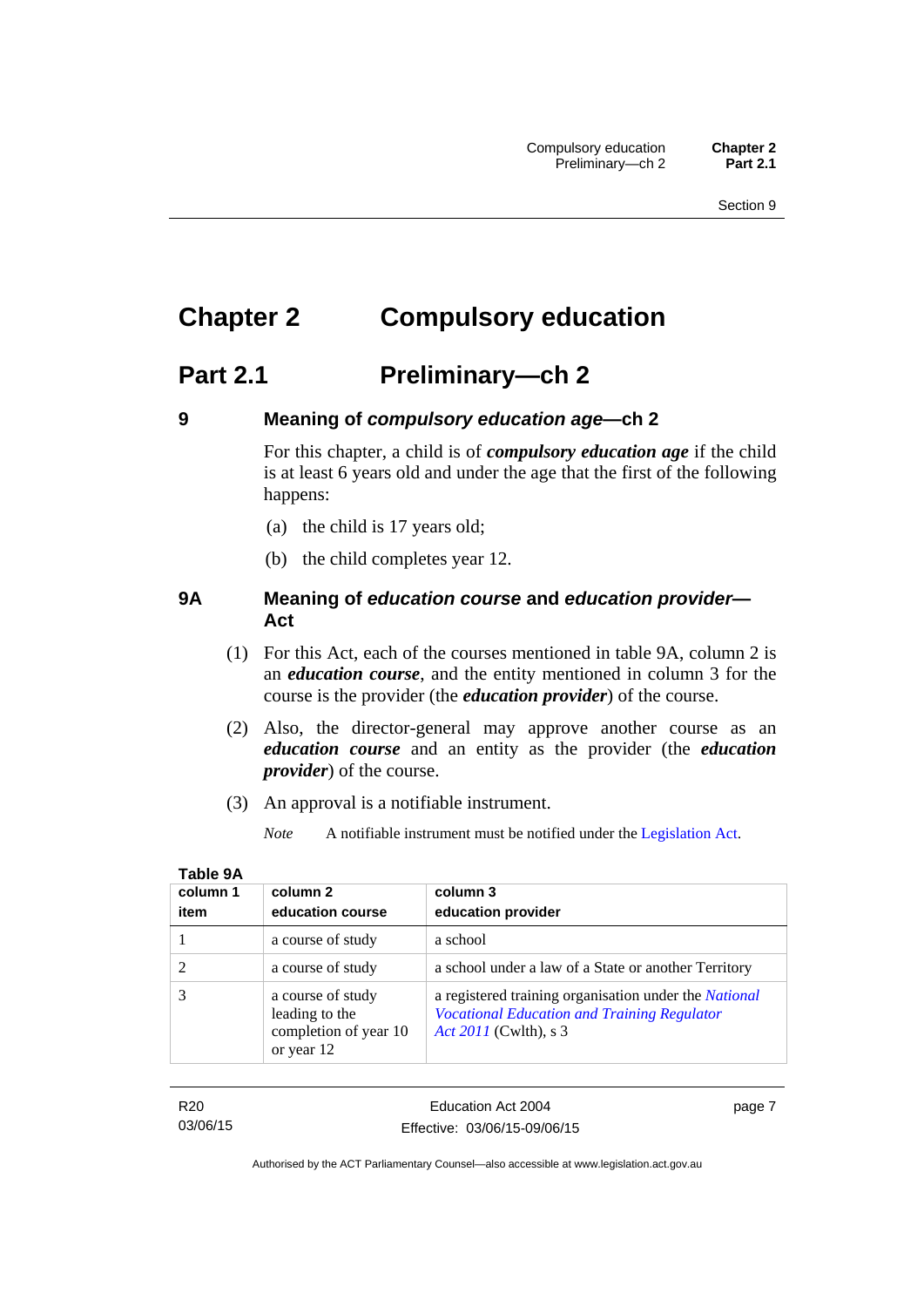| <b>Chapter 2</b> | Compulsory education |
|------------------|----------------------|
| <b>Part 2.1</b>  | Preliminary-ch 2     |

Section 9B

| column 1<br>item | column 2<br>education course                                                                                                             | column 3<br>education provider                                                                                                       |
|------------------|------------------------------------------------------------------------------------------------------------------------------------------|--------------------------------------------------------------------------------------------------------------------------------------|
| $\overline{4}$   | a VET course under<br>the <i>National</i><br><i>Vocational Education</i><br>and Training<br><b>Regulator Act 2011</b><br>$(Cwlth)$ , s 3 | a registered training organisation under the National<br><b>Vocational Education and Training Regulator</b><br>Act 2011 (Cwlth), s 3 |
| 5                | an accredited course<br>under the <i>Tertiary</i><br><b>Education Quality and</b><br><b>Standards Agency</b><br><i>Act 2011</i> (Cwlth)  | a registered higher education provider under the<br>Tertiary Education Quality and Standards Agency<br><i>Act 2011</i> (Cwlth)       |

### <span id="page-19-0"></span>**9B Meaning of** *completes year 10***—Act**

- (1) For this Act, a child *completes year 10* at an education provider if the child—
	- (a) is awarded or has completed the requirements for being awarded a year 10 certificate (however described) by the provider; or
	- (b) is given or has completed the requirements for being given a high school record (however described) in relation to year 10 by the provider; or
	- (c) is awarded a certificate (however described) approved by the director-general.
- (2) An approval is a notifiable instrument.

*Note* A notifiable instrument must be notified under the [Legislation Act](http://www.legislation.act.gov.au/a/2001-14).

- (3) Also, for this Act, a child *completes year 10* if*—*
	- (a) the child is awarded or has completed the requirements for being awarded a year 10 certificate (however described) in a State or another Territory under a law of the State or Territory; or

Authorised by the ACT Parliamentary Counsel—also accessible at www.legislation.act.gov.au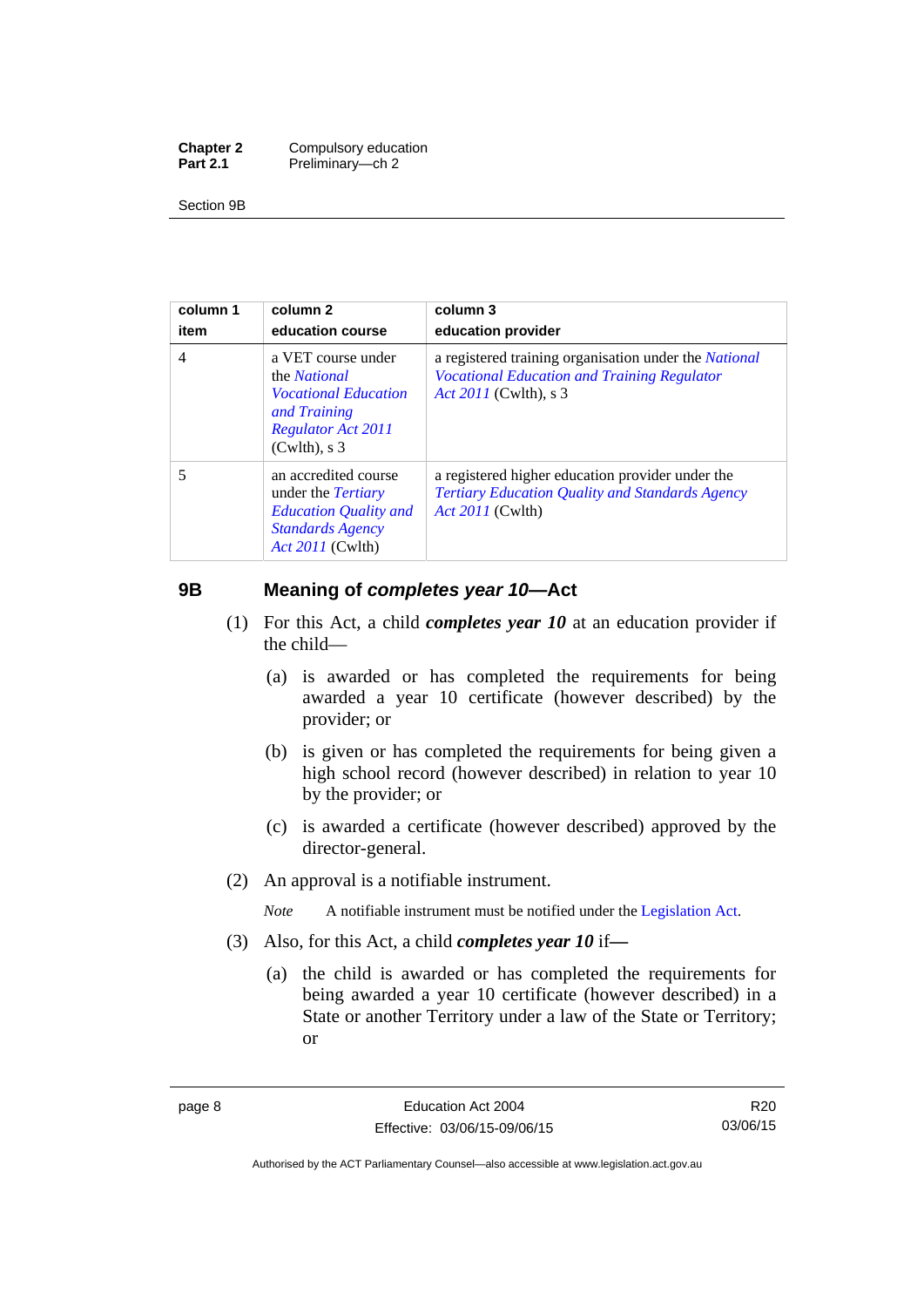- (b) the director-general is satisfied on reasonable grounds that the child has completed year 10 or its equivalent in the ACT, a State, another Territory or a foreign country.
- (4) A child mentioned in subsection (3) (b) may be given a certificate or record by the director-general.

*Note* If a form is approved under s 154 for s (4), the form must be used.

### <span id="page-20-0"></span>**9C Meaning of** *completes year 12***—Act**

- (1) For this Act, a child *completes year 12* if the child is awarded or has completed the requirements for being awarded—
	- (a) a year 12 certificate (however described) by the Board of Senior Secondary Studies under the *[Board of Senior Secondary](http://www.legislation.act.gov.au/a/1997-87)  [Studies Act 1997](http://www.legislation.act.gov.au/a/1997-87)*; or
	- (b) a certificate equivalent to a year 12 certificate that shows completion of a higher education pre-entry course; or

### **Examples**

- 1 the Certificate of General Education for Adults (at Certificate II or above)
- 2 the International Baccalaureate
- *Note* An example is part of the Act, is not exhaustive and may extend, but does not limit, the meaning of the provision in which it appears (see [Legislation Act,](http://www.legislation.act.gov.au/a/2001-14) s 126 and s 132).
- (c) a certificate equivalent to a year 12 certificate issued under the AQF; or

#### **Example**

the Australian Qualification Framework (AQF) Certificate II

- (d) a certificate (however described) approved by the director-general.
- (2) An approval is a notifiable instrument.
	- *Note* A notifiable instrument must be notified under the [Legislation Act](http://www.legislation.act.gov.au/a/2001-14).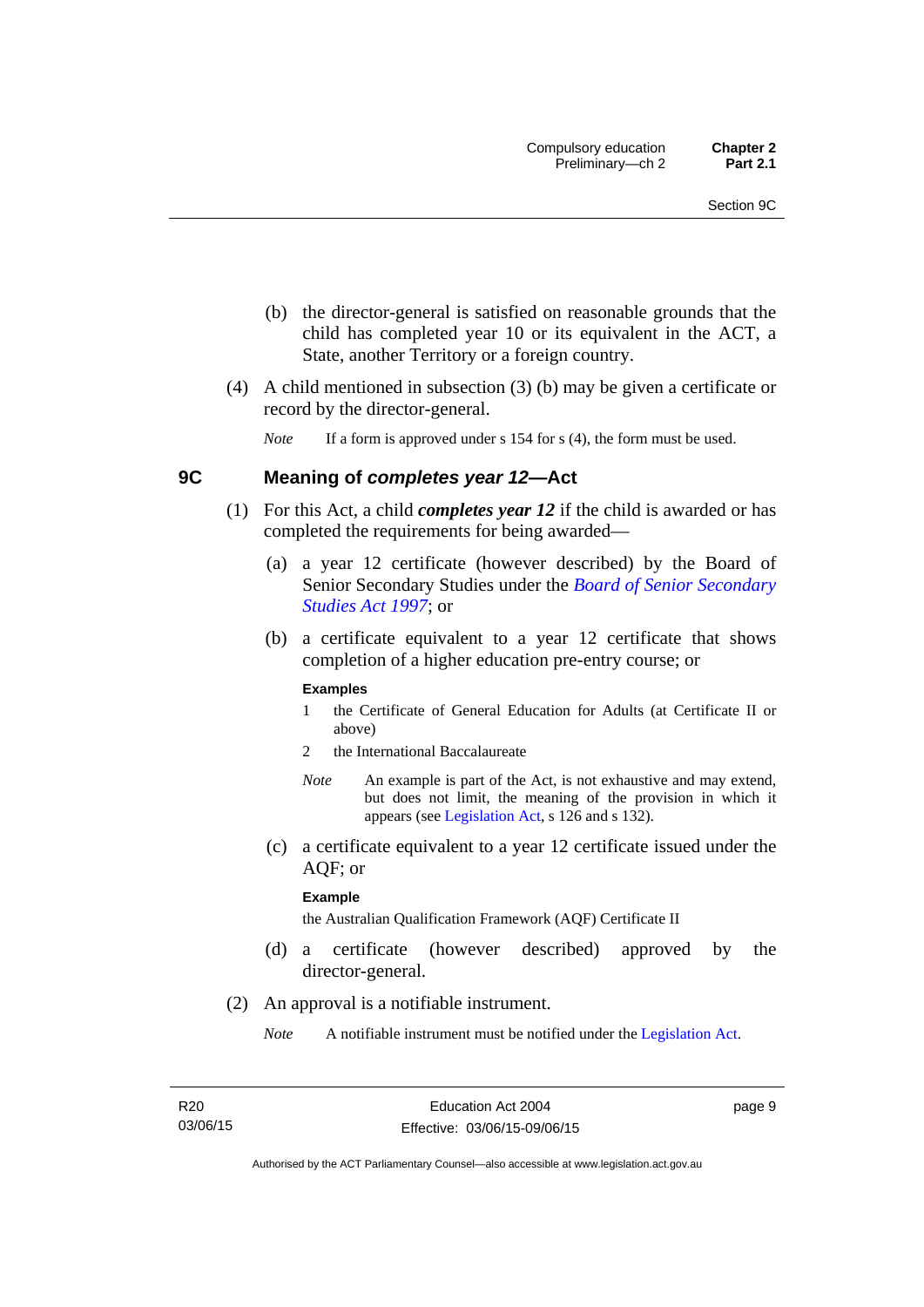Section 9D

- (3) Also, for this Act, a child *completes year 12* if—
	- (a) the child is awarded or has completed the requirements for being awarded a year 12 certificate (however described) in a State or another Territory under a law of the State or Territory; or
	- (b) the director-general is satisfied on reasonable grounds that the child has completed year 12 or its equivalent in the ACT, a State, another Territory or a foreign country.
- (4) A child mentioned in subsection (3) (b) may be given a certificate or record by the director-general.

*Note* If a form is approved under s 154 for s (4), the form must be used.

(5) In this section:

*AQF*—see the *[Training and Tertiary Education Act 2003](http://www.legislation.act.gov.au/a/2003-36)*, dictionary.

### <span id="page-21-0"></span>**9D Guidelines—certain director-general functions**

- (1) The director-general may make guidelines about the exercise of the director-general's functions under the following provisions:
	- $\bullet$  section 10 (6) (c) (Child of compulsory education age enrolment and registration requirement);
	- section 10A (3) (Child of compulsory education age enrolment and registration requirement);
	- section 10D (4) (Child of compulsory education age participation requirement);
	- section 14D (3) (Approval statement—compliance requirement).
- (2) A guideline is a notifiable instrument.

*Note* A notifiable instrument must be notified under the [Legislation Act](http://www.legislation.act.gov.au/a/2001-14).

(3) The director-general must comply with any guidelines.

Authorised by the ACT Parliamentary Counsel—also accessible at www.legislation.act.gov.au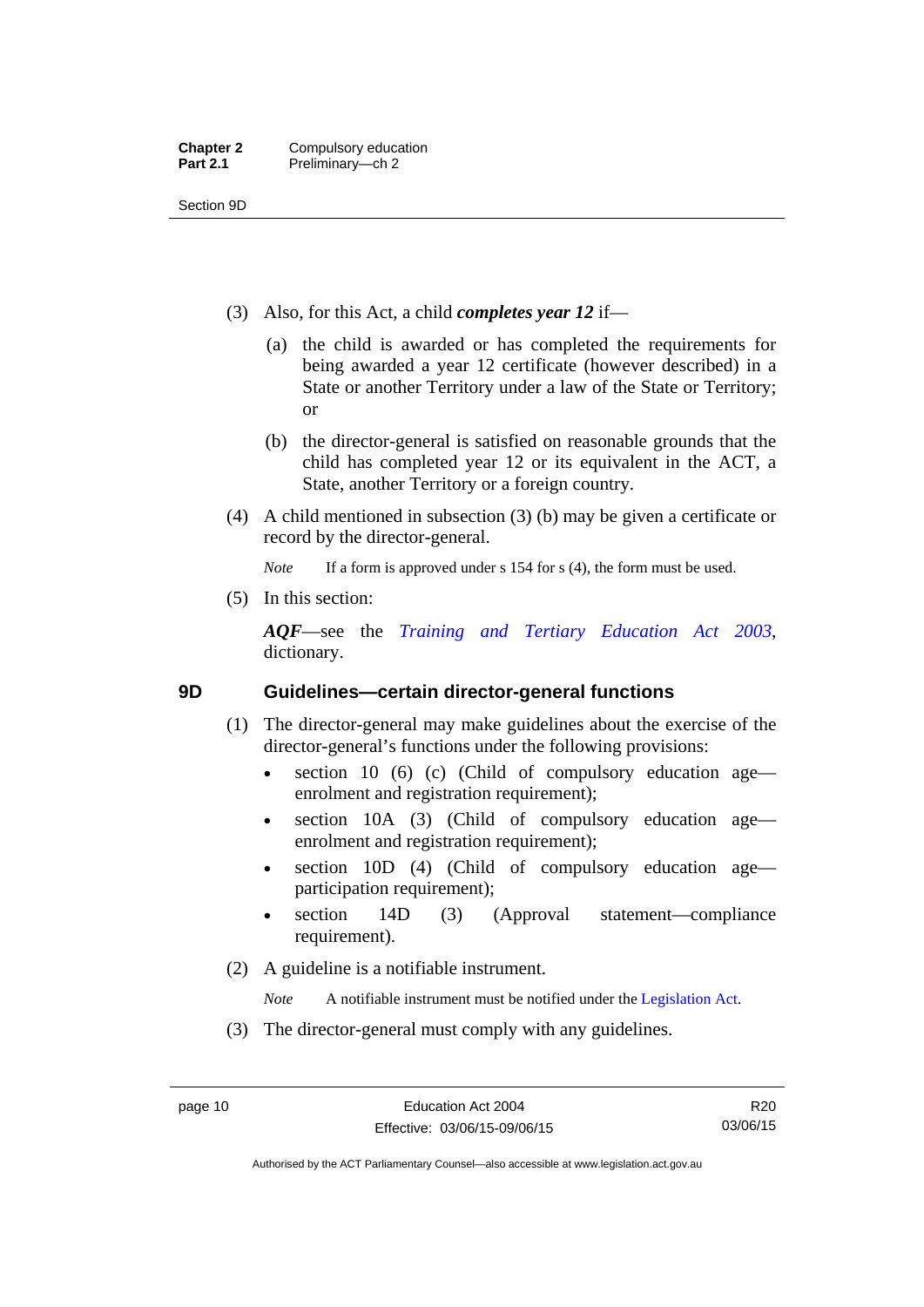# <span id="page-22-0"></span>**Part 2.2 Compulsory education requirements**

## <span id="page-22-1"></span>**Division 2.2.1 Enrolment, registration and attendance requirements**

### <span id="page-22-2"></span>**10 Child of compulsory education age—enrolment and registration requirement**

- (1) This section applies if a child—
	- (a) lives in the ACT; and
	- (b) is of compulsory education age.
- (2) The child's parents must do either or both of the following:
	- (a) enrol the child at an education provider for the purpose of the provider's education course not later than 14 days after the day the course starts;
	- (b) apply to register the child for home education not later than 10 school term days after the first of the following happens:
		- (i) the start of the school year;
		- (ii) the day the child begins to live in the ACT.
- (3) Also, the child's parents must enrol the child under subsection (2) (a) not later than 10 school term days after—
	- (a) the day the child turns 6 years old; or
	- (b) for a child who has not completed year 10—the day the child begins to live in the ACT.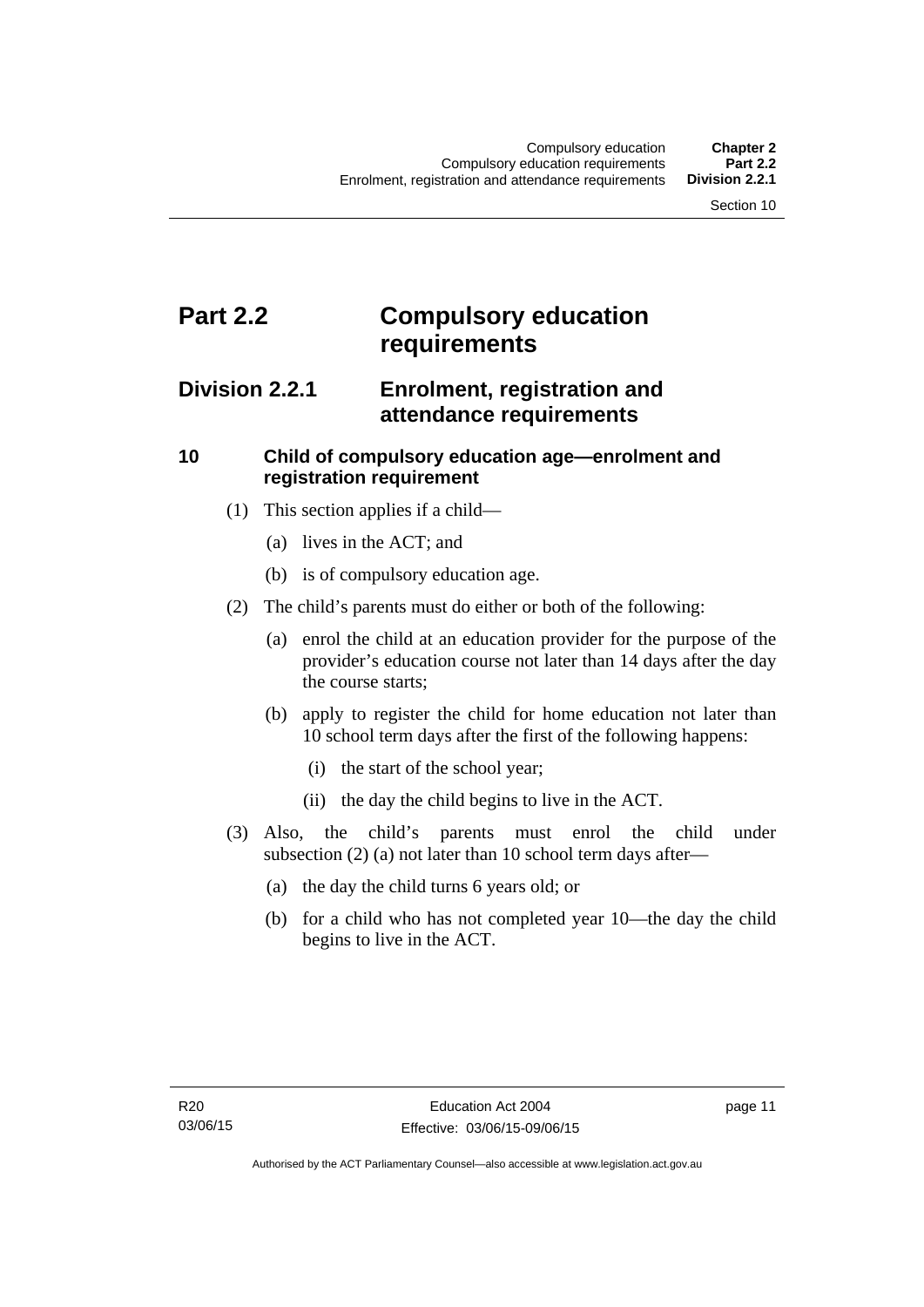- (4) If the child's enrolment at an education provider is cancelled by the child's parents, the parents must do either or both of the following within 14 days after the day the enrolment is cancelled:
	- (a) enrol the child at another education provider for the purpose of the provider's education course;
	- (b) apply to register the child for home education.
	- *Note* If a form is approved under s 154 for this provision, the form must be used.
- (5) If the child's registration for home education is cancelled under section 135 (Cancellation of registration for home education), the parents must enrol the child at an education provider for the purpose of the provider's education course not later than 14 days after the day the cancellation takes effect.
	- *Note* See s 135 (6) for when the cancellation of registration for home education takes effect.
- (6) This section does not apply if—
	- (a) an exemption certificate is in force for the child; or
	- (b) the child is participating in a training or employment alternative in accordance with part 2.4 (After year 10—training and employment alternatives); or
	- (c) the child's parents have an excuse for not complying with this section that the director-general is satisfied is a reasonable excuse.
	- *Note 1* The director-general must comply with any guidelines about the exercise of the director-general's functions under s (6) (c) (see s 9D).
	- *Note* 2 For offences in relation to this requirement, see pt 2.6 (Offences parents).

### <span id="page-23-0"></span>**10A Child of compulsory education age—school attendance requirement**

(1) This section applies if a child—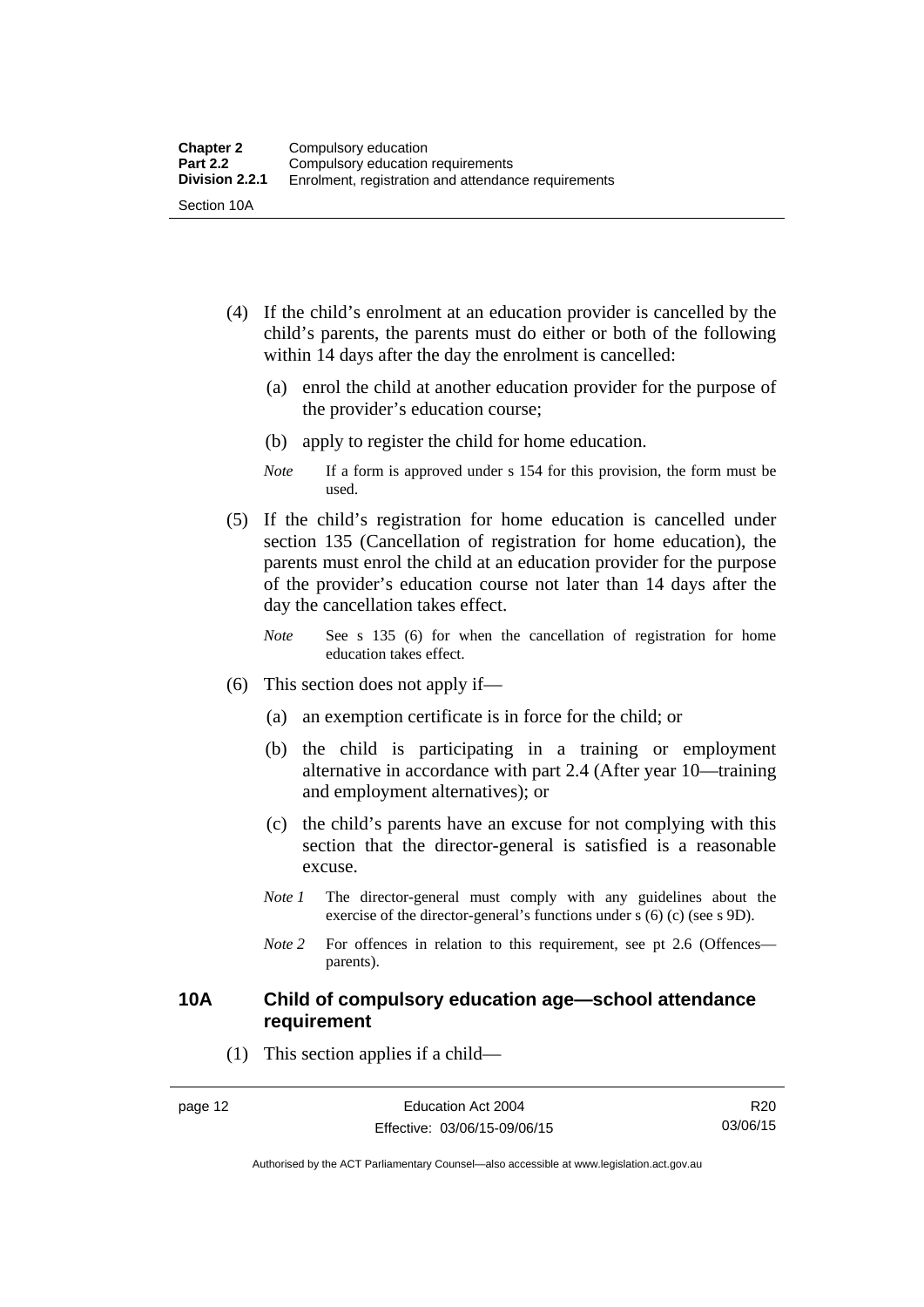- (a) lives in the ACT; and
- (b) is of compulsory education age; and
- (c) is enrolled at a school.
- (2) The child's parents must ensure that the child—
	- (a) attends the school on every day, and during the times on every day, when the school is open for attendance; and
	- (b) attends every activity of the school (including attendance at an approved educational course) that the school requires the child to attend.
- (3) This section does not apply if the child's parents have an excuse for not complying with this section that the director-general is satisfied is a reasonable excuse.
	- *Note 1* The director-general must comply with any guidelines about the exercise of the director-general's functions under s (3) (see s 9D).
	- *Note 2* For offences in relation to this requirement, see pt 2.6 (Offences parents).

## <span id="page-24-0"></span>**Division 2.2.2 Participation requirement**

### <span id="page-24-1"></span>**10B Meaning of** *participates* **in education course—div 2.2.2**

For this division, a child *participates* in an education course if the child complies with—

- (a) the provider's requirements about physically attending, at particular times, the provider's premises or another place; or
- (b) for an education course that is completed by distance education (however described)—the provider's requirements for distance education.

### **Examples—par (b)**

1 complete and return the assigned work for the course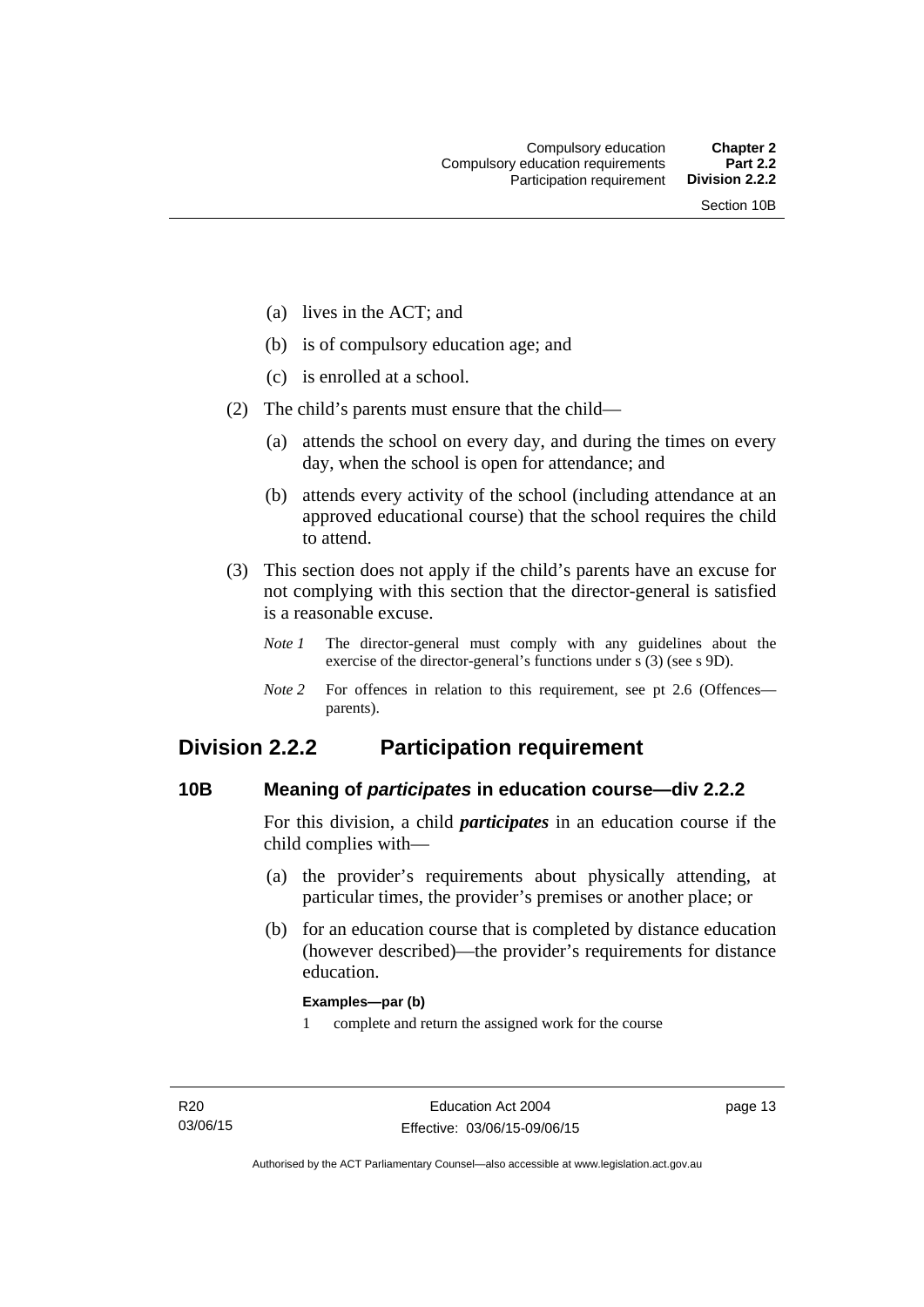Section 10C

- 2 communicate with or contact the provider for the purpose of participating in the course
- 3 attend the provider for 1 week twice a year
- *Note* An example is part of the Act, is not exhaustive and may extend, but does not limit, the meaning of the provision in which it appears (see [Legislation Act,](http://www.legislation.act.gov.au/a/2001-14) s 126 and s 132).

### <span id="page-25-0"></span>**10C Meaning of** *full-time participation* **in education course div 2.2.2**

- (1) For this division, *full-time participation* in an education course means participation in the course—
	- (a) at a level that is full-time under the requirements of the course; or
	- (b) for at least 25 hours each week.
- (2) Also, for this division, *full-time participation* in an education course includes—
	- (a) part-time participation in 2 or more education courses to an extent that is at least equivalent to full-time participation in 1 education course; and
	- (b) participation in any combination of the following that is equivalent to full-time participation in 1 education course:
		- (i) an education course;
		- (ii) a training alternative;
		- (iii) an employment alternative.
	- *Note* A child needs the director-general's approval to participate in a training or employment alternative (see pt 2.4 (After year 10—training and employment alternatives)).

Authorised by the ACT Parliamentary Counsel—also accessible at www.legislation.act.gov.au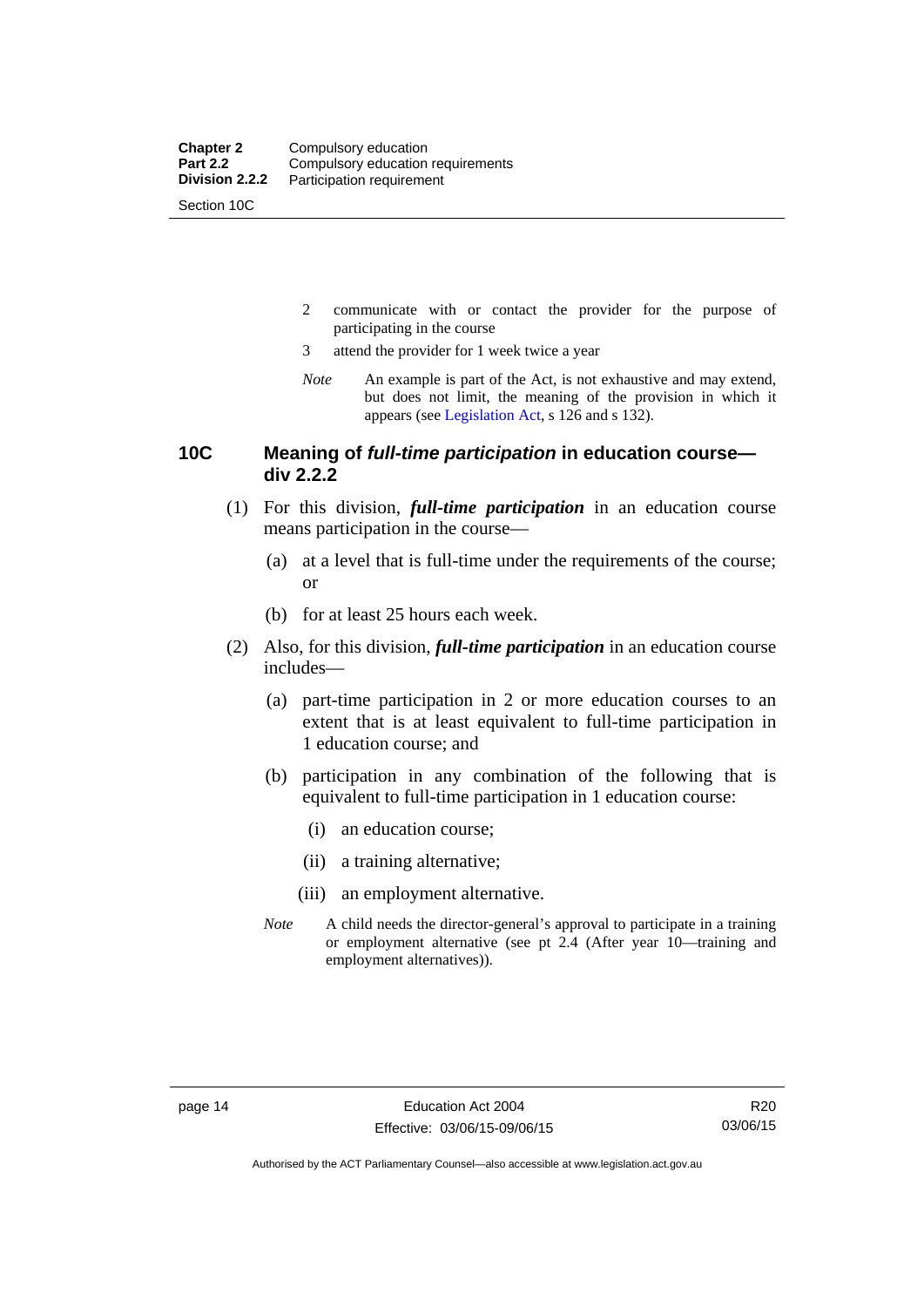## <span id="page-26-0"></span>**10D Child of compulsory education age—participation requirement**

- (1) This section applies if a child—
	- (a) lives in the ACT; and
	- (b) is of compulsory education age; and
	- (c) is enrolled at an education provider other than a school for the purpose of the provider's education course.
- (2) The child's parents must ensure that the child participates in the education course.
- (3) Also, the child's participation must be—
	- (a) full-time participation (the *full-time participation requirement*); or
	- (b) if an exemption certificate is in force for the child for the course—participation in accordance with the certificate.
- (4) This section does not apply if the child's parents have an excuse for not complying with this section that the director-general is satisfied is a reasonable excuse.
	- *Note 1* The director-general must comply with any guidelines about the exercise of the director-general's functions under s (4) (see s 9D).
	- *Note* 2 For offences in relation to this requirement, see pt 2.6 (Offences parents).

### <span id="page-26-1"></span>**11 Participation requirement—absence**

A child's participation in an education course is taken for this Act to continue during an absence that is—

 (a) allowed under the requirements of the course or by the provider of the course; or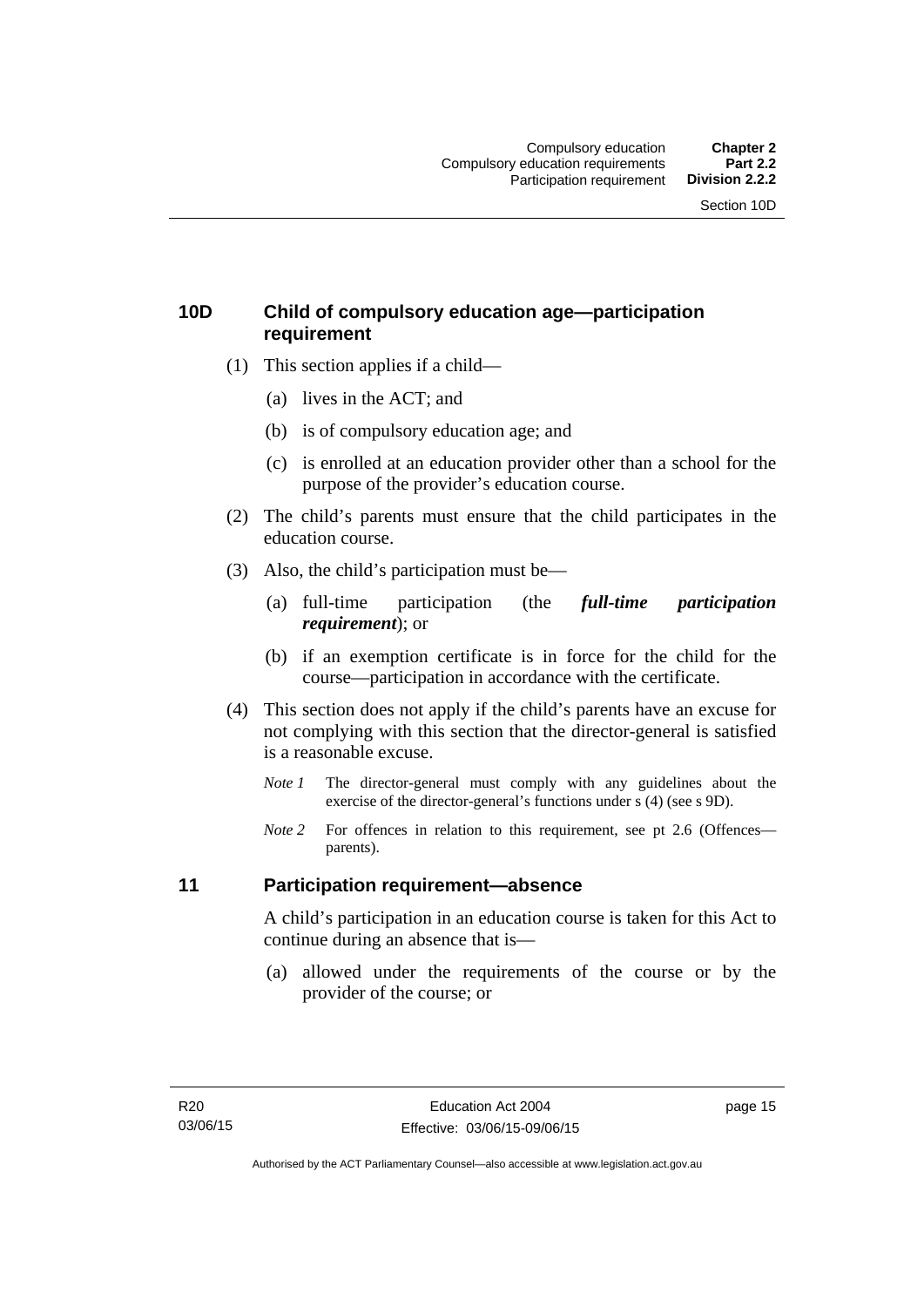| <b>Chapter 2</b><br><b>Part 2.2</b> | Compulsory education<br>Compulsory education requirements |
|-------------------------------------|-----------------------------------------------------------|
| Division 2.2.2                      | Participation requirement                                 |
| Section 11A                         |                                                           |

 (b) required under a territory law or a law of the Commonwealth, a State or another Territory.

### **Example—par (b)**

Will is absent from an education provider because a public health direction under the *[Public Health Act 1997](http://www.legislation.act.gov.au/a/1997-69)* requires that he be confined to home for 2 weeks.

*Note* An example is part of the Act, is not exhaustive and may extend, but does not limit, the meaning of the provision in which it appears (see [Legislation Act,](http://www.legislation.act.gov.au/a/2001-14) s 126 and s 132).

### <span id="page-27-0"></span>**11A Participation requirement—suspension**

- (1) This section applies if a child participating in an education course stops attending the provider because the child has been suspended from attending the provider.
- (2) The child's participation in the course is taken for this Act to continue during the suspension period.

### <span id="page-27-1"></span>**11B Participation requirement—exclusion**

- (1) This section applies if a child participating in an education course stops attending the provider because the child has been excluded from attending the provider.
- (2) The child's participation in the course is taken for this Act to continue—
	- (a) at the same level as before the exclusion; and
	- (b) for the time reasonably required for the child to resume participation in an education course or apply for approval to participate in a training or employment alternative under part 2.4 (After year 10—training and employment alternatives).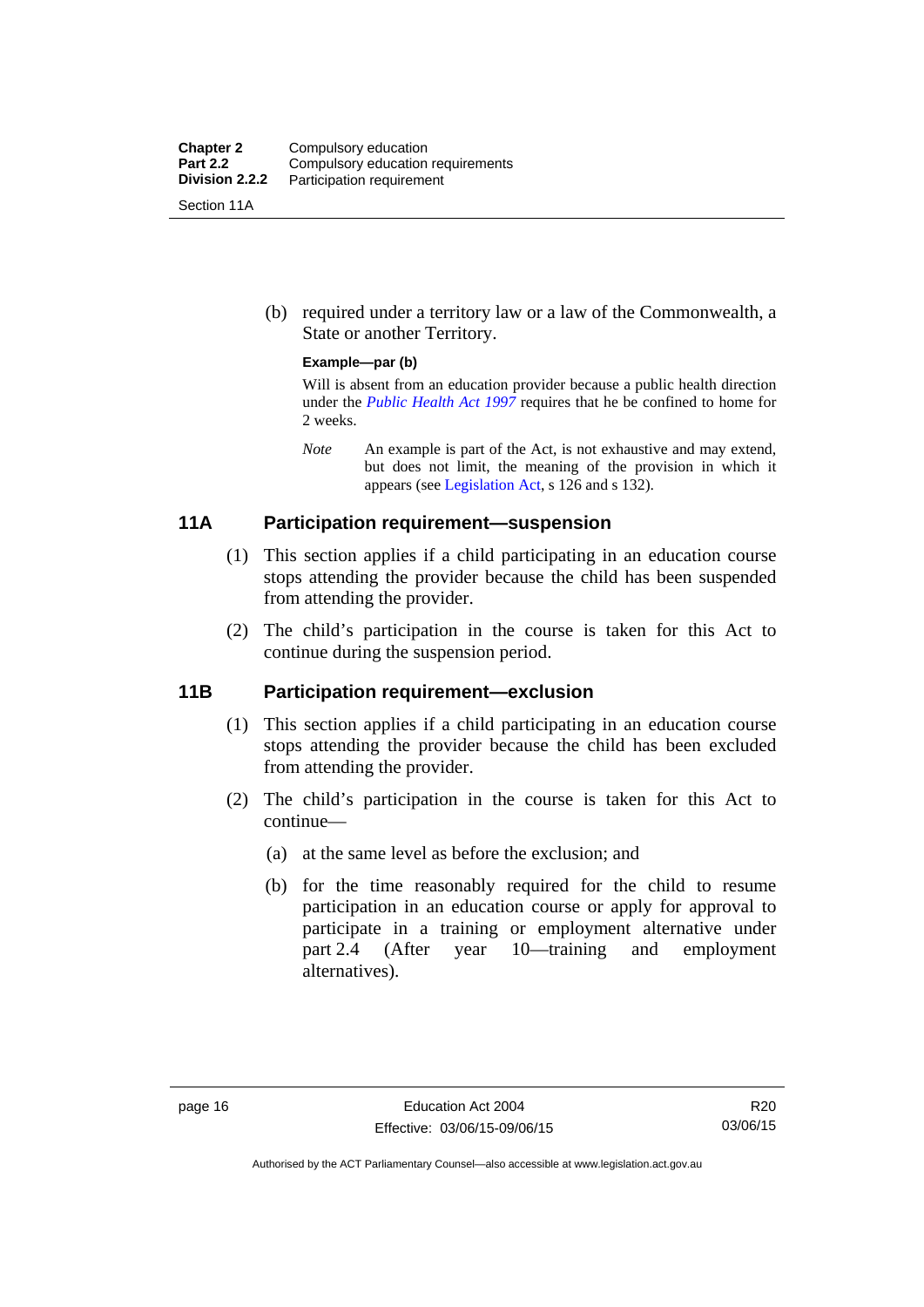## <span id="page-28-0"></span>**Division 2.2.3 Information requirement**

### <span id="page-28-1"></span>**11C Giving information notice**

- (1) This section applies if a child—
	- (a) lives in the ACT; and
	- (b) is at least 6 years old but under 17 years old.
- (2) The director-general may give a written notice (an *information notice*) to the child's parents if the director-general believes on reasonable grounds that—
	- (a) the child is not enrolled at an education provider; or
	- (b) the child is not registered for home education; or
	- (c) if the child is enrolled at a school—the child is not attending the school; or
	- (d) if the child is enrolled at an education provider other than a school for the purpose of the provider's education course—the child is not participating in the course or the child is contravening section 10D (3) (Child of compulsory education age—participation requirement); or
	- (e) the child is not participating in a training or employment alternative in accordance with part 2.4 (After year 10—training and employment alternatives).
	- *Note* For how documents may be served, see the [Legislation Act,](http://www.legislation.act.gov.au/a/2001-14) pt 19.5.

### <span id="page-28-2"></span>**11D Contents of information notice**

- (1) An information notice in relation to a child must—
	- (a) state that it is an information notice under this Act; and
	- (b) state the information sought; and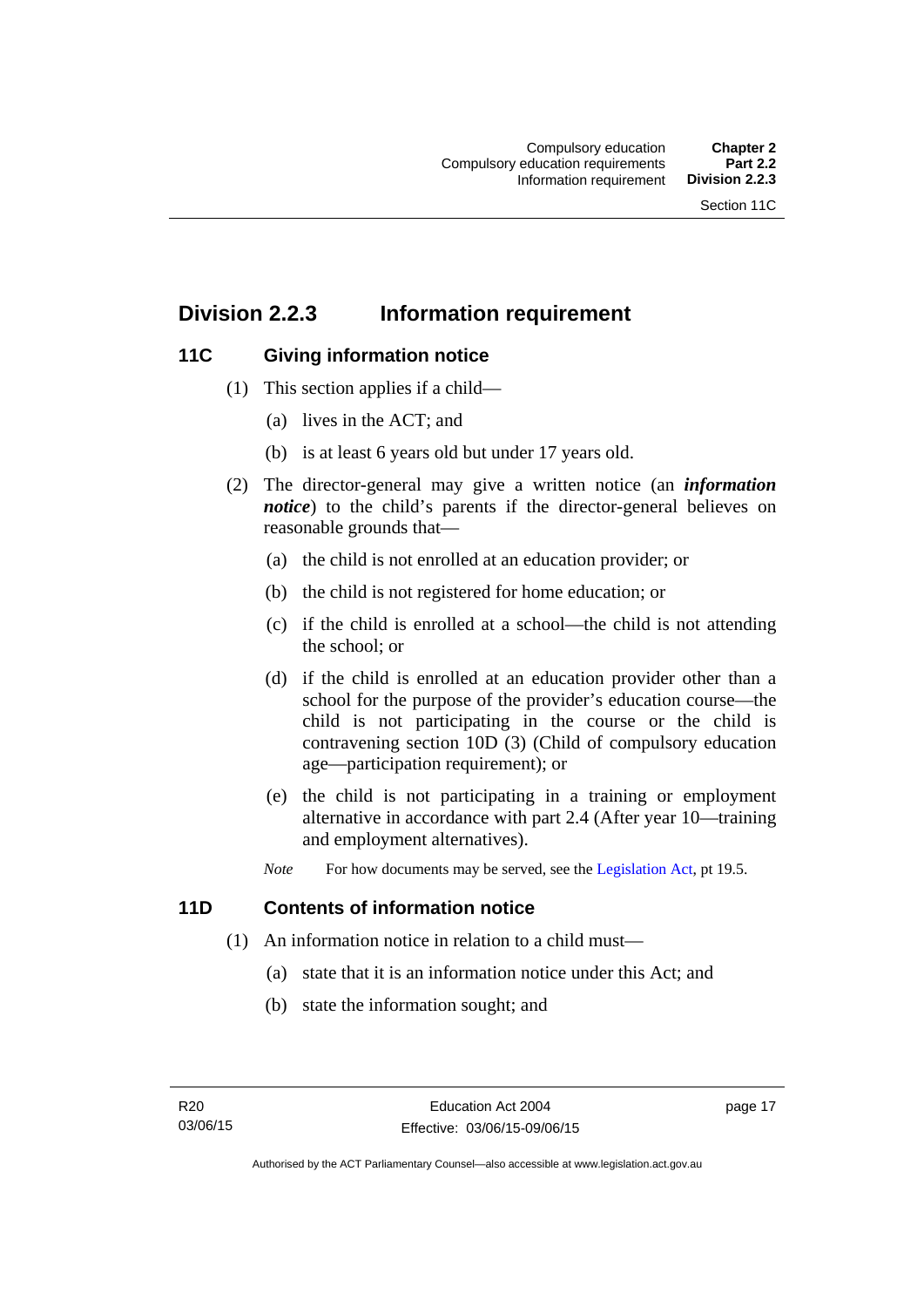- (c) state what the child's parents need to do to comply with the notice; and
- (d) state the period for complying with the notice; and
- (e) contain a statement to the effect that failure to comply with the notice is an offence.
- (2) The information notice may include any other information the director-general considers appropriate.

### <span id="page-29-0"></span>**11E Extension of time for compliance with information notice**

- (1) This section applies if a child's parents have been given an information notice.
- (2) The director-general may, by written notice given to the child's parents, extend the compliance period for the information notice on the director-general's own initiative or if asked by the parents.
- (3) However, the director-general may extend the compliance period only if the period has not ended.
- (4) In this section:

*compliance period* means the period stated in the information notice under section 11D (1) (d), and includes the period as extended under this section.

### <span id="page-29-1"></span>**11F Revocation of information notice on compliance**

If the director-general is satisfied on reasonable grounds that an information notice given to a child's parents has been complied with, the director-general must revoke the notice by written notice given to the parents.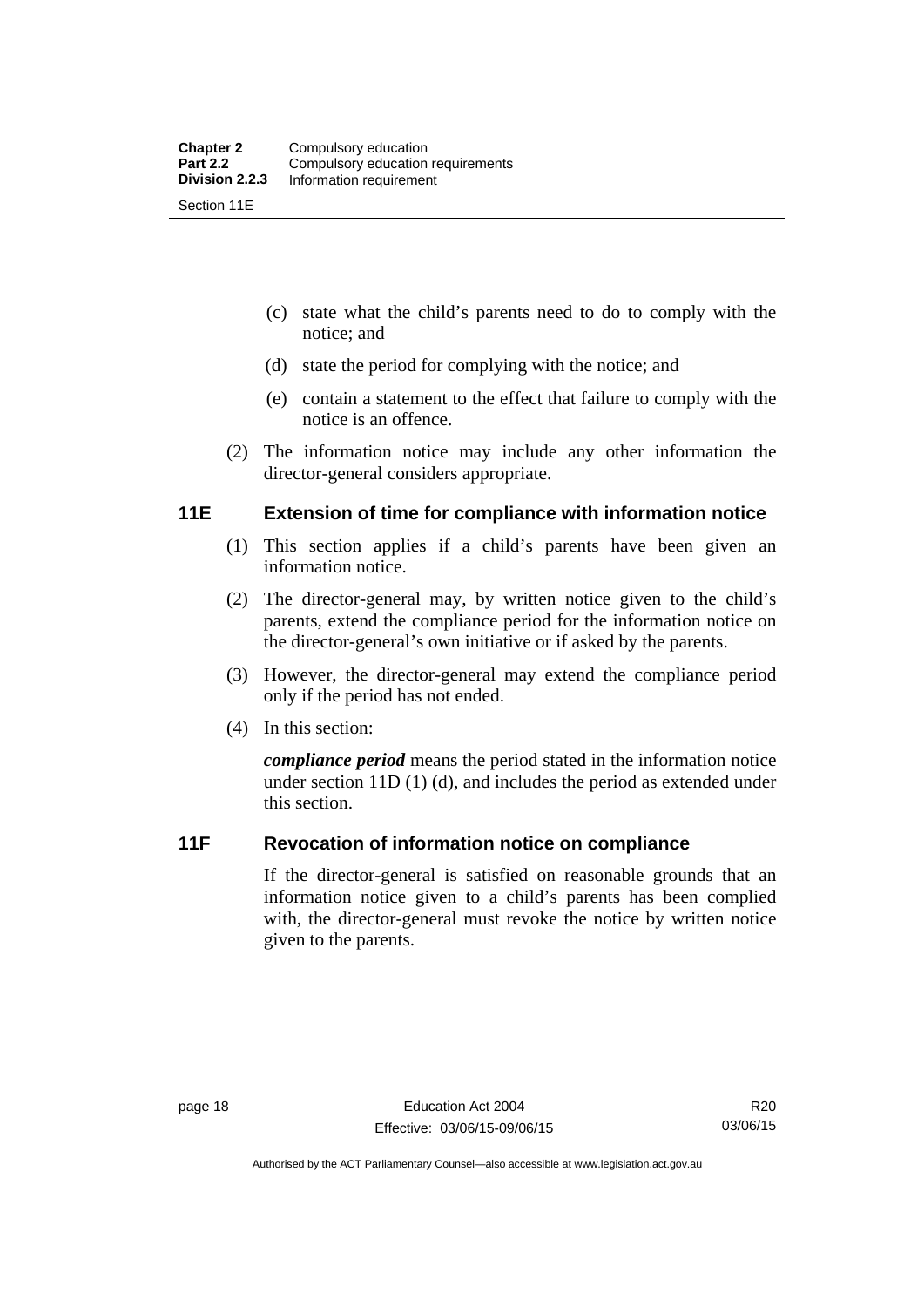## <span id="page-30-0"></span>**Part 2.3 Exemption certificates**

### <span id="page-30-1"></span>**11G Meaning of** *full-time participation requirement***—pt 2.3**

In this part:

*full-time participation requirement*—see section 10D (3).

### <span id="page-30-2"></span>**11H Exemption certificate—application**

- (1) A child or the child's parents may apply to the director-general for a certificate (an *exemption certificate*) exempting the child from—
	- (a) the requirement to be enrolled at an education provider or registered for home education; or
		- *Note* See s 10 (Child of compulsory education age—enrolment and registration requirement).
	- (b) the full-time participation requirement.
		- *Note* See s 10D (Child of compulsory education age—participation requirement).
- (2) Application may be made for either or both of the following:
	- (a) exempting the child until the child is 17 years old or for a shorter period;
	- (b) exempting the child from the full-time participation requirement.
- (3) An application made by a child must contain the signed consent of the child's parents.
- (4) However, subsection (3) does not apply if the director-general is satisfied on reasonable grounds that it is not appropriate to require the signed consent.
	- *Note* If a form is approved under s 154 for this provision, the form must be used.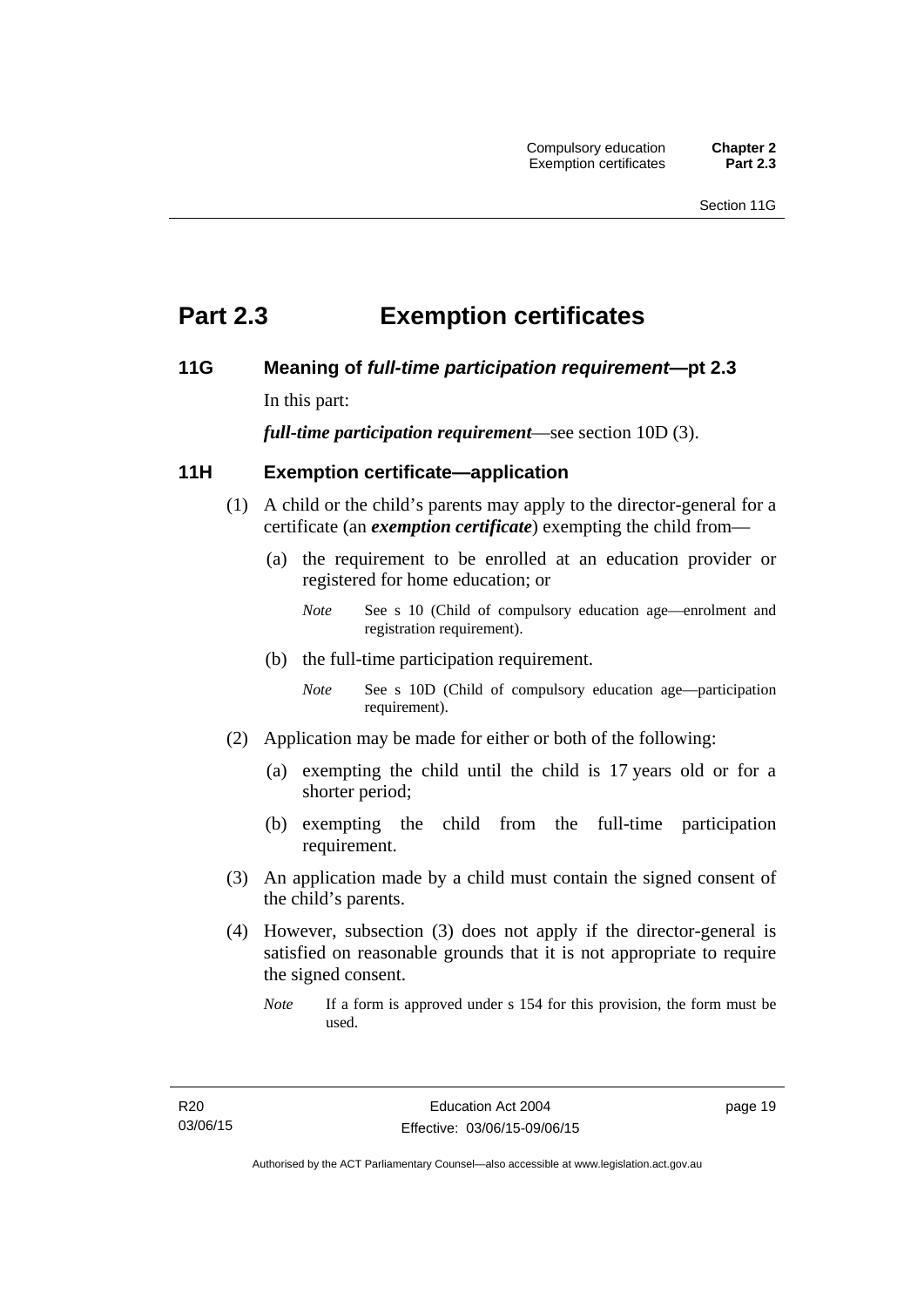Section 12

## <span id="page-31-0"></span>**12 Exemption certificate—requirement for further information**

- (1) The director-general may give an applicant mentioned in section 11H (1) a written notice requiring the applicant to give the director-general stated further information or documents that the director-general reasonably needs to decide the application.
- (2) If the applicant does not comply with the requirement, the director-general may refuse to consider the application further.

### <span id="page-31-1"></span>**12A Exemption certificate—issue**

- (1) The director-general may—
	- (a) issue an exemption certificate for a child if the director-general is satisfied on reasonable grounds that it is in the child's best interests to issue the certificate; or
	- (b) refuse to issue an exemption certificate for a child.
- (2) Without limiting subsection (1) (a), in deciding whether it is in a child's best interests to exempt the child, the director-general may consider the following:
	- (a) the child's health;
	- (b) the child's education;
	- (c) the child's sense of racial, ethnic, religious or cultural identity;
	- (d) the child's development;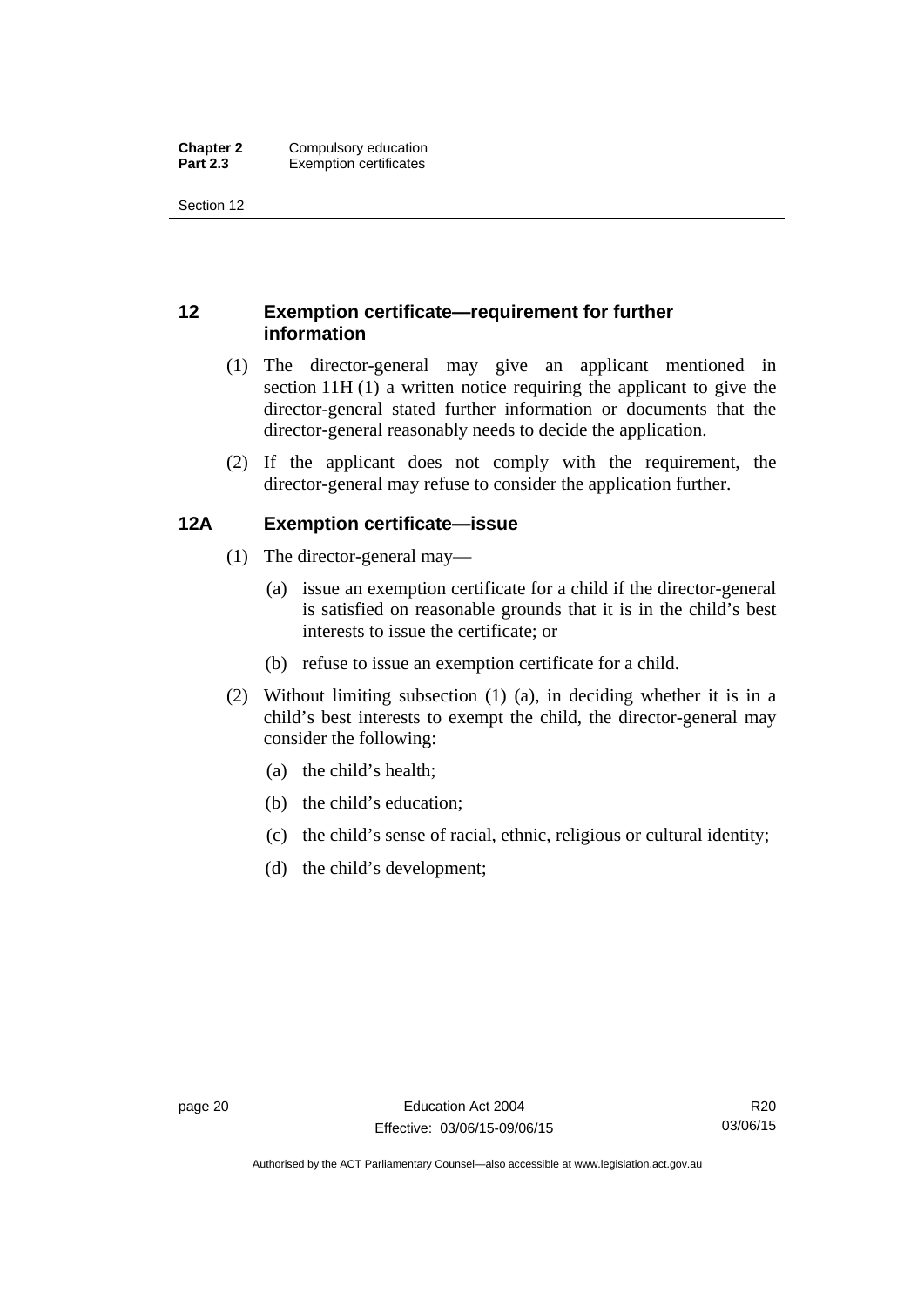(e) whether the exemption would benefit the child.

### **Example—par (e)**

Felicity's education alternative finishes shortly before she turns 17. The director-general is satisfied that exempting Felicity from participating in another education alternative until she turns 17 benefits her, because it means that she is not compelled to participate in another education alternative for a short time just to comply with the participation requirement.

- *Note* An example is part of the Act, is not exhaustive and may extend, but does not limit, the meaning of the provision in which it appears (see [Legislation Act,](http://www.legislation.act.gov.au/a/2001-14) s 126 and s 132).
- (3) An exemption certificate for a child may be issued for either or both of the following:
	- (a) exempting the child until the child is 17 years old or for a shorter period;
	- (b) exempting the child from the full-time participation requirement.

### <span id="page-32-0"></span>**12B Exemption certificate—form**

An exemption certificate issued for a child must—

- (a) state the day it is issued; and
- (b) state the child's name; and
- (c) state the period for which it is in force; and
- (d) for an exemption from the full-time participation requirement—state the exemption and the extent to which the child must participate; and
- (e) state any condition to which it is subject; and
- (f) contain any other particulars prescribed by regulation.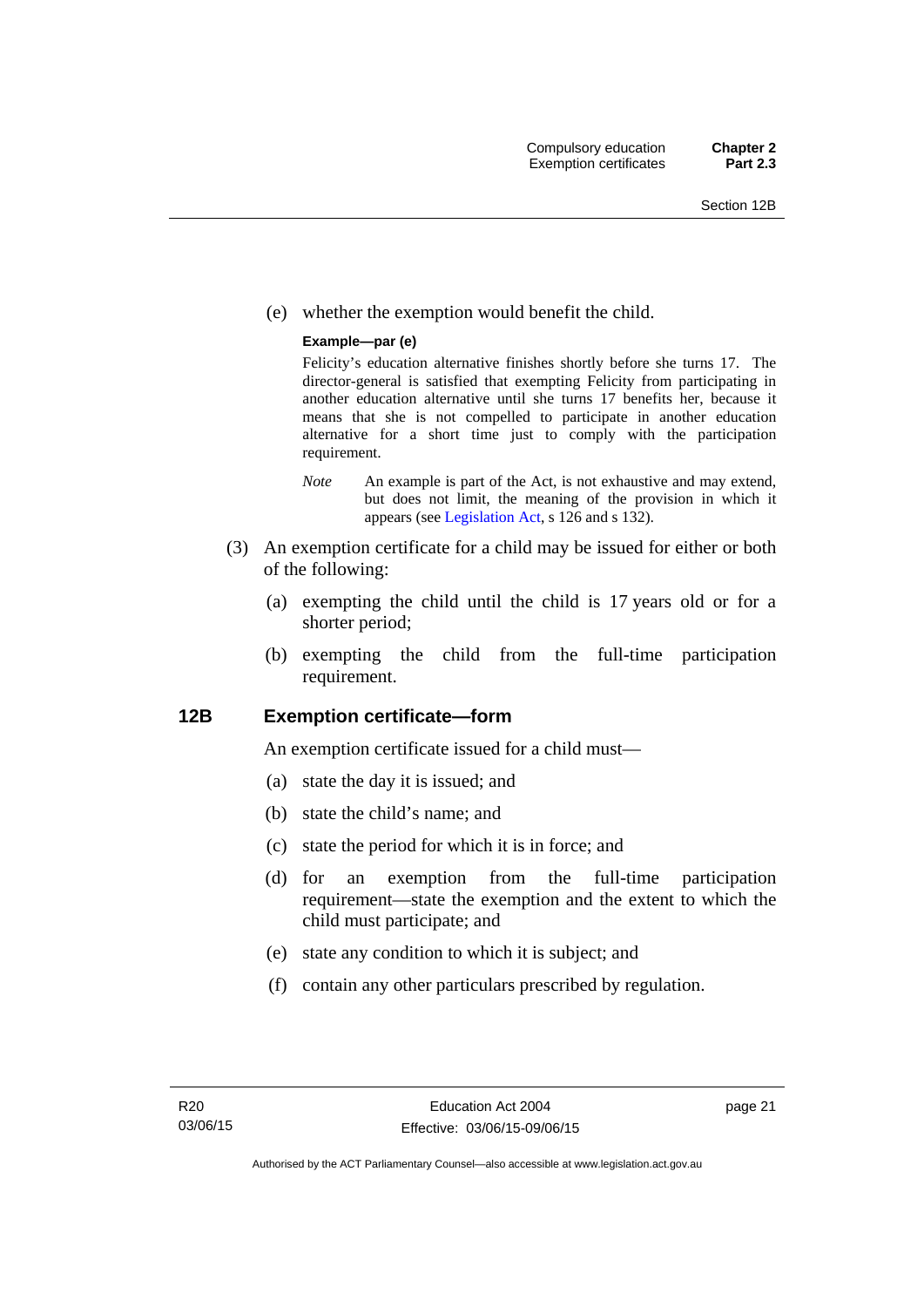| <b>Chapter 2</b> | Compulsory education          |
|------------------|-------------------------------|
| <b>Part 2.3</b>  | <b>Exemption certificates</b> |

Section 12C

### <span id="page-33-0"></span>**12C Exemption certificate—conditions**

The director-general may issue an exemption certificate subject to any condition that the director-general believes on reasonable grounds is appropriate.

### <span id="page-33-1"></span>**12D Exemption certificate—duration**

An exemption certificate may be issued for a child until—

- (a) the end of the period stated in the certificate; or
- (b) the ground for the issue of the certificate no longer applies in relation to the child.

### <span id="page-33-2"></span>**13 Exemption certificate—revocation**

The director-general may revoke an exemption certificate issued for a child if—

- (a) the certificate is issued in error; or
- (b) the ground for the issue of the certificate no longer applies in relation to the child; or
- (c) a condition of the certificate has been contravened.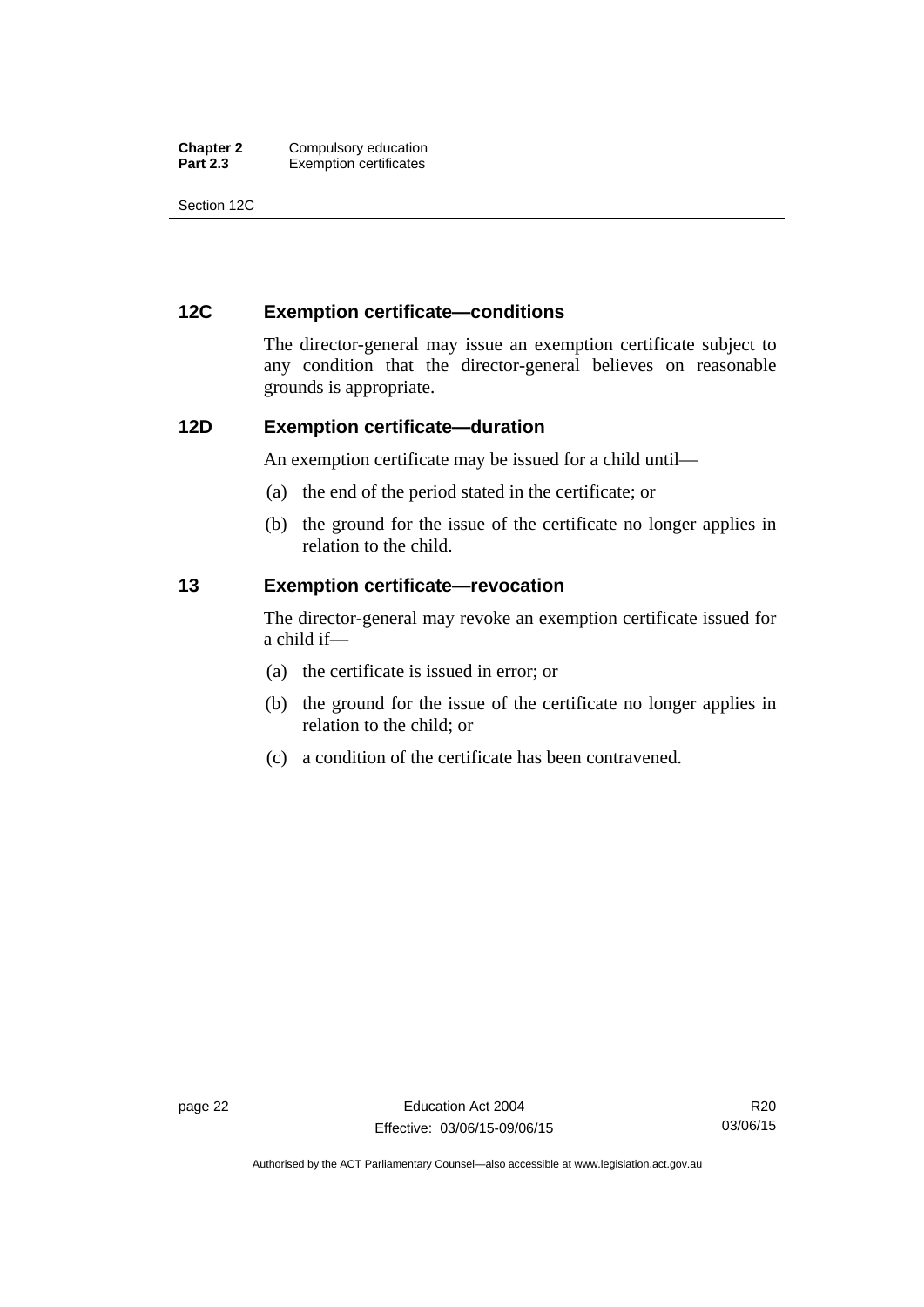## <span id="page-34-0"></span>**Part 2.4 After year 10—training and employment alternatives**

## <span id="page-34-1"></span>**Division 2.4.1 Definitions—pt 2.4**

### <span id="page-34-2"></span>**13A Meaning of** *training alternative* **and** *training alternative provider***—Act**

- (1) For this Act, each training mentioned in table 13A, column 2 is a *training alternative*, and the entity mentioned in column 3 for the training alternative is the provider (the *training alternative provider*) of the training alternative.
- (2) Also, the director-general may approve other training as a *training alternative*, and an entity as the provider (the *training alternative provider*) of the training alternative.
- (3) An approval is a notifiable instrument.

*Note* A notifiable instrument must be notified under the [Legislation Act](http://www.legislation.act.gov.au/a/2001-14).

| 1 YN 197 |          |
|----------|----------|
| column 1 | column   |
| item     | training |

**Table 13A** 

| column 1<br>item | column 2<br>training alternative                                                                | column 3<br>training alternative provider                                                                                                                        |
|------------------|-------------------------------------------------------------------------------------------------|------------------------------------------------------------------------------------------------------------------------------------------------------------------|
|                  | work-related training<br>under the <i>Training and</i><br><b>Tertiary Education</b><br>Act 2003 | employer with whom child has approved training<br>contract under the <i>Training and Tertiary Education</i><br>Act 2003 in relation to the work-related training |
|                  | work-related training<br>(however described)<br>under a law of a State<br>or another Territory  | provider (however described) under a law of the State<br>or other Territory                                                                                      |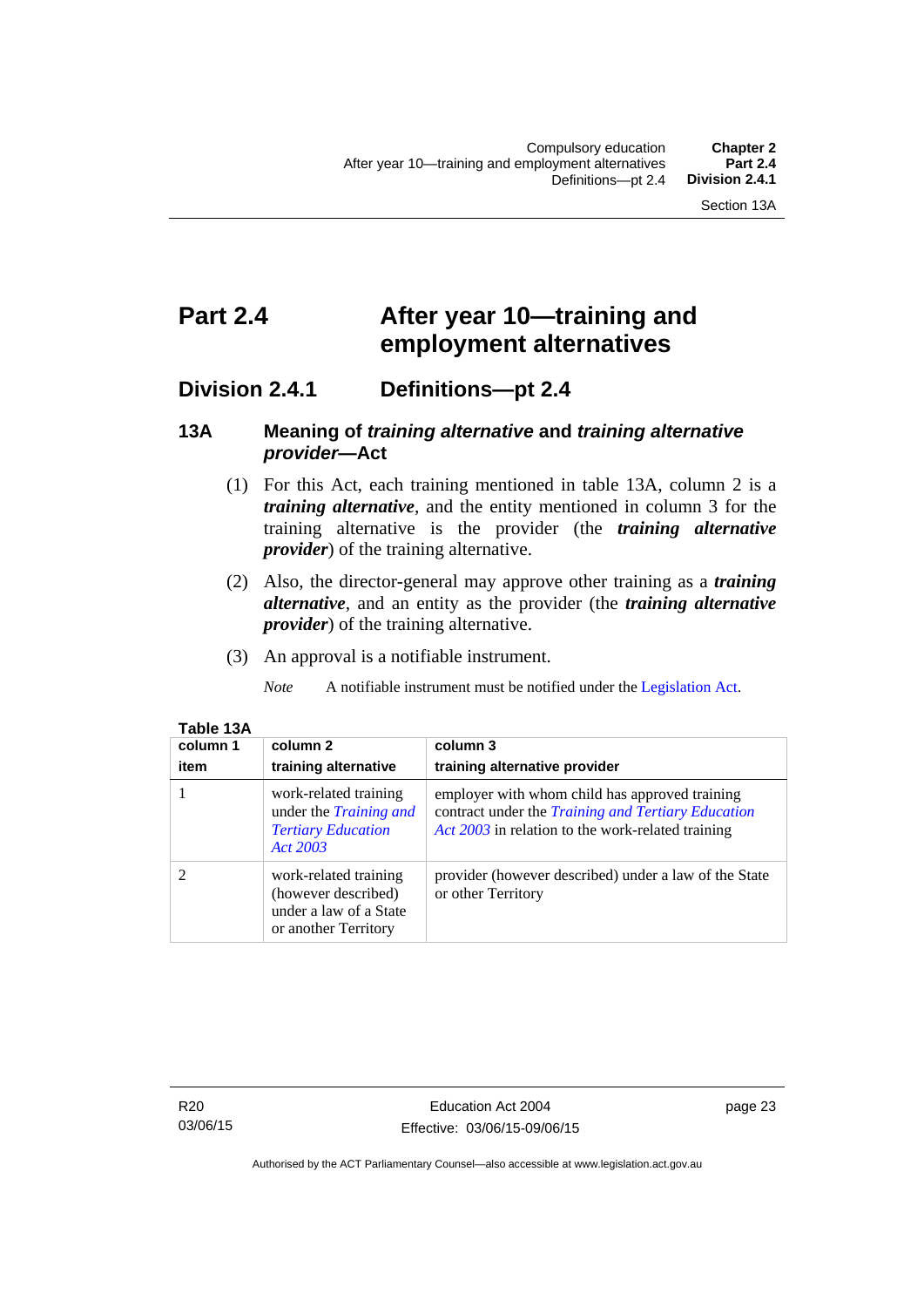### <span id="page-35-0"></span>**13B Meaning of** *employment alternative***—Act**

For this Act, each of the following is an *employment alternative*:

- (a) performance of paid work under a contract of service (whether written or unwritten);
- (b) performance of paid work under a contract for services (whether written or unwritten).
- *Note* The *[Children and Young People Act 2008](http://www.legislation.act.gov.au/a/2008-19)*, ch 21 deals with the employment of children and young people.

### <span id="page-35-1"></span>**13C Meaning of** *full-time participation* **in training or employment alternative—pt 2.4**

- (1) For this part, *full-time participation* in a training or employment alternative means participation in the alternative—
	- (a) at a level that is full-time under the requirements of the alternative; or
	- (b) for at least 25 hours each week.
- (2) Also, for this part, *full-time participation* in a training or employment alternative includes—
	- (a) part-time participation in 2 or more of a particular alternative to an extent that is at least equivalent to full-time participation in 1 of the particular alternatives; and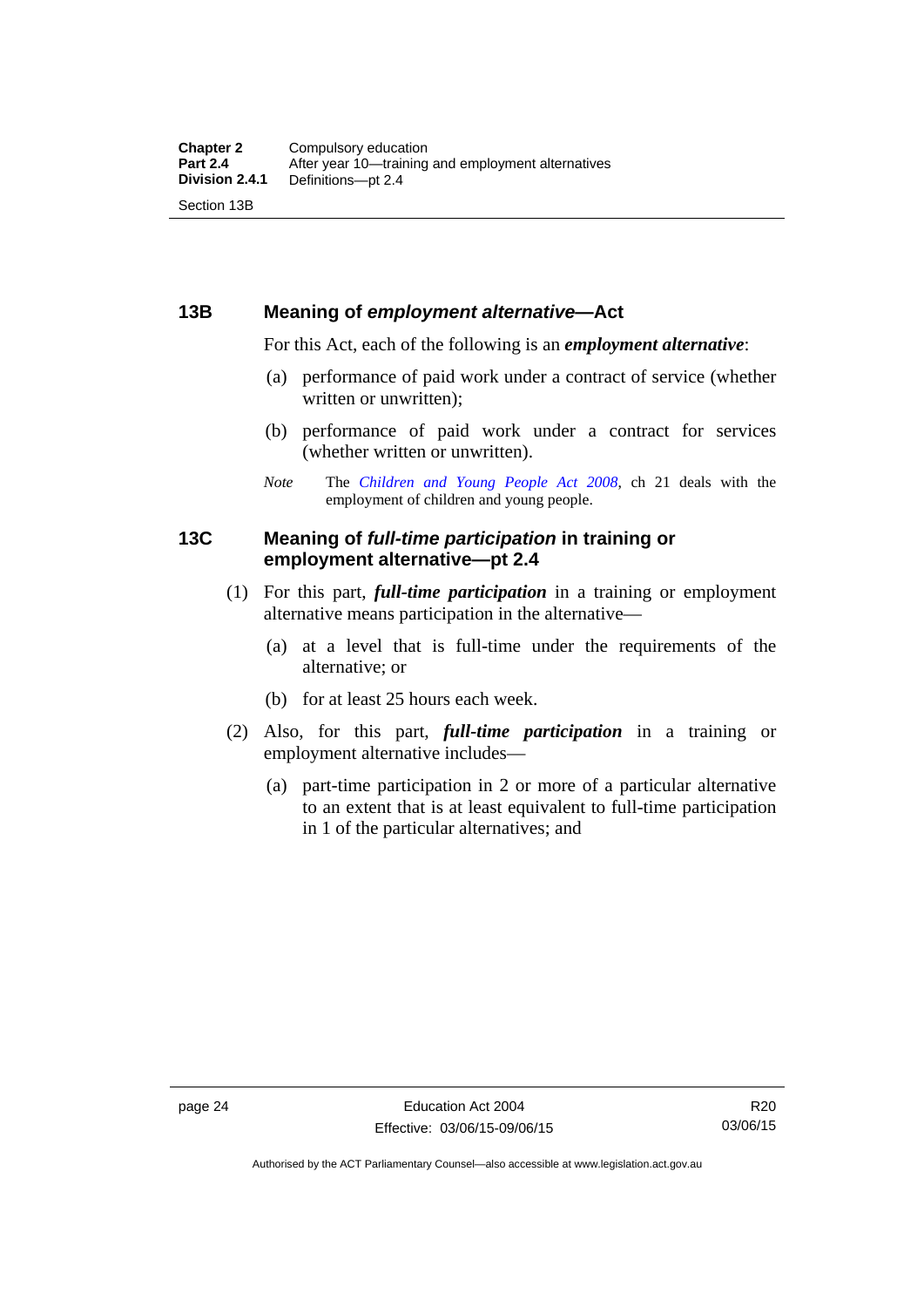(b) participation in any combination of training and employment alternatives to an extent that is at least equivalent to full-time participation in 1 training or employment alternative.

#### **Example—s (2) (a)**

part-time participation in 2 or more training alternatives to an extent that is at least equivalent to full-time participation in 1 training alternative

#### **Example—s (2) (b)**

part-time participation in a training alternative and part-time participation in an employment alternative for a combined total of at least 25 hours each week

*Note* An example is part of the Act, is not exhaustive and may extend, but does not limit, the meaning of the provision in which it appears (see [Legislation Act,](http://www.legislation.act.gov.au/a/2001-14) s 126 and s 132).

## **Division 2.4.2 Approval to participate in training and employment alternatives**

## **13D Approval statement—application**

- (1) A child or the child's parents may apply to the director-general for a statement (an *approval statement***)** approving the child's participation in a training or employment alternative during the child's post-year 10 period.
- (2) Application may be made for either or both of the following:
	- (a) approving the child's participation in a training or employment alternative for all or part of the child's post-year 10 period;
	- (b) approving that the child's participation in a training or employment alternative be other than full-time participation.
- (3) An application made by a child must contain the signed consent of the child's parents.
- (4) However, subsection (3) does not apply if the director-general is satisfied on reasonable grounds that it is not appropriate to require the signed consent.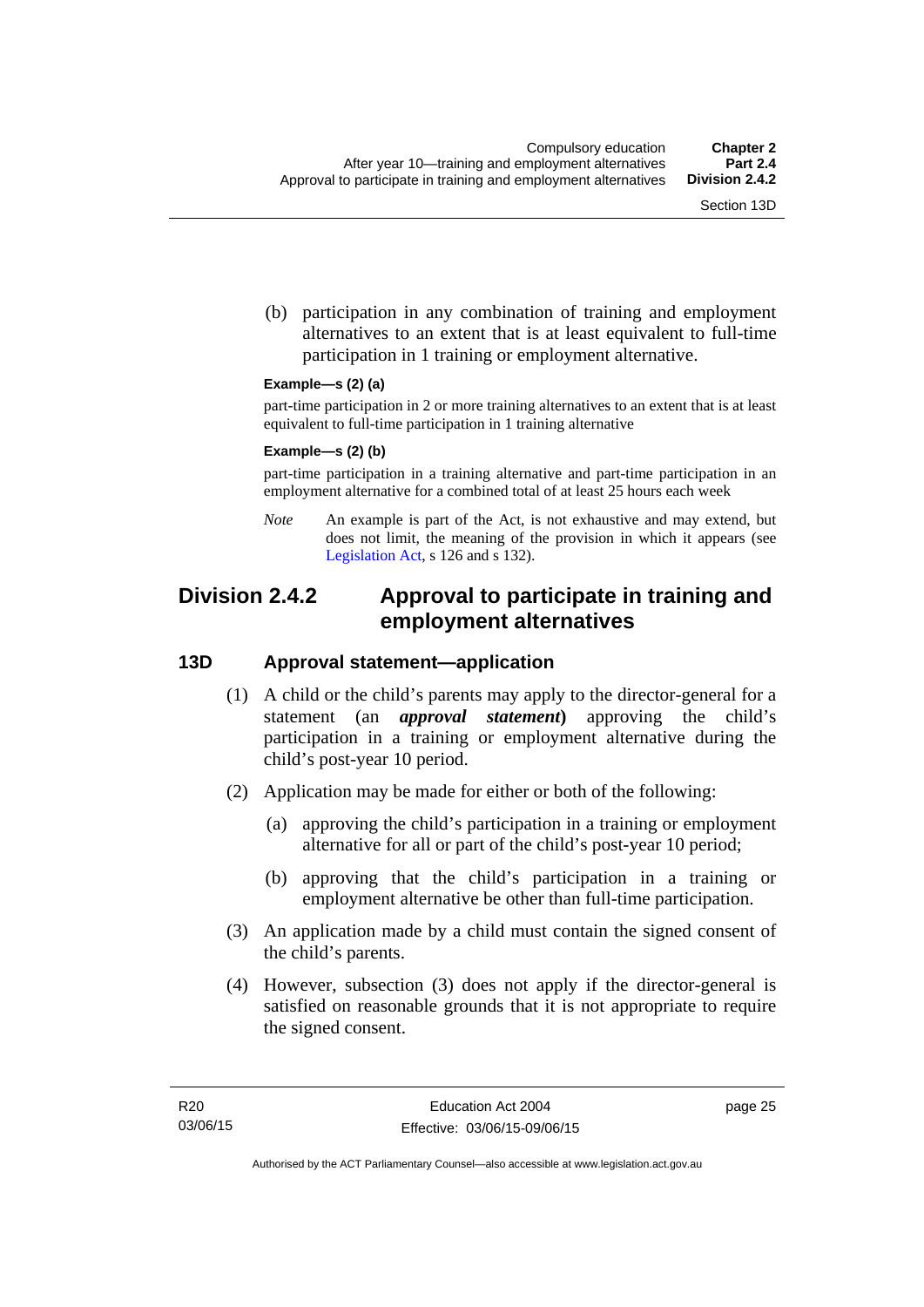- (5) For this section, a child's *post-year 10 period* starts when the child completes year 10 and ends when the first of the following happens:
	- (a) the child completes year 12;
	- (b) the child is 17 years old.
	- *Note* If a form is approved under s 154 for this provision, the form must be used.

## **14 Approval statement—requirement for further information**

- (1) The director-general may give an applicant mentioned in section 13D (1) a written notice requiring the applicant to give the director-general stated further information or documents that the director-general reasonably needs to decide the application.
- (2) If the applicant does not comply with the requirement, the director-general may refuse to consider the application further.

## **14A Approval statement—issue**

- (1) The director-general may—
	- (a) issue an approval statement for a child if the director-general is satisfied on reasonable grounds that it is in the child's best interests to issue the statement; or
	- (b) refuse to issue an approval statement for a child.
- (2) Without limiting subsection (1) (a), in deciding whether it is in a child's best interests to issue an approval statement for the child, the director-general may consider the following:
	- (a) the child's health;
	- (b) the child's education;
	- (c) the child's sense of racial, ethnic, religious or cultural identity;
	- (d) the child's development;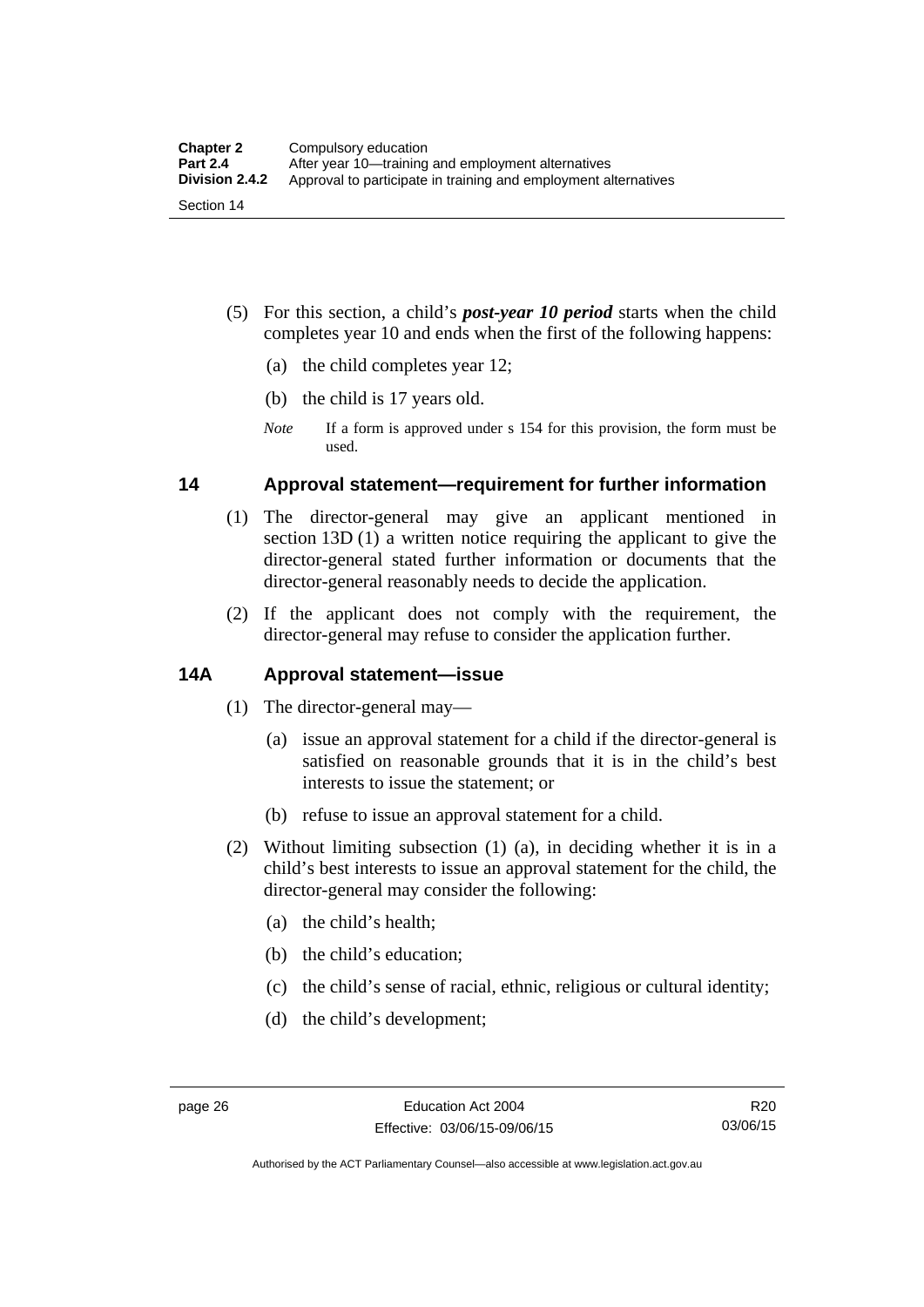(e) whether the training or employment alternative for which the statement is sought would benefit the child.

#### **Example—par (e)**

Thomas is 15 years old, has completed year 10 and wants to be a chef. Thomas has been offered an apprenticeship with a chef. The director-general decides that it is in Thomas's best interests to issue an approval statement for him, because it means that Thomas can pursue the career path that he wants to pursue.

- *Note* An example is part of the Act, is not exhaustive and may extend, but does not limit, the meaning of the provision in which it appears (see [Legislation Act,](http://www.legislation.act.gov.au/a/2001-14) s 126 and s 132).
- (3) An approval statement may be issued for a child for either or both of the following:
	- (a) approving the child's participation in a training or employment alternative for all or part of the child's post-year 10 period;
	- (b) approving that the child's participation in a training or employment alternative be other than full-time participation.
- (4) In this section:

*post-year 10 period*—see section 13D (5).

## **14B Approval statement—form**

An approval statement issued for a child must—

- (a) state the day it is issued; and
- (b) state the child's name; and
- (c) state the period for which it is in force; and
- (d) if the child's approved participation in a training or employment alternative is other than full-time participation state the approval and the extent to which the child is required to participate in the alternative; and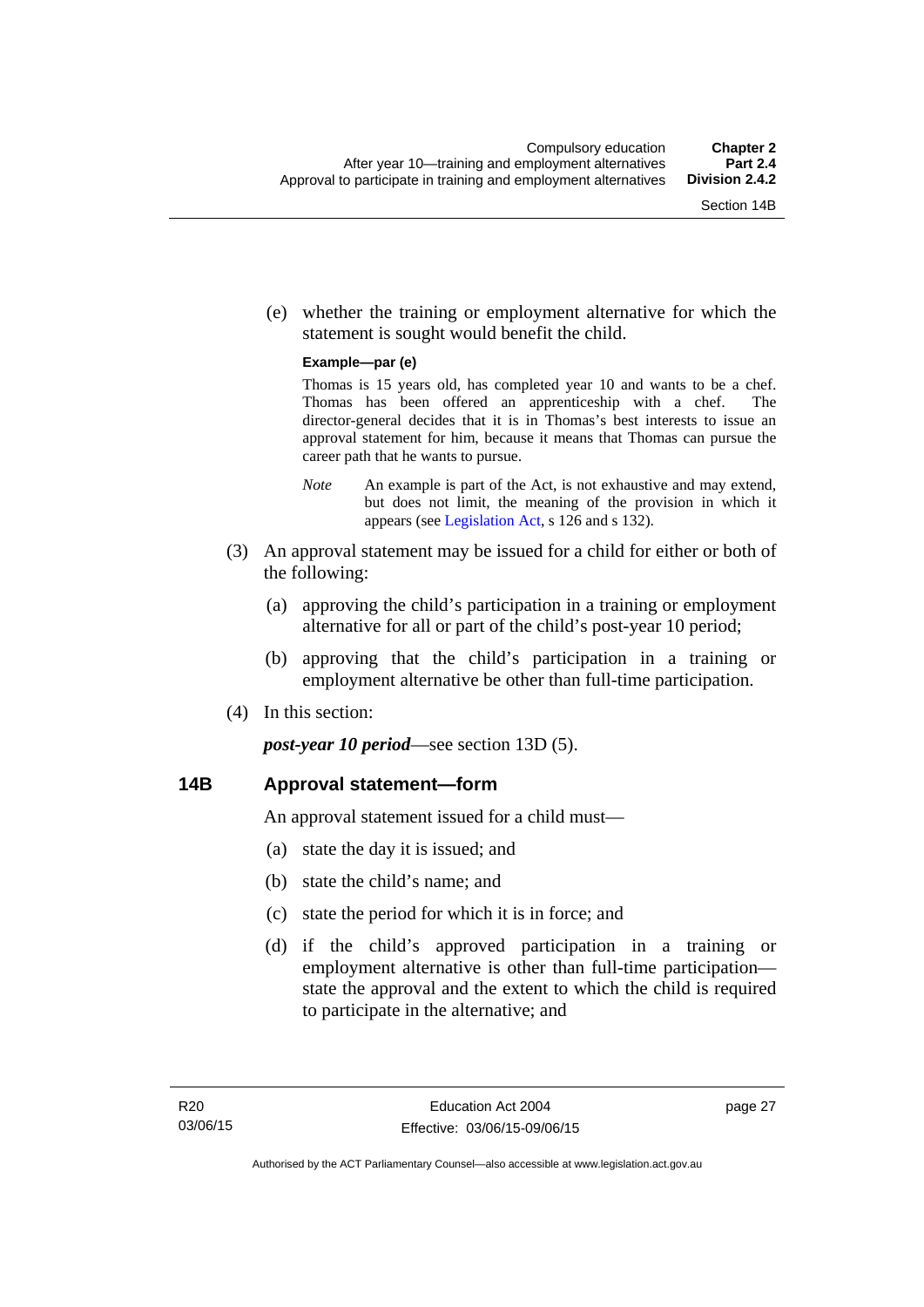- (e) state any condition to which it is subject; and
- (f) contain any other particulars prescribed by regulation.

## **14C Approval statement—conditions**

- (1) An approval statement issued for a child is subject to a condition that—
	- (a) the child's participation is full-time participation unless otherwise stated in the statement; or
	- (b) if the statement contains a statement mentioned in section 14B (d)—the child must comply with the stated participation requirement.
- (2) An approval statement that approves a child's participation in a training alternative is also subject to each of the following conditions:
	- (a) that the child is enrolled with the training alternative provider;
	- (b) that the child complies with the training alternative provider's attendance requirements.
- (3) The training alternative provider's attendance requirements are the requirements about physically attending, at particular times, the provider's premises or another place.

Authorised by the ACT Parliamentary Counsel—also accessible at www.legislation.act.gov.au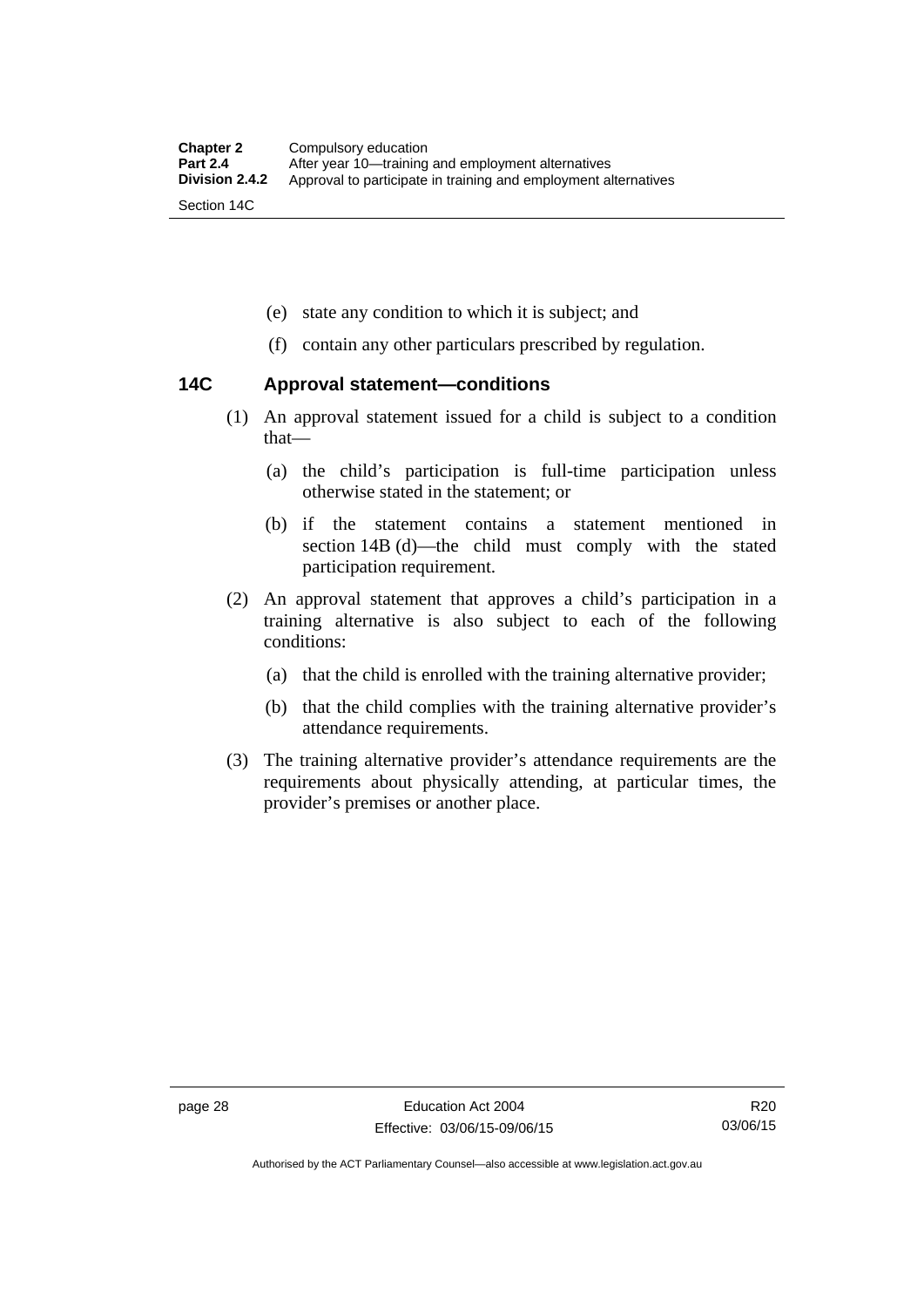(4) The director-general may issue an approval statement subject to any condition that the director-general believes on reasonable grounds is appropriate.

#### **Example—s (4)**

Farouk wants to participate part-time in an education course and part-time in an employment alternative (he wants to work at least 10 hours each week). Under this Act, an approval statement is not required for an education course, but is for an employment alternative. The director-general issues an approval statement for the employment alternative that states that Farouk's approved participation in that employment is part-time, and that he must participate in that employment for at least 10 hours each week. The director-general also puts a condition on the approval statement that Farouk must participate in the education course for at least 15 hours each week.

*Note* An example is part of the Act, is not exhaustive and may extend, but does not limit, the meaning of the provision in which it appears (see [Legislation Act,](http://www.legislation.act.gov.au/a/2001-14) s 126 and s 132).

### **14D Approval statement—compliance requirement**

- (1) This section applies if an approval statement is issued for a child.
- (2) The child's parents must ensure that the child complies with the statement, including any conditions of the statement.
- (3) This section does not apply if the child's parents have an excuse for not complying with this section that the director-general is satisfied is a reasonable excuse.
	- *Note 1* The director-general must comply with any guidelines about the exercise of the director-general's functions under s (3) (see s 9D).
	- *Note 2* For offences in relation to this requirement, see pt 2.6 (Offences parents).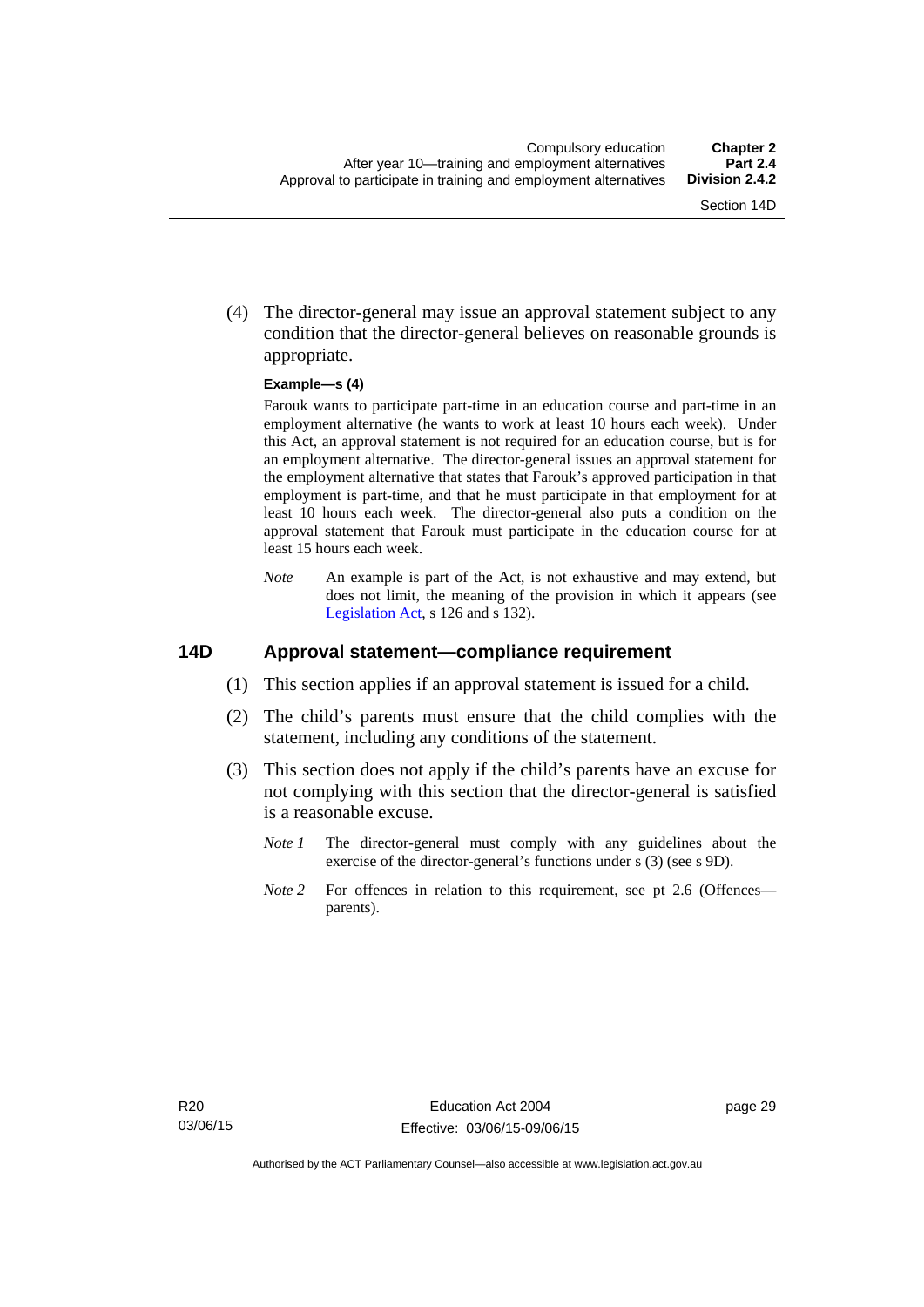## **15 Approval statement—duration**

An approval statement may be issued for a child until—

- (a) the end of the period stated in the statement; or
- (b) the ground for the issue of the statement no longer applies in relation to the child.

## **15A Approval statement—revocation**

The director-general may revoke an approval statement issued for a child if—

- (a) the statement is issued in error; or
- (b) the ground for the issue of the statement no longer applies in relation to the child; or
- (c) a condition of the statement has been contravened.

## **15B Return to education while approval statement in force**

- (1) This section applies if—
	- (a) an approval statement is in force for a child; and
	- (b) the child is enrolled at an education provider for the purpose of the provider's education course.
- (2) The child's parents must tell the director-general in writing about the enrolment.

## **Division 2.4.3 Training and employment alternatives—deemed participation**

## **15C Training and employment alternatives—absence**

A child's participation in a training or employment alternative is taken for this Act to continue during an absence that is—

(a) allowed under the requirements of the alternative; or

R20 03/06/15

Authorised by the ACT Parliamentary Counsel—also accessible at www.legislation.act.gov.au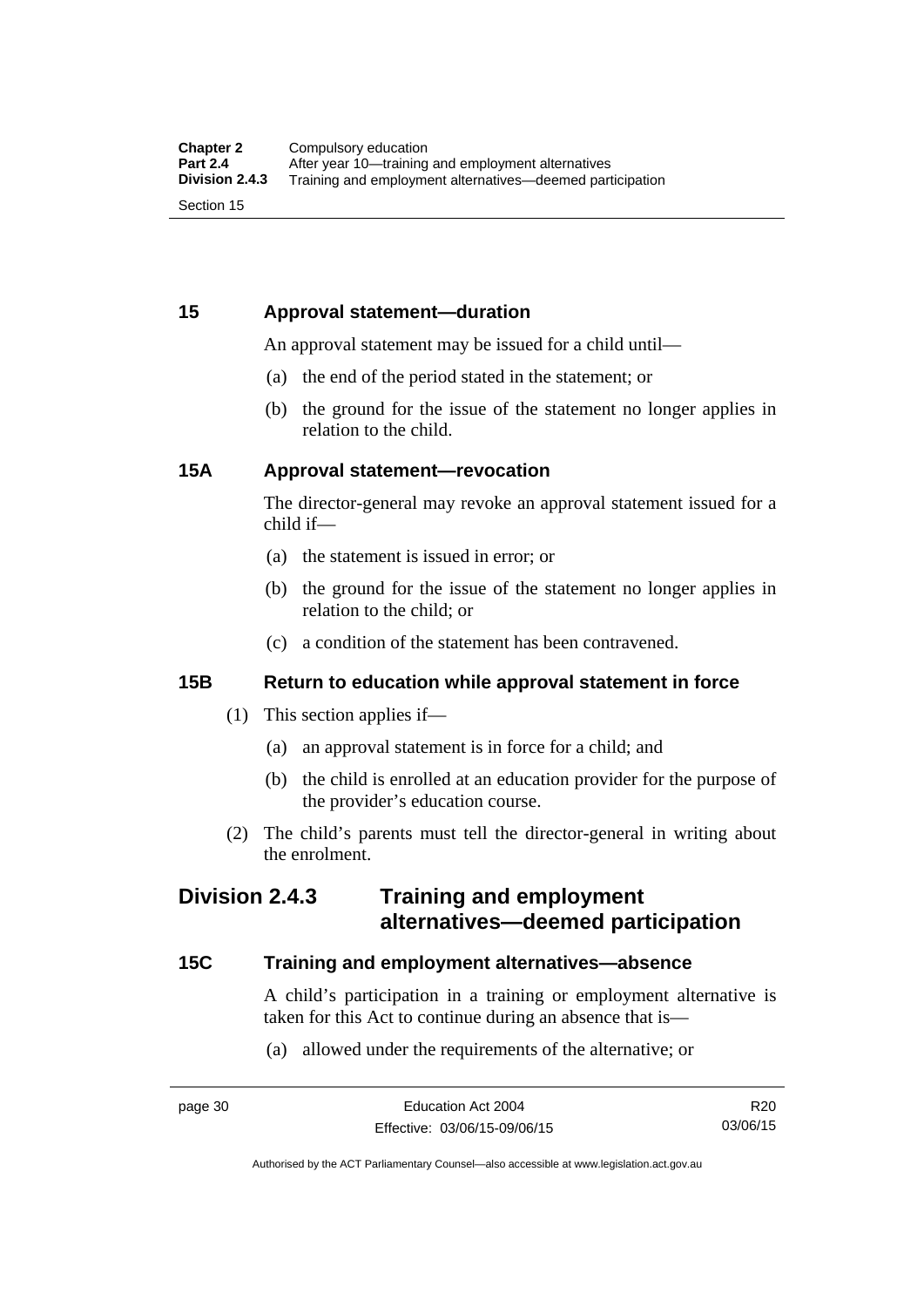(b) required under a territory law or a law of the Commonwealth, a State or another Territory.

#### **Example—par (b)**

Sarah is absent from a training alternative provider because a personal protection order prohibits her from attending the provider.

*Note* An example is part of the Act, is not exhaustive and may extend, but does not limit, the meaning of the provision in which it appears (see [Legislation Act,](http://www.legislation.act.gov.au/a/2001-14) s 126 and s 132).

## **15D Training alternative—suspension**

- (1) This section applies if a child participating in a training alternative stops attending the training alternative provider because the child has been suspended from attending the provider.
- (2) The child's participation in the alternative is taken for this Act to continue during the suspension period.

#### **16 Training alternative—exclusion**

- (1) This section applies if a child participating in a training alternative stops attending the training alternative provider because the child has been excluded from attending the provider.
- (2) The child's participation in the training alternative is taken for this Act to continue—
	- (a) at the same level as before the exclusion; and
	- (b) for the time reasonably required for the child to—
		- (i) enrol in an education course; or
		- (ii) apply for approval to participate in another training alternative or an employment alternative.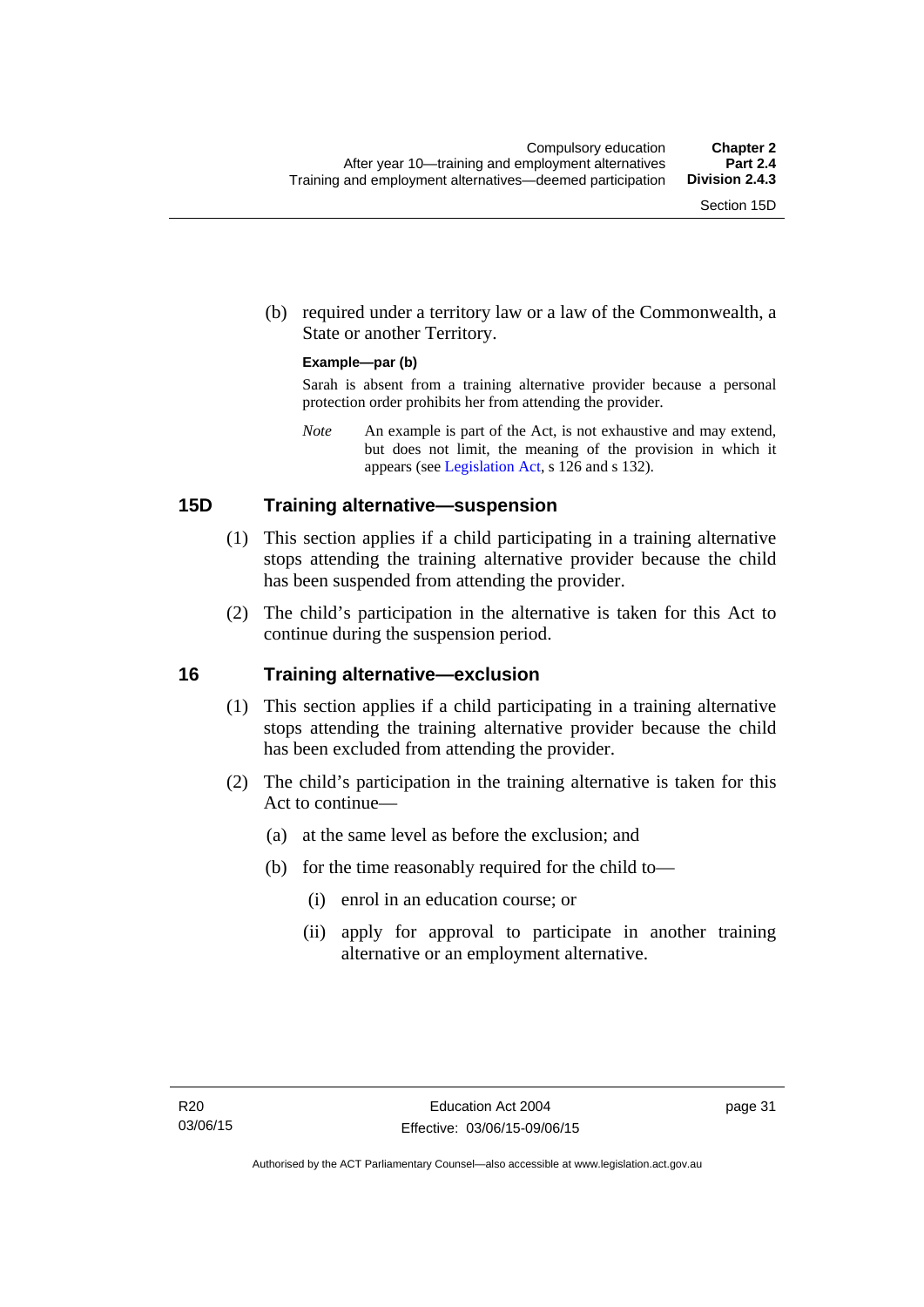## **16A Employment alternative—termination**

- (1) This section applies if a child participating in an employment alternative stops working because the child's employment has been ended other than by the child.
- (2) The child's participation in the employment alternative is taken for this Act to continue—
	- (a) at the same level as before the termination; and
	- (b) for the time reasonably required for the child to—
		- (i) enrol in an education course; or
		- (ii) apply for approval to participate in another employment alternative or a training alternative.

Authorised by the ACT Parliamentary Counsel—also accessible at www.legislation.act.gov.au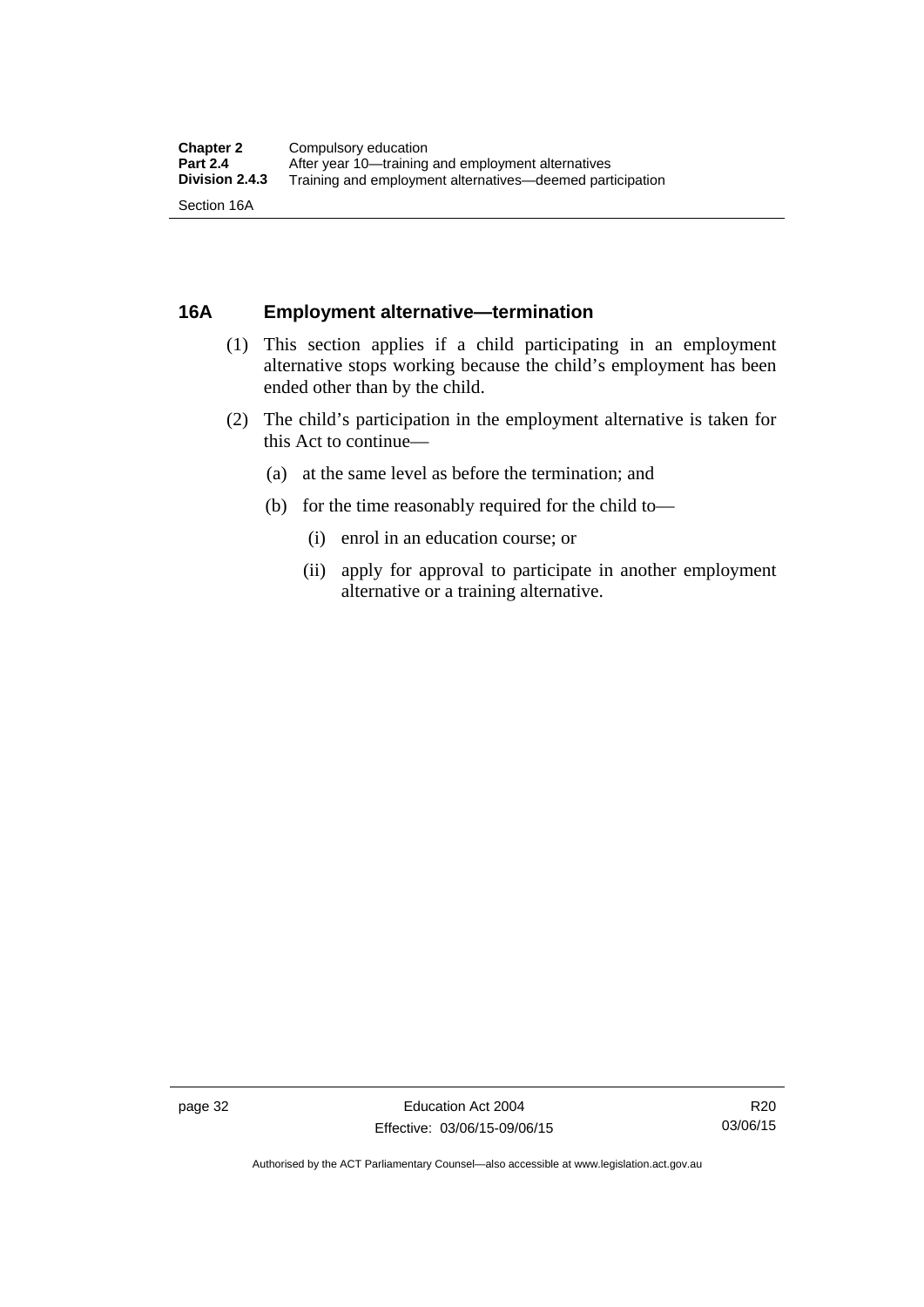# **Part 2.5 Compliance notices**

## **16B Giving compliance notice**

The director-general may give a notice (a *compliance notice*) to a child's parents if the director-general believes on reasonable grounds that the parents have contravened or are contravening—

- (a) section 10 (Child of compulsory education age—enrolment and registration requirement); or
- (b) section 10A (Child of compulsory education age—school attendance requirement); or
- (c) section 10D (Child of compulsory education age participation requirement); or
- (d) section 14D (Approval statement—compliance requirement).
- *Note* For how documents may be served, see the [Legislation Act,](http://www.legislation.act.gov.au/a/2001-14) pt 19.5.

## **16C Contents of compliance notice**

- (1) A compliance notice in relation to a child must—
	- (a) state that it is a compliance notice under this Act; and
	- (b) include a brief description of the contravention of this Act in relation to which the notice is given; and
	- (c) state what the child's parents need to do to comply with the notice; and
	- (d) state the period for complying with the notice; and
	- (e) contain a statement to the effect that failure to comply with the notice is an offence.
- (2) The compliance notice may include any other information the director-general considers appropriate.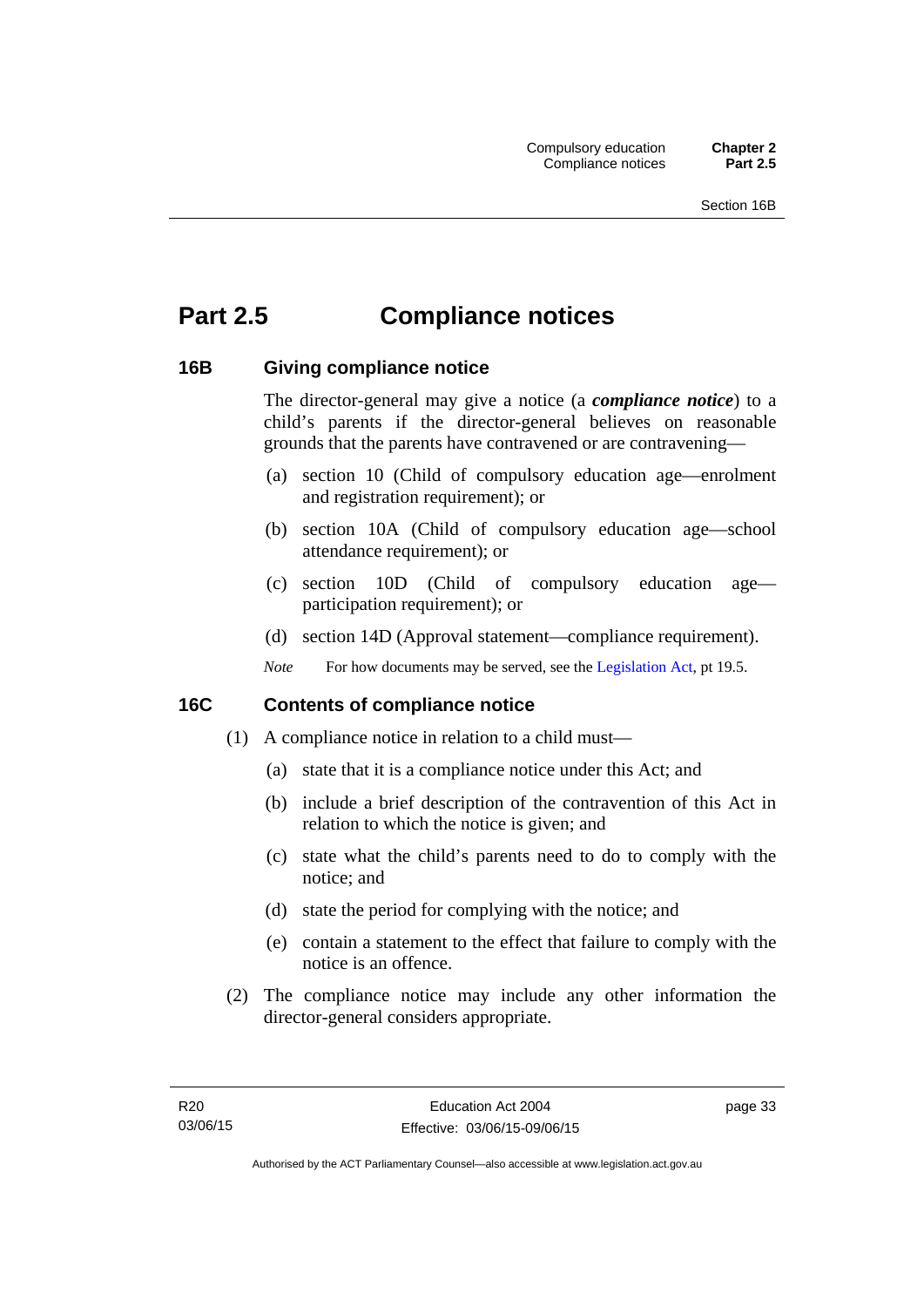Section 16D

## **16D Extension of time for compliance with compliance notice**

- (1) This section applies if a child's parents have been given a compliance notice.
- (2) The director-general may, by written notice given to the child's parents, extend the compliance period for the compliance notice on the director-general's own initiative or if asked by the parents.
- (3) However, the director-general may extend the compliance period only if the period has not ended.
- (4) In this section:

*compliance period* means the period stated in the compliance notice under section 16C (1) (d), and includes the period as extended under this section.

## **17 Revocation of compliance notice on compliance**

If the director-general is satisfied on reasonable grounds that a compliance notice given to a child's parents has been complied with, the director-general must revoke the notice by written notice given to the parents.

Authorised by the ACT Parliamentary Counsel—also accessible at www.legislation.act.gov.au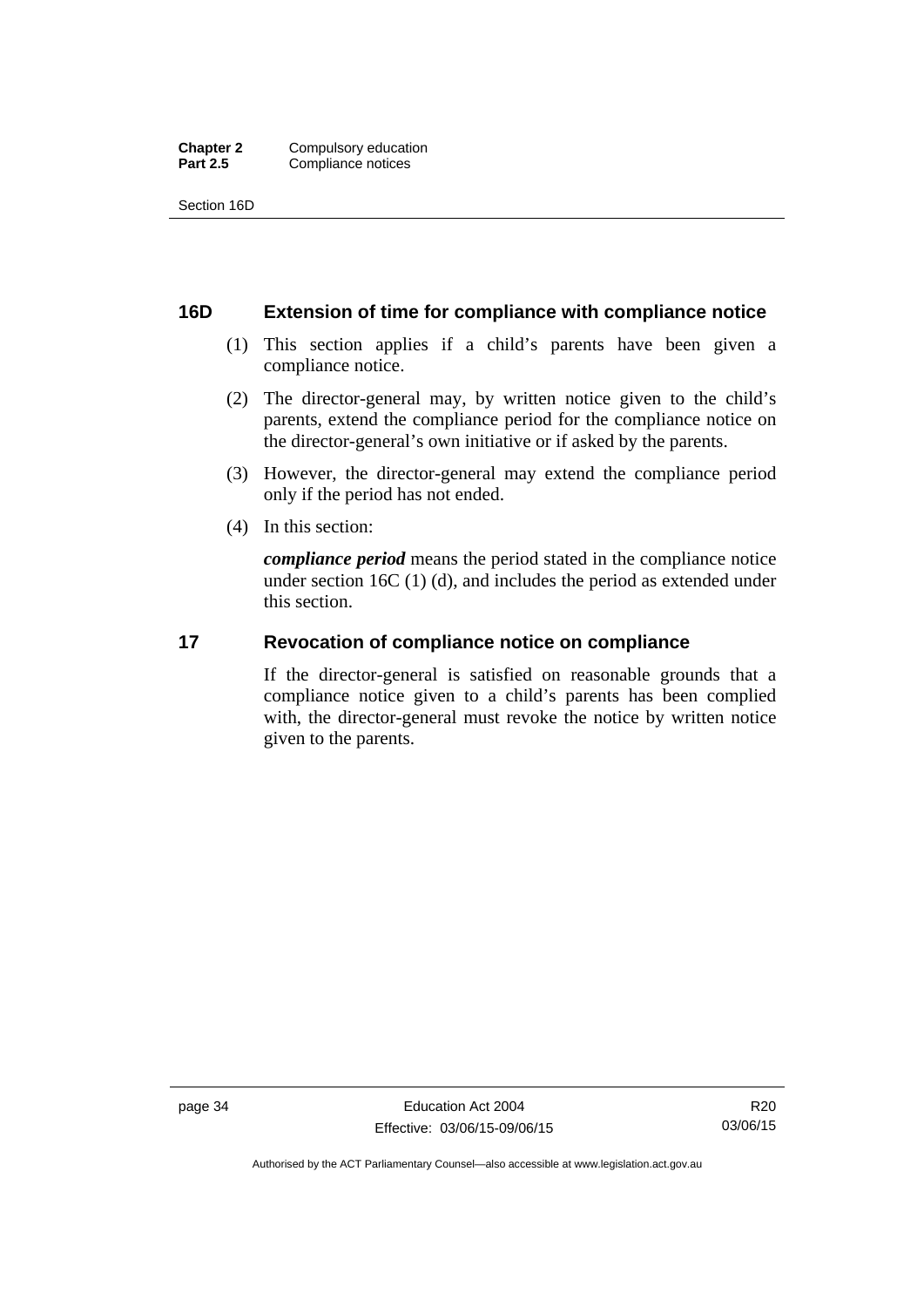## **Part 2.6 Offences—parents**

## **17A Contravention of information and compliance notices**

- (1) A child's parents commit an offence if—
	- (a) an information notice is given to the parents; and
	- (b) the parents fail to comply with the notice.

Maximum penalty: 5 penalty units.

- (2) A child's parents commit an offence if—
	- (a) a compliance notice is given to the parents; and
	- (b) the parents fail to comply with the notice.

Maximum penalty: 10 penalty units.

- (3) An offence against this section is a strict liability offence.
- (4) This section does not apply if the child's parents have a reasonable excuse for failing to comply with the notice.
- (5) Without limiting subsection (4), it is a reasonable excuse for a parent of the child (the *stated parent*) that—
	- (a) the child lives with another parent and the stated parent believes on reasonable grounds that the other parent is complying with the notice; or
	- (b) the stated parent is not reasonably able to control the child's behaviour to the extent necessary to comply with the notice.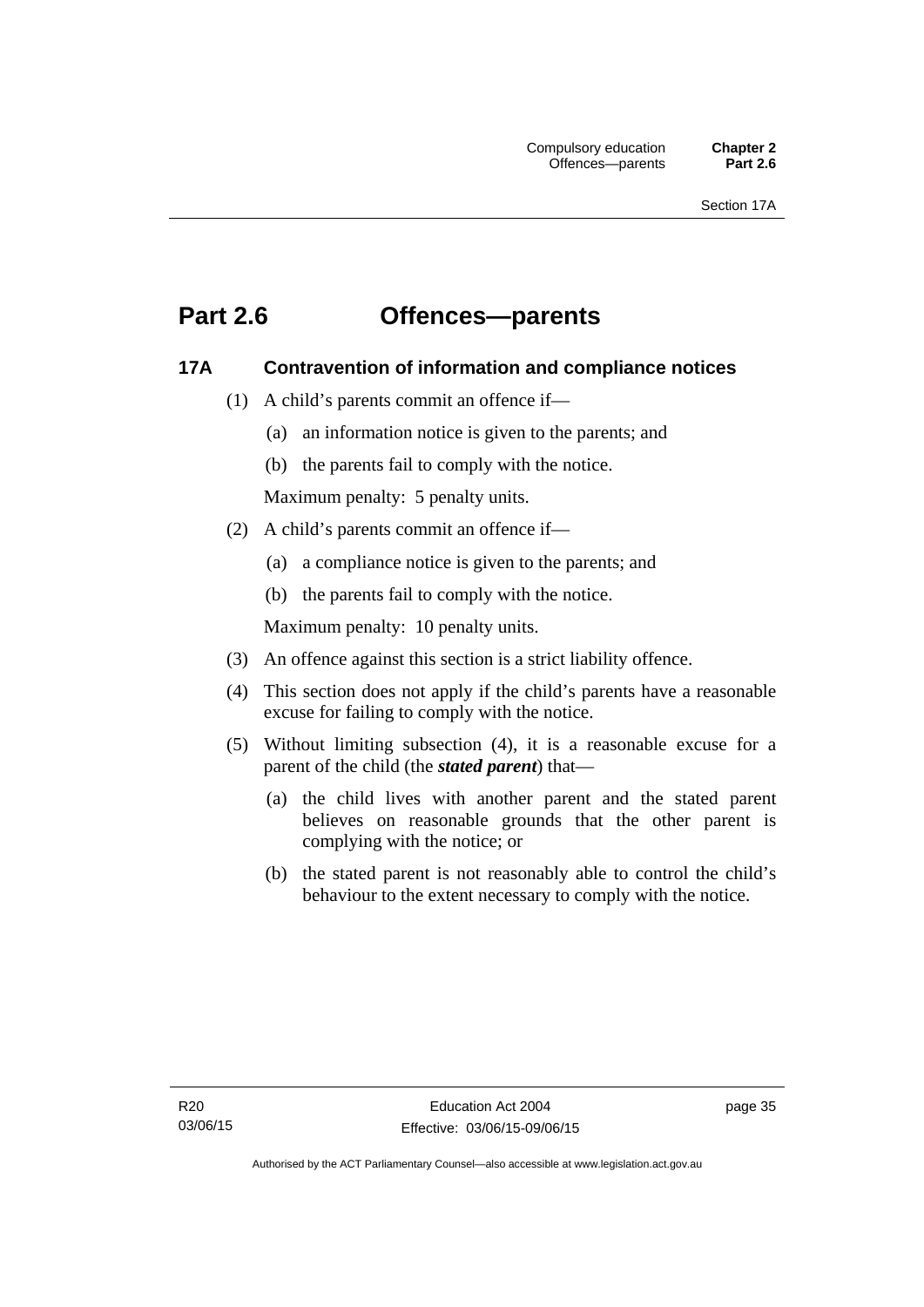**Chapter 3 Government schools** Part 3.1 **General** 

Section 18

# **Chapter 3 Government schools**

## **Part 3.1 General**

## **18 Principles on which ch 3 based**

The following are the principles on which this chapter is based:

- (a) the ACT government school system is based on the principles of equity, universality and nondiscrimination;
- (b) government schools are free and open to everyone;
- (c) government schools offer a broad and balanced secular education to all students from preschool to year 12 by providing access to a broad curriculum;
- (d) the government school system is committed to—
	- (i) providing reasonable access to public education for all students in the ACT;
	- (ii) maximising student educational achievements and opportunities; and
	- (iii) developing emotional, physical and intellectual wellbeing of all students; and
	- (iv) responsiveness to community needs; and
	- (v) innovation, diversity and choice; and
	- (vi) preparing students to be independent and effective local and global citizens; and
	- (vii) teacher, student and parent participation in all aspects of school education; and
	- (viii) combining central policies and guidelines with school level policies and decision-making; and

R20 03/06/15

Authorised by the ACT Parliamentary Counsel—also accessible at www.legislation.act.gov.au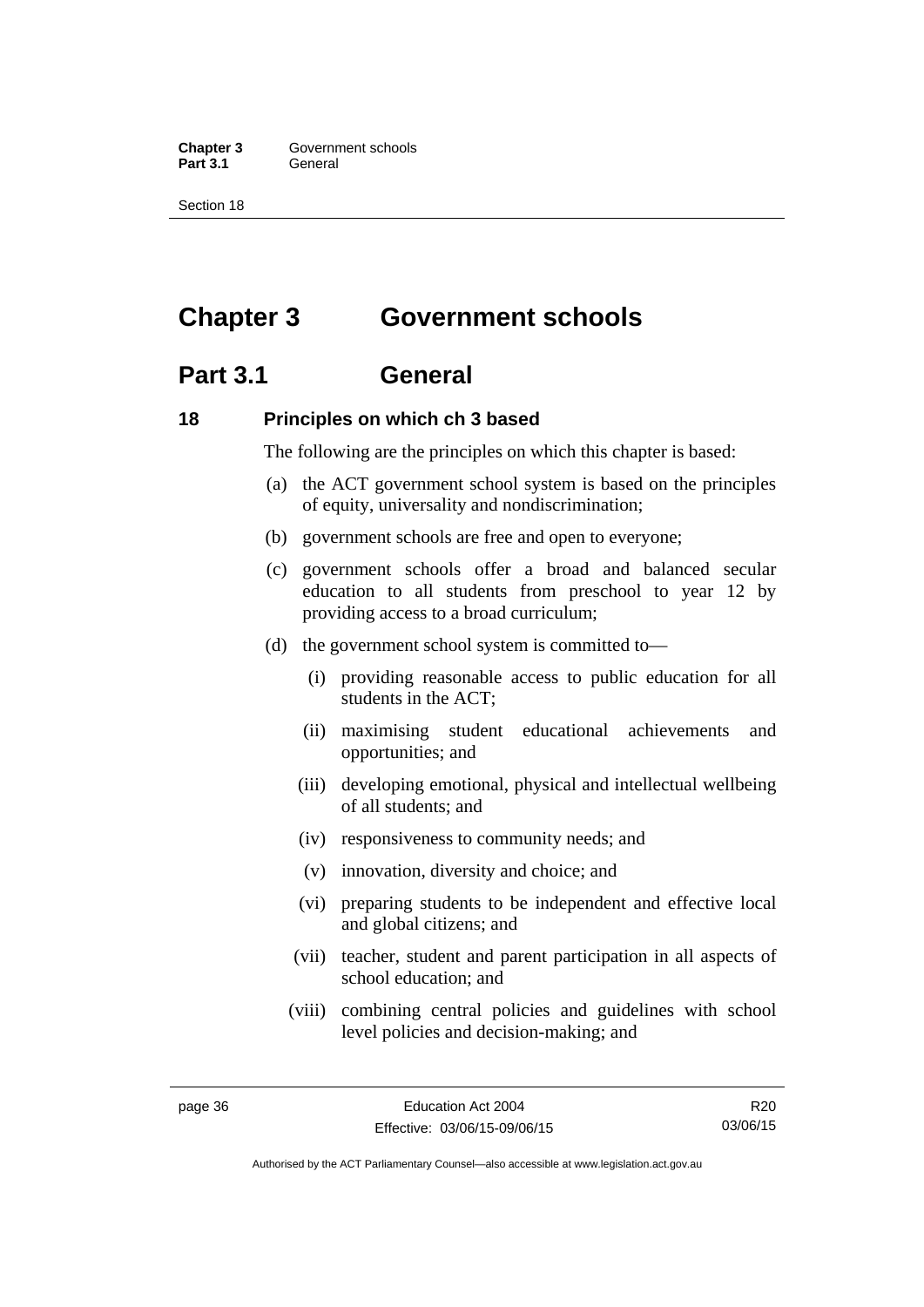- (ix) making information available about, and being accountable for, the operation of government schools;
- (e) government school funding is provided to schools in recognition of the principles mentioned in paragraphs (a) to (d) and the diversity of students' needs.

Authorised by the ACT Parliamentary Counsel—also accessible at www.legislation.act.gov.au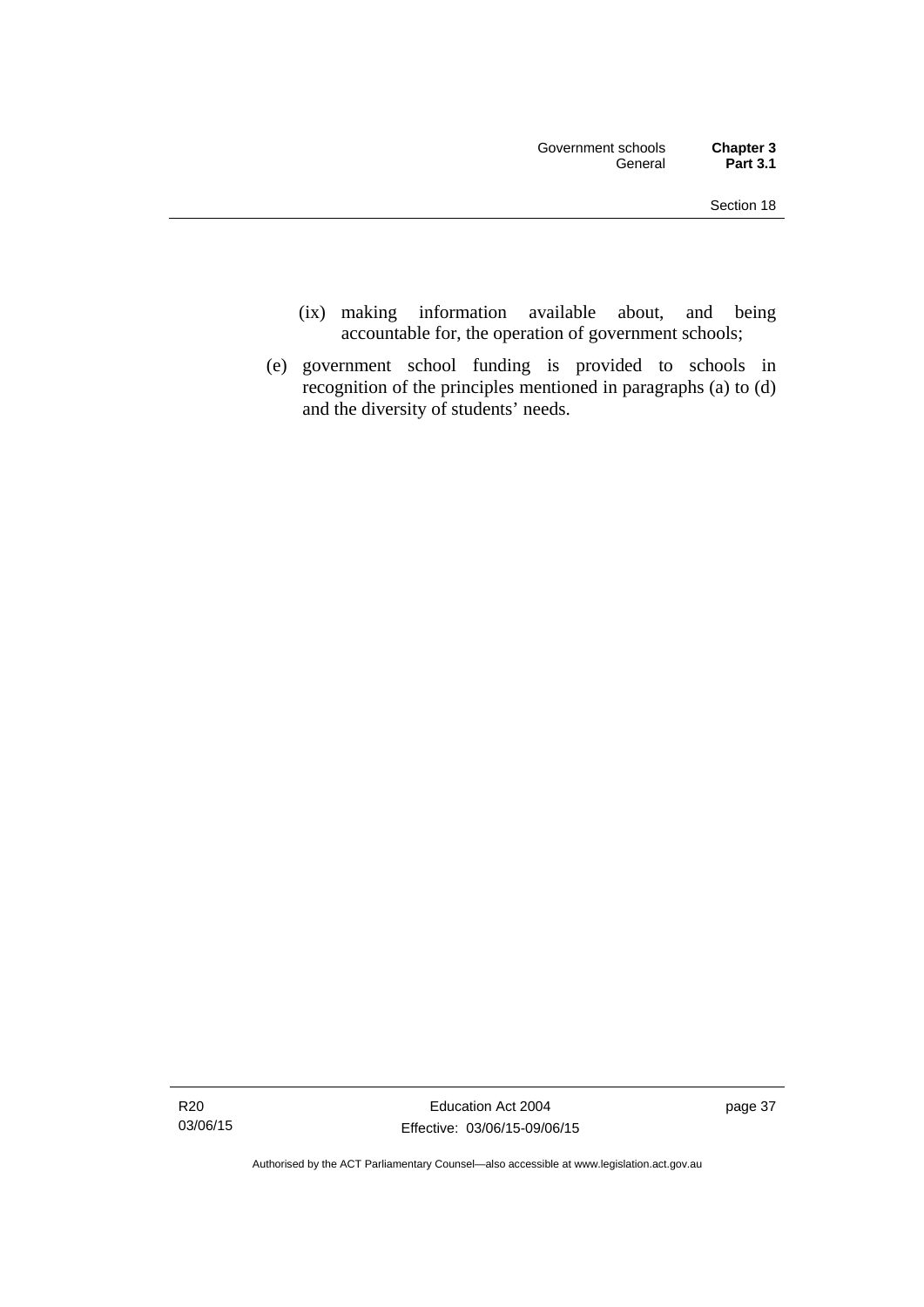# **Part 3.2 Establishment and operation of government schools**

## **20 Establishing government schools etc**

- (1) The Minister may establish government schools.
- (2) The Minister may decide—
	- (a) the kinds of government schools to be established; and
	- (b) the educational level or levels (which may include preschool) for the schools.
	- *Note* Preschools are also subject to requirements under the *[Education and](http://www.legislation.act.gov.au/a/2011-42/default.asp)  [Care Services National Law \(ACT\)](http://www.legislation.act.gov.au/a/2011-42/default.asp)*.
- (3) The Minister may establish school-related educational institutions and services (*school-related institutions*).

#### **Example of school-related institution**

Murrumbidgee Education and Training Centre

- *Note* An example is part of the Act, is not exhaustive and may extend, but does not limit, the meaning of the provision in which it appears (see [Legislation Act,](http://www.legislation.act.gov.au/a/2001-14) s 126 and s 132).
- (4) The Minister may name, and change the name of, a government school or school-related institution.
- (5) Before making a decision to close or amalgamate a government school, the Minister must take the following steps:
	- (a) tell the school community that the Minister is considering closing or amalgamating the school and the reasons why;
	- (b) obtain a report from the committee established under section 20A to use in consultation with the school community under paragraph (c) that—

R20 03/06/15

Authorised by the ACT Parliamentary Counsel—also accessible at www.legislation.act.gov.au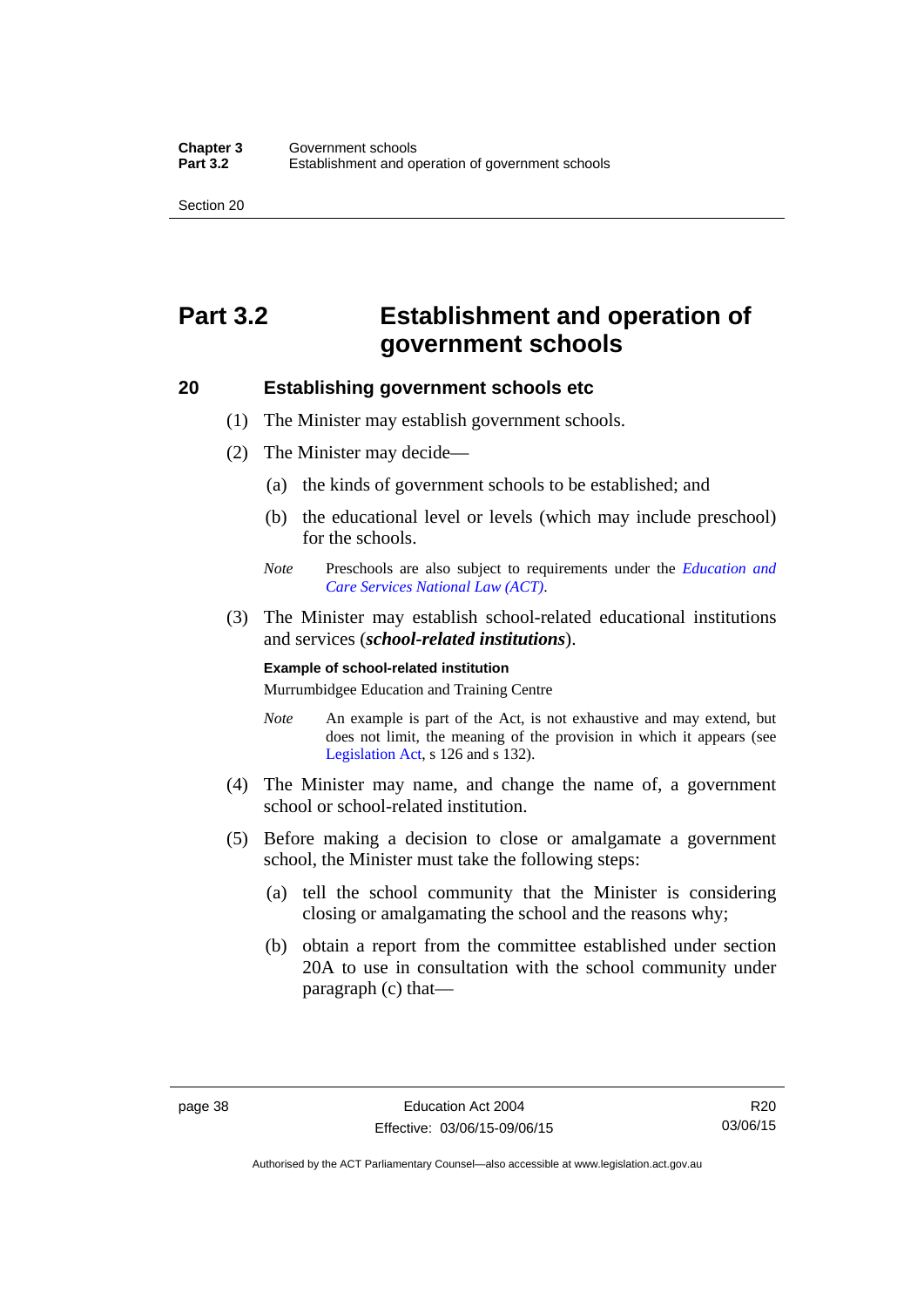(i) comprehensively assesses the impacts of closing or amalgamating the school on the school community; and

*Note* For what impacts must be assessed, see s 20B.

- (ii) identifies alternatives to closing or amalgamating the school;
- (c) consult with the school community for at least 6 months on the educational, economic, environmental and social impacts of, and identifying alternatives to, closing or amalgamating the school;

*Note* For how the Minister must undertake consultation, see s 20A.

- (d) publish in a daily newspaper—
	- (i) notice of a proposal to close or amalgamate the school; and
	- (ii) details of where a copy of the report mentioned in paragraph (b) can be obtained;

#### **Example**

a website operated by the administrative unit responsible for this Act

- *Note* An example is part of the Act, is not exhaustive and may extend, but does not limit, the meaning of the provision in which it appears (see [Legislation Act,](http://www.legislation.act.gov.au/a/2001-14) s 126 and s 132).
- (e) give written notice of the matters mentioned in paragraph (d) to—
	- ` (i) the parents and citizens association; and
	- (ii) the chairperson of the school board; and
	- (iii) the principal of the school.
- (6) Not less than 12 months after telling the school community that the Minister is considering closing or amalgamating the school, the Minister must—
	- (a) publish notice of the final decision in a daily newspaper; and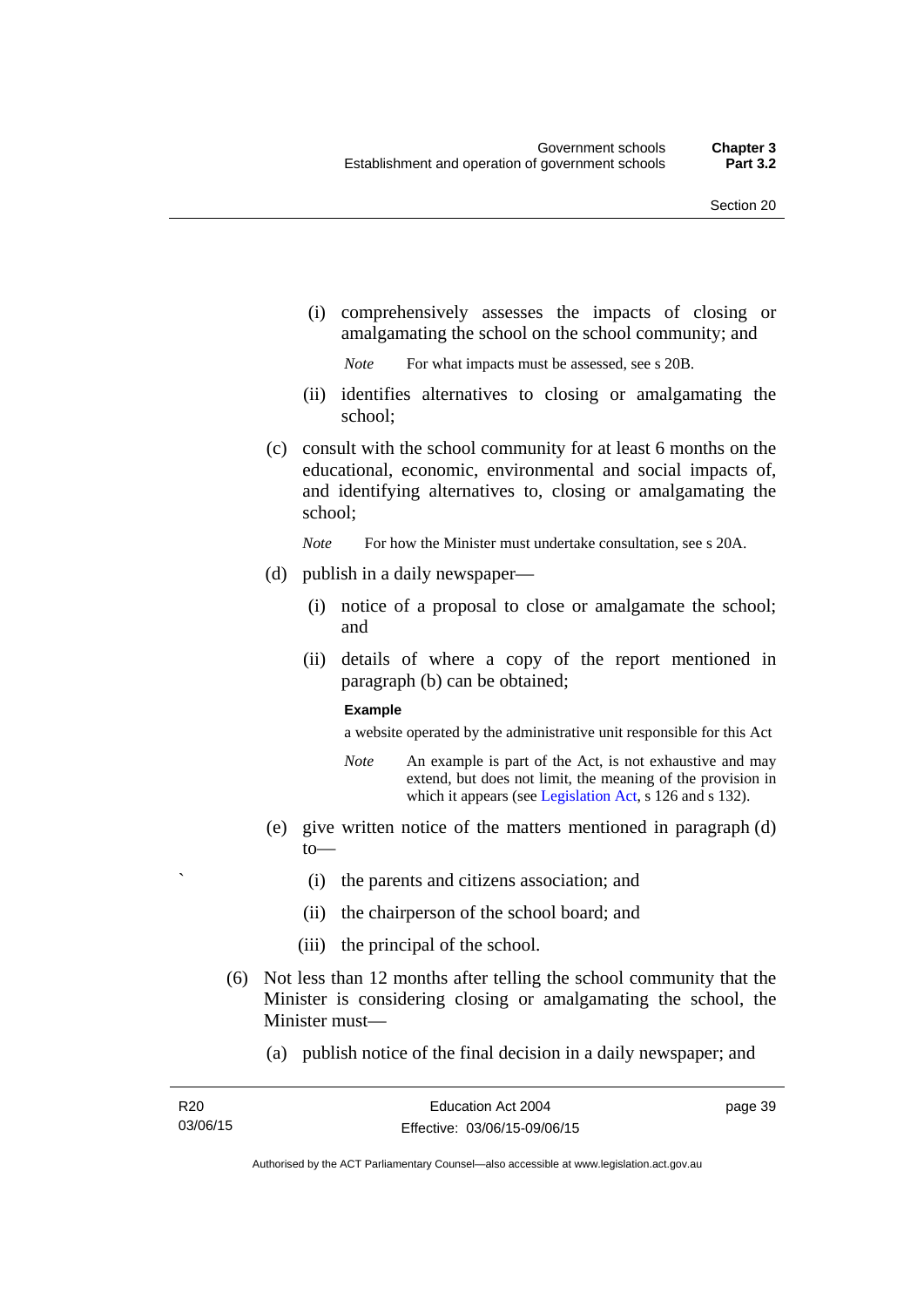- (b) give written notice of the decision to—
	- (i) a parent of each student at the school; and
	- (ii) each member of the school's parents and citizens association; and
	- (iii) each member of the school board; and
	- (iv) the principal and each teacher at the school; and
- (c) explain to the school community the reasons for the final decision and how the following have been taken into account in making the final decision:
	- (i) the school community's views;
	- (ii) the relevant general principles of this Act under section 7;
	- (iii) the principles on which chapter 3 is based under section 18.
- (7) The consultation must be done in a way that gives effect to the following principles:
	- (a) consultation should focus on access to, and the provision of, quality educational opportunities;
	- (b) consultation should be open, equitable, respectful and transparent;
	- (c) consultation should lead to sustainable decisions by involving effective community engagement;
	- (d) without limiting paragraph (c), consultation should ensure that—
		- (i) relevant information is provided in a timely, equitable and accessible way to enable maximum community participation in debate about the proposal; and

Authorised by the ACT Parliamentary Counsel—also accessible at www.legislation.act.gov.au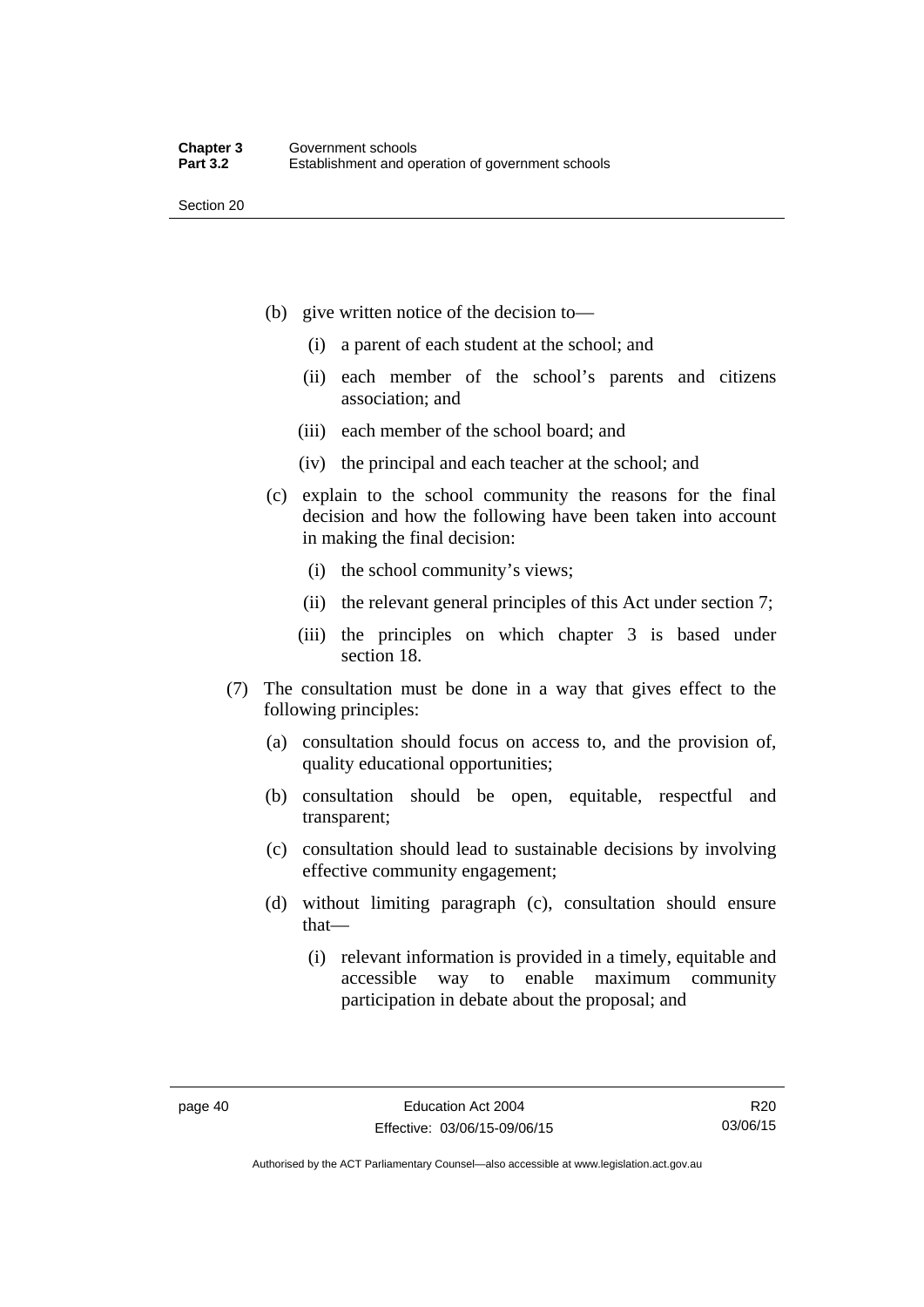- (ii) opportunities are provided for feedback about the proposal, especially from families and other people with significant interest in the proposal;
- (e) consultation should include seeking the views of school boards that are likely to be affected by the proposal.
- (8) The Minister must not close or amalgamate a government school before the later of—
	- (a) 6 months after the final decision was made; and
	- (b) the end of the school year in which the final decision was made.
- (9) In this section:

*school community*, in relation to a school that is proposed to be closed or amalgamated, means the members of the community affected by closing or amalgamating the school, including students at the school, students' families, the school board, the principal and teachers at the school and the local community.

#### **Examples—local community**

residents, local businesses

*Note* An example is part of the Act, is not exhaustive and may extend, but does not limit, the meaning of the provision in which it appears (see [Legislation Act,](http://www.legislation.act.gov.au/a/2001-14) s 126 and s 132).

## **20A Independent committee**

- (1) The Minister must establish an independent committee.
- (2) The functions of the committee are to—
	- (a) prepare the report mentioned in section 20 (5) (b); and
	- (b) undertake the consultation on behalf of the Minister under section 20 (5) (c).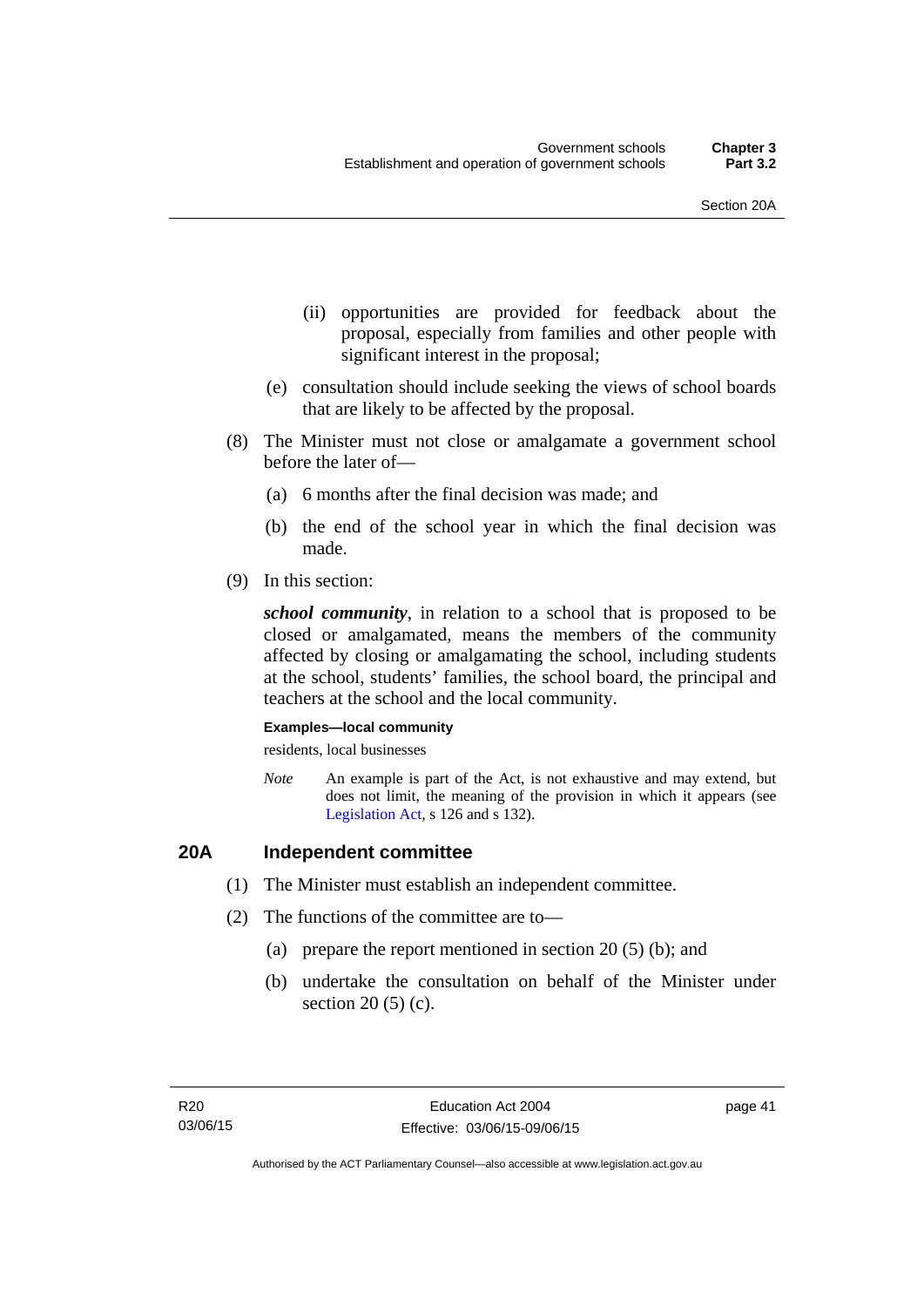Section 20B

- (3) The committee must consist of 3 people selected after consultation with the appropriate standing committee.
- (4) In this section:

### *appropriate standing committee* means—

- (a) the standing committee of the Legislative Assembly nominated by the Speaker for this section; or
- (b) if no nomination under paragraph (a) is in effect—the standing committee of the Legislative Assembly responsible for the consideration of educational issues.

## **20B Impacts of closing or amalgamating schools**

- (1) An assessment under section 20 (5) (b) must include information about the following educational, economic, environmental and social impacts in relation to closing or amalgamating a school:
	- (a) the following educational impacts:
		- (i) the range, quality and depth of education programs;
		- (ii) the age and condition of school infrastructure, facilities and resources;
		- (iii) teaching resources and workloads;
		- (iv) social and learning environment for children;
		- (v) extracurricular activities;
		- (vi) parent participation in school;
		- (vii) out-of-hours school programs;
		- (viii) findings of research studies on school size;
			- (ix) student literacy and numeracy outcomes;
			- (x) other educational outcomes;

Authorised by the ACT Parliamentary Counsel—also accessible at www.legislation.act.gov.au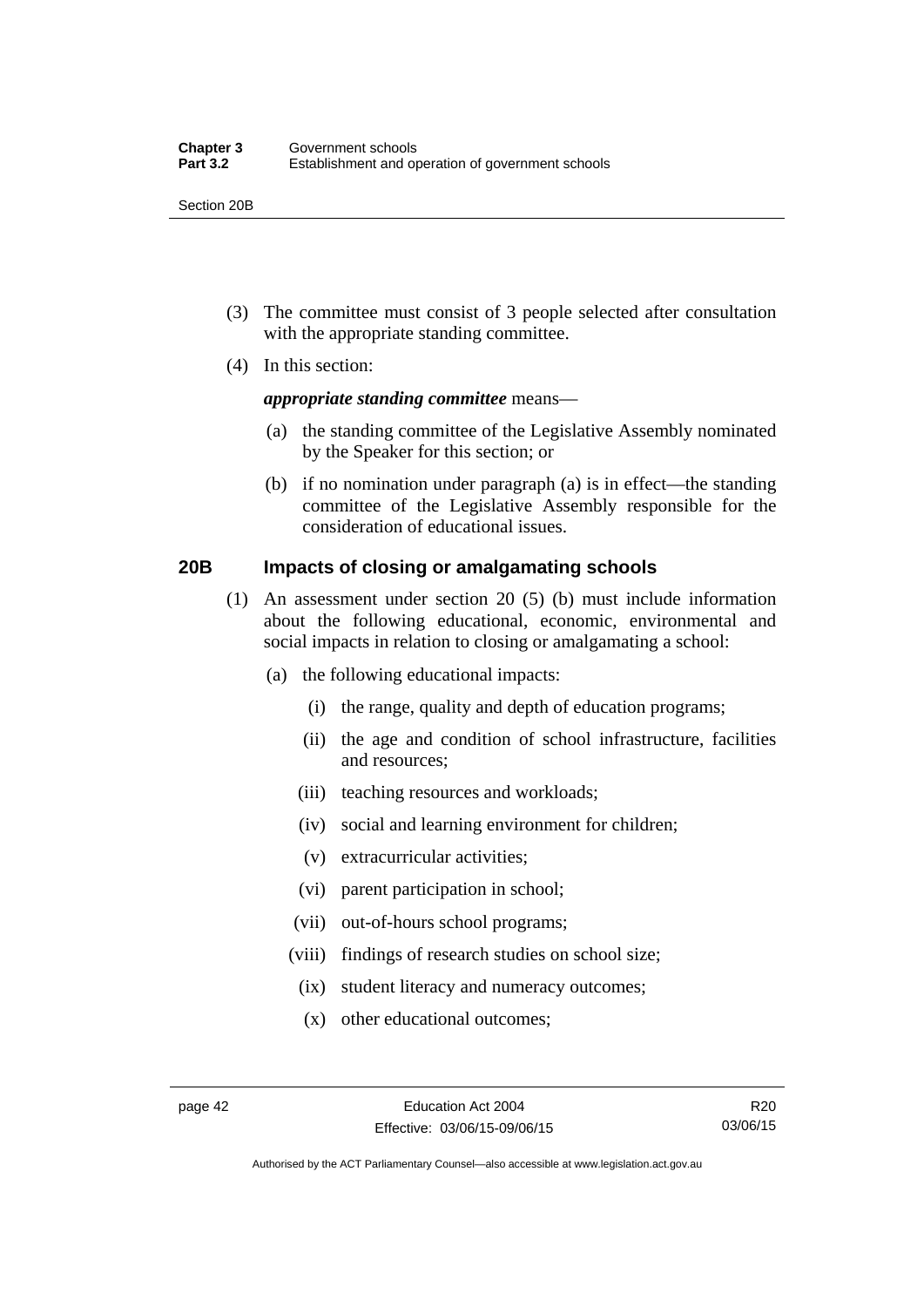- (xi) student outcomes, especially those of parents who have a low income, are Indigenous or from a non-English speaking background or with disabilities;
- (xii) access to public education;
- (xiii) school enrolments;
- (b) the following economic impacts:
	- (i) recurrent and capital savings and costs, including one-off savings and costs, of closing or amalgamating the school for the Territory, including—
		- (A) staffing and resources; and
		- (B) school bus transport; and
		- (C) traffic and safety arrangements; and
		- (D) building maintenance and security;
	- (ii) financial impact on parents, including transport and travel time;
	- (iii) financial impact on local business including ongoing viability;
	- (iv) a comparison of the cost, per student, to operate the school with the cost, per student, to operate other ACT government schools and average cost across all ACT government schools;
- (c) the following environmental impacts:
	- (i) traffic congestion;
	- (ii) air pollution;
	- (iii) greenhouse gas emissions;
	- (iv) noise levels;
	- (v) open green space adjacent to the school site;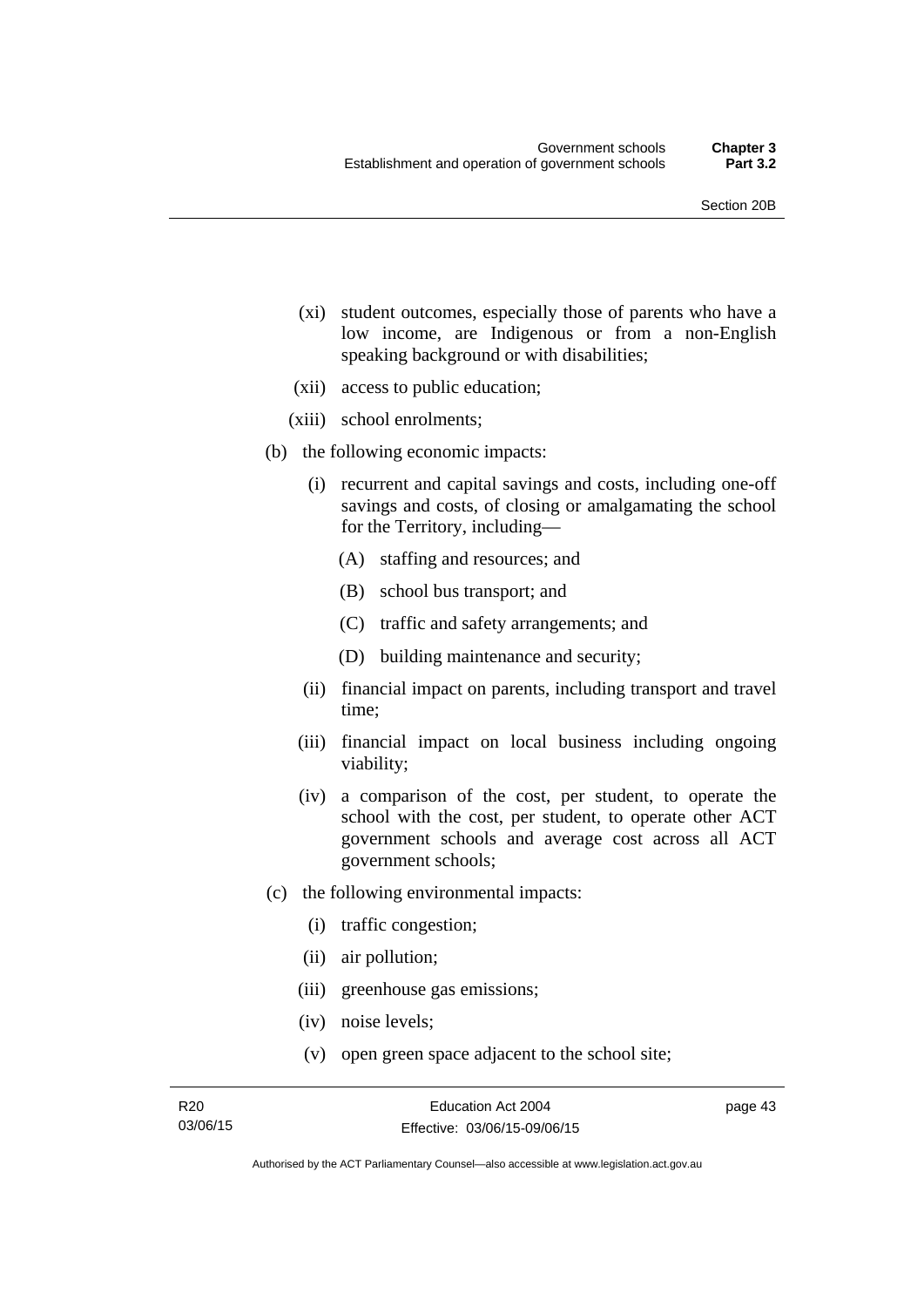- (d) the following social impacts:
	- (i) demographic projections of parents with school-age children, including taking into account expected land releases;
	- (ii) implications for parents who have a low income, are Indigenous or from a non-English speaking background or of students with disabilities;
	- (iii) safety of children walking or cycling to school;
	- (iv) neighbourhood community facilities;
	- (v) access to recreational and leisure facilities;
	- (vi) provision of government services;
	- (vii) community support networks;
	- (viii) local employment;
		- (ix) heritage values of school buildings.
- (2) An assessment may include information about any other impacts in relation to closing or amalgamating the school.

## **21 Operation of government schools**

- (1) The director-general is responsible to the Minister for the operation of government schools.
- (2) Government schools are to be publicly owned and operated by the Territory itself.
- (3) The director-general must establish procedures that give priority to the enrolment of children in the government school in their neighbourhood.
- (4) The principal of a government school is responsible for—
	- (a) educational leadership and management of the school; and

Authorised by the ACT Parliamentary Counsel—also accessible at www.legislation.act.gov.au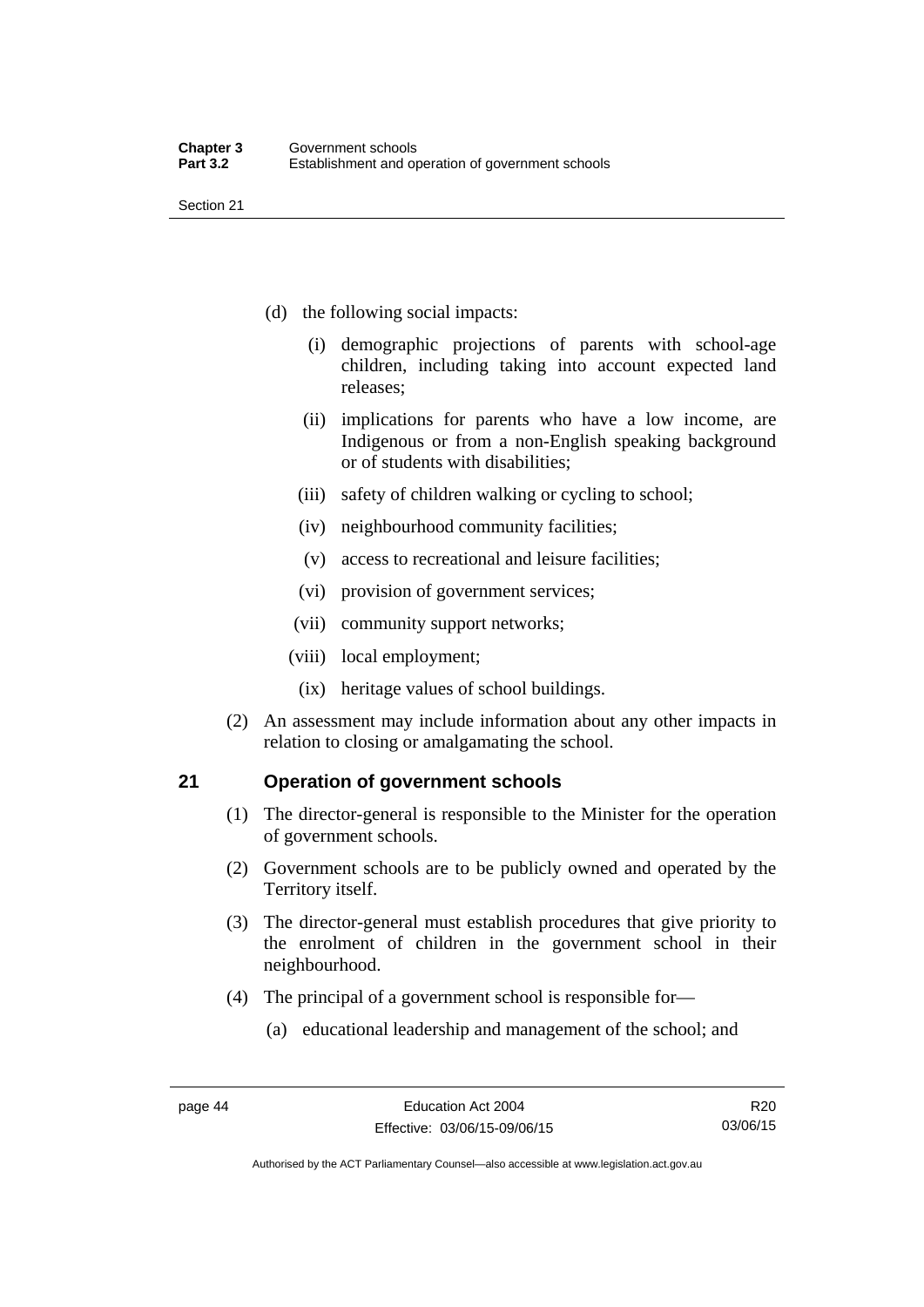- (b) educational outcomes for students at the school; and
- (c) providing support to the school board in the carrying out of its functions; and
- (d) contributing to the development and implementation of educational policies and strategies.
- (5) The principal of a government school must make available to parents of students at the school, and to the staff and students of the school, information about the school's educational programs and policies, and the school's operation.

## **22 Investigation of complaints—government schools**

- (1) The director-general must develop and implement a complaints policy for government schools.
- (2) The director-general must, as soon as practicable, investigate any complaint about the administration, management and operation of government schools that, in the director-general's opinion, is not a frivolous or vexatious complaint.

## **23 Review of government school system**

The director-general must regularly review, and report to the Minister on, the government school system as a whole.

## **24 Review of operation of government schools**

- (1) The director-general must ensure that—
	- (a) the effectiveness of each government school is reviewed at least once every 5 years; and
	- (b) a report of the review is prepared.
- (2) The director-general must ensure that a review seeks the input of the local community served by the school.
- (3) A review must take into account the views of—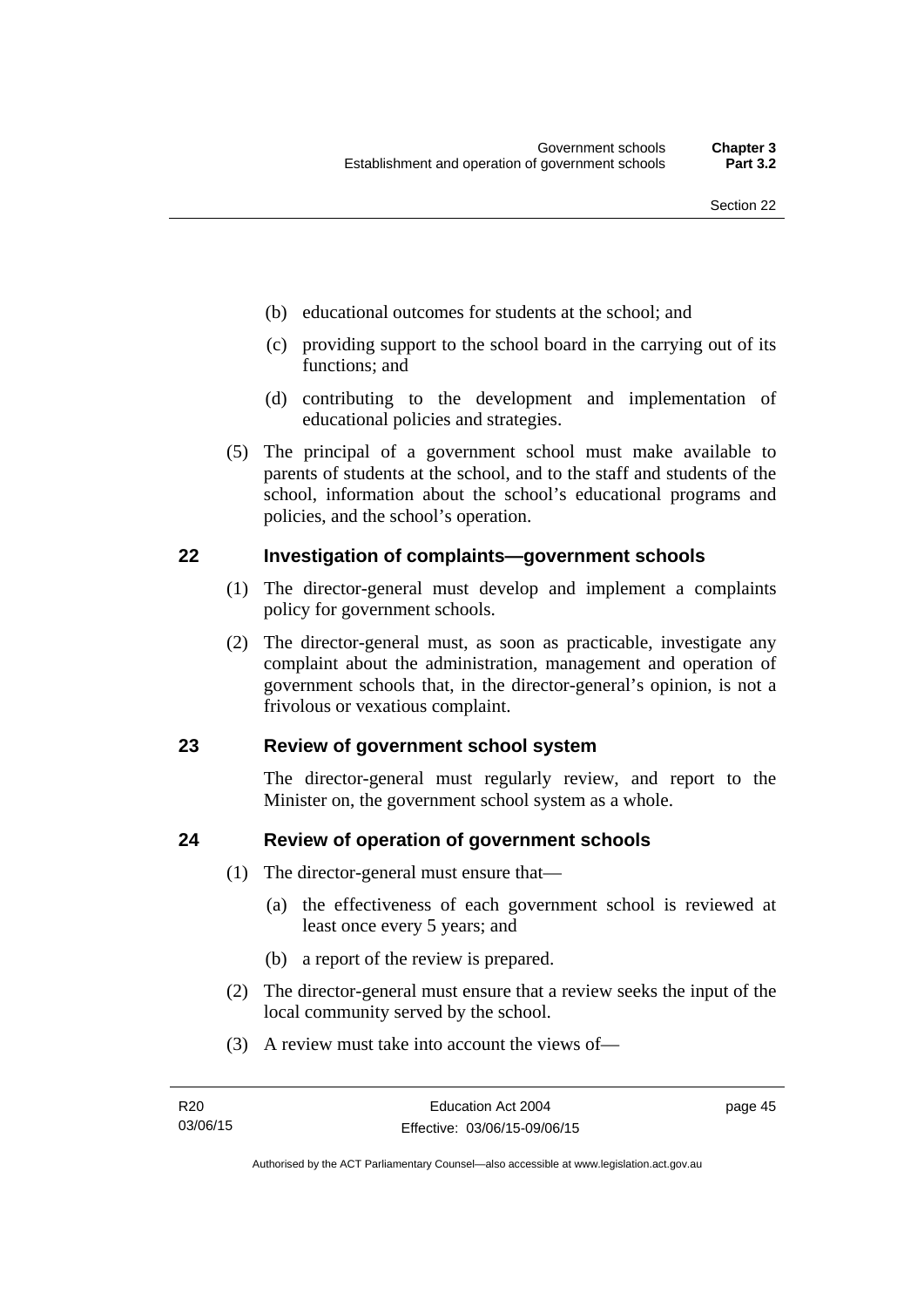- (a) the parents of students at the school; and
- (b) the teachers at the school; and
- (c) the students at the school.
- (4) The director-general must make the report of a review of a school available to—
	- (a) the parents of students at the school; and
	- (b) the staff of the school; and
	- (c) the students at the school.

## **25 Reporting to parents—government schools**

- (1) The principal of a government school must set up procedures for giving reports to the parents of a student enrolled at the school about the student's academic progress and social development at the school.
- (2) A report must be given to the student's parents at least twice a year.

## **26 Education to be free**

- (1) Education in government schools is to be free and no fees are chargeable for it.
- (2) Subsection (1) does not apply—
	- (a) in relation to course money paid to a registered provider; or
	- (b) to people who hold a temporary visa under the *[Migration Act](http://www.comlaw.gov.au/Series/C1958A00062)  [1958](http://www.comlaw.gov.au/Series/C1958A00062)* (Cwlth), section 30 (2).
- (3) In subsection (2):

*course money*—see the *[Education Services for Overseas Students](http://www.comlaw.gov.au/Series/C2004A00757)  [Act 2000](http://www.comlaw.gov.au/Series/C2004A00757)* (Cwlth), section 7.

*registered provider*—see the *[Education Services for Overseas](http://www.comlaw.gov.au/Series/C2004A00757)  [Students Act 2000](http://www.comlaw.gov.au/Series/C2004A00757)* (Cwlth), section 5.

R20 03/06/15

Authorised by the ACT Parliamentary Counsel—also accessible at www.legislation.act.gov.au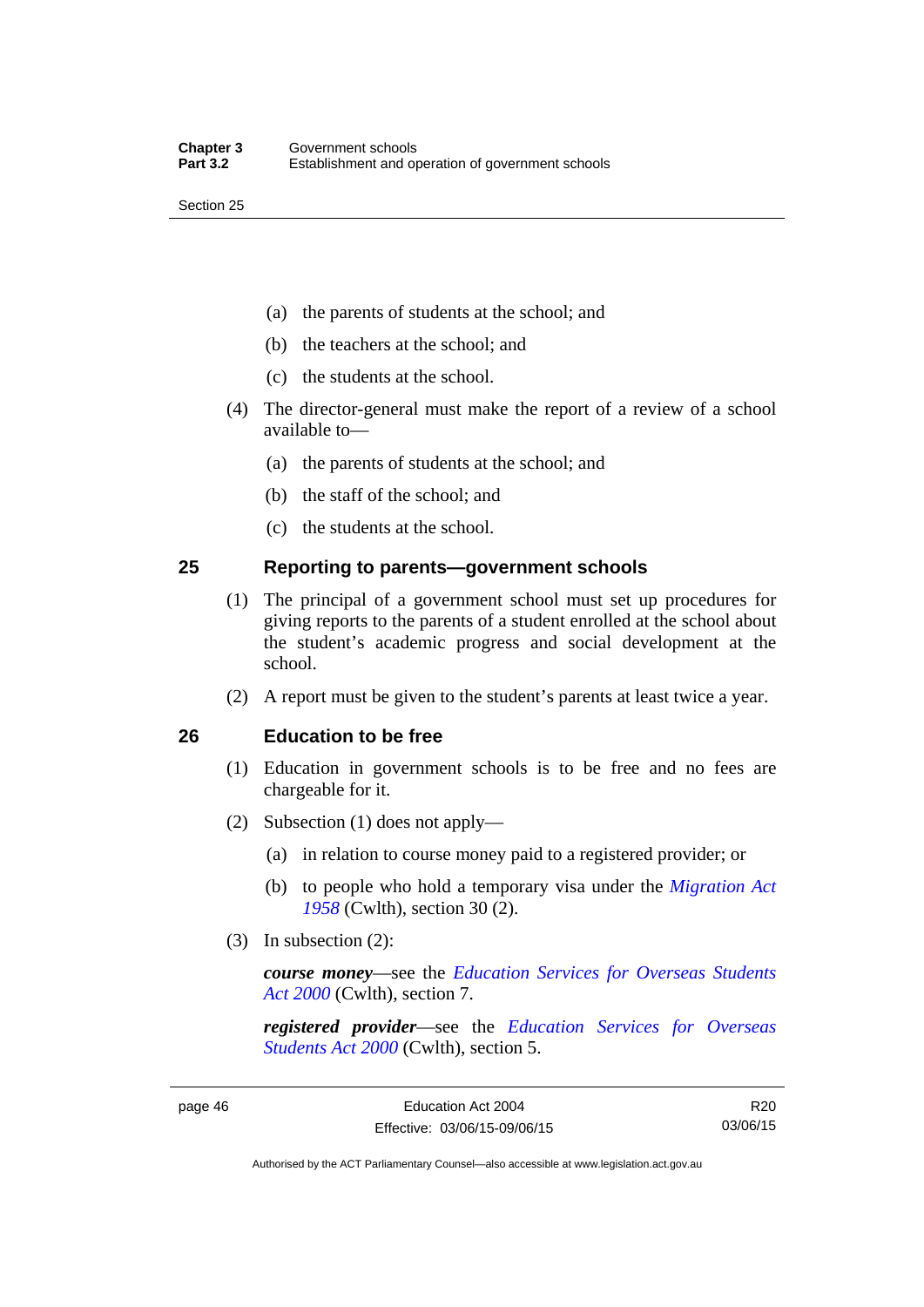## **27 Voluntary financial contributions**

- (1) The school board of a government school may ask the parents of a student enrolled at the school, or anyone else, to make a financial contribution to the school.
- (2) The following principles apply in relation to financial contributions:
	- (a) each contribution is to be voluntary;
	- (b) a student at the school is not to be refused benefits or services because the student's parents do not make a contribution;
	- (c) a student is not to be approached or harassed for contributions;
	- (d) any record of contributions is confidential.
- (3) If the school board asks the parents of a student enrolled at the school to make a financial contribution, the school board must tell the parents about the principles that apply in relation to financial contributions.

## **28 Secular education**

- (1) Education in government schools is to be non-sectarian, secular education.
- (2) Secular education in government schools may include the study of different religions as distinct from education in a particular religion.

## **29 Religious education**

- (1) If parents of children at a government school ask the principal for their children to receive religious education in a particular religion, the principal must ensure that reasonable time is allowed for their children's religious education in that religion.
- (2) The principal must ensure that the educational program continues for students at the school not attending religious education.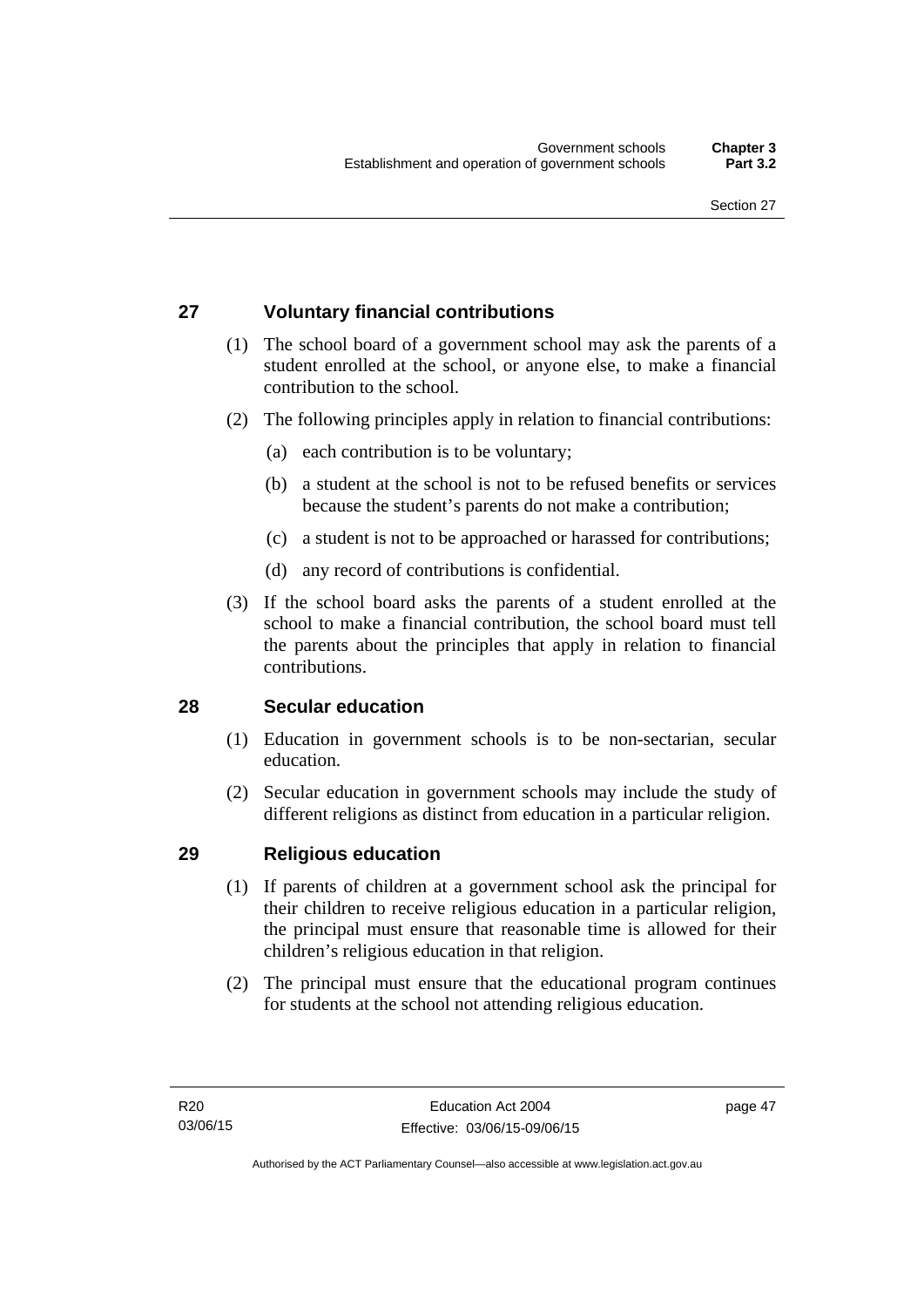- (3) Religious education must be authorised by the religious body to which the person providing the instruction belongs.
- (4) Students attending a religious education class at a government school must be separated from other students at the school while the class is held.
- (5) In this section:

*religious education* means education in a particular religion as distinct from the study of different religions.

## **30 Curriculum**

- (1) The director-general must decide the curriculum requirements for students attending government schools (other than in years 11 and 12).
- (2) For subsection (1), the requirements include the framework of the curriculum and the principles on which the curriculum is based.

## **31 Approved educational courses for students at government schools**

- (1) The director-general may approve educational courses for a student enrolled at a government school that may be provided to the student at a place other than the school.
- (2) An approval may be subject to conditions.
- (3) However, the director-general may approve an educational course only if satisfied that—
	- (a) the standard of the course is appropriate; and
	- (b) there are adequate facilities for conducting the course; and
	- (c) the premises where the course is to be conducted comply with any relevant Territory laws about health and safety standards.

Authorised by the ACT Parliamentary Counsel—also accessible at www.legislation.act.gov.au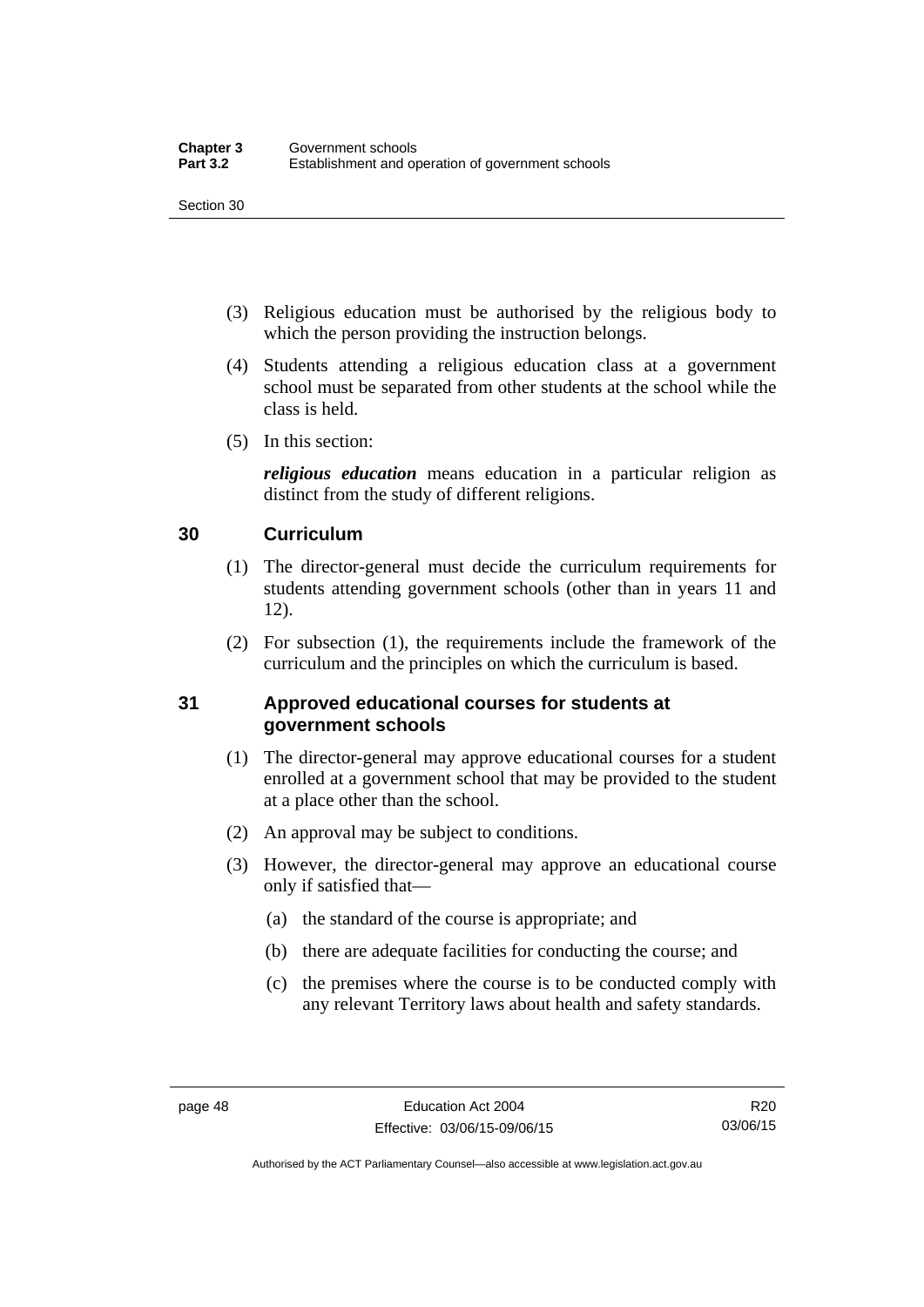# **Part 3.3 Attendance at government schools**

## **32 Keeping of register of enrolments and attendances for government schools**

 (1) The principal of a government school, or the person giving an approved educational course (government), commits an offence if the principal or person fails to keep a register of enrolments and attendances.

Maximum penalty: 10 penalty units.

(2) An offence against this section is a strict liability offence.

## **33 Keeping records of enrolment and attendances for government schools**

- (1) The principal of a government school, or the person giving an approved educational course (government), must ensure that the following information is entered in the register of enrolments and attendances:
	- (a) the full name of each student enrolled at the school or course;
	- (b) a record of the attendance or nonattendance of the student at the school or course on every day when the school or course is open for attendance.

Maximum penalty: 10 penalty units.

- (2) The principal of a government school, or the person giving an approved educational course (government), commits an offence if—
	- (a) the principal or person makes an entry in the register of enrolments and attendances; and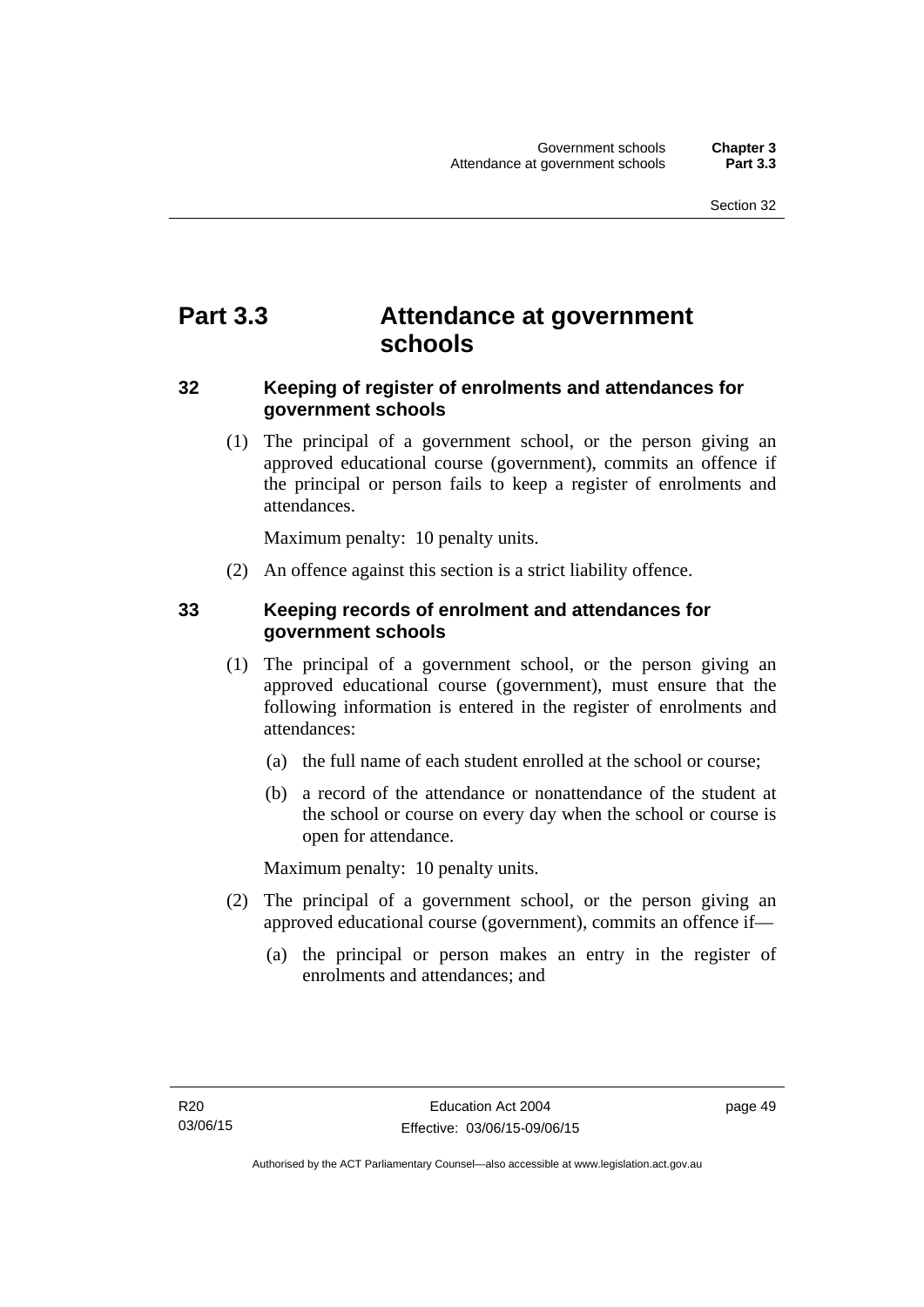(b) the principal or person is reckless about whether the entry is correct.

Maximum penalty: 10 penalty units.

(3) An offence against subsection (1) is a strict liability offence.

## **34 Inspection of register of enrolment and attendances for government schools**

- (1) The principal of a government school, or the person giving an approved educational course (government), commits an offence if—
	- (a) an authorised person (government) asks the principal or person to make the register of enrolments and attendances available to the authorised person; and
	- (b) the principal or person fails to make the register available as asked.

Maximum penalty: 10 penalty units.

- (2) The principal of a government school, or the person giving an approved educational course (government), commits an offence if—
	- (a) the director-general or an authorised person (government) asks the principal or the person to give the director-general or authorised person stated information about enrolments or attendances of students at the school or course during a stated period or at a stated time; and
	- (b) the principal or person fails to give the information in accordance with the request.

Maximum penalty: 50 penalty units

 (3) An authorised person (government) may make copies of the register of enrolments and attendances or any part of the register.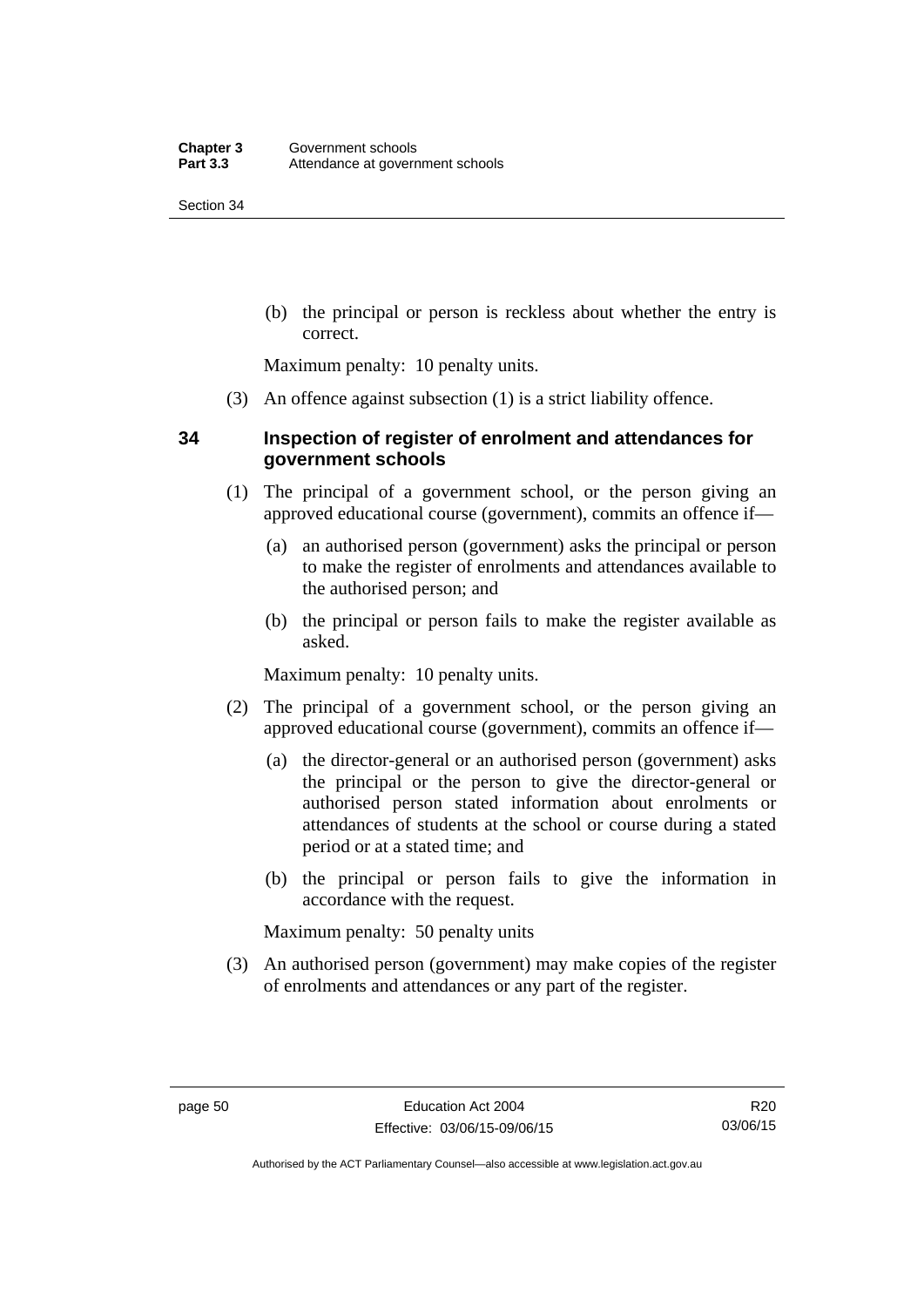- (4) The principal of a government school, or the person giving an approved educational course (government), must take reasonable steps to assist an authorised person (government) in exercising functions under this section.
- (5) An offence against this section is a strict liability offence.

## **35 Procedures to encourage school attendance at government schools**

- (1) The principal of a government school must set up procedures—
	- (a) to encourage students to attend school regularly; and
	- (b) to help parents to encourage their children to attend school regularly.
- (2) The principal must refer parents and children to support services that encourage children to attend school regularly when the procedures mentioned in subsection (1) are not successful.
- (3) If a student enrolled at a government school has not been attending school regularly, the principal of the school may, by written notice, require the student's parents and the child to meet with an authorised person at a stated place and time.

## **36 Suspension, exclusion or transfer of student by director-general**

- (1) This section applies if—
	- (a) a student attending a government school—
		- (i) is persistently and wilfully noncompliant; or
		- (ii) threatens to be violent or is violent to another student attending the school, a member of the staff of the school or anyone else involved in the school's operation; or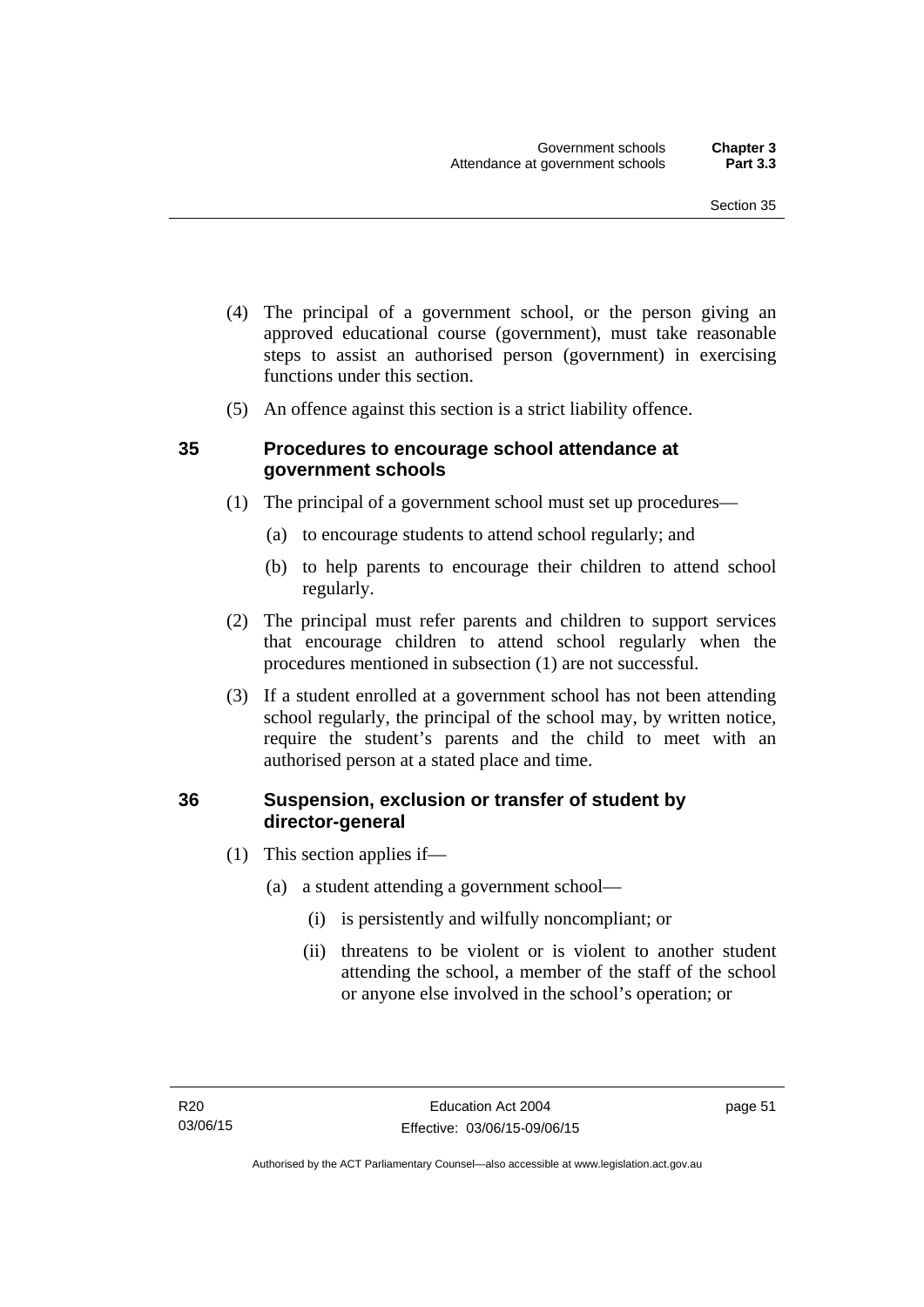- (iii) acts in a way that otherwise threatens the good order of the school or the safety or wellbeing of another student attending the school, a member of staff of the school or anyone else involved in the school's operation; or
- (iv) displays behaviour that is disruptive to the student's learning or that of other students; and
- (b) the principal of the school is satisfied that action should be taken under this section.
- (2) The principal may recommend to the director-general that the director-general—
	- (a) suspend the student from the school for a stated period of not longer than 20 days; or
	- (b) transfer the student to another government school; or
	- (c) exclude the student from all government schools.
- (3) After considering the principal's recommendation, the director-general may—
	- (a) give effect to the recommendation; or
	- (b) take any other action mentioned in subsection (2) that the director-general considers appropriate; or
	- (c) suspend the student for not longer than 20 days.
- (4) The director-general may exclude the student only if—
	- (a) the student's parents have been given an opportunity to be consulted, and told in writing, about the proposed exclusion of the child and the reasons for it; and
	- (b) the student has been given a reasonable opportunity to attend counselling, undertake relevant educational programs or receive other appropriate assistance; and

R20 03/06/15

Authorised by the ACT Parliamentary Counsel—also accessible at www.legislation.act.gov.au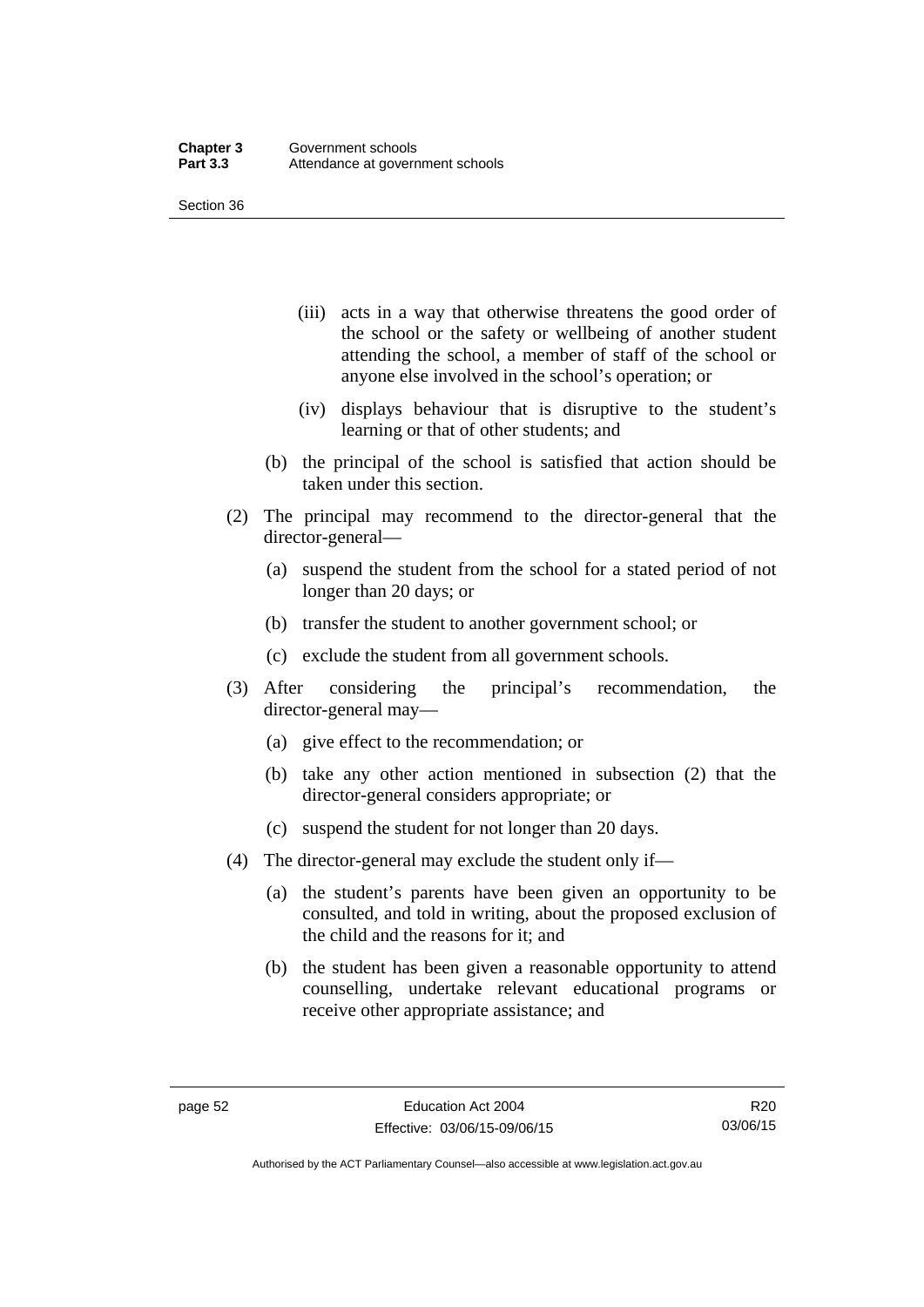- (c) as far as the student's maturity and capacity for understanding allow, the participation of the student has been sought, and any views of the student considered, in deciding whether to exclude the student; and
- (d) the student has been given sufficient information about the decision-making process, in a language and way that the student can understand, to allow the student to take part in the process; and
- (e) the student has been offered alternatives for continuing the student's education during the exclusion.
- (5) The director-general may suspend or transfer the student only if—
	- (a) the student's parents have been given an opportunity to be consulted, and told in writing, about the proposed suspension or transfer of the student and the reasons for it; and
	- (b) as far as the student's maturity and capacity for understanding allow, the participation of the student has been sought, and any views of the student considered, in deciding whether to suspend or transfer the student; and
	- (c) the student has been given sufficient information about the decision-making process, in a language and way that the student can understand, to allow the student to take part in the process; and
	- (d) the student has been given a reasonable opportunity to continue the child's education during the suspension.
- (6) Despite subsection (5), the director-general may immediately suspend the student for not longer than 5 days if, in the director-general's opinion, the circumstances are of such urgency or seriousness to require the child's immediate suspension.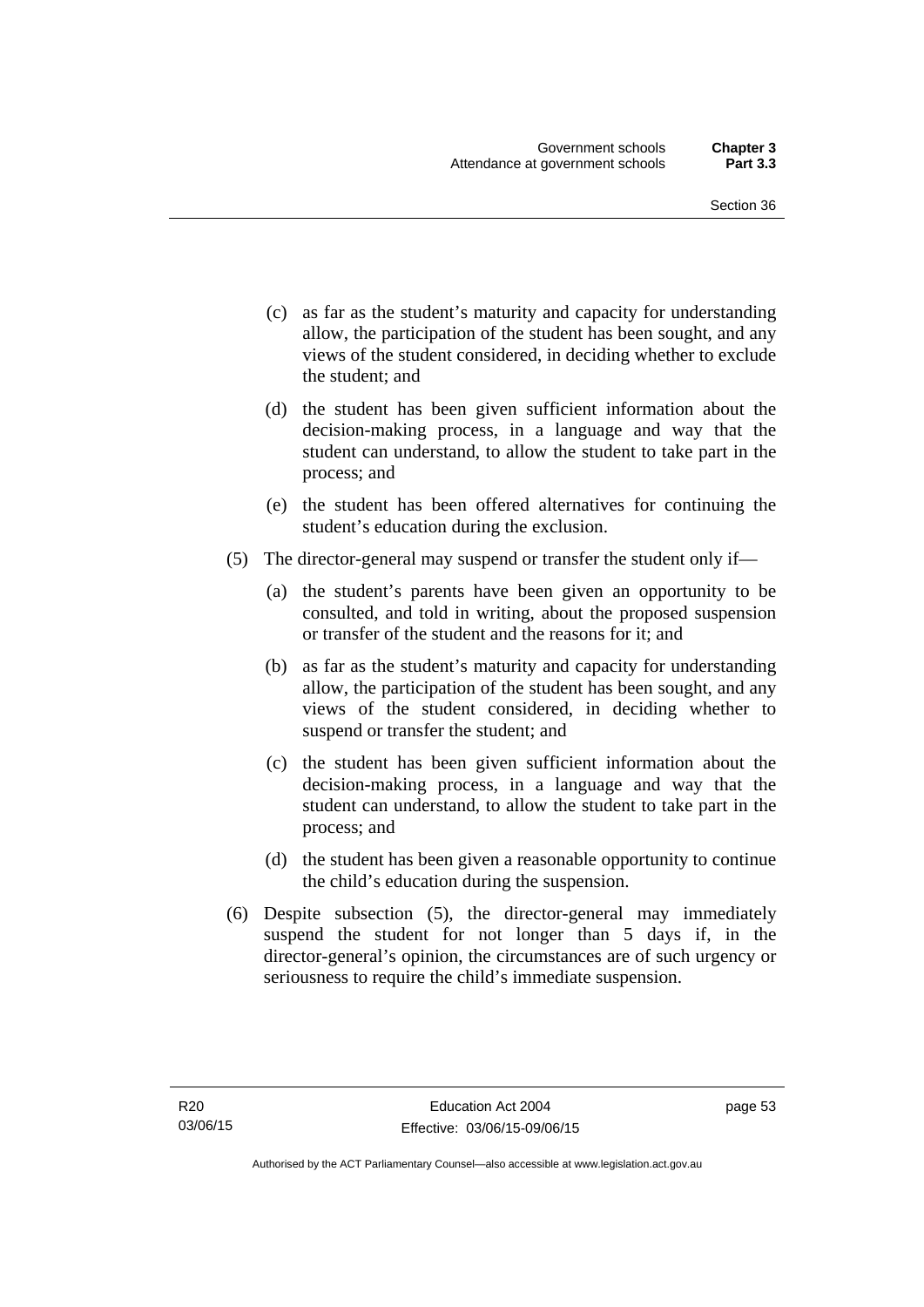- (7) However, before suspending the student under subsection (6), the director-general must comply with the requirements of subsection  $(5)$  (a) to (d) to the extent that it is practicable and appropriate to do so.
- (8) To remove any doubt, the director-general may suspend the student under subsection (6) while deciding what other action (if any) should be taken in relation to the student under this section.
- (9) If the student is suspended for 7 or more school days in a school term (whether or not consecutive school days), the director-general must ensure that the student is given a reasonable opportunity to attend appropriate counselling.
- (10) The director-general may delegate the director-general's power to suspend a student from a government school for not longer than 15 days to the principal of the school.
	- *Note* For the making of delegations and the exercise of delegated functions, see [Legislation Act](http://www.legislation.act.gov.au/a/2001-14), pt 19.4.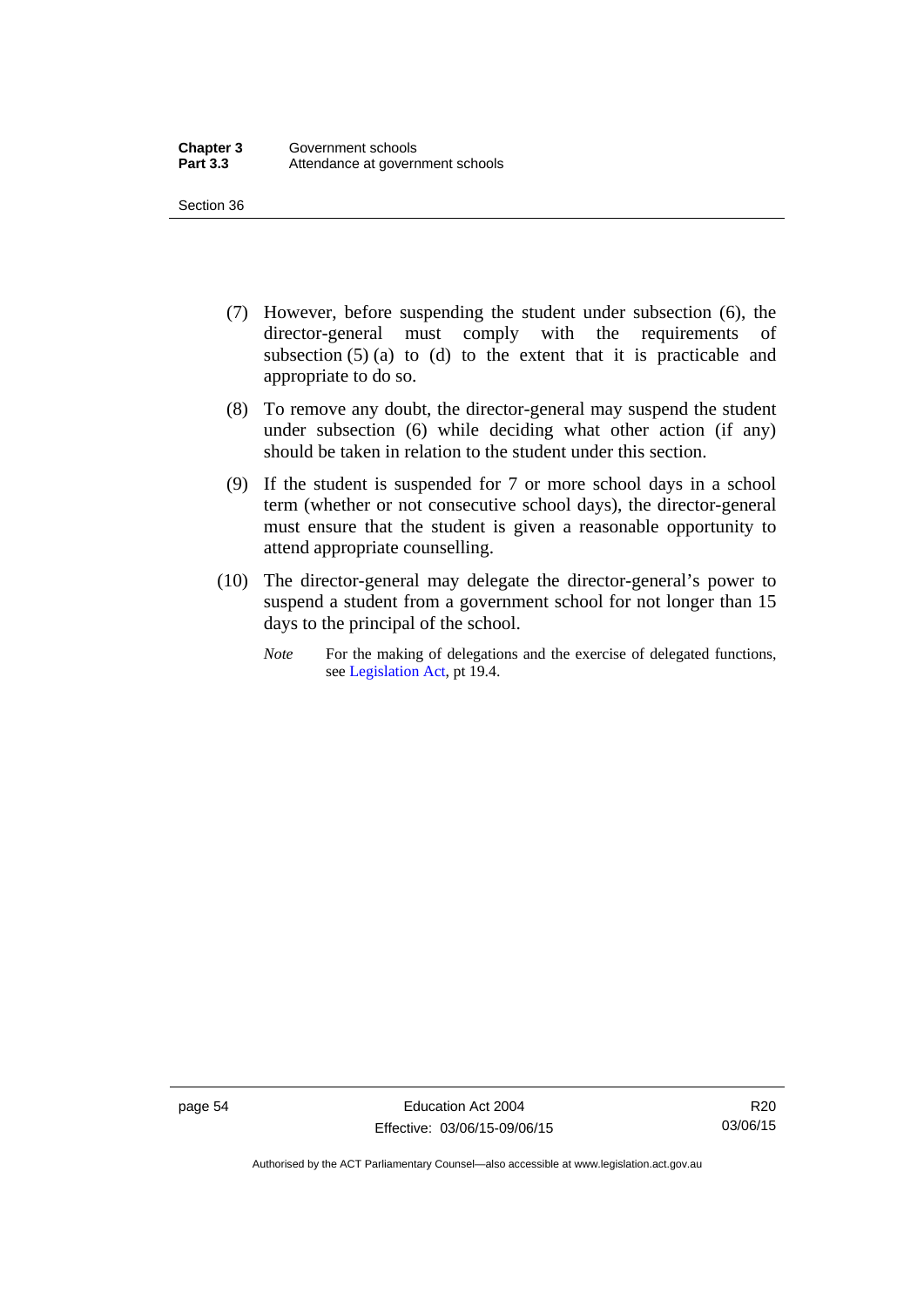# **Part 3.4 School boards of government schools**

## **Division 3.4.1 Interpretation**

## **37 Definitions for pt 3.4**

In this part:

*half-year* means a period of 6 months ending on 30 June or 31 December.

*money*, of a school, means money allocated to the school by the director-general or otherwise received by the school.

#### **Examples of money otherwise received**

voluntary financial contributions, other donations and sponsorships

*Note* An example is part of the Act, is not exhaustive and may extend, but does not limit, the meaning of the provision in which it appears (see [Legislation Act,](http://www.legislation.act.gov.au/a/2001-14) s 126 and s 132).

*parents and citizens association*, of a school, means

- (a) the entity declared under section 40 (Declaration of parents and citizens associations in certain circumstances) to be the parents and citizens association of the school; or
- (b) if there is no declaration under that section for the school—the parents and citizens association incorporated under the *[Associations Incorporation Act 1991](http://www.legislation.act.gov.au/a/1991-46)* or the *[Associations](http://www.legislation.act.gov.au/a/1953-15)  [Incorporation Act 1953](http://www.legislation.act.gov.au/a/1953-15)* (repealed) in relation to the school.

*prescribed period*, for a term of office of a member of a school board (other than the principal), means the period—

- (a) beginning on whichever of the following is later:
	- (i) 1 April in the year of the member's election or appointment;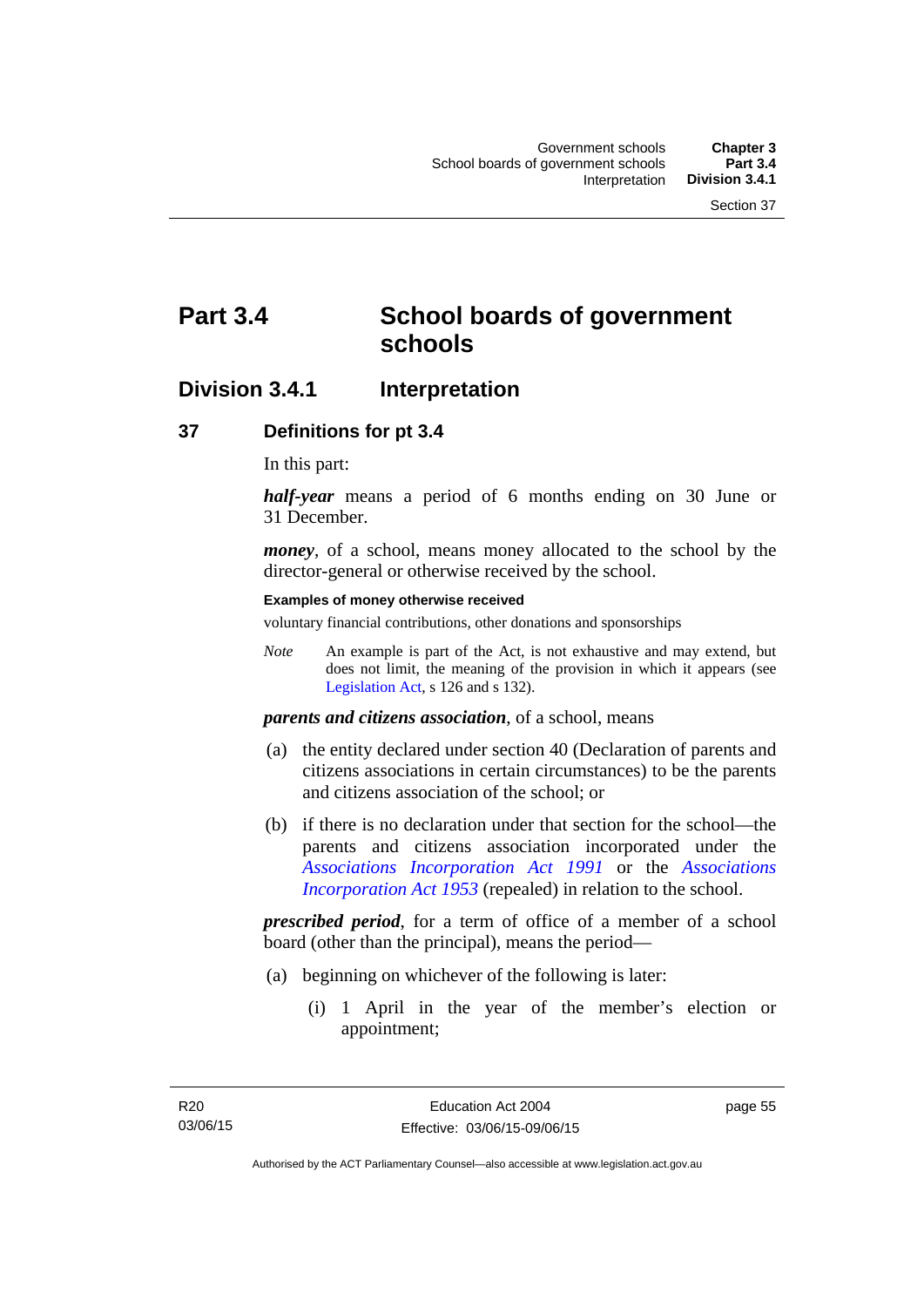- (ii) the date of the member's election or appointment; and
- (b) ending at the end of the March at least 12 months, and not more than 24 months, after the beginning of the period.

*school* means a government school.

*small school* means a school (other than a school-related institution) where fewer than 4 teachers are employed.

*student* means a student who attends classes at a school for at least 12 hours per week.

## **Division 3.4.2 Establishment and membership**

## **38 Establishment of school boards**

A school board is established for each government school.

### **39 Functions of school boards etc**

- (1) The functions of the school board of a government school are—
	- (a) to establish strategic direction and priorities for the school; and
	- (b) to monitor and review school performance and to report on it to the director-general, parents of students at the school and staff; and
	- (c) to develop, maintain and review curriculum for the school; and
	- (d) to develop and review education policies at the school; and
	- (e) to establish budgetary policies for the school and approve the school budget; and
	- (f) to establish policies for the efficient and effective use of school assets and the management of financial risk; and
	- (g) to develop relationships between the school and the community and between the school and community organisations; and

R20 03/06/15

Authorised by the ACT Parliamentary Counsel—also accessible at www.legislation.act.gov.au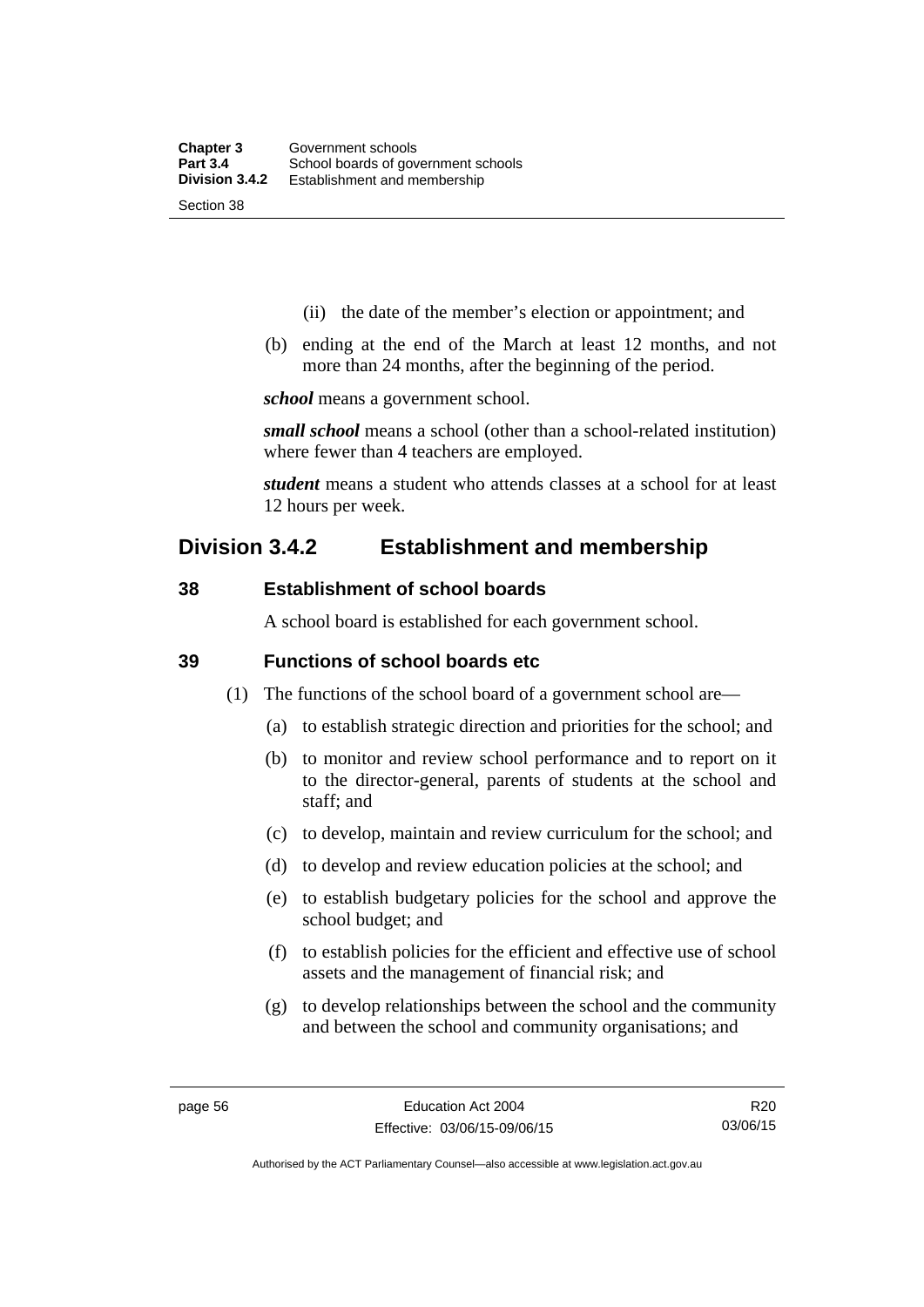- (h) to make recommendations to the director-general on issues affecting the school; and
- (i) to encourage parent participation in their children's learning; and
- (j) to exercise any other function given to the board under this Act or any other Territory law.
- (2) The director-general may give written directions to the school board about the exercise of its functions, either generally or in relation to a particular issue.
- (3) The school board must give effect to the director-general's directions.
- (4) The director-general is not required—
	- (a) to accept, or act in accordance with, a recommendation of the school board; or
	- (b) to carry out a policy decided by the school board.

## **40 Declaration of parents and citizens associations in certain circumstances**

- (1) If there is a dispute about the entity that should be the parents and citizens association of a government school, the director-general must call a meeting of parents of students at the school and interested members of the community to discuss the entity to be the representative of the parents and community.
- (2) If, in the director-general's opinion, it is appropriate in the circumstances to do so, the director-general may call a meeting of parents of students at a government school and interested members of the community to discuss the entity to be the representative of the parents and community.
- (3) The director-general may, after considering the outcome of a meeting under subsection (1) or (2) in relation to a government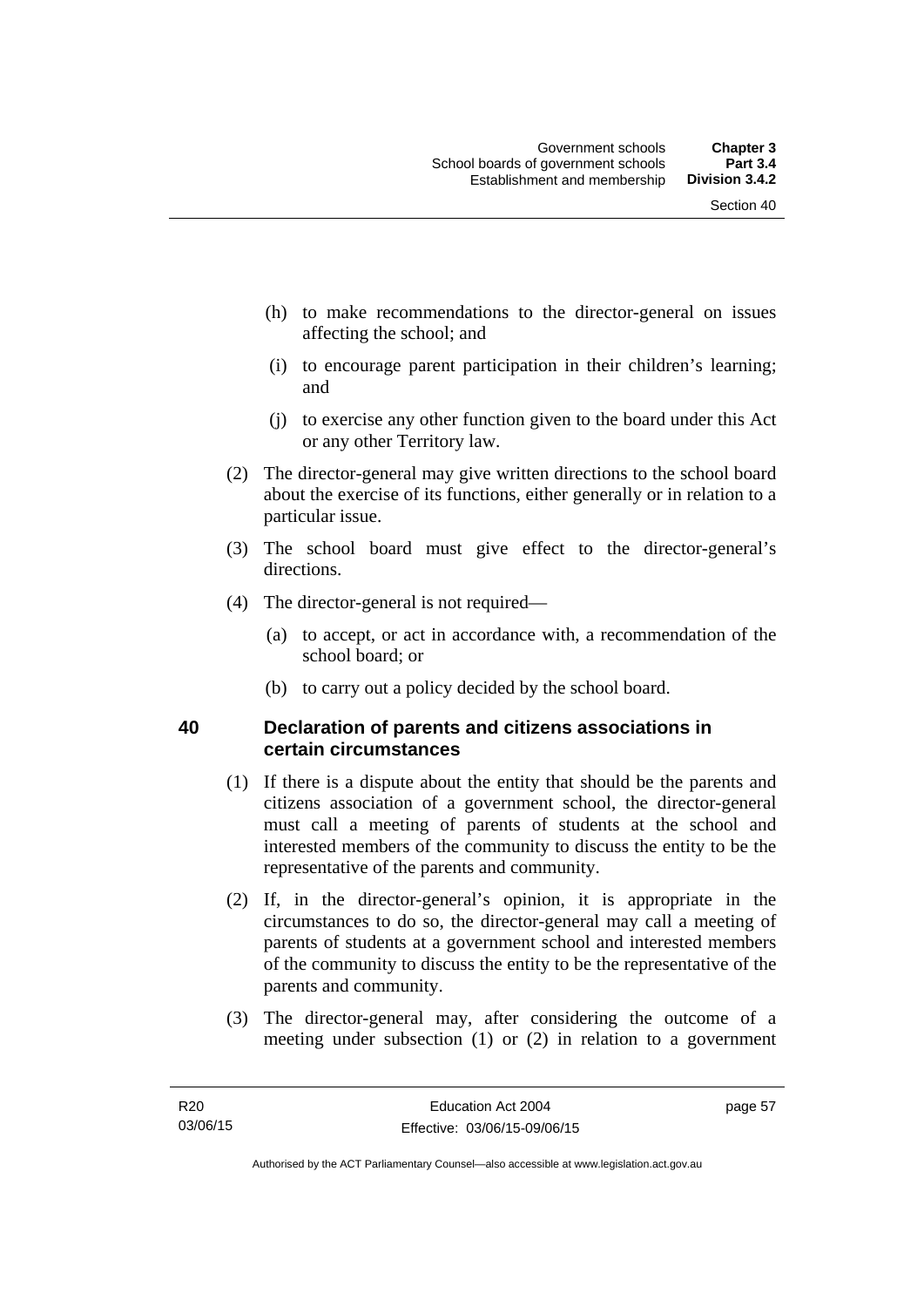school, recommend to the Minister the entity to be the representative of the parents and community.

- (4) After receiving a recommendation under subsection (3), the Minister may declare an entity to be the parents and citizens association of a government school.
- (5) A declaration under subsection (4) is a notifiable instrument.

*Note* A notifiable instrument must be notified under the [Legislation Act](http://www.legislation.act.gov.au/a/2001-14).

## **41 Composition of school boards generally**

- (1) This section applies to a school board of a government school other than—
	- (a) a small school or a school-related institution; or
	- (b) a school to which section 43 (Composition of school boards of school-related institutions and other schools in special circumstances) applies.
- (2) The school board of a government school consists of—
	- (a) the principal of the school; and
	- (b) 1 member (the *appointed member*) appointed by the director-general as the appointed member; and
	- (c) 2 members (the *staff members*) elected by staff of the school and appointed by the director-general; and
	- (d) 3 members (the *parents and citizens members*) elected by the parents and citizens association of the school and appointed by the director-general; and
	- (e) the members (the *board appointed members*) (if any) appointed by the board under subsection (6); and

Authorised by the ACT Parliamentary Counsel—also accessible at www.legislation.act.gov.au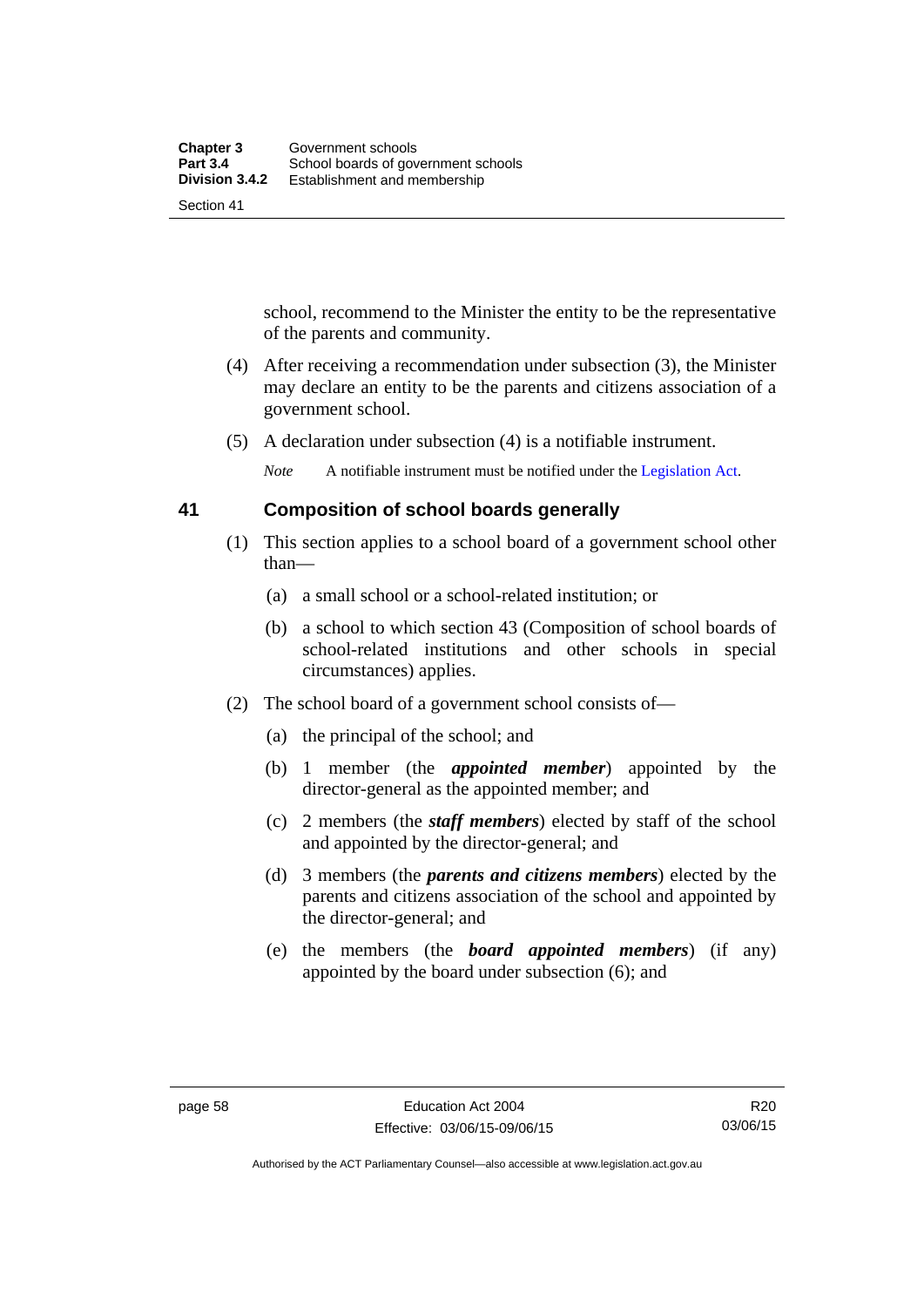- (f) for a school prescribed under the regulations—2 members (the *student members*) elected by the students at the school and appointed by the director-general.
- *Note 1* For the making of appointments (including acting appointments), see the [Legislation Act,](http://www.legislation.act.gov.au/a/2001-14) pt 19.3.
- *Note 2* In particular, a person may be appointed for a particular provision of a law (see [Legislation Act,](http://www.legislation.act.gov.au/a/2001-14) s 7 (3)) and an appointment may be made by naming a person or nominating the occupant of a position (see s 207).
- (3) A person is eligible to be elected or appointed as a staff member only if the person is employed as a member of the staff of the school.
- (4) A person is eligible to be elected or appointed a student member only if the person is a student at the school.
- (5) The appointed member, staff members, parents and citizens members and student members are appointed for the prescribed period.
- (6) The school board may appoint 1 or more people to be members of the board for a term (not longer than 12 months) decided by the school board.
- (7) The school board must not make an appointment under subsection (6) if there would be more than 2 board appointed members at the same time.

## **42 Composition of school boards of small schools**

- (1) This section applies to a school board of a small school other than a school to which section 43 (Composition of school boards of school-related institutions and other schools in special circumstances) applies.
- (2) The school board of a small school consists of—
	- (a) the principal of the school; and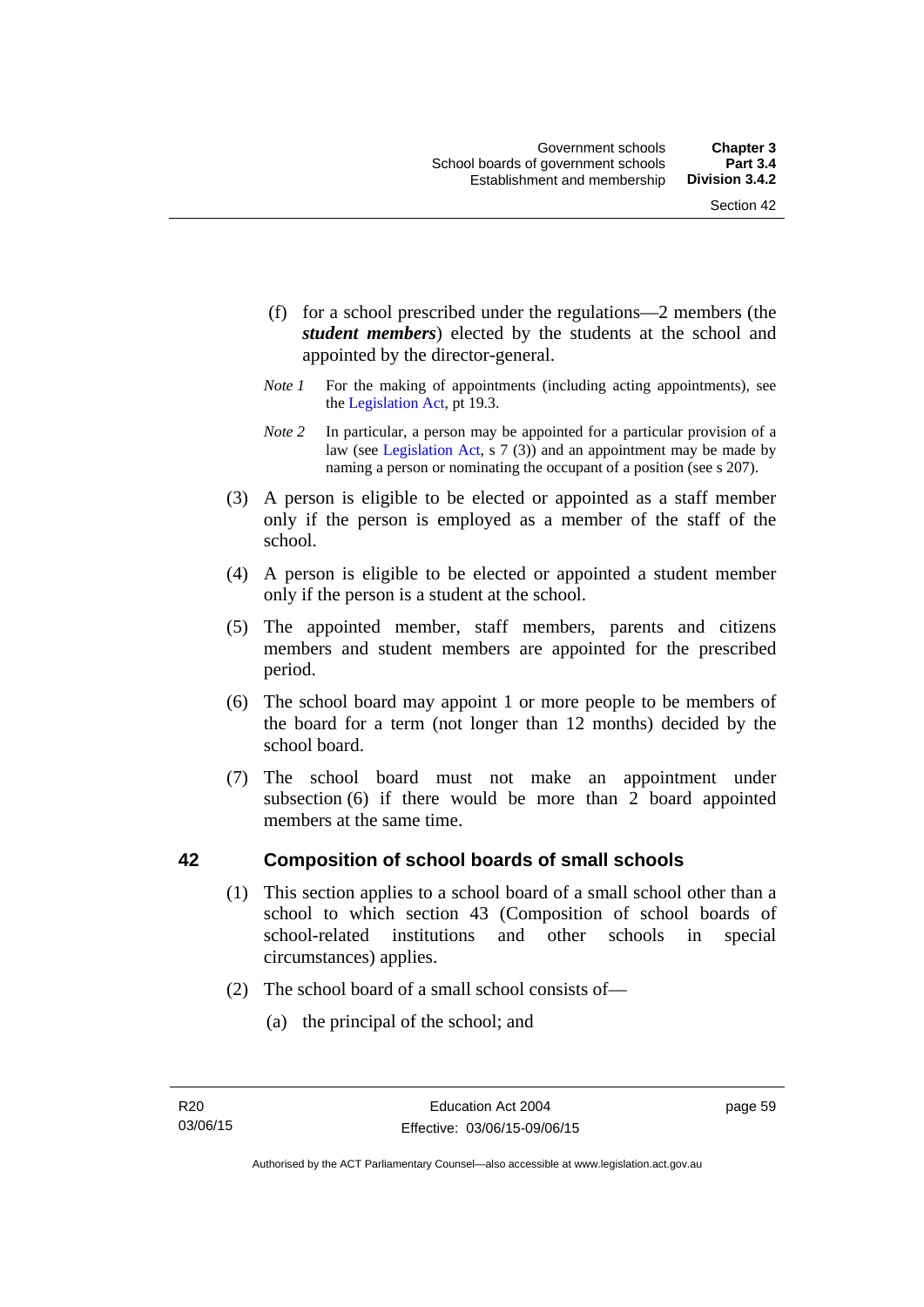(b) 1 member (the *appointed member*) appointed by the director-general as the appointed member; and

- (c) 1 member (the *staff member*) appointed by the director-general as the staff member; and
- (d) 2 members (the *parents and citizens members*) elected by the parents and citizens association of the school and appointed by the director-general; and
- (e) the members (the *board appointed member*) (if any) appointed by the board under subsection (6).
- *Note 1* For the making of appointments (including acting appointments), see the [Legislation Act,](http://www.legislation.act.gov.au/a/2001-14) pt 19.3.
- *Note 2* In particular, a person may be appointed for a particular provision of a law (see [Legislation Act,](http://www.legislation.act.gov.au/a/2001-14) s 7 (3)) and an appointment may be made by naming a person or nominating the occupant of a position (see s 207).
- (3) A person is eligible to be appointed as the staff member only if the person is employed as a member of the staff of the school.
- (4) The staff member is to be appointed in a way prescribed under the regulations.
- (5) The appointed member, staff member and parents and citizens members are appointed for the prescribed period.
- (6) The school board may appoint 1 or more people to be members of the board for a term (not longer than 12 months) decided by the school board.
- (7) The school board must not make an appointment under subsection (6) if there would be more than 2 board appointed members at the same time.

## **43 Composition of school boards of school-related institutions and other schools in special circumstances**

(1) This section applies to a school that is—

Authorised by the ACT Parliamentary Counsel—also accessible at www.legislation.act.gov.au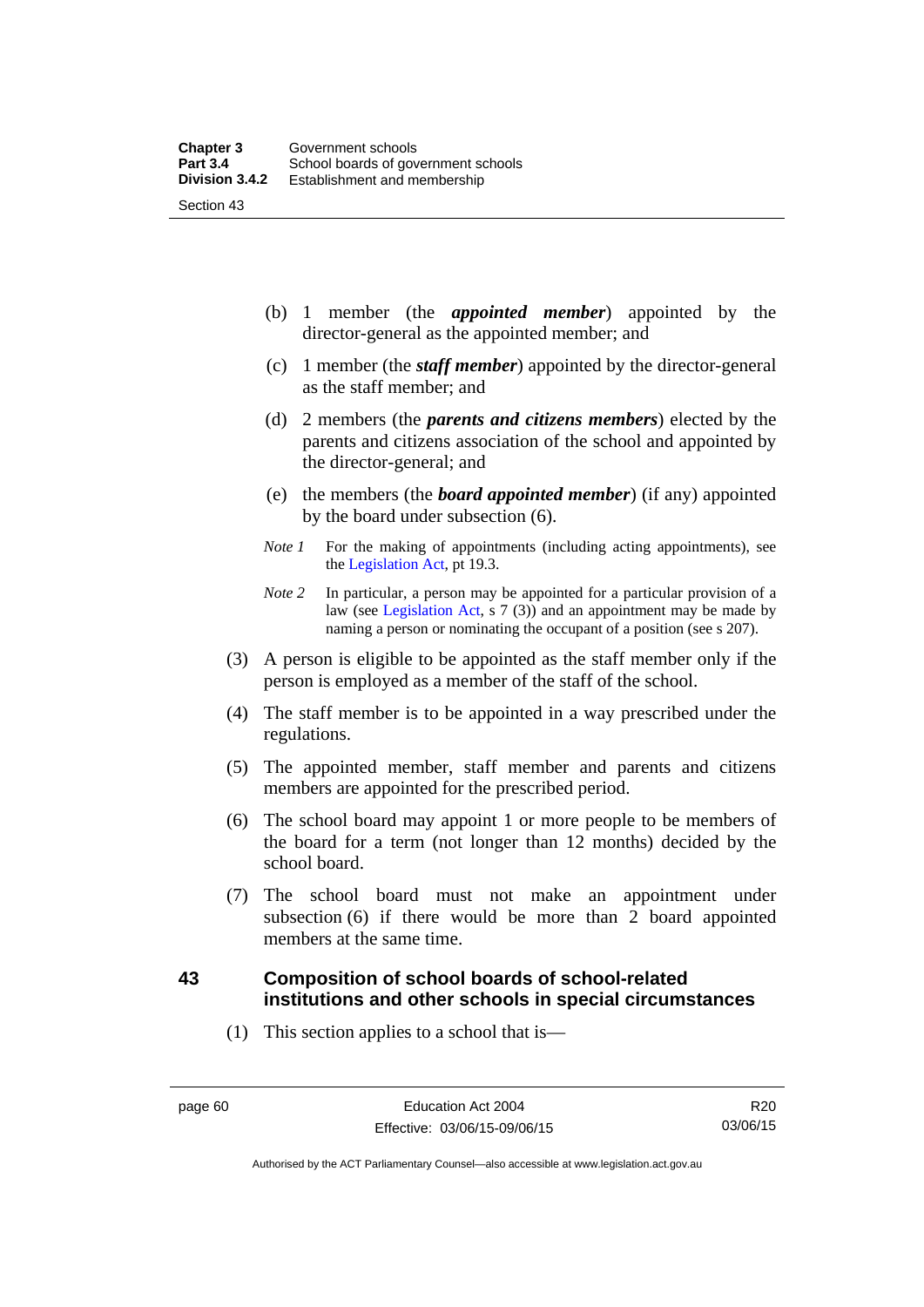- (a) a school-related institution; or
- (b) declared, in writing, by the director-general to be a school to which special circumstances apply.
- (2) If the school is a school-related institution, the director-general must, if practical, determine the composition of the school board of the school.

#### **Example**

It may not be practical to establish a school board for a school-related institution with fewer than 3 staff.

- *Note* An example is part of the Act, is not exhaustive and may extend, but does not limit, the meaning of the provision in which it appears (see [Legislation Act,](http://www.legislation.act.gov.au/a/2001-14) s 126 and s 132).
- (3) Subsection (2) does not prevent the director-general from determining the composition of a single school board for 2 or more institutions.
- (4) If the director-general makes a determination under subsection (2) for the school, the director-general may also determine—
	- (a) the members who are required to be present at a meeting of the board; and
	- (b) the members who may not vote at a meeting of the board.
- (5) If the school is a school to which special circumstances apply, the director-general may determine the following:
	- (a) the composition of the school board of the school;
	- (b) the members who are required to be present at a meeting of the board;
	- (c) the members who may not vote at a meeting of the board.
- (6) The director-general may make a determination under subsection (2), (4) or (5) only with the Minister's written approval.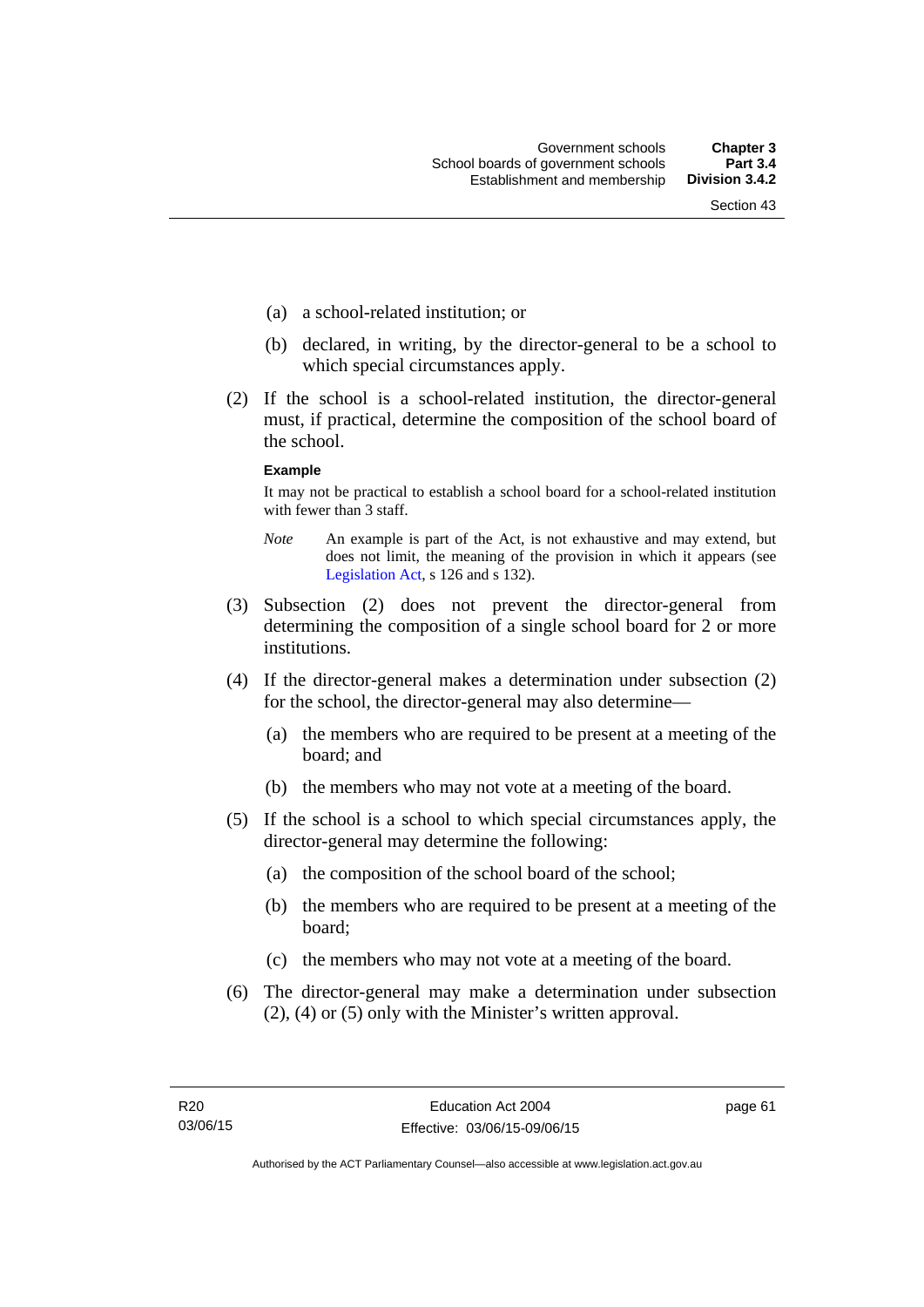- (7) Before making the determination the director-general must, if practical, consult with the parents of students at the school, at a general meeting of the parents, about the composition of the board.
- (8) In deciding whether or not to give the approval, the Minister must have regard to—
	- (a) the need for the principal of the school to be a member of the board; and
	- (b) the need for the director-general to be represented on the board; and
	- (c) whether staff of the school and students at the school have been consulted about the composition of the board; and
	- (d) any comments made by the staff and students at the school about the composition of the board; and
	- (e) the administrative needs, educational or related objectives, and any special characteristics of the school.
- (9) The director-general may appoint a person in accordance with the determination to be a member of the board of the school.
	- *Note 1* For the making of appointments (including acting appointments), see [Legislation Act,](http://www.legislation.act.gov.au/a/2001-14) pt 19.3.
	- *Note 2* In particular, an appointment may be made by naming a person or nominating the occupant of a position (see s 207).
- (10) A member of the board is appointed for the term stated in the instrument making or evidencing the appointment.
- (11) A determination under subsection (2), (4) or (5) is a disallowable instrument.
	- *Note* A disallowable instrument must be notified, and presented to the Legislative Assembly, under the [Legislation Act.](http://www.legislation.act.gov.au/a/2001-14)

Authorised by the ACT Parliamentary Counsel—also accessible at www.legislation.act.gov.au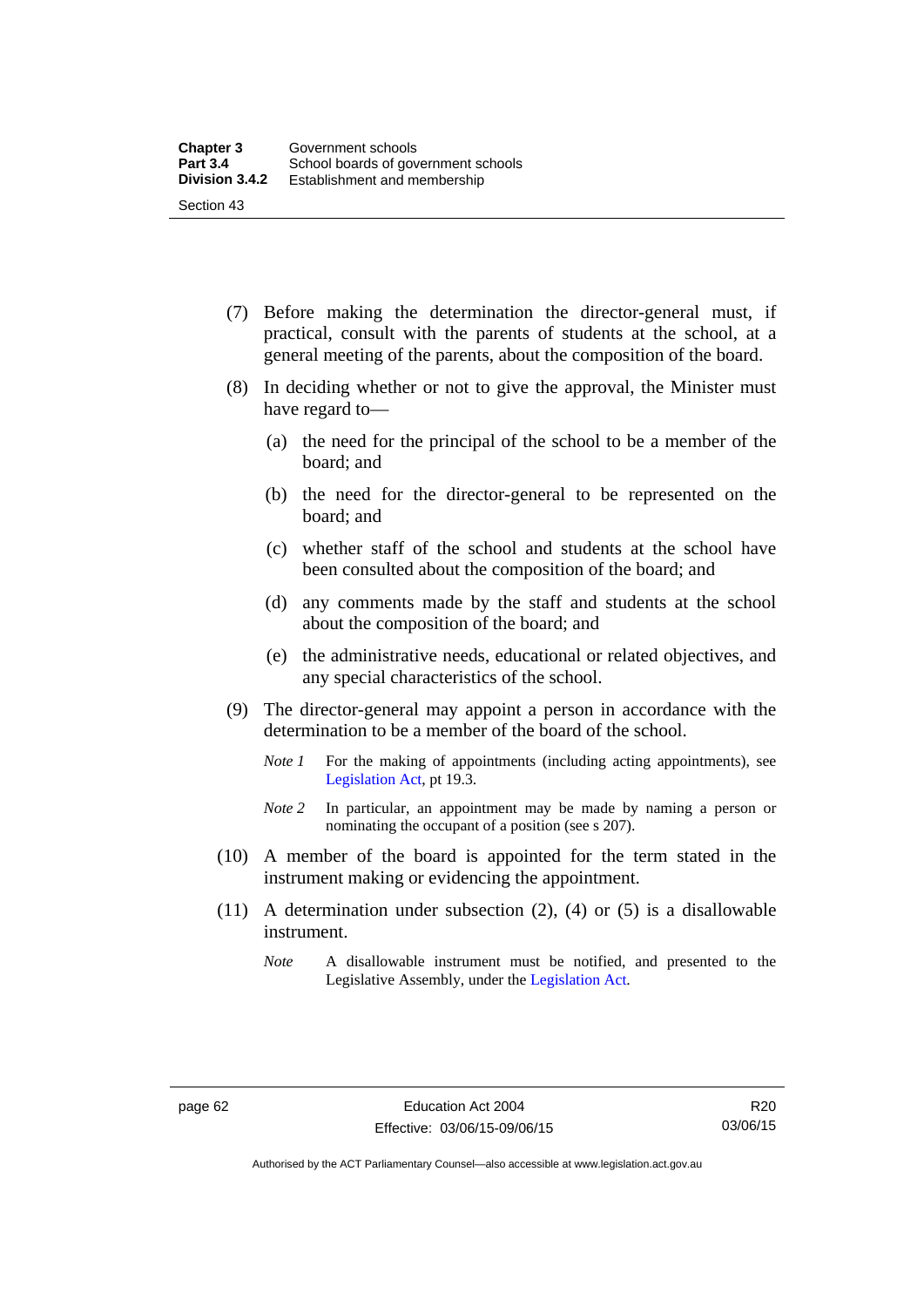## **44 Ending of appointment of members of school board**

- (1) The director-general must end the appointment of a member of the school board of a government school if the member ceases to be eligible to be appointed or elected to the position.
- (2) The director-general must end the appointment of a member of the school board of a government school, other than the principal of the school, if—
	- (a) the member is absent from 3 consecutive meetings of the board without reasonable excuse or leave given by the board; or
	- (b) contravenes section 49 (Disclosure of interests by members of school boards) without reasonable excuse.
- (3) The director-general may end the appointment of a member of the school board of a government school, other than the principal at the school, for misbehaviour or physical or mental incapacity.
	- *Note* A person's appointment also ends if the person resigns (see Legislation [Act](http://www.legislation.act.gov.au/a/2001-14), s 210).

## **45 Chairperson and deputy chairperson of school boards**

- (1) The members of the school board of a government school must, whenever necessary, elect—
	- (a) a member to be chairperson; and
	- (b) another member to be deputy chairperson.
- (2) The school board must tell the director-general of the election of a member as chairperson or deputy chairperson.
- (3) The members of the school board must not appoint the principal of the school or a member of staff of the school to be chairperson of the board.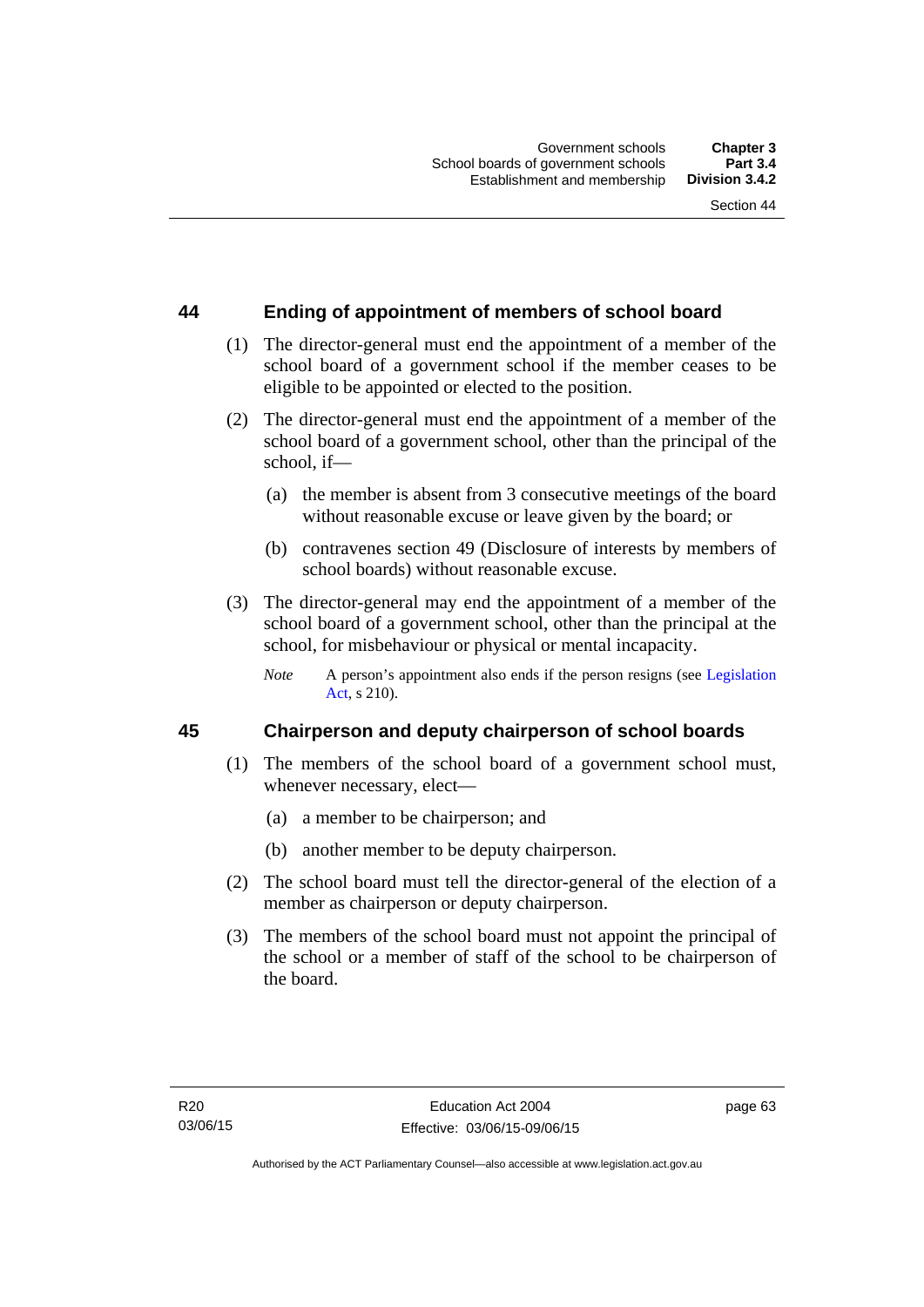## **46 School boards to take part in selection of school principals**

The members of the school board of a government school must, whenever necessary, nominate a member of the board as a member of any selection panel established by the director-general to make recommendations to the director-general about the appointment of the principal for the school.

## **Division 3.4.3 Proceedings of school boards**

## **47 Time and place of meetings of school boards**

- (1) The school board of a government school meets at the times and places it decides.
- (2) However, the school board must meet at least 4 times a year.
- (3) The chairperson—
	- (a) may at any time call a meeting of the school board; and
	- (b) must call a meeting if asked by the Minister, the director-general or 3 members of the board.
- (4) If the chairperson is not available to call a meeting for any reason, the deputy chairperson or the principal of the school may call a meeting of the school board.

## **48 Procedures governing proceedings of school boards**

- (1) The chairperson of the school board of a government school presides at all meetings of the board at which the chairperson is present.
- (2) If the chairperson is absent, the deputy chairperson presides.
- (3) If the chairperson and deputy chairperson are both absent, the member chosen by the members present presides.

Authorised by the ACT Parliamentary Counsel—also accessible at www.legislation.act.gov.au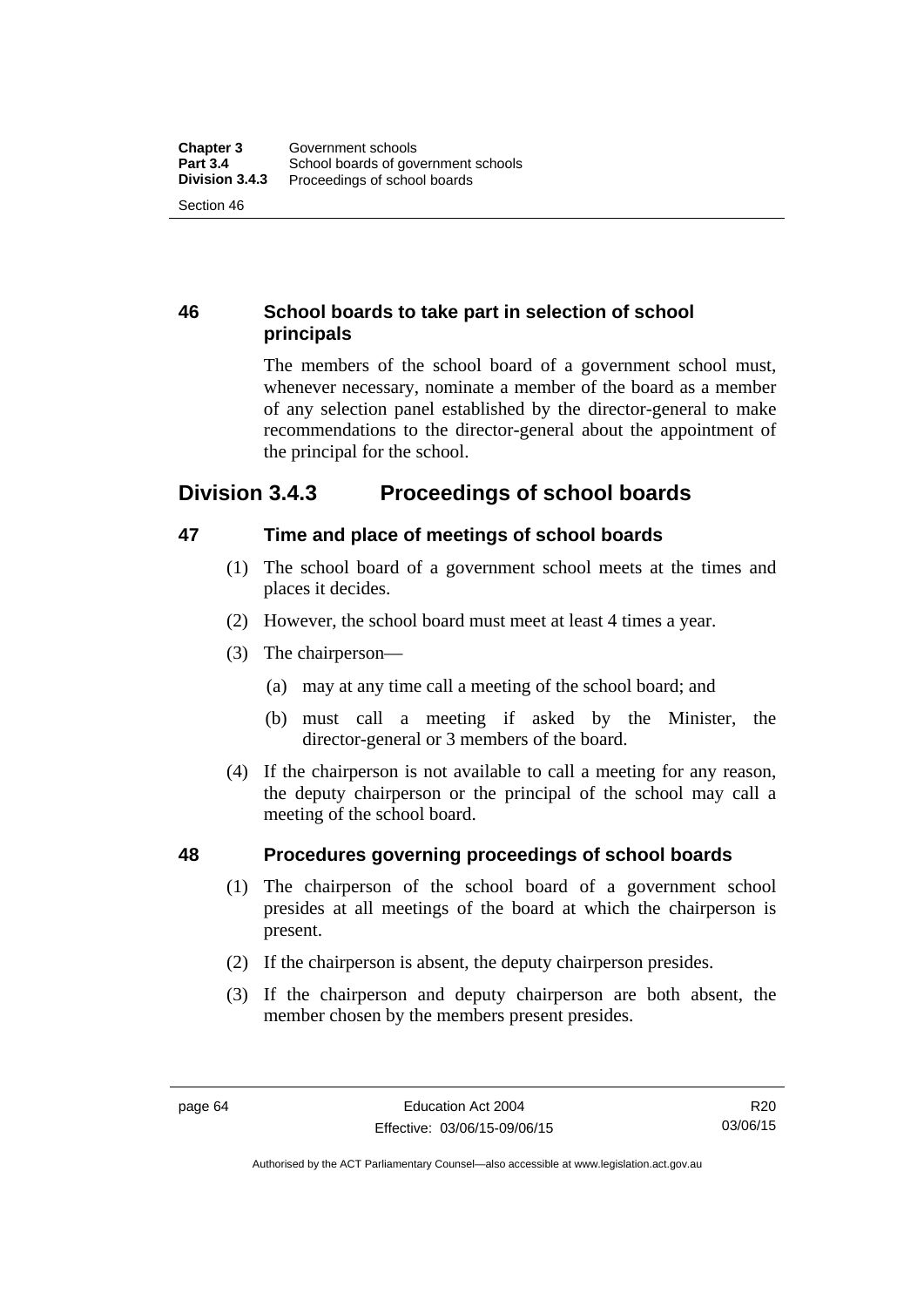- (4) Business may be carried out at a meeting of the school board only if 3 or more members are present and—
	- (a) for the school board of a school other than a school to which section 43 (Composition of school boards of school-related institutions and other schools in special circumstances) applies—at least 1 of the members present is a staff member and at least 1 of the members present is a parents and citizens association member; or
	- (b) for the school board of a school to which section 43 applies the members (if any) who are required, under the determination under section 43 (4) or (5) applying to the school, to be present at a meeting of the school board are present.
- (5) At a meeting of the school board each member (other than a nonvoting member) has a vote on each question to be decided.
- (6) A question is to be decided by a majority of the votes of the members present and voting but, if the votes are equal, the member presiding has a casting vote.
- (7) The school board may hold meetings, or allow members to take part in meetings, by telephone, closed-circuit television or another form of communication.
- (8) A member who takes part in a meeting under subsection (7) is taken to be present at the meeting.
- (9) A resolution of the school board is a valid resolution, even though it is not passed at a meeting of the board, if—
	- (a) all members (other than the non-voting members) agree, in writing, to the proposed resolution; and
	- (b) notice of the resolution is given under procedures decided by the school board.
- (10) The school board must keep minutes of its meetings.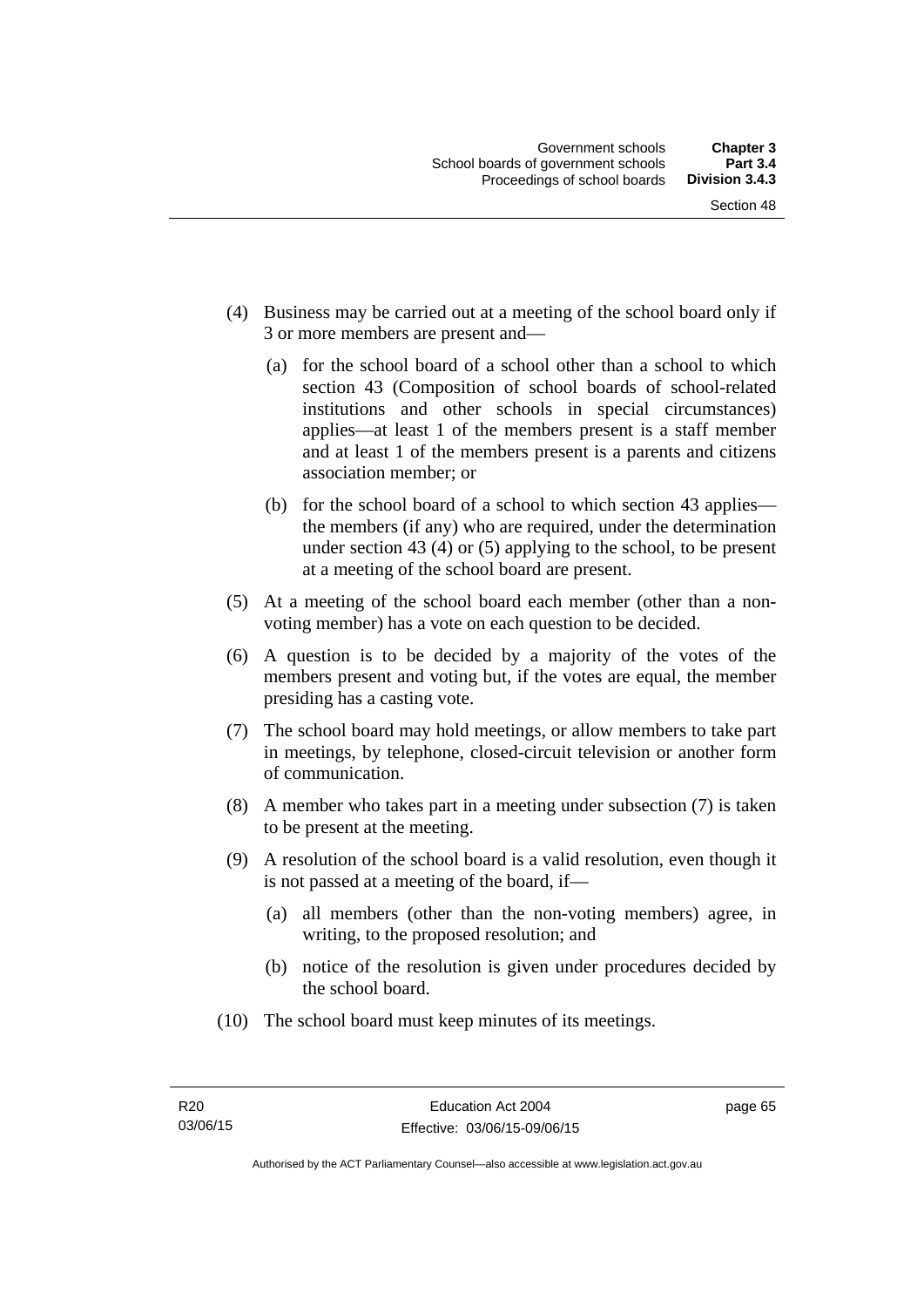- (11) The school board may conduct its proceedings (including its meetings) as it otherwise considers appropriate.
- (12) In this section:

*non-voting member* means—

- (a) for the school board of a school other than a school to which section 43 applies—a board appointed member; or
- (b) for the school board of a school to which section 43 applies—a member who, under the determination under section 43 (4) or (5) applying to the school, may not vote at a meeting of the school board.

## **49 Disclosure of interests by members of school boards**

- (1) This section applies to a member of a school board if—
	- (a) the member has a direct or indirect financial interest in an issue being considered, or about to be considered, by the board; and
	- (b) the interest could conflict with the proper exercise of the member's functions in relation to the board's consideration of the issue.
- (2) As soon as practicable after the relevant facts come to the member's knowledge, the member must disclose the nature of the interest to a meeting of the school board.
- (3) The disclosure must be recorded in the school board's minutes and, unless the board otherwise decides, the member (the *first member*) must not—
	- (a) be present when the board considers the issue; or
	- (b) take part in a decision of the board on the issue.
- (4) Any other member who also has a direct or indirect financial interest in the issue must not—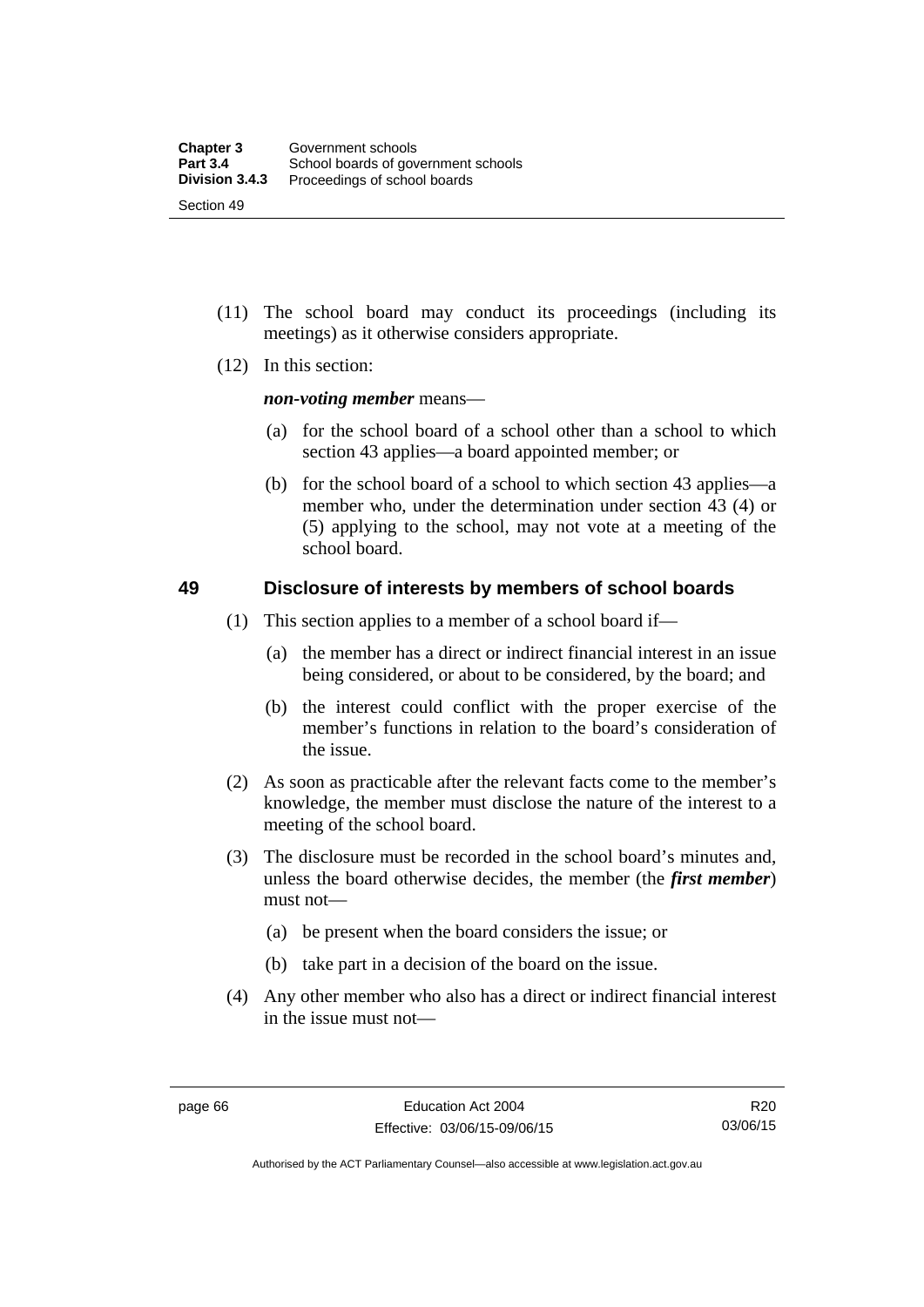- (a) be present when the school board is considering its decision under subsection (3) in relation to the first member; or
- (b) take part in making the decision.
- (5) Within 14 days after the end of each financial year, the chairperson of the school board must give the director-general a statement of any disclosure of interest made under this section in relation to the school board during the financial year.

## **49A Protection of members of school boards**

- (1) A person who is, or has been, a member of a school board of a government school is not civilly liable for an act or omission done honestly in the exercise of a function under this Act.
- (2) Any liability that would, apart from subsection (1), attach to a person attaches to the Territory.

## **Division 3.4.4 Financial matters**

## **50 School boards to approve budgets**

- (1) The school board of a government school must approve a budget for each year.
- (2) The school board must approve the budget before the date decided by the director-general.
- (3) The budget may only be approved by the school board if it is in the form, and based on the accounting or other policies or practices, (if any) required by the director-general.
- (4) The director-general may ask the school board to approve a budget for a part of a year.
- (5) The school board must comply with the request.
- (6) If the school board approves the budget, money of the school may be spent in accordance with the budget.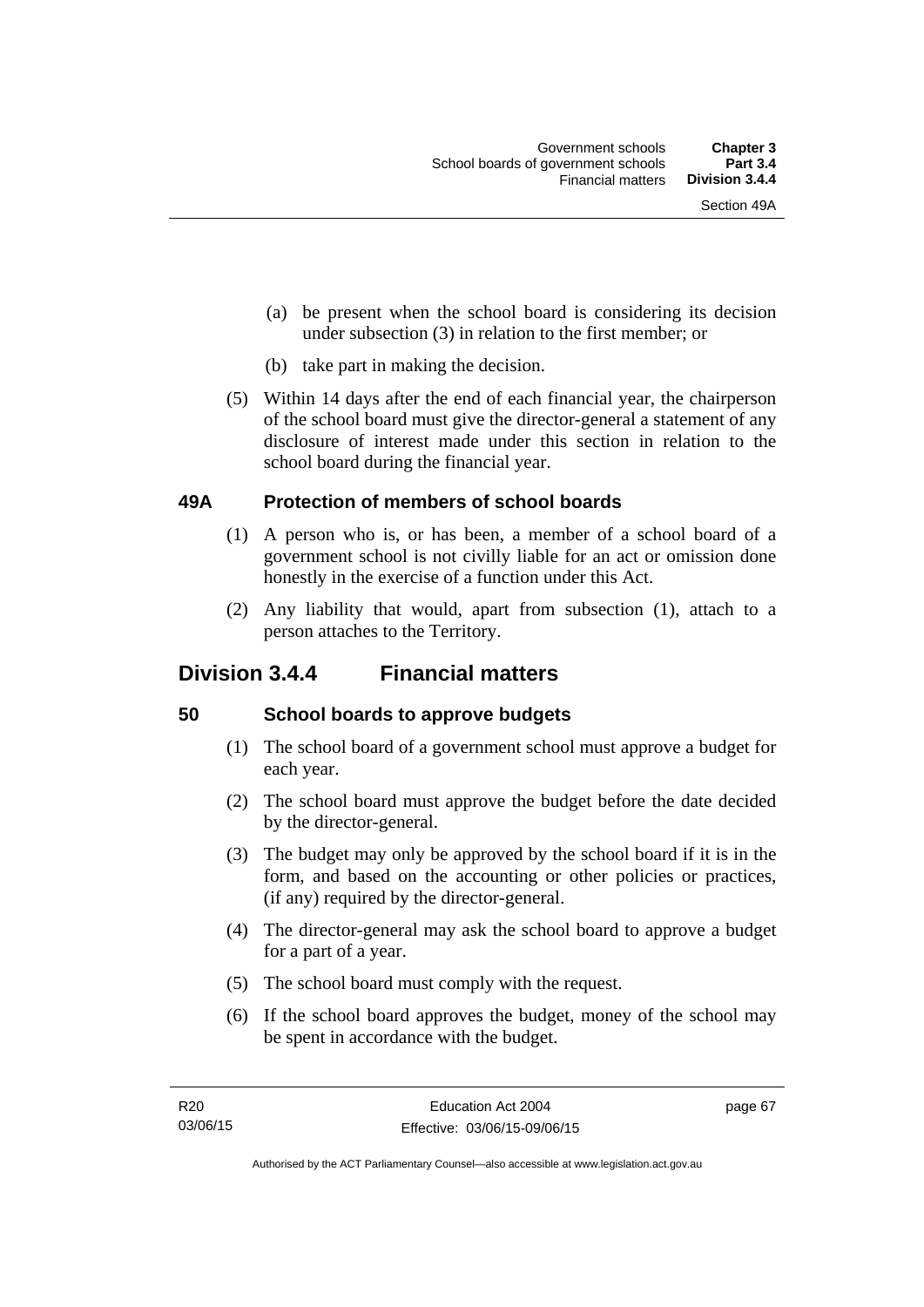## **51 Application of money of school**

The school board of a government school may approve the spending of money of the school only in payment or discharge of the costs of, or liabilities incurred by, the school.

## **52 School boards to approve financial statement and report**

- (1) As soon as practicable after the end of each half-year (but not later than the date decided by the director-general), the school board of a government school must approve a financial statement for the halfyear, in a form approved by the director-general or as the director-general directs.
- (2) As soon as practicable after the end of each year (but not later than the date decided by the director-general), the school board of a government school must approve an annual report on the board's operations during the year.
- (3) The annual report must include—
	- (a) the financial statements approved under subsection (1) for each half-year; and
	- (b) a statement of how voluntary contributions made to the school have been or will be spent; and
	- (c) if a school board is holding funds in reserve—a statement setting out the purposes for which the funds are being held and the amount being held for each of those purposes.
	- *Note* If a form is approved under s 154 for a statement under par (c), the form must be used.
- (4) The school board must give a copy of each report approved under this section to the director-general.
- (5) The director-general may issue guidelines about what is, or is not, holding funds in reserve.

R20 03/06/15

Authorised by the ACT Parliamentary Counsel—also accessible at www.legislation.act.gov.au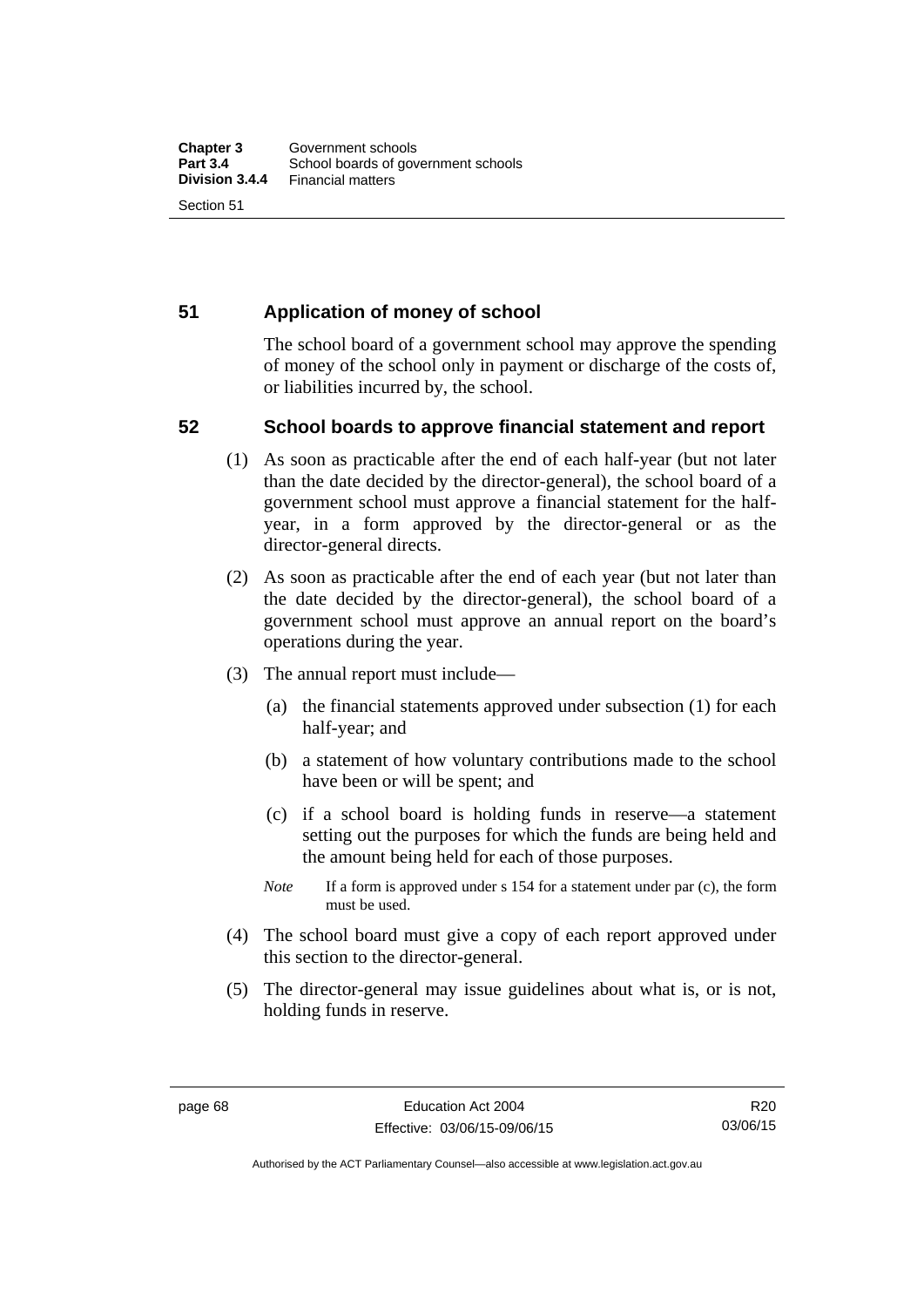## **53 School boards to make available summaries of budget and annual report**

- (1) Not later than 14 days after approving the budget for a year, the school board of a government school must make a summary of the budget available to parents of students at the school and to the staff and students of the school.
- (2) Not later than 14 days after approving the annual report for a year, the school board of a government school must make a summary of the report available to parents of students at the school and to the staff and students of the school.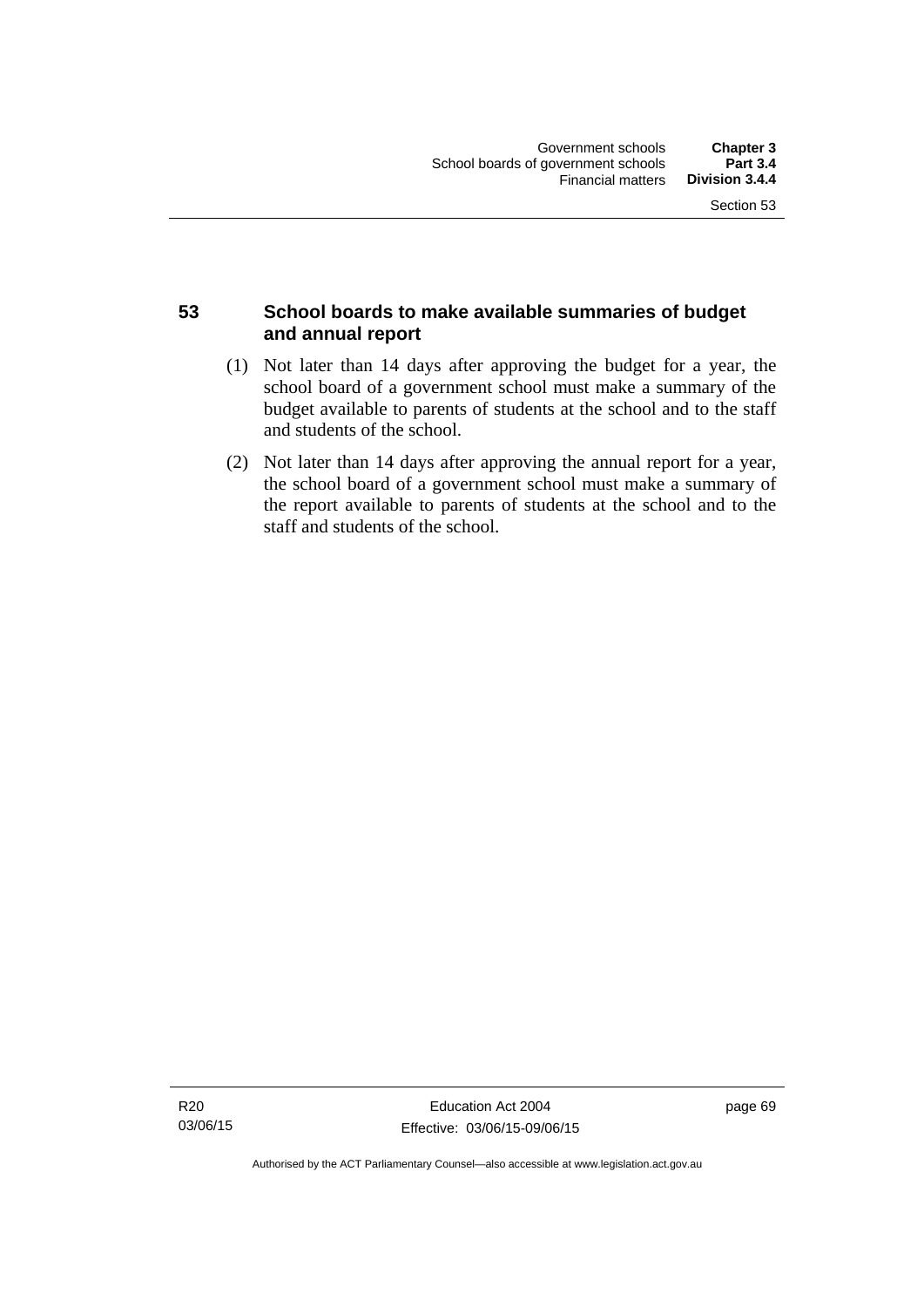# **Part 3.5 Government Schools Education Council**

## **Division 3.5.1 Establishment and membership**

## **54 Establishment of council (government)**

The Government Schools Education Council (in this part called the *council*) is established.

## **55 Functions of council (government)**

The functions of the council are—

- (a) to advise the Minister on any aspect of the ACT government school system; and
- (b) when asked by the Minister under this paragraph, to inquire into and give advice to the Minister on any aspect of the ACT government school system; and
- (c) to meet with the Non-Government Schools Education Council to discuss matters of mutual interest; and
- (d) to exercise any other function given to the council under this Act or any other Territory law.
- *Note* The Minister must present a copy of any advice given under s 55 (a) or (b) to the Legislative Assembly (see s 66A).

## **56 Membership of council (government)**

The council consists of the following members:

- (a) the director-general;
- (b) the members (*appointed members*) appointed under section 57.

## **57 Appointed members of council (government)**

(1) The Minister must appoint the following members of the council:

R20 03/06/15

Authorised by the ACT Parliamentary Counsel—also accessible at www.legislation.act.gov.au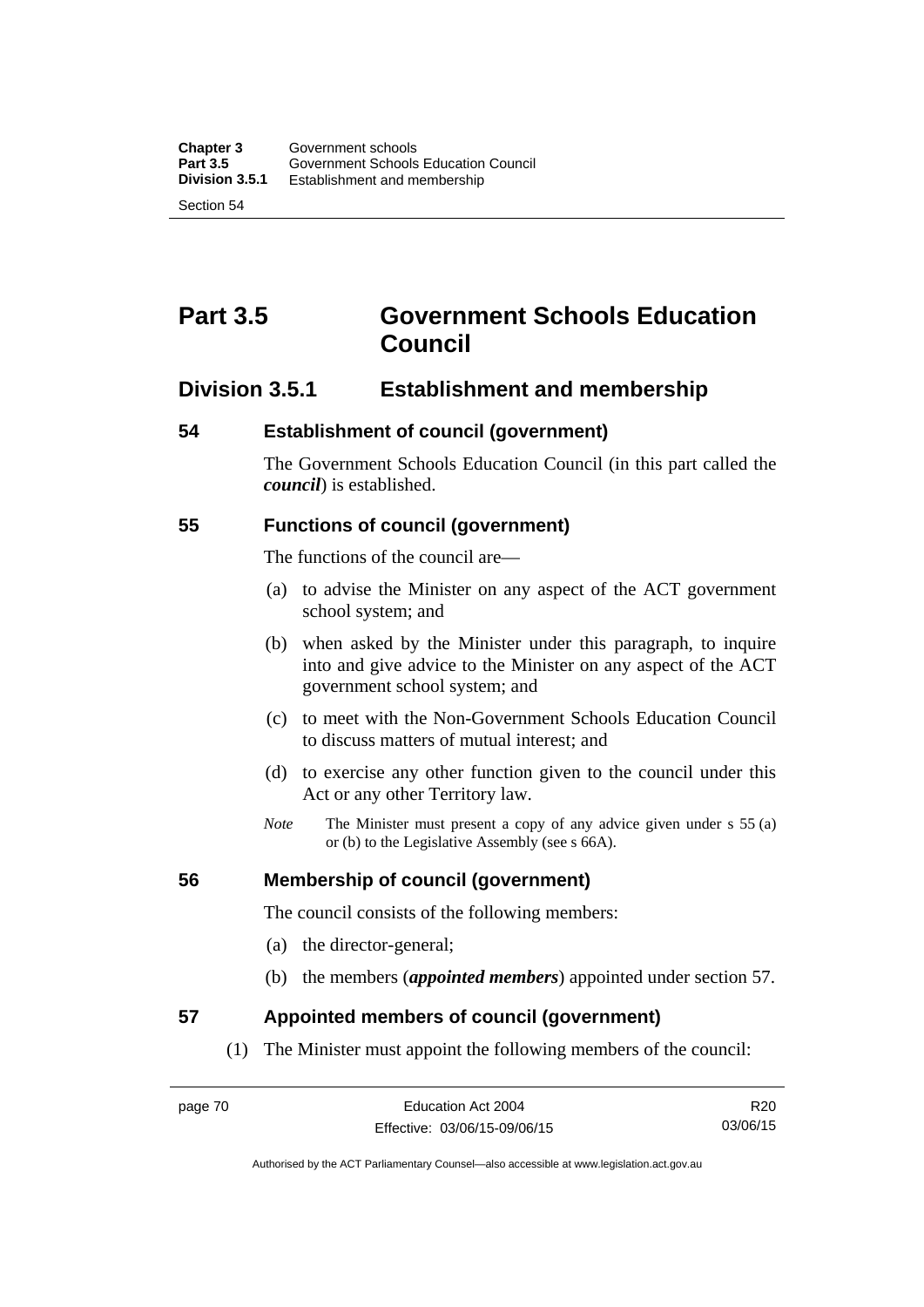- (a) a chairperson;
- (b) 6 people who, in the Minister's opinion, have experience in 1 or more of the areas of business and commerce, public policy, early childhood care, education, the special needs of young people and teacher education (the *community members*);
- (c) 10 people who, in the Minister's opinion, represent the views of government school education (the *education members*).
- *Note 1* For the making of appointments (including acting appointments), see [Legislation Act,](http://www.legislation.act.gov.au/a/2001-14) pt 19.3.
- *Note 2* In particular, an appointment may be made by naming a person or nominating the occupant of a position (see s 207).
- *Note 3* Certain Ministerial appointments require consultation with a Legislative Assembly committee and are disallowable (see [Legislation Act,](http://www.legislation.act.gov.au/a/2001-14) div 19.3.3).
- (2) For subsection (1) (c), the Minister must appoint—
	- (a) 2 education members chosen from nominations of the peak organisation representing principals; and
	- (b) 2 education members chosen from nominations of the government teacher union; and
	- (c) 2 education members chosen from nominations of the peak organisation representing parent associations of government schools; and
	- (d) 2 education members chosen from nominations of the peak organisation representing students; and
	- (e) 1 education member chosen from nominations of the peak organisation representing school boards; and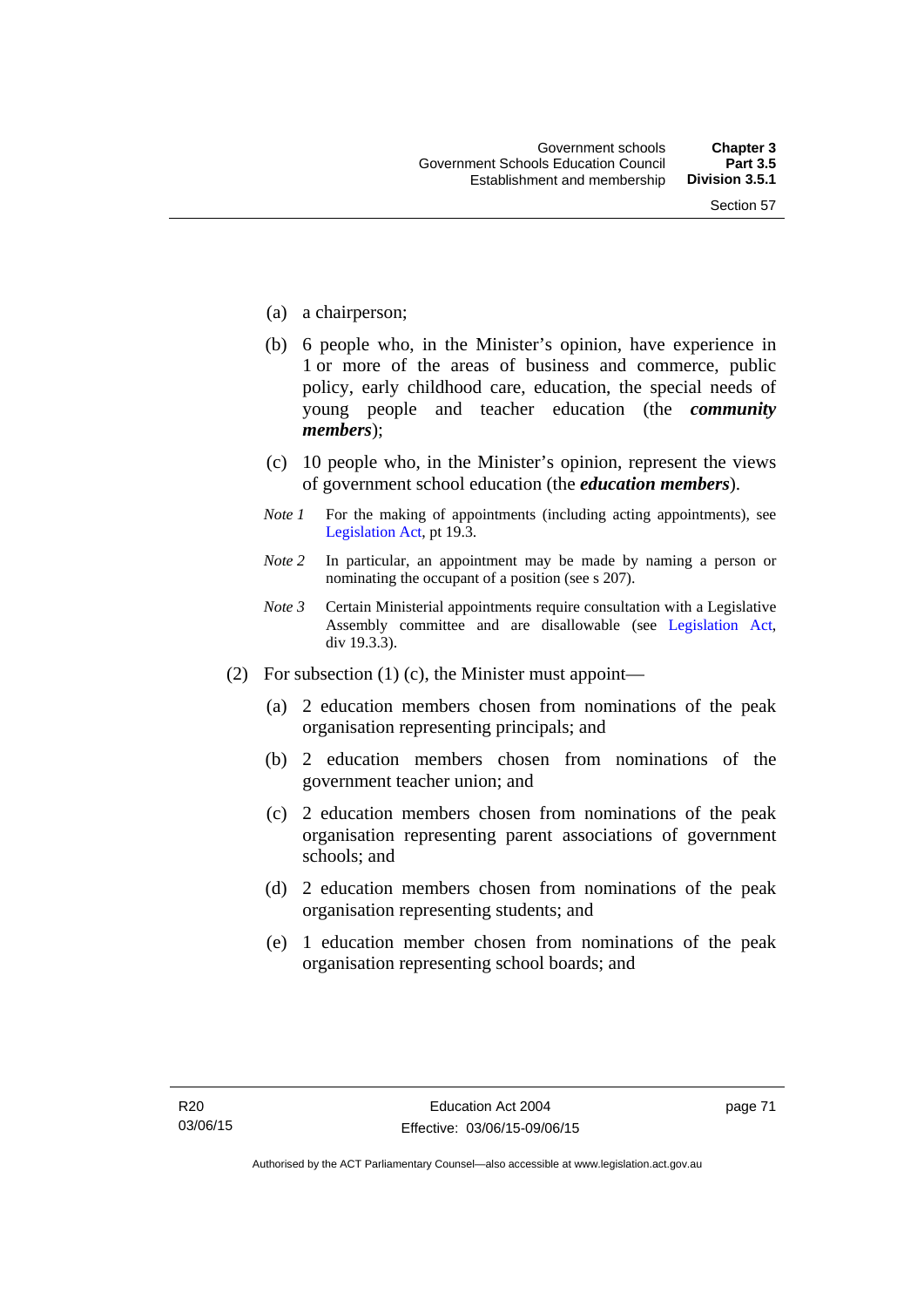(f) 1 education member chosen from nominations of the peak organisation representing preschool parents.

## **58 Deputy chairperson of council (government)**

- (1) The appointed members must, whenever necessary, elect another appointed member to be deputy chairperson.
- (2) The council must tell the Minister of the election of an appointed member as deputy chairperson.

#### **59 Term of appointment to council (government)**

- (1) An appointed member is to be appointed for a term not longer than 3 years.
- (2) The instrument appointing, or evidencing the appointment of, an appointed member must state whether the person is appointed as chairperson or a community or education member.
	- *Note* A person may be reappointed to a position if the person is eligible to be appointed to the position (see [Legislation Act](http://www.legislation.act.gov.au/a/2001-14), s 208 and dict, pt 1, def *appoint*).

## **60 Ending of appointment to council (government)**

- (1) The Minister may end the appointment of an appointed member—
	- (a) for misbehaviour; or
	- (b) for contravening section 65 (Disclosure of interests by members of council (government)).
	- *Note* A person's appointment also ends if the person resigns (see Legislation [Act](http://www.legislation.act.gov.au/a/2001-14), s 210).
- (2) The Minister may also end the appointment of an education member if satisfied that the person no longer represents the views of the organisation from which the person was chosen.

R20 03/06/15

Authorised by the ACT Parliamentary Counsel—also accessible at www.legislation.act.gov.au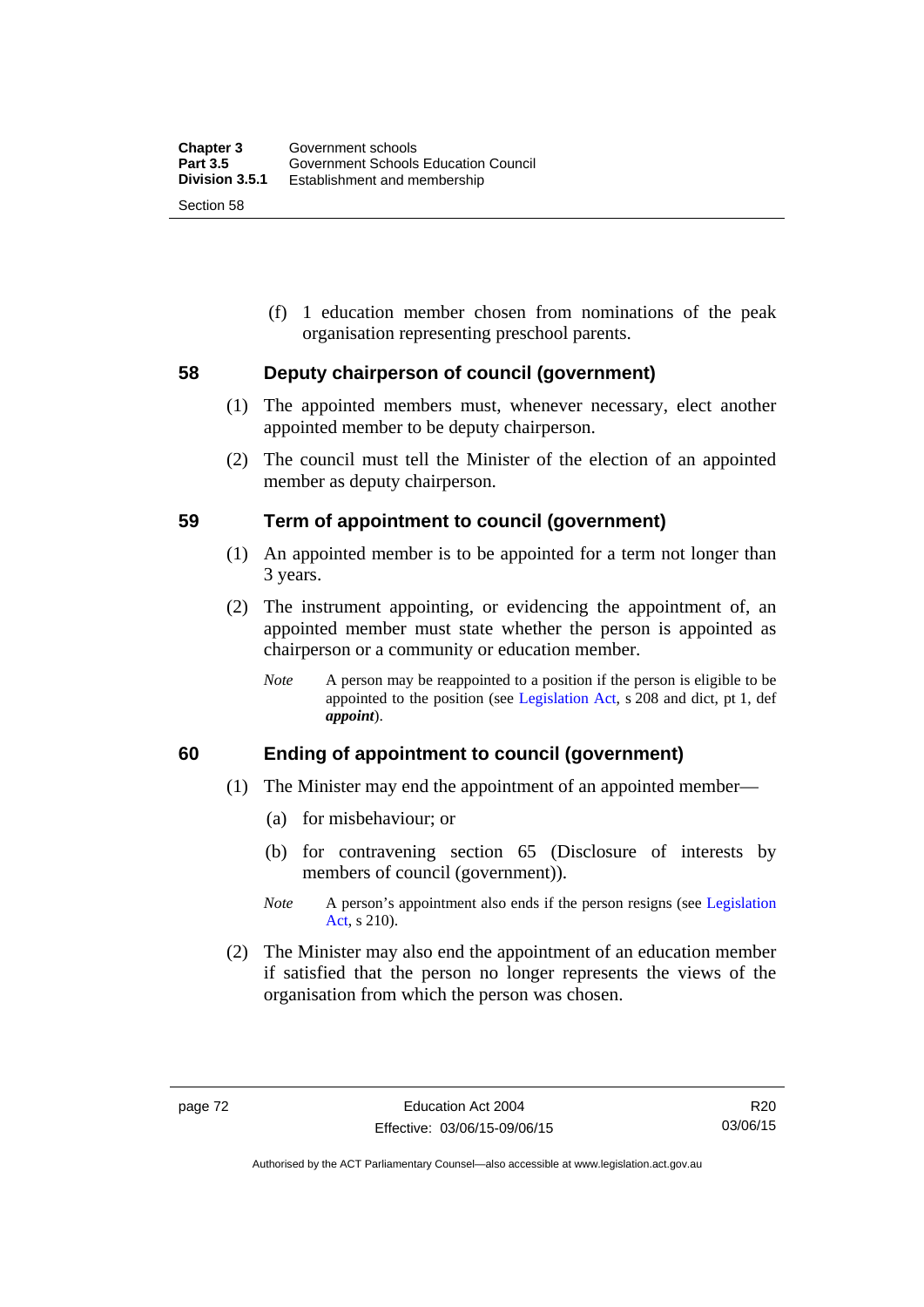## **61 Conditions of appointment generally of appointed members**

An appointed member holds the position on the conditions not provided by this Act or another Territory law that are decided by the Minister.

## **62 Arrangements for staff**

- (1) The council may arrange with the director-general to use public servants in the administrative unit under the director-general's control.
	- *Note* The director-general means the director-general of the administrative unit responsible for this section (see [Legislation Act](http://www.legislation.act.gov.au/a/2001-14), s 163 (References to a director-general or the director-general)). Administrative units are established under the administrative arrangements (see *[Public Sector](http://www.legislation.act.gov.au/a/1994-37)  [Management Act 1994](http://www.legislation.act.gov.au/a/1994-37)*, s 13).
- (2) The *[Public Sector Management Act 1994](http://www.legislation.act.gov.au/a/1994-37)* applies to the management by the council of public servants the subject of an arrangement under subsection (1).

# **Division 3.5.2 Proceedings of council (government)**

## **63 Time and place of meetings of council (government)**

- (1) The council meets at the times and places it decides.
- (2) However, the council must meet at least twice a year.
- (3) The chairperson—
	- (a) may at any time call a meeting of the council; and
	- (b) must call a meeting if asked by the Minister, the director-general or at least 9 members.
- (4) If the chairperson is not available to call a meeting for any reason, the deputy chairperson may call a meeting of the council.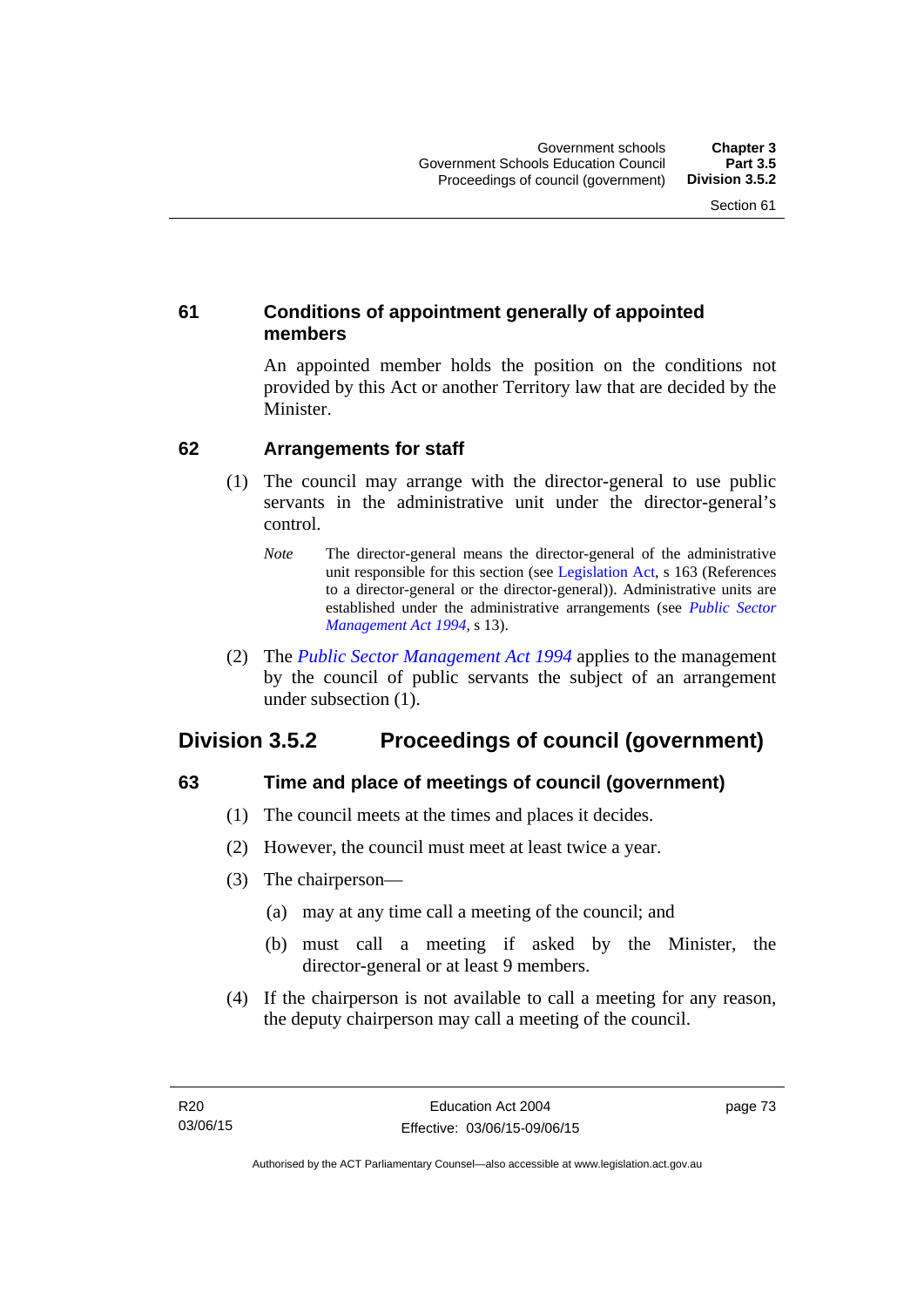## **64 Procedures governing proceedings of council (government)**

- (1) The chairperson of the council presides at all meetings of the council at which the chairperson is present.
- (2) If the chairperson is absent, the deputy chairperson presides.
- (3) If the chairperson and deputy chairperson are both absent, the member chosen by the members present presides.
- (4) Business may be carried out at a meeting of the council only if 9 members are present.
- (5) At a meeting of the council each appointed member has a vote on each question to be decided.
- (6) A question is to be decided by a majority of the votes of the members present and voting but, if the votes are equal, the member presiding has a casting vote.
- (7) The council may hold meetings, or allow members to take part in meetings, by telephone, closed-circuit television or another form of communication.
- (8) A member who takes part in a meeting under subsection (7) is taken to be present at the meeting.
- (9) A resolution of the council is a valid resolution, even though it was not passed at a meeting of the council, if—
	- (a) all appointed members agree, in writing, to the proposed resolution; and
	- (b) notice of the resolution is given under procedures decided by the council.
- (10) The council must keep minutes of its meetings.
- (11) The council may conduct its proceedings (including its meetings) as it otherwise considers appropriate.

R20 03/06/15

Authorised by the ACT Parliamentary Counsel—also accessible at www.legislation.act.gov.au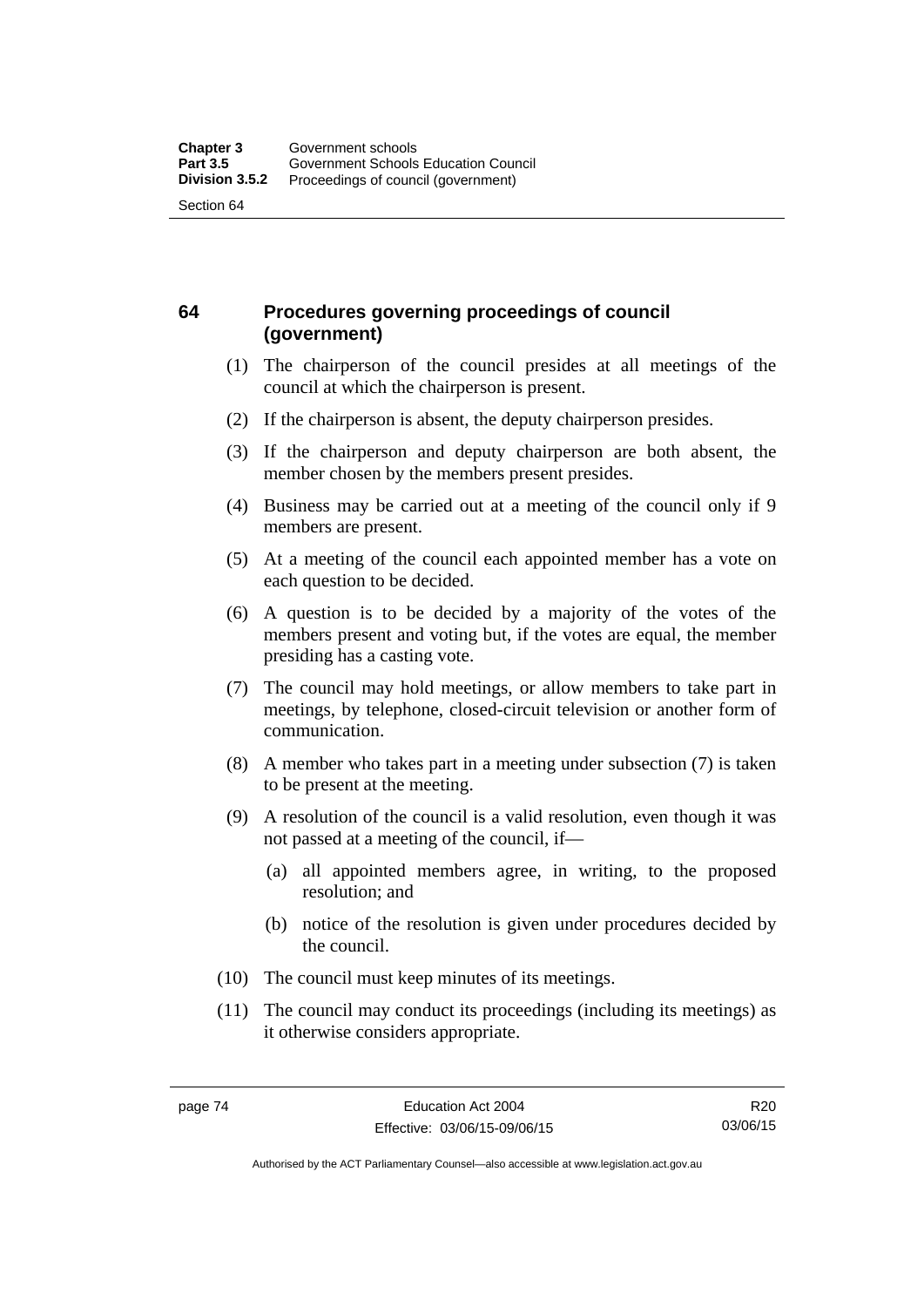## **65 Disclosure of interests by members of council (government)**

- (1) This section applies to a member of the council if—
	- (a) the member has a direct or indirect financial interest in an issue being considered, or about to be considered, by the council; and
	- (b) the interest could conflict with the proper exercise of the member's functions in relation to the council's consideration of the issue.
- (2) As soon as practicable after the relevant facts come to the member's knowledge, the member must disclose the nature of the interest to a meeting of the council.
- (3) The disclosure must be recorded in the council's minutes and, unless the council otherwise decides, the member (the *first member*) must not—
	- (a) be present when the council considers the issue; or
	- (b) take part in a decision of the council on the issue.
- (4) Any other member who also has a direct or indirect financial interest in the issue must not—
	- (a) be present when the council is considering its decision under subsection (3) in relation to the first member; or
	- (b) take part in making the decision.
- (5) Within 14 days after the end of each financial year, the chairperson of the council must give the Minister a statement of any disclosure of interest made under this section during the financial year.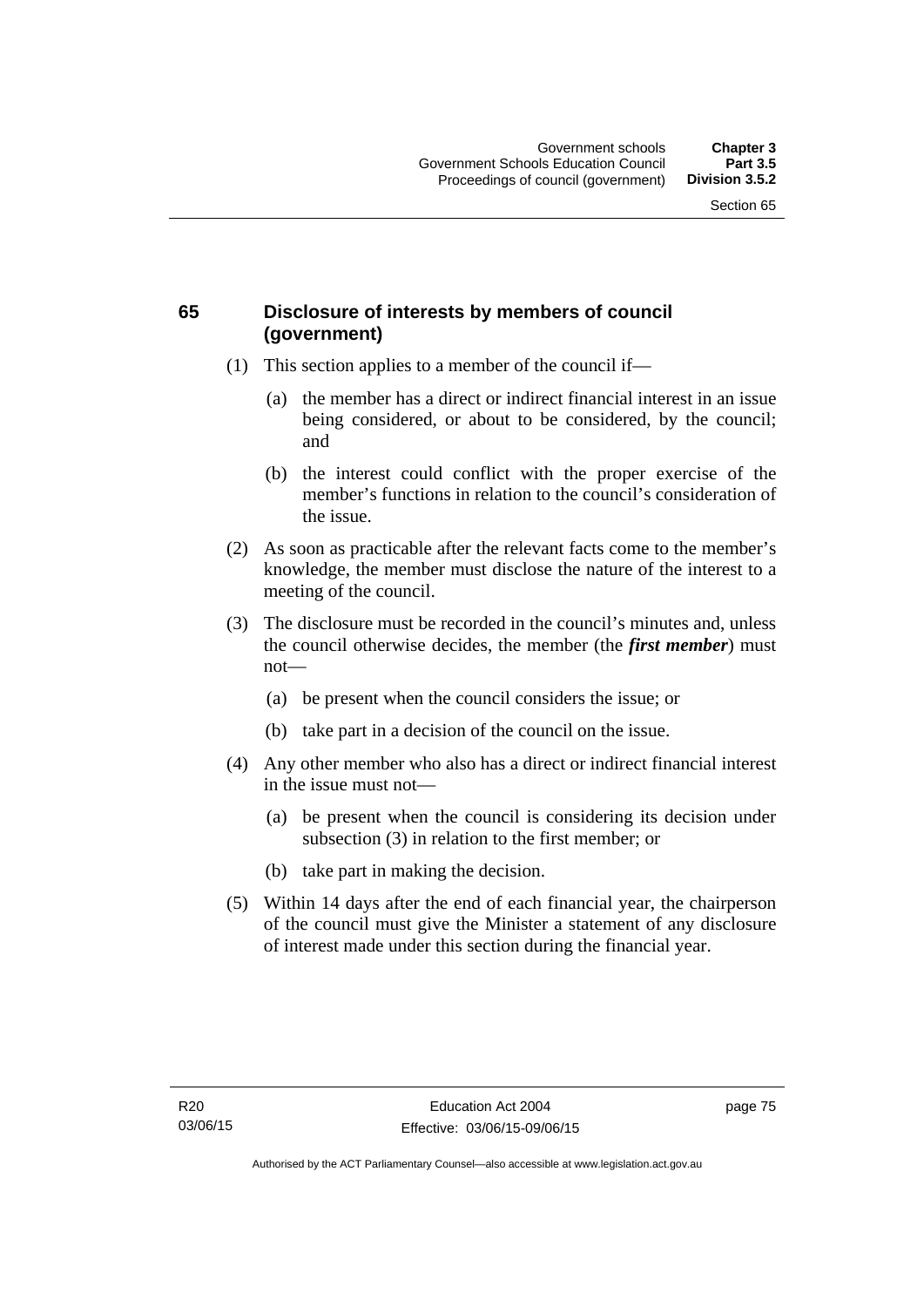# **Division 3.5.3 Other provisions relating to council (government)**

#### **66 Minister to seek advice**

- (1) Before deciding the budget priorities and strategic directions for government schools each year, the Minister must ask for, and consider the advice of, the Government Schools Education Council.
- (2) This section does not limit the matters that the Minister may take into account in deciding the budget priorities and strategic directions for government schools.

## **66A Minister to present advice of council (government)**

The Minister must present a copy of advice given to the Minister under section 55 (a) or (b) (Functions of council (government)) to the Legislative Assembly within 6 sitting days after the day it is given to the Minister.

Authorised by the ACT Parliamentary Counsel—also accessible at www.legislation.act.gov.au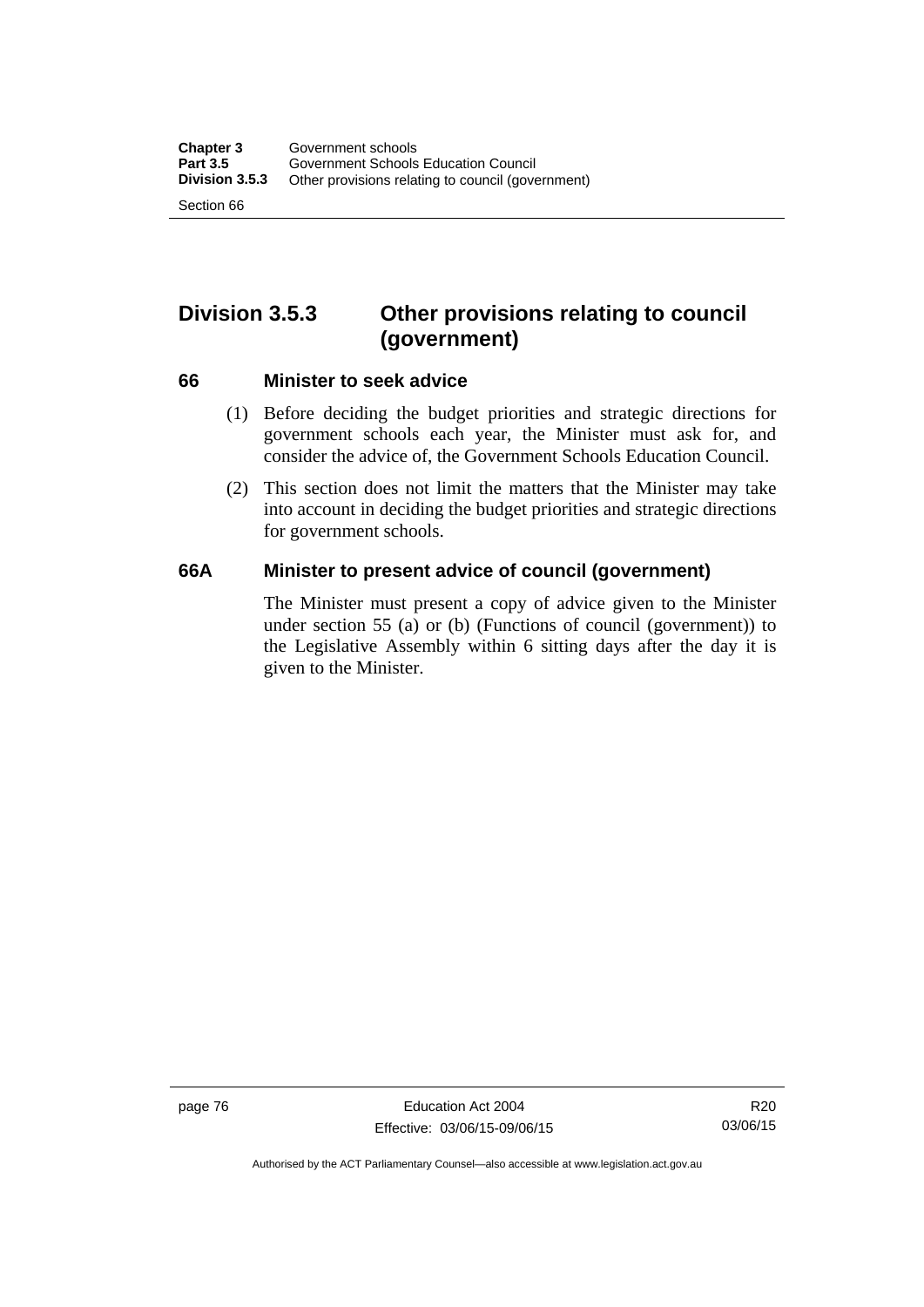# **Part 3.6 Other provisions**

## **Division 3.6.1 Authorised persons (government)**

## **67 Appointment of authorised persons (government)**

- (1) The director-general may appoint a person to be an authorised person (government) for this Act, other than chapter 4 (Nongovernment schools).
	- *Note 1* For the making of appointments (including acting appointments), see the [Legislation Act,](http://www.legislation.act.gov.au/a/2001-14) pt 19.3.
	- *Note 2* In particular, a person may be appointed for a particular provision of a law (see [Legislation Act,](http://www.legislation.act.gov.au/a/2001-14) s 7 (3)) and an appointment may be made by naming a person or nominating the occupant of a position (see s 207).
	- *Note 3* A reference to an Act includes a reference to a provision of the Act, see the [Legislation Act,](http://www.legislation.act.gov.au/a/2001-14) s 7 (3).
- (2) The regulations may prescribe a person to be an authorised person (government) for this Act, other than chapter 4.
- (3) A person may be appointed as an authorised person (government) under subsection (1) only if—
	- (a) the person is an Australian citizen or a permanent resident of Australia; and
	- (b) the director-general is satisfied that the person is a suitable person to be appointed, having regard in particular to—
		- (i) whether the person has any criminal convictions; and
		- (ii) the person's employment record; and
	- (c) the person has satisfactorily completed adequate training to exercise the powers of an authorised person (government) proposed to be given to the person.
- (4) To remove any doubt, a person may be both an authorised person (government) and an authorised person (non-government).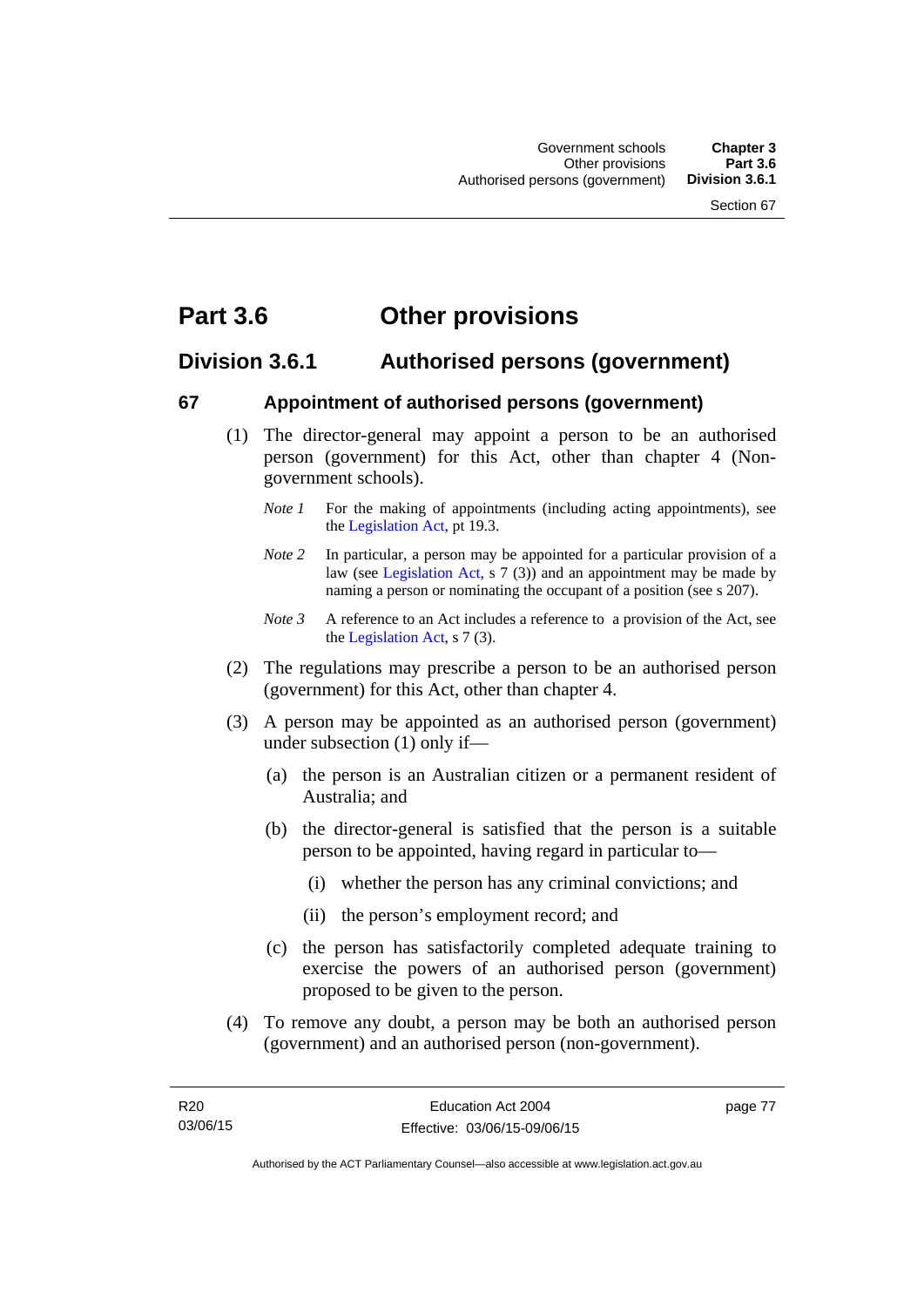## **68 Identity cards for authorised persons (government)**

- (1) The director-general must give an authorised person (government) an identity card that states the person is an authorised person (government) for this Act, or stated provisions of this Act, and shows—
	- (a) a recent photograph of the person; and
	- (b) the name of the person; and
	- (c) the date of issue of the card; and
	- (d) an expiry date for the card; and
	- (e) anything else prescribed under the regulations.
- (2) A person who ceases to be an authorised person (government) must return his or her identity card to the director-general as soon as practicable, but within 21 days after the day the person ceases to be an authorised person.

Maximum penalty: 1 penalty unit.

(3) An offence against subsection (2) is a strict liability offence.

## **Division 3.6.2 Inspection powers for government schools**

## **69 Power not to be exercised before identity card shown etc**

- (1) An authorised person (government) may exercise a power under this chapter in relation to a person only if the authorised person first shows the person his or her identity card.
- (2) An authorised person (government) may not remain in a government school entered under this division if, when asked by the principal, the authorised person does not show his or her identity card.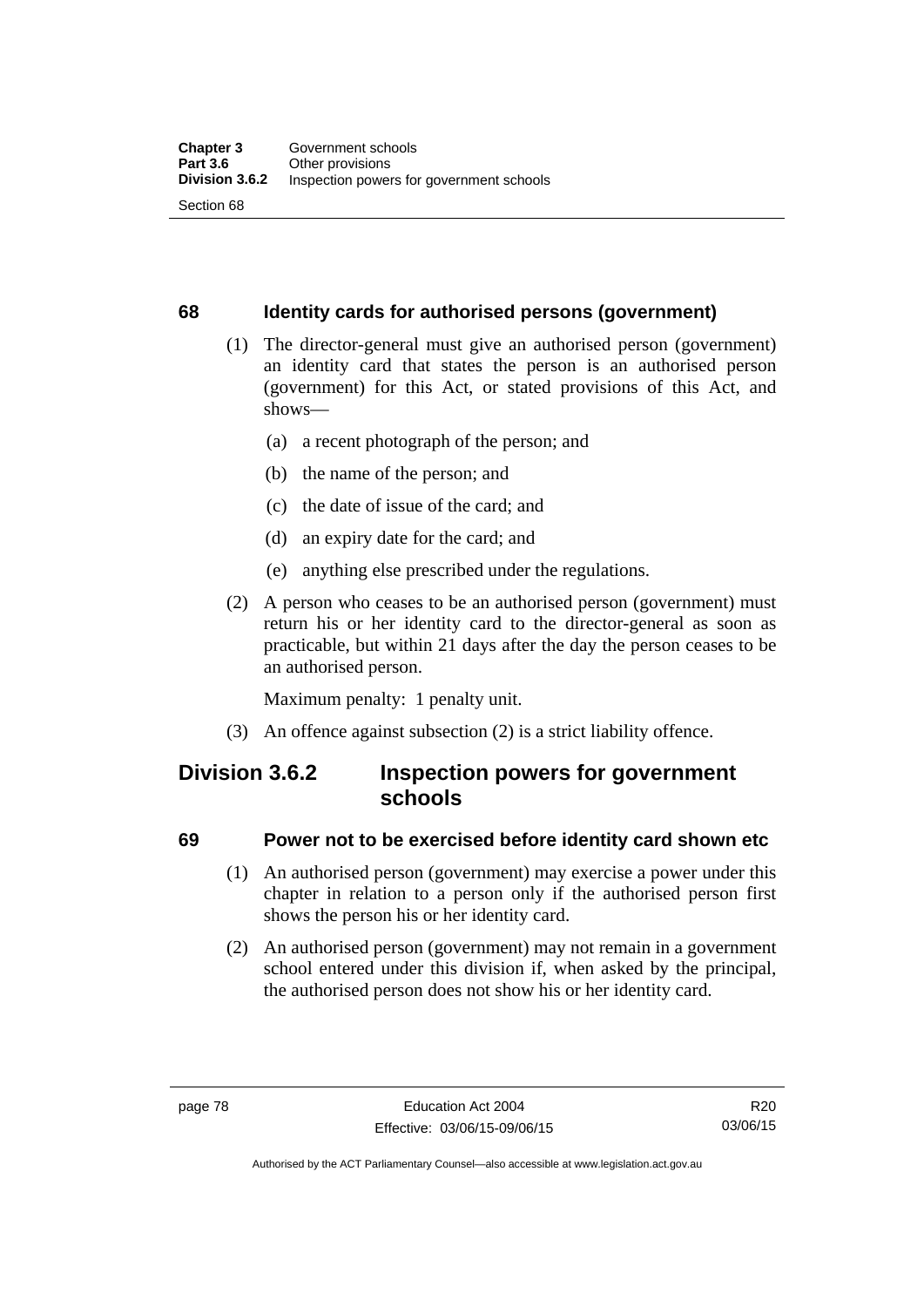## **70 Entry to government schools**

An authorised person (government) may enter a government school at any time.

## **71 Powers on entry**

An authorised person (government) who enters a government school under section 70 may inspect the school or anything in it (including the register of enrolment and attendances).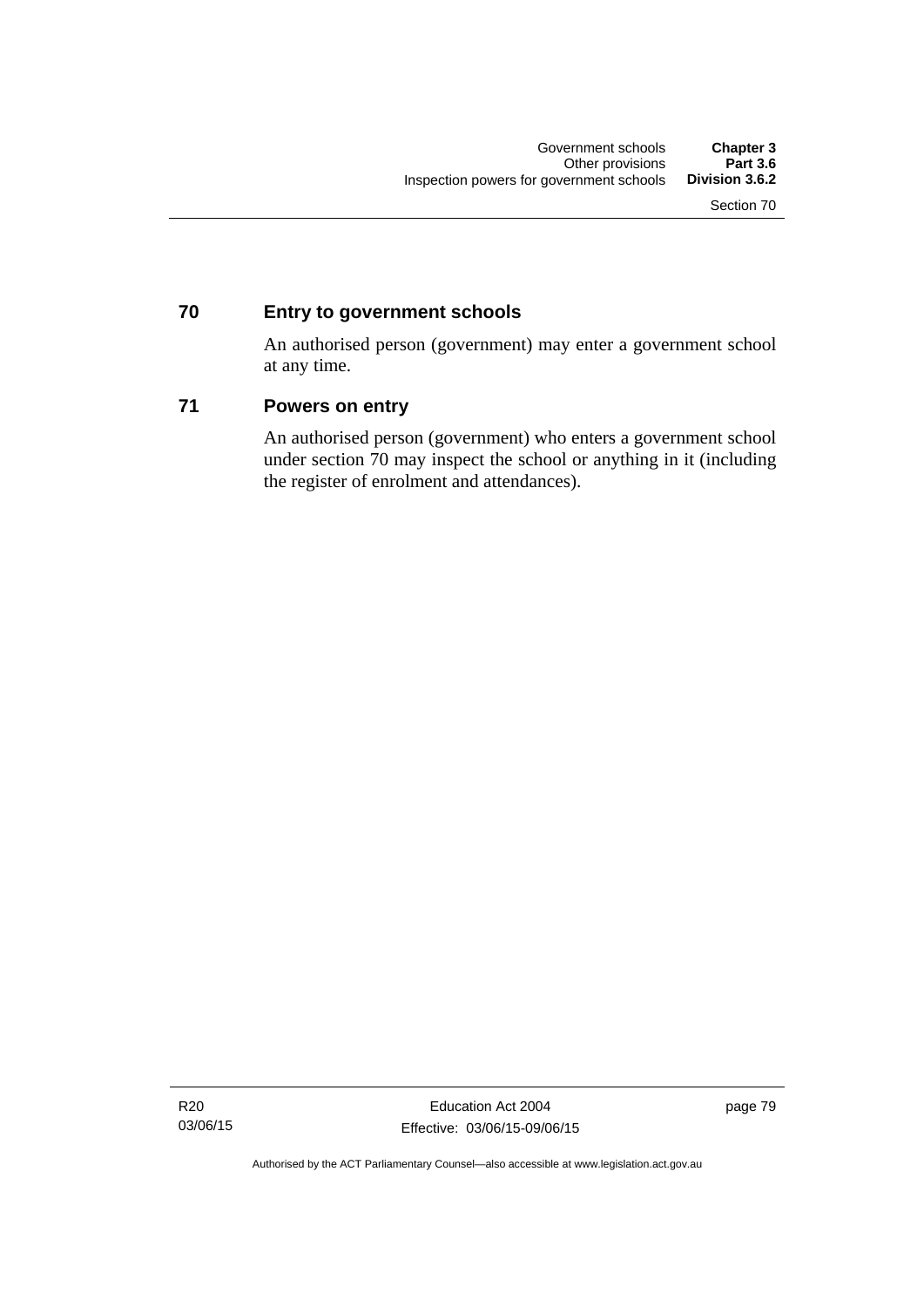**Chapter 4** Non-government schools Part 4.1 **General** 

Section 74

# **Chapter 4 Non-government schools**

## **Part 4.1 General**

#### **74 Meaning of** *school* **in ch 4**

In this chapter:

*school* does not include a government school.

#### **75 Principles on which ch 4 based**

The following are the principles on which this chapter is based:

- (a) the non-government school sector consists of schools from a range of different educational and religious philosophies;
- (b) the variety of schools in the sector reflects the diversity of the community in the ACT and the preferences of parents for a particular style of education for their children;
- (c) the non-government schools sector is committed to—
	- (i) developing the spiritual, physical, emotional and intellectual welfare of its students; and
	- (ii) innovation, diversity and choice; and
	- (iii) maximising student outcomes; and
	- (iv) teacher, parent and student participation in all aspects of school education; and
	- (v) promoting the partnership between home and school; and
	- (vi) preparing students for their full participation in all aspects of a democratic society.

R20 03/06/15

Authorised by the ACT Parliamentary Counsel—also accessible at www.legislation.act.gov.au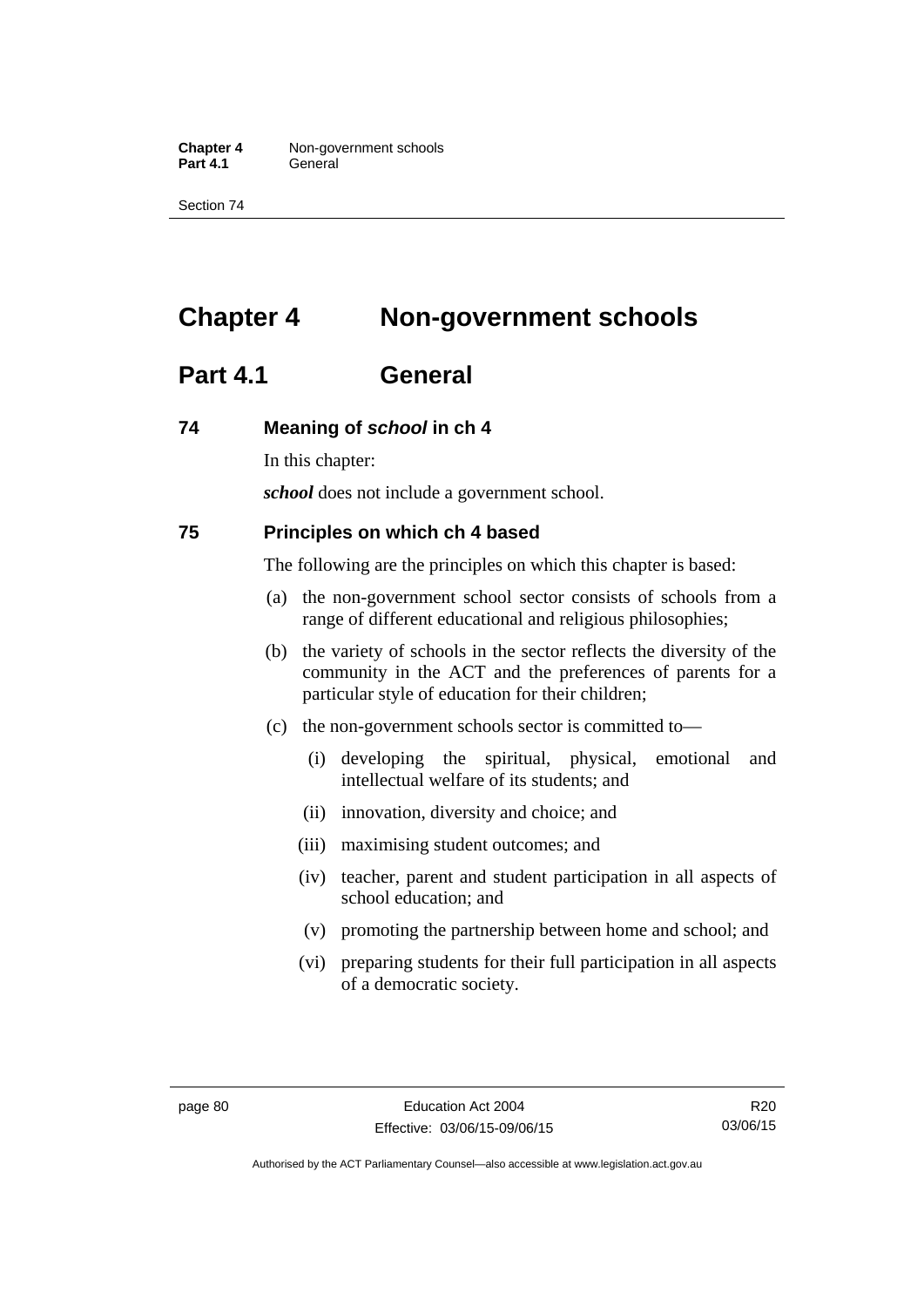## **77 Registrar**

The Minister must appoint a Registrar of Non-Government Schools.

- *Note 1* For the making of appointments (including acting appointments), see [Legislation Act,](http://www.legislation.act.gov.au/a/2001-14) pt 19.3.
- *Note* 2 In particular, an appointment may be made by naming a person or nominating the occupant of a position (see s 207).
- *Note 3* Certain Ministerial appointments require consultation with a Legislative Assembly committee and are disallowable (see [Legislation Act,](http://www.legislation.act.gov.au/a/2001-14) div 19.3.3).

## **78 Functions of registrar**

The registrar has the following functions:

- (a) to register non-government schools;
- (b) to keep a register of non-government schools;
- (c) to exercise any other function given to the registrar under this Act or any other Territory law.

## **79 Register of non-government schools**

- (1) The registrar must keep a register of non-government schools.
- (2) A person may, without charge, inspect the register of non-government schools during ordinary business hours at the office of the director-general.
- (3) A person may, on payment of the reasonable copying costs, obtain a copy of all or part of the register.

## **80 Availability of information about operation of nongovernment schools and their educational programs**

(1) The principal of a non-government school must make available to parents of students at the school and to the staff and students of the school information about the school's educational programs and policies, and the operation of the school.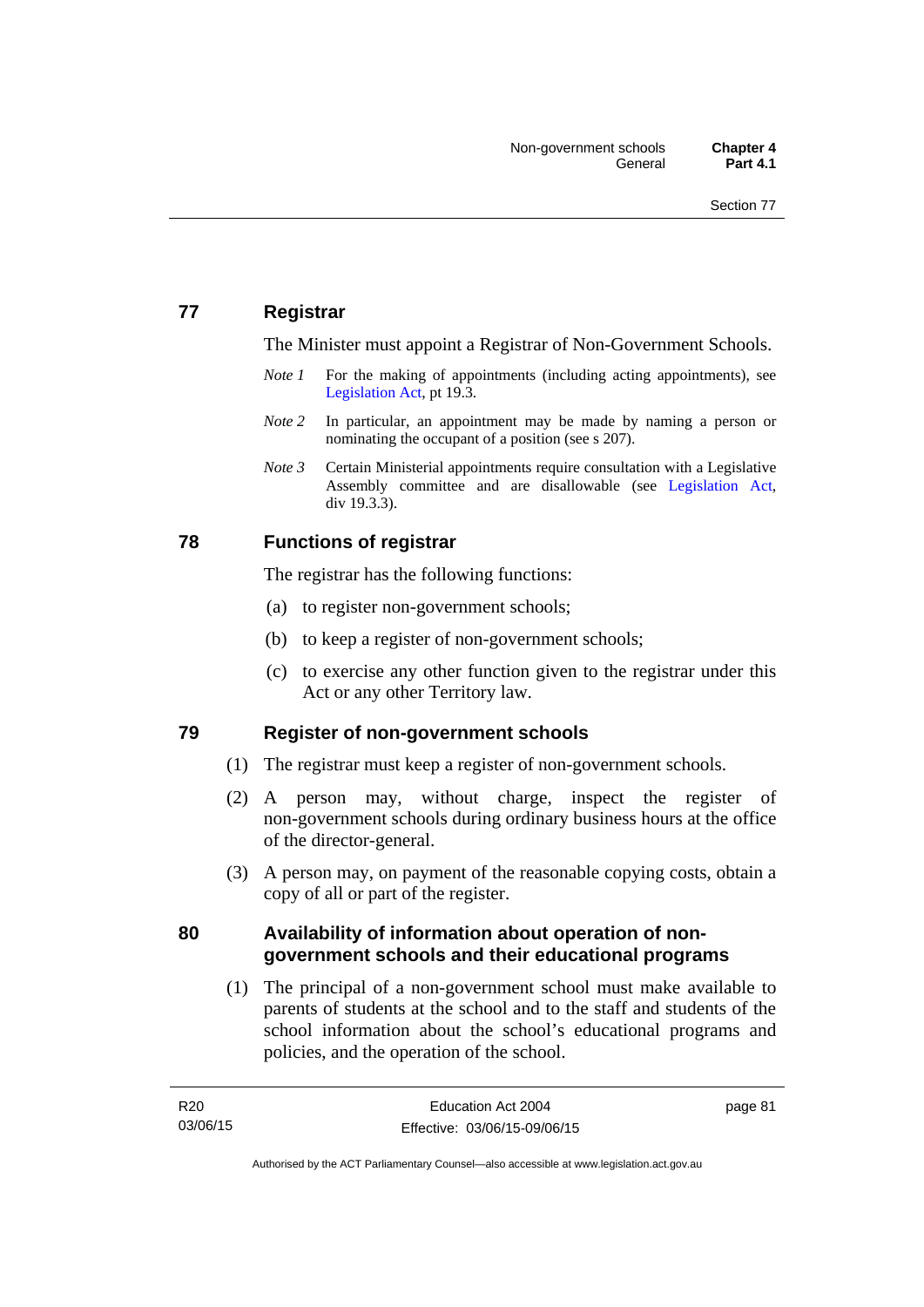| <b>Chapter 4</b> | Non-government schools |
|------------------|------------------------|
| <b>Part 4.1</b>  | General                |

 (2) The principal of a non-government school must also consult parents of students at the school about the operation of the school, including its educational programs and policies.

## **81 Approved educational courses for students at nongovernment schools**

- (1) The principal of a non-government school may approve educational courses that may be provided to a student enrolled at the school at a place other than the school.
- (2) An approval may be subject to conditions.
- (3) However, the principal may approve an educational course only if satisfied that—
	- (a) the standard of the course is appropriate; and
	- (b) there are adequate facilities for conducting the course; and
	- (c) the premises where the course is to be conducted comply with any relevant Territory laws about health and safety standards.

Authorised by the ACT Parliamentary Counsel—also accessible at www.legislation.act.gov.au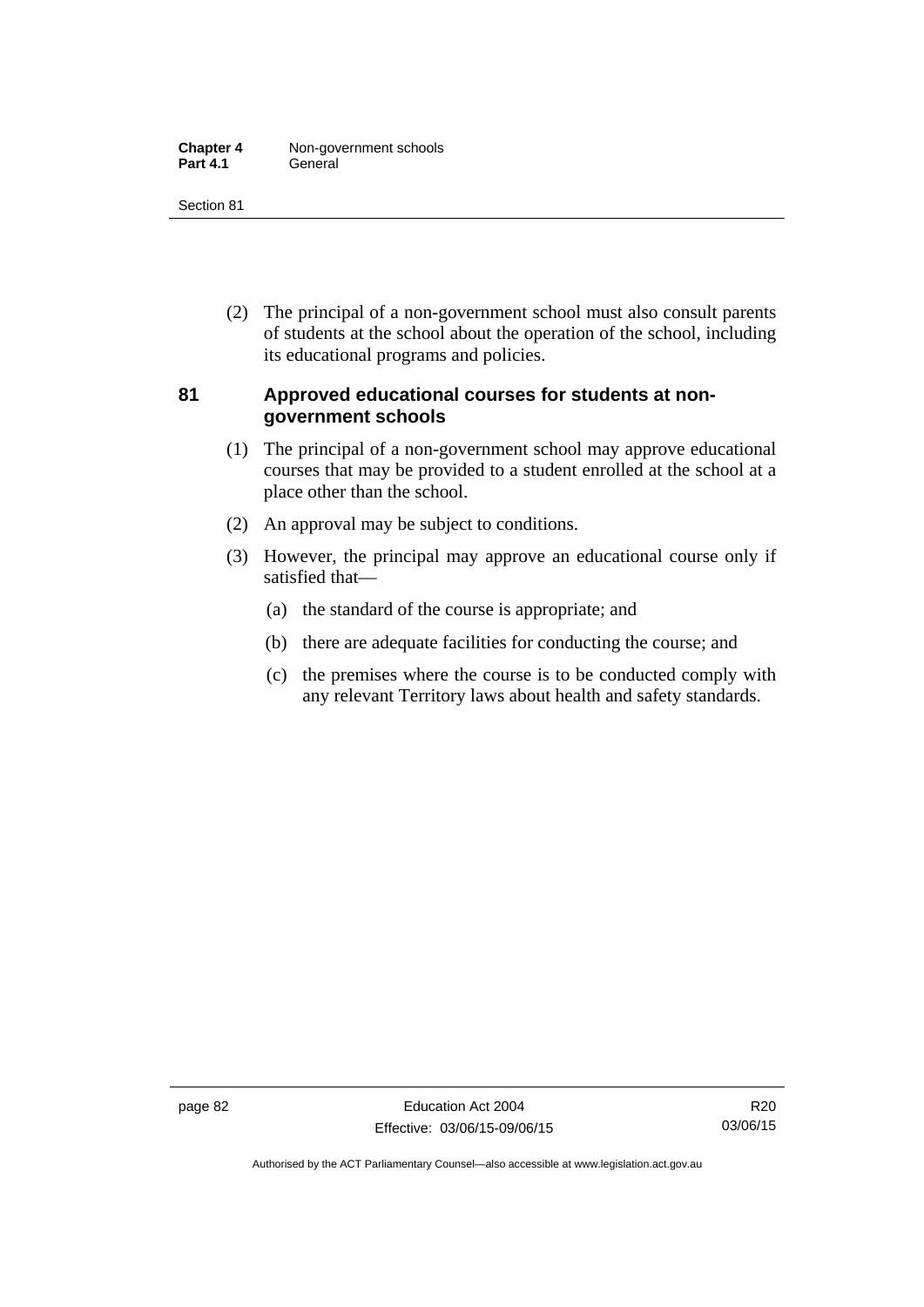# **Part 4.2 Registration—non-government schools**

## **82 Schools to be registered**

 (1) A person must not conduct a school unless it is registered or provisionally registered under this part.

Maximum penalty: 50 penalty units.

- (2) The principal of a school commits an offence if—
	- (a) the school is not registered or provisionally registered under this part; and
	- (b) the school begins educating a student at any educational level.

Maximum penalty: 20 penalty units.

- (3) The principal of a school commits an offence if—
	- (a) the school is not registered or provisionally registered under this part for education at a particular campus; and
	- (b) the school begins educating a student at that campus.

Maximum penalty: 10 penalty units.

- (4) The principal of a school commits an offence if—
	- (a) the school is not registered or provisionally registered under this part for education at a particular education level; and
	- (b) the school begins educating a student at that education level.

Maximum penalty: 10 penalty units.

(5) An offence against this section is a strict liability offence.

## **83 Applications for in-principle approval for proposed registration**

(1) This section applies if a person intends to make application under—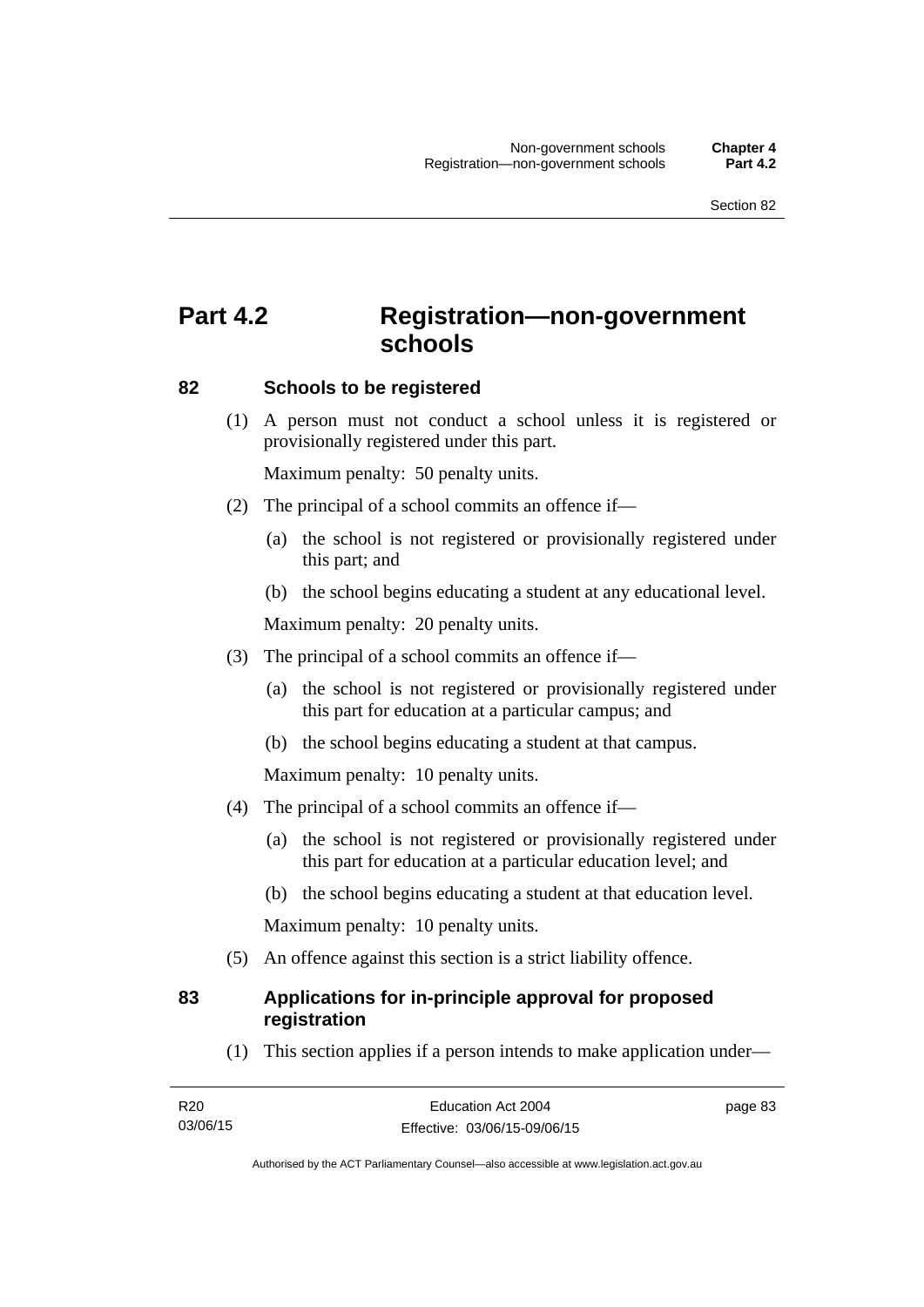- (a) section 85 for provisional registration of a school; or
- (b) section 88A for registration of a school at an additional campus; or
- (c) section 89 for registration of a school at an additional educational level.
- (2) The person must apply in writing to the Minister for approval (*inprinciple approval*) to apply for the proposed registration.
	- *Note* If a form is approved under s 154 for the application, the form must be used.
- (3) The application must state the day the person proposes to begin operating the school or operating the school at the additional campus or additional educational level (the *proposed opening day*).
- (4) The proposed opening day must be at least 2 years, but not more than 4 years, after the day the application is made.
- (5) The director-general must publish notice of the making of the application in a daily newspaper.
- (6) The notice must state that written comments on the proposed registration may be made to the Minister within a stated period of at least 60 days after the day the notice is published.
- (7) The director-general must make a copy of the application for in-principle approval available for inspection free of charge to the public during ordinary business hours at the office of an administrative unit administered by the director-general.

## **84 Deciding in-principle applications**

- (1) In deciding whether to give in-principle approval for the provisional registration of a school, the Minister must have regard to—
	- (a) whether the proposed school would undermine the viability of existing schools; and

R20 03/06/15

Authorised by the ACT Parliamentary Counsel—also accessible at www.legislation.act.gov.au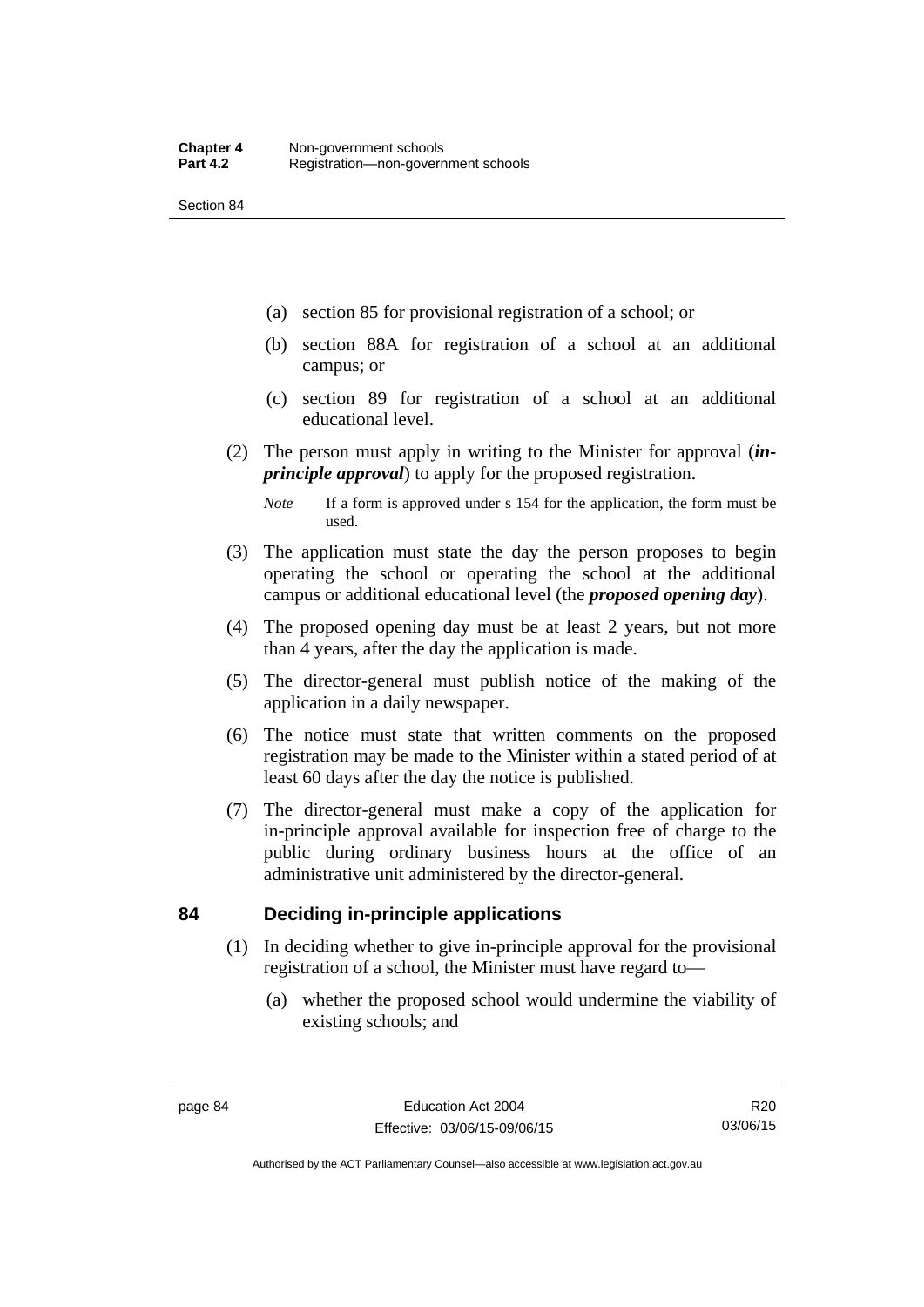- (b) whether there is, or is likely to be, demand in the community for the proposed school, including—
	- (i) any increase, or likely increase, in the number of schoolage children in the area where the school is to be located; and
	- (ii) the level of registration of interest shown by the community for the proposed school.
- (2) In deciding whether to give in-principle approval for the registration of a school at an additional campus, the Minister must have regard to—
	- (a) whether the provision of the additional campus by the school would undermine the viability of other existing schools; and
	- (b) the demand for the additional campus, including the level of registration of interest shown by the community for the proposed provision of the additional campus by the school.
- (3) In deciding whether to give in-principle approval for the registration of a school at an additional educational level, the Minister must have regard to—
	- (a) whether the provision of the additional educational level by the school would undermine the viability of other existing schools; and
	- (b) the demand for the additional educational level, including the level of registration of interest shown by the community for the proposed provision of the additional educational level by the school.
- (4) If the Minister is satisfied after considering the application, and after having regard to any comments made under section 83 (6) and the matters mentioned in subsection (1), (2) or (3), that in-principle approval should be given for the proposed registration, the Minister must, by written notice, give the person in-principle approval for the proposed application.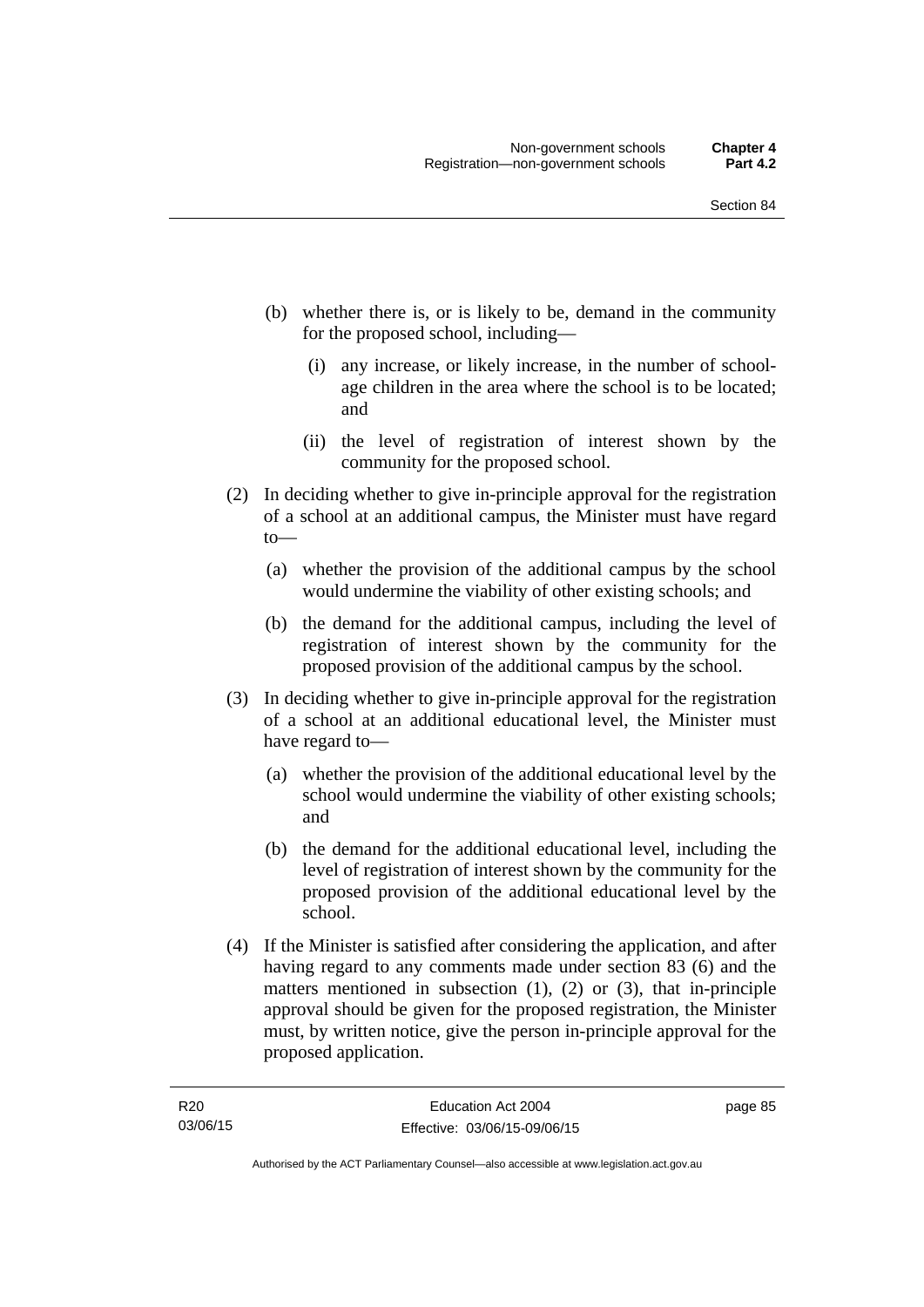- (5) If the Minister is not satisfied after considering the application, and after having regard to any comments made under section 83 (6) and the matters mentioned in subsection  $(1)$ ,  $(2)$  or  $(3)$ , that in-principle approval should be given for the proposed registration, the Minister must, by written notice, refuse to give the person in-principle approval for the proposed application.
- (6) A notice under subsection (4) or (5) must state the Minister's reasons for giving or refusing to give in-principle approval for the proposed registration.
- (7) The director-general must make a copy of the Minister's reasons available for inspection free of charge to the public during ordinary business hours at the office of an administrative unit administered by the director-general.
- (8) An in-principle approval lapses on whichever of the following is later:
	- (a) 2 years after the day it is given;
	- (b) the proposed opening day.

## **85 Application for provisional registration**

- (1) This section applies if—
	- (a) a person has in-principle approval under section 84 to apply for provisional registration of a school; and
	- (b) the person has given the registrar written notice of the person's intention to apply at least the prescribed period before the first day of the school year or term when it is proposed to begin operating the school; and
	- (c) the in-principle approval has not lapsed.
- (2) The person may apply in writing to the Minister for provisional registration of the school.
- (3) The application must state where the school is to be located.

R20 03/06/15

Authorised by the ACT Parliamentary Counsel—also accessible at www.legislation.act.gov.au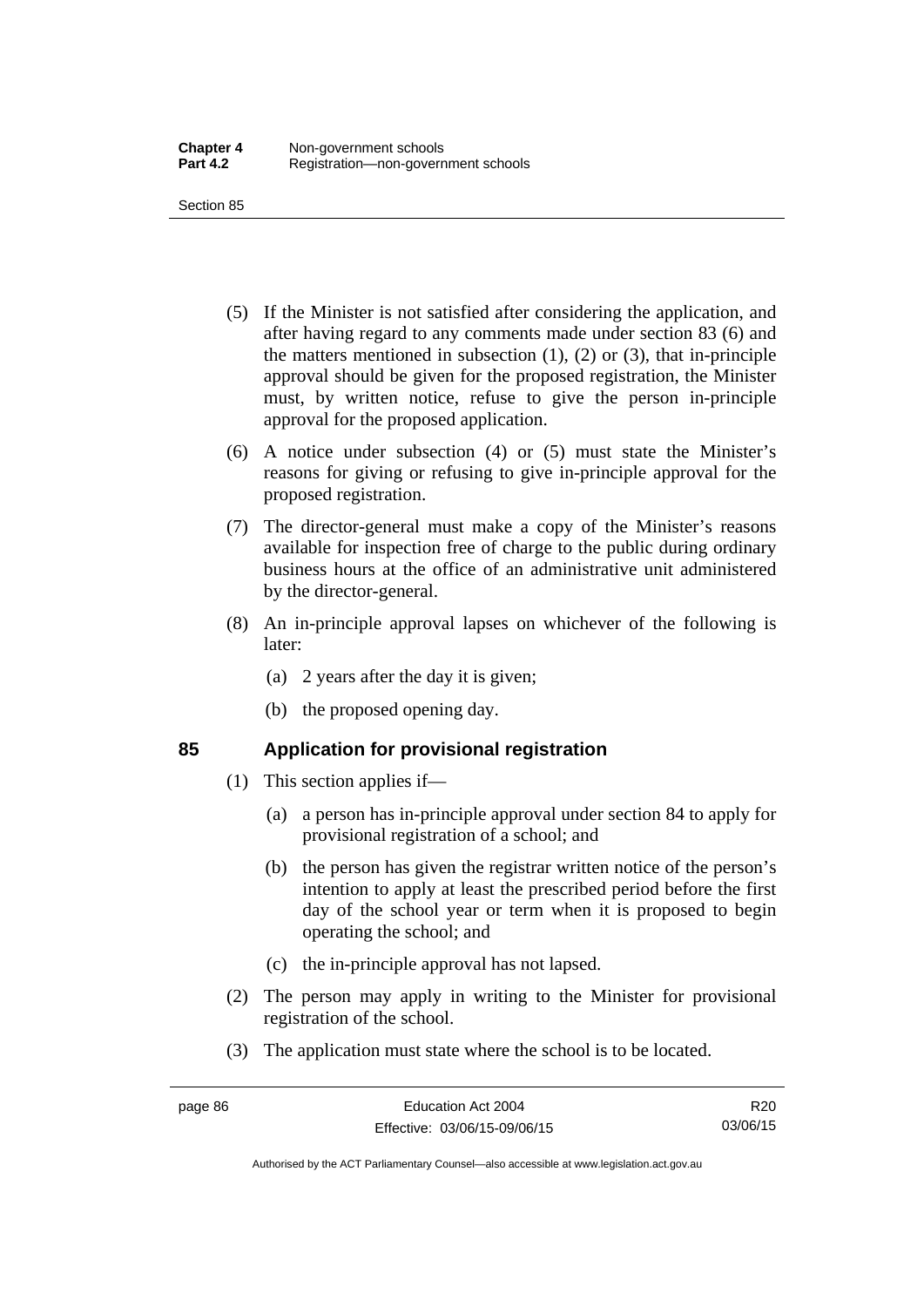- *Note* If a form is approved under s 154 for the application, the form must be used.
- (4) The director-general must publish notice of the making of the application in a daily newspaper.
- (5) The director-general must make a copy of the application for provisional registration available for inspection free of charge to the public during ordinary business hours at the office of an administrative unit administered by the director-general.
- (6) In this section:

#### *prescribed period* means—

- (a) 6 months; or
- (b) if the Minister approves a shorter period for the notice—that period.

#### **86 Provisional registration**

- (1) This section applies if an application is made under section 85 for provisional registration of a school.
- (2) Before deciding whether the school should be provisionally registered, the Minister must appoint a panel to report to the Minister on the application.
	- *Note 1* For the making of appointments (including acting appointments), see the [Legislation Act,](http://www.legislation.act.gov.au/a/2001-14) pt 19.3.
	- *Note 2* In particular, a person may be appointed for a particular provision of a law (see [Legislation Act,](http://www.legislation.act.gov.au/a/2001-14) s 7 (3)) and an appointment may be made by naming a person or nominating the occupant of a position (see s 207).
	- *Note 3* Certain Ministerial appointments require consultation with an Assembly committee and are disallowable (see [Legislation Act](http://www.legislation.act.gov.au/a/2001-14), div 19.3.3).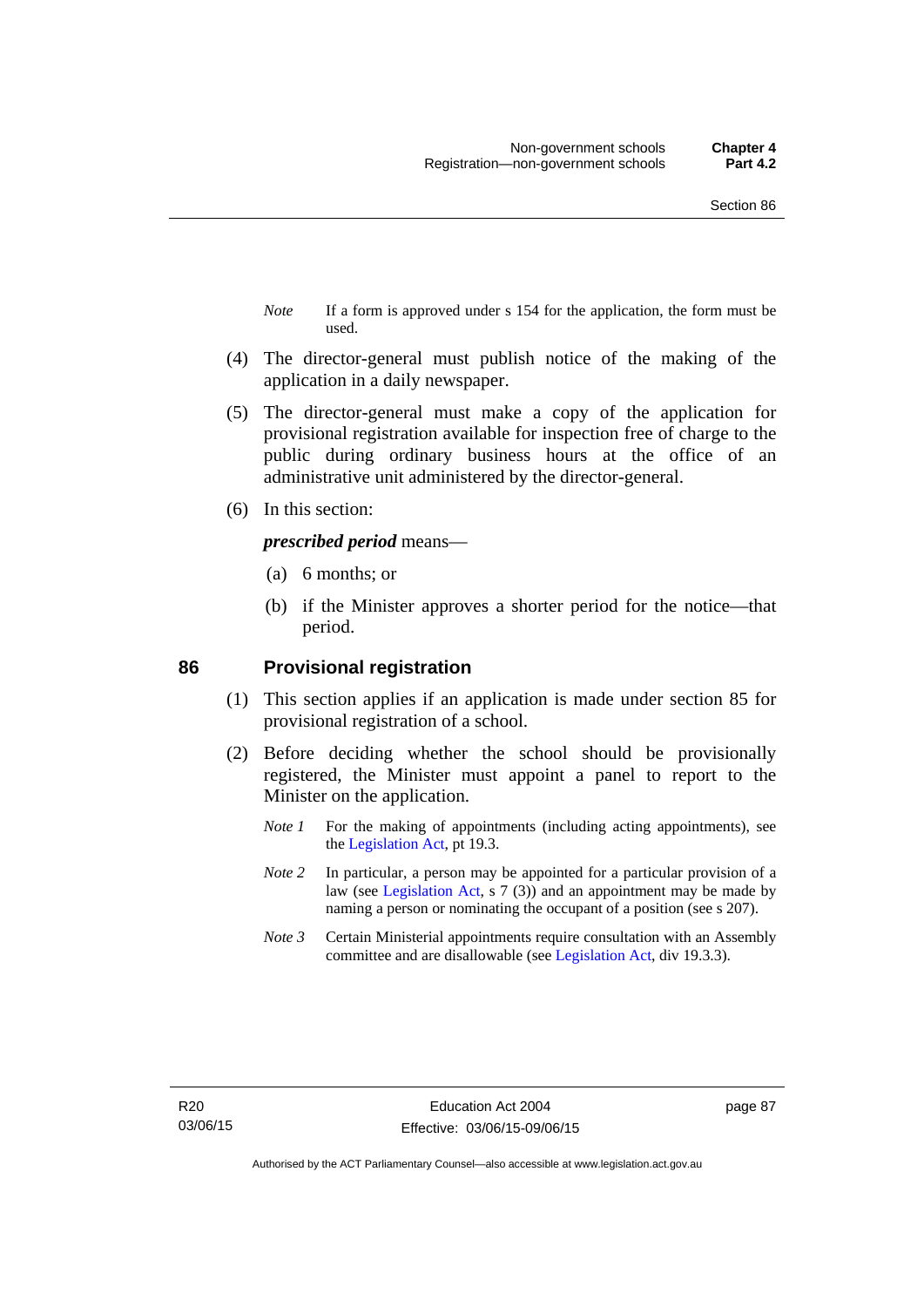(3) If the Minister is satisfied after considering the panel's report that the school meets the criteria mentioned in subsection (6), the Minister must direct the registrar to provisionally register the school.

*Note* Section 93 deals with the duration of provisional registration.

- (4) If the Minister directs the registrar to provisionally register the school, the registrar must provisionally register the school by—
	- (a) entering particulars of the school required under the regulations in the register of non-government schools; and
	- (b) giving the proprietor of the school a certificate of provisional registration for the school.
- (5) If the Minister is not satisfied after considering the panel's report that the school meets the criteria mentioned in subsection (6), the Minister must direct the registrar to refuse to provisionally register the school.
- (6) The criteria for provisional registration of a school are that—
	- (a) the proprietor of the school is a corporation; and
	- (b) the school will have appropriate policies, facilities and equipment for-
		- (i) the curriculum to be offered by the school; and
		- (ii) the safety and welfare of its students; and
	- (c) the curriculum (including the framework of the curriculum and the principles on which the curriculum is based) will meet the curriculum requirements for students attending government schools; and
	- (d) the nature and content of the education to be offered at the school will be appropriate for the educational levels for which provisional registration of the school is sought; and

Authorised by the ACT Parliamentary Counsel—also accessible at www.legislation.act.gov.au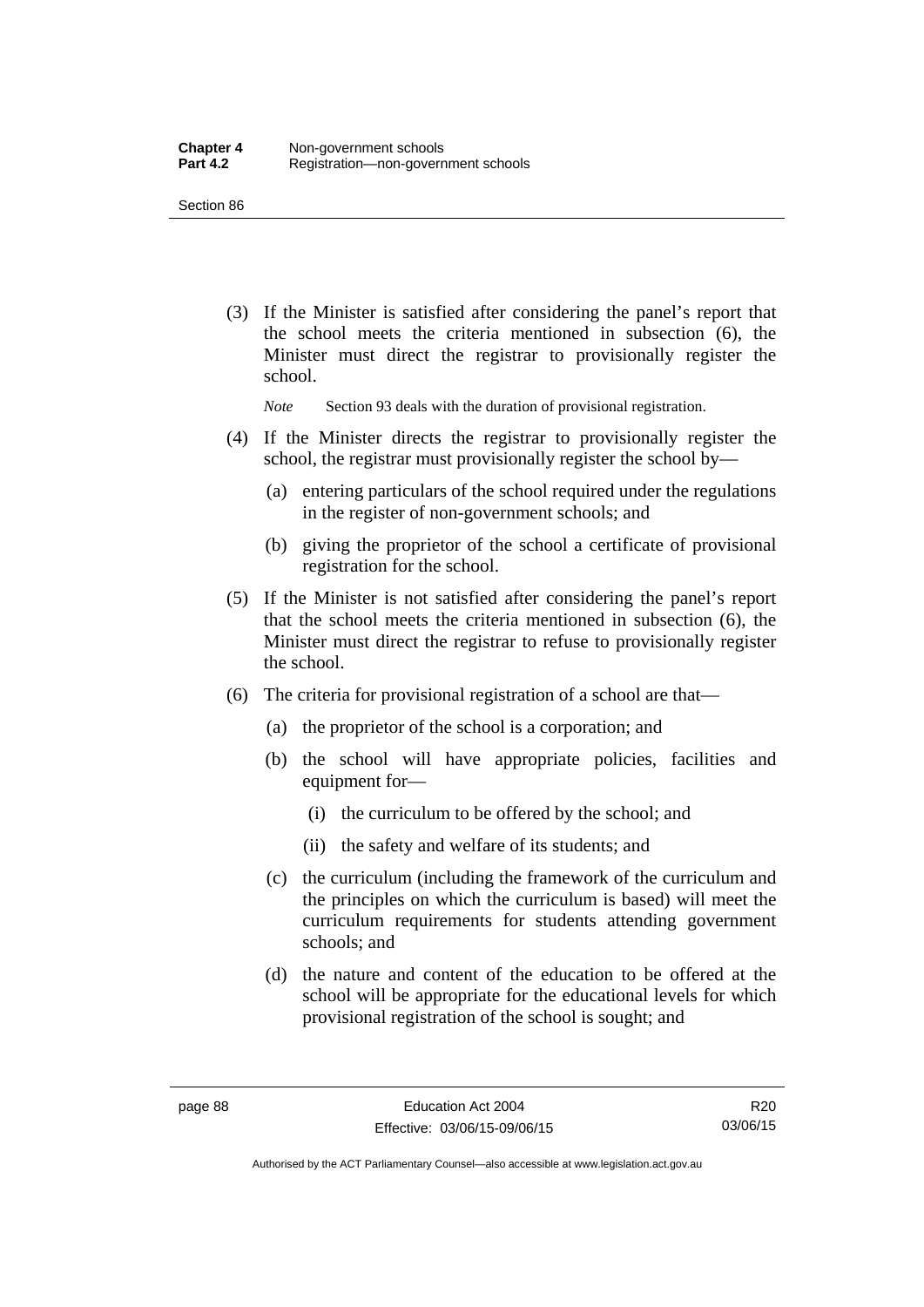- (e) the teaching staff will be qualified to teach at the educational levels at which they are to be employed to teach; and
- (f) the school will have satisfactory processes to monitor quality educational outcomes; and
- (g) the school will be financially viable.

## **87 Application for registration**

- (1) This section applies to a school that has been provisionally registered for at least 12 months.
- (2) The proprietor of the school may apply in writing to the Minister for registration of the school at the educational levels for which the school is provisionally registered.
	- *Note* If a form is approved under s 154 for the application, the form must be used.
- (3) The director-general must publish notice of the making of the application in a daily newspaper.
- (4) The director-general must make a copy of the application for registration available for inspection free of charge to the public during ordinary business hours at the office of an administrative unit administered by the director-general.

## **88 Registration**

- (1) This section applies if an application is made under section 87 for registration of a school.
- (2) Before deciding whether the school should be registered, the Minister must appoint a panel to report to the Minister on the application.
	- *Note 1* For the making of appointments (including acting appointments), see the [Legislation Act,](http://www.legislation.act.gov.au/a/2001-14) pt 19.3.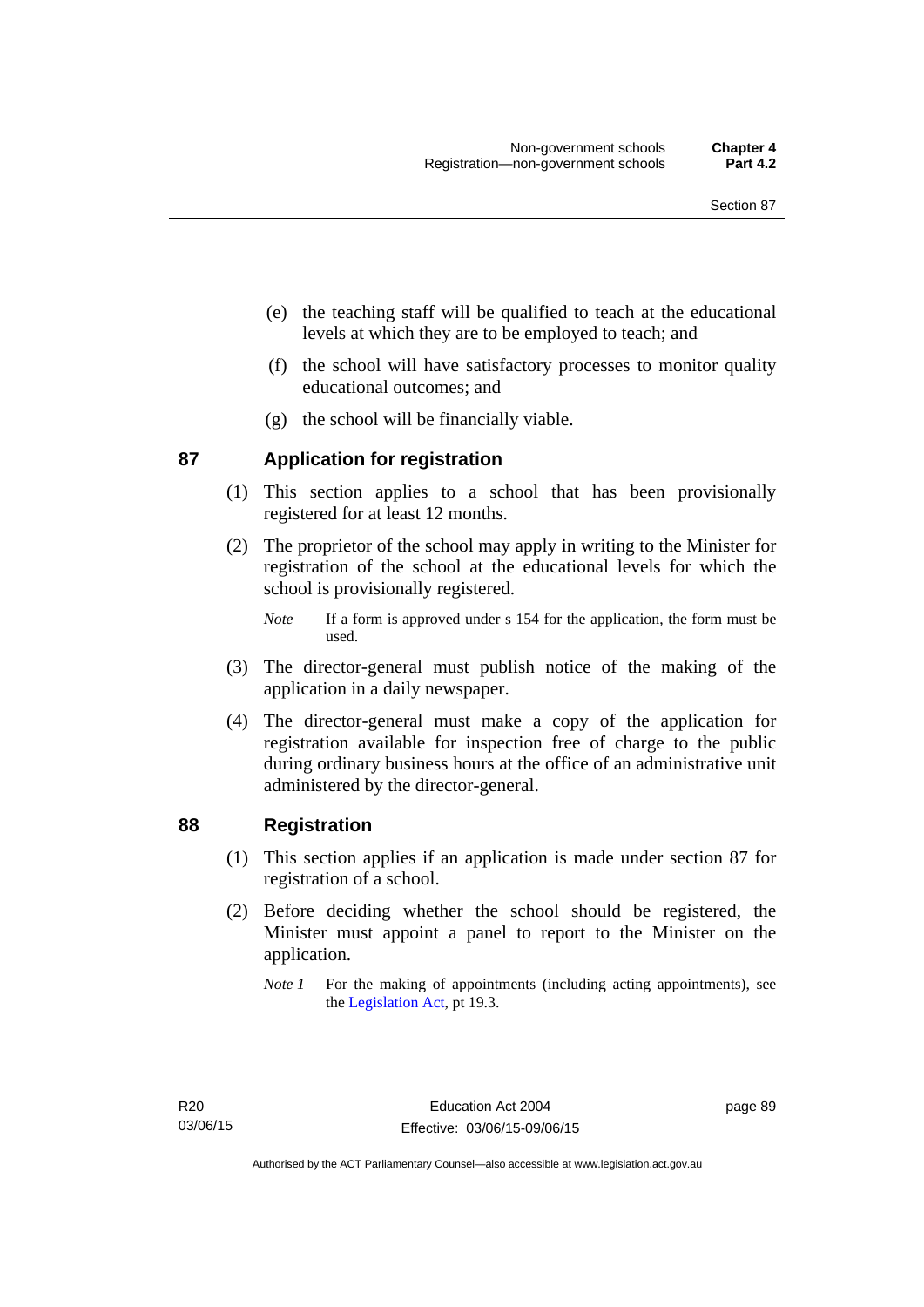- *Note 2* In particular, a person may be appointed for a particular provision of a law (see [Legislation Act,](http://www.legislation.act.gov.au/a/2001-14) s 7 (3)) and an appointment may be made by naming a person or nominating the occupant of a position (see s 207).
- *Note 3* Certain Ministerial appointments require consultation with an Assembly committee and are disallowable (see [Legislation Act](http://www.legislation.act.gov.au/a/2001-14), div 19.3.3).
- (3) If the Minister is satisfied after considering the panel's report that the school meets the criteria mentioned in subsection (6), the Minister must direct the registrar to register the school for a stated period of not longer than 5 years.
- (4) If the Minister directs the registrar to register the school, the registrar must register the school by—
	- (a) entering particulars of the school required under the regulations in the register of non-government schools; and
	- (b) giving the proprietor of the school a certificate of registration for the school.
- (5) If the Minister is not satisfied after considering the panel's report that the school meets the criteria mentioned in subsection (6), the Minister must direct the registrar to refuse to register the school.
- (6) The criteria for registration of a school are that—
	- (a) the proprietor of the school is a corporation; and
	- (b) the school has appropriate policies, facilities and equipment for—
		- (i) the curriculum offered by the school; and
		- (ii) the safety and welfare of its students; and
	- (c) the curriculum (including the framework of the curriculum and the principles on which the curriculum is based) meets the curriculum requirements for students attending government schools; and

R20 03/06/15

Authorised by the ACT Parliamentary Counsel—also accessible at www.legislation.act.gov.au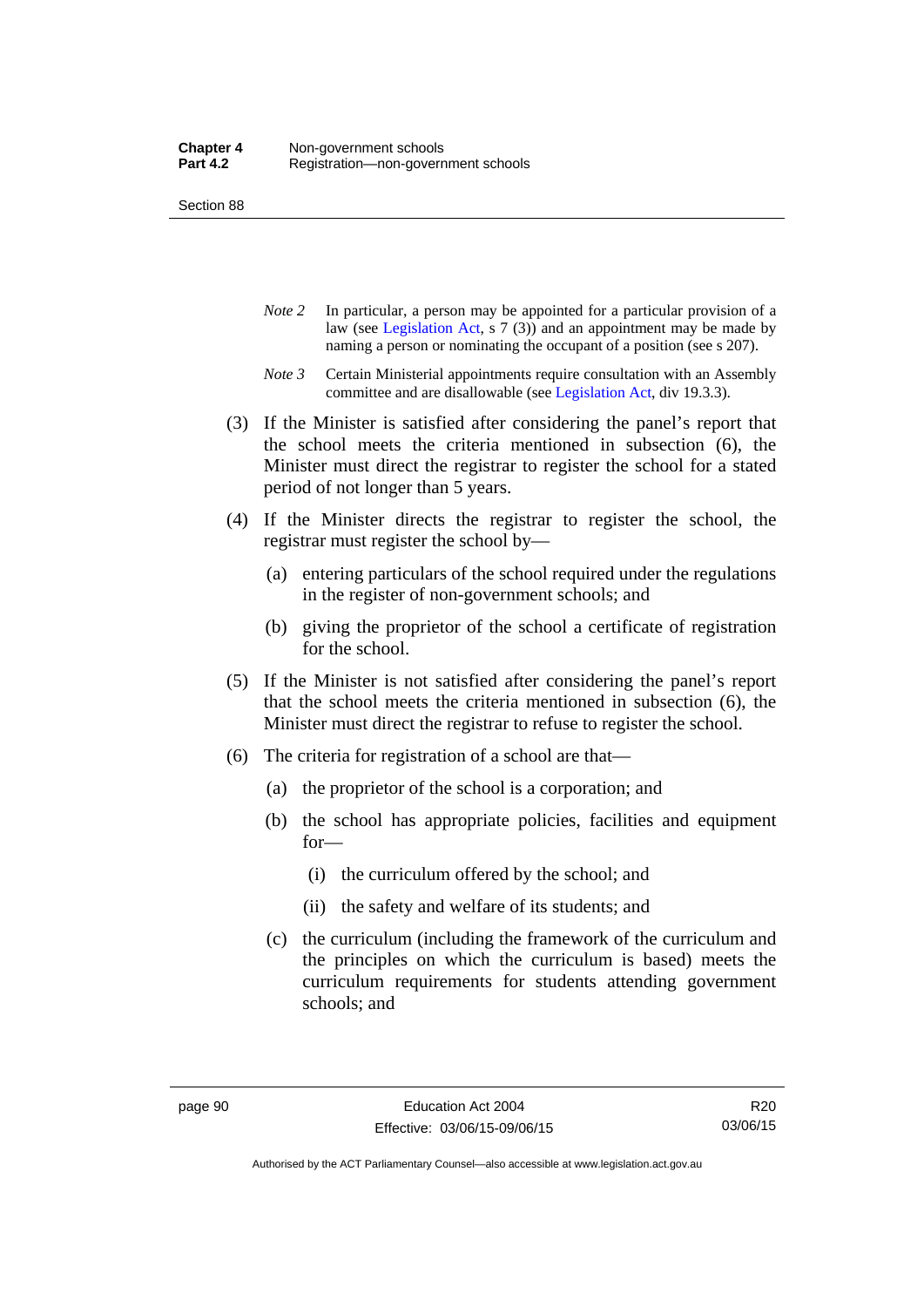- (d) the nature and content of the education offered at the school are appropriate for the educational levels for which the school is provisionally registered; and
- (e) the teaching staff are qualified to teach at the educational levels at which they are employed to teach; and
- (f) the school has satisfactory processes to monitor quality educational outcomes; and
- (g) the school is financially viable.

## **88A Application for registration at additional campus**

- (1) This section applies if—
	- (a) a proprietor of a registered non-government school has in-principle approval under section 84 (Deciding in-principle applications) to apply for registration of the school at a stated additional campus; and
	- (b) the proprietor has given the registrar written notice of the proprietor's intention to apply at least the prescribed period before the first day of the school year or term when it is proposed to begin operating the school at the additional campus; and
	- (c) the in-principle approval has not lapsed.
- (2) The proprietor of the school may apply in writing to the Minister for registration of the school at the additional campus.
	- *Note* If a form is approved under s 154 for the application, the form must be used.
- (3) The director-general must publish notice of the making of the application in a daily newspaper.
- (4) The notice must state that written comments on the proposed registration may be made to the Minister within a stated period of at least 60 days after the day the notice is published.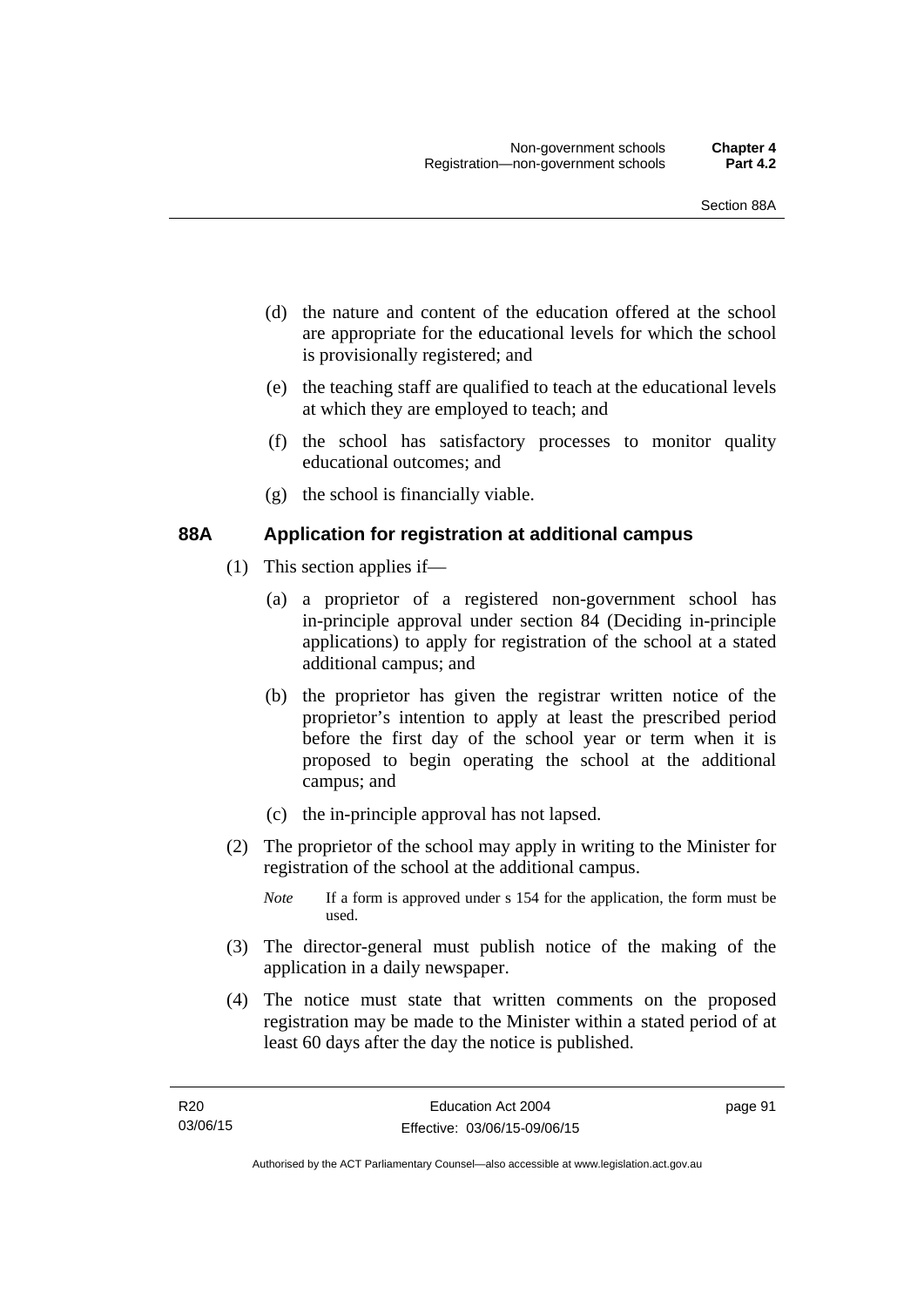Section 88B

- (5) The director-general must make a copy of the application for registration available for inspection free of charge to the public during ordinary business hours at the office of an administrative unit administered by the director-general.
- (6) In this section:

*prescribed period* means—

- (a) 6 months; or
- (b) if the Minister approves a shorter period for the application that period.

#### **88B Registration at additional campus**

- (1) This section applies if an application is made under section 88A for registration of a school at an additional campus.
- (2) Before deciding whether the school should be registered at the additional campus, the Minister must appoint a panel to report to the Minister on the application.
	- *Note 1* For the making of appointments (including acting appointments), see the [Legislation Act,](http://www.legislation.act.gov.au/a/2001-14) pt 19.3.
	- *Note 2* In particular, a person may be appointed for a particular provision of a law (see [Legislation Act,](http://www.legislation.act.gov.au/a/2001-14) s 7 (3)) and an appointment may be made by naming a person or nominating the occupant of a position (see s 207).
	- *Note 3* Certain Ministerial appointments require consultation with an Assembly committee and are disallowable (see [Legislation Act](http://www.legislation.act.gov.au/a/2001-14), div 19.3.3).
- (3) If the Minister is satisfied after considering the panel's report that the school meets the criteria mentioned in subsection (7), the Minister must direct the registrar to register the school at the additional campus.
- (4) If the Minister directs the registrar to register the school at the additional campus, the registrar must register the school at the additional campus by—

R20 03/06/15

Authorised by the ACT Parliamentary Counsel—also accessible at www.legislation.act.gov.au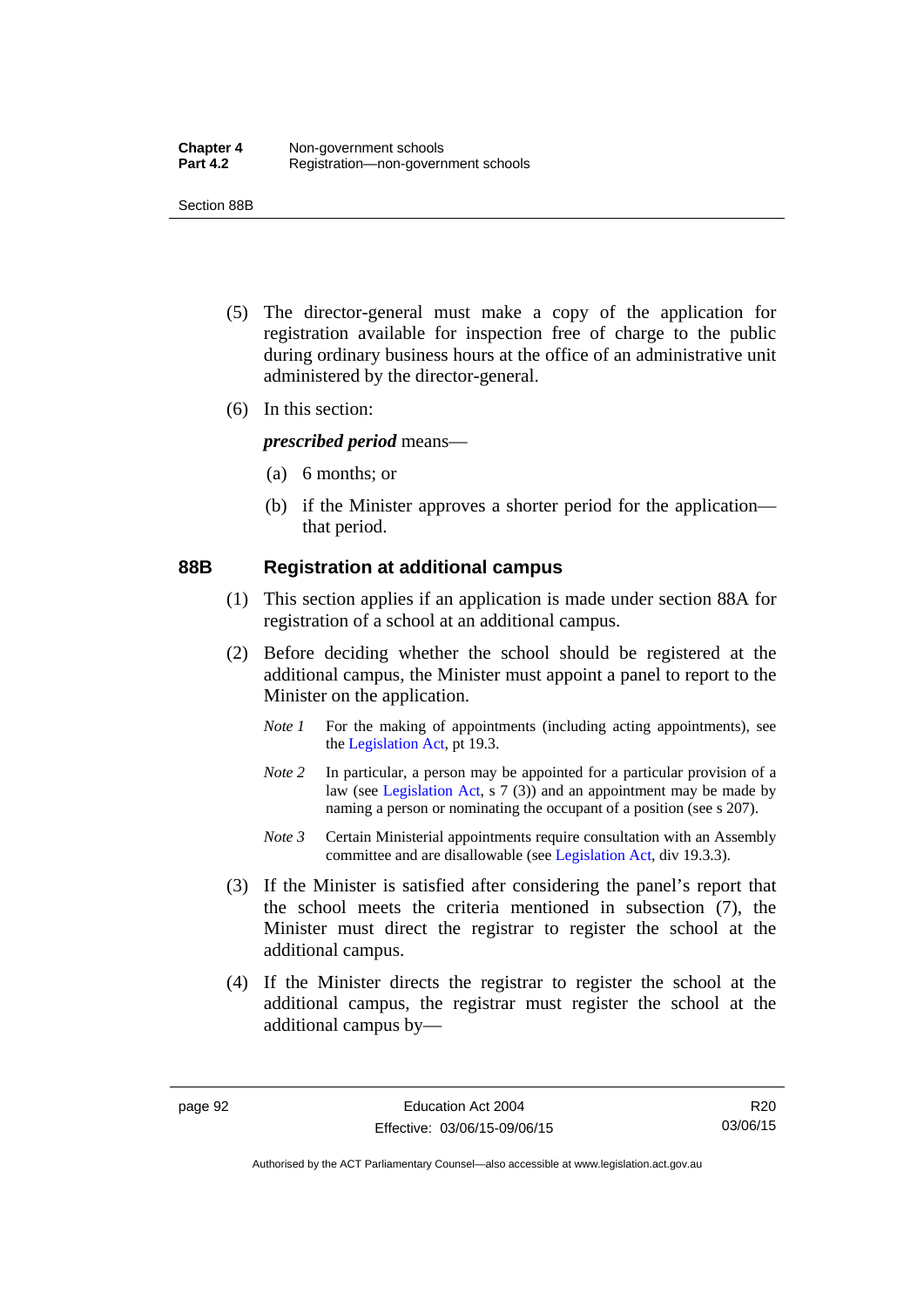- (a) entering the particulars of the school required under the regulations in the register of non-government schools; and
- (b) giving the proprietor of the school a certificate of registration that includes the additional campus (a *new certificate*).
- (5) If the registrar gives the proprietor a new certificate, the proprietor must return the school's existing certificate of registration to the registrar within 14 days after the day the proprietor receives the new certificate.
- (6) If the Minister is not satisfied after considering the panel's report that the school meets the criteria mentioned in subsection (7), the Minister must direct the registrar to refuse to register the school at the additional campus.
- (7) The criteria for registration of a school at an additional campus are that—
	- (a) the school will have appropriate policies, facilities and equipment for—
		- (i) the curriculum to be offered by the school at the additional campus; and
		- (ii) the safety and welfare of its students at the additional campus; and
	- (b) the curriculum (including the framework of the curriculum and the principles on which the curriculum is based) meets the curriculum requirements for students attending government schools; and
	- (c) the nature and content of the education to be offered at the school will be appropriate for the additional campus; and
	- (d) the teaching staff will be qualified to teach at the additional campus; and
	- (e) the school will have satisfactory processes to monitor quality educational outcomes at the additional campus; and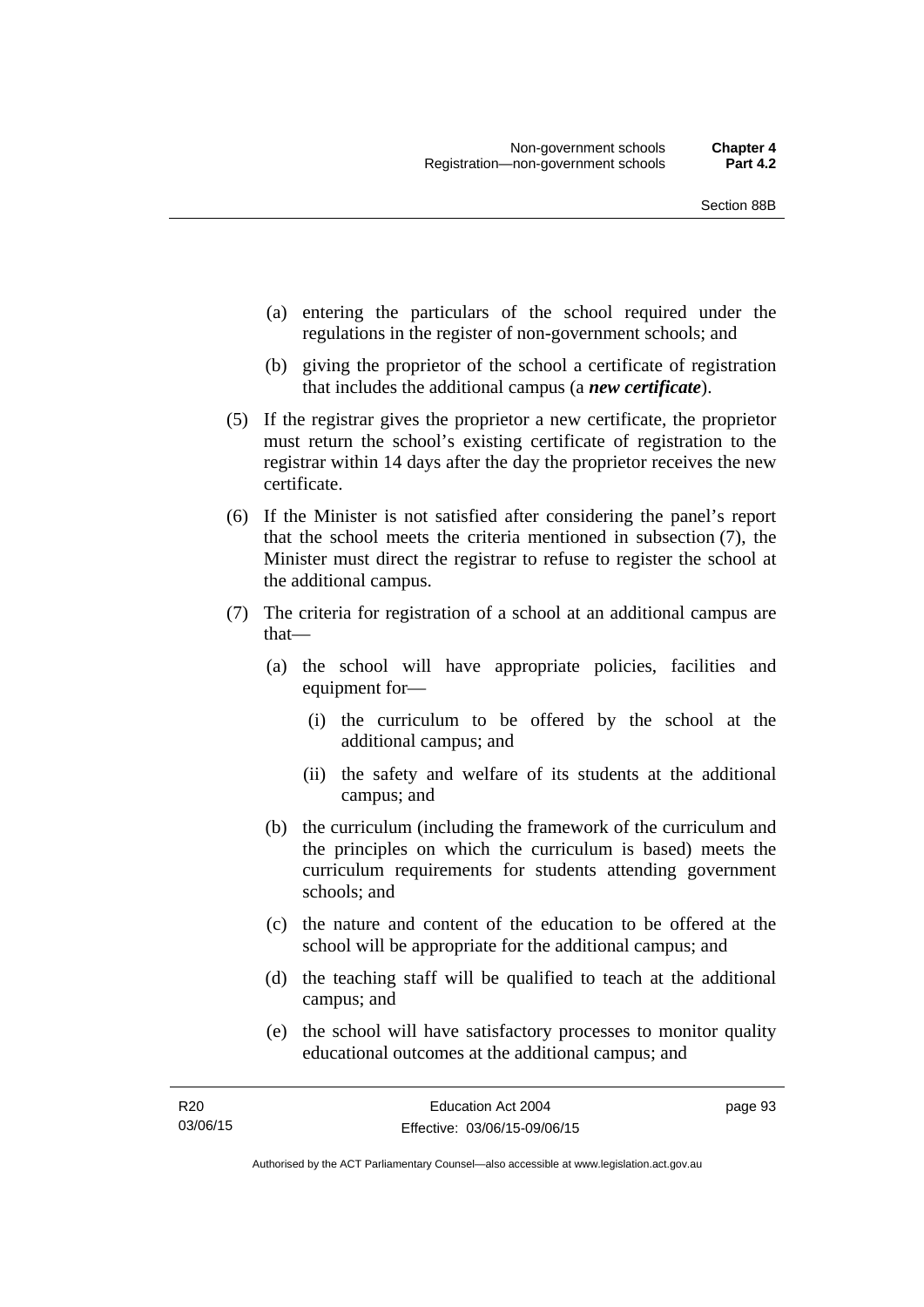(f) the school will be financially viable.

## **89 Application for registration at additional educational levels**

- (1) This section applies if—
	- (a) a proprietor of a registered non-government school has inprinciple approval under section 84 (Deciding in-principle applications) to apply to operate the school at a stated additional educational level; and
	- (b) the proprietor has given the registrar written notice of the proprietor's intention to apply at least the prescribed period before the first day of the school year or term when it is proposed to begin operating the school at the additional educational level; and
	- (c) the in-principle approval has not lapsed.
- (2) The proprietor of the school may apply in writing to the Minister for registration of the school at the additional educational level.
	- *Note* If a form is approved under s 154 for the application, the form must be used.
- (3) The director-general must publish notice of the making of the application in a daily newspaper.
- (4) The notice must state that written comments on the proposed registration may be made to the Minister within a stated period of at least 60 days after the day the notice is published.
- (5) The director-general must make a copy of the application for registration available for inspection free of charge to the public during normal business hours at the office of an administrative unit administered by the director-general.
- (6) In this section:

*prescribed period* means—

Authorised by the ACT Parliamentary Counsel—also accessible at www.legislation.act.gov.au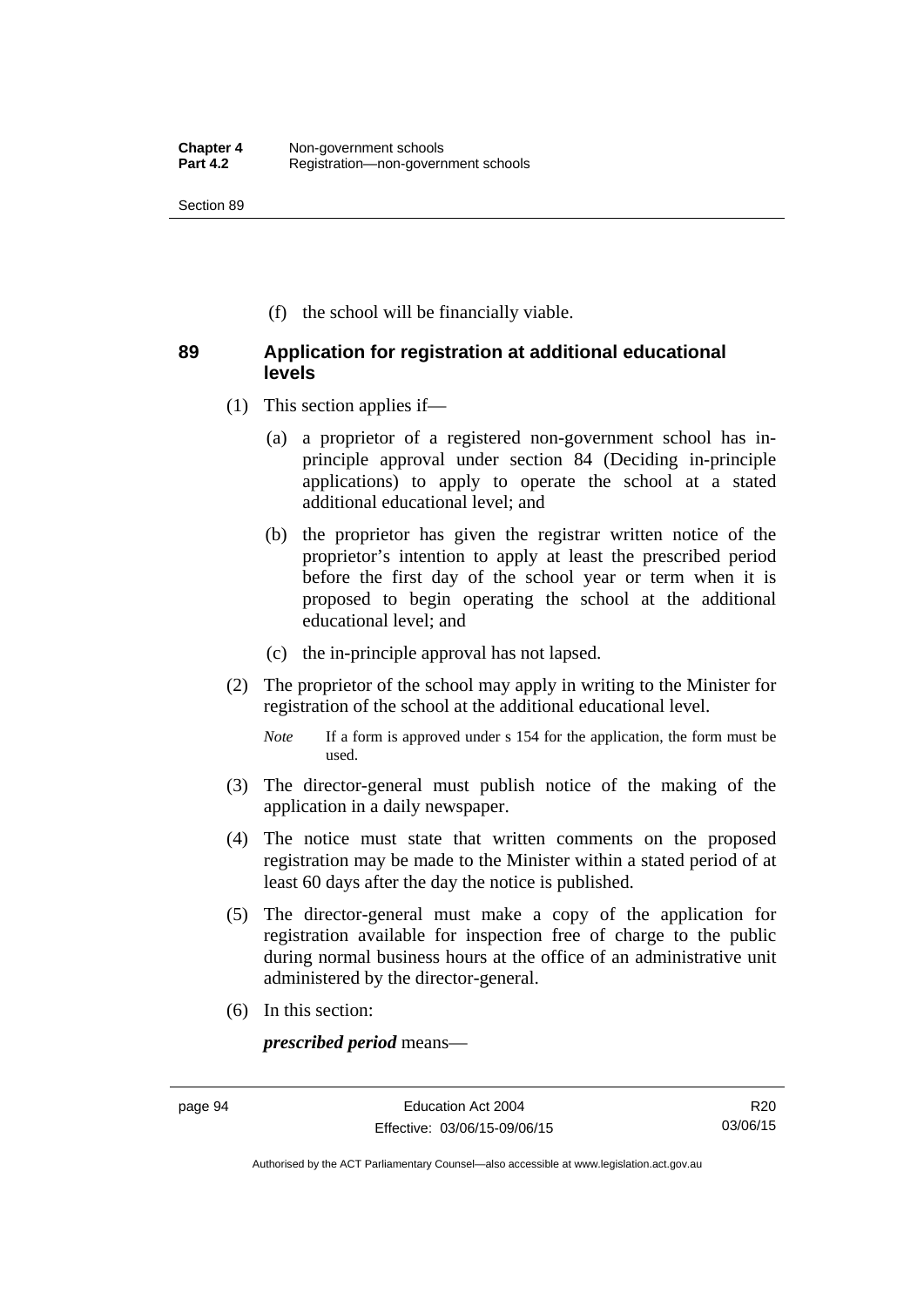- (a) 6 months; or
- (b) if the Minister approves a shorter period for the application that period.

#### **90 Registration at additional educational levels**

- (1) This section applies if an application made under section 89 for registration of a school at an additional educational level.
- (2) Before deciding whether a school should be registered at the additional educational level, the Minister must appoint a panel to report to the Minister on the application.
	- *Note 1* For the making of appointments (including acting appointments), see the [Legislation Act,](http://www.legislation.act.gov.au/a/2001-14) pt 19.3.
	- *Note 2* In particular, a person may be appointed for a particular provision of a law (see [Legislation Act,](http://www.legislation.act.gov.au/a/2001-14) s  $7(3)$ ) and an appointment may be made by naming a person or nominating the occupant of a position (see s 207).
	- *Note 3* Certain Ministerial appointments require consultation with an Assembly committee and are disallowable (see [Legislation Act](http://www.legislation.act.gov.au/a/2001-14), div 19.3.3).
- (3) If the Minister is satisfied after considering the panel's report that the school meets the criteria mentioned in subsection (7), the Minister must direct the registrar to register the school at the additional educational level.
- (4) If the Minister directs the registrar to register the school at the additional educational level, the registrar must register the school at the additional educational level by—
	- (a) entering the particulars of the school required under the regulations in the register of non-government schools; and
	- (b) giving the proprietor of the school a certificate of registration that includes the additional educational level (a *new certificate*).
- (5) If the registrar gives the proprietor a new certificate, the proprietor must return the school's existing certificate of registration to the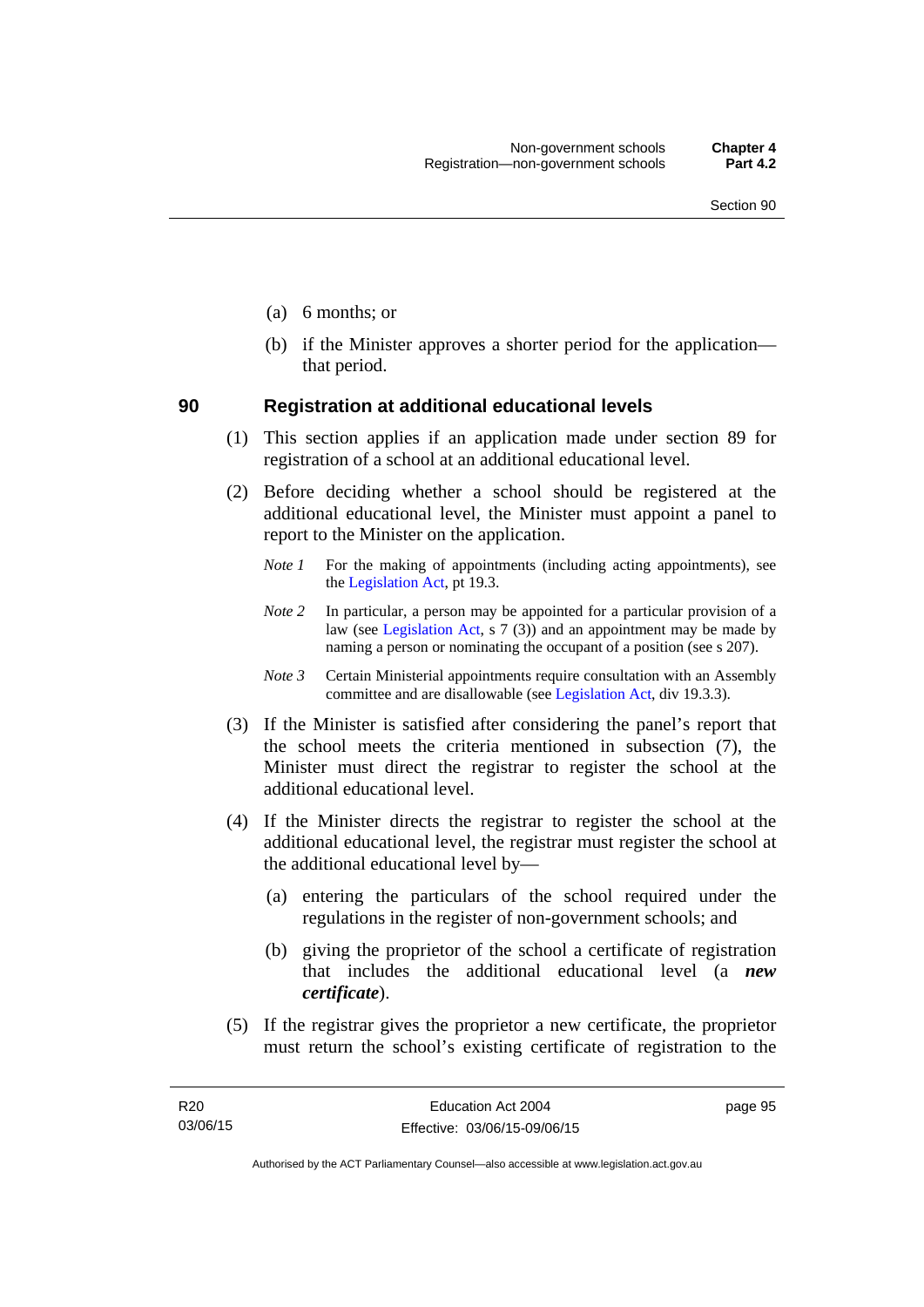registrar within 14 days after the day the proprietor receives the new certificate.

- (6) If the Minister is not satisfied after considering the panel's report that the school meets the criteria mentioned in subsection (7), the Minister must direct the registrar to refuse to register the school at the additional educational level.
- (7) The criteria for registration of a school at an additional educational level are that—
	- (a) the school will have appropriate policies, facilities and equipment for—
		- (i) the curriculum to be offered by the school at the additional educational level; and
		- (ii) the safety and welfare of its students at the additional educational level; and
	- (b) the curriculum (including the framework of the curriculum and the principles on which the curriculum is based) meets the curriculum requirements for students attending government schools; and
	- (c) the nature and content of the education to be offered at the school will be appropriate for the additional educational level; and
	- (d) the teaching staff will be qualified to teach at the additional educational level; and
	- (e) the school will have satisfactory processes to monitor quality educational outcomes at the additional educational level; and
	- (f) the school will be financially viable.

Authorised by the ACT Parliamentary Counsel—also accessible at www.legislation.act.gov.au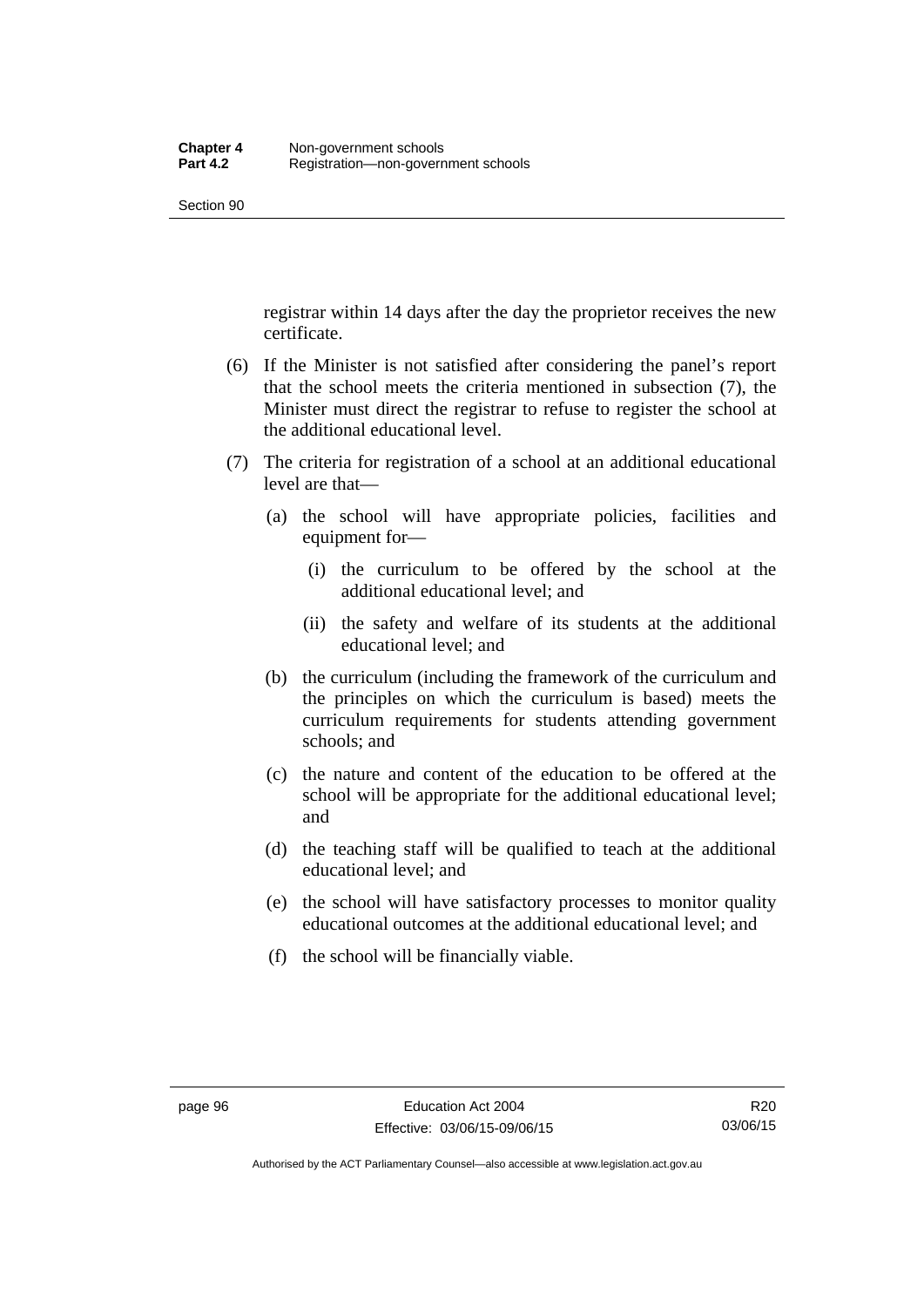## **91 Conditions of provisional registration or registration**

The conditions of provisional registration or registration of a school under this part are that—

- (a) the proprietor of the school remains a corporation; and
- (b) the school has appropriate policies, facilities and equipment for—
	- (i) the curriculum offered by the school; and
	- (ii) the safety and welfare of its students; and
- (c) the curriculum (including the framework of the curriculum and the principles on which the curriculum is based) meets the curriculum requirements for students attending government schools; and
- (d) the nature and content of the education offered at the school are appropriate for the educational levels for which the school is provisionally registered or registered; and
- (e) the teaching staff are qualified to teach at the educational levels at which they are employed to teach; and
- (f) the school has satisfactory processes to monitor quality educational outcomes; and
- (g) the school is financially viable.

## **92 Certificate of provisional registration or registration**

- (1) A certificate of provisional registration or registration of a nongovernment school must—
	- (a) state the proprietor of the school; and
	- (b) state the educational level or levels for which the school is provisionally registered or registered under this part; and

page 97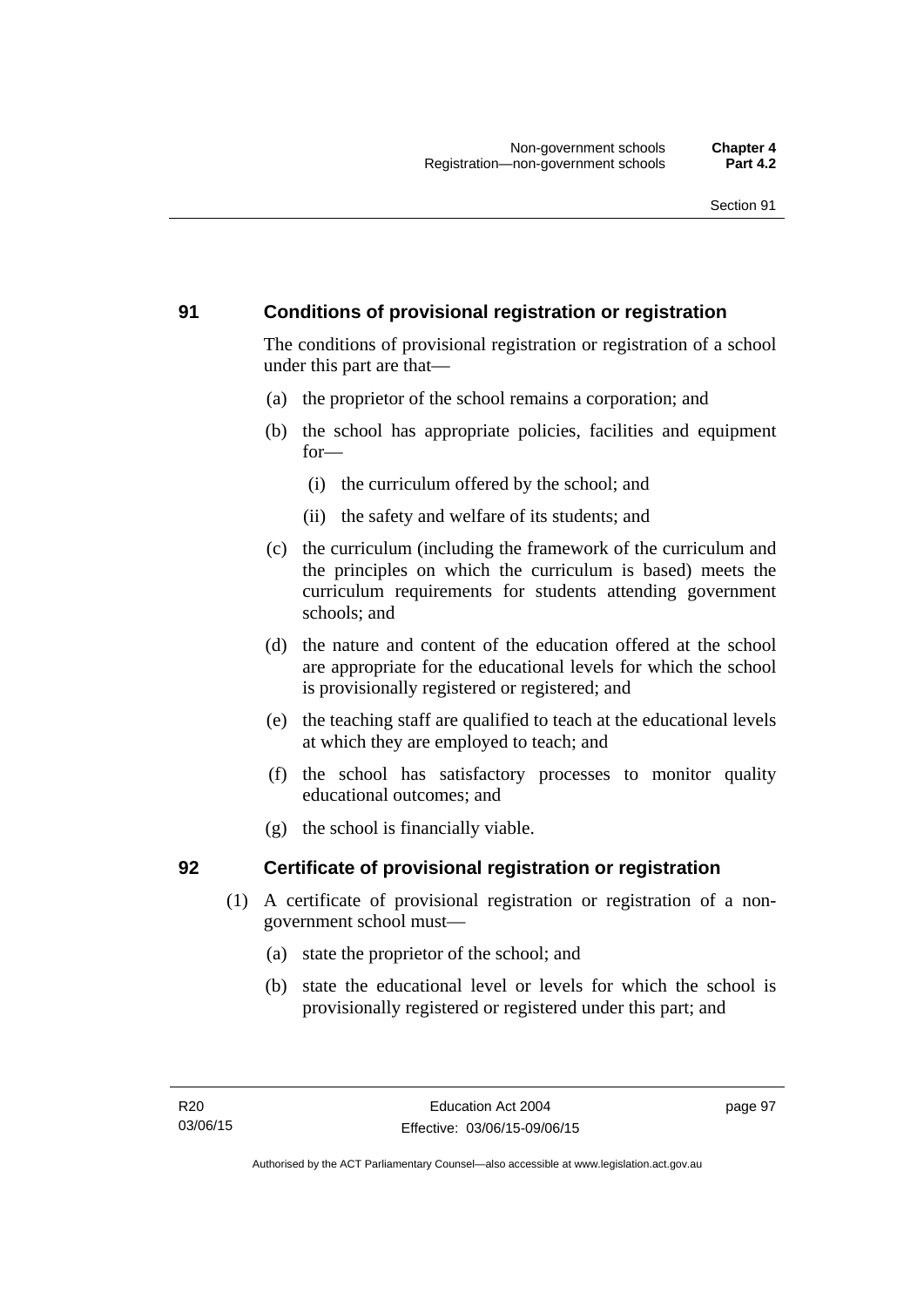- (c) state the location of the campus or campuses for which the school is provisionally registered or registered under this part; and
- (d) state the term of provisional registration or registration; and
- (e) include any other particulars required under the regulations.
- (2) The registrar may include any other particulars in the certificate that the registrar considers appropriate.
- (3) The proprietor of a registered non-government school must tell the registrar in writing about a change in any of the particulars of the certificate within 1 month after the day the change happens.

### **93 Period of provisional registration and registration**

- (1) Provisional registration of a school ends when the earliest of the following happens:
	- (a) 2 years after the school is provisionally registered;
	- (b) the school is registered under section 88.
- (2) Registration of a school is for a period not longer than 5 years stated in the school's certificate of registration.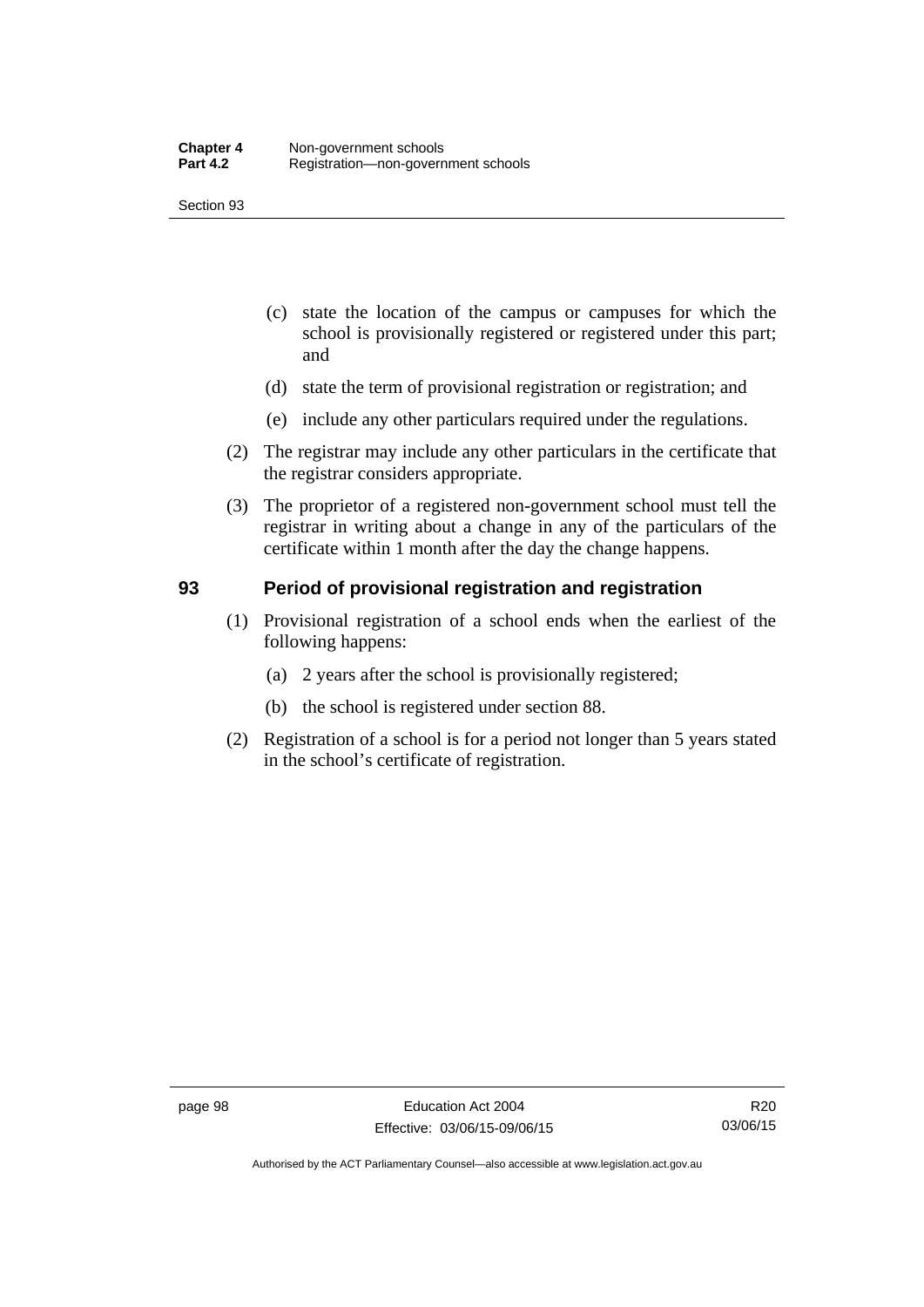#### **94 Investigation of complaints—non-government schools**

- (1) The proprietor of a non-government school must develop and implement a complaints policy for the school.
- (2) The proprietor of a non-government school must, as soon as practicable, investigate any complaint about the administration, management and operation of the school that, in the proprietor's opinion, is not a frivolous or vexatious complaint.

#### **95 Cancellation of provisional registration or registration**

- (1) The Minister may direct the registrar to cancel the provisional registration or registration of a school if satisfied on reasonable grounds—
	- (a) that a condition of the school's provisional registration or registration has been contravened; or
	- (b) that the school's proprietor or principal has otherwise contravened this Act.
	- *Note* Section 91 (Conditions of provisional registration or registration) sets out the conditions of registration.
- (2) Before directing the registrar to cancel the provisional registration or registration of a school, the Minister must give the proprietor of the school a written notice—
	- (a) stating the grounds on which the Minister proposes to direct the registrar to cancel the provisional registration or registration; and
	- (b) stating the facts that, in the Minister's opinion, establish the grounds; and
	- (c) telling the proprietor that the proprietor may, within 14 days beginning the day after the day the proprietor receives the notice, give a written response to the Minister about the matters in the notice.

page 99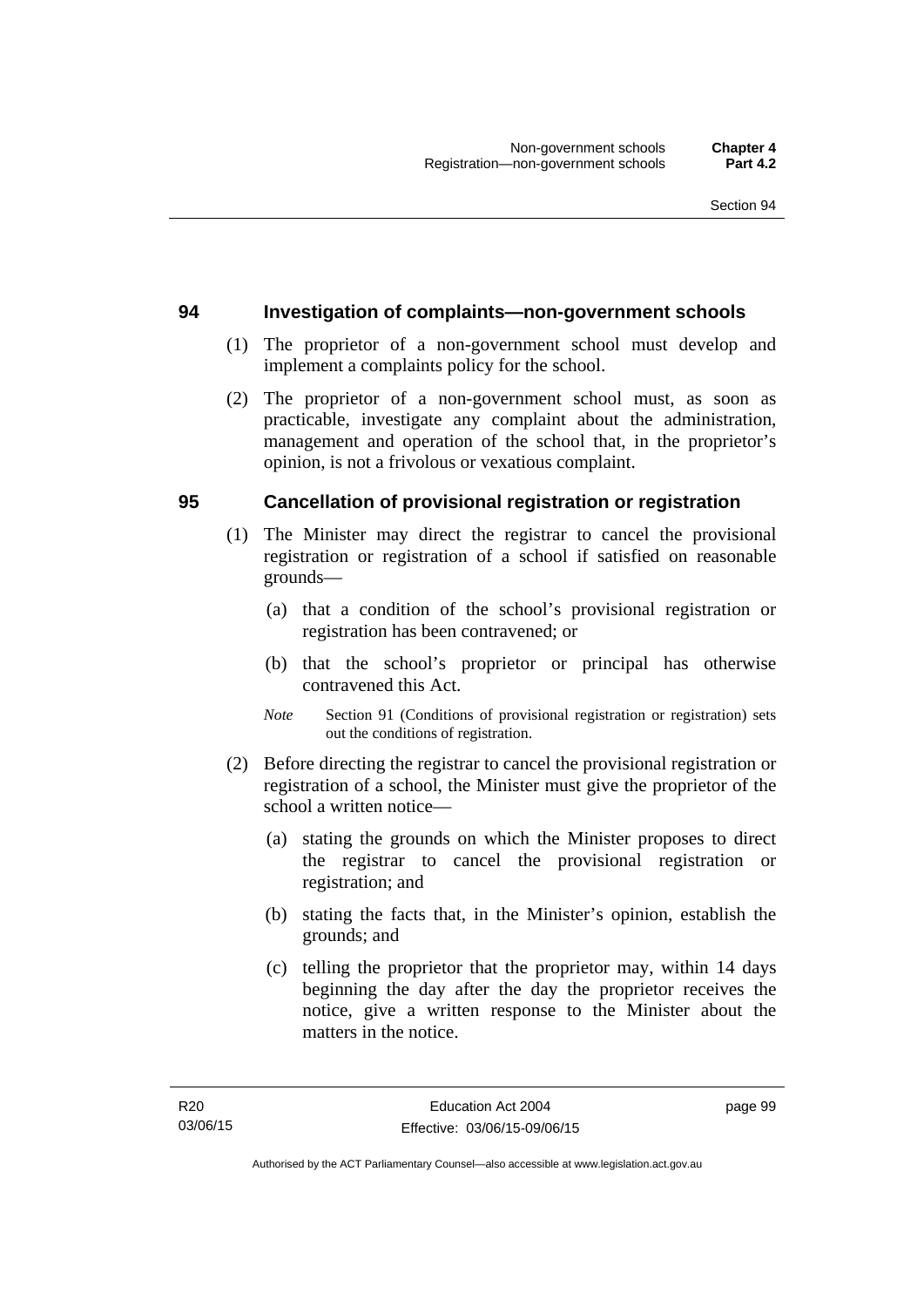- (3) In deciding whether to direct the registrar to cancel the provisional registration or registration, the Minister must consider any response given to the Minister in accordance with subsection (2) (c).
- (4) If the Minister is satisfied that the grounds for cancelling the provisional registration or registration have been established, the Minister may direct the registrar to cancel the school's provisional registration or registration.
- (5) If the Minister directs the registrar to cancel the school's provisional registration or registration, the registrar must cancel the provisional registration or registration by noting the cancellation in the particulars of the school in the register of non-government schools.
- (6) The Minister must give the proprietor written notice of the Minister's decision.
- (7) Cancellation of provisional registration or registration takes effect on the day when notice of the cancellation is given to the proprietor or, if the notice states a later date of effect, that date.

#### **96 Application for renewal of registration**

- (1) The proprietor of a non-government school that is registered under this part may apply in writing to the Minister for renewal of the registration.
	- *Note* If a form is approved under s 154 for the application, the form must be used.
- (2) The application must be made at least the prescribed period before the registration ends.
- (3) In this section:

*prescribed period* means—

- (a) 6 months; or
- (b) if the Minister approves a shorter period—that period.

Authorised by the ACT Parliamentary Counsel—also accessible at www.legislation.act.gov.au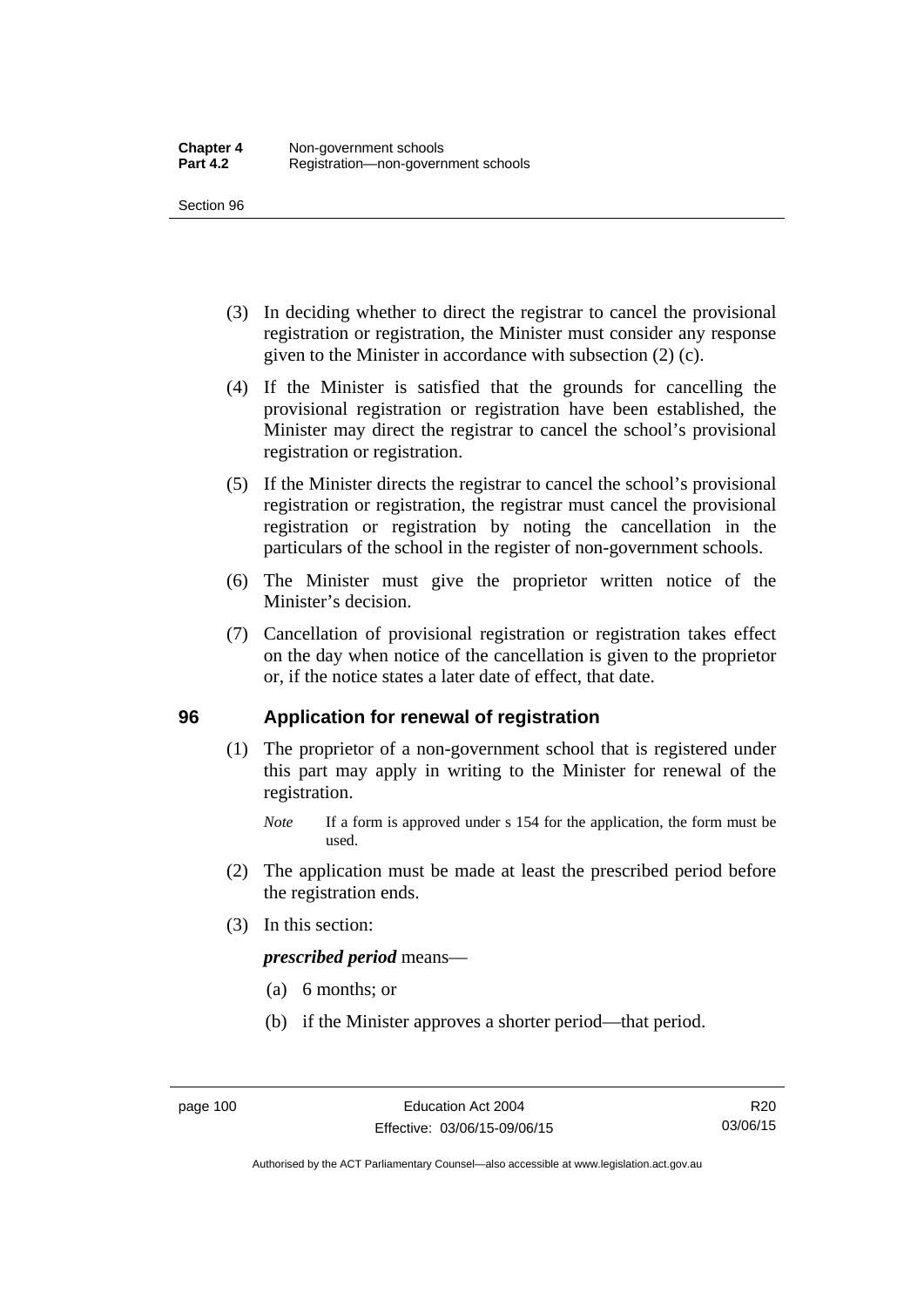## **97 Renewal of registration**

- (1) This section applies if application is made under section 96 for renewal of registration of a school.
- (2) Before deciding whether the registration of a school should be renewed, the Minister must appoint a panel to report to the Minister on the application.
	- *Note 1* For the making of appointments (including acting appointments), see the [Legislation Act,](http://www.legislation.act.gov.au/a/2001-14) pt 19.3.
	- *Note 2* In particular, a person may be appointed for a particular provision of a law (see [Legislation Act,](http://www.legislation.act.gov.au/a/2001-14) s 7 (3)) and an appointment may be made by naming a person or nominating the occupant of a position (see s 207).
	- *Note 3* Certain Ministerial appointments require consultation with an Assembly committee and are disallowable (see [Legislation Act](http://www.legislation.act.gov.au/a/2001-14), div 19.3.3).
- (3) If the Minister is satisfied, after considering the panel's report, that the school meets the criteria mentioned in subsection (6), the Minister must direct the registrar to renew the registration of the school for a stated period of not longer than 5 years.
- (4) If the Minister directs the registrar to renew the registration of the school, the registrar must renew the registration by—
	- (a) entering the particulars of the school required under the regulations in the register of non-government schools; and
	- (b) giving the proprietor of the school a certificate of registration for the school.
- (5) If the Minister is not satisfied, after considering the panel's report, that the school meets the criteria mentioned in subsection (6), the Minister must direct the registrar to refuse to renew the registration of the school.
- (6) The criteria for renewal of registration of a school are that—
	- (a) the proprietor of the school remains a corporation; and

page 101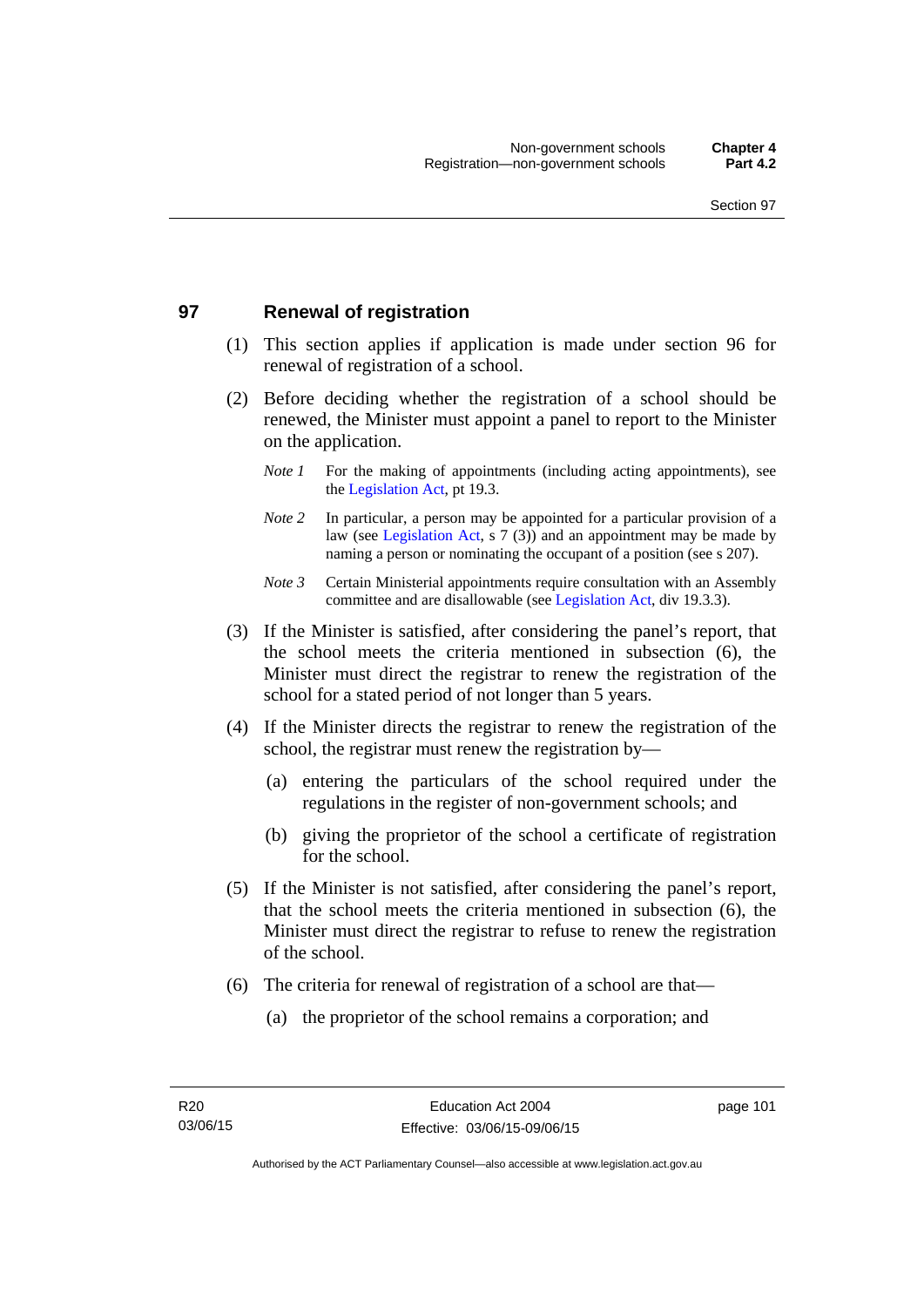- (b) the school has appropriate policies, facilities and equipment for—
	- (i) the curriculum offered by the school; and
	- (ii) the safety and welfare of its students; and
- (c) the curriculum (including the framework of the curriculum and the principles on which the curriculum is based) meets the curriculum requirements for students attending government schools; and
- (d) the nature and content of the education offered at the school are appropriate for the educational levels for which the school is provisionally registered or registered; and
- (e) the teaching staff are qualified to teach at the educational levels at which they are employed to teach; and
- (f) the school has satisfactory processes to monitor quality educational outcomes; and
- (g) the school is financially viable.

#### **98 Inspection of panel reports for school registration etc**

- (1) This section applies to a report to the Minister by a panel under any of the following provisions:
	- (a) section 86 (Provisional registration);
	- (b) section 88 (Registration);
	- (c) section 88B (Registration at additional campus);
	- (d) section 90 (Registration at additional educational levels);
	- (e) section 97 (Renewal of registration).
- (2) A person may, without charge, inspect a copy of the report during ordinary business hours at the office of the director-general.

R20 03/06/15

Authorised by the ACT Parliamentary Counsel—also accessible at www.legislation.act.gov.au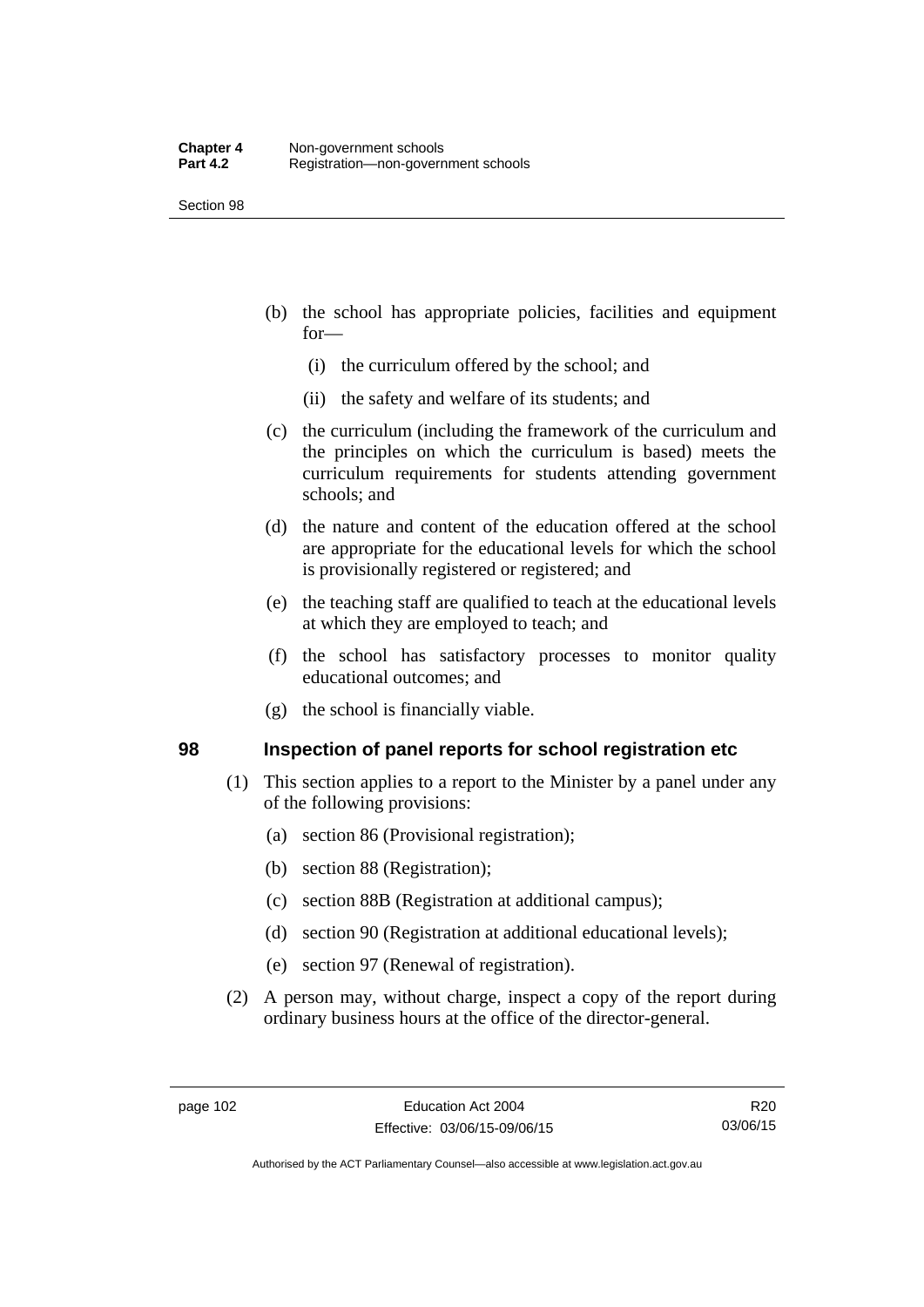(3) A person may, on payment of the reasonable copying costs, obtain a copy of all or part of the report.

Authorised by the ACT Parliamentary Counsel—also accessible at www.legislation.act.gov.au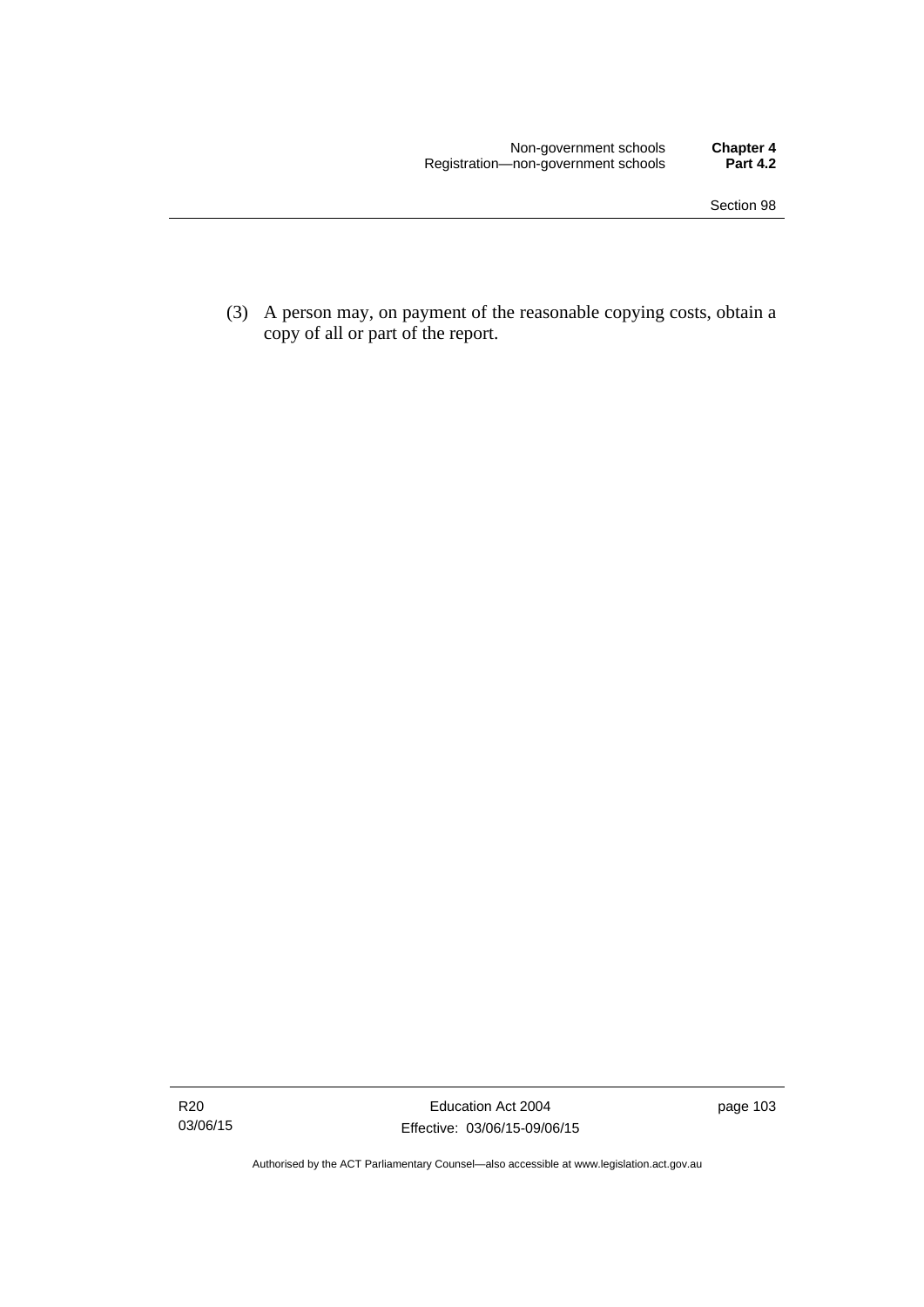# **Part 4.3 Attendance at non-government schools**

### **99 Keeping of register of enrolments and attendances for non-government schools**

 (1) The principal of a non-government school, or the person giving an approved educational course (non-government), commits an offence if the principal or person fails to keep a register of enrolments and attendances

Maximum penalty: 10 penalty units.

(2) An offence against this section is a strict liability offence.

### **100 Keeping records of enrolment and attendances for nongovernment schools**

- (1) The principal of a non-government school, or the person giving an approved educational course (non-government), must ensure that the following information is entered in the register of enrolments and attendances:
	- (a) the full name of each student enrolled at the school or course;
	- (b) a record of the attendance or nonattendance of the student at the school or course on every day when the school or course is open for attendance.

Maximum penalty: 10 penalty units.

- (2) The principal of a non-government school, or the person giving an approved educational course (non-government), commits an offence if—
	- (a) the principal or person makes an entry in the register of enrolments and attendances; and
	- (b) the principal or person is reckless about whether the entry is correct.

R20 03/06/15

Authorised by the ACT Parliamentary Counsel—also accessible at www.legislation.act.gov.au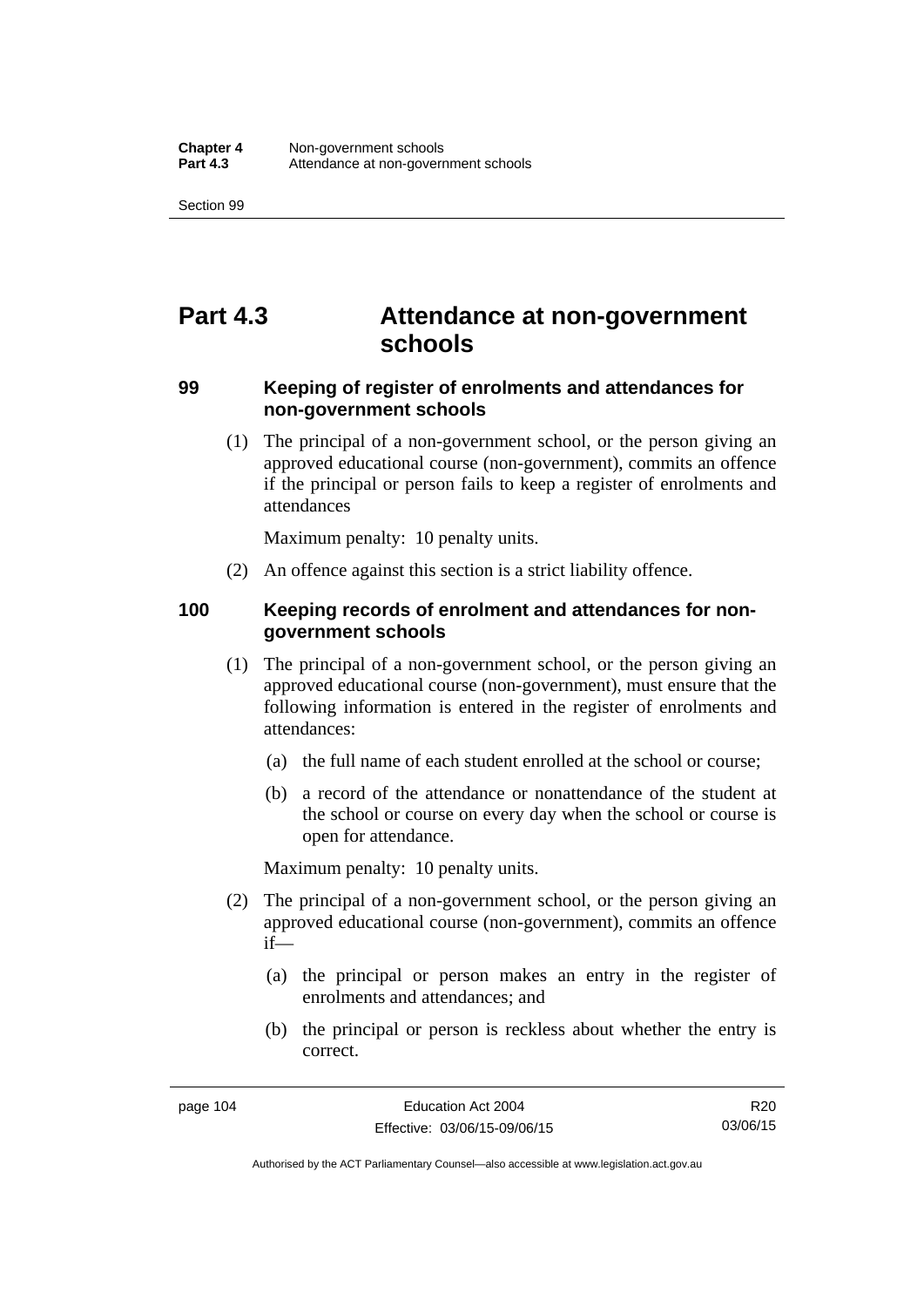Maximum penalty: 10 penalty units.

(3) An offence against subsection (1) is a strict liability offence.

#### **101 Inspection of register of enrolment and attendances for non-government schools**

- (1) The principal of a non-government school, or the person giving an approved educational course (non-government), commits an offence if—
	- (a) an authorised person (non-government) asks the principal or person to make the register of enrolments and attendances available to the authorised person; and
	- (b) the principal or person fails to make the register available as asked.

Maximum penalty: 10 penalty units.

- (2) The principal of a non-government school, or the person giving an approved educational course (non-government), commits an offence if—
	- (a) the director-general or an authorised person (non-government) asks the principal or the person to give the director-general or authorised person stated information about enrolments or attendances of students at the school or course during a stated period or at a stated time; and
	- (b) the principal or person fails to give the information in accordance with the request.

Maximum penalty: 50 penalty units.

- (3) An authorised person (non-government) may make copies of the register of enrolments and attendances or any part of the register.
- (4) The principal of a non-government school, or the person giving an approved educational course (non-government), must take

page 105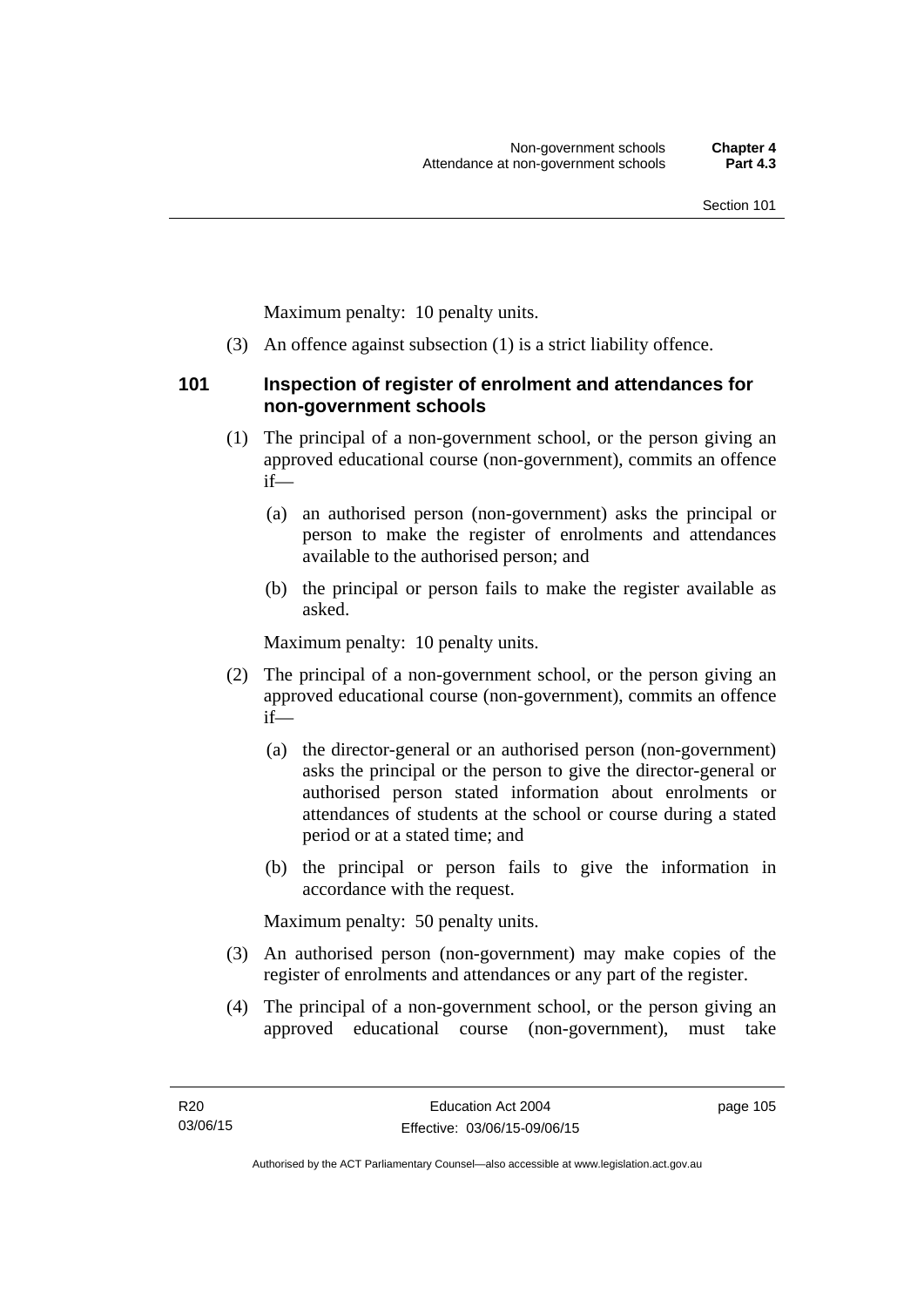reasonable steps to assist an authorised person (non-government) in exercising functions under this section.

(5) An offence against this section is a strict liability offence.

## **102 Procedures to encourage attendance at non-government schools**

- (1) The principal of a non-government school must set up procedures—
	- (a) to encourage students to attend school regularly; and
	- (b) to help parents to encourage their children to attend school regularly.
- (2) The principal must refer parents and children to support services that encourage children to attend school regularly when the procedures mentioned in subsection (1) are not successful.
- (3) If a student enrolled at a non-government school has not been attending school regularly, the principal of the school may, by written notice, require the student's parents and the student to meet with an authorised person (non-government) at a stated place and time.

## **103 Reporting to parents—non-government schools**

- (1) The principal of a non-government school must set up procedures for giving reports to the parents of a student enrolled at the school about the student's academic progress and social development at the school.
- (2) A report must be given to the student's parents at least twice a year.

#### **104 Suspension, transfer or exclusion of students—Catholic systemic schools**

- (1) This section applies if—
	- (a) a student attending a non-government school that is a Catholic systemic school—

R20 03/06/15

Authorised by the ACT Parliamentary Counsel—also accessible at www.legislation.act.gov.au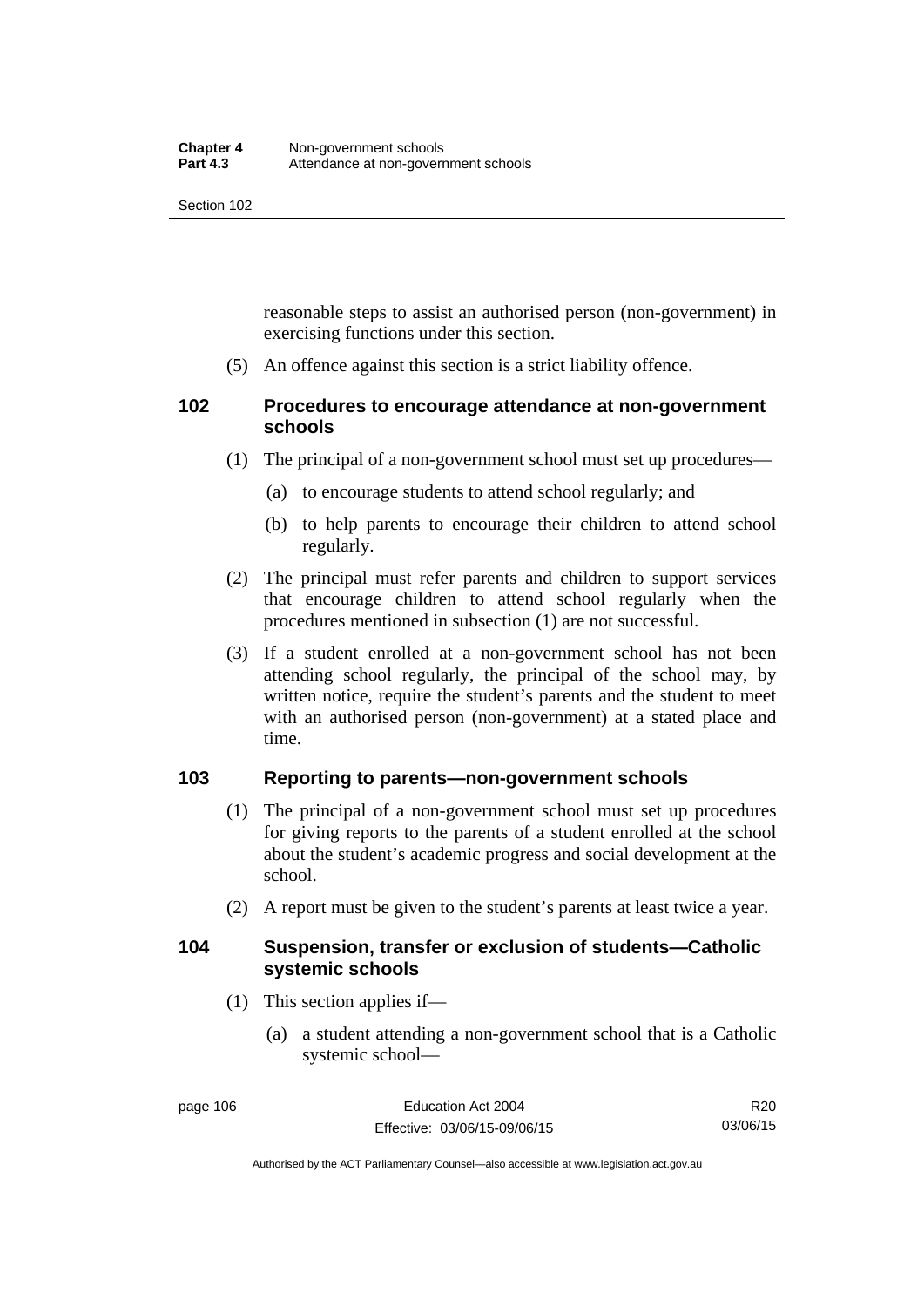- (i) is persistently and wilfully noncompliant; or
- (ii) threatens to be violent or is violent to another student attending the school, a member of the staff of the school or anyone else involved in the school's operation; or
- (iii) acts in a way that otherwise threatens the good order of the school or the safety or wellbeing of another student attending the school, a member of staff of the school or anyone else involved in the school's operation; or
- (iv) displays behaviour that is disruptive to the student's learning or that of other students; and
- (b) the principal of the school is satisfied that action should be taken under this section.
- (2) The principal may recommend to the director that the director—
	- (a) suspend the student from the school for a stated period of not longer than 20 days; or
	- (b) transfer the student to another Catholic systemic school; or
	- (c) exclude the student from all Catholic systemic schools.
- (3) After considering the principal's recommendation, the director may—
	- (a) give effect to the recommendation; or
	- (b) take any other action mentioned in subsection (2) that the director considers appropriate; or
	- (c) suspend the student for not longer than 20 days.
- (4) The director may exclude the student only if—
	- (a) the student's parents have been given an opportunity to be consulted, and told in writing, about the proposed exclusion of the student and the reasons for it; and

page 107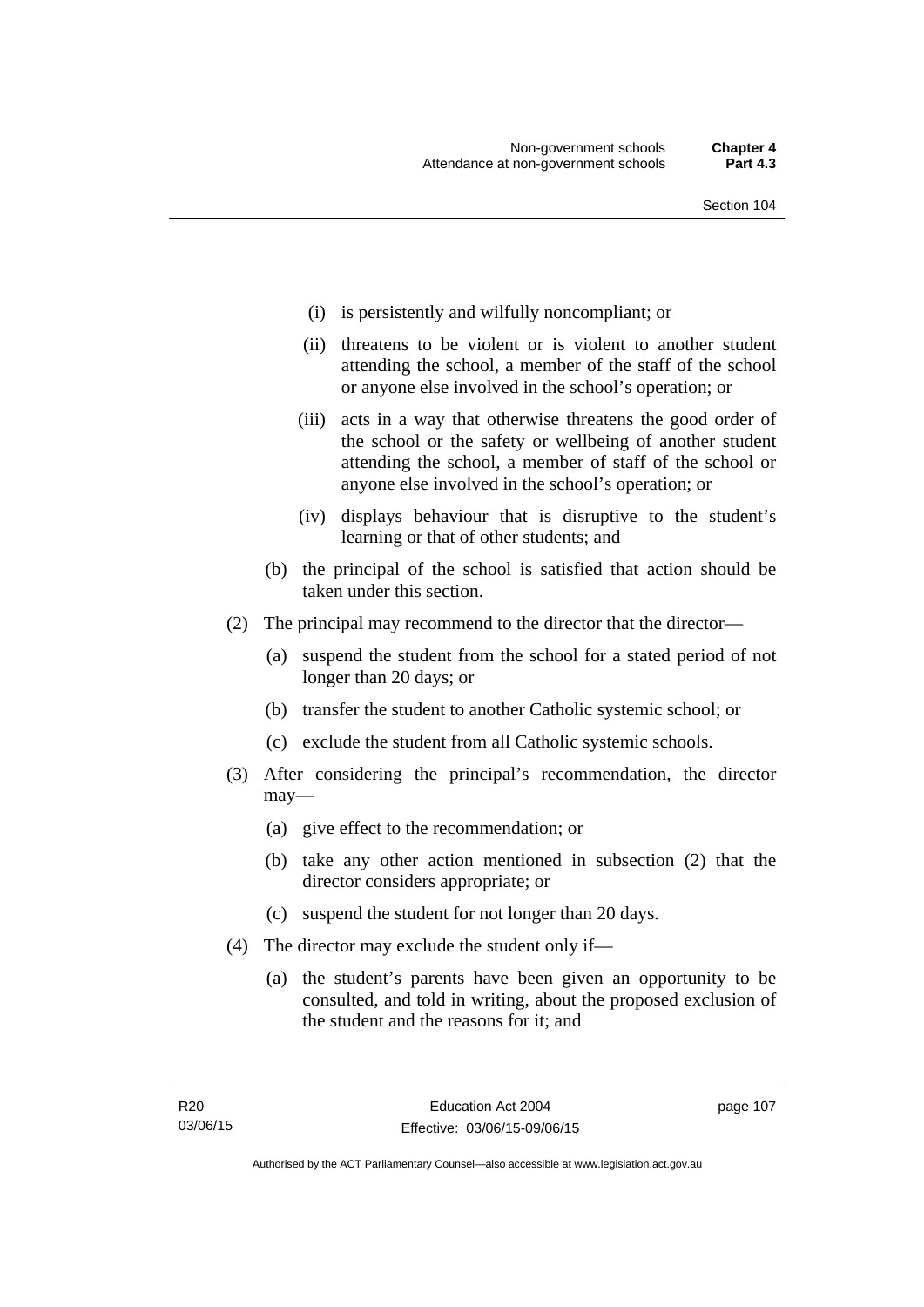- (b) the student has been given a reasonable opportunity to attend counselling, undertake relevant educational programs or receive other appropriate assistance; and
- (c) as far as the student's maturity and capacity for understanding allow, the participation of the student has been sought, and any views of the student considered, in deciding whether to exclude the student; and
- (d) the student has been given sufficient information about the decision-making process, in a language and way that the student can understand, to allow the student to take part in the process; and
- (e) the student has been offered information about alternatives for continuing the student's education after the exclusion.
- (5) The director may suspend or transfer the student only if—
	- (a) the student's parents have been given an opportunity to be consulted, and told in writing, about the proposed suspension or transfer of the student and the reasons for it; and
	- (b) as far as the student's maturity and capacity for understanding allow, the participation of the student has been sought, and any views of the student considered, in deciding whether to suspend or transfer the student; and
	- (c) the student has been given sufficient information about the decision-making process, in a language and way that the student can understand, to allow the student to take part in the process; and
	- (d) the student has been given a reasonable opportunity to continue the student's education during the suspension.
- (6) Despite subsection (5), the director may immediately suspend the student for not longer than 5 days if, in the director's opinion, the circumstances are of such urgency or seriousness to require the student's immediate suspension.

R20 03/06/15

Authorised by the ACT Parliamentary Counsel—also accessible at www.legislation.act.gov.au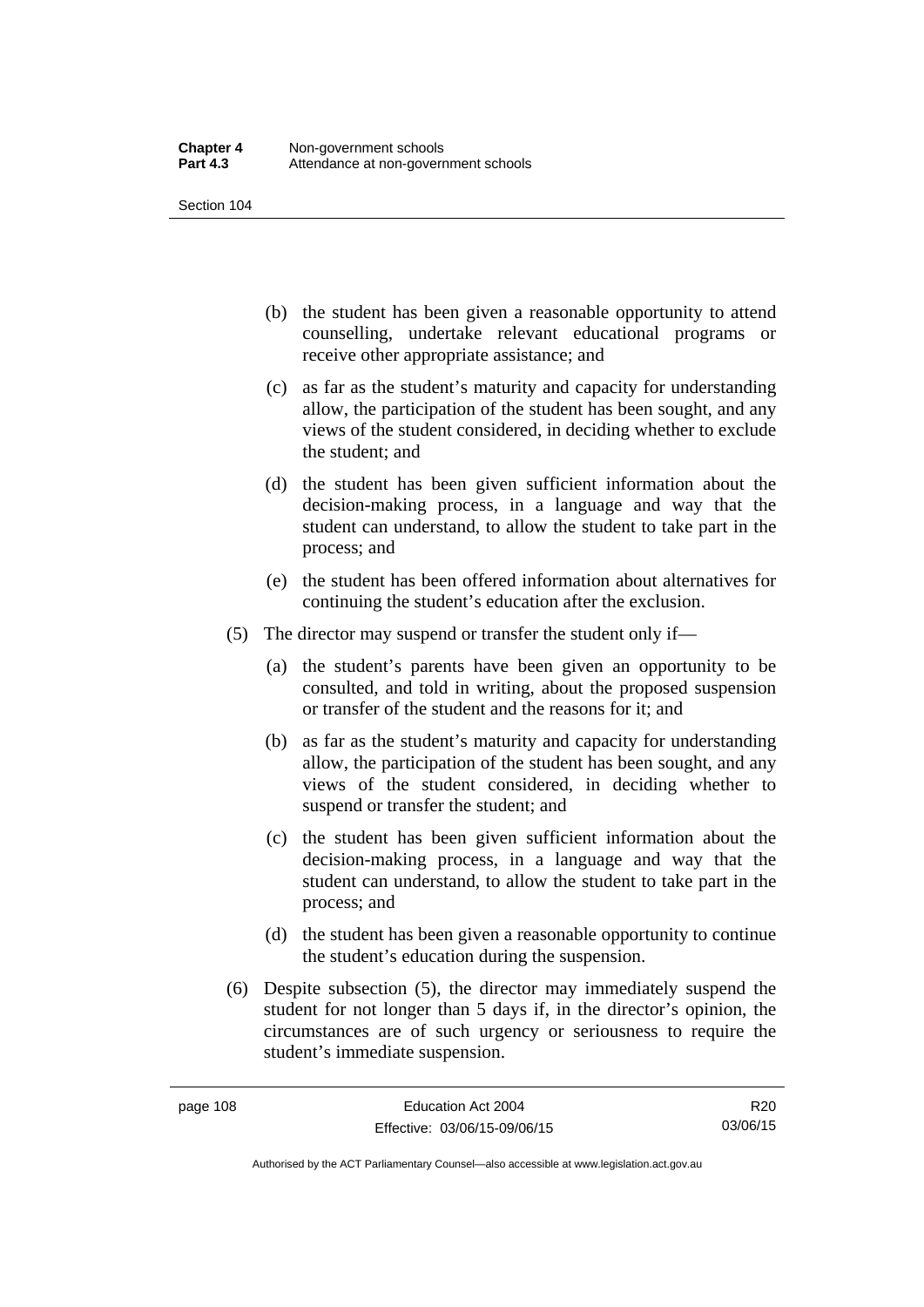- (7) However, before suspending the student under subsection (6), the director must comply with the requirements of subsection (5) (a) to (d) to the extent that it is practicable and appropriate to do so.
- (8) To remove any doubt, the director may suspend the student under subsection (6) while deciding what other action (if any) should be taken in relation to the student under this section.
- (9) If the student is suspended for 7 or more school days in a school term (whether or not consecutive school days), the director must ensure that the student is given a reasonable opportunity to attend appropriate counselling.
- (10) The director may delegate the director's power to suspend a student from a school for not longer than 15 days to the principal of the school.

*Note* For the making of delegations and the exercise of delegated functions, see [Legislation Act](http://www.legislation.act.gov.au/a/2001-14), pt 19.4.

- (11) If the director excludes a student from all Catholic systemic schools, the director must give the registrar written notice of the exclusion.
- (12) In this section:

*director* means the person occupying the position prescribed under the regulations.

### **105 Suspension or exclusion of students—other nongovernment schools**

- (1) This section applies if—
	- (a) a student attending a non-government school (other than a Catholic systemic school)—
		- (i) is persistently and wilfully noncompliant; or
		- (ii) threatens to be violent or is violent to another student attending the school, a member of the staff of the school or anyone else involved in the school's operation; or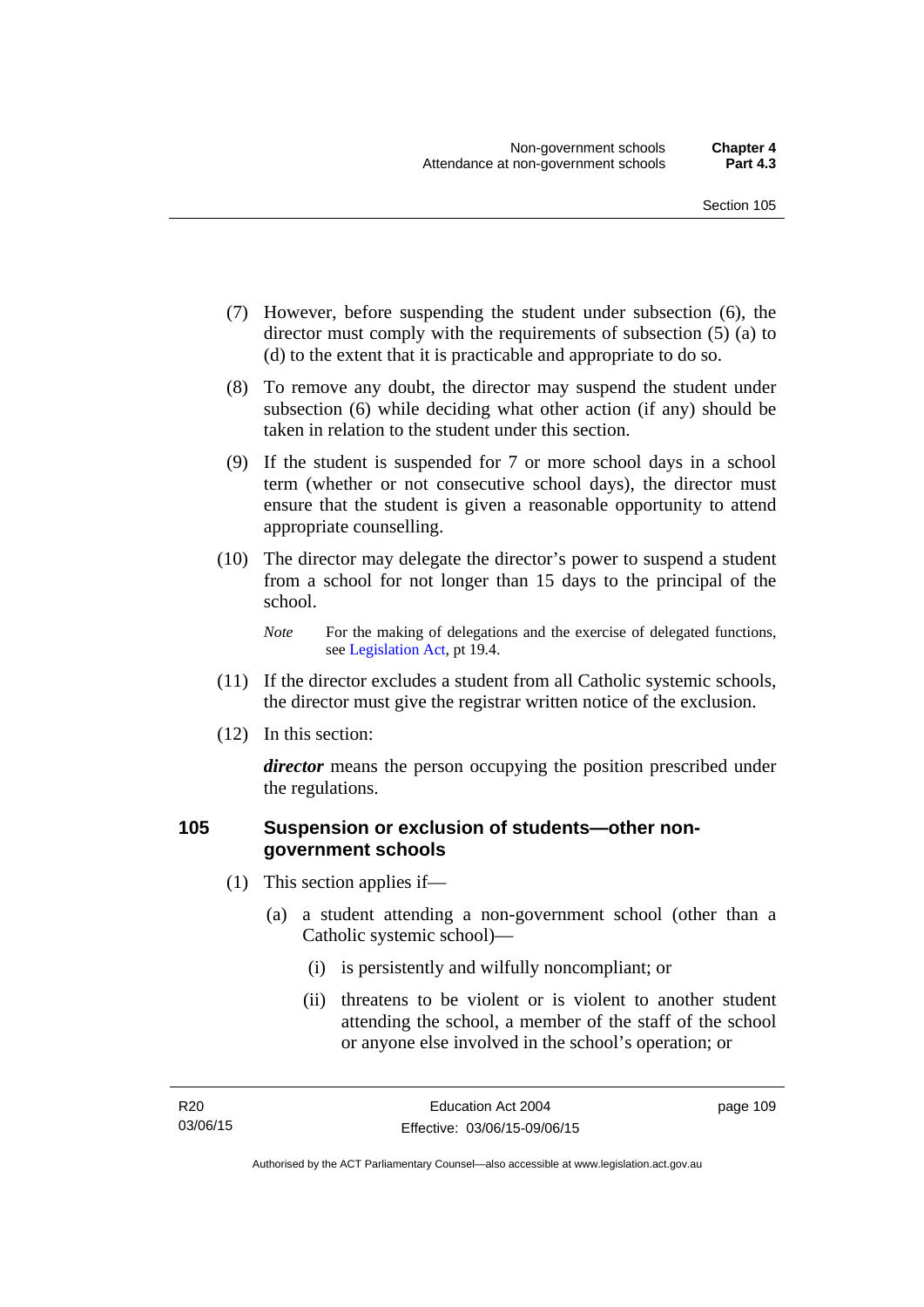- (iii) acts in a way that otherwise threatens the good order of the school or the safety or wellbeing of another student attending the school, a member of staff of the school or anyone else involved in the school's operation; or
- (iv) displays behaviour that is disruptive to the student's learning or that of other students; and
- (b) the principal of the school is satisfied that action should be taken under this section.
- (2) The principal may—
	- (a) suspend the student from the school for a stated period of not longer than 20 days; or
	- (b) exclude the student from the school.
- (3) The principal may exclude the student only if—
	- (a) the student's parents have been given an opportunity to be consulted, and told in writing, about the proposed exclusion of the student and the reasons for it; and
	- (b) the student has been given a reasonable opportunity to attend counselling, undertake relevant educational programs or receive other appropriate assistance; and
	- (c) as far as the student's maturity and capacity for understanding allow, the participation of the student has been sought, and any views of the student considered, in deciding whether to exclude the student; and
	- (d) the student has been given sufficient information about the decision-making process, in a language and way that the student can understand, to allow the student to take part in the process; and
	- (e) the student has been offered information about alternatives for continuing the student's education after the exclusion.

R20 03/06/15

Authorised by the ACT Parliamentary Counsel—also accessible at www.legislation.act.gov.au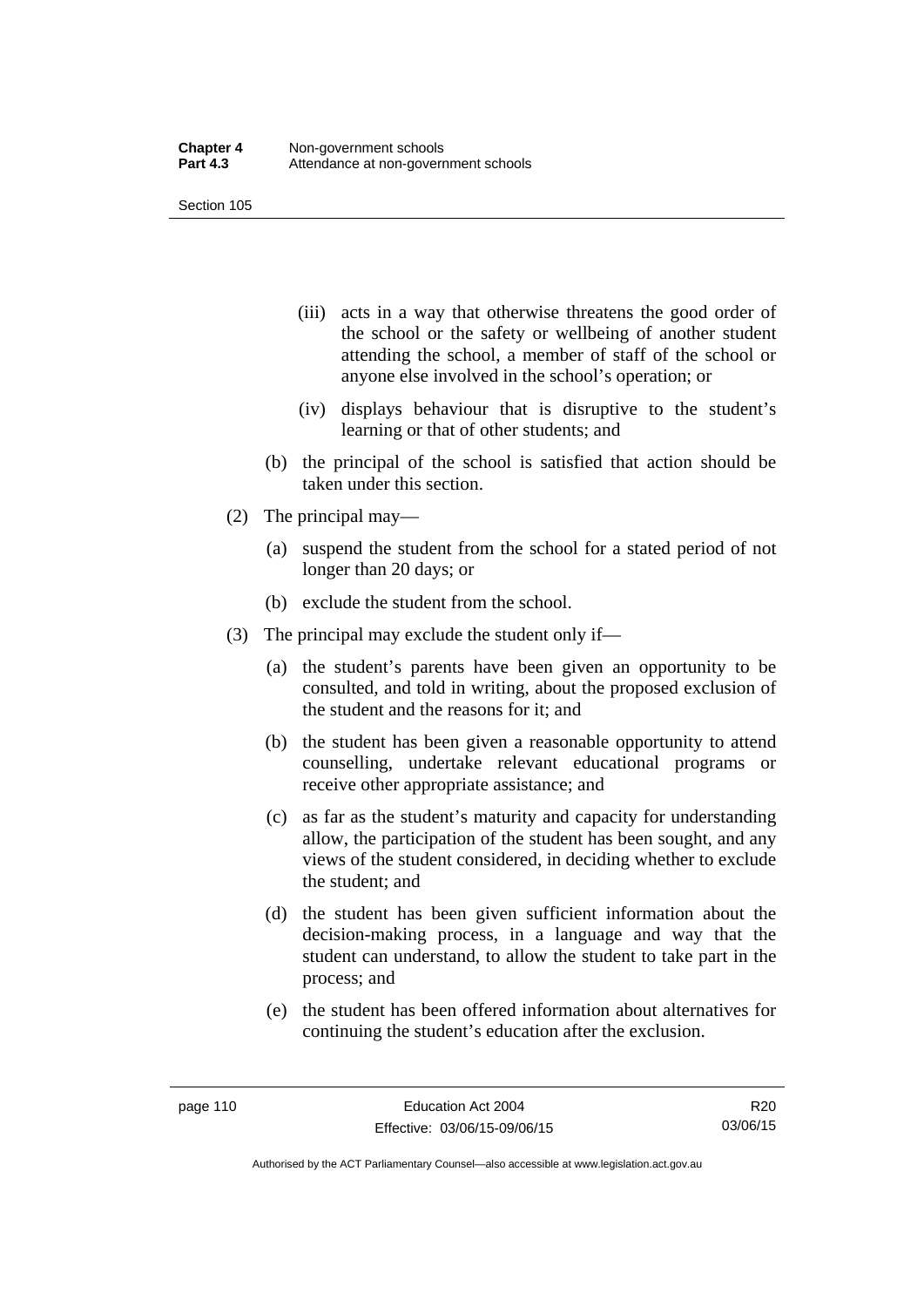- (4) The principal may suspend the student only if—
	- (a) the student's parents have been given an opportunity to be consulted, and told in writing, about the proposed suspension of the student and the reasons for it; and
	- (b) as far as the student's maturity and capacity for understanding allow, the participation of the student has been sought, and any views of the student considered, in deciding whether to suspend the student; and
	- (c) the student has been given sufficient information about the decision-making process, in a language and way that the student can understand, to allow the student to take part in the process; and
	- (d) the student has been given a reasonable opportunity to continue the student's education during the suspension.
- (5) Despite subsection (4), the principal may immediately suspend a student for not longer than 5 days if, in the principal's opinion, the circumstances are of such urgency or seriousness to require the student's immediate suspension.
- (6) However, before suspending a student under subsection (5), the principal must comply with the requirements of subsection (4) (a) to (d) to the extent that it is practicable and appropriate to do so.
- (7) To remove any doubt, the principal may suspend the student under subsection (5) while deciding what other action (if any) should be taken in relation to the student under this section.
- (8) If the student is suspended for 7 or more school days in a school term (whether or not consecutive school days), the principal must ensure that the student is given a reasonable opportunity to attend appropriate counselling.
- (9) If the principal of the school excludes a student from the school, the principal must give the registrar written notice of the exclusion.

page 111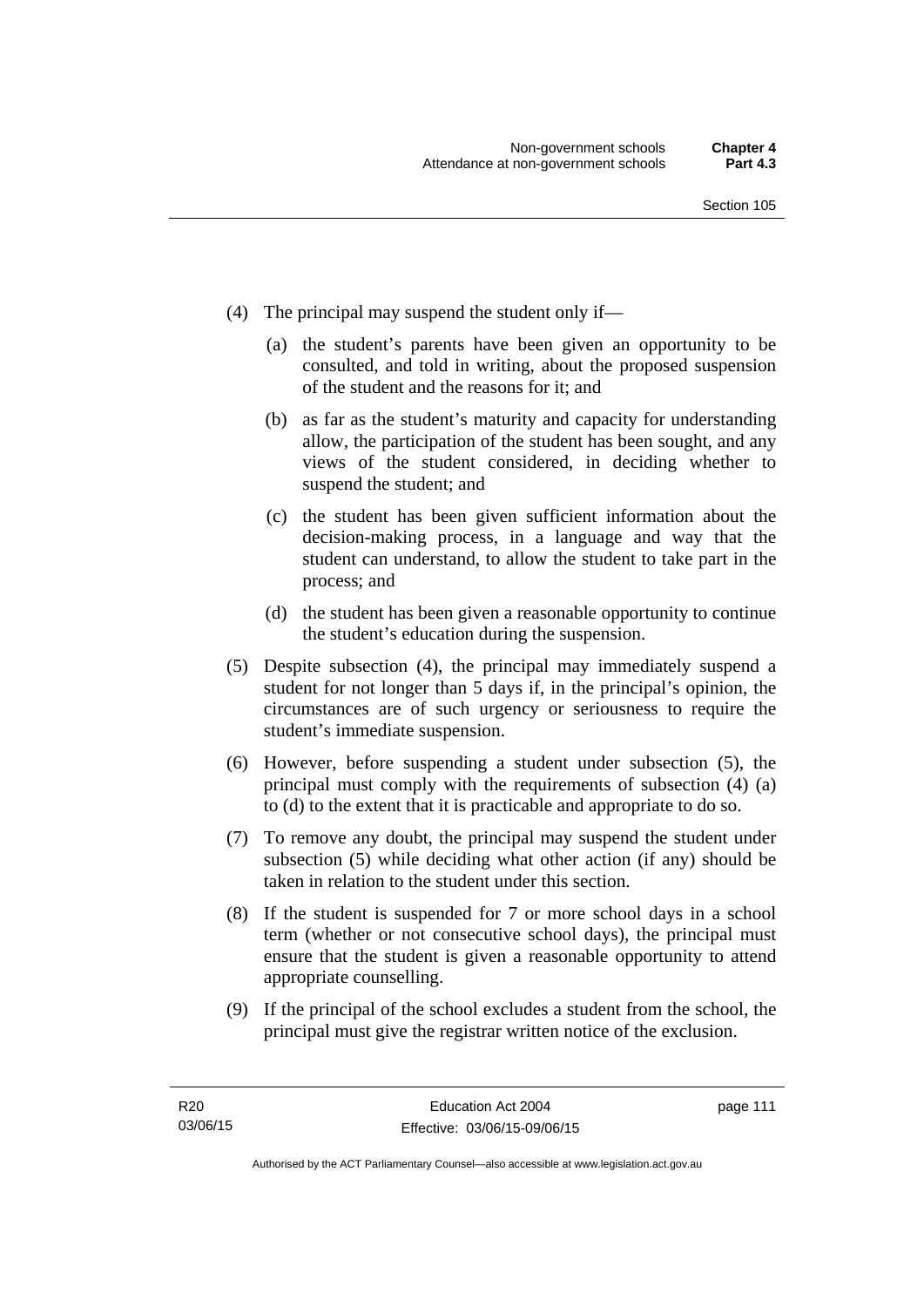# **Part 4.4 Non-government Schools Education Council**

## **Division 4.4.1 Establishment and membership**

#### **106 Establishment of council (non-government)**

The Non-government Schools Education Council (in this part called the *council*) is established.

#### **107 Functions of council (non-government)**

The functions of the council are—

- (a) to advise the Minister on any aspect of non-government schooling; and
- (b) when asked by the Minister under this paragraph, to inquire into and give advice to the Minister on any aspect of nongovernment schooling; and
- (c) to meet with the Government Schools Education Council to discuss matters of mutual interest; and
- (d) to exercise any other function given to the council under this Act or any other Territory law.
- *Note* The Minister must present a copy of any advice given under s 107 (a) or (b) to the Legislative Assembly (see s 118A).

#### **108 Membership of council (non-government)**

The council consists of the members appointed under section 109.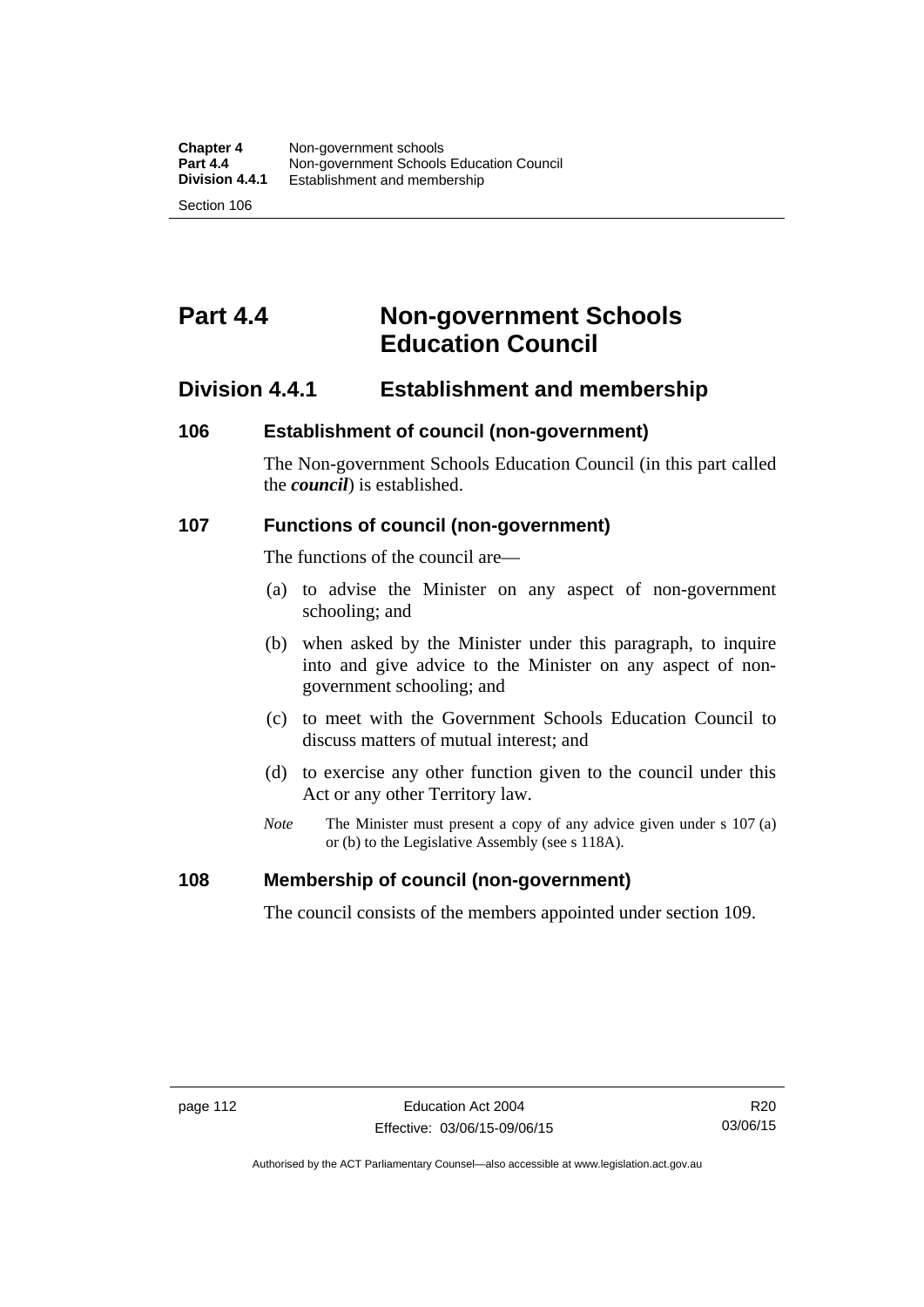## **109 Members of council (non-government)**

- (1) The Minister must appoint the following members of the council:
	- (a) a chairperson;
	- (b) 4 people who, in the Minister's opinion, represent the views of the general community (the *community members*);
	- (c) 6 people who, in the Minister's opinion, represent the views of non-government school education (the *education members*).
	- *Note 1* For the making of appointments (including acting appointments), see the [Legislation Act,](http://www.legislation.act.gov.au/a/2001-14) pt 19.3.
	- *Note 2* In particular, a person may be appointed for a particular provision of a law (see [Legislation Act,](http://www.legislation.act.gov.au/a/2001-14) s 7 (3)) and an appointment may be made by naming a person or nominating the occupant of a position (see s 207).
	- *Note 3* Certain Ministerial appointments require consultation with an Assembly committee and are disallowable (see [Legislation Act](http://www.legislation.act.gov.au/a/2001-14), div 19.3.3).
- (2) For subsection  $(1)$  (c), the Minister must appoint—
	- (a) 3 education members chosen from nominations of organisations representing Catholic schools; and
	- (b) 1 education member chosen from nominations of organisations representing non-Catholic independent schools; and
	- (c) 1 education member chosen from nominations of the nongovernment school union; and
	- (d) 1 education member chosen from nominations of organisations representing parent associations of non-government schools.

#### **110 Deputy chairperson of council (non-government)**

- (1) The members of the council must, whenever necessary, elect another member to be deputy chairperson.
- (2) The council must tell the Minister of the election of the member as deputy chairperson.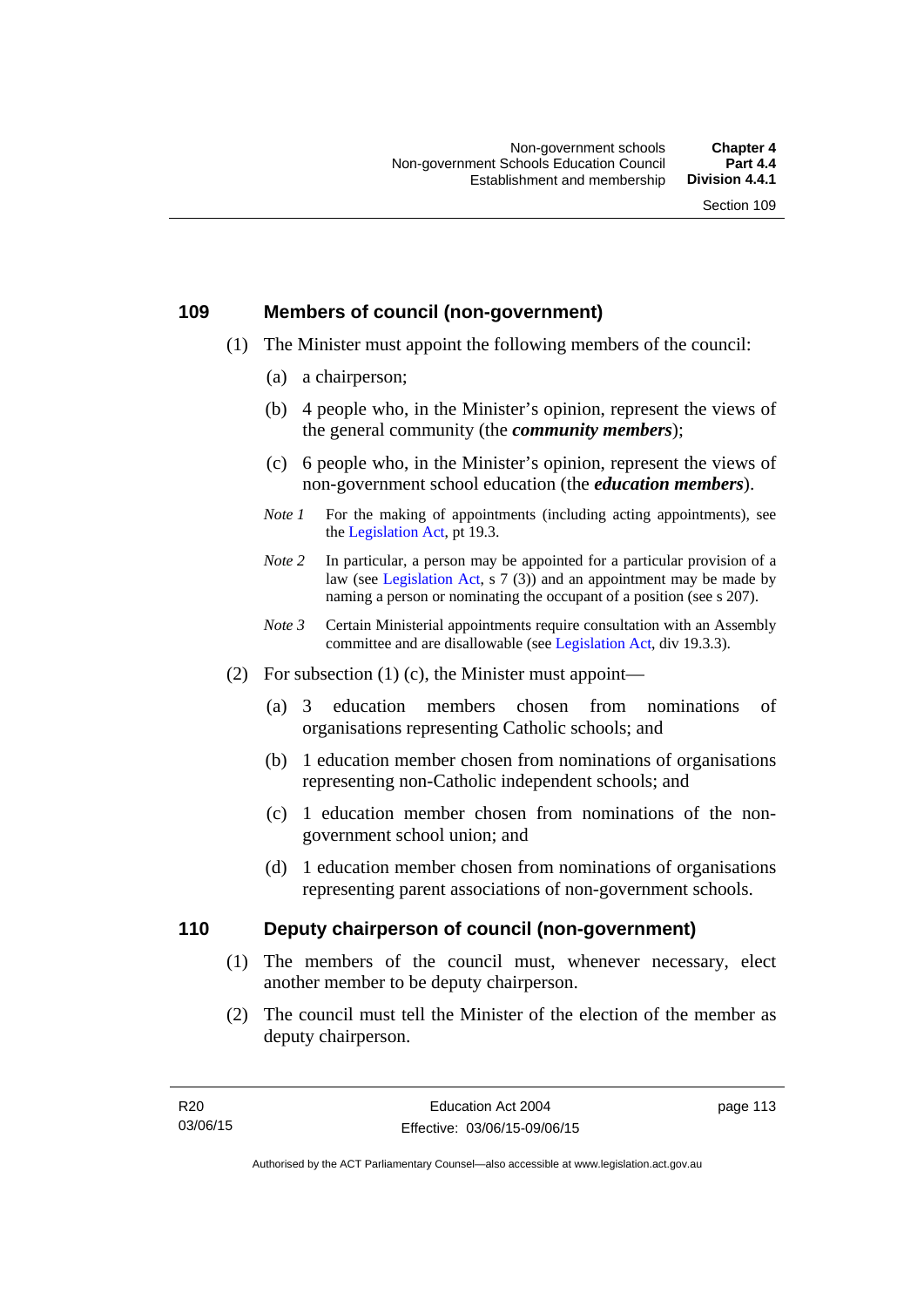## **111 Term of appointment to council (non-government)**

- (1) A member of the council is to be appointed for a term not longer than 3 years.
- (2) The instrument appointing, or evidencing the appointment of, a member of the council must state whether the person is appointed as chairperson or a community or education member.
	- *Note* A person may be reappointed to a position if the person is eligible to be appointed to the position (see [Legislation Act](http://www.legislation.act.gov.au/a/2001-14), s 208 and dict, pt 1, def *appoint*).

#### **112 Ending of appointment to council (non-government)**

- (1) The Minister may end the appointment of a member of the council—
	- (a) for misbehaviour; or
	- (b) for contravening section 117 (Disclosure of interests by members of council (non-government)).
- (2) The Minister may also end the appointment of an education member if satisfied that the person no longer represents the views of the organisation from which the person was chosen.
	- *Note* A person's appointment also ends if the person resigns (see Legislation [Act](http://www.legislation.act.gov.au/a/2001-14) s 210).

## **113 Conditions of appointment generally of council (nongovernment) members**

A member of the council holds the position on the conditions not provided by this Act or another Territory law that are decided by the Minister.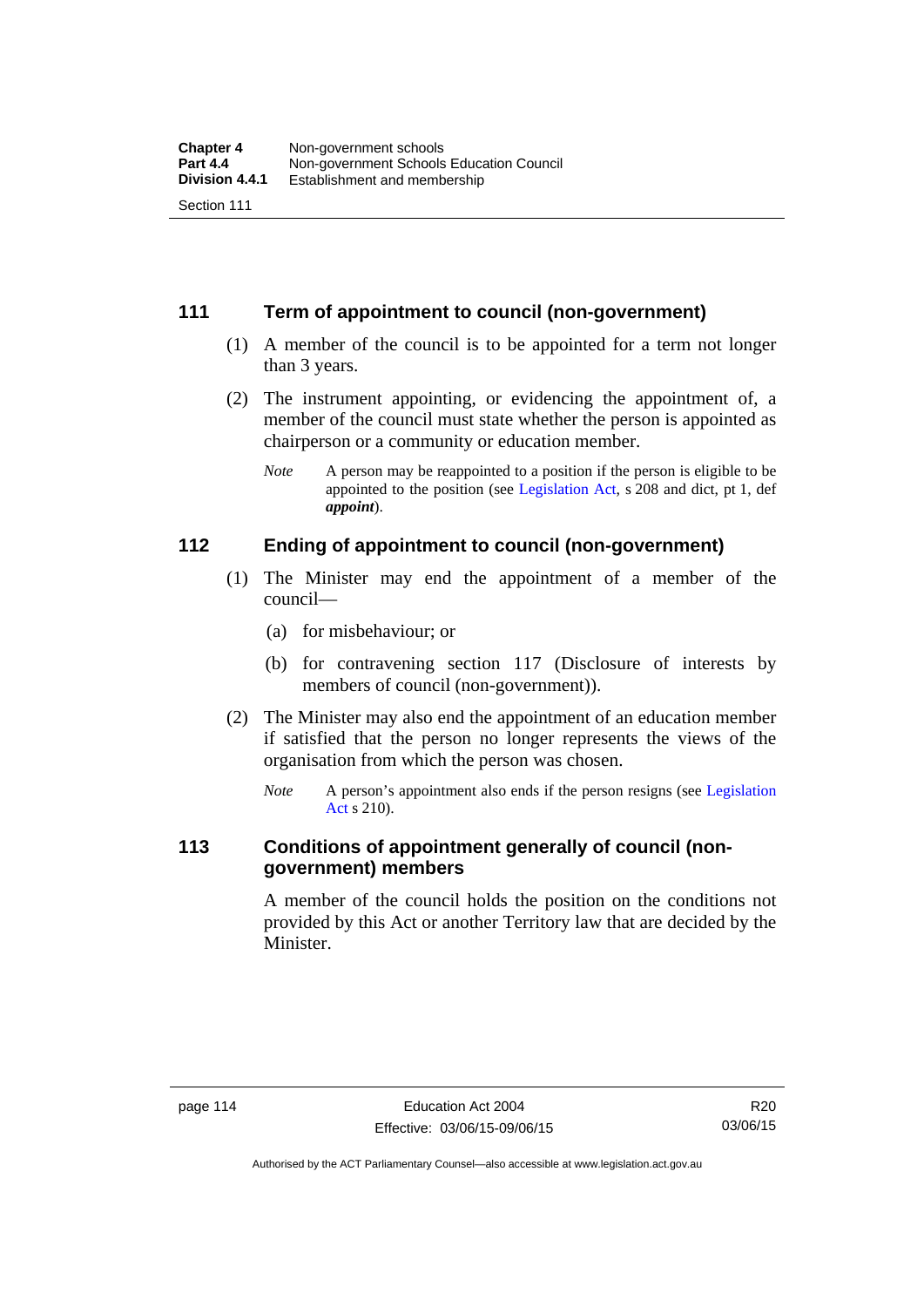## **114 Arrangements for staff**

- (1) The council (non-government) may arrange with the director-general to use public servants in the administrative unit under the director-general's control.
	- *Note* The director-general means the director-general of the administrative unit responsible for this section (see [Legislation Act](http://www.legislation.act.gov.au/a/2001-14), s 163 (References to a director-general or the director-general)). Administrative units are established under the administrative arrangements (see *[Public Sector](http://www.legislation.act.gov.au/a/1994-37)  [Management Act 1994](http://www.legislation.act.gov.au/a/1994-37)*, s 13).
- (2) The *[Public Sector Management Act 1994](http://www.legislation.act.gov.au/a/1994-37)* applies to the management by the council (non-government) of public servants the subject of an arrangement under subsection (1).

## **Division 4.4.2 Proceedings of council (nongovernment)**

## **115 Time and place of meetings of council (non-government)**

- (1) The council meets at the times and places it decides.
- (2) However, the council must meet at least twice a year.

## **116 Proceedings of council (non-government)**

- (1) The council must keep minutes of its meetings.
- (2) The council may conduct its proceedings (including its meetings) as it considers appropriate.

## **117 Disclosure of interests by members of council (nongovernment)**

- (1) This section applies to a member of the council if—
	- (a) the member has a direct or indirect financial interest in an issue being considered, or about to be considered, by the council; and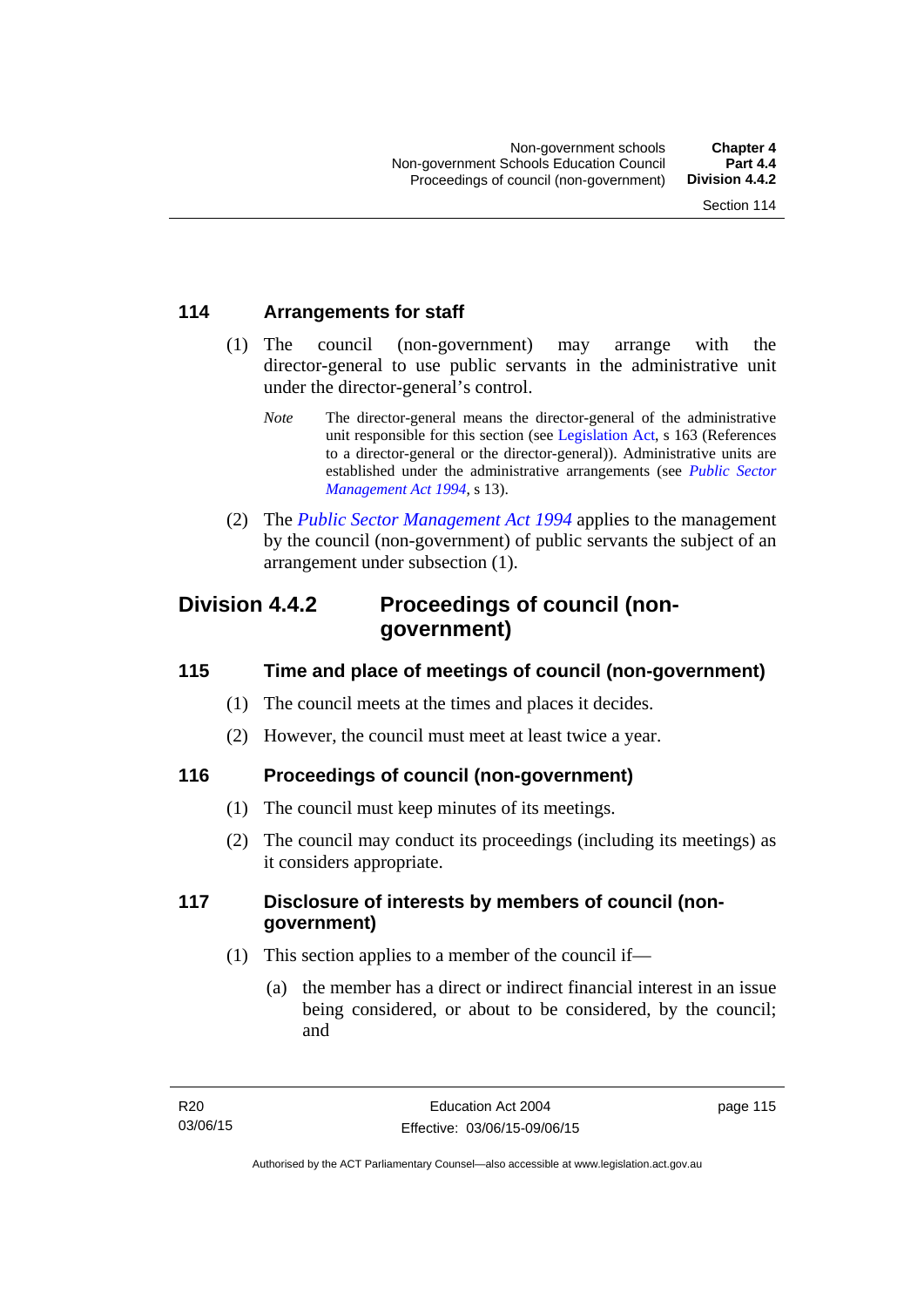- (b) the interest could conflict with the proper exercise of the member's functions in relation to the council's consideration of the issue.
- (2) As soon as practicable after the relevant facts come to the member's knowledge, the member must disclose the nature of the interest to a meeting of the council.
- (3) The disclosure must be recorded in the council's minutes and, unless the council otherwise decides, the member (the *first member*) must not—
	- (a) be present when the council considers the issue; or
	- (b) take part in a decision of the council on the issue.
- (4) Any other member who also has a direct or indirect financial interest in the issue must not—
	- (a) be present when the council is considering its decision under subsection (3) in relation to the first member; or
	- (b) take part in making the decision.
- (5) Within 14 days after the end of each financial year, the chairperson of the council must give the Minister a statement of any disclosure of interest made under this section during the financial year.

## **Division 4.4.3 Other provisions relating to council (non-government)**

## **118 Minister to seek advice**

- (1) Before deciding the budget priorities for non-government schools each year, the Minister must ask for, and consider the advice of, the Non-government Schools Education Council.
- (2) This section does not limit the matters that the Minister may take into account in deciding the budget priorities for non-government schools.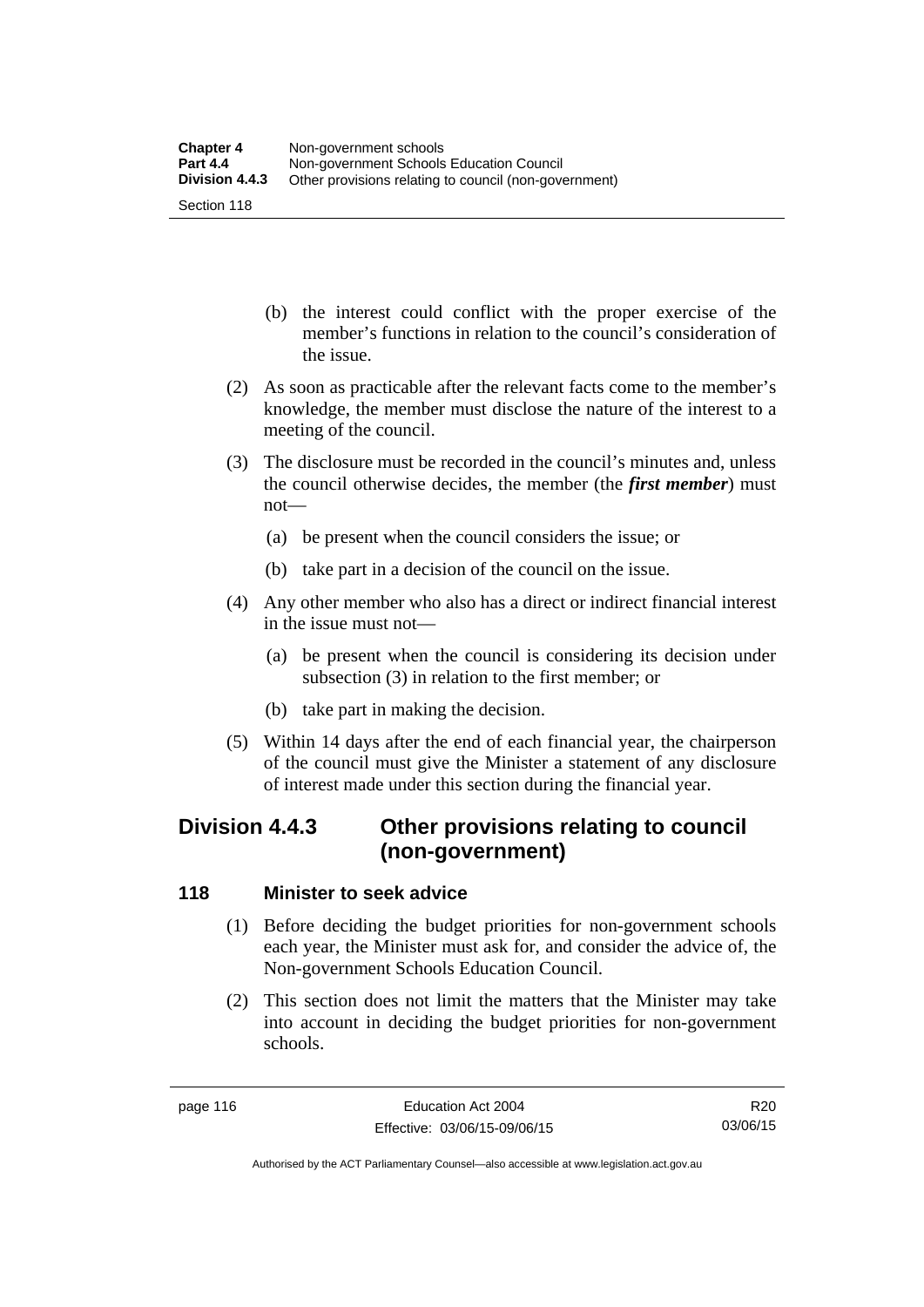## **118A Minister to present advice of council (non-government)**

The Minister must present a copy of advice given to the Minister under section 107 (a) or (b) (Functions of council (nongovernment)) to the Legislative Assembly within 6 sitting days after the day it is given to the Minister.

Authorised by the ACT Parliamentary Counsel—also accessible at www.legislation.act.gov.au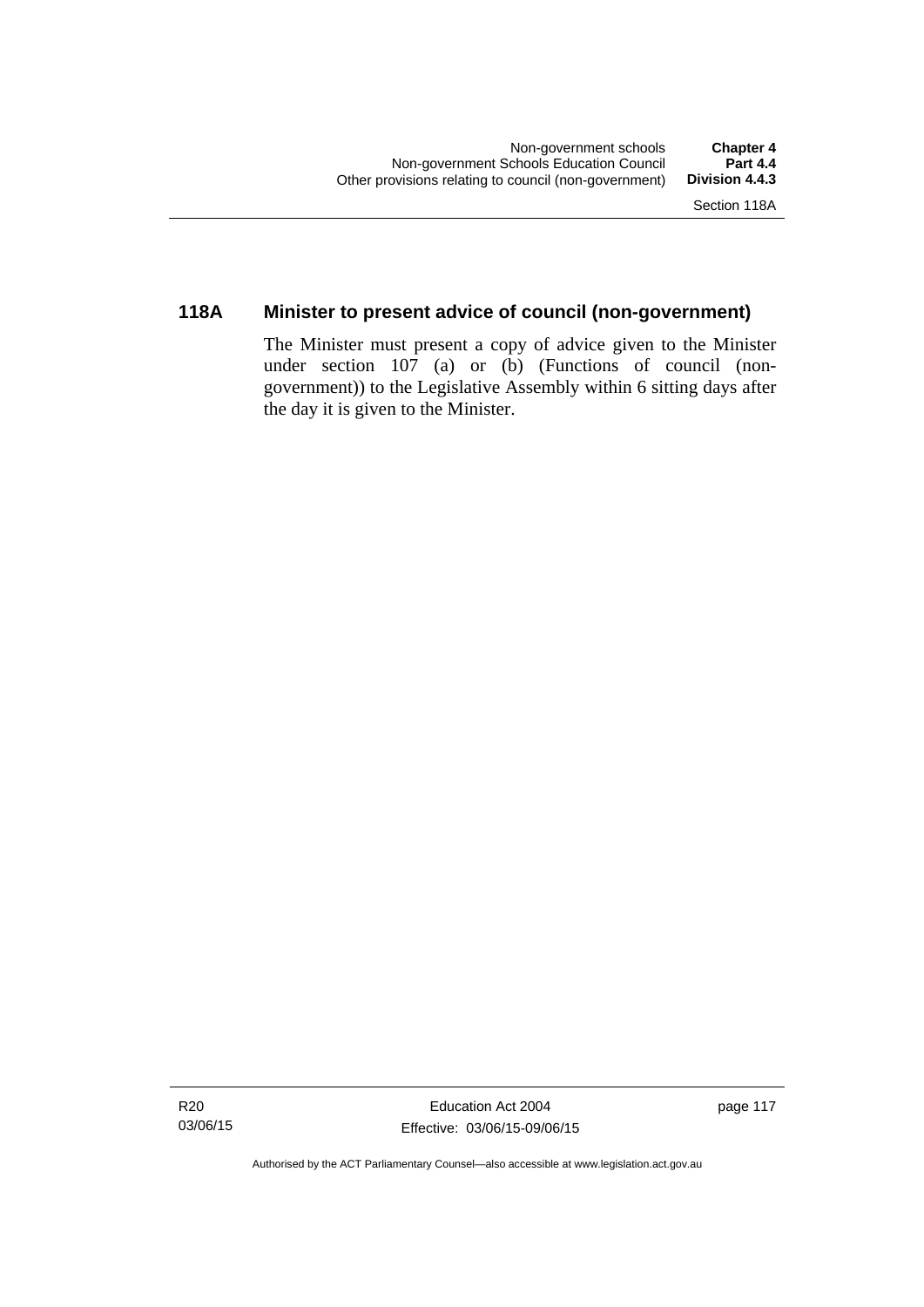**Part 4.5 Other provisions** 

## **Division 4.5.1 Authorised persons (nongovernment)**

### **119 Appointment of authorised persons (non-government)**

- (1) The director-general may appoint a person to be an authorised person (non-government) for this chapter or a provision of this chapter.
	- *Note 1* For the making of appointments (including acting appointments), see the [Legislation Act,](http://www.legislation.act.gov.au/a/2001-14) pt 19.3.
	- *Note 2* In particular, a person may be appointed for a particular provision of a law (see [Legislation Act,](http://www.legislation.act.gov.au/a/2001-14) s 7 (3)) and an appointment may be made by naming a person or nominating the occupant of a position (see s 207).
- (2) The regulations may prescribe a person to be an authorised person (non-government) for this chapter or a provision of this chapter.
- (3) A person may be appointed as an authorised person (nongovernment) under subsection (1) only if—
	- (a) the person is an Australian citizen or a permanent resident of Australia; and
	- (b) the director-general is satisfied that the person is a suitable person to be appointed, having regard in particular to—
		- (i) whether the person has any criminal convictions; and
		- (ii) the person's employment record; and
	- (c) the person has satisfactorily completed adequate training to exercise the powers of an authorised person (non-government) proposed to be given to the person.
- (4) To remove any doubt, a person may be both an authorised person (government) and an authorised person (non-government).

Authorised by the ACT Parliamentary Counsel—also accessible at www.legislation.act.gov.au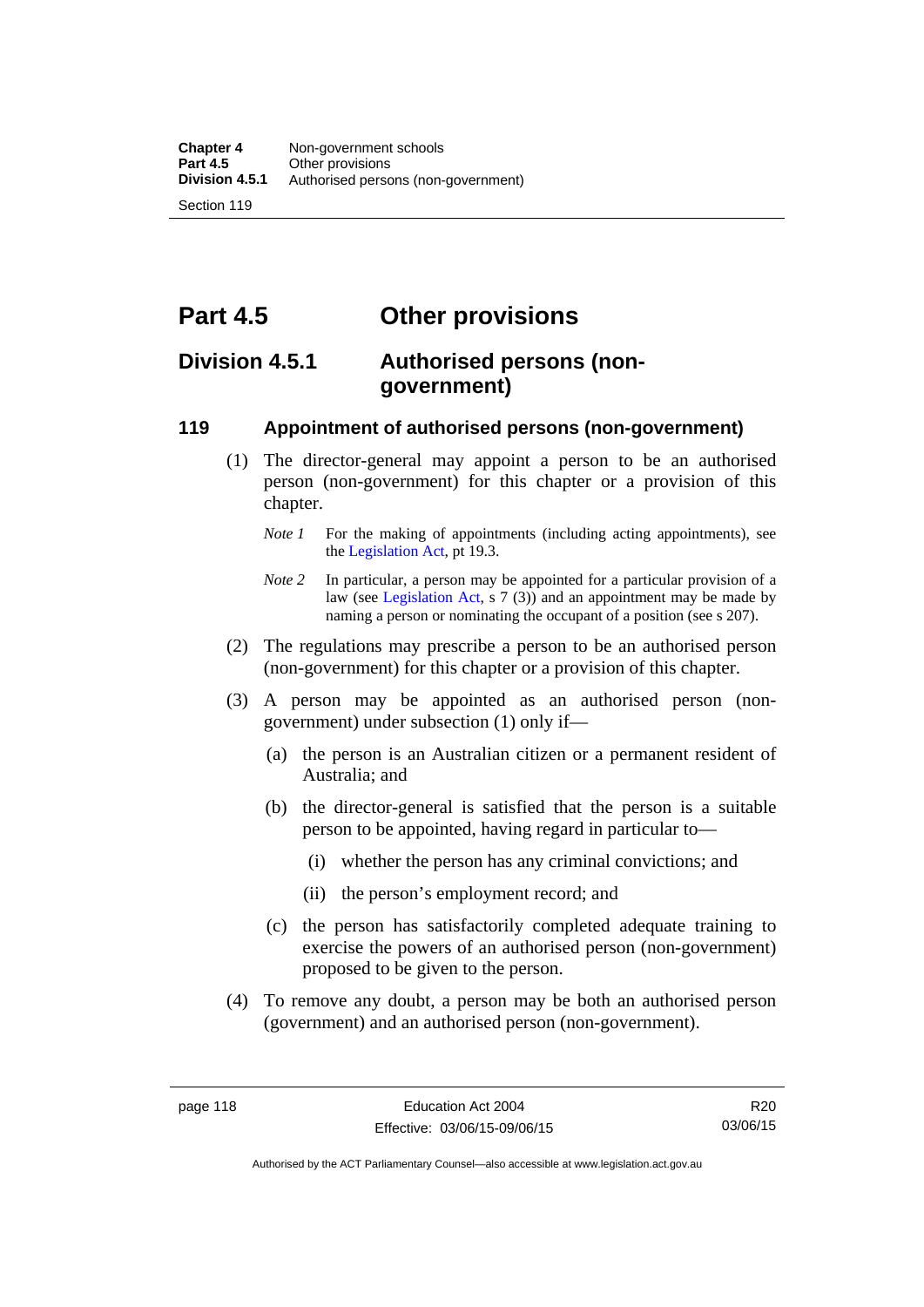## **120 Identity cards for authorised persons (non-government)**

- (1) The director-general must give an authorised person (nongovernment) an identity card that states the person is an authorised person (non-government) for this chapter, or stated provisions of this chapter, and shows—
	- (a) a recent photograph of the person; and
	- (b) the name of the person; and
	- (c) the date of issue of the card; and
	- (d) an expiry date for the card; and
	- (e) anything else prescribed under the regulations.
- (2) A person who ceases to be an authorised person (non-government) must return his or her identity card to the director-general as soon as practicable, but within 21 days after the day the person ceases to be an authorised person.

Maximum penalty: 1 penalty unit.

(3) An offence against subsection (2) is a strict liability offence.

## **Division 4.5.2 Inspection powers for non-government schools**

## **121 Power not to be exercised before identity card shown etc**

- (1) An authorised person (non-government) may exercise a power under this chapter in relation to a person only if the authorised person first shows the person his or her identity card.
- (2) An authorised person (non-government) may not remain in a nongovernment school entered under this division if, when asked by the principal, the authorised person does not show his or her identity card.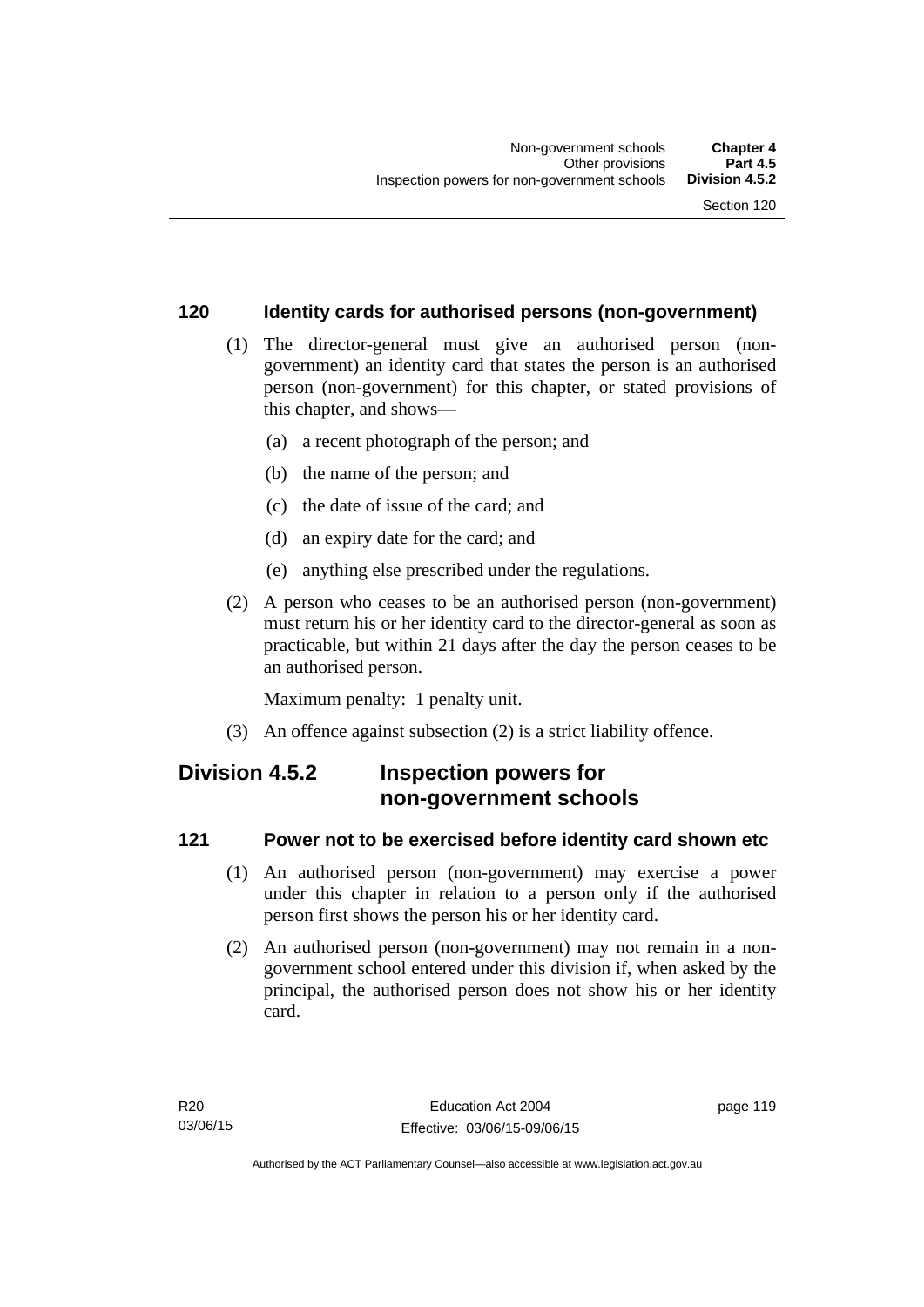## **122 Entry to non-government schools for inspections**

To find out whether this Act is being complied with, an authorised person (non-government) may enter a non-government school at any time when it is being used as a school under this Act.

#### **123 Entry to non-government schools with consent**

- (1) An authorised person (non-government) may enter a nongovernment school at any other time if the principal of the school consents to the entry.
- (2) An authorised person (non-government) may, without the principal's consent, enter the non-government school to ask for consent to enter the school.

#### **124 Consent to entry**

- (1) This section applies if an authorised person (non-government) intends to ask the principal of a non-government school to consent to the authorised person entering the school.
- (2) Before asking for the consent, the authorised person (nongovernment) must tell the principal—
	- (a) the reason for the entry; and
	- (b) that the principal is not required to consent.
- (3) If the consent is given, the authorised person (non-government) must ask the principal to sign an acknowledgment of the consent.
- (4) The acknowledgment must state that—
	- (a) the principal was told—
		- (i) the reason for the entry; and
		- (ii) that the principal is not required to consent; and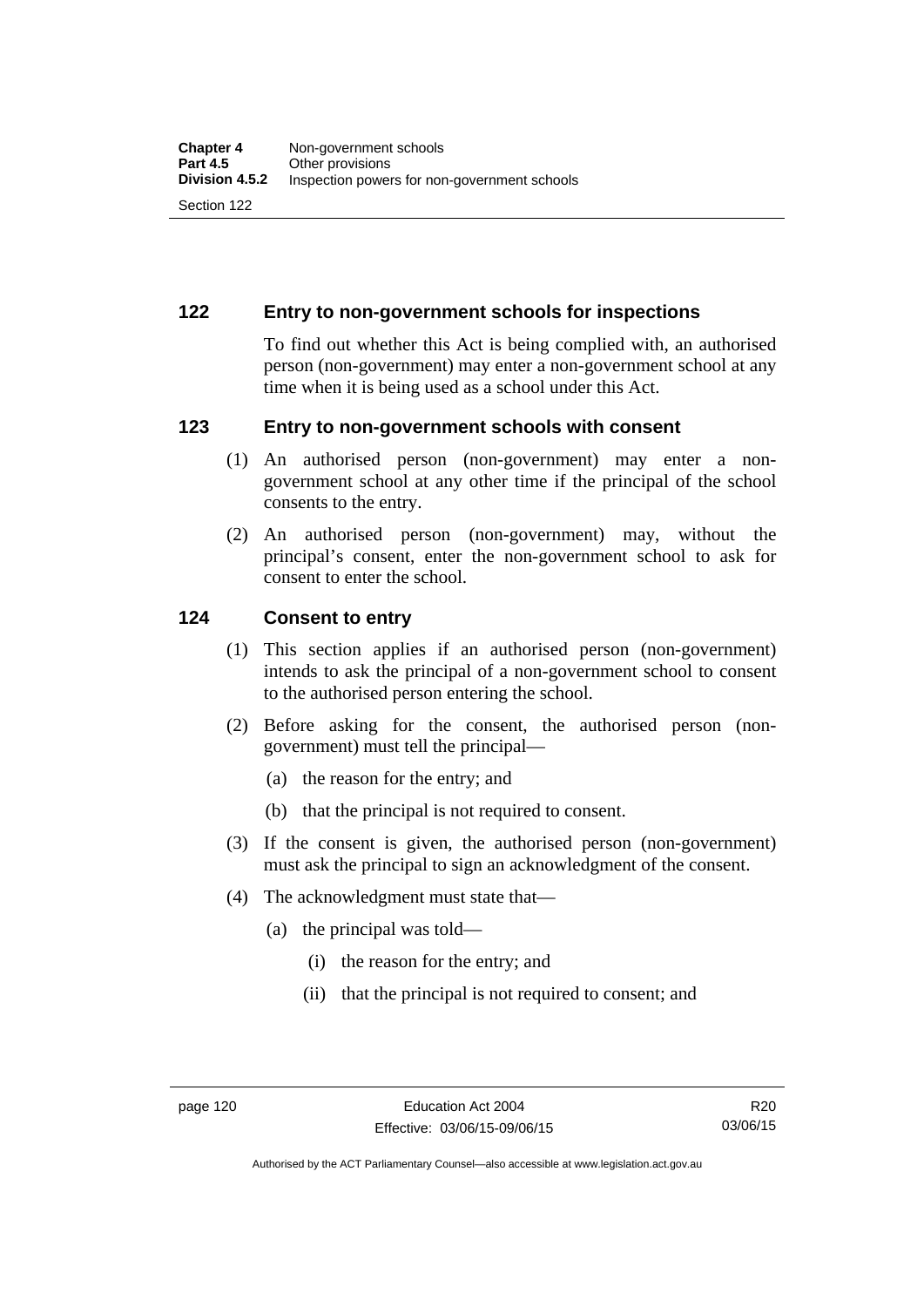- (b) the principal gives an authorised person (non-government) consent to enter the school and exercise powers under this chapter; and
- (c) the time and date the consent was given.
- (5) If the principal signs an acknowledgment of consent, the authorised person (non-government) must immediately give a copy to the principal.
- (6) A court may assume that the principal did not consent if—
	- (a) a question arises, in a proceeding in the court, whether the principal consented to the authorised person (non-government) entering the school under this chapter; and
	- (b) an acknowledgment under this section is not produced in evidence for the entry; and
	- (c) it is not proved that the principal consented to the entry.

#### **125 Powers on entry**

An authorised person (non-government) who enters a nongovernment school under section 122 (Entry to non-government schools for inspections) or section 123 (Entry to non-government schools with consent) may inspect the school or anything in it (including the register of enrolments and attendances).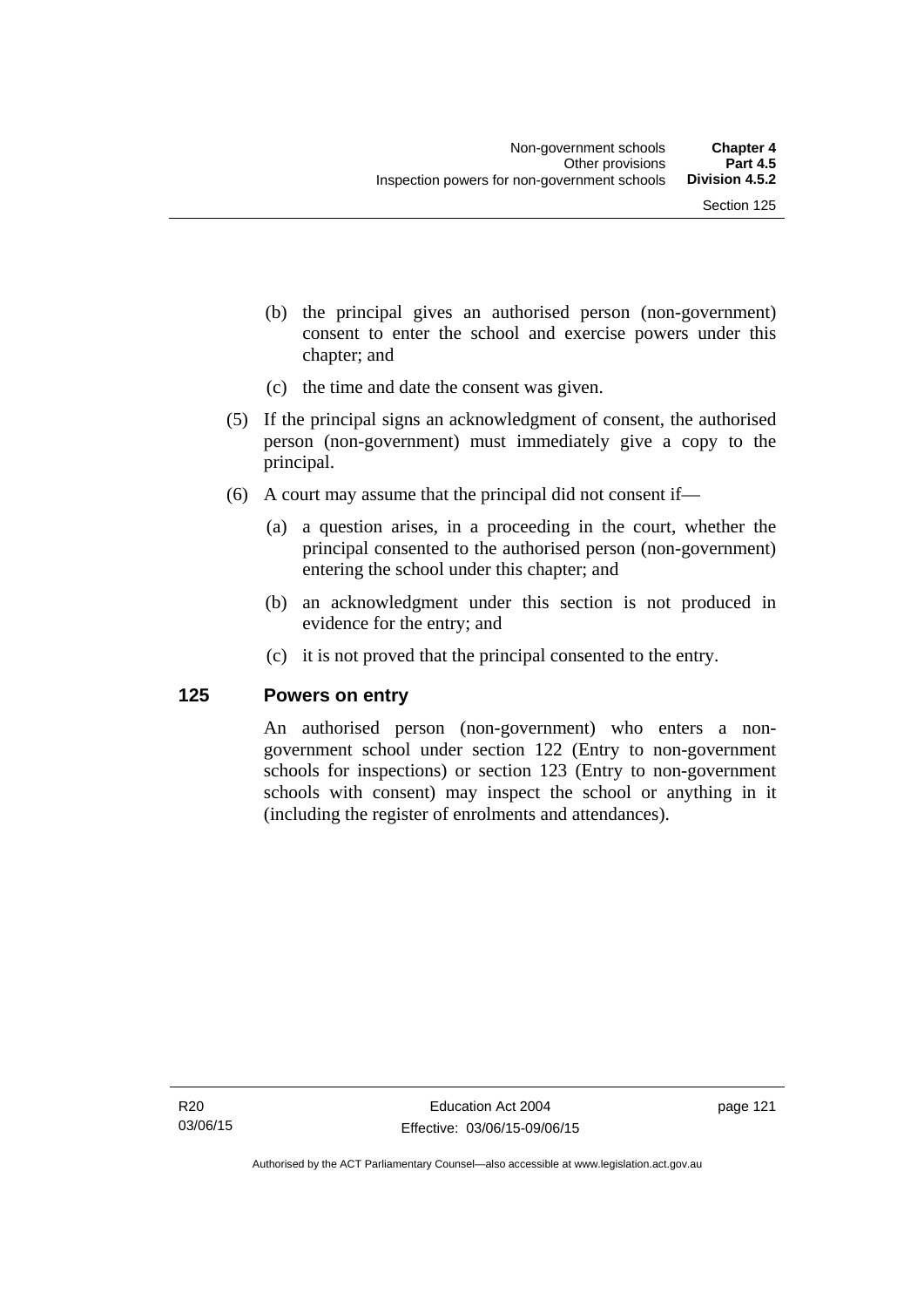**Chapter 5** Home education Part 5.1 **General** 

Section 128

# **Chapter 5 Home education**

## **Part 5.1 General**

#### **128 Principles on which ch 5 based**

The following are the principles on which this chapter is based:

- (a) parents have the right to choose a suitable educational environment for their children;
- (b) there is a diversity of religious and educational philosophies held by parents providing home education for their children;
- (c) the diversity of educational philosophies reflects the diversity of preferences of parents for particular forms of education for their children;
- (d) home education is committed to—
	- (i) offering a broad range of opportunities that foster in each child the development of the child's unique spiritual, emotional, physical, social and intellectual being; and
	- (ii) valuing the individual needs, interests and aptitudes of each child; and
	- (iii) preparing each child to become an independent and effective local and global citizen.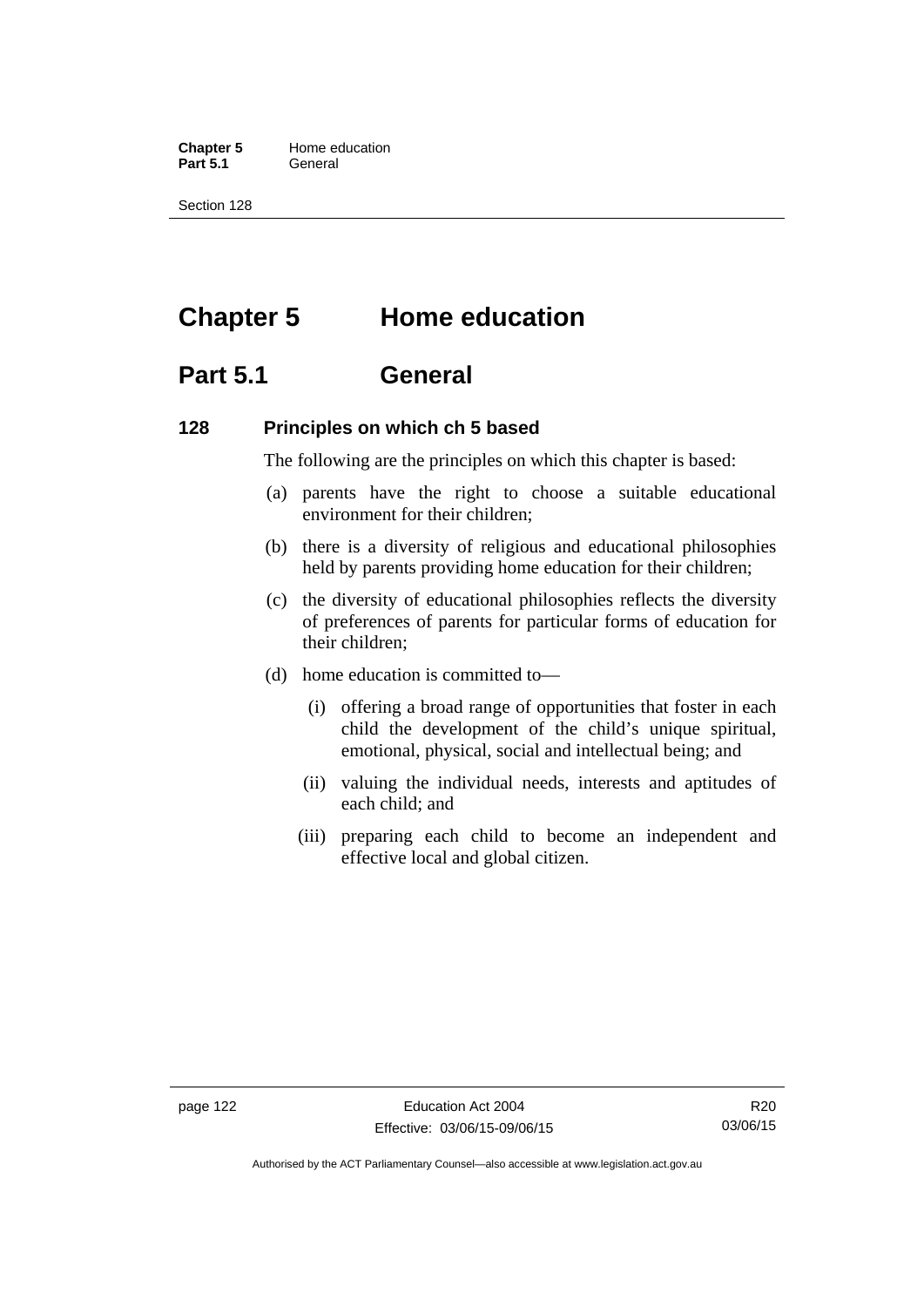# **Part 5.2 Registration—home education**

### **129 Meaning of** *home education*

In this Act:

*home education*, in relation to a child, means education conducted by 1 or both of the child's parents from a home base.

### **130 Provisional registration for home education**

(1) The parents of a child may apply, in writing, to the director-general for registration of the child for home education.

- (2) On receiving an application under subsection (1), the director-general must provisionally register the child for home education.
- (3) Provisional registration for home education ends—
	- (a) 6 months after the day the provisional registration begins; or
	- (b) if the child is registered sooner under section 131 (3)—on the day the child is registered.

#### **131 Registration for home education**

- (1) This section applies if a child is provisionally registered for home education under section 130.
- (2) Also, this section applies if—
	- (a) the parents of a child apply in writing to the director-general for registration for home education; and
	- (b) immediately before the application, the child was registered or approved (however described) under the law of a State or another Territory for home education.

*Note* If a form is approved under s 154 for the application, the form must be used.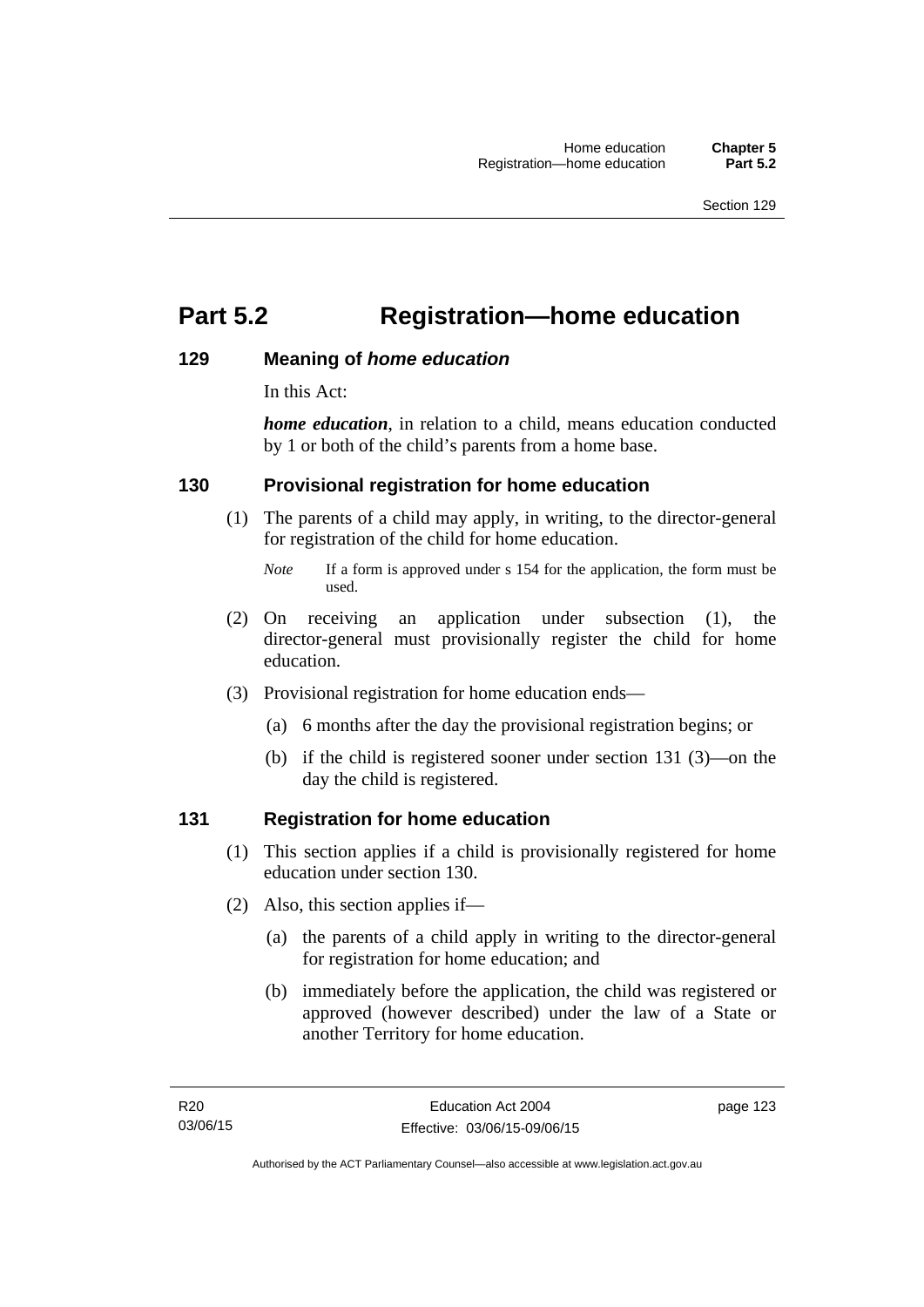- (3) The director-general may register the child for home education for a period of not longer than 2 years if satisfied that the conditions for registration will be complied with.
- (4) To decide whether the conditions for registration will be complied with, an authorised person (government) may inspect any education programs, materials or other records proposed to be used for the home education.

### **132 Conditions of registration for home education**

The registration of a child for home education is subject to the following conditions:

- (a) the parents of the child are to provide high-quality education for the child;
- (b) the parents of the child must document the educational opportunities offered by the parents to their child and the strategies they use to encourage their child to learn;
- (c) the parents of the child must make available for inspection on request by the director-general any education programs, materials or other records used for the home education.

## **133 Registration of child**

If the director-general approves the registration of a child for home education, the director-general must—

- (a) enter the particulars prescribed under the regulations in the home education register kept under section 139 (Home education register); and
- (b) give the parents of the child a certificate of registration for the child.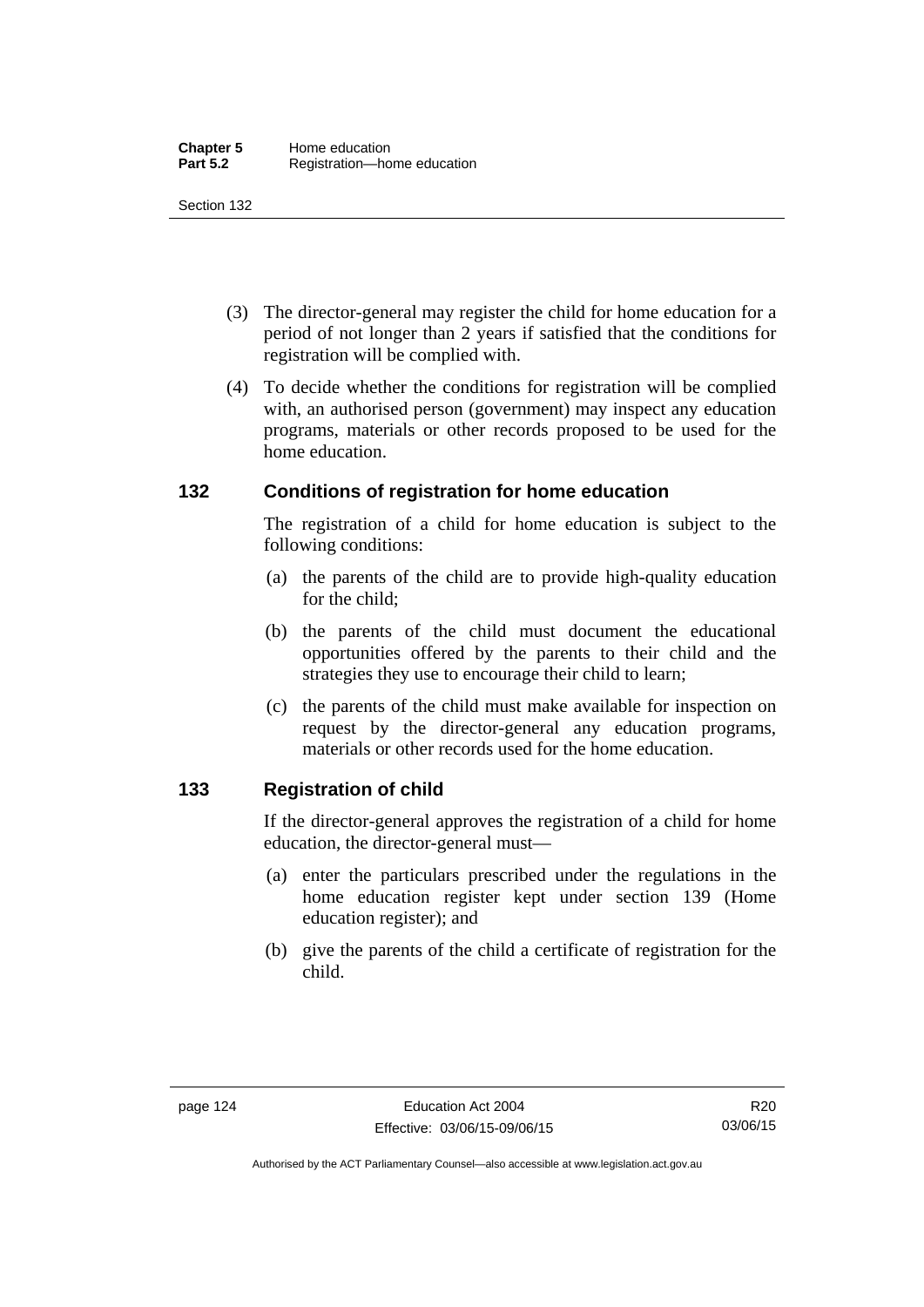## **134 Period of registration**

Registration of a child for home education is for the period (not longer than 2 years) stated in the certificate of registration.

#### **135 Cancellation of registration for home education**

- (1) The director-general may cancel the registration of a child for home education if the director-general is satisfied on reasonable grounds that a parent has contravened a condition of the registration.
- (2) Before cancelling registration, the director-general must give the parents a written notice—
	- (a) stating the grounds on which the director-general proposes to cancel the registration; and
	- (b) stating the facts that, in the director-general's opinion, establish the grounds; and
	- (c) telling the parents that they may, within 30 days beginning the day after the day they receive the notice, give a written response to the director-general about the matters in the notice.
- (3) In deciding whether to cancel registration, the director-general must consider any response given to the director-general in accordance with subsection  $(2)$  (c).
- (4) However, the director-general must not cancel the registration if satisfied that—
	- (a) the parents have demonstrated that the contravention has been rectified and that they will comply with the conditions of the registration; and
	- (b) it is not otherwise in the public interest that the registration be cancelled.
- (5) The director-general must give the parents written notice of the decision.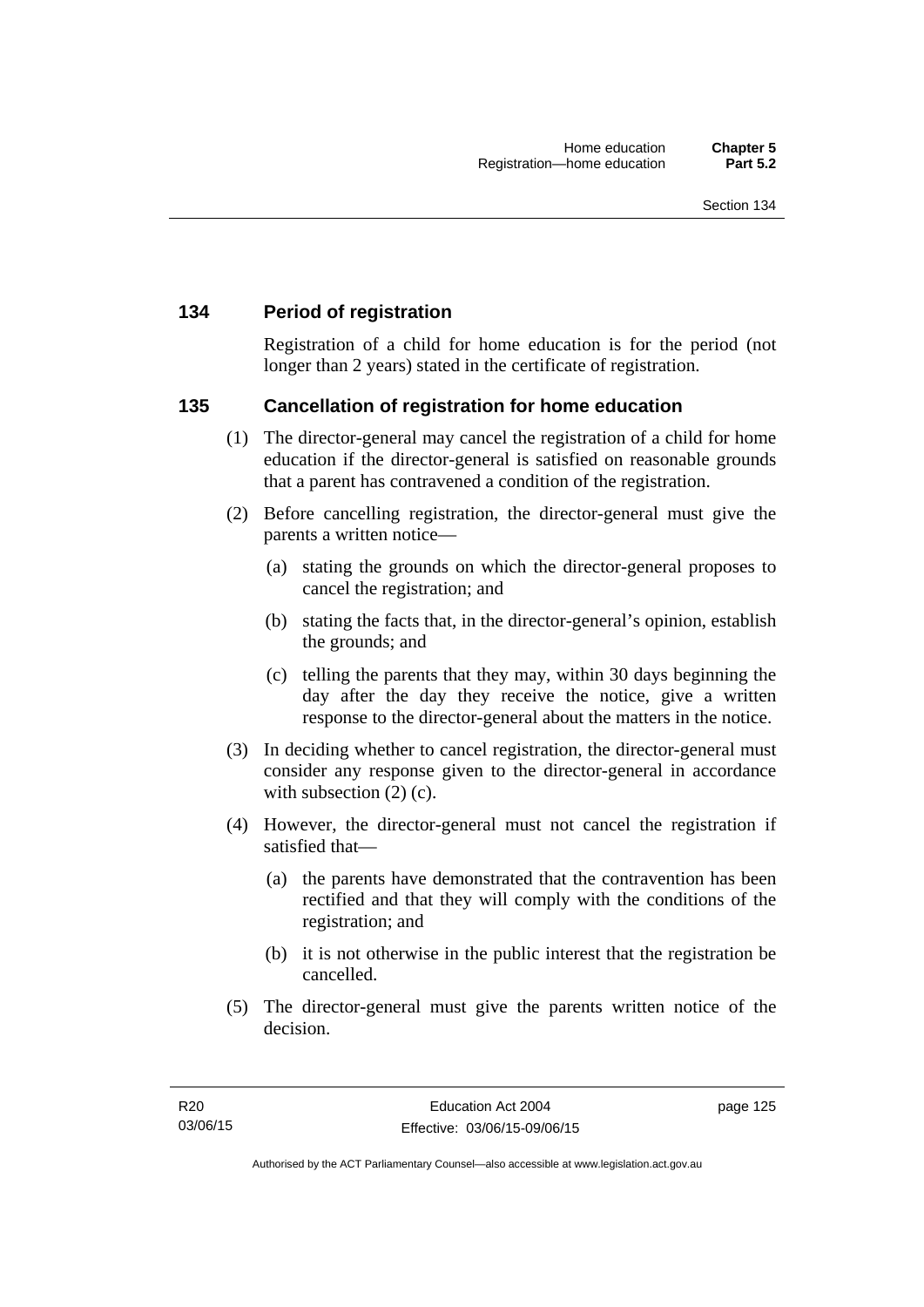(6) Cancellation of registration takes effect on the day when notice of the cancellation is given to the parents or, if the notice states a later date of effect, that date.

#### **136 Certificate of registration for home education**

A certificate of registration for home education must state—

- (a) the name of the child registered for home education; and
- (b) the names of the child's parents; and
- (c) the address of the home base from which the home education will be carried out; and
- (d) the period of registration; and
- (e) the conditions of registration; and
- (f) any other particulars prescribed under the regulations.

#### **137 Renewal of registration for home education**

(1) The parents of a child who is registered for home education under this part may apply in writing to the director-general for renewal of the registration.

- (2) The application must be made at least the prescribed period before the registration ends.
- (3) The director-general may renew the registration of the child for home education for a period of not longer than 2 years if satisfied that the conditions for registration will be complied with.
- (4) In this section:

*prescribed period* means—

(a) 3 months; or

*Note* If a form is approved under s 154 for the application, the form must be used.

R20 03/06/15

Authorised by the ACT Parliamentary Counsel—also accessible at www.legislation.act.gov.au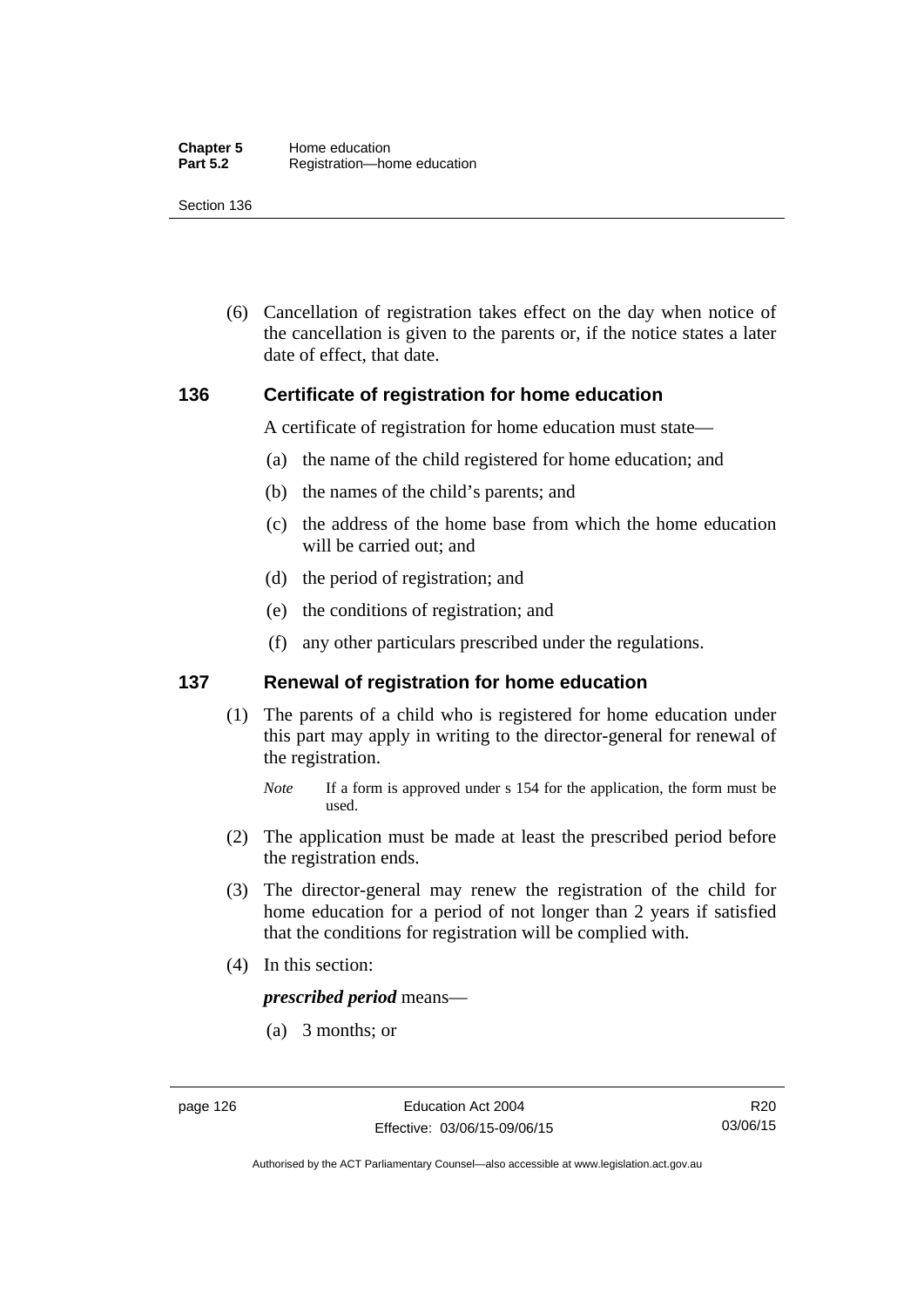(b) if the director-general approves a shorter period—that period.

## **138 Home education reports**

The parents of a child registered for home education must give the director-general a report about the educational progress of the child once every year.

### **139 Home education register**

The director-general must keep a register of children registered for home education.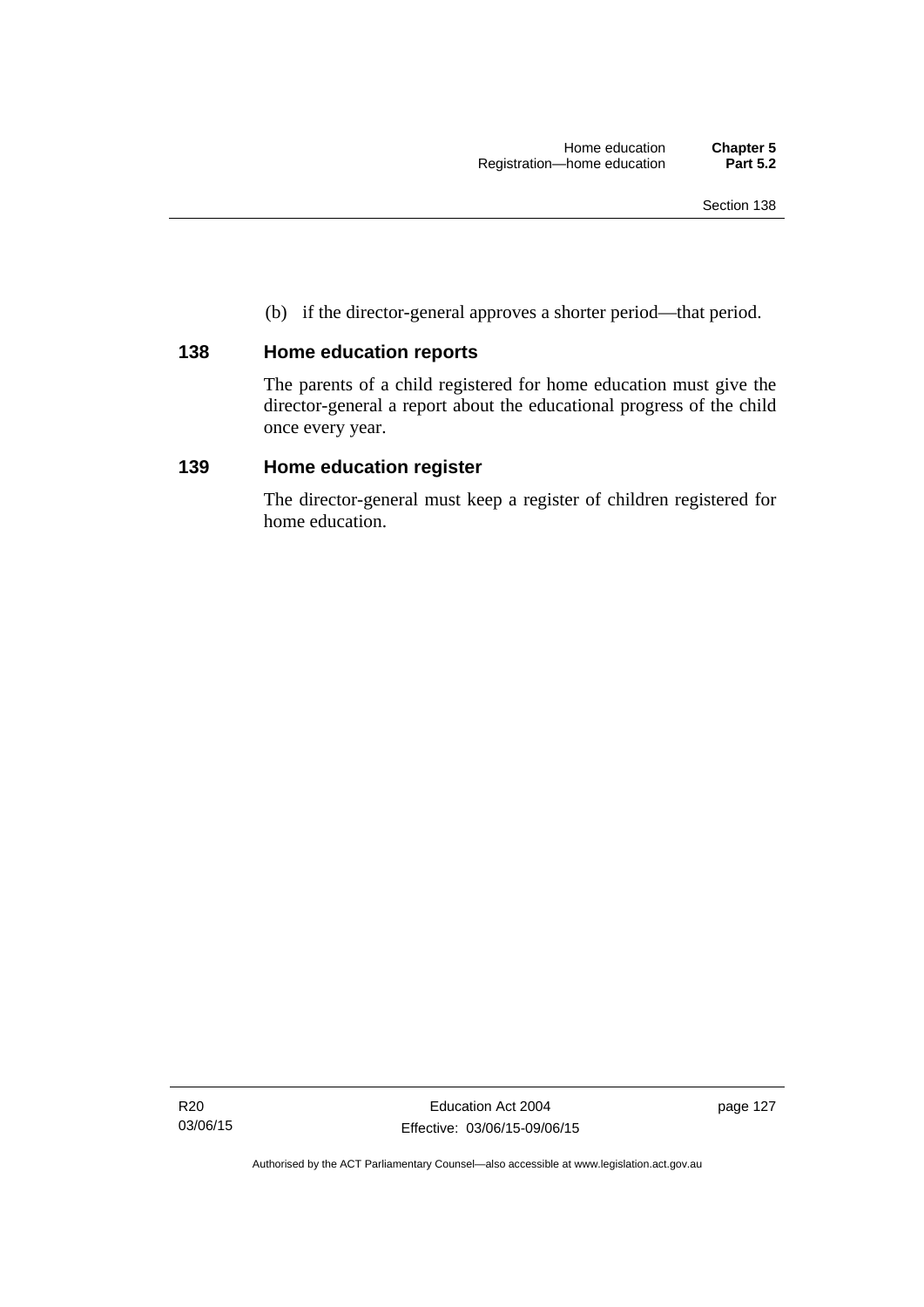# **Chapter 6 Miscellaneous**

# **Part 6.1 Notification and review of decisions**

#### **140 Definitions***—***pt 6.1**

In this part:

*decision-maker* means—

- (a) for an internally reviewable decision—a person mentioned in schedule 1, column 5 in relation to the decision; or
- (b) for a reviewable decision—
	- (i) the internal reviewer in relation to the decision; or
	- (ii) if the decision is made personally by the Minister or director-general—a person mentioned in schedule 1, column 5 in relation to the decision.

*internally reviewable decision* means a decision (other than a decision made personally by the Minister or director-general) mentioned in schedule 1, column 3 under a provision of this Act mentioned in column 2 in relation to the decision.

*internal reviewer*—see section 144 (1).

*internal review notice*—see the *[ACT Civil and Administrative](http://www.legislation.act.gov.au/a/2008-35)  [Tribunal Act 2008](http://www.legislation.act.gov.au/a/2008-35)*, section 67B (1).

*reviewable decision* means—

 (a) a decision of an internal reviewer in relation to an internally reviewable decision; or

Authorised by the ACT Parliamentary Counsel—also accessible at www.legislation.act.gov.au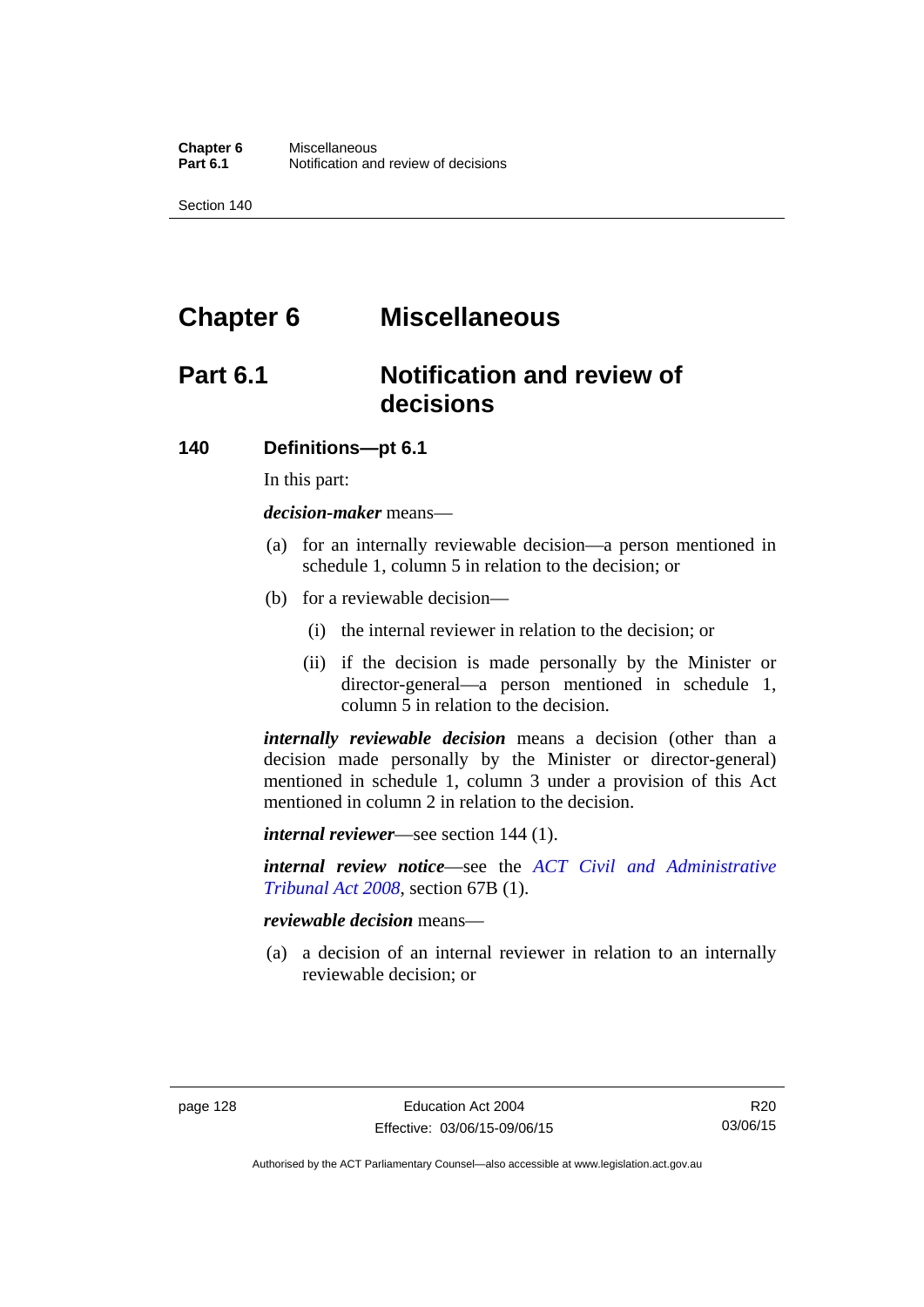(b) if a decision is made personally by the Minister or director-general—a decision mentioned in schedule 1, column 3 under a provision of this Act mentioned in column 2 in relation to the decision.

#### **141 Internal review notices**

If a decision-maker makes an internally reviewable decision, the decision-maker must give an internal review notice to each entity mentioned in schedule 1, column 4 in relation to the decision.

- *Note 1* The decision-maker must also take reasonable steps to give an internal review notice to any other person whose interests are affected by the decision (see *[ACT Civil and Administrative Tribunal Act 2008](http://www.legislation.act.gov.au/a/2008-35)*, s 67B).
- *Note 2* The requirements for internal review notices are prescribed under the *[ACT Civil and Administrative Tribunal Act 2008](http://www.legislation.act.gov.au/a/2008-35)*.

#### **142 Applications for internal review**

- (1) The following may apply to the decision-maker for review of an internally reviewable decision:
	- (a) an entity mentioned in schedule 1, column 4 in relation to the decision;
	- (b) any other person whose interests are affected by the decision.
- (2) The application must—
	- (a) be in writing; and
	- (b) state the applicant's name and address; and
	- (c) set out the applicant's reasons for making the application.
	- *Note* If a form is approved under s 154 for the application, the form must be used.
- (3) The application must be given to the decision-maker within—
	- (a) 28 days after the day the applicant is given the internal review statement; or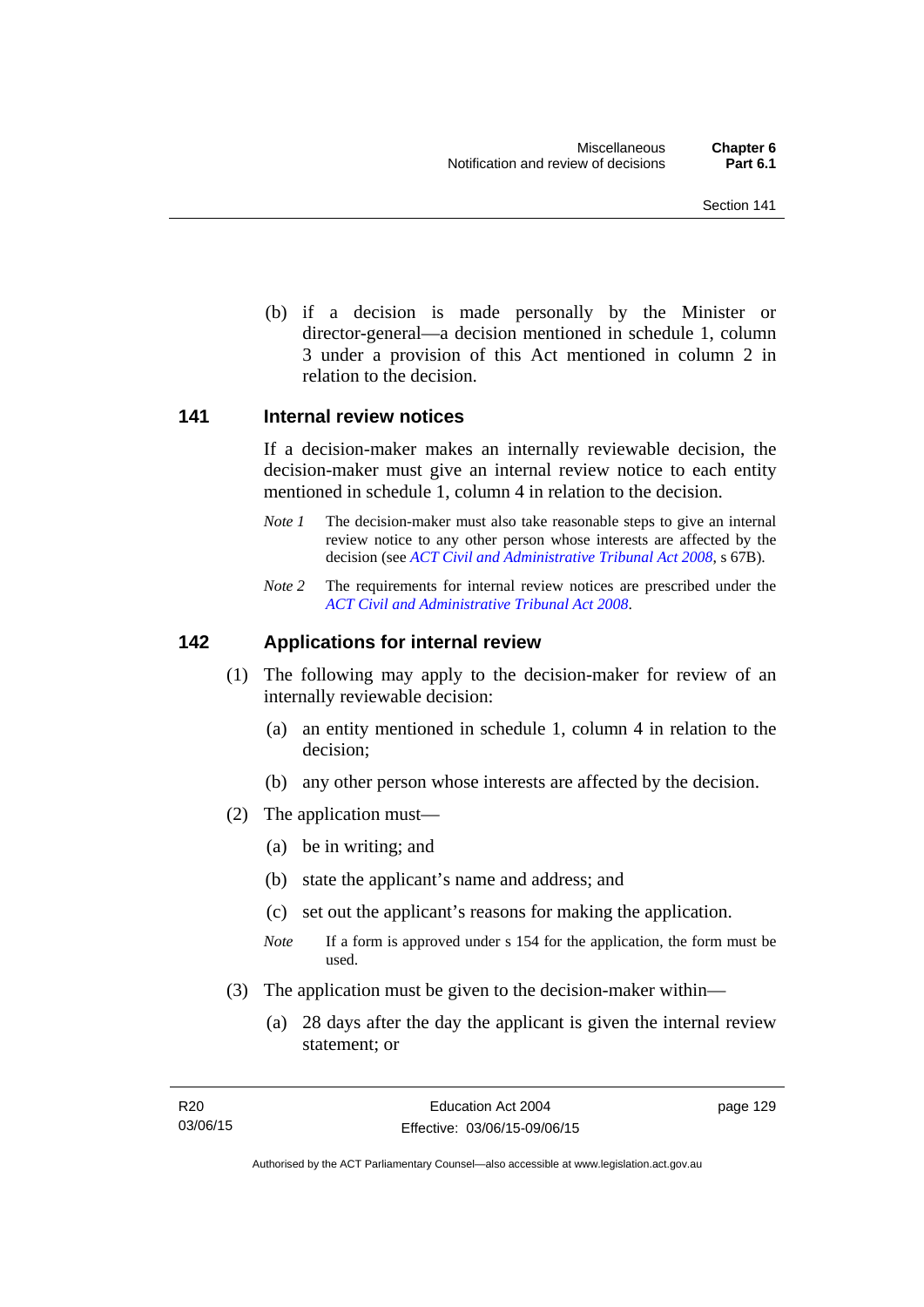(b) a longer period allowed by the internal reviewer before or after the end of the 28-day period.

#### **143 Applications not stay reviewable decisions**

Making an application for internal review of an internally reviewable decision does not affect the operation of the decision.

#### **144 Internal review**

- (1) If application is made for internal review of an internally reviewable decision, the decision-maker must arrange for someone else (the *internal reviewer*) to review the decision.
- (2) The internal reviewer must, within 28 days after the decision-maker receives the application for internal review—
	- (a) confirm the decision; or
	- (b) vary the decision; or
	- (c) set aside the decision and substitute its own decision.
- (3) If the decision is not varied or set aside within the 28-day period, the decision is taken to have been confirmed by the internal reviewer.

#### **145 Reviewable decision notices**

If a decision-maker makes a reviewable decision, the decision-maker must give a reviewable decision notice to—

 (a) for a decision in relation to an internally reviewable decision each entity that is given an internal review notice; or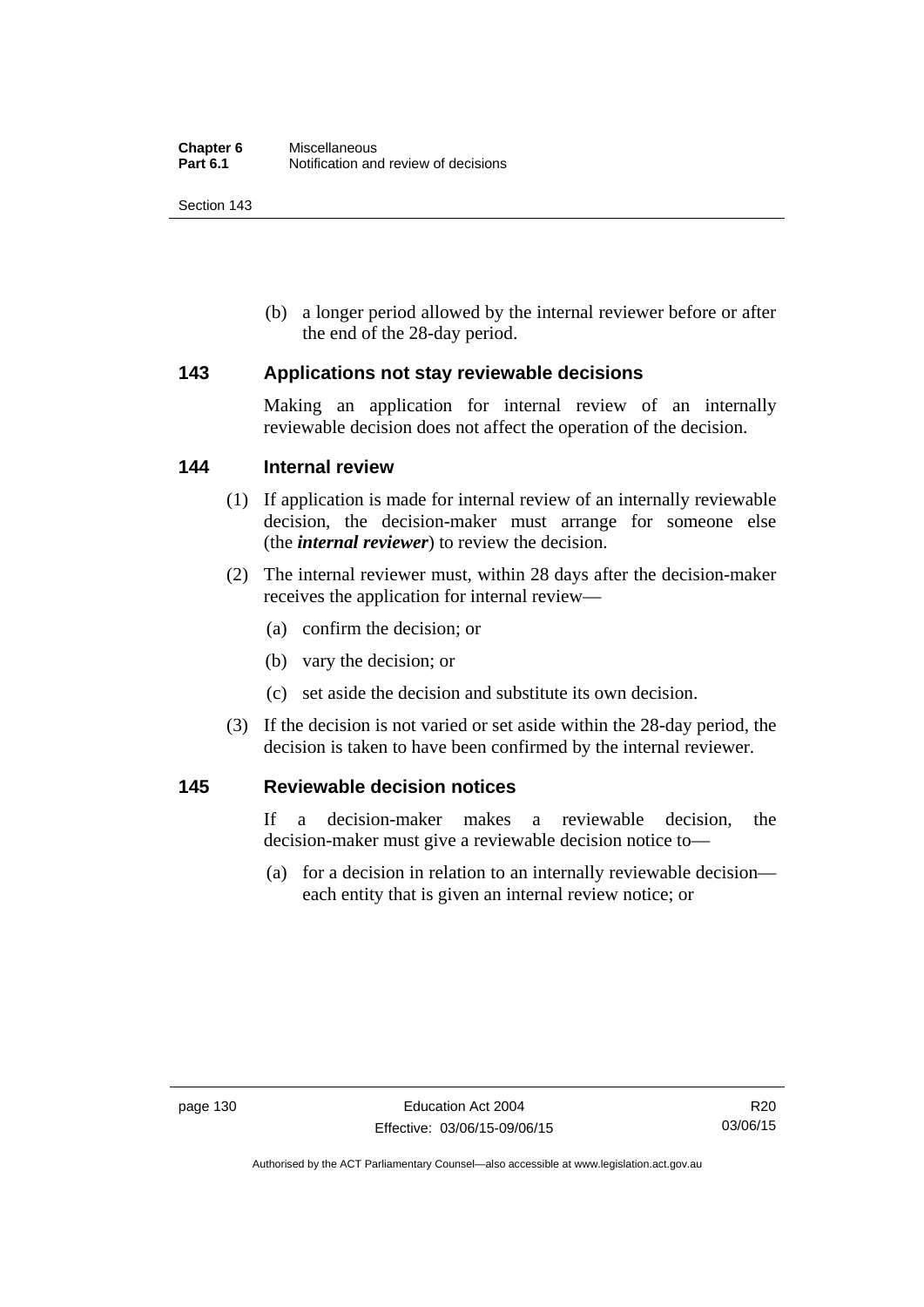- (b) for a decision made personally by the Minister or director-general—each entity mentioned in schedule 1, column 4 in relation to the decision.
- *Note 1* The decision-maker must also take reasonable steps to give a reviewable decision notice to anyone whose interests are affected by the decision (see *[ACT Civil and Administrative Tribunal Act 2008](http://www.legislation.act.gov.au/a/2008-35)*, s 67A).
- *Note 2* The requirements for reviewable decision notices are prescribed under the *[ACT Civil and Administrative Tribunal Act 2008](http://www.legislation.act.gov.au/a/2008-35)*.

## **145A Applications to ACAT**

The following may apply to the ACAT for review of a reviewable decision:

- (a) an entity mentioned in schedule 1, column 4;
- (b) any other person whose interests are affected by the decision.
- *Note* If a form is approved under the *[ACT Civil and Administrative Tribunal](http://www.legislation.act.gov.au/a/2008-35)  [Act 2008](http://www.legislation.act.gov.au/a/2008-35)* for the application, the form must be used.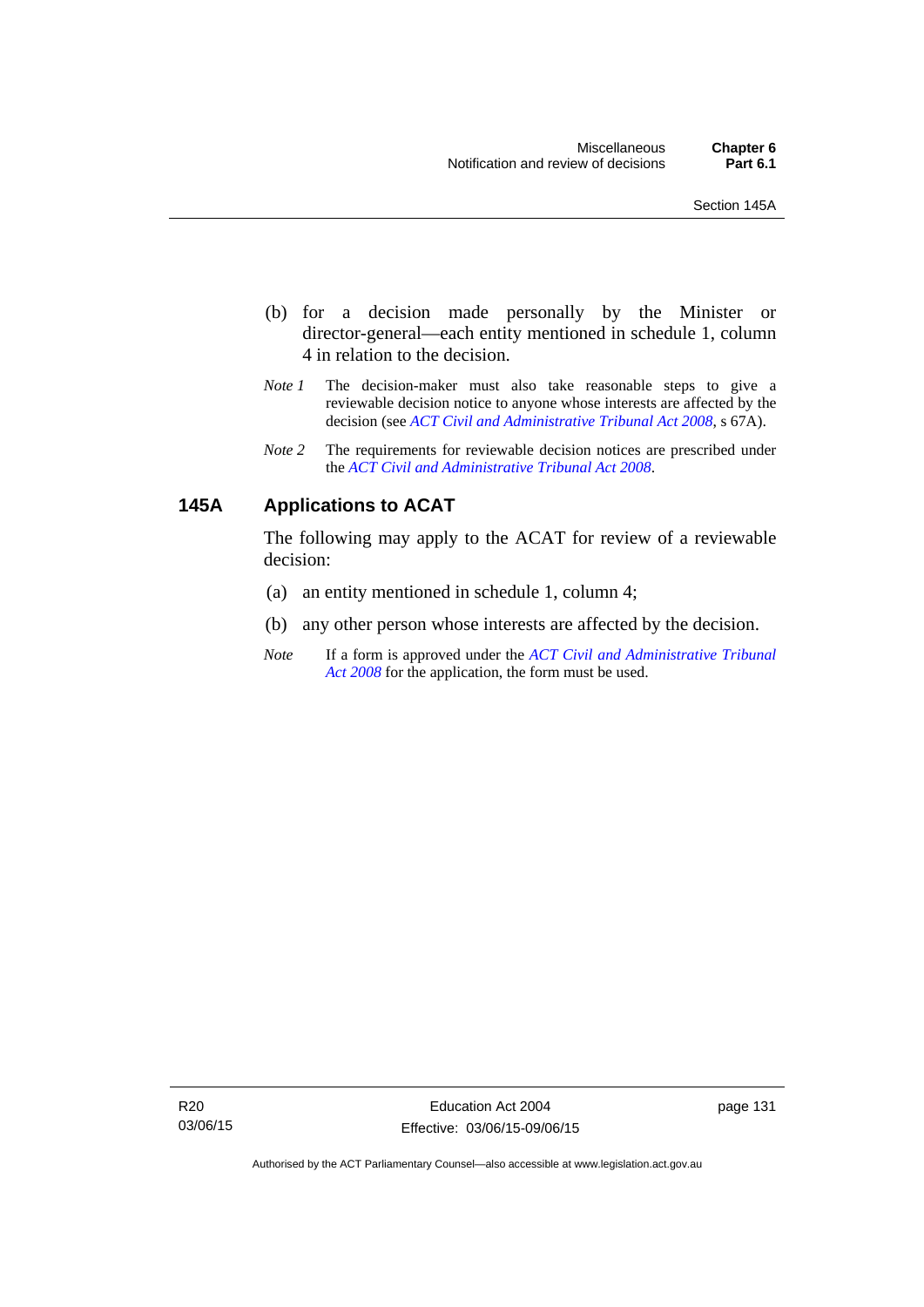**Chapter 6** Miscellaneous<br>**Part 6.2** Other provision **Other provisions** 

Section 146A

## **Part 6.2 Other provisions**

#### **146A Student transfer register**

- (1) The director-general must establish procedures for recording the transfer of students between schools in the ACT.
- (2) The principal of a school must comply with any procedures for recording the transfer of students to and from the school that the director-general—
	- (a) establishes under subsection (1); and
	- (b) notifies to the principal.
- (3) In this section:

school means a government school or non-government school.

#### **147 Offences on school premises**

(1) A person must not trespass on school premises.

Maximum penalty: 5 penalty units.

 (2) A person commits an offence if the person behaves in an offensive or disorderly way on school premises.

Maximum penalty: 10 penalty units.

- (3) A person commits an offence if the person—
	- (a) is on school premises; and
	- (b) is directed to leave the premises by a police officer, the principal of the school or a person authorised by the principal; and
	- (c) fails to leave the premises in accordance with the direction.

Maximum penalty: 10 penalty units.

R20 03/06/15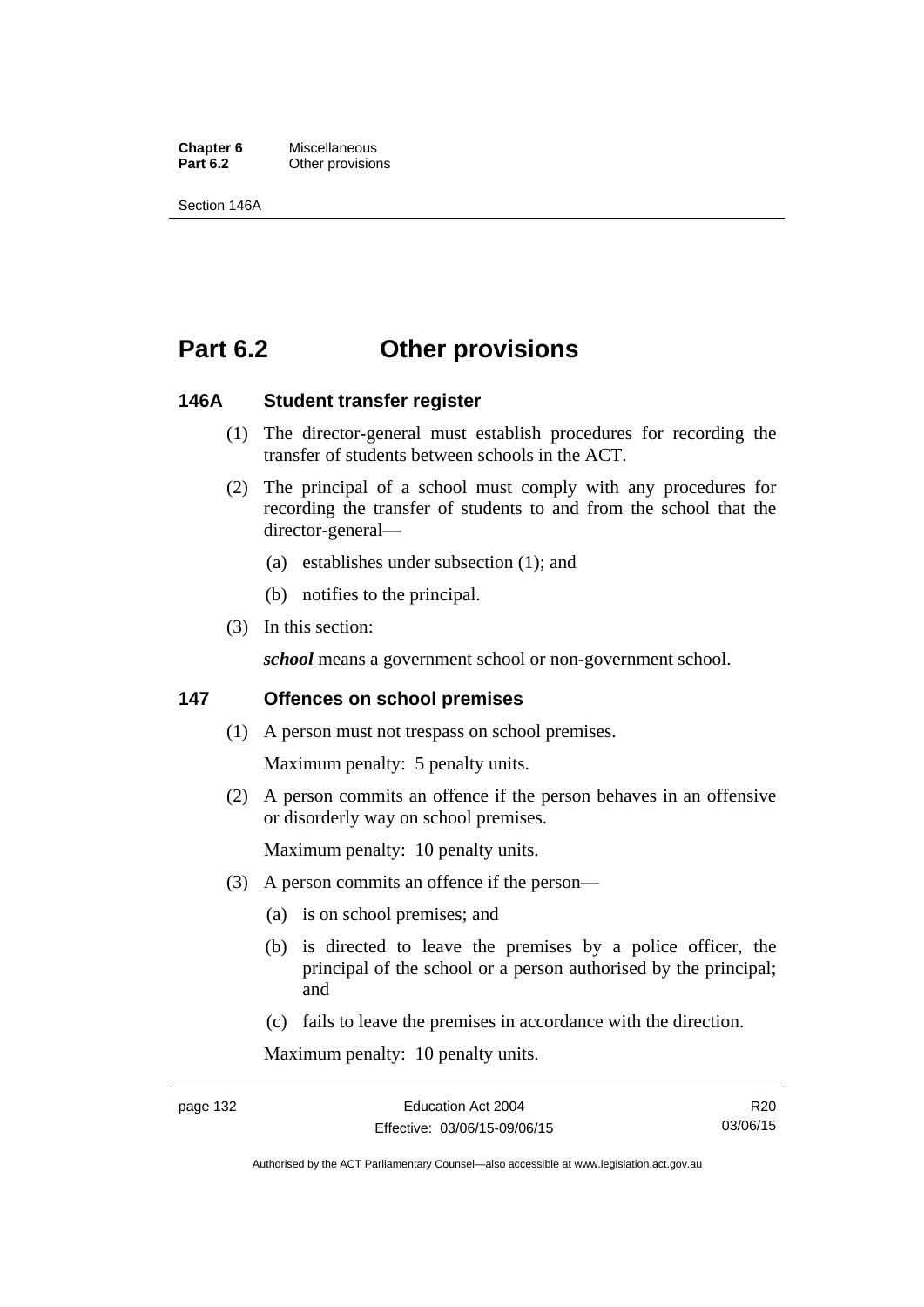- (4) An offence against this section is a strict liability offence.
- (5) In this section:

*school premises* means land (including any building or structure on the land) occupied by a school.

# **148 Obligations on parents**

- (1) For this Act, if an obligation is expressed to apply to the parents of a child it is sufficient for any parent of the child to carry out the obligation.
- (2) For this Act, if an obligation is expressed to apply to the parents of a child and no parent carries out the obligation, each parent is liable for the failure to carry out the obligation.

# **149 Notification of parents**

For this Act, if notice is required to be given to the parents of a child or student, or there is an obligation to ask or tell the parents of a child or student something, it is sufficient if a parent of the child or student is given notice or asked or told the thing.

# **150 Minister may grant scholarships etc**

- (1) The Minister may give bursaries, exhibitions, free places, prizes, scholarships or other forms of assistance or reward to be used for—
	- (a) the benefit of a student at a government school, or at a college or university in the ACT; or
	- (b) the benefit of a government school, or a college or university in the ACT; or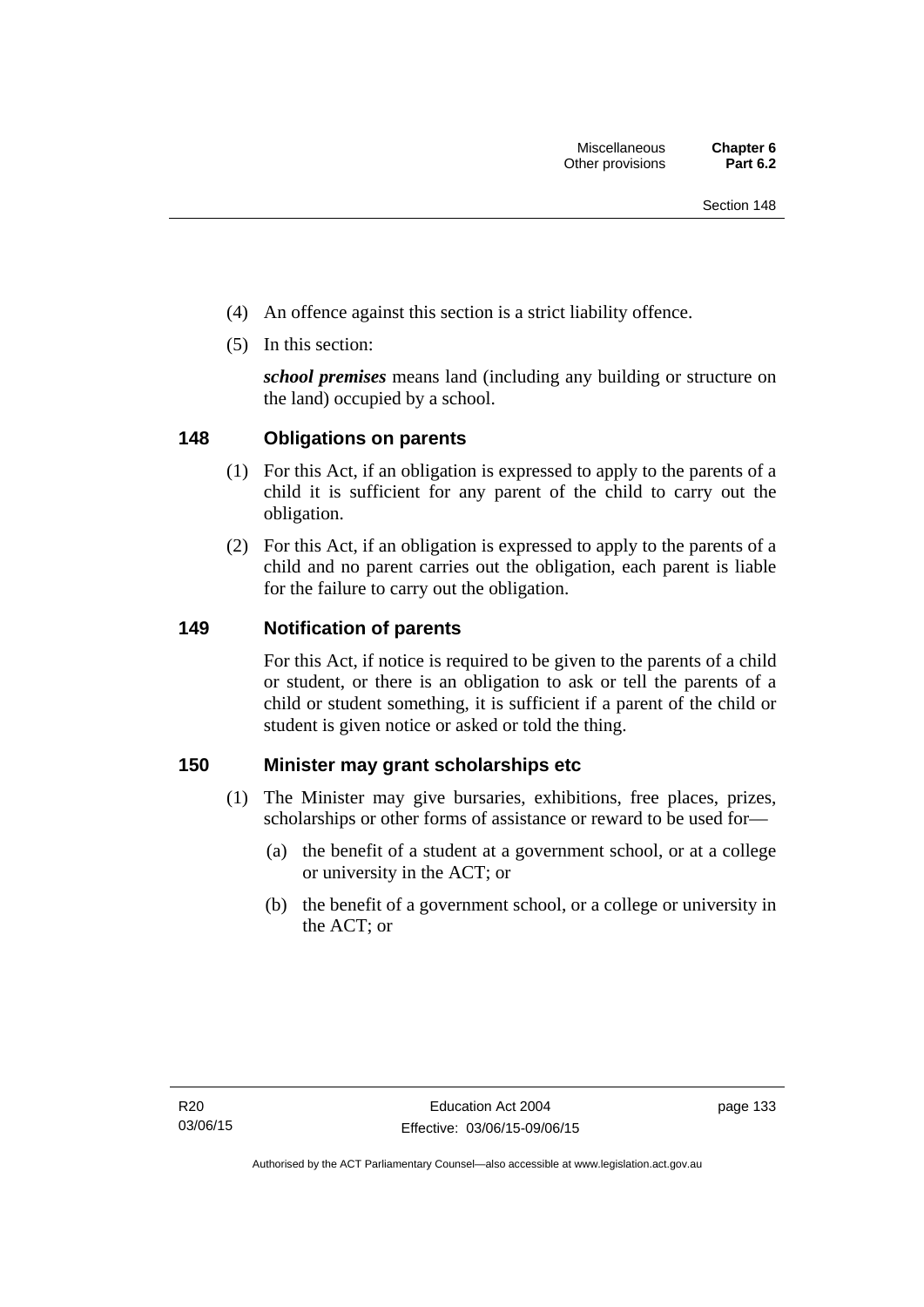Section 151

(c) a child registered for home education in the ACT.

## **Example for par (b)**

a fund to provide for a teacher with particular skills to teach at a particular government school

- *Note* An example is part of the Act, is not exhaustive and may extend, but does not limit, the meaning of the provision in which it appears (see [Legislation Act,](http://www.legislation.act.gov.au/a/2001-14) s 126 and s 132).
- (2) To remove any doubt, this section does not appropriate public money.

# **151 Gifts and donations**

- (1) This section applies if the Minister is satisfied that a condition attached to, or a purpose of, a gift or bequest of property to the Territory on trust for educational purposes (the *original trust*) is inappropriate, impracticable, or impossible to comply with.
- (2) The Minister may declare the property the subject of the original trust is subject to another trust.
- (3) The declaration must state the purposes of the other trust.
- (4) In making the declaration, the Minister must ensure that the property is dealt with as nearly as is practicable for the purposes for which it was held immediately before the declaration, except so far as it is inappropriate, impracticable, or impossible to do so.
- (5) When the declaration commences, the original trust ceases and the property is taken to be held by the Territory in trust for the purposes stated in the declaration.
- (6) A declaration is a notifiable instrument.

*Note* A notifiable instrument must be notified under the [Legislation Act](http://www.legislation.act.gov.au/a/2001-14).

# **152 Education trust fund**

 (1) The Minister must keep and administer a fund called the education trust fund.

R20 03/06/15

Authorised by the ACT Parliamentary Counsel—also accessible at www.legislation.act.gov.au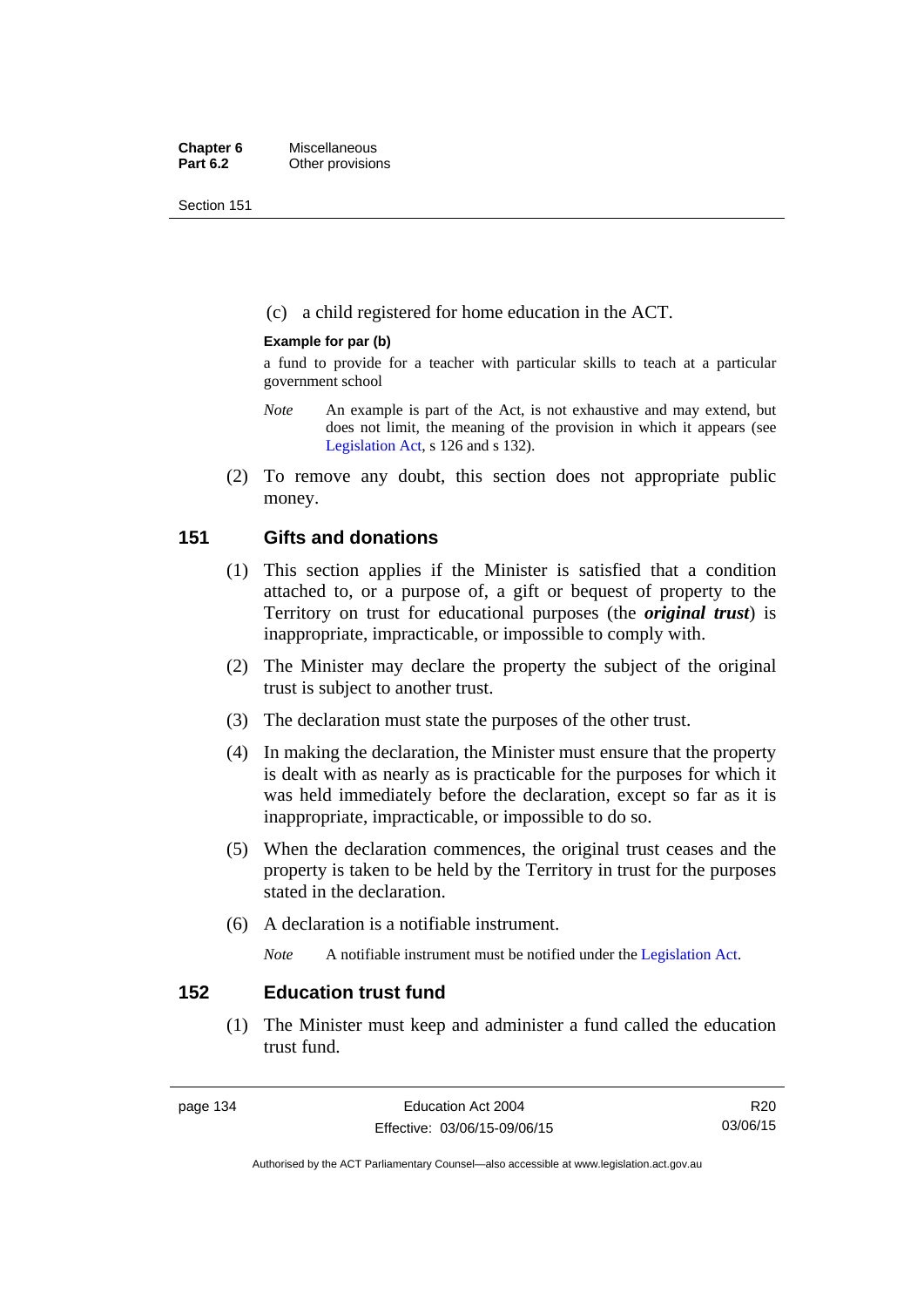- (2) The assets of the fund may only be used in accordance with this section.
- (3) The director-general must open and maintain under the *[Financial](http://www.legislation.act.gov.au/a/1996-22)  [Management Act 1996](http://www.legislation.act.gov.au/a/1996-22)*, section 51 (Directorate trust banking accounts) a trust account with an authorised deposit-taking institution (the *education trust account*) to be used only for the fund.
- (4) The account consists of—
	- (a) money held by the Territory in trust in relation to anything mentioned in section 150 (Minister may grant scholarships etc); and
	- (b) any other money that may be lawfully paid into the fund.
- (5) The fund may be used only for the following purposes:
	- (a) promoting education;
	- (b) giving bursaries, exhibitions, free places, prizes, scholarships or other forms of assistance or reward for a benefit mentioned in section 150;
	- (c) any other purpose prescribed under the regulations.

# **153A Evidence—certificate signed by principal etc**

- (1) This section applies in relation to a proceeding for an offence against this Act.
	- *Note* A reference to an Act includes a reference to the statutory instruments made or in force under the Act, including any regulation (see [Legislation Act,](http://www.legislation.act.gov.au/a/2001-14) s 104).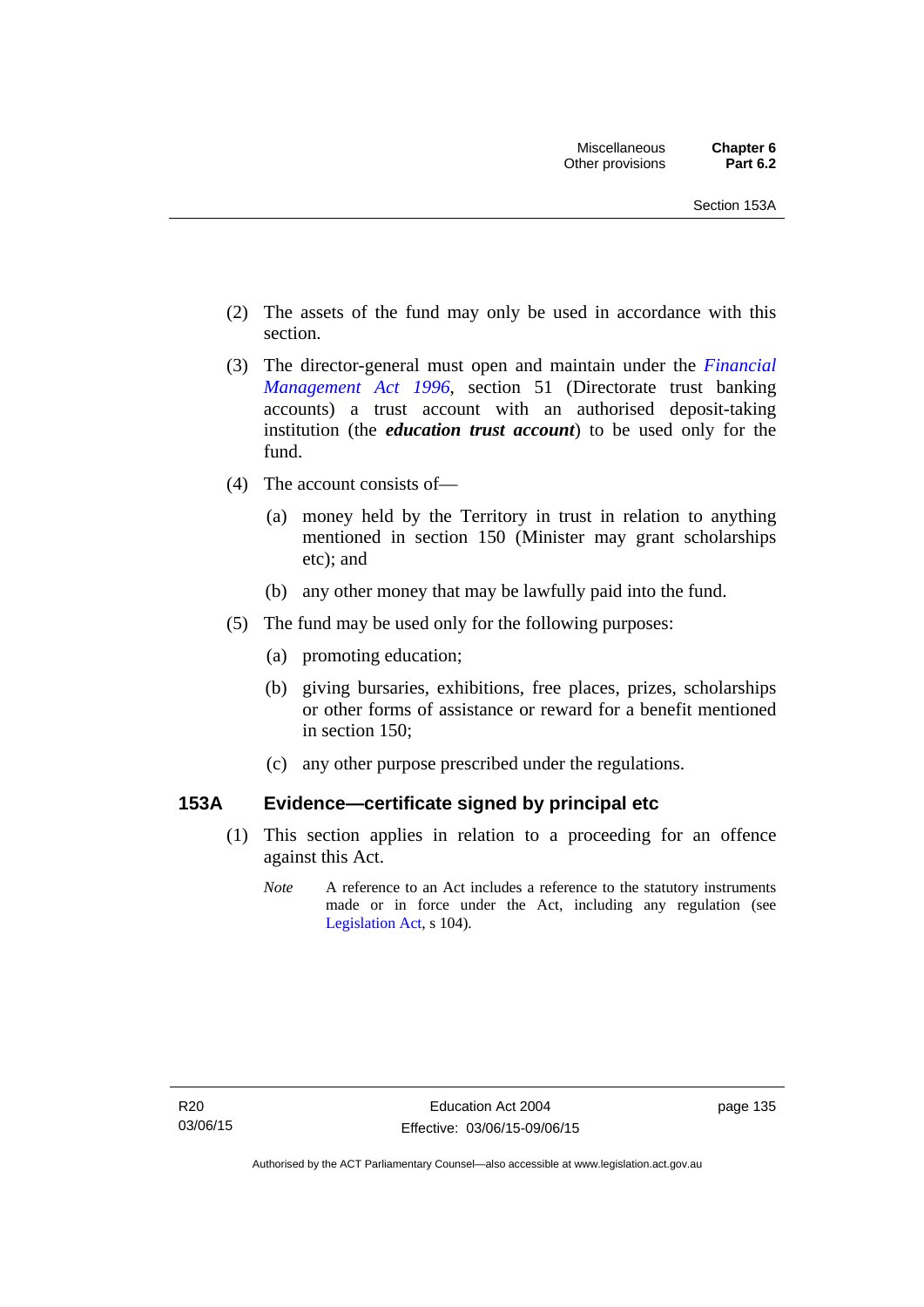| Chapter 6       | <b>Miscellaneous</b> |
|-----------------|----------------------|
| <b>Part 6.2</b> | Other provisions     |

Section 154

- (2) A certificate that appears to be signed by the principal of a government school, the principal of a non-government school, the person giving an approved educational course (government) or the person giving an approved educational course (non-government) and that states any of the following matters, is evidence of the matters:
	- (a) that a stated child was or was not enrolled at the school or course;
	- (b) that a stated child did or did not attend the school or course.
- (3) A certificate that appears to be signed by the registrar (however described) of an education provider or training alternative provider and that states any of the following matters, is evidence of the matters:
	- (a) that a stated child was or was not enrolled with the provider;
	- (b) that a stated child did or did not attend the provider.
- (4) A certificate that appears to be signed by a child's employer or purported employer in relation to an employment alternative and that states any of the following matters, is evidence of the matters:
	- (a) that a stated child was or was not employed with the employer or purported employer;
	- (b) that a stated child worked for stated hours.
- (5) A certificate mentioned in this section may state a matter by reference to a date or period.

# **154 Approved forms**

- (1) The Minister may approve forms for this Act.
- (2) If the Minister approves a form for a particular purpose, the approved form must be used for that purpose.

*Note* For other provisions about forms, see [Legislation Act,](http://www.legislation.act.gov.au/a/2001-14) s 255.

R20 03/06/15

Authorised by the ACT Parliamentary Counsel—also accessible at www.legislation.act.gov.au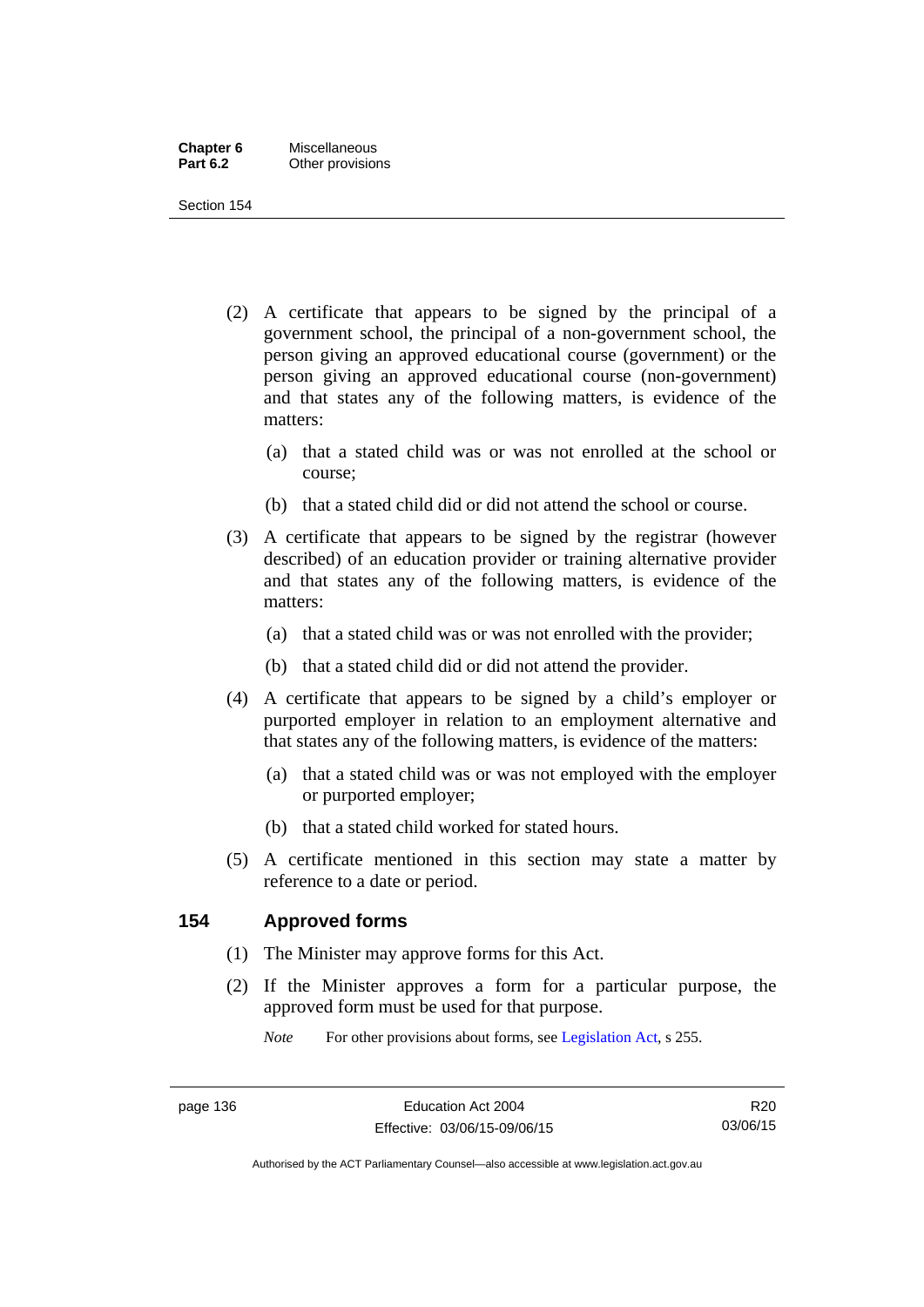(3) An approved form is a notifiable instrument.

*Note* A notifiable instrument must be notified under the [Legislation Act](http://www.legislation.act.gov.au/a/2001-14).

# **155 Regulation-making power**

- (1) The Executive may make regulations for this Act.
	- *Note* Regulations must be notified, and presented to the Legislative Assembly, under the [Legislation Act](http://www.legislation.act.gov.au/a/2001-14).
- (2) The regulations may also prescribe offences for contraventions of the regulations and prescribe maximum penalties of not more than 10 penalty units for offences against the regulations.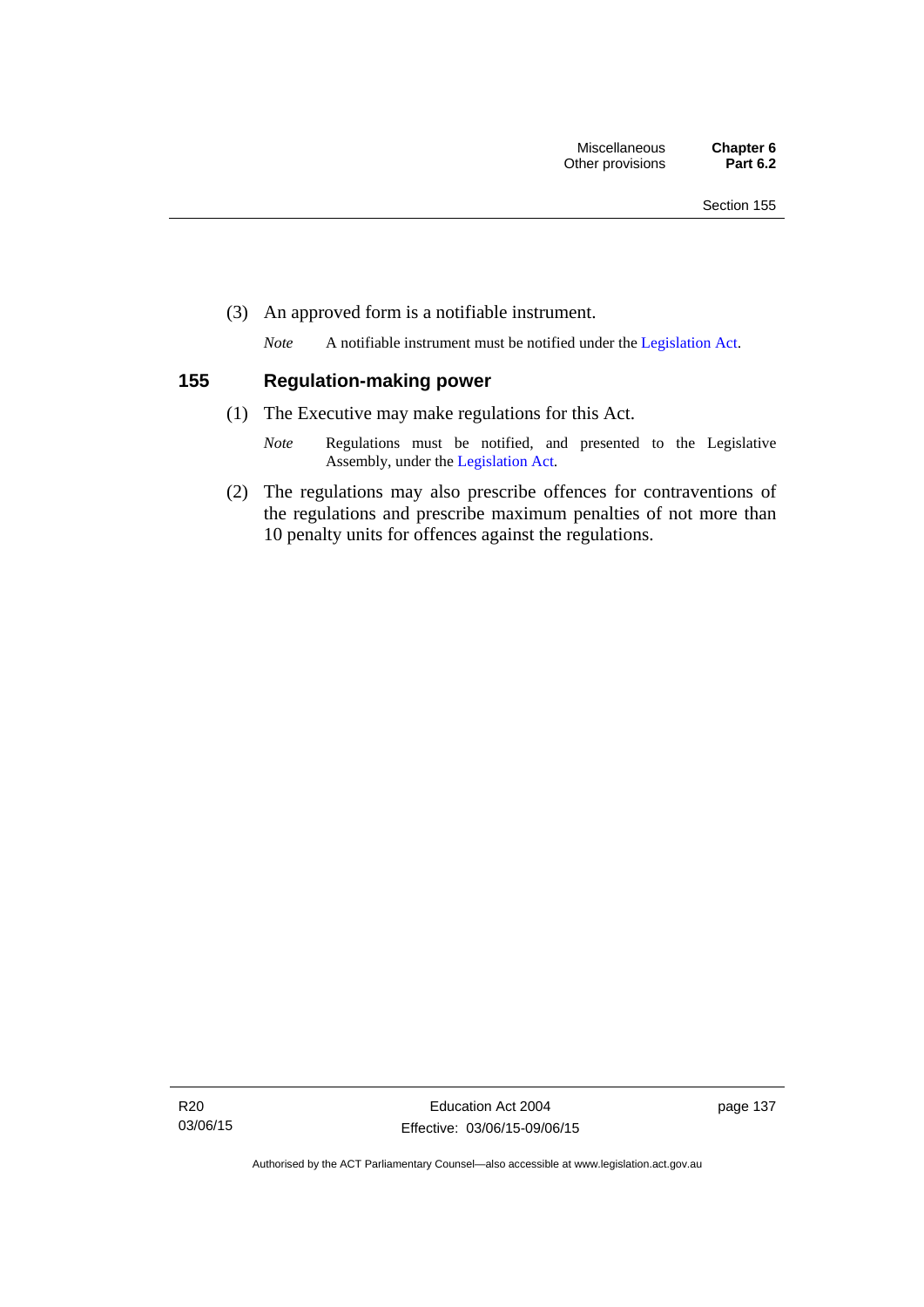# **Schedule 1 Reviewable decisions**

(see pt 6.1)

| column 1<br>item | column <sub>2</sub><br>section | column 3<br>decision                                                                                                                              | column 4<br>entity | column 5<br>decision-maker |
|------------------|--------------------------------|---------------------------------------------------------------------------------------------------------------------------------------------------|--------------------|----------------------------|
| 1                | 12A                            | issue exemption<br>certificate for<br>shorter period<br>than applied for                                                                          | applicant          | director-general           |
| 2                | 12A                            | issue exemption<br>certificate<br>exempting child<br>from full-time<br>participation<br>requirement-<br>participation<br>stated in<br>certificate | applicant          | director-general           |
| 3                | 12A                            | refuse to issue<br>exemption<br>certificate                                                                                                       | applicant          | director-general           |
| $\overline{4}$   | 12C                            | issue exemption<br>certificate subject<br>to condition                                                                                            | applicant          | director-general           |
| 5                | 13                             | revoke exemption<br>certificate                                                                                                                   | child's parents    | director-general           |
| 6                | 14A                            | issue approval<br>statement for<br>shorter period<br>than applied for                                                                             | applicant          | director-general           |

page 138 **Education Act 2004** Effective: 03/06/15-09/06/15

R20 03/06/15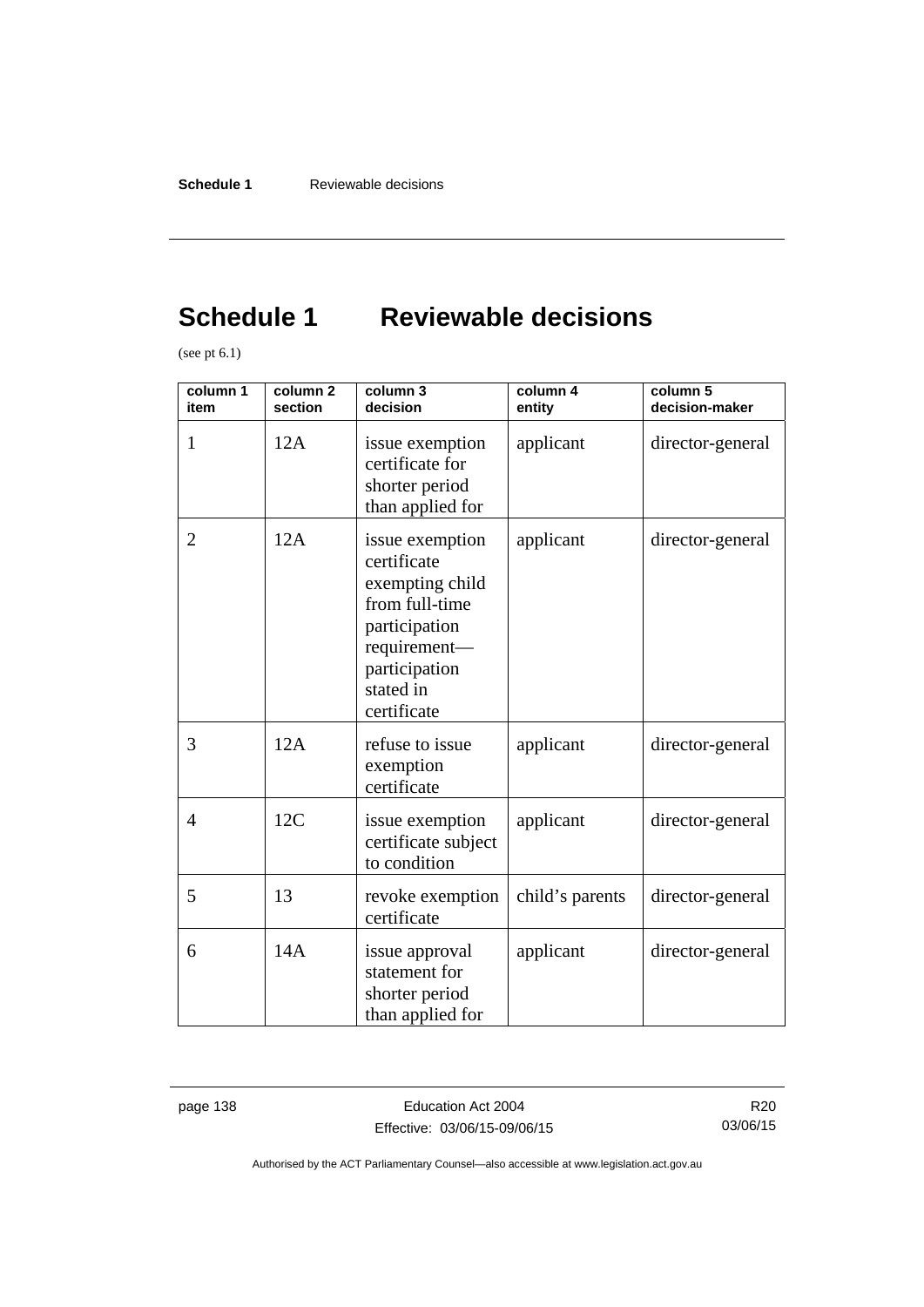| column 1<br>item | column 2<br>section | column 3<br>decision                                                                                                          | column 4<br>entity                                        | column 5<br>decision-maker |
|------------------|---------------------|-------------------------------------------------------------------------------------------------------------------------------|-----------------------------------------------------------|----------------------------|
| 7                | 14A                 | issue approval<br>statement<br>approving other<br>than full-time<br>participation-<br>participation<br>stated in<br>statement | applicant                                                 | director-general           |
| 8                | 14A                 | refuse to issue<br>approval<br>statement                                                                                      | applicant                                                 | director-general           |
| 9                | 14C(4)              | issue approval<br>statement subject<br>to condition                                                                           | applicant                                                 | director-general           |
| 10               | 15A                 | revoke approval<br>statement                                                                                                  | child's parents                                           | director-general           |
| 11               | 36                  | suspend, transfer<br>or exclude<br>student                                                                                    | parents of<br>student                                     | director-general           |
| 12               | 84(5)               | refuse to give in-<br>principle<br>approval                                                                                   | applicant for<br>in-principle<br>approval                 | Minister                   |
| 13               | 86(5)               | direct registrar to<br>refuse to<br>provisionally<br>register<br>non-government<br>school                                     | applicant for<br>provisional<br>registration of<br>school | Minister                   |

R20 03/06/15 page 139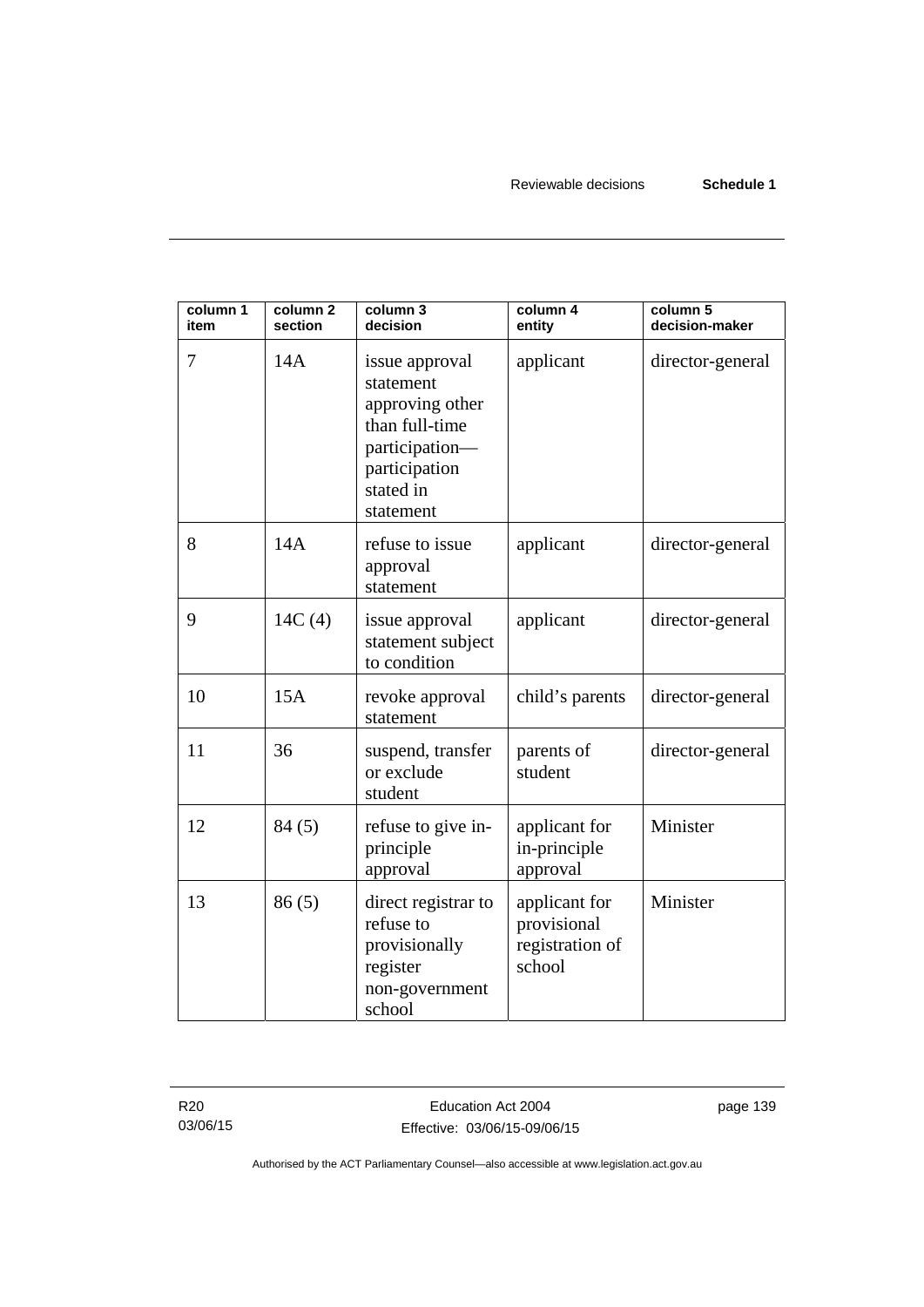## **Schedule 1** Reviewable decisions

| column 1<br>item | column <sub>2</sub><br>section | column 3<br>decision                                                                                           | column 4<br>entity                                                    | column 5<br>decision-maker |
|------------------|--------------------------------|----------------------------------------------------------------------------------------------------------------|-----------------------------------------------------------------------|----------------------------|
| 14               | 88(3)                          | direct registrar to<br>register<br>non-government<br>school for shorter<br>period than<br>applied for          | applicant for<br>registration of<br>school                            | Minister                   |
| 15               | 88(5)                          | direct registrar to<br>refuse to register<br>non-government<br>school                                          | applicant for<br>registration of<br>school                            | Minister                   |
| 16               | 88B (6)                        | direct registrar to<br>refuse to register<br>non-government<br>school at<br>additional<br>campus               | applicant for<br>registration of<br>additional<br>campus              | Minister                   |
| 17               | 90(6)                          | direct registrar to<br>refuse to register<br>non-government<br>school at<br>additional<br>educational level    | applicant of<br>registration at<br>additional<br>educational<br>level | Minister                   |
| 18               | 95(1)                          | direct registrar to<br>cancel<br>provisional<br>registration or<br>registration of<br>non-government<br>school | entity that has<br>registration<br>cancelled                          | Minister                   |

page 140 **Education Act 2004** Effective: 03/06/15-09/06/15

R20 03/06/15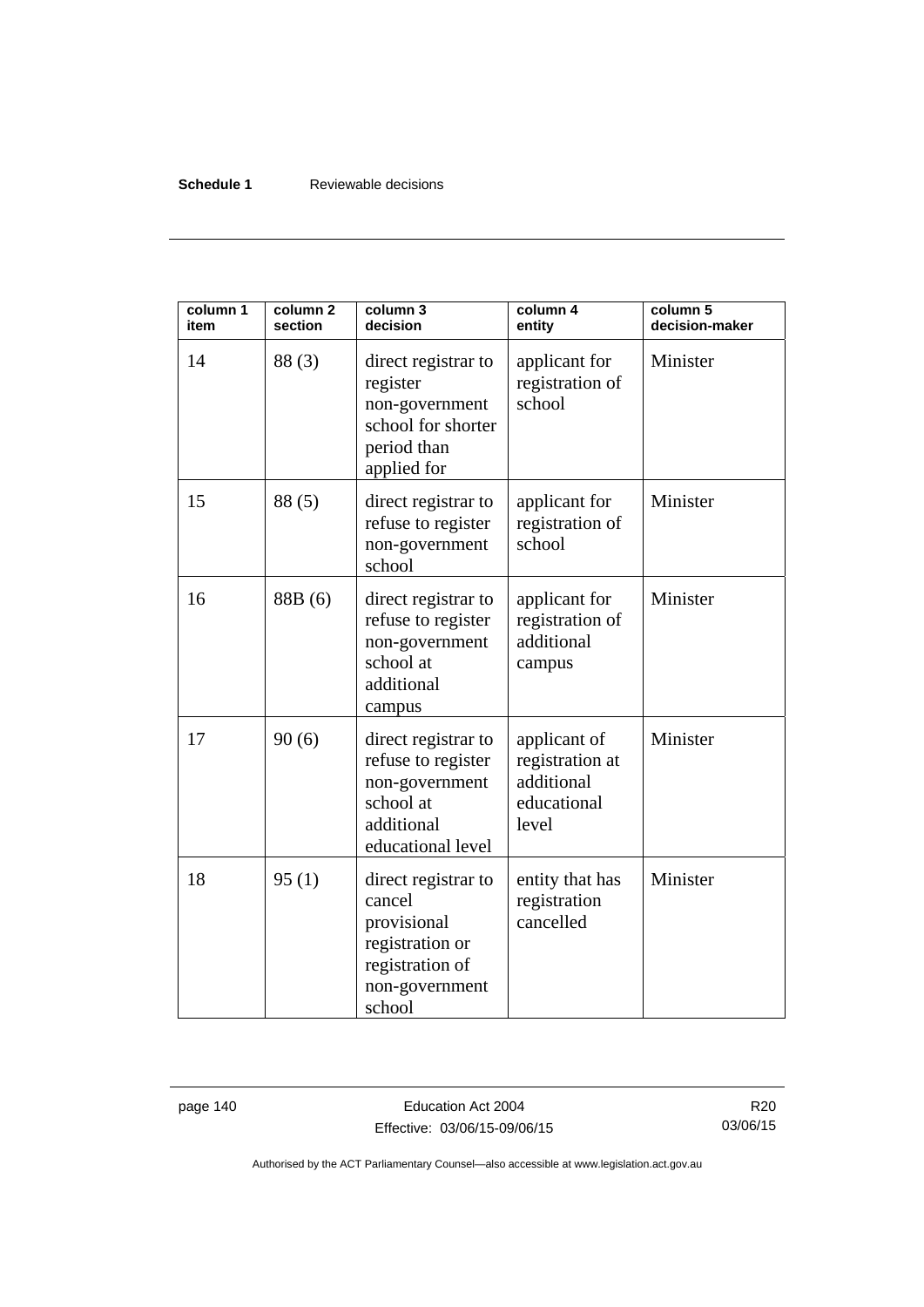| column 1<br>item | column <sub>2</sub><br>section | column 3<br>decision                                                                                                         | column 4<br>entity                          | column 5<br>decision-maker |
|------------------|--------------------------------|------------------------------------------------------------------------------------------------------------------------------|---------------------------------------------|----------------------------|
| 19               | 97(3)                          | direct registrar to<br>renew<br>registration of<br>non-government<br>school for shorter<br>period than<br>period applied for | applicant for<br>renewal of<br>registration | Minister                   |
| 20               | 97(5)                          | direct registrar to<br>refuse to renew<br>registration of<br>non-government<br>school                                        | applicant for<br>renewal of<br>registration | Minister                   |
| 21               | 131(3)                         | refuse to register<br>child for home<br>education                                                                            | parents of child                            | director-general           |
| 22               | 131(3)                         | register child for<br>home education<br>for less than 2<br>years                                                             | parents of child                            | director-general           |
| 23               | 135(1)                         | cancel<br>registration of<br>child for home<br>education                                                                     | parents of child                            | director-general           |
| 24               | 137(3)                         | refuse to renew<br>registration of<br>child for home<br>education                                                            | parents of child                            | director-general           |

R20 03/06/15 page 141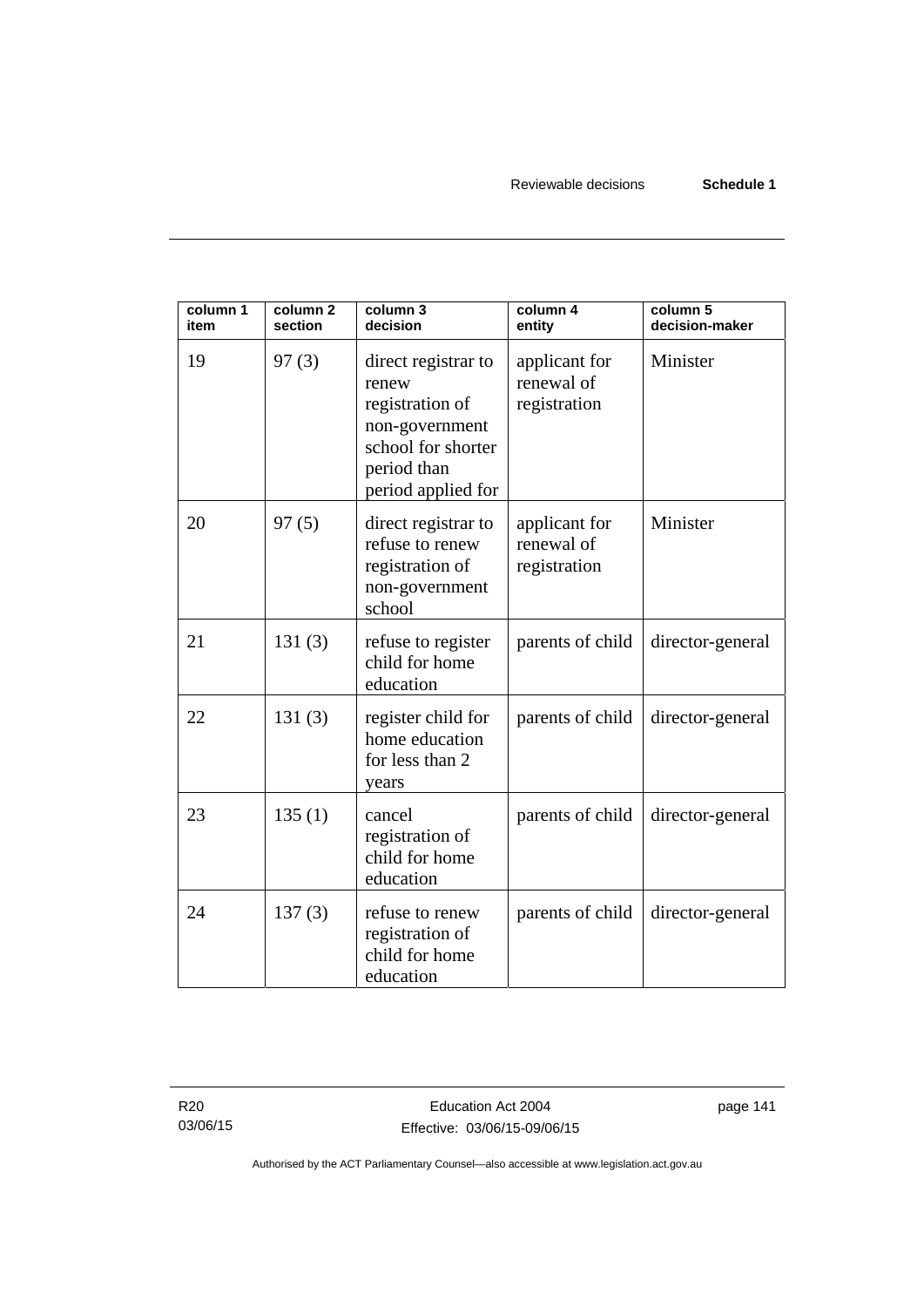# **Schedule 1** Reviewable decisions

| column 1 | column 2 | column 3                                                                                                    | column 4         | column 5         |
|----------|----------|-------------------------------------------------------------------------------------------------------------|------------------|------------------|
| item     | section  | decision                                                                                                    | entity           | decision-maker   |
| 25       | 137(3)   | renew<br>registration of<br>child for home<br>education for<br>shorter period<br>than period<br>applied for | parents of child | director-general |

page 142 **Education Act 2004** Effective: 03/06/15-09/06/15

R20 03/06/15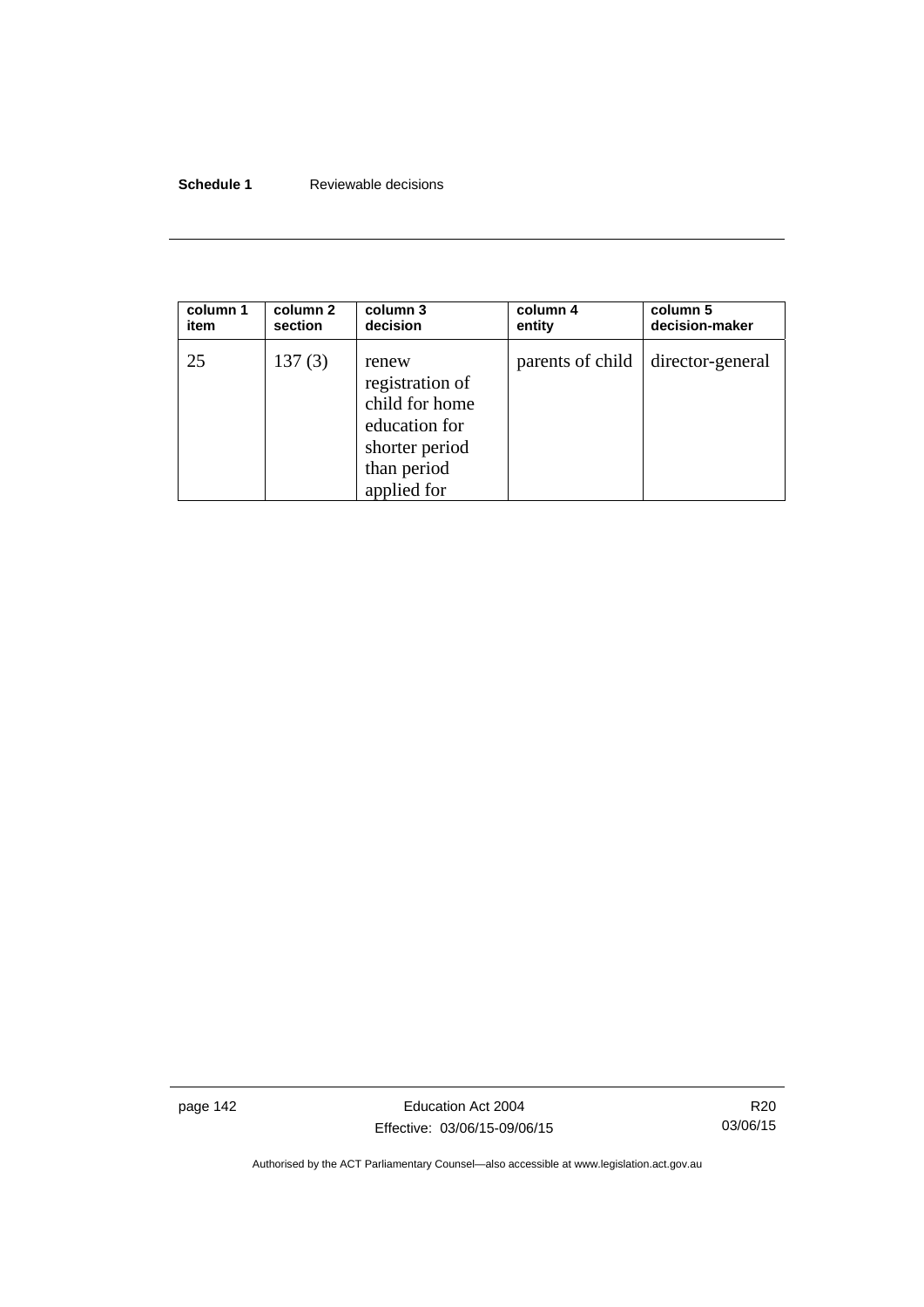# **Dictionary**

(see s 3)

*Note 1* The [Legislation Act](http://www.legislation.act.gov.au/a/2001-14) contains definitions and other provisions relevant to this Act.

*Note 2* For example, the [Legislation Act,](http://www.legislation.act.gov.au/a/2001-14) dict, pt 1 defines the following terms:

- $\bullet$  ACAT
- $\bullet$  ACT
- administrative unit
- appoint
- Australian citizen
- child
- contravene
- daily newspaper
- director-general (see s 163)
- exercise
- $\bullet$  fail
- financial year
- foreign country
- function
- reviewable decision notice
- State.

# *appointed member*—

 (a) for the school board of a government school, other than a small school, a school-related institution or another school to which section 43 (Composition of school boards of school-related institutions and other schools in special circumstances) applies—see section 41 (Composition of school boards generally); or

page 143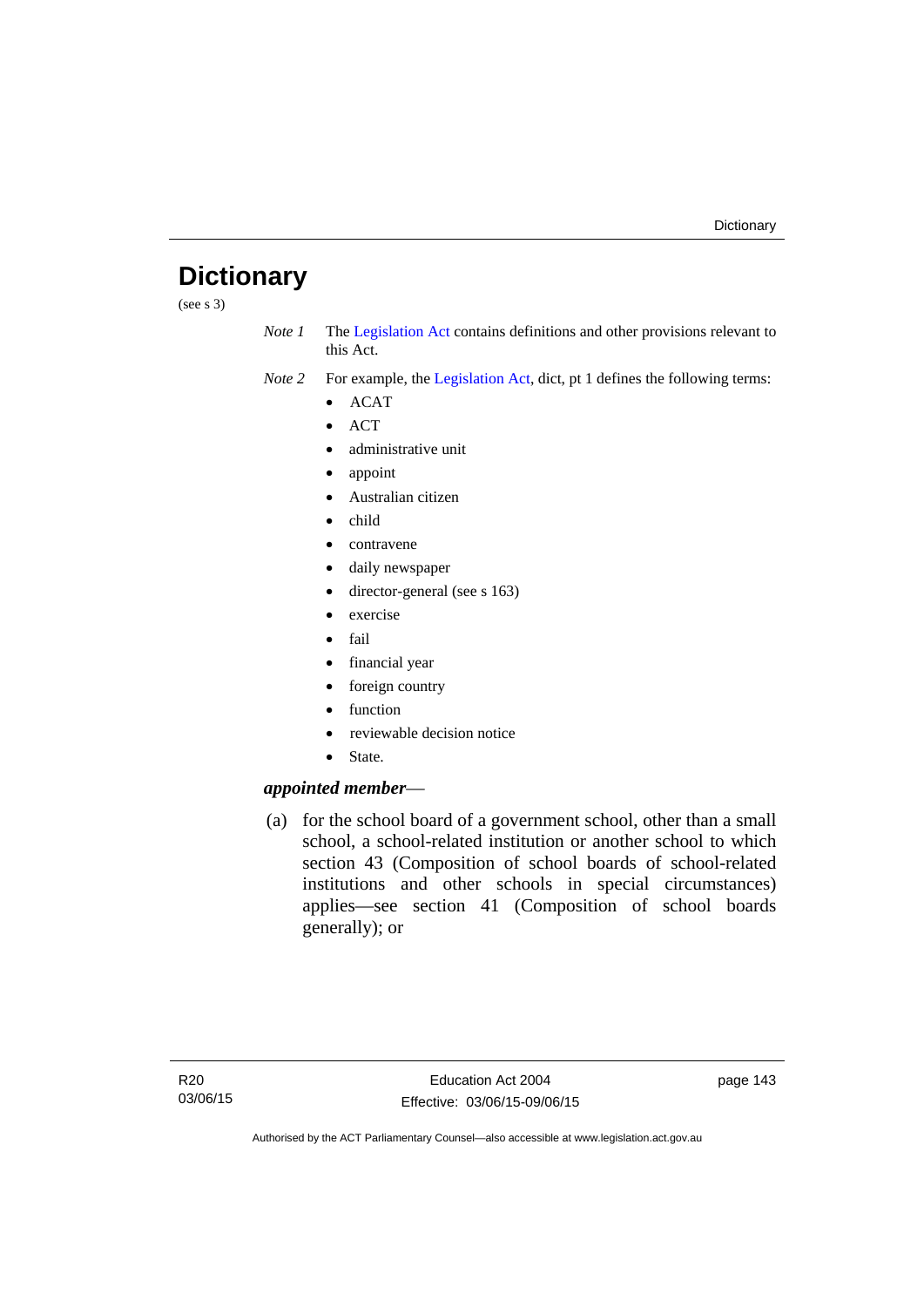- (b) for the school board of a small school, other than a school to which section 43 (Composition of school boards of schoolrelated institutions and other schools in special circumstances) applies—see section 42 (Composition of school boards of small schools); or
- (c) for the Government Schools Education Council—see section 56 (Membership of council (government)).

*approval statement*, for division 2.4.2 (Approval to participate in training and employment alternatives)—see section 13D.

*approved educational course* means an approved educational course (government) or approved educational course (non-government).

*approved educational course (government)* means an educational course approved under section 31 (Approved educational courses for students at government schools).

*approved educational course (non-government)* means an educational course approved under section 81 (Approved educational courses for students at non-government schools).

*authorised person* means an authorised person (government) or authorised person (non-government).

*authorised person (government)* means a person who is an authorised person (government) under section 67 (Appointment of authorised persons (government)).

*authorised person (non-government)* means a person who is an authorised person (non-government) under section 119 (Appointment of authorised persons (non-government)).

## *board appointed member*—

 (a) for the school board of a government school, other than a small school, a school-related institution or another school to which section 43 (Composition of school boards of school-related institutions and other schools in special circumstances)

R20 03/06/15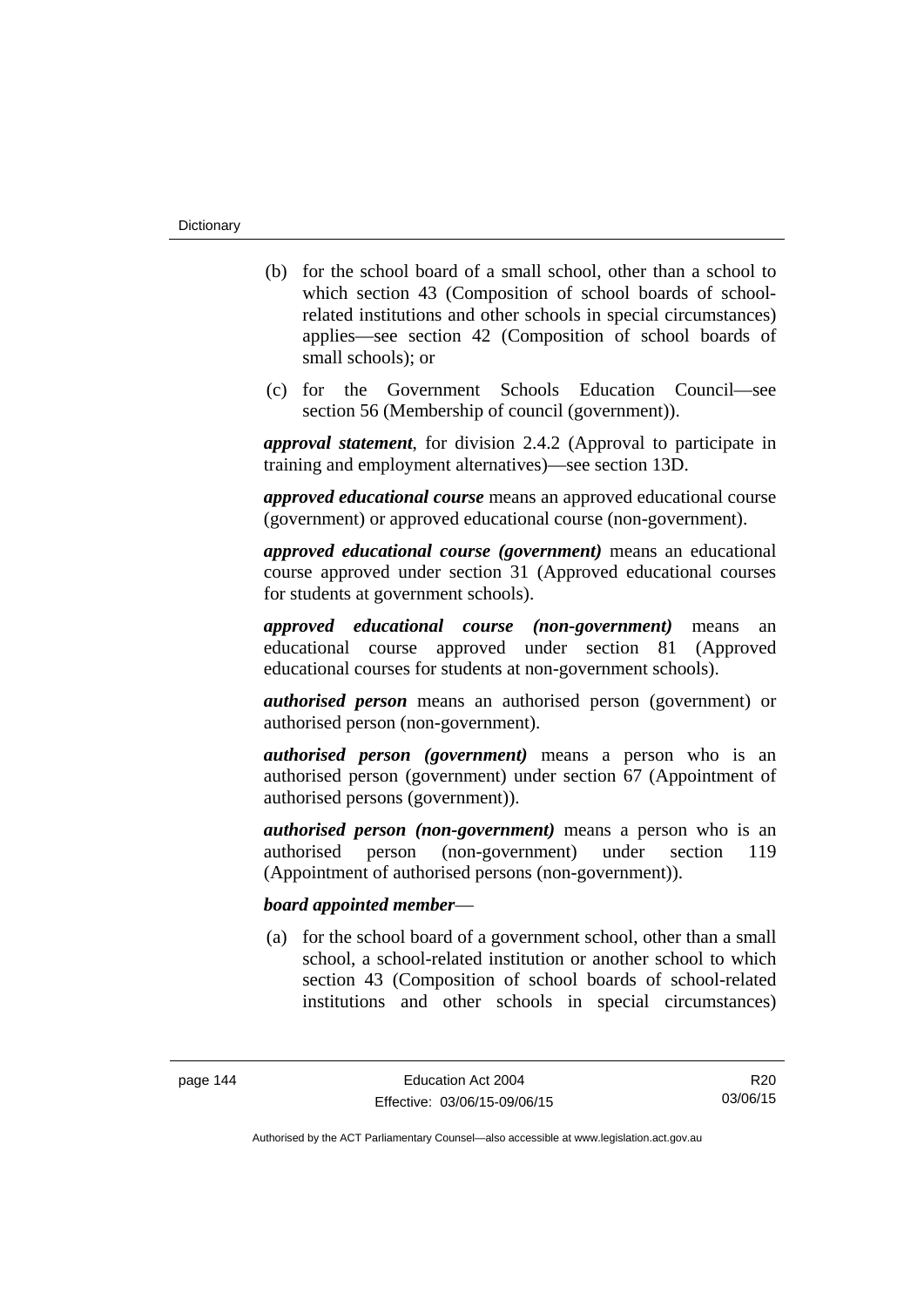applies—see section 41 (Composition of school boards generally); or

 (b) for a school board of a small school, other than a school to which section 43 (Composition of school boards of schoolrelated institutions and other schools in special circumstances) applies—see section 42 (Composition of school boards of small schools).

*carer*—see section 6.

#### *community member*—

- (a) for part 3.5 (Government Schools Education Council)—see section 57 (Appointed members of council (government)); and
- (b) for part 4.4 (Non-government Schools Education Council) see section 109 (Members of council (government)).

*completes year 10*—see section 9B.

*completes year 12*—see section 9C.

*compliance notice*, for chapter 2 (Compulsory education)—see section 16B.

*compulsory education age*, for chapter 2 (Compulsory education) see section 9.

*corporal punishment* means physical force applied to punish or correct, and includes any action designed or likely to cause physical pain or discomfort taken to punish or correct.

*council*—

- (a) for part 3.5—means the Government Schools Education Council; and
- (b) for part 4.4—means the Non-Government Schools Education Council.

*council (government)*, for part 3.5—means the Government Schools Education Council.

page 145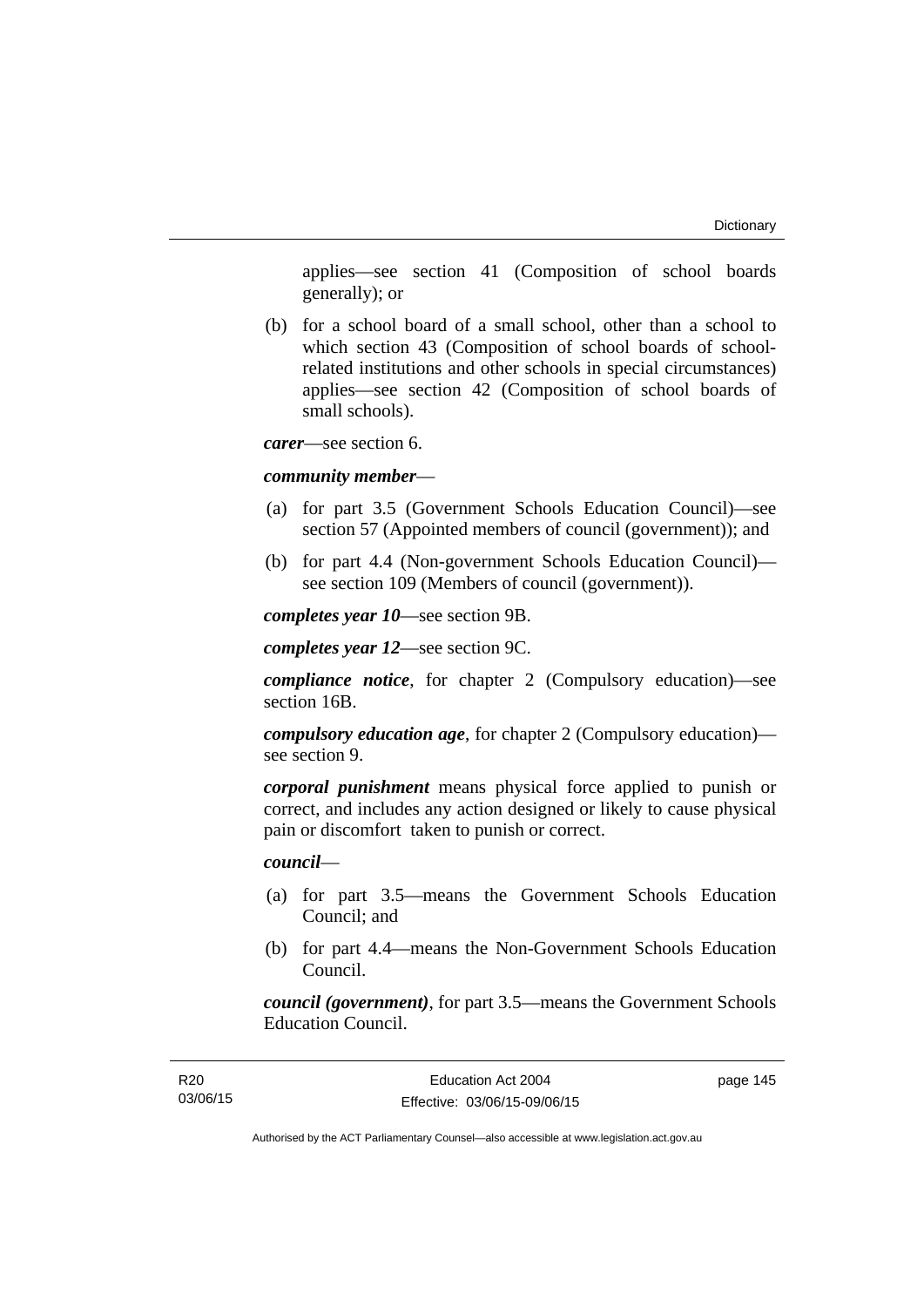*council (non-government)*, for part 4.4—means the Nongovernment Schools Education Council.

*educational course* means a course of teaching and learning directed toward acquiring a particular area of knowledge and skills.

*education course*—see section 9A.

*education member*—

- (a) for part 3.5 (Government Schools Education Council)—see section 57 (Appointed members of council (government)); and
- (b) for part 4.4 (Non-government Schools Education Council) see section 109 (Members of council (government)).

*education provider*—see section 9A.

*employment alternative*—see section 13B.

*exclusion***—**

- (a) of a student from all government schools—means preventing the student from continuing to be enrolled or being re-enrolled at any government school; and
- (b) of a student from all Catholic systemic schools—means preventing the student from continuing to be enrolled or being re-enrolled at any Catholic systemic school; and
- (c) of a student from a non-government school—means preventing the student from continuing to be enrolled or being re-enrolled at the non-government school.

*exemption certificate*, for chapter 2 (Compulsory education)—see section 11H (Exemption certificate—application).

# *full-time participation*—

- (a) in an education course, for division 2.2.2 (Participation requirement)—see section 10C; and
- (b) in a training or employment alternative, for part 2.4 (After year 10—training and employment alternatives)—see section 13C.

| page 146 | Education Act 2004           | R20      |
|----------|------------------------------|----------|
|          | Effective: 03/06/15-09/06/15 | 03/06/15 |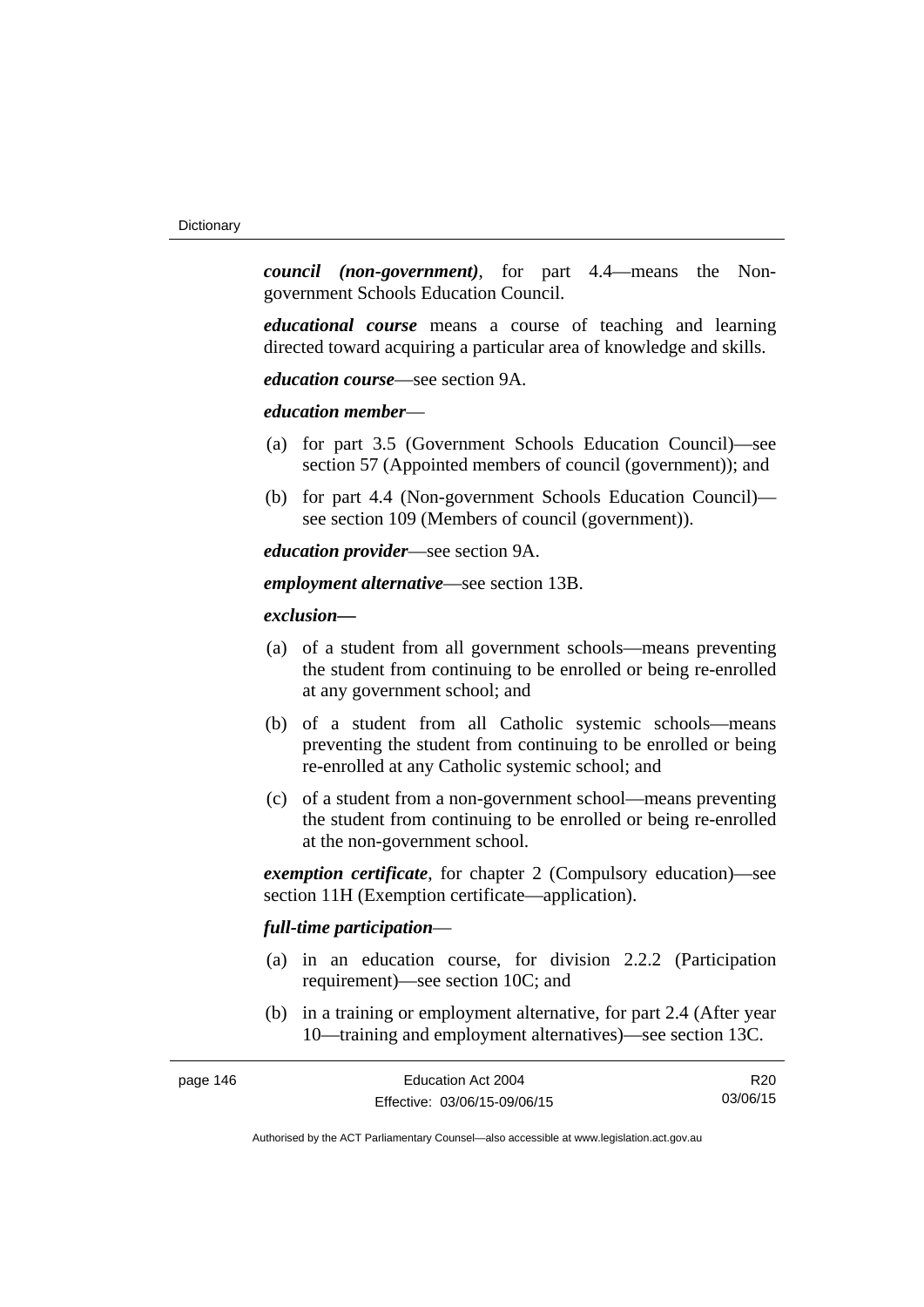*full-time participation requirement*, for part 2.3 (Exemption certificates)—see section 11G.

## *government school*—

- (a) means a school established under section 20 (1); and
- (b) except for section 20—includes a school-related institution established under section 20 (3).

*half-year*, for part 3.4 (School boards of government schools)—see section 37.

*home education*—see section 129.

*information notice*, for chapter 2 (Compulsory education)—see section 11C.

*in-principle approval*—see section 83 (Applications for in-principle approval for proposed registration).

*internally reviewable decision*, for part 6.1 (Notification and review of decisions)—see section 140.

*internal reviewer* for part 6.1 (Notification and review of decisions)—see section 140.

*internal review notice*, for part 6.1 (Notification and review of decisions)—see section 140.

*money*, for part 3.4 (School boards of government schools)—see section 37.

*non-government school* means a registered non-government school.

*parent*—see section 6.

*parents and citizens association*, for part 3.4 (School boards of government schools)—see section 37.

page 147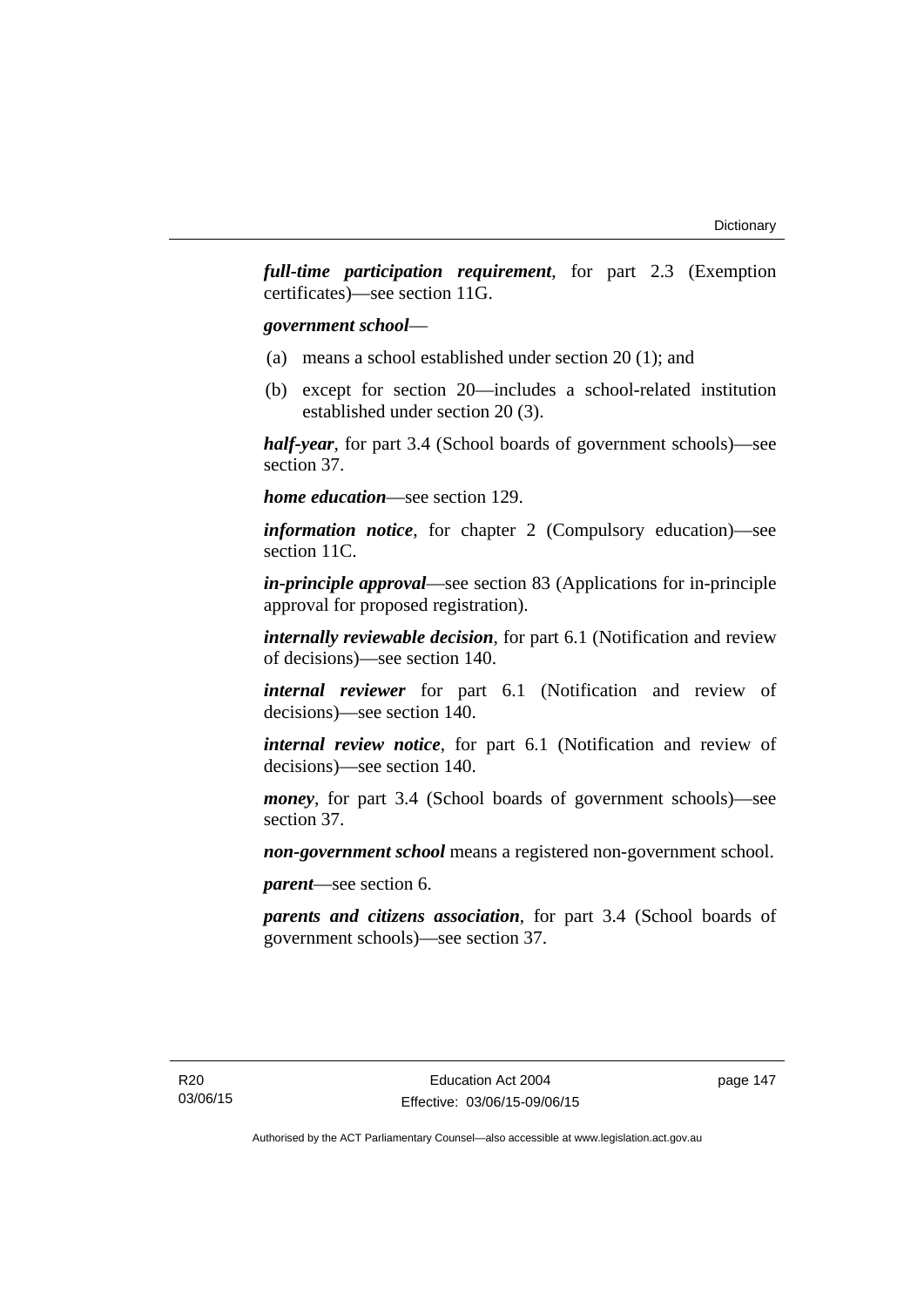## *parents and citizens member*—

- (a) for the school board of a government school, other than a small school, a school-related institution or another school to which section 43 (Composition of school boards of school-related institutions and other schools in special circumstances) applies—see section 41 (Composition of school boards generally); or
- (b) for the school board of a small school, other than a school to which section 43 applies—see section 42 (Composition of school boards of small schools).

*participates*, in an education course, for division 2.2.2 (Participation requirement)—see section 10B.

*prescribed period*, for part 3.4 (School boards of government schools)—see section 37.

*proposed opening day*—see section 83 (3) (Applications for inprinciple approval for proposed registration).

*registered non-government school* means a school that is registered or provisionally registered under part 4.2 (Registration—nongovernment schools).

*register of enrolments and attendances*, in relation to a person, means the register of enrolments and attendances kept by the person under section 32 (Register of enrolments and attendances for government schools) or section 99 (Register of enrolments and attendances for non-government schools).

*register of non-government schools* means the register kept by the registrar under section 79.

*registrar* means the Registrar of Non-Government Schools.

*reviewable decision*, for part 6.1 (Notification and review of decisions)—see section 140.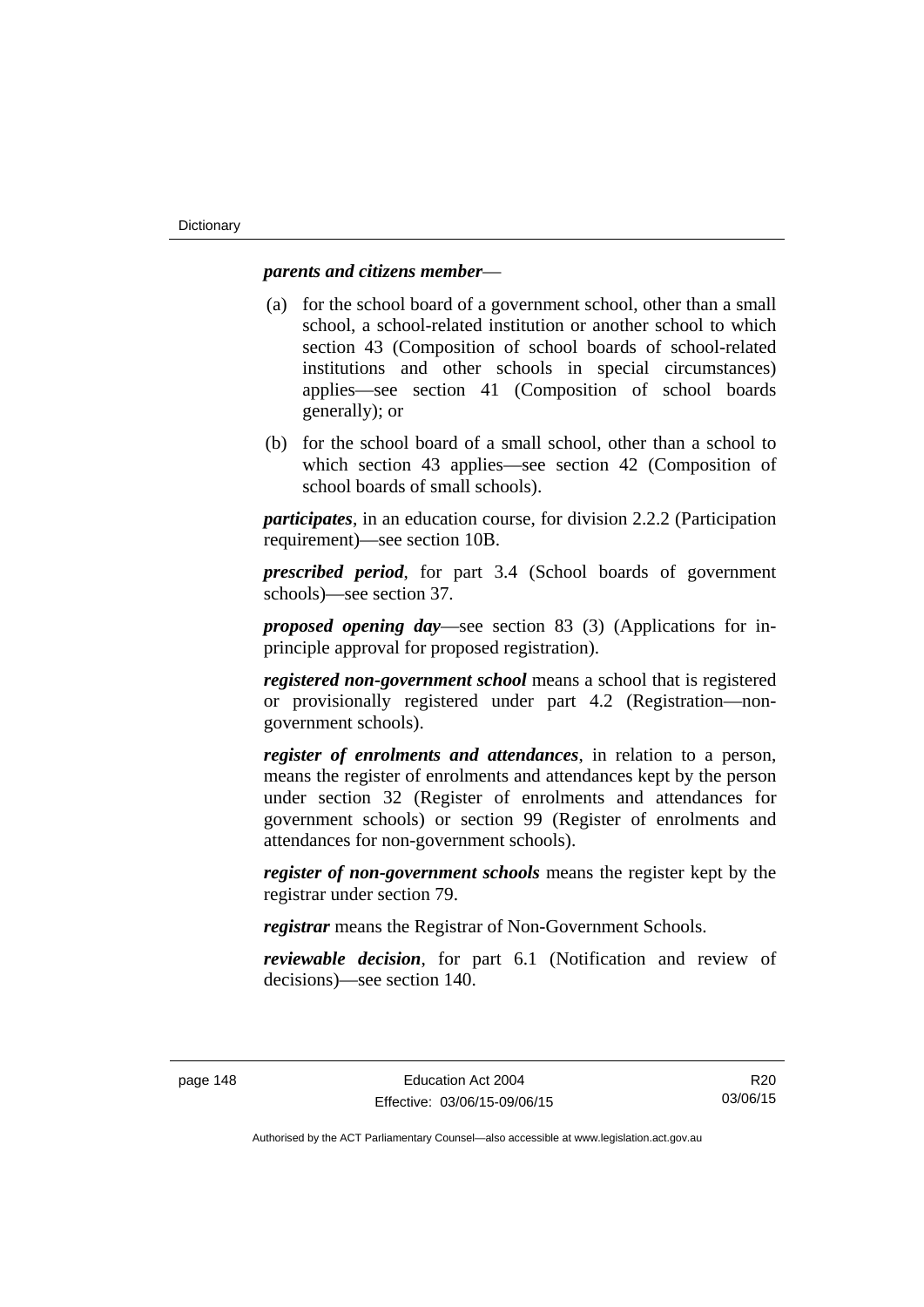## *school*—

- (a) except for chapter 2, chapter 4 and part 6.2—means a government school; and
- (b) for chapter 2 (Compulsory education) and part 6.2 (Other provisions)—means a government school or a non-government school; and
- (c) for chapter 4 (Non-government schools)—see section 74.

*school board*, of a government school, means the school board of the school established under part 3.4.

*school-related institution*—see section 20 (Establishing government schools etc).

*small school*, for part 3.4 (School boards of government schools) see section 37.

*staff*, of a school, means the principal and teachers of, and other people employed at, the school.

## *staff member*—

- (a) for the school board of a government school, other than a small school, a school-related institution or another school to which section 43 (Composition of school boards of school-related institutions and other schools in special circumstances) applies—see section 41 (Composition of school boards generally); or
- (b) for the school board of a small school, other than a school to which section 43 applies—see section 42 (Composition of school boards of small schools).

*student*, for part 3.4 (School boards of government schools)—see section 37.

page 149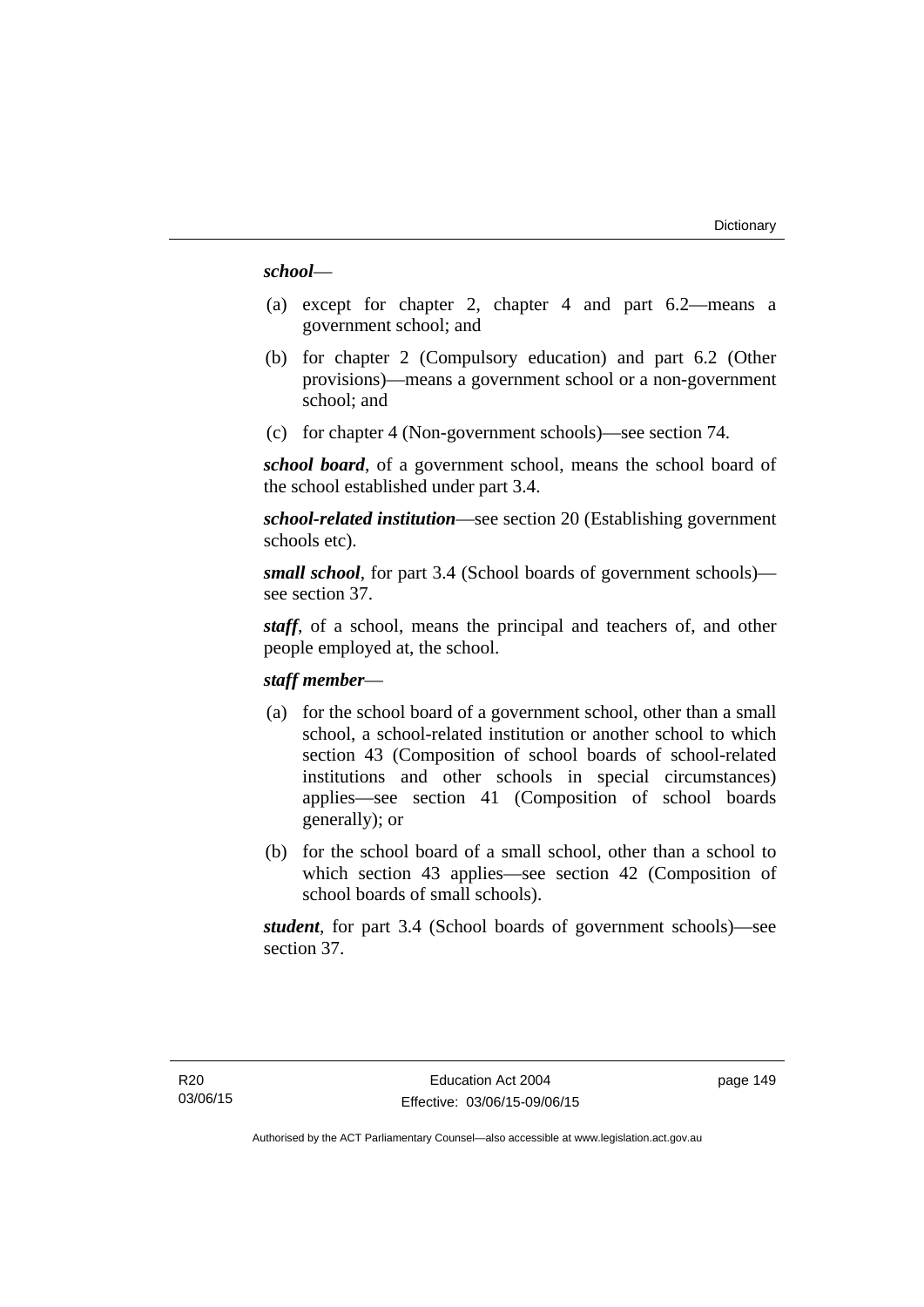**Dictionary** 

*student member*, for the school board of a government school, other than a small school, a school-related institution or another school to which section 43 (Composition of school boards of school-related institutions and other schools in special circumstances) applies—see section 41.

*training alternative*—see section 13A.

*training alternative provider*—see section 13A.

page 150 **Education Act 2004** Effective: 03/06/15-09/06/15

R20 03/06/15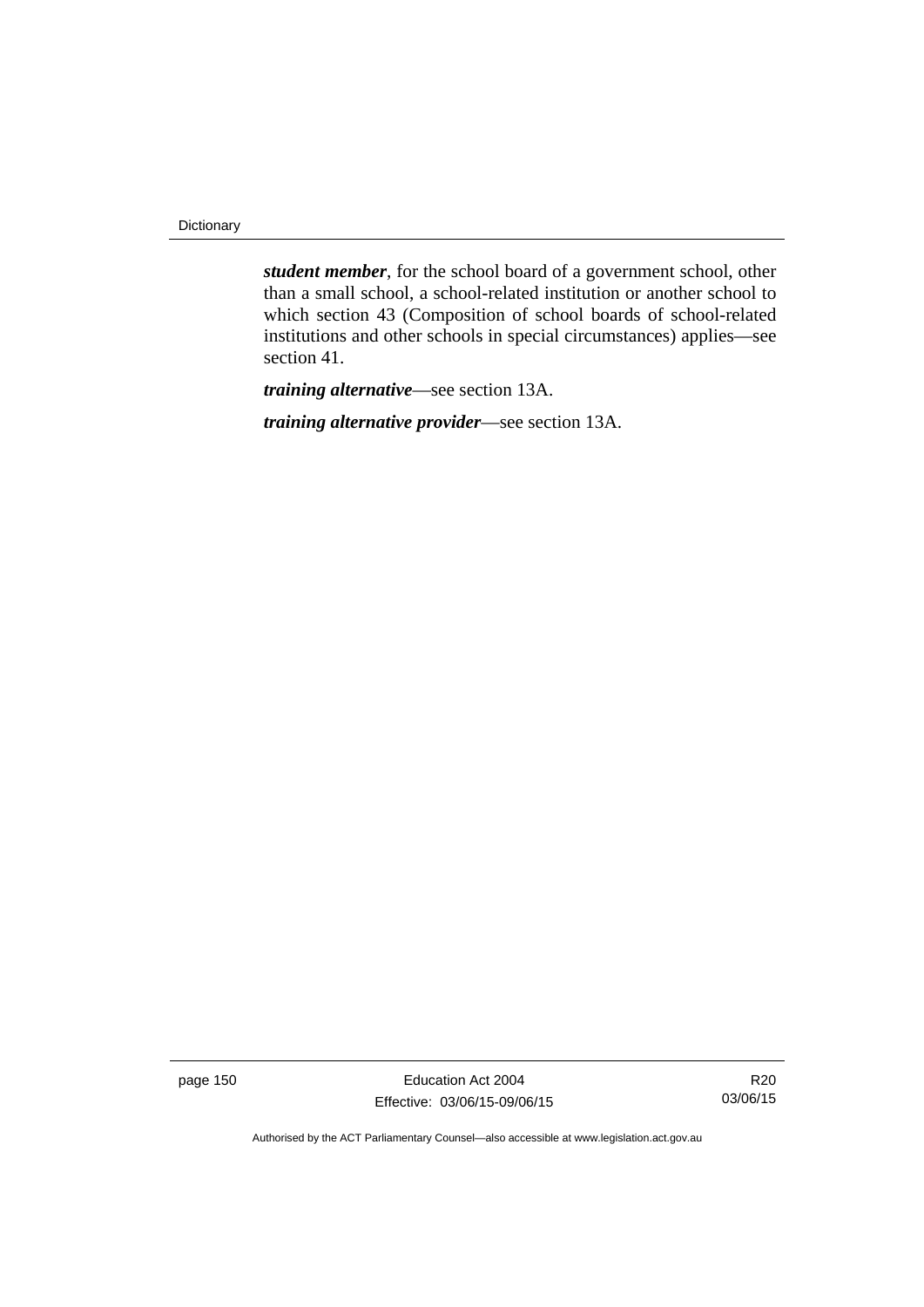# **Endnotes**

# **1 About the endnotes**

Amending and modifying laws are annotated in the legislation history and the amendment history. Current modifications are not included in the republished law but are set out in the endnotes.

Not all editorial amendments made under the *[Legislation Act 2001](http://www.legislation.act.gov.au/a/2001-14)*, part 11.3 are annotated in the amendment history. Full details of any amendments can be obtained from the Parliamentary Counsel's Office.

Uncommenced amending laws are not included in the republished law. The details of these laws are underlined in the legislation history. Uncommenced expiries are underlined in the legislation history and amendment history.

If all the provisions of the law have been renumbered, a table of renumbered provisions gives details of previous and current numbering.

The endnotes also include a table of earlier republications.

| $A = Act$                                    | $NI = Notifiable$ instrument                |
|----------------------------------------------|---------------------------------------------|
| $AF =$ Approved form                         | $o = order$                                 |
| $am = amended$                               | $om = omitted/repealed$                     |
| $amdt = amendment$                           | $ord = ordinance$                           |
| $AR = Assembly resolution$                   | $orig = original$                           |
| $ch = chapter$                               | par = paragraph/subparagraph                |
| $CN =$ Commencement notice                   | $pres = present$                            |
| $def = definition$                           | $prev = previous$                           |
| $DI = Disallowable instrument$               | $(\text{prev}) = \text{previously}$         |
| $dict = dictionary$                          | $pt = part$                                 |
| $disallowed = disallowed by the Legislative$ | $r = rule/subrule$                          |
| Assembly                                     | $reloc = relocated$                         |
| $div =$ division                             | $remum = renumbered$                        |
| $exp = expires/expired$                      | $R[X]$ = Republication No                   |
| $Gaz = gazette$                              | $RI = reissue$                              |
| $hdg = heading$                              | $s = section/subsection$                    |
| $IA = Interpretation Act 1967$               | $sch = schedule$                            |
| ins = inserted/added                         | $sdiv = subdivision$                        |
| $LA =$ Legislation Act 2001                  | $SL = Subordinate$ law                      |
| $LR =$ legislation register                  | $sub =$ substituted                         |
| $LRA =$ Legislation (Republication) Act 1996 | $underlining = whole or part not commenced$ |
| $mod = modified/modification$                | or to be expired                            |
|                                              |                                             |

# **2 Abbreviation key**

R20 03/06/15

Education Act 2004 Effective: 03/06/15-09/06/15 page 151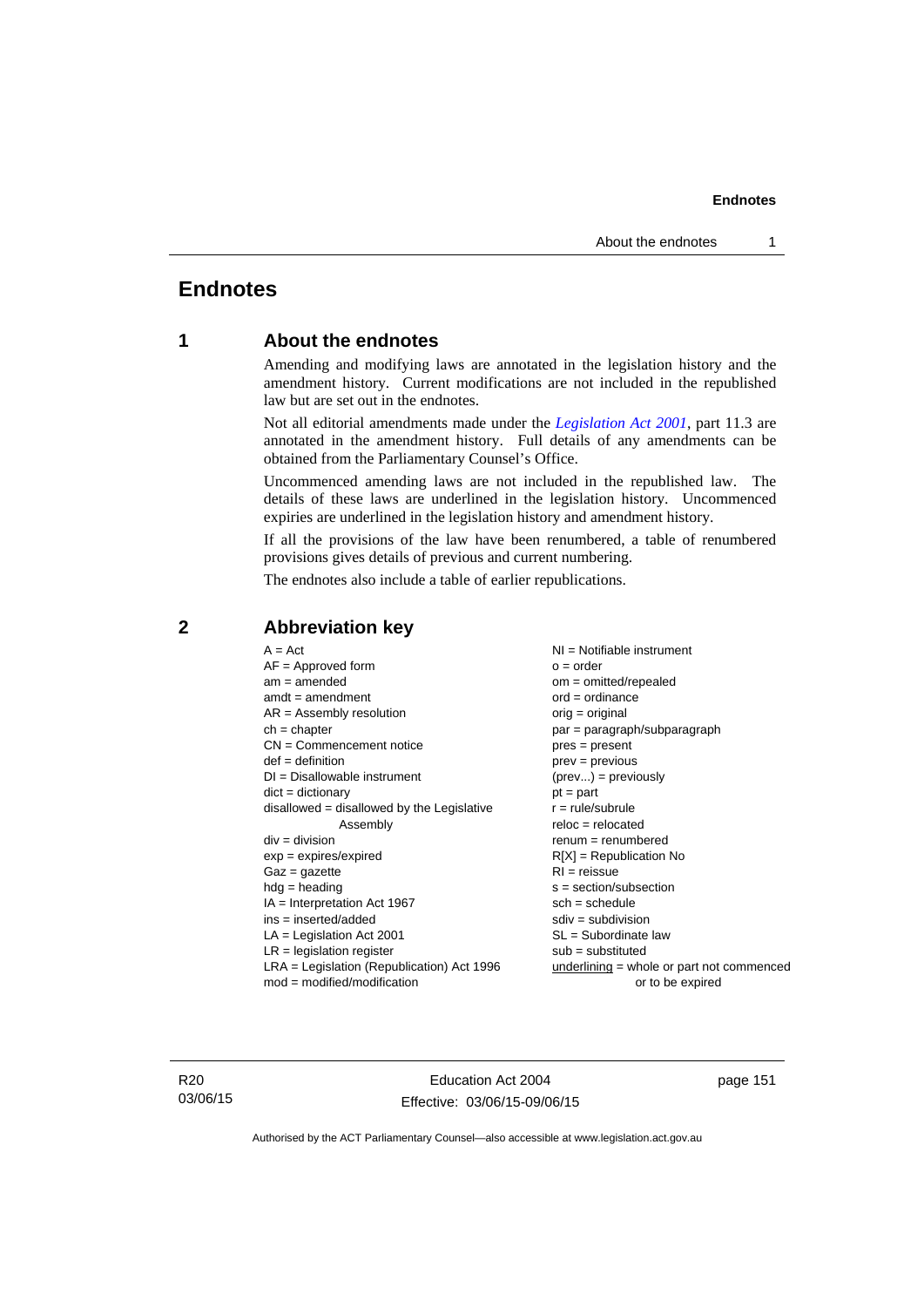3 Legislation history

# **3 Legislation history**

### **Education Act 2004 A2004-17**

notified LR 8 April 2004 s 1, s 2 commenced 8 April 2004 (LA s 75 (1)) remainder commenced 1 January 2005 (s 2)

as amended by

## **[Education Amendment Act 2006](http://www.legislation.act.gov.au/a/2006-28) A2006-28**

notified LR 15 June 2006 s 1, s 2 commenced 15 June 2006 (LA s 75 (1)) remainder commenced 16 June 2006 (s 2)

#### **[Education Amendment Act 2006 \(No 2\)](http://www.legislation.act.gov.au/a/2006-57) A2006-57**

notified LR 19 December 2006 s 1, s 2 commenced 19 December 2006 (LA s 75 (1)) remainder commenced 20 December 2006 (s 2)

#### **[Children and Young People \(Consequential Amendments\) Act 2008](http://www.legislation.act.gov.au/a/2008-20) A2008-20 sch 3 pt 3.12, sch 4 pt 4.14**

notified LR 17 July 2008 s 1, s 2 commenced 17 July 2008 (LA s 75 (1)) s 3 commenced 18 July 2008 (s 2 (1)) sch 3 pt 3.12 commenced 27 October 2008 (s 2 (4) and see [Children](http://www.legislation.act.gov.au/a/2008-19)  [and Young People Act 2008](http://www.legislation.act.gov.au/a/2008-19) A2008-19, s 2 and [CN2008-13](http://www.legislation.act.gov.au/cn/2008-13/default.asp)) sch 4 pt 4.14 commenced 27 February 2009 (s 2 (5) and see [Children](http://www.legislation.act.gov.au/a/2008-19)  [and Young People Act 2008](http://www.legislation.act.gov.au/a/2008-19) A2008-19, s 2 and [CN2008-17 \(](http://www.legislation.act.gov.au/cn/2008-17/default.asp)and see [CN2008-13](http://www.legislation.act.gov.au/cn/2008-13/default.asp)))

**[ACT Civil and Administrative Tribunal Legislation Amendment](http://www.legislation.act.gov.au/a/2008-37)  [Act 2008 \(No 2\)](http://www.legislation.act.gov.au/a/2008-37) A2008-37 sch 1 pt 1.33** 

notified LR 4 September 2008

s 1, s 2 commenced 4 September 2008 (LA s 75 (1)) sch 1 pt 1.33 commenced 2 February 2009 (s 2 (1) and see ACT Civil [and Administrative Tribunal Act 2008](http://www.legislation.act.gov.au/a/2008-35) A2008-35, s 2 (1) and [CN2009-2](http://www.legislation.act.gov.au/cn/2009-2/default.asp))

## **[Statute Law Amendment Act 2009](http://www.legislation.act.gov.au/a/2009-20) A2009-20 sch 3 pt 3.25**

notified LR 1 September 2009 s 1, s 2 commenced 1 September 2009 (LA s 75 (1)) sch 3 pt 3.25 commenced 22 September 2009 (s 2)

page 152 Education Act 2004 Effective: 03/06/15-09/06/15

R20 03/06/15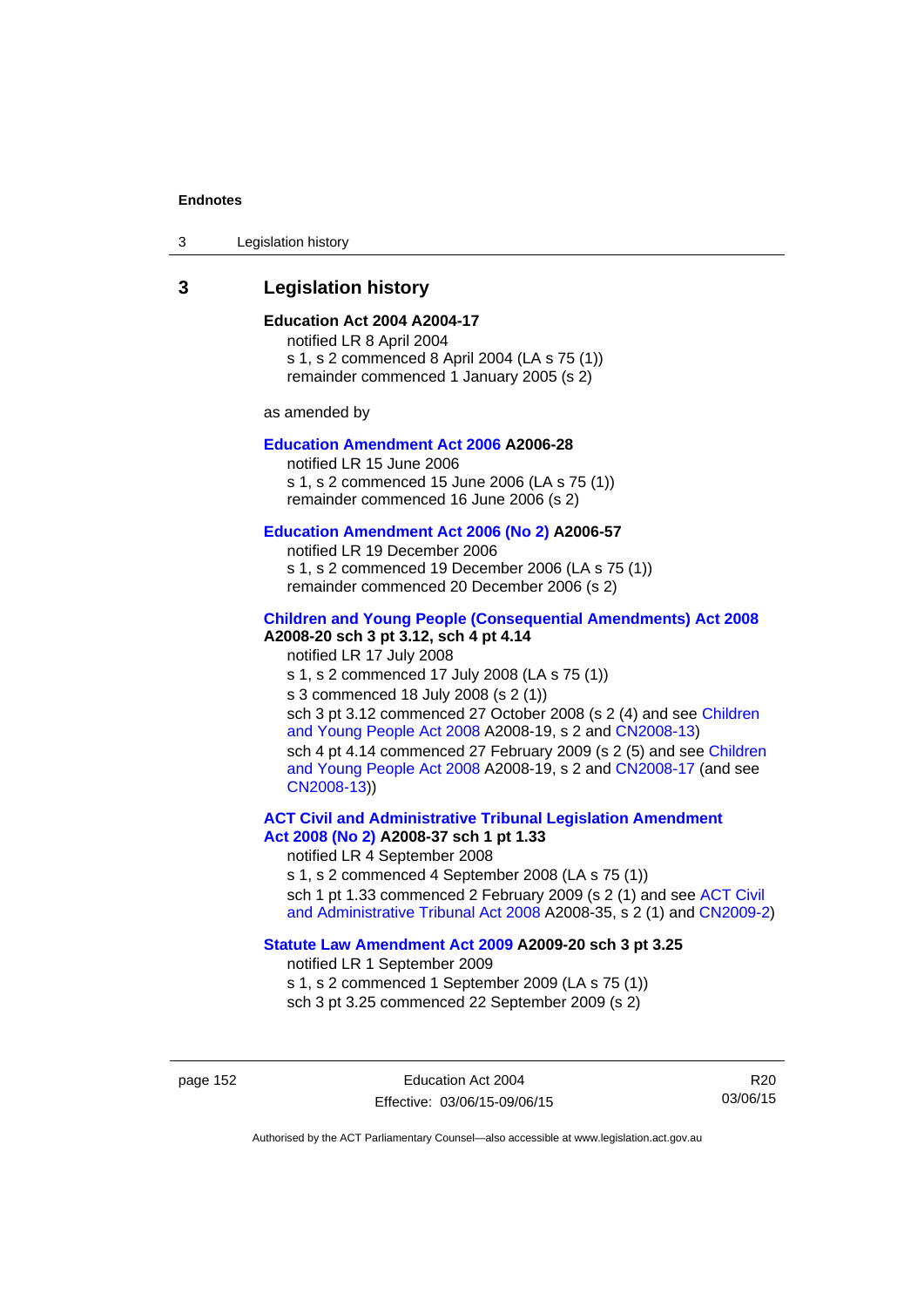| Legislation history<br>3                                                                                                                                                                                                                                                        |
|---------------------------------------------------------------------------------------------------------------------------------------------------------------------------------------------------------------------------------------------------------------------------------|
| <b>Education (Participation) Amendment Act 2009 A2009-40</b><br>notified LR 17 November 2009<br>s 1, s 2 commenced 17 November 2009 (LA s 75 (1))<br>remainder commenced 1 January 2010 (s 2)                                                                                   |
| <b>Education Amendment Act 2010 A2010-7</b><br>notified LR 3 March 2010<br>s 1, s 2 commenced 3 March 2010 (LA s 75 (1))<br>remainder commenced 4 March 2010 (s 2)                                                                                                              |
| Statute Law Amendment Act 2010 A2010-18 sch 1 pt 1.6, sch 3 pt 3.4<br>notified LR 13 May 2010<br>s 1, s 2 commenced 13 May 2010 (LA s 75 (1))<br>sch 1 pt 1.6, sch 3 pt 3.4 commenced 3 June 2010 (s 2)                                                                         |
| Education Amendment Act 2010 (No 2) A2010-22<br>notified LR 6 July 2010<br>s 1, s 2 commenced 6 July 2010 (LA s 75 (1))<br>remainder commenced 7 July 2010 (s 2)                                                                                                                |
| Statute Law Amendment Act 2011 A2011-3 sch 3 pt 3.16<br>notified LR 22 February 2011<br>s 1, s 2 commenced 22 February 2011 (LA s 75 (1))<br>sch 3 pt 3.16 commenced 1 March 2011 (s 2)                                                                                         |
| <b>Administrative (One ACT Public Service Miscellaneous Amendments)</b><br>Act 2011 A2011-22 sch 1 pt 1.57<br>notified LR 30 June 2011<br>s 1, s 2 commenced 30 June 2011 (LA s 75 (1))<br>sch 1 pt 1.57 commenced 1 July 2011 (s 2 (1))                                        |
| <b>Education Amendment Act 2011 A2011-51</b><br>notified LR 24 November 2011<br>s 1, s 2 commenced 24 November 2011 (LA s 75 (1))<br>remainder commenced 1 January 2012 (s 2 and see Education and<br>Care Services National Law (ACT) Act 2011 A2011-42, s 2 and<br>CN2011-16) |
| Statute Law Amendment Act 2012 A2012-21 sch 3 pt 3.14<br>notified LR 22 May 2012<br>s 1, s 2 commenced 22 May 2012 (LA s 75 (1))<br>sch 3 pt 3.14 commenced 5 June 2012 (s 2 (1))                                                                                               |

R20 03/06/15 page 153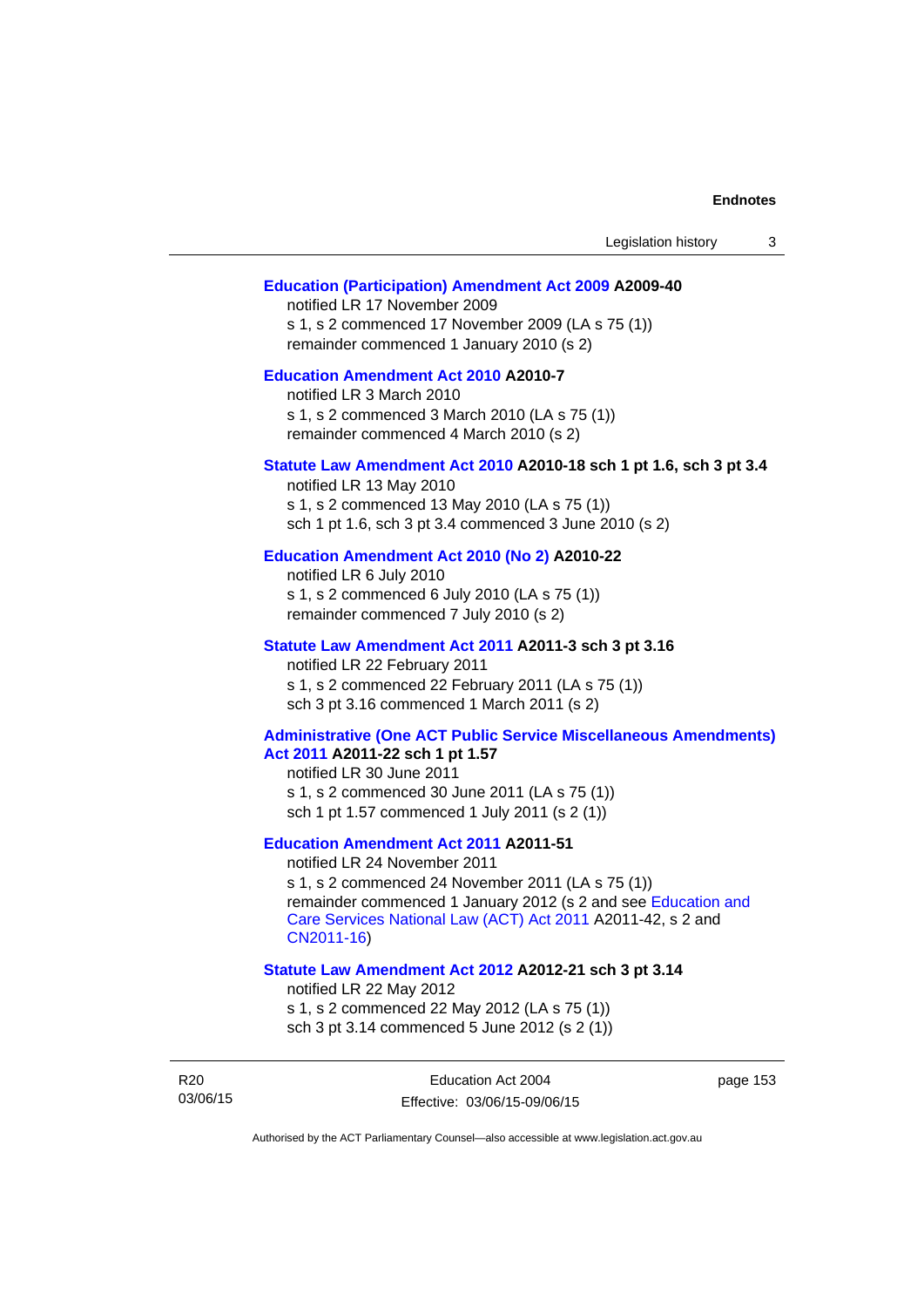3 Legislation history

## **[Training and Tertiary Education Amendment Act 2014](http://www.legislation.act.gov.au/a/2014-48) A2014-48 sch 1 pt 1.8**

notified LR 6 November 2014

s 1, s 2 commenced 6 November 2014 (LA s 75 (1))

sch 1 pt 1.8 commenced 20 November 2014 (s 2)

## **[Statute Law Amendment Act 2015](http://www.legislation.act.gov.au/a/2015-15/default.asp) A2015-15 sch 3 pt 3.5**

notified LR 27 May 2015

s 1, s 2 commenced 27 May 2015 (LA s 75 (1))

sch 3 pt 3.5 commences 10 June 2015 (s 2)

# **[Annual Reports \(Government Agencies\) Amendment Act 2015](http://www.legislation.act.gov.au/a/2015-16)**

**A2015-16 sch 1 pt 1.8** 

notified LR 27 May 2015 s 1, s 2 commenced 27 May 2015 (LA s 75 (1)) sch 1 pt 1.8 commenced 3 June 2015 (s 2)

page 154 Education Act 2004 Effective: 03/06/15-09/06/15

R20 03/06/15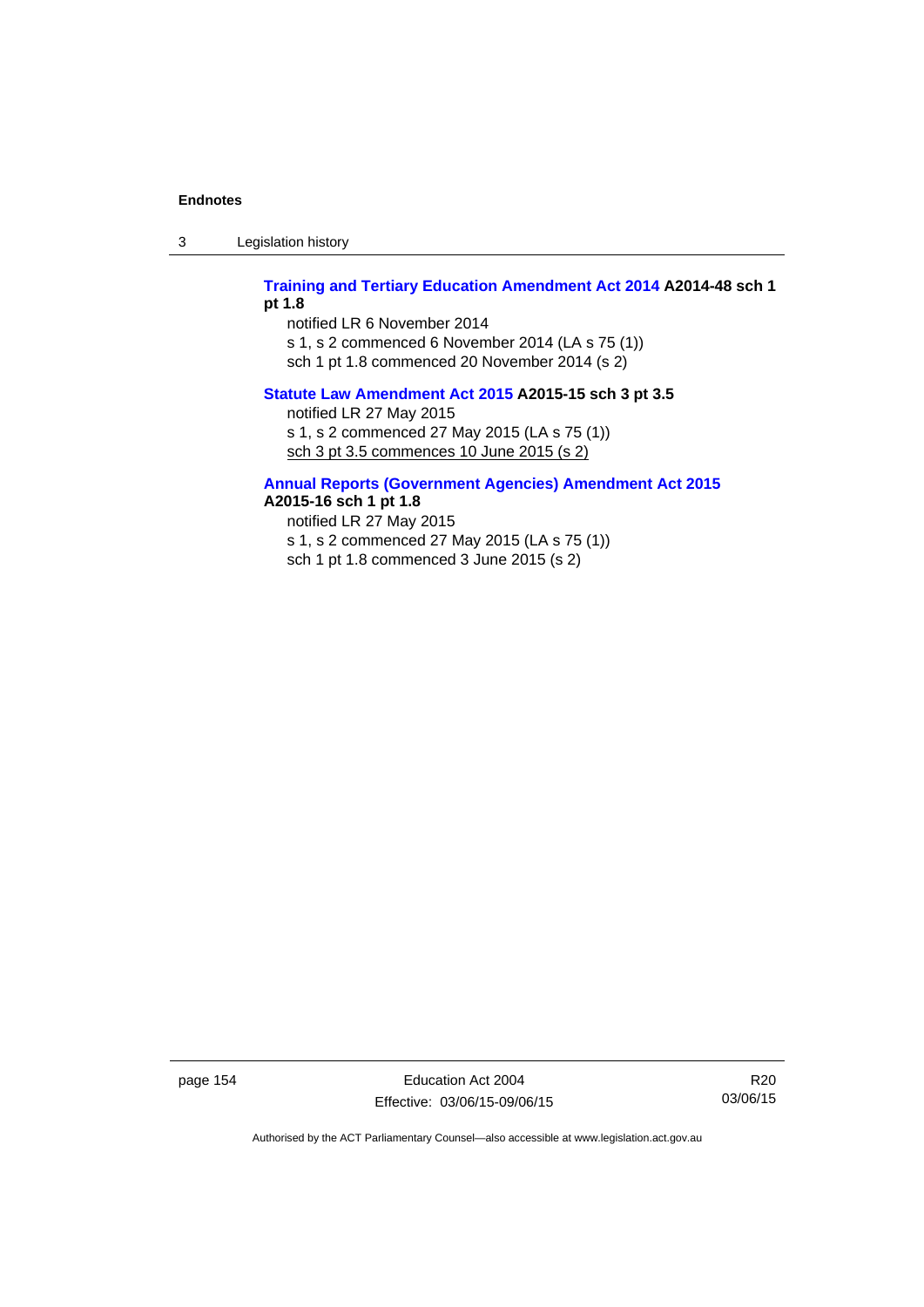Amendment history 4

## **4 Amendment history**

**Commencement**  s 2 om LA s 89 (4) **Meaning of** *parent* **and** *carer*  s 6 am [A2008-20](http://www.legislation.act.gov.au/a/2008-20) amdt 3.26, amdt 4.37 **General principles of Act**  s 7 am [A2006-57](http://www.legislation.act.gov.au/a/2006-57) s 4, s 5, s 55 **Main objects of Act**  s 8 am [A2006-57](http://www.legislation.act.gov.au/a/2006-57) s 6, s 7; [A2009-40](http://www.legislation.act.gov.au/a/2009-40) s 4; pars renum R9 LA **Compulsory education**  ch 2 hdg sub [A2009-40](http://www.legislation.act.gov.au/a/2009-40) s 5 **Preliminary—ch 2**  pt 2.1 hdg ins [A2009-40](http://www.legislation.act.gov.au/a/2009-40) s 5 **Meaning of** *compulsory education age***—ch 2**  s 9 sub [A2009-40](http://www.legislation.act.gov.au/a/2009-40) s 5 **Meaning of** *education course* **and** *education provider***—Act**  s 9A ins [A2009-40](http://www.legislation.act.gov.au/a/2009-40) s 5 am [A2011-22](http://www.legislation.act.gov.au/a/2011-22) amdt 1.183; [A2014-48](http://www.legislation.act.gov.au/a/2014-48) amdt 1.17 **Meaning of** *completes year 10***—Act**  s 9B ins [A2009-40](http://www.legislation.act.gov.au/a/2009-40) s 5 am [A2011-22](http://www.legislation.act.gov.au/a/2011-22) amdt 1.183 **Meaning of** *completes year 12***—Act**  s 9C ins [A2009-40](http://www.legislation.act.gov.au/a/2009-40) s 5 am [A2011-22](http://www.legislation.act.gov.au/a/2011-22) amdt 1.183 **Guidelines—certain director-general functions**  am [A2011-22](http://www.legislation.act.gov.au/a/2011-22) amdt 1.183 s 9D ins [A2009-40](http://www.legislation.act.gov.au/a/2009-40) s 5 am [A2011-22](http://www.legislation.act.gov.au/a/2011-22) amdt 1.183, amdt 1.184 **Compulsory education requirements**  pt 2.2 hdg ins [A2009-40](http://www.legislation.act.gov.au/a/2009-40) s 5 **Enrolment, registration and attendance requirements**  div 2.2.1 hdg ins [A2009-40](http://www.legislation.act.gov.au/a/2009-40) s 5 **Child of compulsory education age—enrolment and registration requirement**  s 10 am [A2006-57](http://www.legislation.act.gov.au/a/2006-57) s 8 sub [A2009-40](http://www.legislation.act.gov.au/a/2009-40) s 5 am [A2010-18](http://www.legislation.act.gov.au/a/2010-18) amdt 1.13; ss renum R11 LA; [A2011-3](http://www.legislation.act.gov.au/a/2011-3) amdt 3.183; [A2011-22](http://www.legislation.act.gov.au/a/2011-22) amdt 1.183, amdt 1.184

R20 03/06/15

Education Act 2004 Effective: 03/06/15-09/06/15 page 155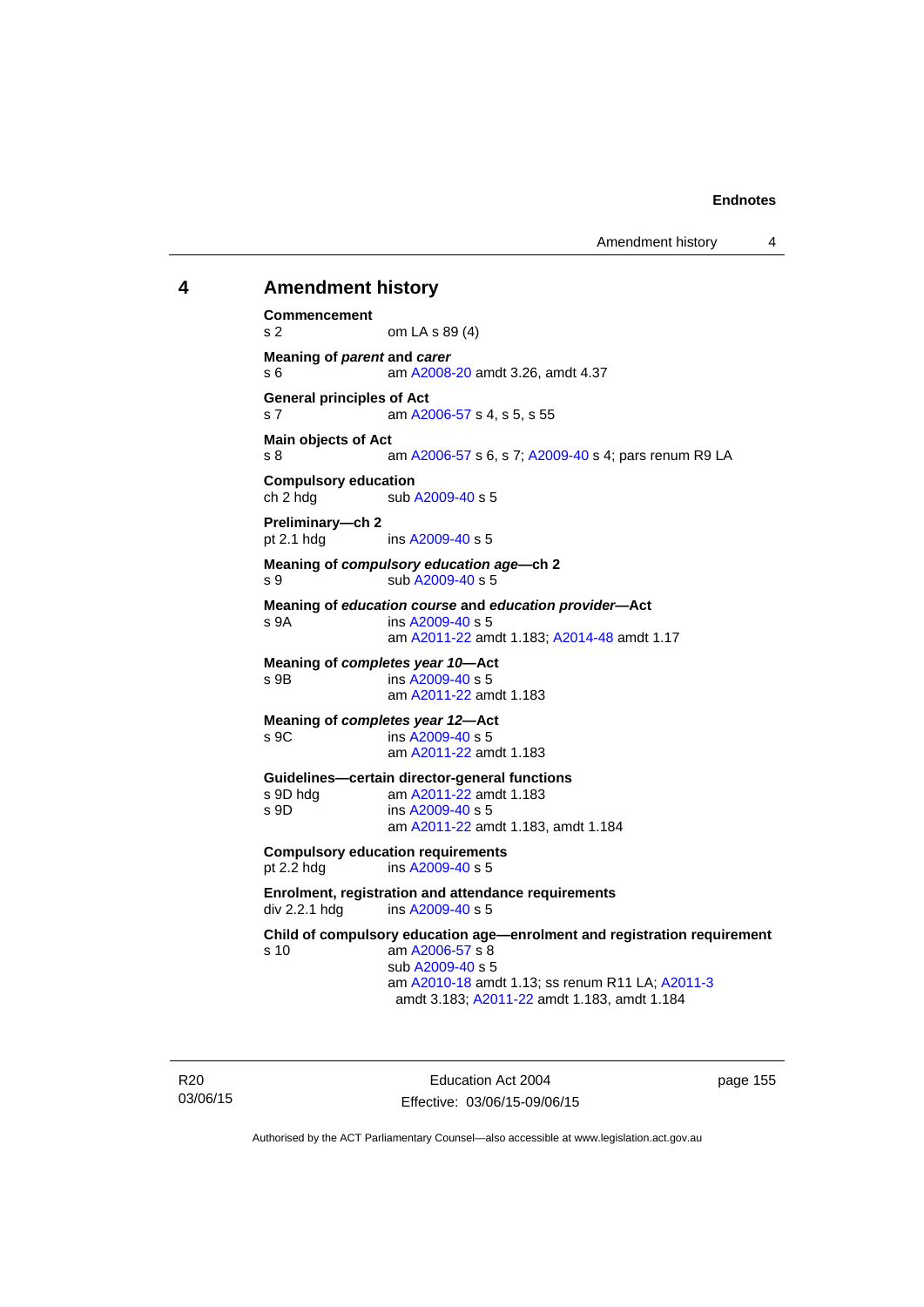4 Amendment history

```
Child of compulsory education age—school attendance requirement 
s 10A ins A2009-40 s 5
                am A2011-22 amdt 1.183, amdt 1.184 
Participation requirement 
div 2.2.2 hdg ins A2009-40 s 5
Meaning of participates in education course—div 2.2.2 
s 10B ins A2009-40 s 5
Meaning of full-time participation in education course—div 2.2.2 
A2009-40 A2011-22 amdt 1.184
Child of compulsory education age—participation requirement 
s 10D ins A2009-40 s 5
                am A2011-22 amdt 1.183, amdt 1.184 
Participation requirement—absence 
A2009-40 s 5
Participation requirement—suspension 
s 11A ins A2009-40 s 5
Participation requirement—exclusion 
s 11B ins A2009-40 s 5
Information requirement 
div 2.2.3 hdg ins A2009-40 s 5
Giving information notice 
A2009-40 s 5
                am A2011-22 amdt 1.183
Contents of information notice 
s 11D ins A2009-40 s 5
                am A2011-22 amdt 1.183
Extension of time for compliance with information notice 
A2009-40 s 5
                am A2011-22 amdt 1.183, amdt 1.184 
Revocation of information notice on compliance 
A2009-40 s 5
                am A2011-22 amdt 1.183
Exemption certificates 
pt 2.3 hdg ins A2009-40 s 5
Meaning of full-time participation requirement—pt 2.3 
 A2009-40 s 5
Exemption certificate—application 
A2009-40 s 5
                am A2011-22 amdt 1.183
```
page 156 **Education Act 2004** Effective: 03/06/15-09/06/15

R20 03/06/15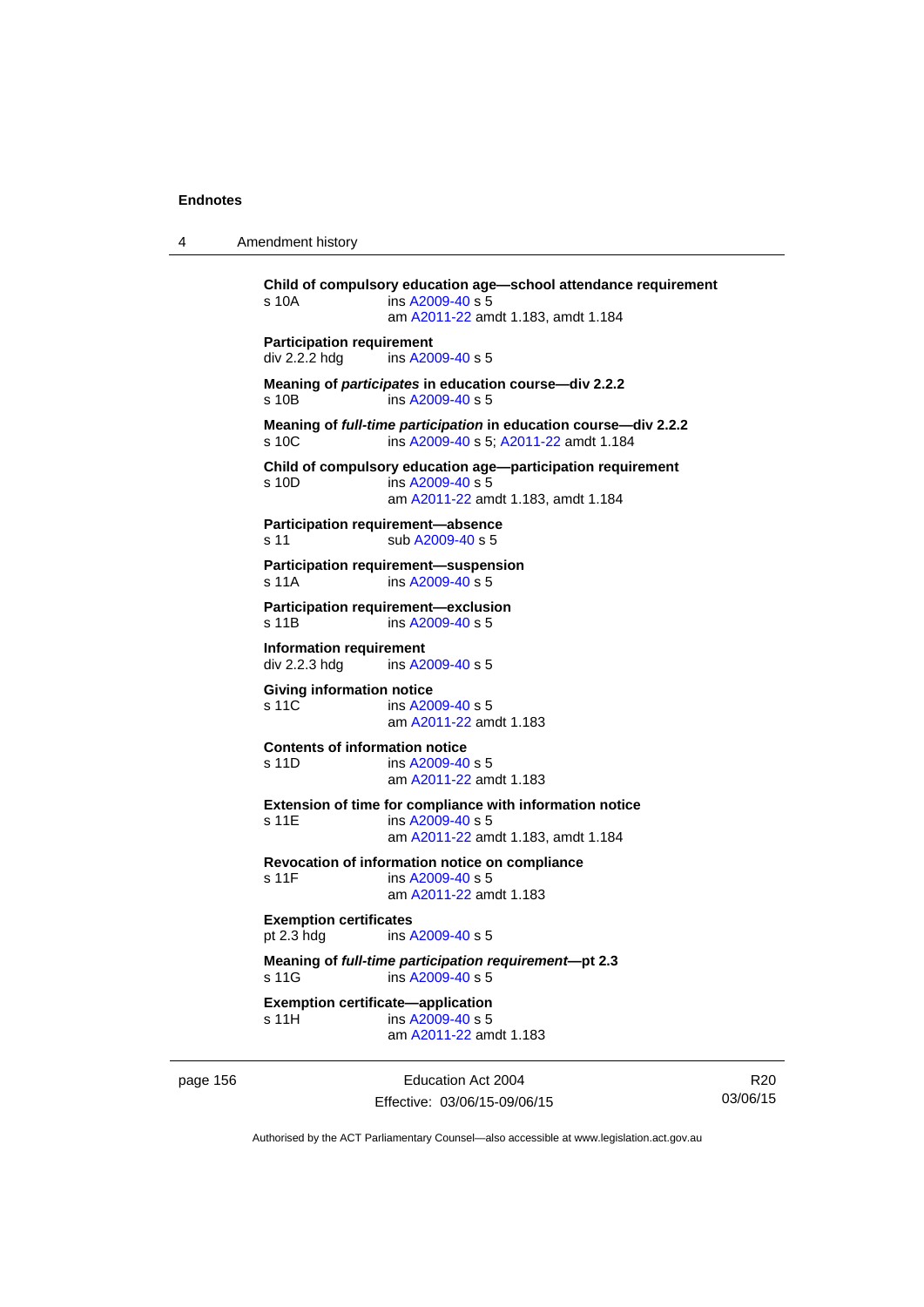Amendment history 4

**Exemption certificate—requirement for further information**  s 12 sub [A2009-40](http://www.legislation.act.gov.au/a/2009-40) s 5 am [A2011-22](http://www.legislation.act.gov.au/a/2011-22) amdt 1.183 **Exemption certificate—issue**  s 12A ins [A2009-40](http://www.legislation.act.gov.au/a/2009-40) s 5 am [A2011-22](http://www.legislation.act.gov.au/a/2011-22) amdt 1.183 **Exemption certificate—form**  s 12B ins [A2009-40](http://www.legislation.act.gov.au/a/2009-40) s 5 **Exemption certificate—conditions**  s 12C ins [A2009-40](http://www.legislation.act.gov.au/a/2009-40) s 5 am [A2011-22](http://www.legislation.act.gov.au/a/2011-22) amdt 1.183 **Exemption certificate—duration**  s 12D ins [A2009-40](http://www.legislation.act.gov.au/a/2009-40) s 5 **Exemption certificate—revocation**  s 13 am [A2008-20](http://www.legislation.act.gov.au/a/2008-20) amdt 4.38 sub [A2009-40](http://www.legislation.act.gov.au/a/2009-40) s 5 am [A2011-22](http://www.legislation.act.gov.au/a/2011-22) amdt 1.183 **After year 10—training and employment alternatives**  pt 2.4 hdg ins [A2009-40](http://www.legislation.act.gov.au/a/2009-40) s 5 **Definitions—pt 2.4**  ins [A2009-40](http://www.legislation.act.gov.au/a/2009-40) s 5 **Meaning of** *training alternative* **and** *training alternative provider***—Act**  s 13A ins [A2009-40](http://www.legislation.act.gov.au/a/2009-40) s 5 am [A2011-22](http://www.legislation.act.gov.au/a/2011-22) amdt 1.183 **Meaning of** *employment alternative***—Act**  s 13B ins [A2009-40](http://www.legislation.act.gov.au/a/2009-40) s 5 **Meaning of** *full-time participation* **in training or employment alternative pt 2.4**  s 13C ins [A2009-40](http://www.legislation.act.gov.au/a/2009-40) s 5 **Approval to participate in training and employment alternatives**  div 2.4.2 hdg ins [A2009-40](http://www.legislation.act.gov.au/a/2009-40) s 5 **Approval statement—application**   $ins A2009-40 s 5$  $ins A2009-40 s 5$  $ins A2009-40 s 5$  am [A2011-22](http://www.legislation.act.gov.au/a/2011-22) amdt 1.183 **Approval statement—requirement for further information**  s 14 sub [A2009-40](http://www.legislation.act.gov.au/a/2009-40) s 5 am [A2011-22](http://www.legislation.act.gov.au/a/2011-22) amdt 1.183

R20 03/06/15

Education Act 2004 Effective: 03/06/15-09/06/15 page 157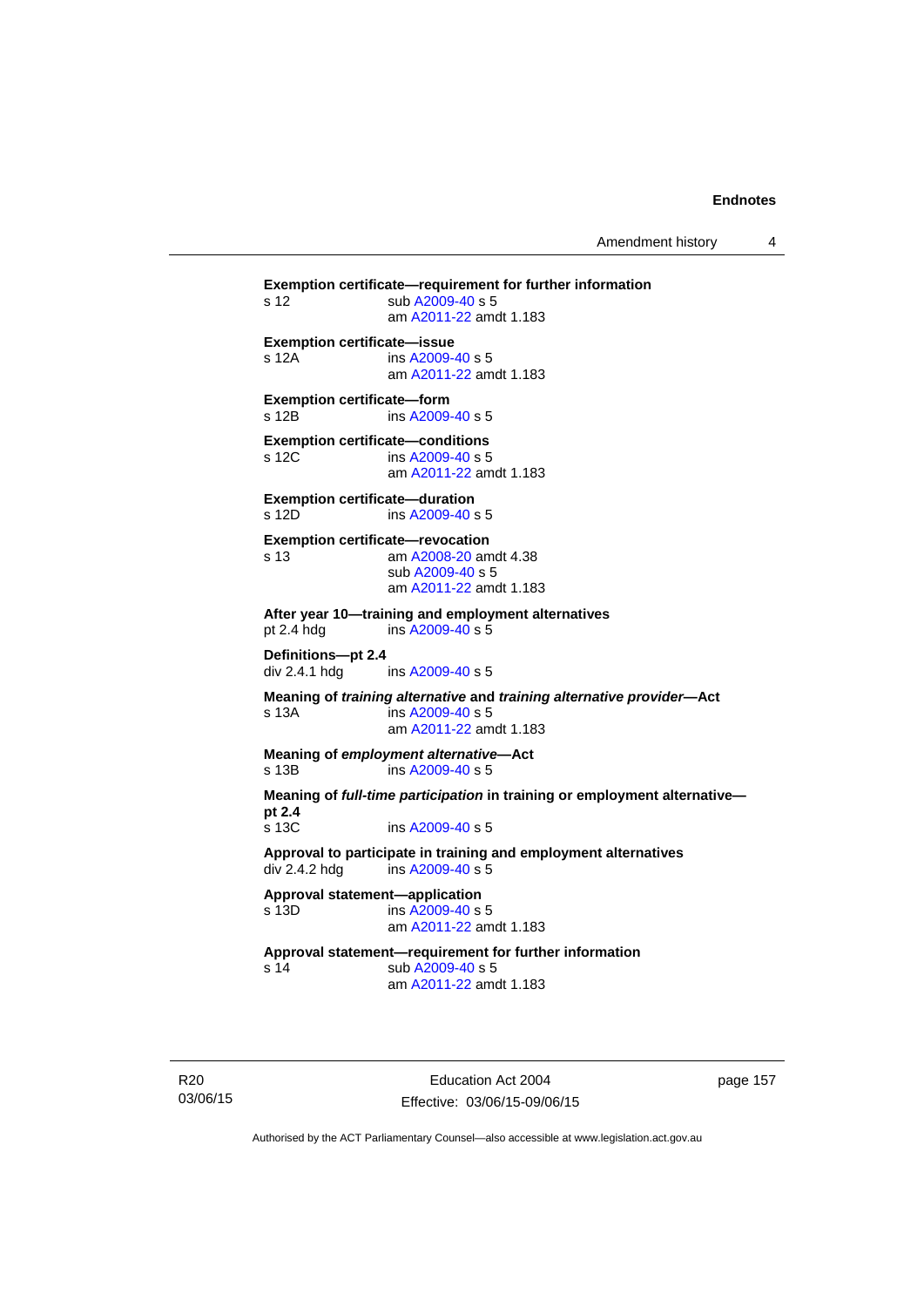4 Amendment history

```
Approval statement—issue 
s 14A ins A2009-40 s 5
                 am A2011-22 amdt 1.183
Approval statement—form 
s 14B ins A2009-40 s 5
Approval statement—conditions 
s 14C ins A2009-40 s 5
                 am A2011-22 amdt 1.183
Approval statement—compliance requirement 
s 14D ins A2009-40 s 5
                 am A2011-22 amdt 1.183, amdt 1.184 
Approval statement—duration 
A2009-40 s 5
Approval statement—revocation 
s 15A ins A2009-40 s 5
                 am A2011-22 amdt 1.183
Return to education while approval statement in force 
s 15B ins A2009-40 s 5
                 am A2011-22 amdt 1.183
Training and employment alternatives—deemed participation 
                insA2009-40 s 5
Training and employment alternatives—absence 
s 15C ins A2009-40 s 5
Training alternative—suspension<br>s 15D ins A2009-40 s 5
                A2009-40 s 5Training alternative—exclusion 
A2009-40 s 5
Employment alternative—termination 
s 16A ins A2009-40 s 5
Compliance notices 
pt 2.5 hdg ins A2009-40 s 5
Giving compliance notice 
A2009-40 s 5
                 am A2011-22 amdt 1.183
Contents of compliance notice<br>s 16C ins A2009-40
                A2009-40 s 5
                 am A2011-22 amdt 1.183
```
page 158 Education Act 2004 Effective: 03/06/15-09/06/15

R20 03/06/15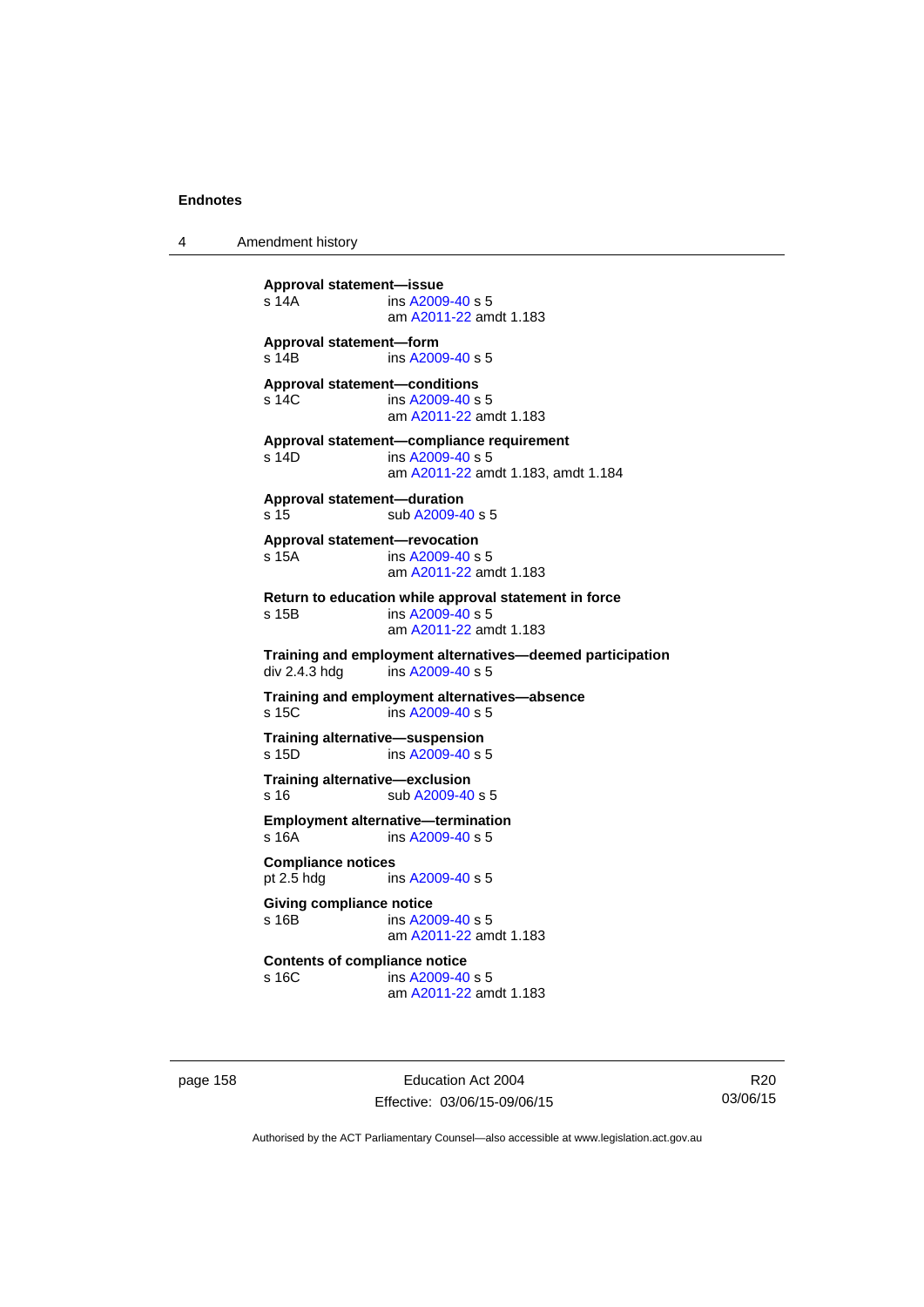**Extension of time for compliance with compliance notice**  s 16D ins [A2009-40](http://www.legislation.act.gov.au/a/2009-40) s 5 am [A2011-22](http://www.legislation.act.gov.au/a/2011-22) amdt 1.183, amdt 1.184 **Revocation of compliance notice on compliance**  s 17 am [A2006-57](http://www.legislation.act.gov.au/a/2006-57) s 9 sub [A2009-40](http://www.legislation.act.gov.au/a/2009-40) s 5 am [A2011-22](http://www.legislation.act.gov.au/a/2011-22) amdt 1.183 **Offences—parents**  pt 2.6 hdg ins [A2009-40](http://www.legislation.act.gov.au/a/2009-40) s 5 **Contravention of information and compliance notices**  s 17A ins [A2009-40](http://www.legislation.act.gov.au/a/2009-40) s 5 **Principles on which ch 3 based**  s 18 am [A2006-57](http://www.legislation.act.gov.au/a/2006-57) s 55 **Minister to seek advice**  s 19 reloc and renum as s 66 **Establishing government schools etc**  s 20 am [A2006-28](http://www.legislation.act.gov.au/a/2006-28) s 4; [A2010-18](http://www.legislation.act.gov.au/a/2010-18) amdt 3.4; [A2010-22](http://www.legislation.act.gov.au/a/2010-22) ss 4-7; [A2011-51](http://www.legislation.act.gov.au/a/2011-51) s 4 **Independent committee**  ins [A2010-22](http://www.legislation.act.gov.au/a/2010-22) s 8 **Impacts of closing or amalgamating schools**  s 20B ins [A2010-22](http://www.legislation.act.gov.au/a/2010-22) s 8 **Operation of government schools**  s 21 am [A2011-22](http://www.legislation.act.gov.au/a/2011-22) amdt 1.183 **Investigation of complaints—government schools**  s 22 am [A2011-22](http://www.legislation.act.gov.au/a/2011-22) amdt 1.183, amdt 1.184; [A2015-16](http://www.legislation.act.gov.au/a/2015-16) amdt 1.9 **Review of government school system**  s 23 am [A2011-22](http://www.legislation.act.gov.au/a/2011-22) amdt 1.183 **Review of operation of government schools**  s 24 am [A2011-22](http://www.legislation.act.gov.au/a/2011-22) amdt 1.183 **Reporting to parents—government schools**  s 25 am [A2006-57](http://www.legislation.act.gov.au/a/2006-57) s 55 **Voluntary financial contributions**  s 27 am [A2006-57](http://www.legislation.act.gov.au/a/2006-57) s 55 **Religious education**  s 29 am [A2006-57](http://www.legislation.act.gov.au/a/2006-57) s 55 **Curriculum**  am [A2006-57](http://www.legislation.act.gov.au/a/2006-57) s 55; [A2011-22](http://www.legislation.act.gov.au/a/2011-22) amdt 1.183

R20 03/06/15

Education Act 2004 Effective: 03/06/15-09/06/15 page 159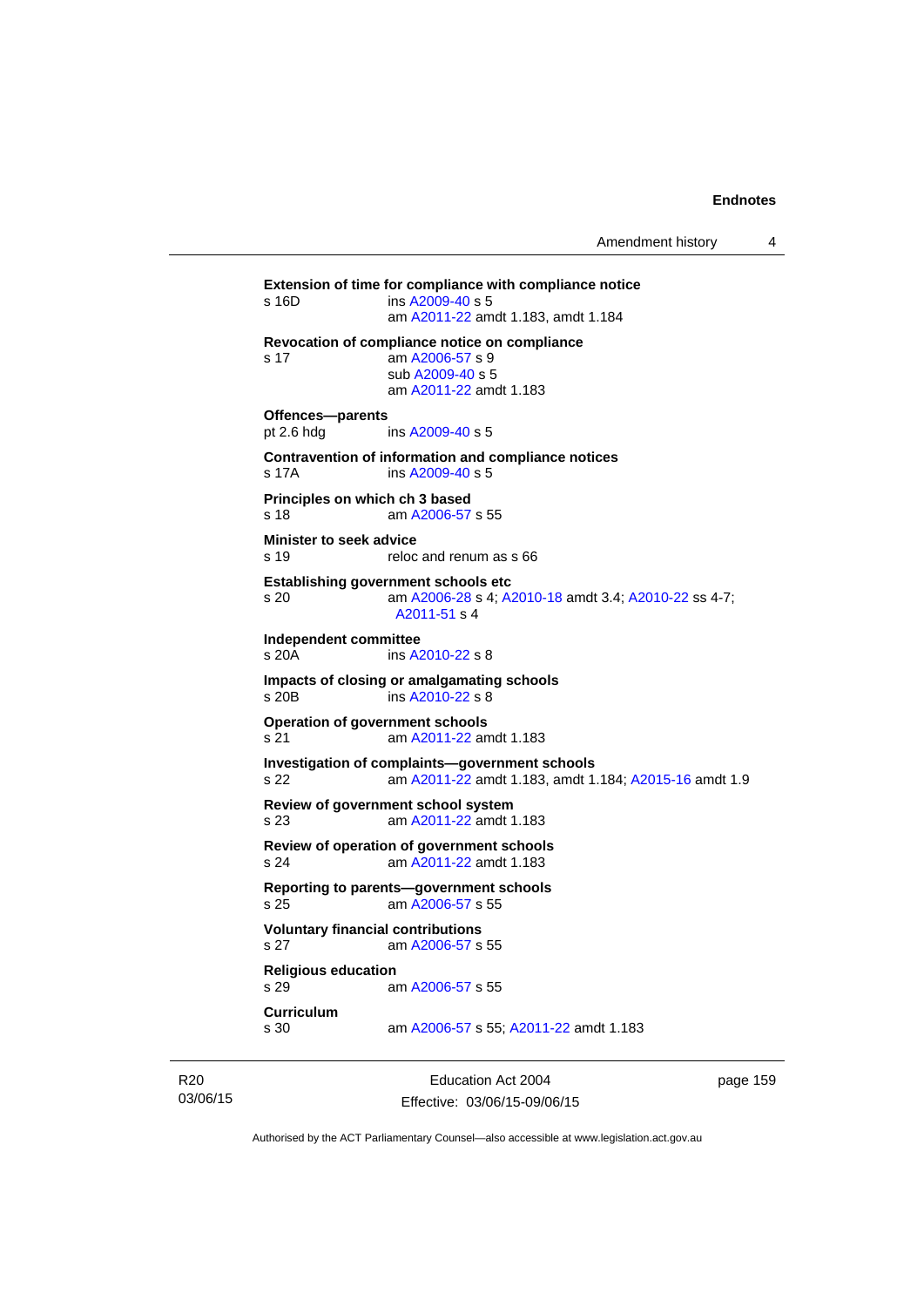| Amendment history |  |
|-------------------|--|
|-------------------|--|

**Approved educational courses for students at government schools**  s 31 hdg am [A2006-57](http://www.legislation.act.gov.au/a/2006-57) s 55 s 31 am [A2006-57](http://www.legislation.act.gov.au/a/2006-57) s 55; [A2011-22](http://www.legislation.act.gov.au/a/2011-22) amdt 1.183 **Keeping records of enrolment and attendances for government schools**  s 33 am [A2006-57](http://www.legislation.act.gov.au/a/2006-57) s 55 **Inspection of register of enrolment and attendances for government schools**  s 34 am [A2006-57](http://www.legislation.act.gov.au/a/2006-57) s 55; [A2011-22](http://www.legislation.act.gov.au/a/2011-22) amdt 1.183 **Procedures to encourage school attendance at government schools**  s 35 am [A2006-57](http://www.legislation.act.gov.au/a/2006-57) s 55 **Suspension, exclusion or transfer of student by director-general**  s 36 hdg am [A2006-57](http://www.legislation.act.gov.au/a/2006-57) s 55; [A2011-22](http://www.legislation.act.gov.au/a/2011-22) amdt 1.183 am [A2006-57](http://www.legislation.act.gov.au/a/2006-57) s 55; [A2010-7](http://www.legislation.act.gov.au/a/2010-7) s 4; [A2011-22](http://www.legislation.act.gov.au/a/2011-22) amdt 1.183, amdt 1.184 **Definitions for pt 3.4**  s 37 def *money* am [A2011-22](http://www.legislation.act.gov.au/a/2011-22) amdt 1.183 def *prescribed period* am [A2006-57](http://www.legislation.act.gov.au/a/2006-57) s 11, s 12 def *school* am [A2011-51](http://www.legislation.act.gov.au/a/2011-51) s 5 **Establishment of school boards**  s 38 am [A2011-51](http://www.legislation.act.gov.au/a/2011-51) s 6 **Functions of school boards etc**  s 39 am [A2011-22](http://www.legislation.act.gov.au/a/2011-22) amdt 1.183, amdt 1.184; [A2015-16](http://www.legislation.act.gov.au/a/2015-16) amdt 1.10; ss renum R20 LA **Declaration of parents and citizens associations in certain circumstances**  s 40 am [A2006-57](http://www.legislation.act.gov.au/a/2006-57) s 13, s 14; [A2011-3](http://www.legislation.act.gov.au/a/2011-3) amdt 3.184; [A2011-22](http://www.legislation.act.gov.au/a/2011-22) amdt 1.183, amdt 1.184 **Composition of school boards generally**  s 41 hdg sub [A2006-57](http://www.legislation.act.gov.au/a/2006-57) s 15 s 41 am [A2006-57](http://www.legislation.act.gov.au/a/2006-57) s 16; [A2011-22](http://www.legislation.act.gov.au/a/2011-22) amdt 1.183 **Composition of school boards of small schools**  s 42 hdg sub [A2006-57](http://www.legislation.act.gov.au/a/2006-57) s 17<br>s 42 am A2006-57 s 18: am [A2006-57](http://www.legislation.act.gov.au/a/2006-57)s 18; [A2011-22](http://www.legislation.act.gov.au/a/2011-22) amdt 1.183 **Composition of school boards of school-related institutions and other schools in special circumstances**  s 43 hdg sub [A2006-57](http://www.legislation.act.gov.au/a/2006-57) s 19 s 43 am [A2006-57](http://www.legislation.act.gov.au/a/2006-57) s 20; [A2011-3](http://www.legislation.act.gov.au/a/2011-3) amdt 3.185; [A2011-22](http://www.legislation.act.gov.au/a/2011-22) amdt 1.183 **Ending of appointment of members of school board**  s 44 **am [A2011-22](http://www.legislation.act.gov.au/a/2011-22) amdt 1.183 Chairperson and deputy chairperson of school boards**  s 45 am [A2011-22](http://www.legislation.act.gov.au/a/2011-22) amdt 1.183

page 160 Education Act 2004 Effective: 03/06/15-09/06/15

R20 03/06/15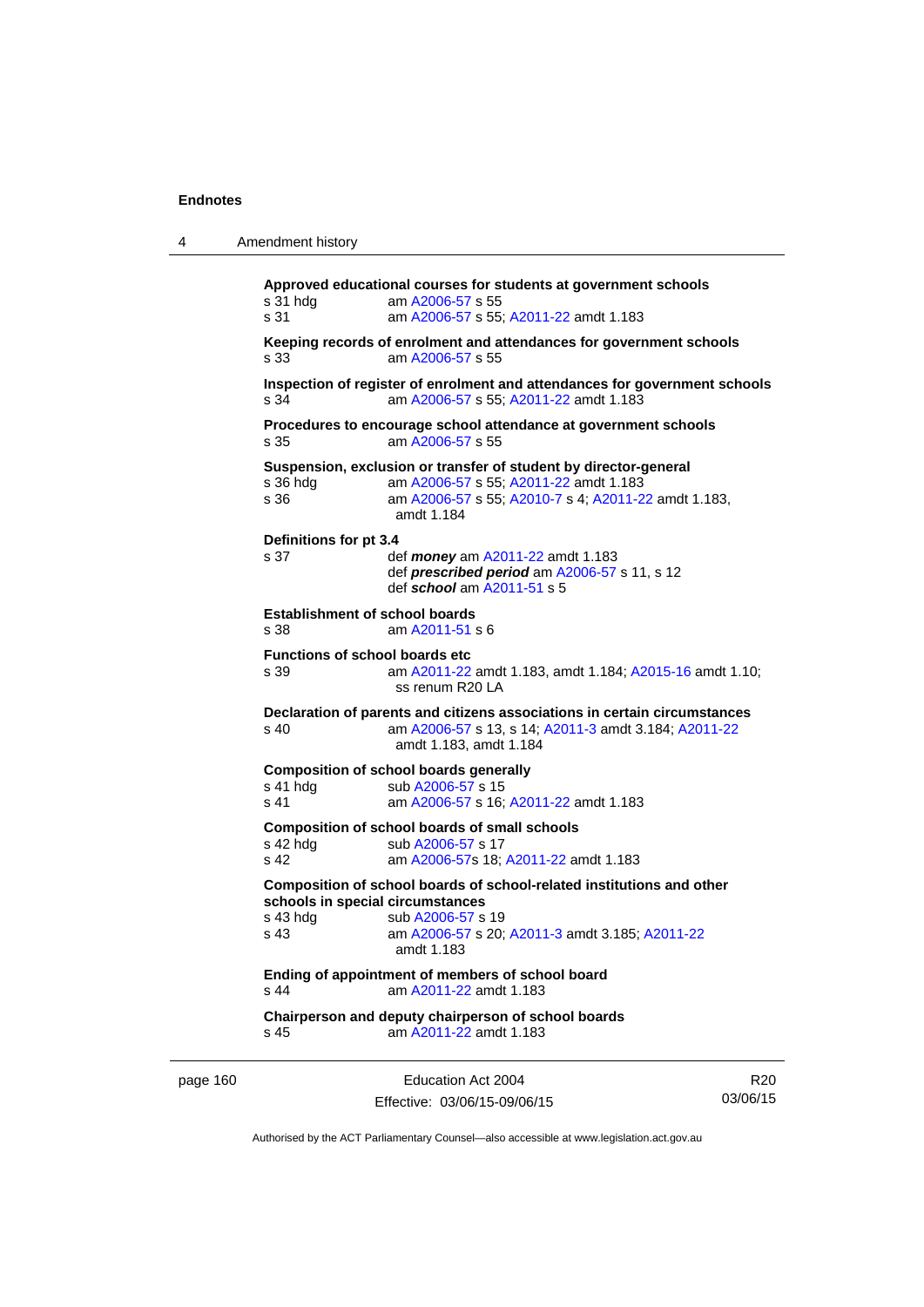| Amendment history |  |
|-------------------|--|
|-------------------|--|

Education Act 2004 **School boards to take part in selection of school principals**  s 46 am [A2011-22](http://www.legislation.act.gov.au/a/2011-22) amdt 1.183 **Time and place of meetings of school boards**  s 47 am [A2011-22](http://www.legislation.act.gov.au/a/2011-22) amdt 1.183 **Procedures governing proceedings of school boards**  s 48 am [A2006-57](http://www.legislation.act.gov.au/a/2006-57) s 21 **Disclosure of interests by members of school boards**  s 49 am [A2011-22](http://www.legislation.act.gov.au/a/2011-22) amdt 1.183 **Protection of members of school boards**  s 49A (prev s 72) reloc and renum as s 49A [A2006-57](http://www.legislation.act.gov.au/a/2006-57) s 26 **School boards to approve budgets**  s 50 am [A2011-22](http://www.legislation.act.gov.au/a/2011-22) amdt 1.183 **School boards to approve financial statement and report**  s 52 am [A2011-22](http://www.legislation.act.gov.au/a/2011-22) amdt 1.183 **Functions of council (government)**  s 55 am [A2006-57](http://www.legislation.act.gov.au/a/2006-57) s 22 **Membership of council (government)**  s 56 am [A2011-22](http://www.legislation.act.gov.au/a/2011-22) amdt 1.183 **Arrangements for staff**  s 62 am [A2011-22](http://www.legislation.act.gov.au/a/2011-22) amdt 1.178, amdt 1.183, amdt 1.184 **Time and place of meetings of council (government)**  s 63 am [A2011-22](http://www.legislation.act.gov.au/a/2011-22) amdt 1.183 **Other provisions relating to council (government)**  div 3.5.3 hdg ins [A2006-57](http://www.legislation.act.gov.au/a/2006-57) s 23 **Minister to seek advice**  s 66 orig s 66 om [A2006-57](http://www.legislation.act.gov.au/a/2006-57) s 24 (prev s 19) reloc and renum as s 66 [A2006-57](http://www.legislation.act.gov.au/a/2006-57) s 10 **Minister to present advice of council (government)**  s 66A (prev s 73) reloc and renum as s 66A [A2006-57](http://www.legislation.act.gov.au/a/2006-57) s 27 **Appointment of authorised persons (government)**  s 67 am [A2010-18](http://www.legislation.act.gov.au/a/2010-18) amdt 1.14; [A2011-22](http://www.legislation.act.gov.au/a/2011-22) amdt 1.183; [A2012-21](http://www.legislation.act.gov.au/a/2012-21) amdt 3.54, amdt 3.55 **Identity cards for authorised persons (government)**  s 68 am [A2011-22](http://www.legislation.act.gov.au/a/2011-22) amdt 1.183 **Miscellaneous**  div 3.6.3 hdg om [A2006-57](http://www.legislation.act.gov.au/a/2006-57) s 25 **Protection of members of school boards**  s 72 reloc and renum as s 49A

03/06/15

R20

Effective: 03/06/15-09/06/15

page 161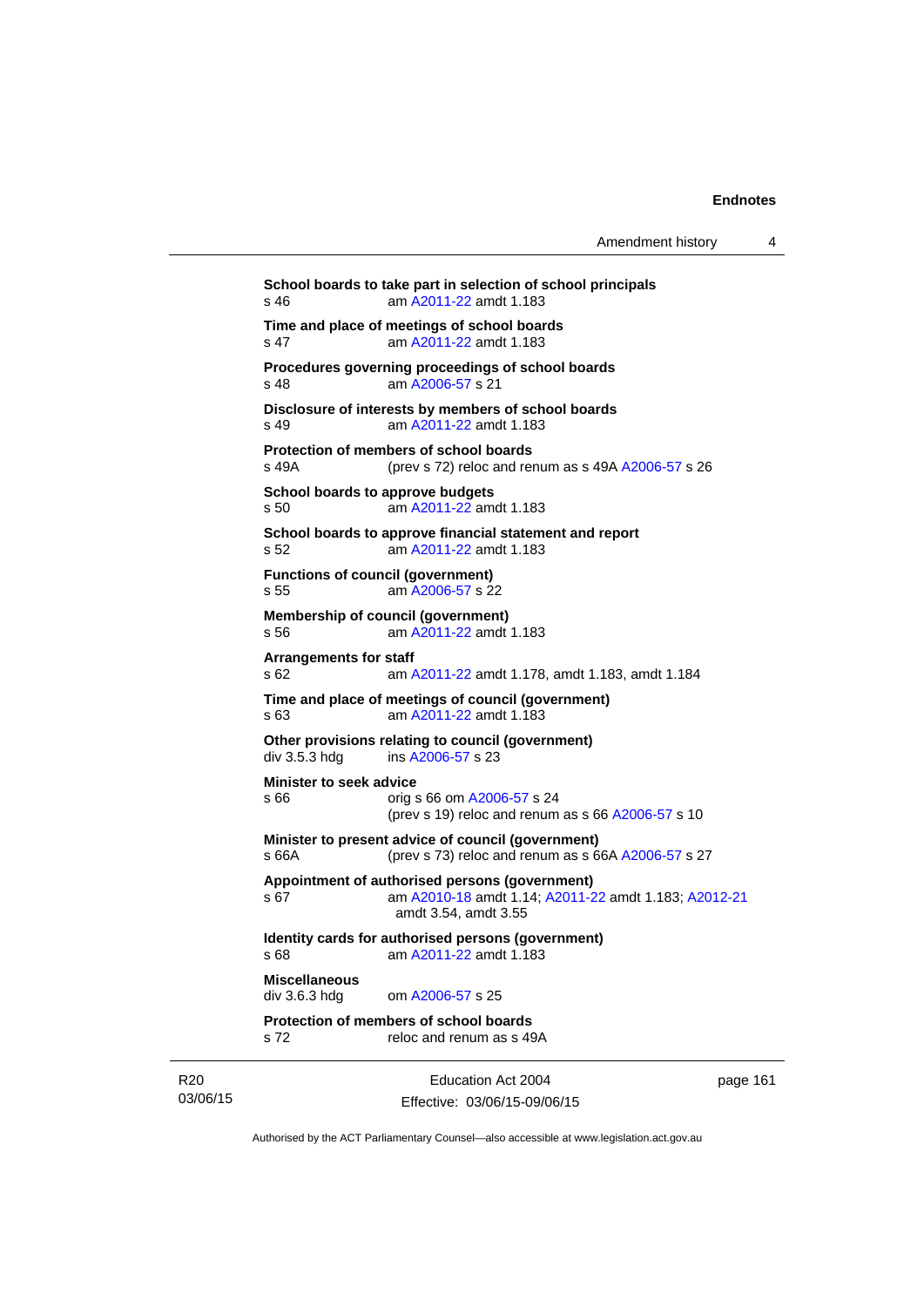| 4 | Amendment history                                                                                                                                                                                           |
|---|-------------------------------------------------------------------------------------------------------------------------------------------------------------------------------------------------------------|
|   | Minister to present advice of council (government)<br>s 73<br>reloc and renum as s 66A                                                                                                                      |
|   | <b>Minister to seek advice</b><br>reloc and renum as s 118<br>s 76                                                                                                                                          |
|   | Register of non-government schools<br>sub A2006-57 s 29<br>s 79<br>am A2011-22 amdt 1.183                                                                                                                   |
|   | Approved educational courses for students at non-government schools<br>s 81 hdg<br>am A2006-57 s 55<br>s 81<br>am A2006-57 s 55                                                                             |
|   | Schools to be registered<br>s 82<br>am A2006-57 s 30, s 55; ss renum R4 LA                                                                                                                                  |
|   | Applications for in-principle approval for proposed registration<br>am A2006-57 s 31, s 32; pars renum R4 LA; A2009-20<br>s 83<br>amdt 3.63; A2010-18 amdt 1.15; A2011-3 amdt 3.186;<br>A2011-22 amdt 1.183 |
|   | Deciding in-principle applications<br>am A2006-57 s 33, s 34; ss renum R4 LA; A2011-3<br>s 84<br>amdt 3.187; A2011-22 amdt 1.183                                                                            |
|   | Application for provisional registration<br>am A2009-20 amdt 3.63; A2010-18 amdt 1.16; A2011-3<br>s 85<br>amdt 3.188: A2011-22 amdt 1.183                                                                   |
|   | <b>Application for registration</b><br>s 87<br>am A2009-20 amdt 3.63; A2010-18 amdt 1.17; A2011-3<br>amdt 3.189; A2011-22 amdt 1.183                                                                        |
|   | Application for registration at additional campus<br>s 88A<br>ins A2006-57 s 35<br>am A2009-20 amdt 3.63; A2010-18 amdt 1.18; A2011-3<br>amdt 3.190; A2011-22 amdt 1.183                                    |
|   | <b>Registration at additional campus</b><br>s 88B<br>ins A2006-57 s 35                                                                                                                                      |
|   | Application for registration at additional educational levels<br>am A2009-20 amdt 3.63; A2010-18 amdt 1.19; A2011-3<br>s 89<br>amdt 3.191; A2011-22 amdt 1.183                                              |
|   | Certificate of provisional registration or registration<br>s 92<br>am A2006-57 s 36                                                                                                                         |
|   | Application for renewal of registration<br>am A2011-3 amdt 3.192<br>s 96                                                                                                                                    |

page 162 **Education Act 2004** Effective: 03/06/15-09/06/15

R20 03/06/15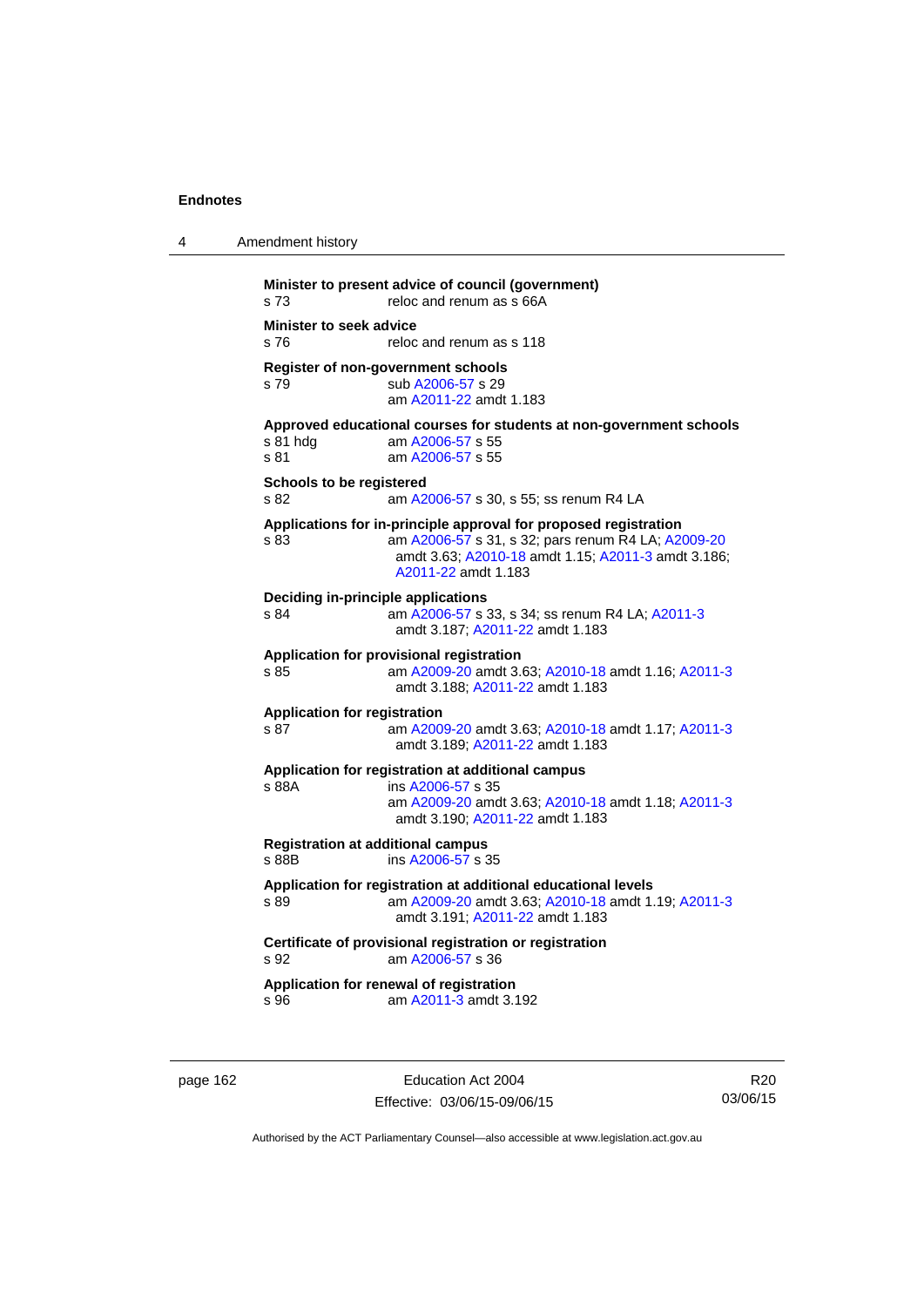page 163

```
Inspection of panel reports for school registration etc 
s 98 am A2006-57 s 37; pars renum R4 LA; A2011-22 amdt 1.183 
Keeping records of enrolment and attendances for non-government schools <br>s 100 am A2006-57 s 55
                 A2006-57 s 55
Inspection of register of enrolment and attendances for non-government 
schools 
s 101 am A2006-57 s 55; A2011-22 amdt 1.183 
Procedures to encourage attendance at non-government schools 
s 102 am A2006-57 s 55 
Reporting to parents—non-government schools 
s 103 am A2006-57 s 55 
Suspension, transfer or exclusion of students—Catholic systemic schools 
                A2006-57 s 38
s 104 am A2006-57 s 55; A2010-7 s 5 
Suspension or exclusion of students—other non-government schools 
                 A2006-57 s 55
s 105 am A2006-57 s 55 
Functions of council (non-government) 
s 107 am A2006-57 s 39 
Arrangements for staff 
s 114 am A2011-22 amdt 1.179, amdt 1.183, amdt 1.184 
Other provisions relating to council (non-government) 
A2006-57 s 40
Minister to seek advice 
s 118 orig s 118 om A2006-57 s 41 
                (prev s 76) reloc and renum as s 118 A2006-57 s 28 
Minister to present advice of council (non-government) 
s 118A (prev s 127) reloc and renum as s 118A A2006-57 s 44 
Appointment of authorised persons (non-government) 
s 119 am A2010-18 amdt 1.20; A2011-22 amdt 1.183 
Identity cards for authorised persons (non-government) 
s 120 am A2011-22 amdt 1.183
Miscellaneous 
div 4.5.3 hdg om A2006-57 s 42 
Inspection of register of non-government schools 
s 126 om A2006-57 s 43 
Minister to present advice of council (non-government) 
s 127 reloc and renum as s 118A
```
Authorised by the ACT Parliamentary Counsel—also accessible at www.legislation.act.gov.au

Education Act 2004 Effective: 03/06/15-09/06/15

R20 03/06/15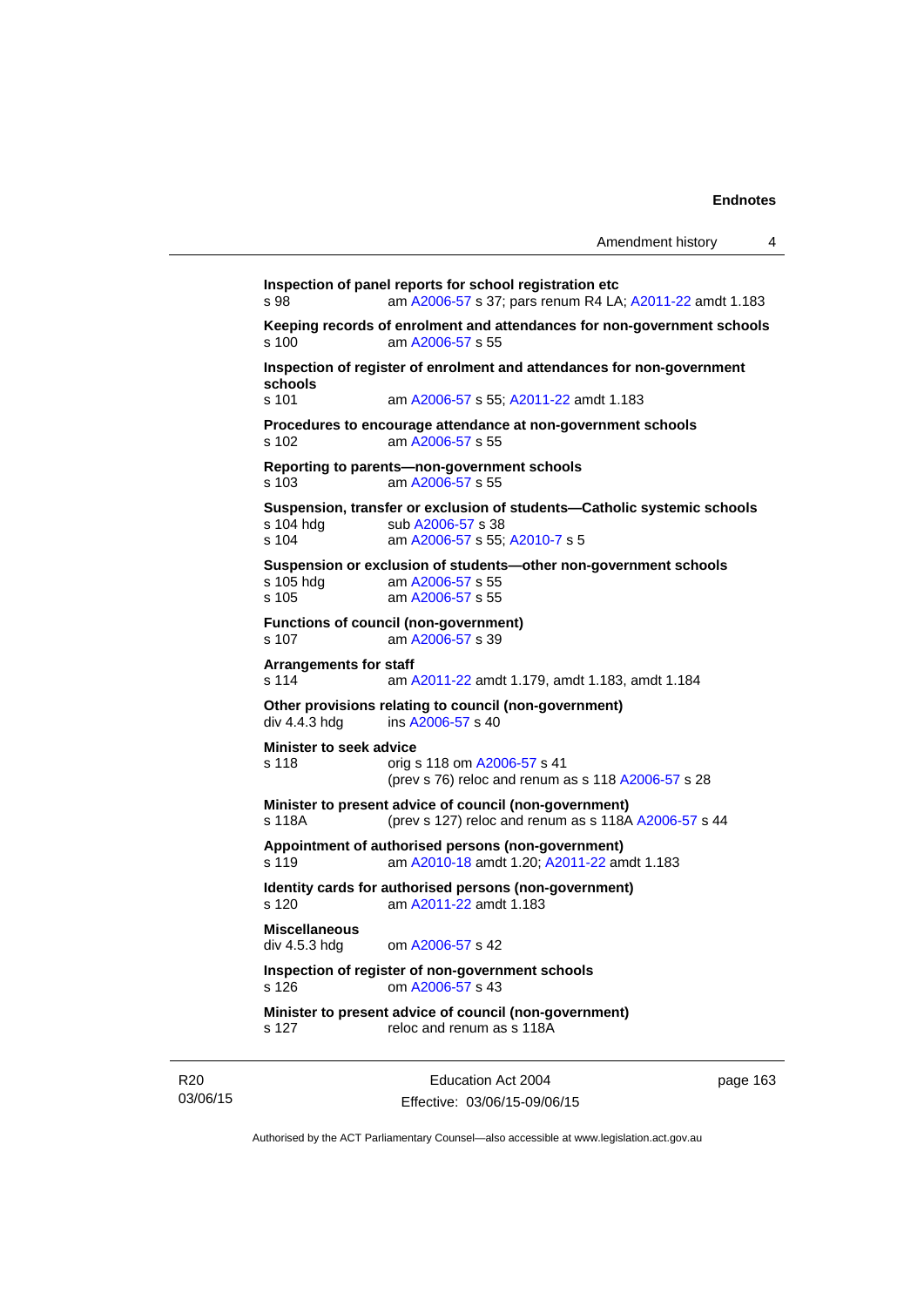4 Amendment history

```
Provisional registration for home education 
s 130 sub A2006-57 s 45 
                  am A2011-3 amdt 3.193; A2011-22 amdt 1.183 
Registration for home education 
s 131 am A2006-57 s 46; A2011-22 amdt 1.183 
Conditions of registration for home education 
s 132 am A2011-22 amdt 1.183
Registration of child 
s 133 am A2006-57 s 47, s 48; A2011-22 amdt 1.183 
Cancellation of registration for home education 
s 135 am A2011-22 amdt 1.183, amdt 1.184 
Renewal of registration for home education 
s 137 am A2011-3 amdt 3.194; A2011-22 amdt 1.183 
Home education reports 
s 138 am A2011-22 amdt 1.183
Home education register 
s 139 am A2011-22 amdt 1.183
Notification and review of decisions 
pt 6.1 hdg sub A2008-37 amdt 1.131 
Definitions—pt 6.1 
                 A2008-37 amdt 1.131
                  def decision-maker ins A2008-37 amdt 1.131 
                     am A2011-22 amdt 1.183
                  def internally reviewable decision ins A2008-37 amdt 1.131 
                     am A2011-22 amdt 1.183
                  def internal reviewer ins A2008-37 amdt 1.131 
                  def internal review notice ins A2008-37 amdt 1.131 
                  def reviewable decision ins A2008-37 amdt 1.131 
                     am A2011-22 amdt 1.183
Internal review notices 
                A2008-37 amdt 1.131
Applications for internal review 
s 142 sub A2008-37 amdt 1.131 
Applications not stay reviewable decisions 
s 143 sub A2008-37 amdt 1.131 
Internal review 
s 144 sub A2008-37 amdt 1.131
```
page 164 Education Act 2004 Effective: 03/06/15-09/06/15

R20 03/06/15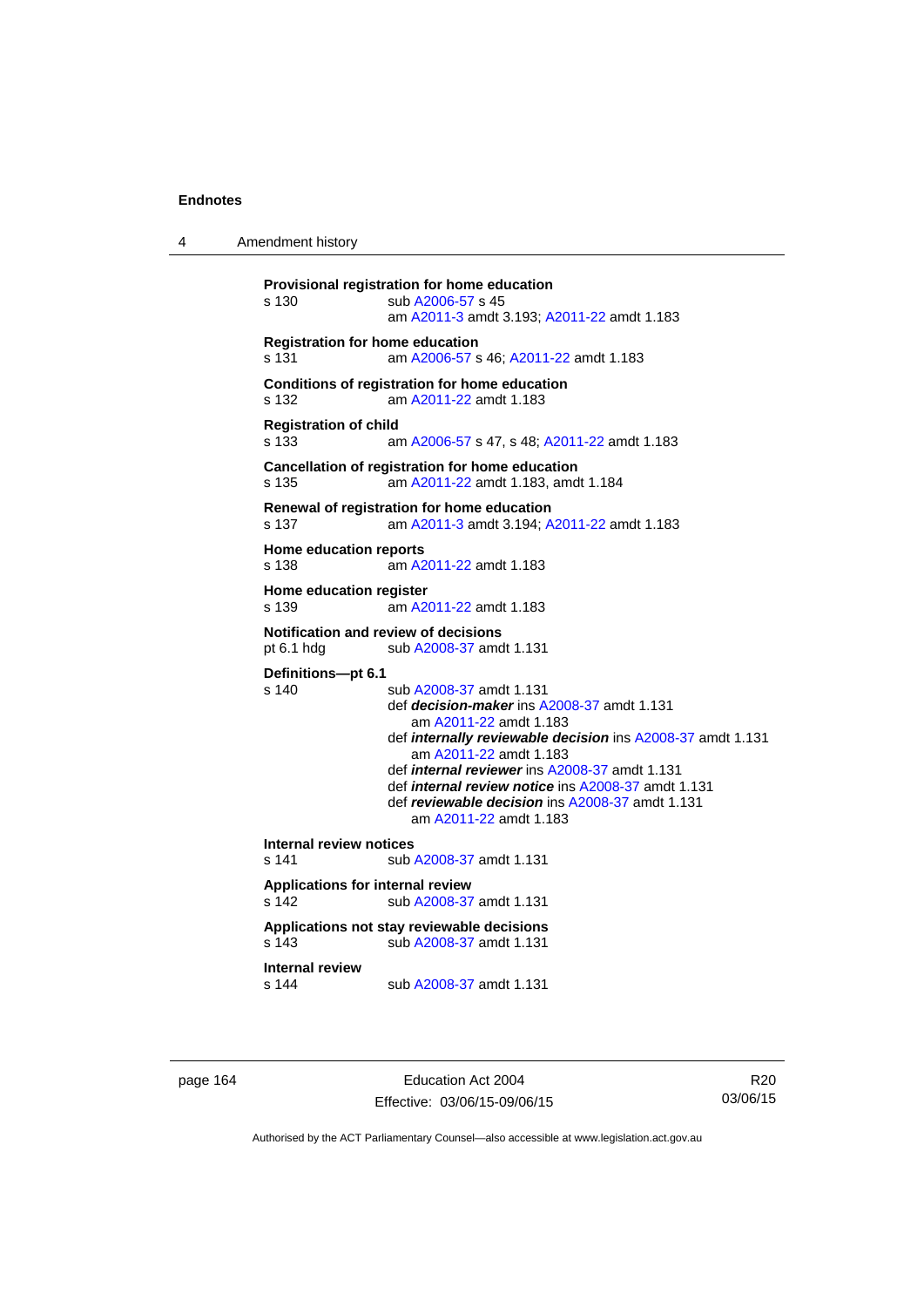Amendment history 4

**Reviewable decision notices**  s 145 sub [A2008-37](http://www.legislation.act.gov.au/a/2008-37) amdt 1.131 am [A2011-22](http://www.legislation.act.gov.au/a/2011-22) amdt 1.183 **Applications to ACAT**  s 145A ins [A2008-37](http://www.legislation.act.gov.au/a/2008-37) amdt 1.131 **Preschools**  s 146 am [A2011-22](http://www.legislation.act.gov.au/a/2011-22) amdt 1.183 om [A2011-51](http://www.legislation.act.gov.au/a/2011-51) s 7 **Student transfer register**  s 146A ins [A2009-40](http://www.legislation.act.gov.au/a/2009-40) s 6 am [A2011-22](http://www.legislation.act.gov.au/a/2011-22) amdt 1.183 **Notification of parents**  s 149 am [A2006-57](http://www.legislation.act.gov.au/a/2006-57) s 55 **Gifts and donations**  s 151 am [A2011-3](http://www.legislation.act.gov.au/a/2011-3) amdt 3.195 **Education trust fund**  s 152 am [A2011-22](http://www.legislation.act.gov.au/a/2011-22) amdt 1.180, amdt 1.183 **Notices of intention under former education Act to conduct schools at additional educational levels**  exp 1 January 2015 (s 153 (5)) **Evidence—certificate signed by principal etc**  s 153A ins [A2009-40](http://www.legislation.act.gov.au/a/2009-40) s 7 **Transitional provisions**  ch 7 hdg exp 1 January 2006 (s 171) **Assets and liabilities of former authority**  pt 7.1 hdg exp 1 January 2006 (s 171) **Meaning of** *former authority* s 156 exp 1 January 2006 (s 171) **Vesting of assets and liabilities of former authority in Territory**  s 157 exp 1 January 2006 (s 171) **Evidentiary certificate for vested assets and liabilities**  s 158 exp 1 January 2006 (s 171) **Registration of changes in title to certain assets**  s 159 exp 1 January 2006 (s 171) **Proceedings and evidence in relation to vested assets and liabilities**  s 160 exp 1 January 2006 (s 171) **General savings**  exp 1 January 2006 (s 171)

R20 03/06/15

Education Act 2004 Effective: 03/06/15-09/06/15 page 165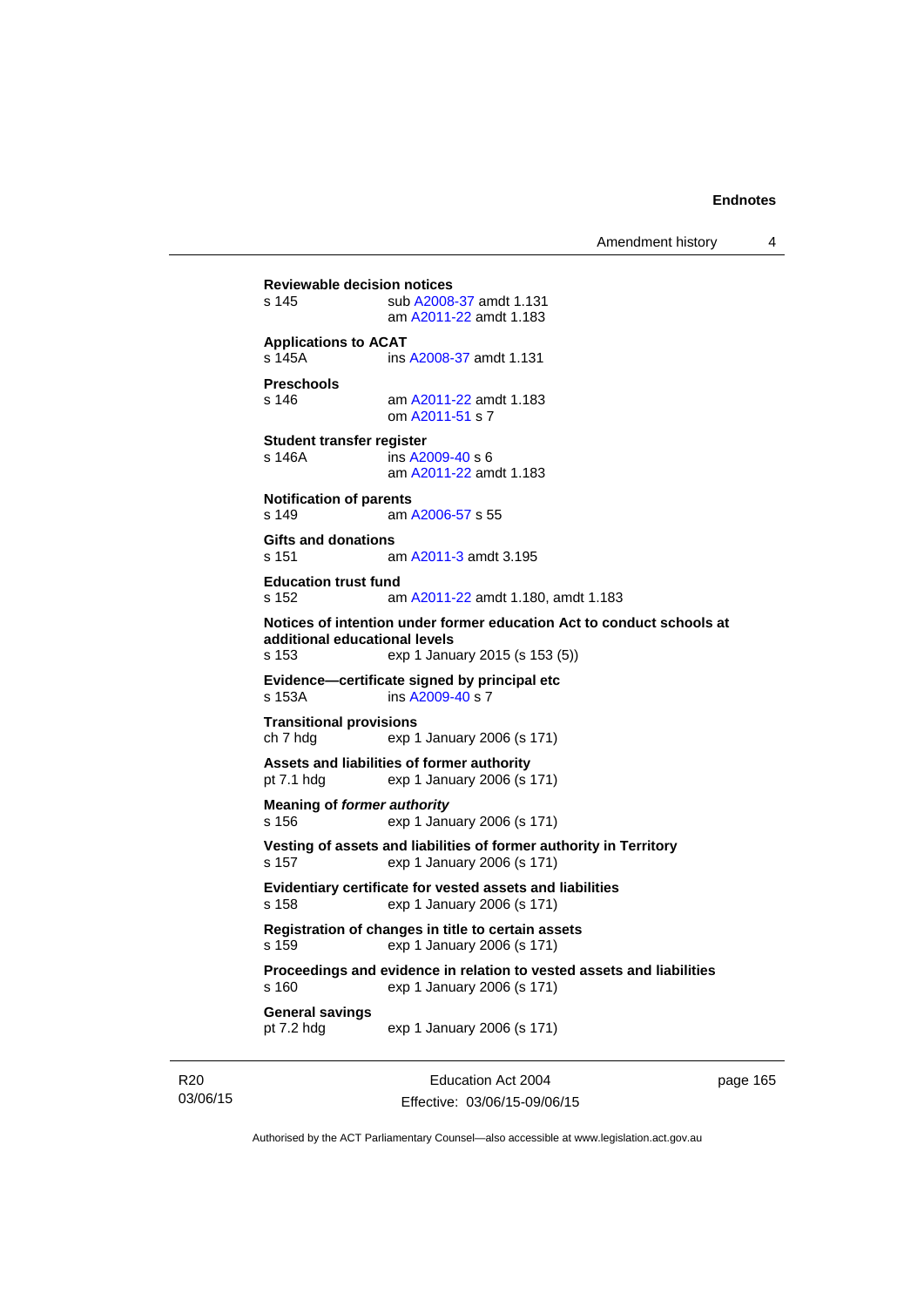| 4 | Amendment history |
|---|-------------------|
|---|-------------------|

```
Interpretation 
                exp 1 January 2006 (s 171)
Definitions for pt 7.3 
s 161 exp 1 January 2006 (s 171) 
Former authority Act 
div 7.2.2 hdg exp 1 January 2006 (s 171) 
Existing schools etc 
s 162 exp 1 January 2006 (s 171) 
Name of schools, institutions and services 
s 163 exp 1 January 2006 (s 171) 
School boards 
s 164 exp 1 January 2006 (s 171) 
Parents and citizens associations 
s 165 exp 1 January 2006 (s 171) 
Members of school boards 
s 166 exp 1 January 2006 (s 171) 
Former education Act 
div 7.2.3 hdg exp 1 January 2006 (s 171) 
Exemption certificates 
s 167 exp 1 January 2006 (s 171) 
Existing registered and provisionally registered schools 
s 168 exp 1 January 2006 (s 171) 
Registers 
s 169 exp 1 January 2006 (s 171) 
Miscellaneous 
pt 7.3 hdg exp 1 January 2006 (s 171) 
Modification of ch 7's operation 
s 170 exp 1 January 2006 (s 171) 
Expiry of ch 7 
s 171 exp 1 January 2006 (s 171) 
Declared law for Legislation Act, s 88 
s 172 exp 1 January 2006 (s 171) 
Repeals and consequential amendments 
ch 8 hdg om LA s 89 (3) 
Acts repealed 
s 173 om LA s 89 (3)
```
page 166 Education Act 2004 Effective: 03/06/15-09/06/15

R20 03/06/15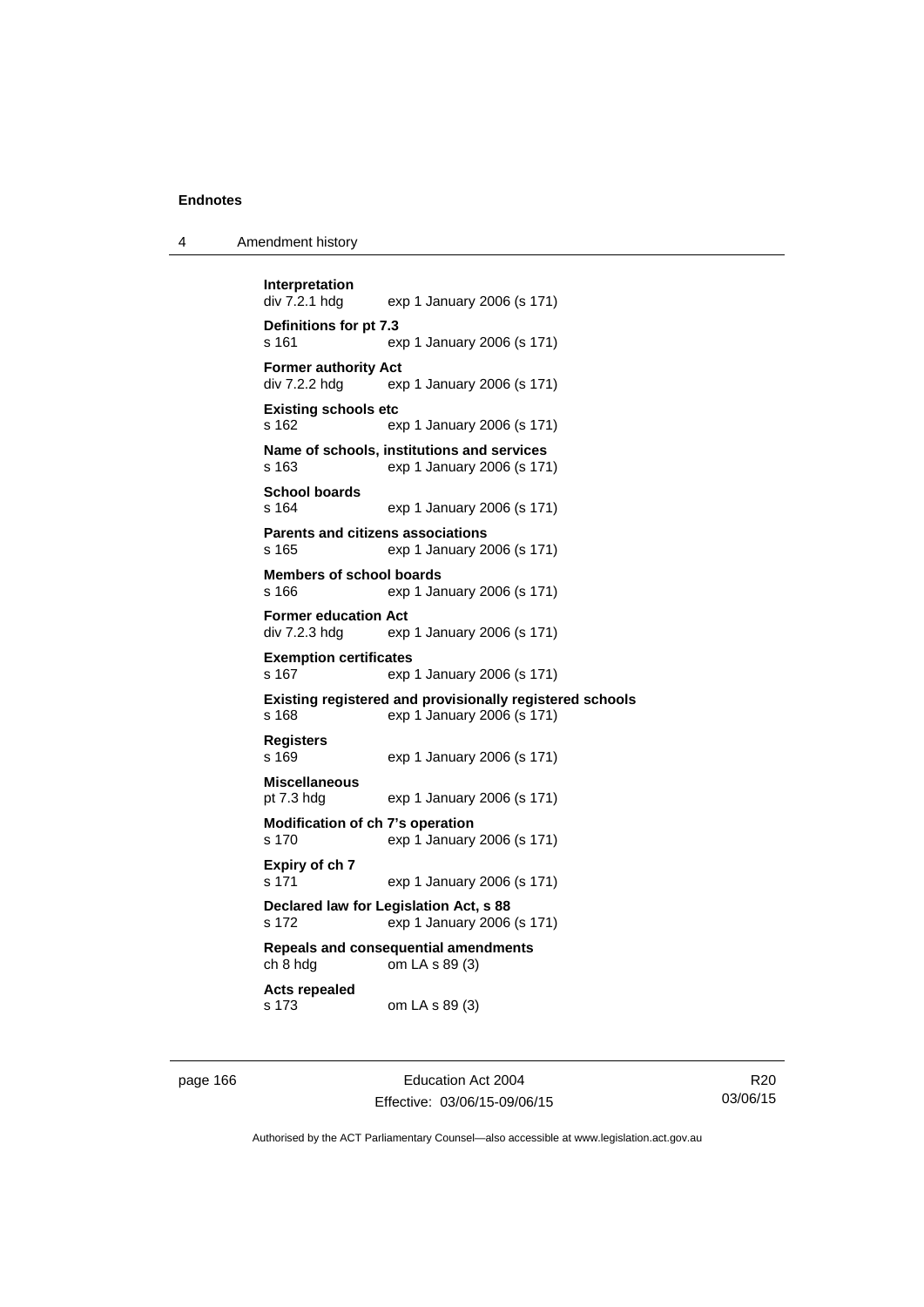Amendment history 4

**Regulations repealed**  om LA s 89 (3) **Legislation amended—sch 2**  om LA s 89 (3) **Transitional—Education (Participation) Amendment Act 2009**  ch 9 hdg ins [A2009-40](http://www.legislation.act.gov.au/a/2009-40) s 8 exp 1 January 2012 (s 303 (1) (LA s 88 declaration applies)) **Meaning of** *amending Act***—ch 9**  s 300 ins [A2009-40](http://www.legislation.act.gov.au/a/2009-40) s 8 exp 1 January 2012 (s 303 (1) (LA s 88 declaration applies)) **Application of amending Act**  s 301 ins [A2009-40](http://www.legislation.act.gov.au/a/2009-40) s 8 exp 1 January 2012 (s 303 (1) (LA s 88 declaration applies)) **Transitional regulations**  s 302 ins [A2009-40](http://www.legislation.act.gov.au/a/2009-40) s 8 exp 1 January 2012 (s 303 (1)) **Expiry—ch 9**  s 303 ins [A2009-40](http://www.legislation.act.gov.au/a/2009-40) s 8 exp 1 January 2012 (s 303 (1) (LA s 88 declaration applies)) **Reviewable decisions**  sub [A2008-37](http://www.legislation.act.gov.au/a/2008-37) amdt 1.132 am [A2009-40](http://www.legislation.act.gov.au/a/2009-40) s 9; items renum R9 LA; [A2011-22](http://www.legislation.act.gov.au/a/2011-22) amdt 1.183 **Minister's decisions**  sch 1 pt 1.1 am [A2006-57](http://www.legislation.act.gov.au/a/2006-57) s 50; items renum R4 LA om [A2008-37](http://www.legislation.act.gov.au/a/2008-37) amdt 1.132 **Chief executive's decisions**  sch 1 pt 1.2 am [A2006-57](http://www.legislation.act.gov.au/a/2006-57) s 51, s 55 om [A2008-37](http://www.legislation.act.gov.au/a/2008-37) amdt 1.132 **Consequential amendments**  sch 2 om LA s 89 (3) **Dictionary**  dict am [A2008-37](http://www.legislation.act.gov.au/a/2008-37) amdt 1.133, amdt 1.134; [A2009-20](http://www.legislation.act.gov.au/a/2009-20) amdt 3.64; [A2009-40](http://www.legislation.act.gov.au/a/2009-40) s 10; [A2010-18](http://www.legislation.act.gov.au/a/2010-18) amdt 1.21; [A2011-22](http://www.legislation.act.gov.au/a/2011-22) amdt 1.181, amdt 1.182; [A2012-21](http://www.legislation.act.gov.au/a/2012-21) amdt 3.56 def *appointed member* am [A2006-57](http://www.legislation.act.gov.au/a/2006-57) s 52 def *approval statement* ins [A2009-40](http://www.legislation.act.gov.au/a/2009-40) s 11 def *approved educational course (government)* am [A2006-57](http://www.legislation.act.gov.au/a/2006-57) s 55 def *approved educational course (non-government)* am [A2006-57](http://www.legislation.act.gov.au/a/2006-57) s 55 def *board appointed member* am [A2006-57](http://www.legislation.act.gov.au/a/2006-57) s 52

R20 03/06/15

Education Act 2004 Effective: 03/06/15-09/06/15 page 167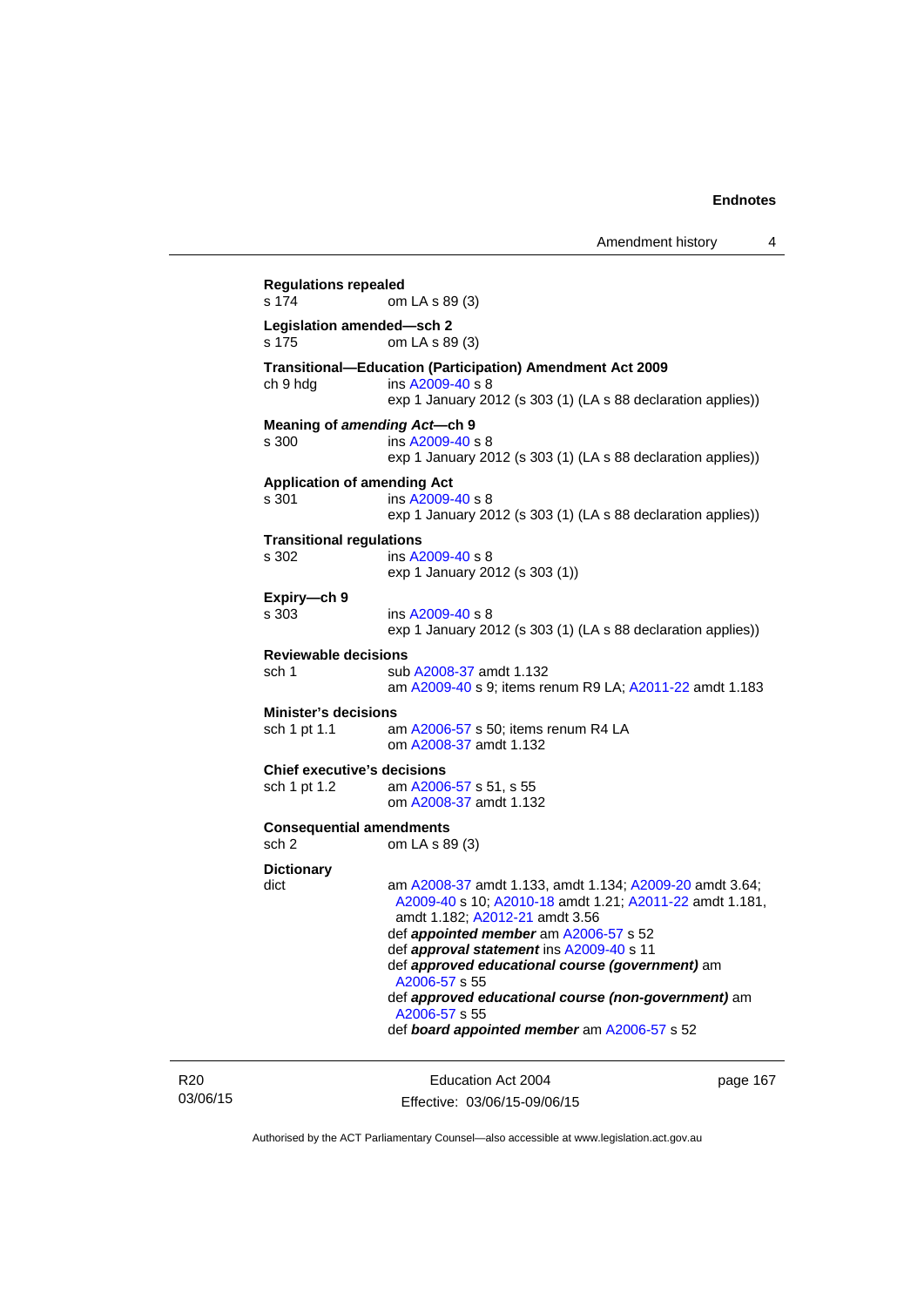4 Amendment history

 def *completes year 10* ins [A2009-40](http://www.legislation.act.gov.au/a/2009-40) s 11 def *completes year 12* ins [A2009-40](http://www.legislation.act.gov.au/a/2009-40) s 11 def *compliance notice* ins [A2009-40](http://www.legislation.act.gov.au/a/2009-40) s 11 def *compulsory school age* sub [A2009-40](http://www.legislation.act.gov.au/a/2009-40) s 12 def *education course* ins [A2009-40](http://www.legislation.act.gov.au/a/2009-40) s 13 def *education provider* ins [A2009-40](http://www.legislation.act.gov.au/a/2009-40) s 13 def *employment alternative* ins [A2009-40](http://www.legislation.act.gov.au/a/2009-40) s 13 def *exclusion* am [A2006-57](http://www.legislation.act.gov.au/a/2006-57) s 55 def *exemption certificate* sub [A2009-40](http://www.legislation.act.gov.au/a/2009-40) s 14 def *full-time participation* ins [A2009-40](http://www.legislation.act.gov.au/a/2009-40) s 15 def *full-time participation requirement* ins [A2009-40](http://www.legislation.act.gov.au/a/2009-40) s 15 def *government school* sub [A2011-51](http://www.legislation.act.gov.au/a/2011-51) s 8 def *information notice* ins [A2009-40](http://www.legislation.act.gov.au/a/2009-40) s 15 def *internally reviewable decision* ins [A2008-37](http://www.legislation.act.gov.au/a/2008-37) amdt 1.135 def *internal reviewer* sub [A2008-37](http://www.legislation.act.gov.au/a/2008-37) amdt 1.136 def *internal review notice* ins [A2008-37](http://www.legislation.act.gov.au/a/2008-37) amdt 1.137 def *parents and citizens member* am [A2006-57](http://www.legislation.act.gov.au/a/2006-57) s 52 def *participates* ins [A2009-40](http://www.legislation.act.gov.au/a/2009-40) s 15 def *proposed opening day* am [A2006-57](http://www.legislation.act.gov.au/a/2006-57) s 53 def *reviewable decision* sub [A2008-37](http://www.legislation.act.gov.au/a/2008-37) amdt 1.138 def *school* am [A2009-40](http://www.legislation.act.gov.au/a/2009-40) s 16 sub [A2011-51](http://www.legislation.act.gov.au/a/2011-51) s 9 def *school-leaving age* om [A2009-40](http://www.legislation.act.gov.au/a/2009-40) s 17 def *staff member* am [A2006-57](http://www.legislation.act.gov.au/a/2006-57) s 53 def *student member* am [A2006-57](http://www.legislation.act.gov.au/a/2006-57) s 53 def *training alternative* ins [A2009-40](http://www.legislation.act.gov.au/a/2009-40) s 18 def *training alternative provider* ins [A2009-40](http://www.legislation.act.gov.au/a/2009-40) s 18

page 168 Education Act 2004 Effective: 03/06/15-09/06/15

R20 03/06/15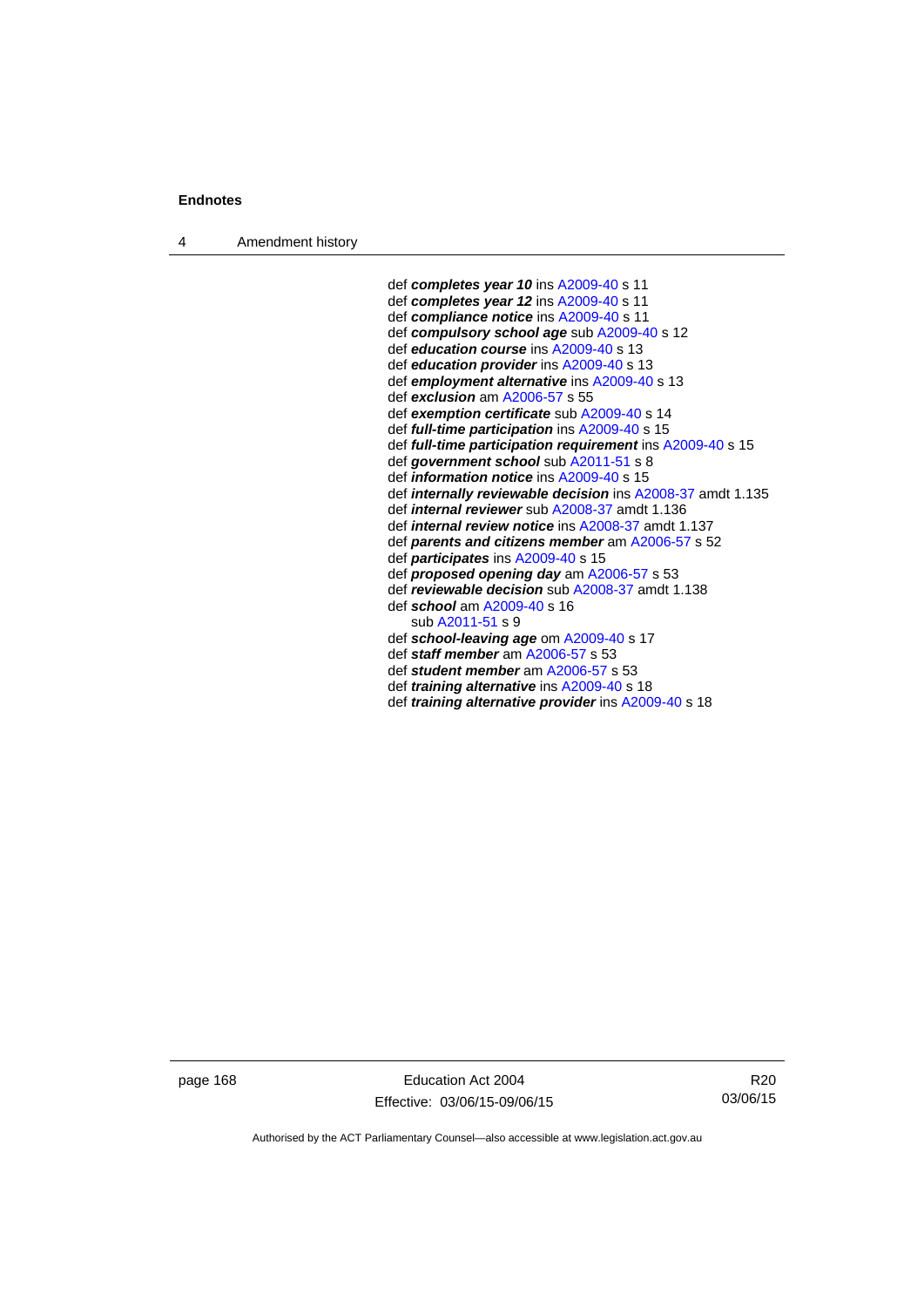#### **Endnotes**

# **5 Earlier republications**

Some earlier republications were not numbered. The number in column 1 refers to the publication order.

Since 12 September 2001 every authorised republication has been published in electronic pdf format on the ACT legislation register. A selection of authorised republications have also been published in printed format. These republications are marked with an asterisk (\*) in column 1. Electronic and printed versions of an authorised republication are identical.

| <b>Republication</b><br>No and date | <b>Effective</b>            | Last<br>amendment<br>made by | <b>Republication</b><br>for |
|-------------------------------------|-----------------------------|------------------------------|-----------------------------|
| R <sub>1</sub><br>1 Jan 2005        | 1 Jan 2005-<br>1 Jan 2006   | not amended                  | new Act                     |
| R <sub>2</sub><br>2 Jan 2006        | 2 Jan 2006-<br>15 June 2006 | not amended                  | commenced expiry            |
| R <sub>3</sub>                      | 16 June 2006-               | A2006-28                     | amendments by               |
| 16 June 2006                        | 19 Dec 2006                 |                              | A2006-28                    |
| R <sub>4</sub>                      | 20 Dec 2006-                | A2006-57                     | amendments by               |
| 20 Dec 2006                         | 26 Oct 2008                 |                              | A2006-57                    |
| R <sub>5</sub>                      | 27 Oct 2008-                | A2008-37                     | amendments by               |
| 27 Oct 2008                         | 1 Feb 2008                  |                              | A2008-20                    |
| R <sub>6</sub>                      | 2 Feb 2009-                 | A2008-37                     | amendments by               |
| 2 Feb 2009                          | 26 Feb 2009                 |                              | A2008-37                    |
| R7                                  | 27 Feb 2009-                | A2008-37                     | amendments by               |
| 27 Feb 2009                         | 21 Sept 2009                |                              | A2008-20                    |
| R <sub>8</sub>                      | 22 Sept 2009-               | A2009-20                     | amendments by               |
| 22 Sept 2009                        | 31 Dec 2009                 |                              | A2009-20                    |
| R <sub>9</sub>                      | 1 Jan 2010-                 | A2009-40                     | amendments by               |
| 1 Jan 2010                          | 3 Mar 2010                  |                              | A2009-40                    |
| R <sub>10</sub>                     | 4 Mar 2010-                 | A2010-7                      | amendments by               |
| 4 Mar 2010                          | 2 June 2010                 |                              | A2010-7                     |
| R <sub>11</sub>                     | 3 June 2010-                | A2010-18                     | amendments by               |
| 3 June 2010                         | 6 July 2010                 |                              | A2010-18                    |
| R <sub>12</sub>                     | 7 July 2010-                | A2010-22                     | amendments by               |
| 7 July 2010                         | 28 Feb 2011                 |                              | A2010-22                    |

R20 03/06/15

Education Act 2004 Effective: 03/06/15-09/06/15 page 169

Authorised by the ACT Parliamentary Counsel—also accessible at www.legislation.act.gov.au